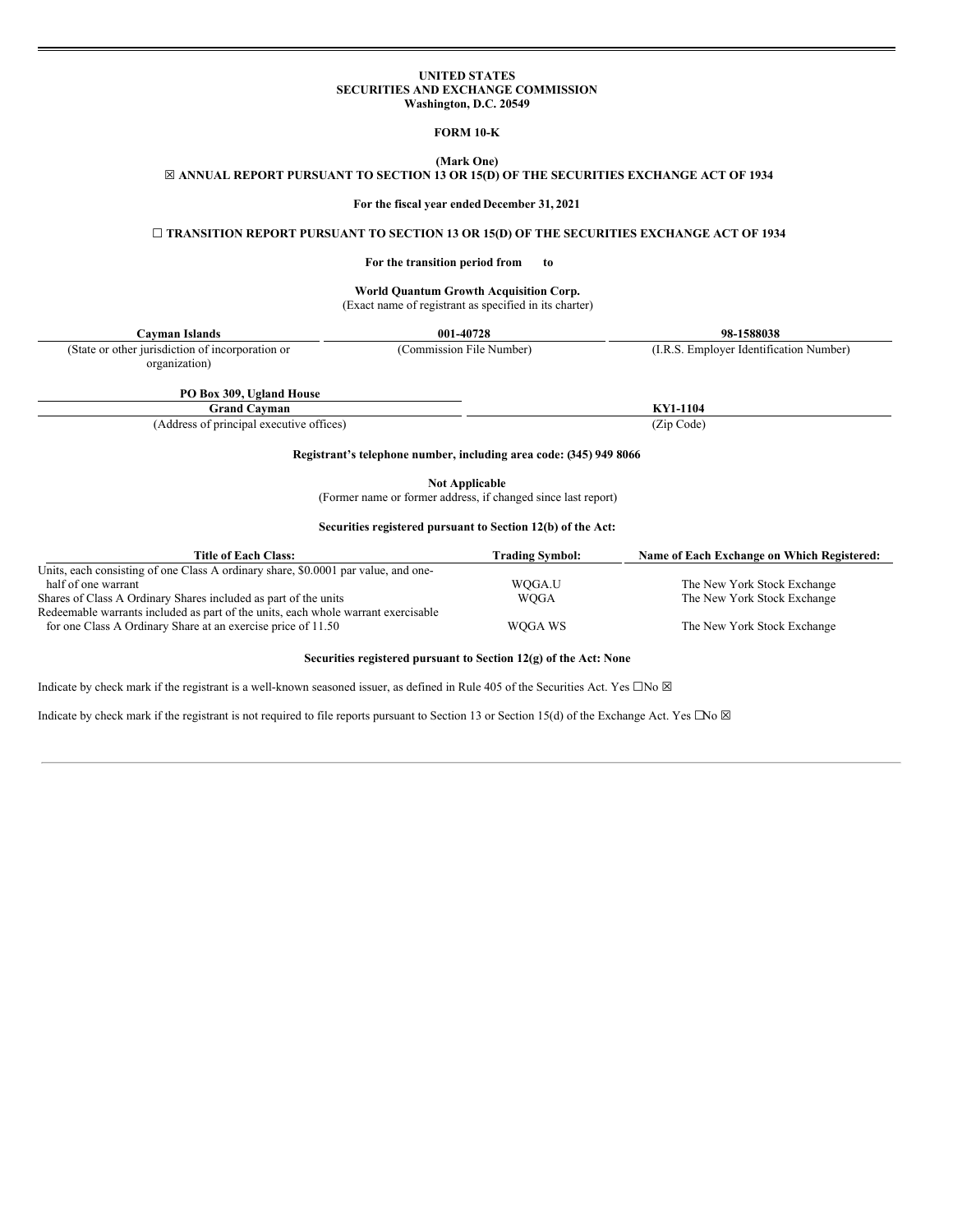Indicate by check mark whether the registrant (1) has filed all reports required to be filed by Section 13 or 15(d) of the Securities Exchange Act of 1934 during the preceding 12 months (or for such shorter period that the registrant was required to file such reports), and (2) has been subject to such filing requirements for the past 90 days. Yes  $\boxtimes$  No  $\Box$ 

Indicate by check mark whether the registrant has submitted electronically every Interactive Data File required to be submitted pursuant to Rule 405 of Regulation S-T (§ 232.405 of this chapter) during the preceding 12 months (or for such shorter period that the registrant was required to submit and post such files). Yes  $\boxtimes$  No  $\Box$ 

Indicate by check mark whether the registrant is a large accelerated filer, an accelerated filer, a non-accelerated filer, a smaller reporting company or an emerging growth company. See definition of "large accelerated filer," "accelerated filer, "smaller reporting company" and "emerging growth company" in Rule 12b-2 of the Exchange Act.

| Large accelerated filer                          | Accelerated filer         |   |
|--------------------------------------------------|---------------------------|---|
| $\mathsf{\overline{X}}$<br>Non-accelerated filer | Smaller reporting company | X |
|                                                  | Emerging growth company   | 冈 |

If an emerging growth company, indicate by check mark if the registrant has elected not to use the extended transition period for complying with any new or revised financial accounting standards provided pursuant to Section 13(a) of the Exchange Act.  $\square$ 

Indicate by check mark whether the registrant has filed a report on and attestation to its management's assessment of the effectiveness of its internal control over financial reporting under Section 404(b) of the Sarbanes-Oxley Act (15 U.S.C. 7262(b)) by the registered public accounting firm that prepared or issued its audit report. ☐

Indicate by check mark whether the registrant is a shell company (as defined in Rule 12b-2 of the Exchange Act). Yes $\boxtimes$  No  $\Box$ 

As of September 30, 2021, the last business day of the registrant's most recently completed third fiscal quarter, the aggregate market value of the registrant's voting securities held by non-affiliates was approximately \$204.97 million, based on the number of shares held by non-affiliates and the last reported sales price of the registrant's Units as of that date.

As of March 30, 2022,20,395,000 Class A ordinary shares, par value \$0.0001, and 5,098,750 Class B ordinary shares, par value \$0.0001, were issued and outstanding.

Documents Incorporated by Reference: None.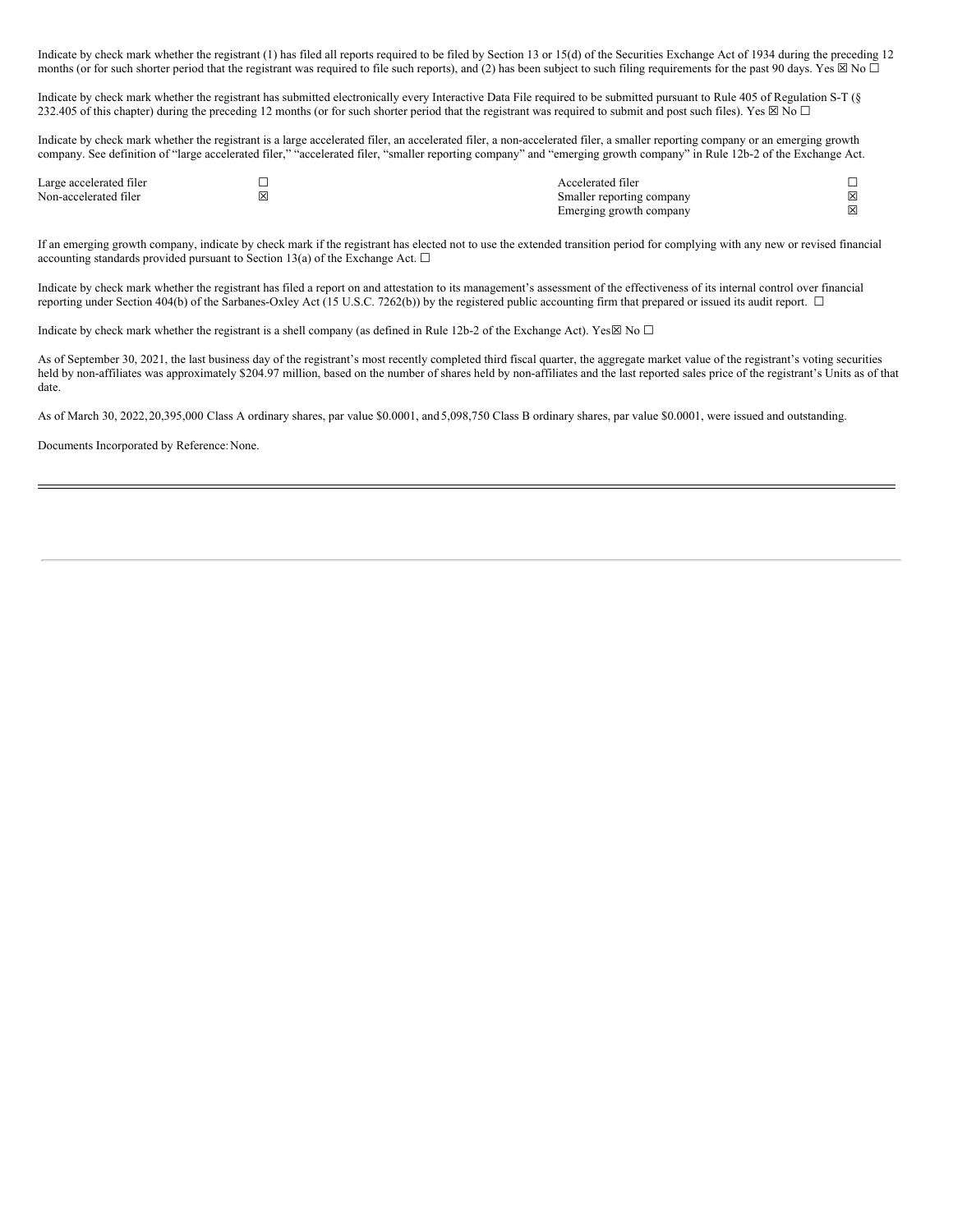# **TABLE OF CONTENTS**

|                 |                                                                                                              | Page |
|-----------------|--------------------------------------------------------------------------------------------------------------|------|
|                 | <b>CAUTIONARY NOTE REGARDING FORWARD-LOOKING STATEMENTS AND SUMMARY OF RISK FACTORS</b>                      | 3    |
| <b>PART I</b>   |                                                                                                              | 4    |
| Item 1.         | <b>Business</b>                                                                                              | 4    |
| Item 1A.        | <b>Risk Factors</b>                                                                                          | 22   |
| Item 1B.        | <b>Unresolved Staff Comments</b>                                                                             | 56   |
| Item 2.         | Properties                                                                                                   | 56   |
| Item 3.         | <b>Legal Proceedings</b>                                                                                     | 57   |
| Item 4.         | <b>Mine Safety Disclosures</b>                                                                               | 57   |
| <b>PART II</b>  |                                                                                                              | 58   |
| Item 5.         | Market for Registrant's Common Equity, Related Stockholder Matters and Issuer Purchases of Equity Securities | 58   |
| Item 6.         | <b>Selected Financial Data</b>                                                                               | 59   |
| Item 7.         | Management's Discussion and Analysis of Financial Condition and Results of Operations                        | 60   |
| Item 7A.        | <b>Ouantitative and Qualitative Disclosures About Market Risk</b>                                            | 65   |
| Item 8.         | <b>Financial Statements and Supplementary Data</b>                                                           | 66   |
| Item 9.         | Changes in and Disagreements with Accountants on Accounting and Financial Disclosure                         | 66   |
| Item 9A.        | <b>Controls and Procedures</b>                                                                               | 66   |
| Item 9B.        | Other information                                                                                            | 66   |
| <b>PART III</b> |                                                                                                              | 67   |
| Item 10.        | Directors, Executive Officers and Corporate Governance                                                       | 67   |
| Item 11.        | <b>Executive Compensation</b>                                                                                | 79   |
| Item 12.        | Security Ownership of Certain Beneficial Owners and Management and Related Stockholder Matters               | 81   |
| Item 13.        | Certain Relationships and Related Transactions, and Director Independence                                    | 82   |
| Item 14.        | <b>Principal Accountant Fees and Services</b>                                                                | 84   |
| <b>PART IV</b>  |                                                                                                              | 85   |
| Item 15.        | <b>Exhibits, Financial Statements Schedules</b>                                                              | 85   |
| Item 16.        | Form 10-K Summary                                                                                            | 86   |
|                 |                                                                                                              |      |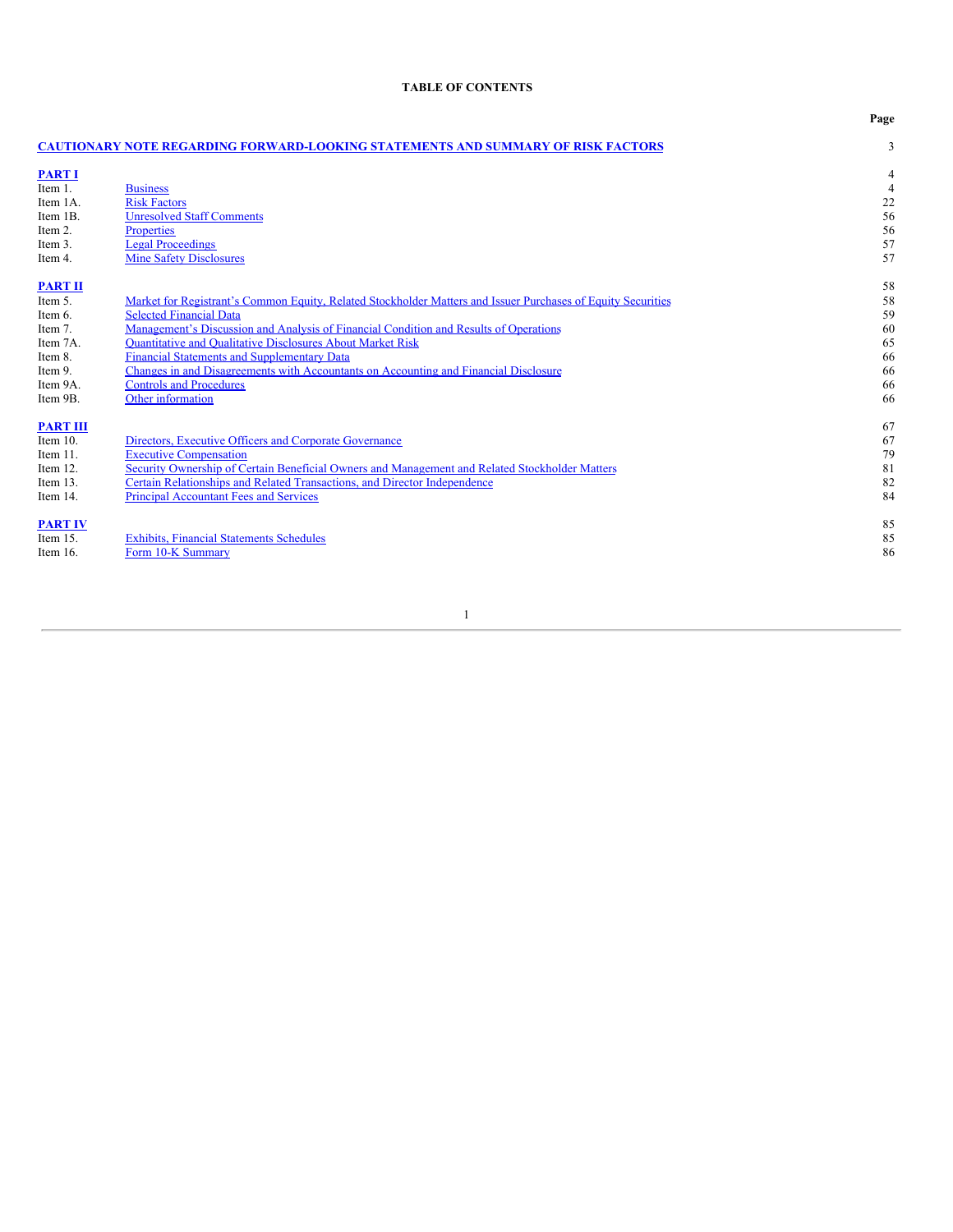#### **CERTAIN TERMS**

Unless otherwise stated in this Annual Report on Form 10-K (this "Report"), or the context otherwise requires, references to:

- "amended and restated memorandum and article of association" are to the amended and restated memorandum and articles of association that the company adopted on the date of our initial public offering;
- "Companies Act" are to the Companies Act (as amended) of the Cayman Islands as the same may be amended from time to time;
- "founder shares" are to our Class B ordinary shares initially issued to our sponsor in a private placement prior to our initial public offering and the Class A ordinary shares that will be issued upon the automatic conversion of the Class B ordinary shares at the time of our initial business combination or earlier at the option of the holders thereof (for the avoidance of doubt, such Class A ordinary shares will not be "public shares");
- "initial shareholders" are to the holders of our founder shares immediately prior to our initial public offering;
- "management" or our "management team" are to our executive officers and directors;
- "ordinary resolution" are to a resolution adopted by the affirmative vote of at least a majority of the votes cast by the holders of the issued shares present in person or represented by proxy at a general meeting of the company and entitled to vote on such matter or a resolution approved in writing by all of the holders of the issued shares entitled to vote on such matter;
- "ordinary shares" are to our Class A ordinary shares and our Class B ordinary shares;
- "private placement warrants" are to the warrants issued to our sponsor in a private placement simultaneously with the closing of our initial public offering and upon conversion of working capital loans, if any;
- "public shares" are to our Class A ordinary shares sold as part of the units in our initial public offering (whether they were purchased in our initial public offering or thereafter in the open market);
- "public shareholders" are to the holders of our public shares, including our sponsor and members of our management team to the extent our sponsor and/or members of our management team purchase public shares, provided that our sponsor's and each member of our management team's status as a "public shareholder" will only exist with respect to such public shares;
- "public warrants" are to the warrants sold as part of the units in our initial public offering (whether they were purchased in our initial public offering or are purchased thereafter in the open market);
- "special resolution" are to a resolution adopted by the affirmative vote of at least a two-thirds (⅔) majority (or such higher threshold as specified in the company's amended and restated memorandum and articles of association) of the votes cast by the holders of the issued shares present in person or represented by proxy at a general meeting of the company and entitled to vote on such matter or a resolution approved in writing by all of the holders of the issued shares entitled to vote on such matter;
- "sponsor" are to World Quantum Growth Acquisition LLC, a Cayman Islands limited liability company;
- "warrants" are to our public warrants and private placement warrants; and
- "we," "us," "our," "company" or "our company" are to World Quantum Growth Acquisition Corp., a Cayman Islands exempted company.

 $\mathfrak{D}$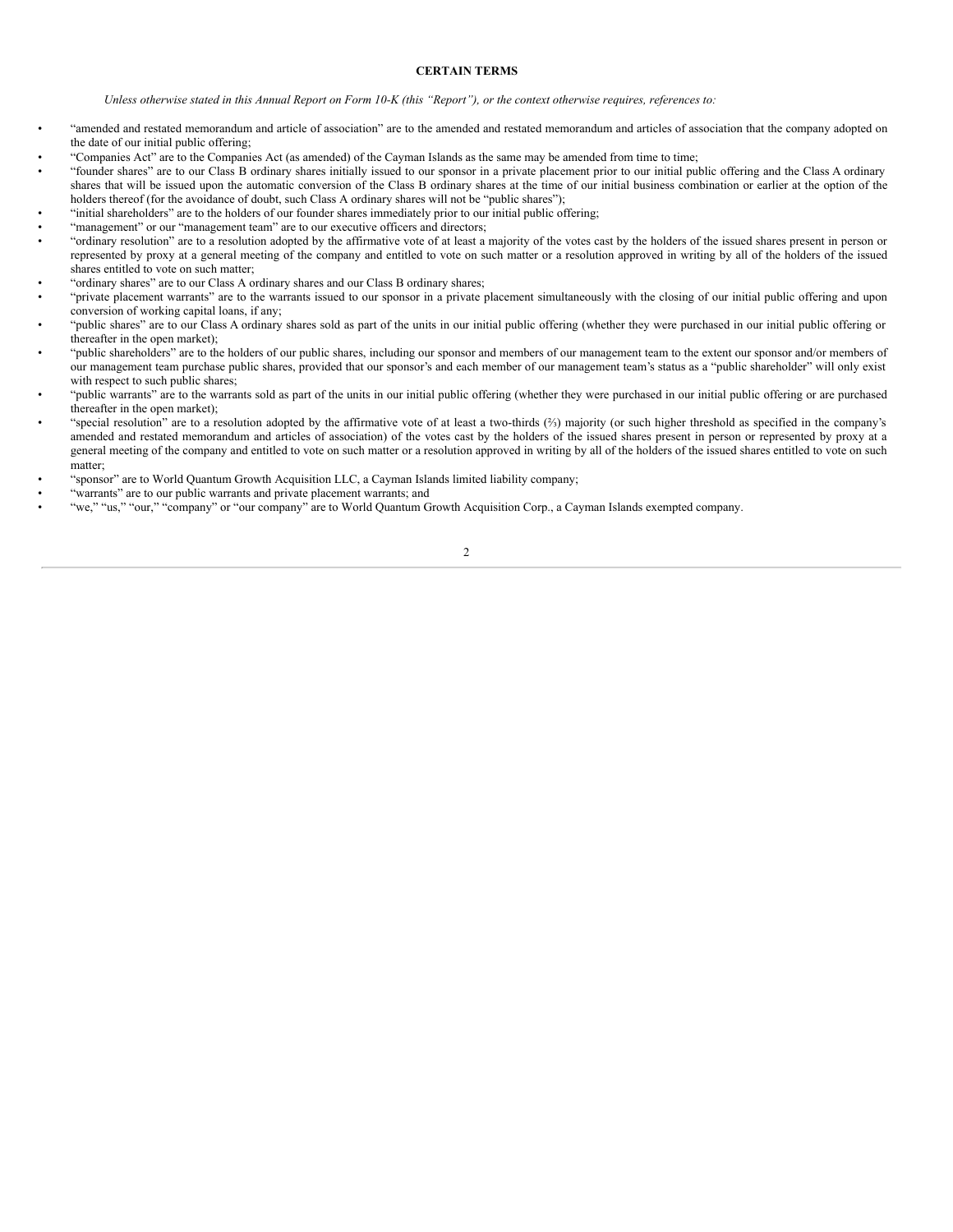# **CAUTIONARY NOTE REGARDING FORWARD-LOOKING STATEMENTS AND SUMMARY OF RISK FACTORS**

<span id="page-4-0"></span>Some of the statements contained in this Report may constitute "forward-looking statements" for purposes of the federal securities laws. Our forward-looking statements include, but are not limited to, statements regarding our or our management team's expectations, hopes, beliefs, intentions or strategies regarding the future. In addition, any statements that refer to projections, forecasts or other characterizations of future events or circumstances, including any underlying assumptions, are forwardlooking statements. The words "anticipate," "believe," "continue," "could," "estimate," "expect," "intends," "may," "might," "plan," "possible," "potential," "predict," "project," "should," "would" and similar expressions may identify forward-looking statements, but the absence of these words does not mean that a statement is not forwardlooking. Forward-looking statements in this Report may include, for example, statements about:

- our ability to select an appropriate target business or businesses;
- our ability to complete our initial business combination;
- our expectations around the performance of a prospective target business or businesses;
- our success in retaining or recruiting, or changes required in, our officers, key employees or directors following our initial business combination;
- our officers and directors allocating their time to other businesses and potentially having conflicts of interest with our business or in approving our initial business combination;
- our potential ability to obtain additional financing to complete our initial business combination;
- our pool of prospective target businesses;
- our ability to consummate an initial business combination due to the uncertainty resulting from the COVID-19 pandemic;
- the ability of our officers and directors to generate a number of potential business combination opportunities;
- our public securities' potential liquidity and trading;
- the lack of a market for our securities;
- the use of proceeds not held in the trust account or available to us from interest income on the trust account balance;
- the trust account not being subject to claims of third parties;
- our financial performance following our initial public offering; or
- the other risks and uncertainties discussed in "Risk Factors" and elsewhere in this Report.

The forward-looking statements contained in this Report are based on our current expectations and beliefs concerning future developments and their potential effects on us. There can be no assurance that future developments affecting us will be those that we have anticipated. These forward-looking statements involve a number of risks, uncertainties (some of which are beyond our control) or other assumptions that may cause actual results or performance to be materially different from those expressed or implied by these forward-looking statements. These risks and uncertainties include, but are not limited to, those factors described under the heading "Risk Factors." Should one or more of these risks or uncertainties materialize, or should any of our assumptions prove incorrect, actual results may vary in material respects from those projected in these forward-looking statements. We undertake no obligation to update or revise any forward-looking statements, whether as a result of new information, future events or otherwise, except as may be required under applicable securities laws.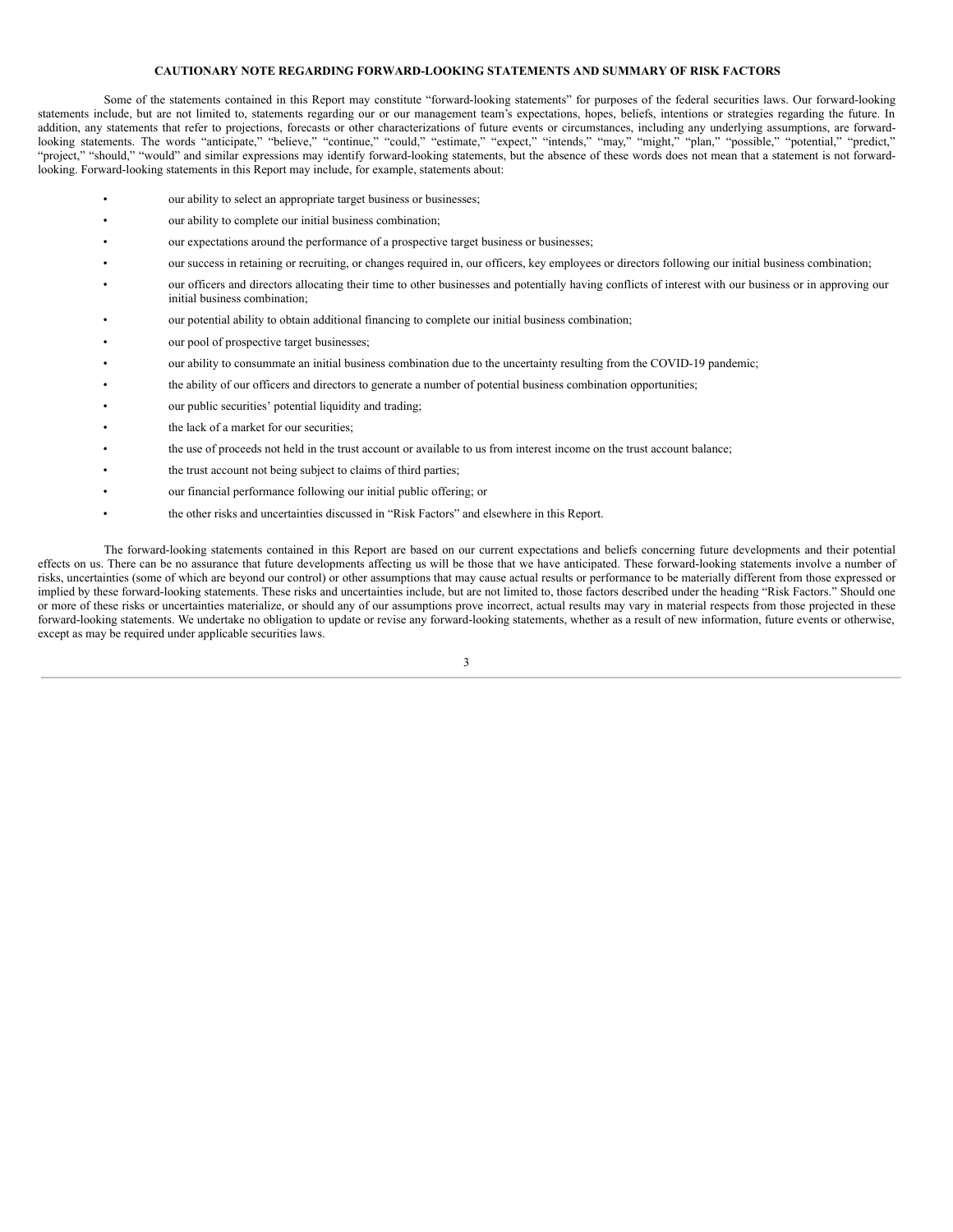# **PART I**

#### <span id="page-5-1"></span><span id="page-5-0"></span>**ITEM 1. BUSINESS**

# **Introduction**

We are a blank check company incorporated as a Cayman Islands exempted company for the purpose of effecting a merger, share exchange, asset acquisition, share purchase, reorganization or similar business combination with one or more businesses, which we refer to throughout this Report as our initial business combination. Although we will not be limited to a particular industry or geographic region in our identification and acquisition of a target company, we believe the financial services and the financial technology sectors in the U.S. and EMEA as well as relevant technology firms supporting these sectors present particularly attractive investment opportunities. We have not yet entered into a definitive agreement with any specific business combination target.

Based on publicly available data drawn from filings with the SEC as of the date of our initial public offering, it appears that approximately 40 special purpose acquisition companies listed on U.S. exchanges have indicated an investment focus on the FinTech sector in the U.S. and EMEA. A small percentage of these special purpose acquisition companies has indicated their expertise and/or focus being directed at Europe, the Middle-East and Israel. Activity of special purpose acquisition companies in Europe is relatively limited compared to the U.S., which leaves a large group of attractive targets in the financial services and FinTech sectors in Europe looking for long-term capital investments to scale-up their businesses regionally and globally. With an estimated daily equity turnover of approximately \$69 billion (as of April 2021), Europe cannot match the depth and liquidity offered by U.S. equity markets, which have an estimated daily turnover of approximately \$538 billion (as of June 2021). This relative illiquidity in the EMEA region also accounts for lower multiples afforded by high-growth EMEA businesses compared to their U.S. peers.

We plan to execute our strategy under the leadership of our seasoned management team, comprised of Xavier Rolet KBE, Serge Harry, Antoine Shagoury and Michel Brogard. The leadership team has had the opportunity to work together on numerous occasions, particularly at the London Stock Exchange Group (the "LSEG") and, more recently, at CQS Management ("CQS"), one of Europe's largest hedge funds. Together, we bring more than 105 years of combined experience as corporate executives, as accomplished merger and acquisition ("M&A") professionals, and as operators of public, scaled businesses and rapidly growing financial services firms through economic cycles. Our team has a proven track record of creating shareholder value organically and through M&A, and has executed numerous transactions in a global setting, including large-scale investments and M&A efforts, IPOs and capital raises across the Americas, Europe, the Middle East and the Asia-Pacific.

We will seek to capitalize on the substantial board room and operational experience of our management team. Additionally, we believe that our management's world-class network of industry contacts, which we expect will offer extensive access to transaction opportunities and professional guidance, particularly across our key focus areas, and will create a robust investment opportunity pipeline for the Company to evaluate.

#### **Advisors**

In addition to our independent directors, we will be supported by Mr. Robert Pierce, as well as Mr. Alan Guarino in a strategic advisory capacity. Mr. Pierce is the Founder of Tech Economy, a specialty consulting team consisting of experts spread across U.S. and Europe, with a particular focus on transaction advisory, including strategic analysis, tech and commercial due diligence and transaction execution. Mr. Guarino has served in various CEO and experienced consultant roles, working with corporate boards and executive teams to drive business and talent optimization strategies. He also launched the SPAC Solutions Centre of Excellence of his firm in 2020.

#### *Robert N. Pierce*

The leadership team of World Quantum Growth Acquisition Corp. will be supported, in an advisory capacity, by Robert Pierce. Mr. Pierce brings over 30 years' experience working with leading European and U.S. technology companies on financings, post investment road maps, and exit preparations. He is the founder of Tech Economy

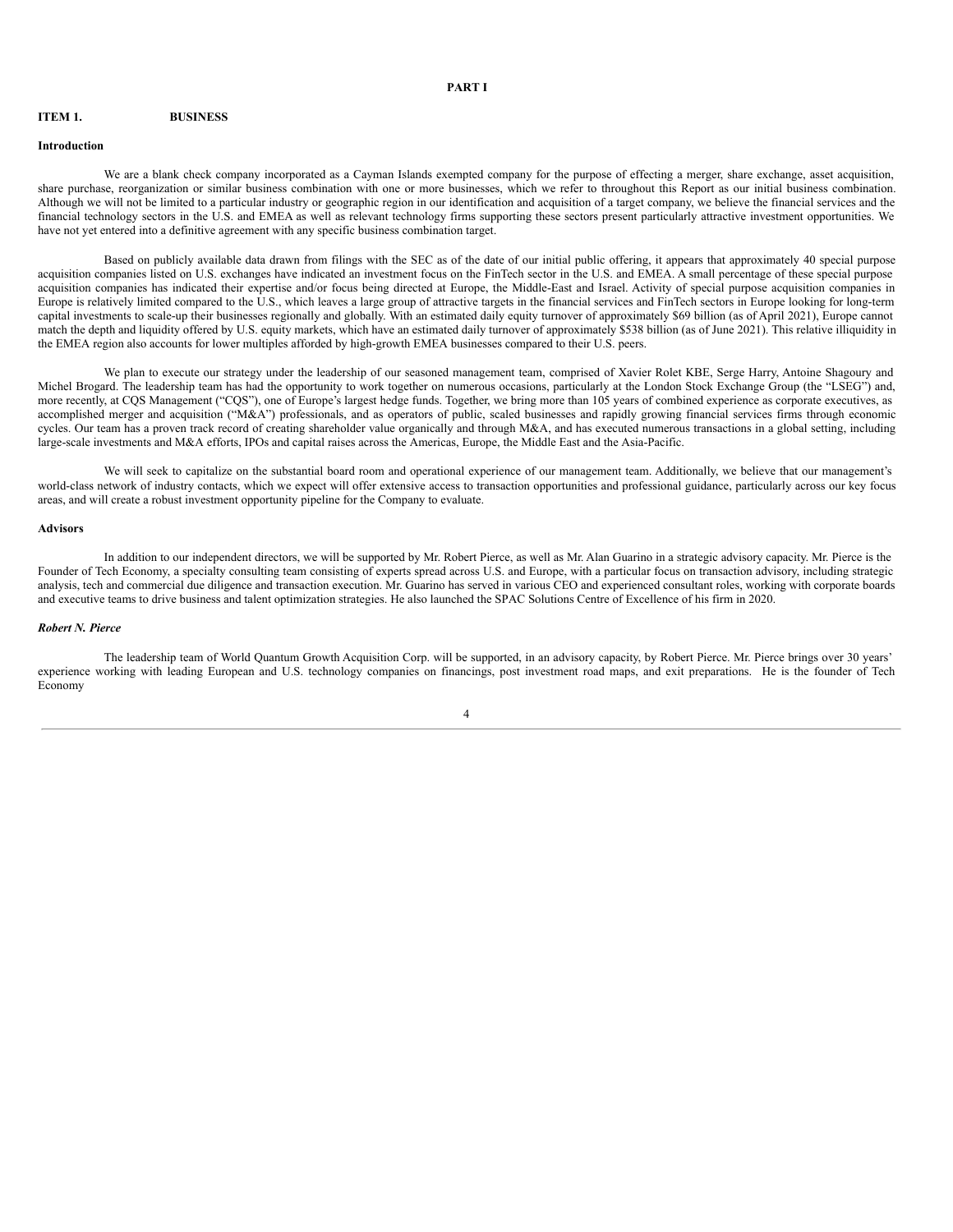which supports global private equity investors and sovereign fund clients by helping them evaluate the technology capabilities of potential investments across a wide range of segments, including financial services, e-commerce, cybersecurity, e-learning, data analytics and artificial intelligence. As the leader of Tech Economy, he helps leading global investors assess how the technology capabilities of potential investee companies will enable the implementation of their investment thesis. In June 2021 Tech Economy was acquired by Bain & Company where Mr. Pierce is now a Partner and co-leads the Tech Insights practice.

Mr. Pierce's previous experiences include leading the Software & IT Services investment banking franchises for Robertson Stephens, a West Coast technology investment bank acquired by Bank of America, and leading the Equity Capital Markets and Advisory business for Lloyds Bank. He started his career as an M&A lawyer with Skadden, Arps, Slate, Meagher & Flom LLP in New York.

Mr. Pierce holds an MBA from INSEAD (1993) and an LL.M in Corporate Law from the NYU School of Law (1987) and is a member of the New York state Bar

# (inactive).

#### *Alan Guarino*

Alan Guarino is an advisor to World Quantum Growth Acquisition Corp. He has over 20 years of experience as an executive and currently serves as Vice Chairman in Korn Ferry's CEO and Board Services practice working between the New York and London practices. In this role, he leads major consulting initiatives across industries with deep expertise in FinTech, financial markets, digital assets, digital transformation, and disruptive technology. He also leads senior executive search and C-suite succession assignments for large Fortune 500 companies, as well as smaller growth companies. Mr. Guarino co-founded Korn Ferry's CEO Succession Practice, launched the Execution Accelerator initiative and in 2020, launched the firm's SPAC Solutions Center of Excellence.

Prior to Korn Ferry, Mr. Guarino founded and served as CEO & Chairman of, Cornell International, now an Adecco Group Business, from 1993 to 2007. He also served in the U.S. Army from 1982 until 1987 as Captain and commander of an Armor Troop.

Mr. Guarino currently chairs the Compensation Committee of The Chef's Warehouse and the Saint Pio Foundation. Additionally, he serves as an advisor to NYCA, Axoni, R4, Censia, Sustainable Holdings, FinTech TV, and FTV Capital. Previously, Mr. Guarino served as founding Chairman of the Board of Boy's and Girl's Town of New York, president of the West Point Society of New York, and as finance chairman of the Capuchin Youth and Family Ministries. Mr. Guarino was appointed by the Secretary of the Army to serve on the Army Science Board to advise on talent strategy for the U.S. Army.

Mr. Guarino holds an MBA from Embry Riddle University (1985) and a BSc. in Economics and Chinese Language from the United States Military Academy at West Point (1982).

#### **Business Strategy**

Our business strategy is focused on identifying and completing an initial business combination with a company that can benefit from the leadership experience and operational expertise of our management team. We believe that our leadership team's expertise in areas of financial services, market infrastructures, technology (particularly financial technology), specialty finance, asset and wealth management, asset services, payments, forward-looking technology transformation, applied computing and global regulations, will be valuable to a newly public, growth-focused company. We believe that our management's breadth of experience in these sectors will bolster our ability to thoroughly evaluate prospective target companies and successfully complete our initial business combination.

We believe that our collective professional network, spanning the financial services and technology industries, will enable us to identify a broad spectrum of wellpositioned and actionable targets. We believe that our leadership's global network will provide early engagement know-how and insights into early-stage start-ups to mature industry players. Furthermore, we anticipate that our management's familiarity with a myriad of business and

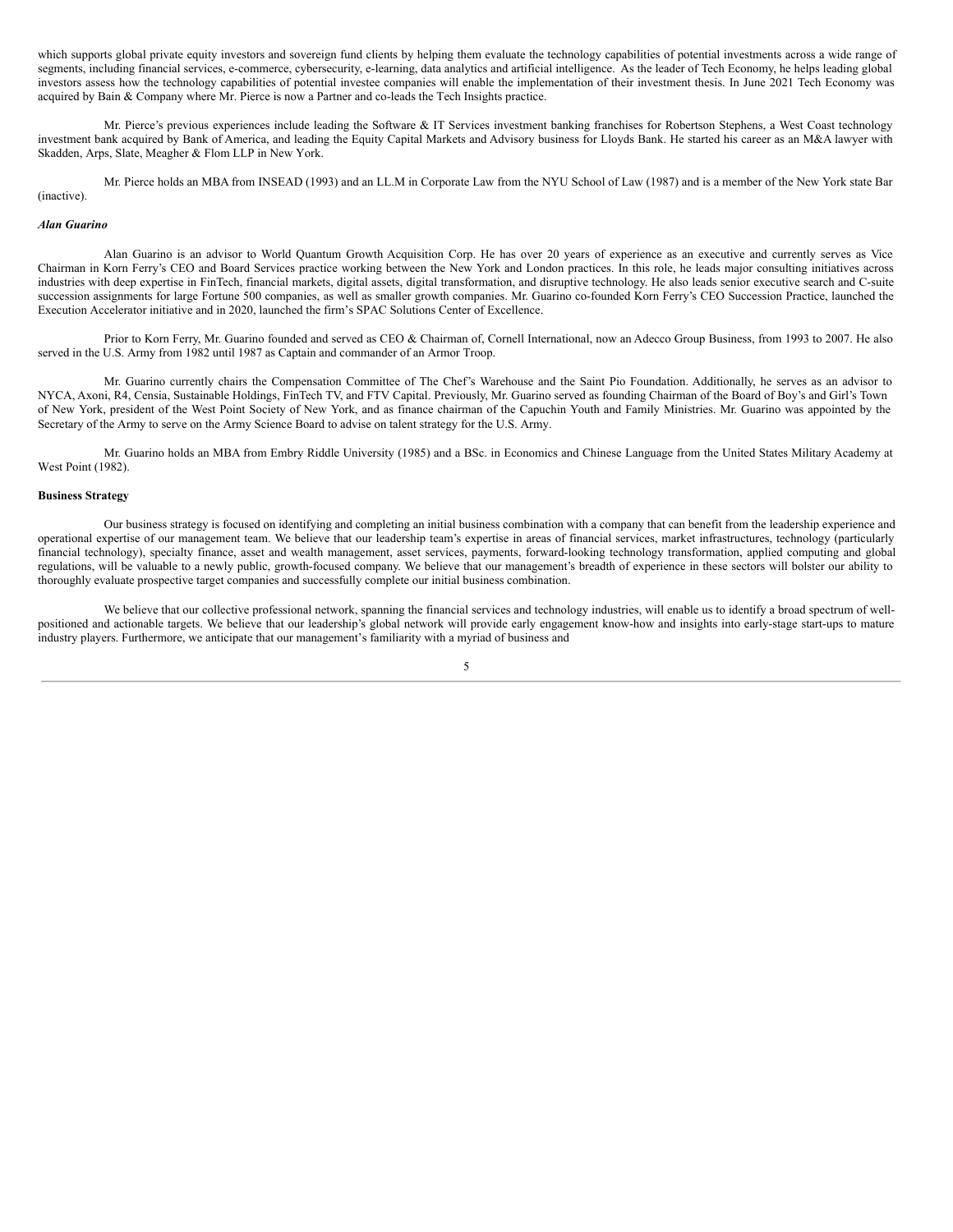ownership models, as well as extensive experience in financial, legal and technologydue-diligence, will foster a rigorous and competitive process.

We also believe that our leadership team's history of successful transformations of listed and private businesses of global scale will allow us to effectively collaborate with prospective target companies. Our leadership team has significant practical experience in accelerating growth agendas of listed and private companies, including in areas of technology transformation, talent management and operational excellence and in establishing leading strategic and financial partnerships. We believe that we can provide target companies the long-term support and commitment needed to achieve their growth potential and vision.

We anticipate that our search will primarily focus on mature businesses in need of restructuring as well as disruptors within the financial services and the financial technology sectors in the U.S. and EMEA as well as the technology industry supporting these sectors. These businesses will be selected for their global potential, strong brand and compelling financial profile with multiple paths for value creation (for instance, through expansion of product or service offerings, margin acceleration, new geographies, or strategic acquisitions), as well as talented, driven management team. We believe that the financial needs of several industries and consumers are unaddressed at present. We also believe that the application of technology and software provides a clear opportunity to target these markets given their size, breadth, and prospects for growth. Technologyenabled financial products and services filling this gap present meaningful opportunities to expand product or service offerings beyond their current scope and gain significant market share in the future. We also think that consolidation, cyclical tail-winds, technology and product innovation, infrastructure support and globalization are outstanding growth drivers for legacy financial services, technology and FinTech businesses looking to address the above gaps in the markets.

We believe we bring a substantive value proposition for effecting this strategy, including:

- **Seasoned executives with extensive experience in public and private company leadership**: Including track record of capital raises, IPOs, organic and inorganic value creation, shareholder management and regulatory relationship management.
- **Proven track record of delivering growth and creating value for shareholders both organically and through M&A**: Including business management and M&A toolkit – product and geographic expansion, technology innovation and upgrades, talent management, cross-border transactions, business and technology integration and synergies realization.
- **Demonstrated experience in business transformation to achieve global growth**: Including identifying value enhancement opportunities, executing on operational efficiencies through technology re-tooling and financial discipline, delivering and exceeding synergies targets or recruiting world-class talent.
- **Vast, multi-disciplinary expertise across Financial Services**: Including breadth of expertise ranging from operations, finance, technology, ESG and human capital super-trend identification and partnering.
- **Broad international network of domain experts and capital providers**: Including access to an extensive global network of CEOs, Chairs & Principals (Venture Capital, Private Equity, Sovereign Funds, Asset Management, Insurance, FinTech & Corporates).

#### **Investment Criteria**

Consistent with our business strategy, we have identified the following criteria and guidelines that we believe will be pivotal in evaluating prospective target businesses. The following criteria and guidelines will be used when evaluating acquisition opportunities, but we may decide to proceed with our initial business combination with a target that does not meet one or more of the below criteria and guidelines. We intend to focus on target companies or assets with a significant proportion of the following characteristics:

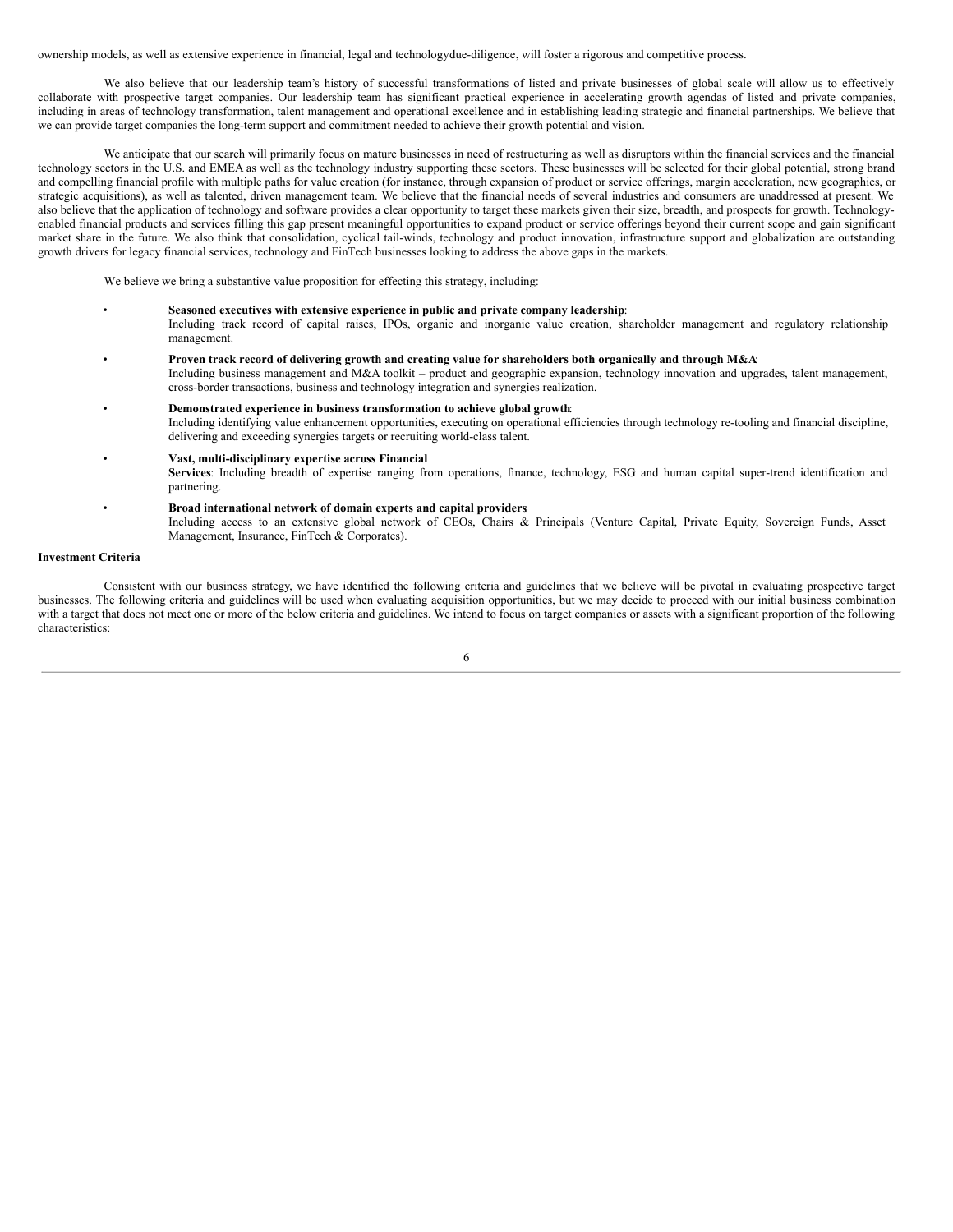- **Category leader or disruptor with leadership potential**:
- Attributes of disruptors within financial services that are democratizing access to financial technology, financial services, financial markets, market infrastructure and market / financial data.
- **Scalable business with global reach or potential for global reach**:
- Qualities such as exportable solutions encompassing superior unit economics, with potential to scale across multiple geographies.
- **Data / Technology enabled competitive advantages**:
	- Competitive advantages and/or high barriers to entry due to industry leading technology and/or data rich.
- **Attractive business model with strong growth profile and significant upside opportunity**: Proven long-term top-line growth and/or underutilized operational leverage.
- **Committed and talented management team with growth-focused ambition**: Management team's keenness to grow business and maximize shareholder returns.

These criteria are not intended to be exclusive or exhaustive. Any evaluation relating to the merits of a particular business combination may be based on these general guidelines as well as other considerations, factors and criteria that our management team may deem relevant. Any business combination we undertake may not exhibit any or all of these characteristics. In the event that we decide to enter into an initial business combination with a target business that does not meet any of the above criteria, we will disclose that the target business does not meet all of our above criteria in our shareholder communications related to such initial business combination, which, as discussed in this Report, would be in the form of tender offer documents or proxy solicitation materials that we would file with the SEC.

## **Acquisition Process**

In evaluating a prospective target business, we expect to conduct a comprehensive due diligence review. That due diligence review may include, among other things, financial statement analysis, document reviews, meetings with the target's management and other employees, consultations with relevant industry experts, competitors, customers and suppliers, as well as a review of additional information that we will seek to obtain as part of our analysis of a target company.

We are not prohibited from pursuing an initial business combination with a company that is affiliated with our sponsor, officers or directors. In the event we seek to complete our initial business combination with a company that is affiliated with our sponsor or any of our officers or directors, we, or a committee of independent directors, will obtain an opinion from an independent investment banking firm that is a member of the Financial Industry Regulatory Authority, or FINRA, or another independent entity that commonly renders valuation opinions that such initial business combination is fair to our company from a financial point of view. We are not required to obtain such an opinion in any other context.

Certain of our officers and directors have, or may in the future have, fiduciary or contractual obligations to other entities pursuant to which such officer or director is or will be required to present business combination opportunities to such entities, subject to his or her fiduciary duties. As a result, if any of our officers or directors becomes aware of a business combination opportunity which is suitable for an entity to which he or she has then-current fiduciary or contractual obligations, then, he or she may be required to honor such fiduciary or contractual obligations to present such business combination opportunity to such entity, before we can pursue such opportunity. If these other entities decide to pursue any such opportunity, we may be precluded from pursuing the same. However, we do not expect these duties to materially affect our ability to complete our initial business combination. Our amended and restated memorandum and articles of association provide that we renounce, to the fullest extent permitted by law, our interest or expectancy in, or in being offered an opportunity to participate in any business opportunity which may be a corporate opportunity for both us and our sponsor and another entity, including any entities managed by our sponsor or its affiliates and any companies in which our sponsor or such entities have invested or about which any of our officers or directors acquires knowledge and we will waive any claim or cause of action we may have in respect thereof. In addition, our amended and restated memorandum and articles of association contain provisions to exculpate and indemnify, to the fullest extent permitted by law, such persons in respect of any liability, obligation or duty to our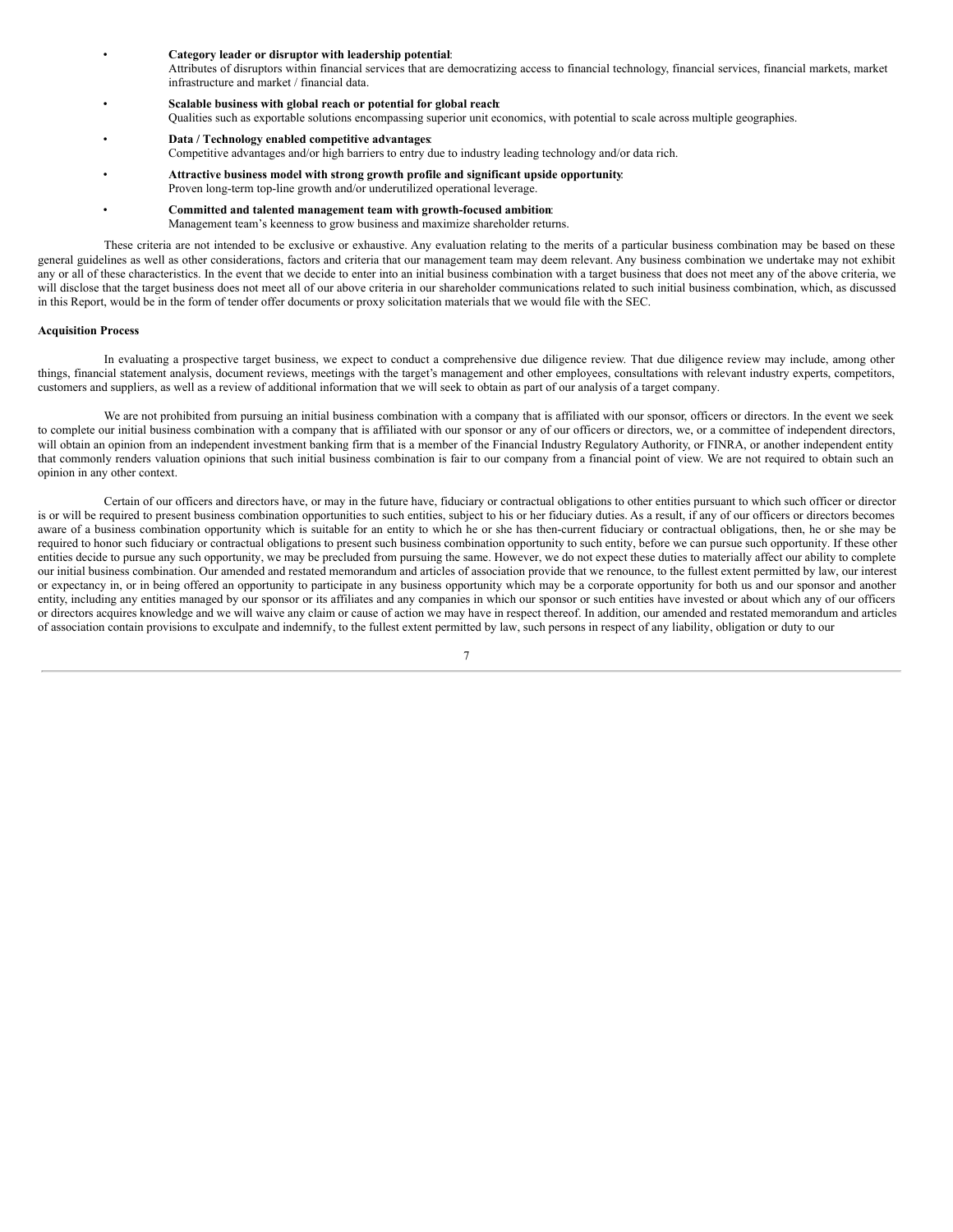company that may arise as a consequence of such persons becoming aware of any business opportunity or failing to present such business opportunity.

We have adopted a code of ethics requiring us to avoid, wherever possible, all conflicts of interests, except under guidelines or resolutions approved by our board of directors (or the appropriate committee of our board) or as disclosed in our public filings with the SEC.

To further minimize conflicts of interest, we will not consummate an initial business combination with an entity that is affiliated with any of our officers or directors unless we, or a committee of independent directors, have obtained an opinion from an independent investment banking firm that is a member of FINRA, or an independent accounting firm that our initial business combination is fair to our company from a financial point of view.

In addition, our officers and directors may sponsor, form or participate in other special purpose acquisition companies similar to ours or may pursue other business or investment ventures during the period in which we are seeking an initial business combination. In particular, Mr. Rolet is a member of the board of directors of Golden Falcon Acquisition Corp., a special purpose acquisition company, which completed its initial public offering in December 2020. Golden Falcon Acquisition Corp., like us, may pursue initial business combination targets in a range of businesses or industries with a focus on technology and financial services, and has until December 22, 2022 to do so (absent an extension in accordance with its charter). Any such companies, businesses or investments may present additional conflicts of interest in pursuing an initial business combination. Our officers and directors are not required to commit any specified amount of time to our affairs, and, accordingly, will have conflicts of interest in allocating management time among various business activities, including identifying potential business combinations and monitoring the related due diligence. However, we do not believe that any such potential conflicts would materially affect our ability to complete our initial business combination.

## **Initial Business Combination**

So long as our securities are then listed on the NYSE, our initial business combination must occur with one or more target businesses that together have an aggregate fair market value of at least 80% of the net assets held in the trust account (excluding the deferred underwriting commissions and taxes payable on the interest earned on the trust account) at the time of signing a definitive agreement in connection with our initial business combination. If our board of directors is not able to independently determine the fair market value of the target business or businesses, we will obtain an opinion from an independent investment banking firm that is a member of FINRA or an independent valuation or appraisal firm with respect to the satisfaction of such criteria. While we consider it unlikely that our board will not be able to make an independent determination of the fair market value of a target business or businesses, it may be unable to do so if the board is less familiar or experienced with the target company's business, there is a significant amount of uncertainty as to the value of the company's assets or prospects, including if such company is at an early stage of development, operations or growth, or if the anticipated transaction involves a complex financial analysis or other specialized skills and the board determines that outside expertise would be helpful or necessary in conducting such analysis. Since any opinion, if obtained, would merely state that the fair market value of the target business meets the 80% of net assets threshold, unless such opinion includes material information regarding the valuation of a target business or the consideration to be provided, it is not anticipated that copies of such opinion would be distributed to our shareholders. However, if required under applicable law, any proxy statement that we deliver to shareholders and file with the SEC in connection with a proposed transaction will include such opinion.

We anticipate structuring our initial business combination so that the post-business combination company in which our public shareholders own shares will own or acquire 100% of the equity interests or assets of the target business or businesses. We may, however, structure our initial business combination such that the post-business combination company owns or acquires less than 100% of such interests or assets of the target business in order to meet certain objectives of the target management team or shareholders or for other reasons, but we will only complete such business combination if the post-business combination company owns or acquires 50% or more of the outstanding voting securities of the target or otherwise acquires a controlling interest in the target sufficient for it not to be required to register as an investment company under the Investment Company Act of 1940, as amended, or the Investment Company Act. Even if the post-business combination company owns or acquires 50% or more of the voting securities of the target, our shareholders prior to the business combination may collectively own a minority interest in the post-business combination company, depending on valuations ascribed to the target and us in the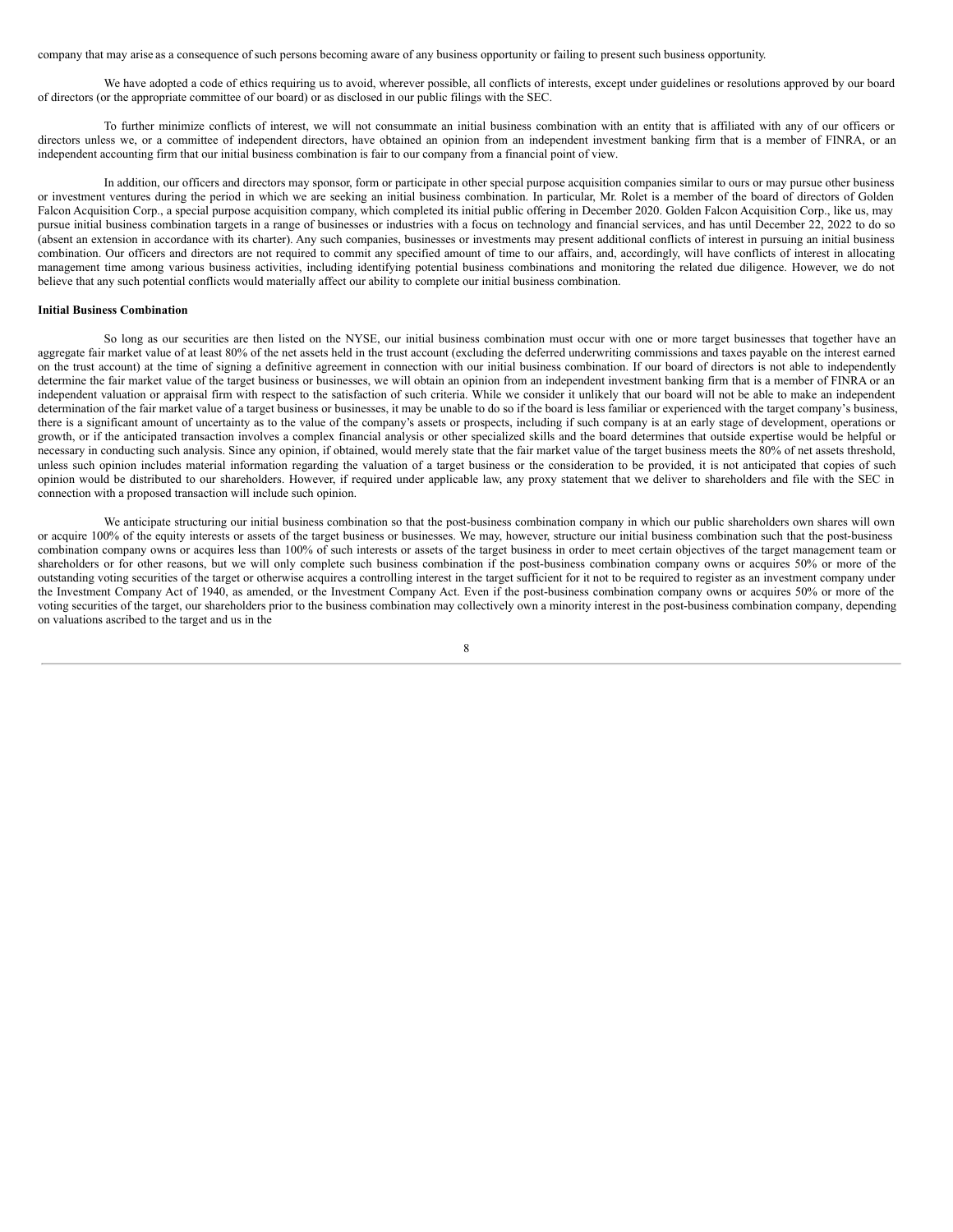business combination. For example, we could pursue a transaction in which we issue a substantial number of new shares in exchange forall of the outstanding capital stock, shares or other equity interests of a target. In this case, we would acquire a 100% controlling interest in the target. However, as a result of the issuance of a substantial number of new shares, our shareholders immediately prior to our initial business combination could own less than a majority of our outstanding shares subsequent to our initial business combination. If less than 100% of the equity interests or assets of a target business or businesses are owned or acquired by the post-business combination company, the portion of such business or businesses that is owned or acquired is what will be valued for purposes of the 80% of net assets test. If the business combination involves more than one target business, the 80% of net assets test will be based on the aggregate value of all of the target businesses. In addition, we have agreed not to enter into a definitive agreement regarding an initial business combination without the prior consent of our sponsor. If our securities are not then listed on the NYSE for whatever reason, we would no longer be required to meet the foregoing 80% of net assets test.

To the extent we effect our initial business combination with a company or business that may be financially unstable or in its early stages of development or growth, we may be affected by numerous risks inherent in such company or business. Although our management will endeavor to evaluate the risks inherent in a particular target business, we cannot assure you that we will properly ascertain or assess all significant risk factors.

The time required to select and evaluate a target business and to structure and complete our initial business combination, and the costs associated with this process, are not currently ascertainable with any degree of certainty. Any costs incurred with respect to the identification and evaluation of a prospective target business with which our initial business combination is not ultimately completed will result in our incurring losses and will reduce the funds we can use to complete another business combination.

#### **Status as a Public Company**

We believe our structure will make us an attractive business combination partner to target businesses. As an existing public company, we offer a target business an alternative to the traditional initial public offering through a merger or other business combination with us. In a business combination transaction with us, the owners of the target business may, for example, exchange their shares of stock, shares or other equity interests in the target business for our Class A ordinary shares (or shares of a new holding company) or for a combination of our Class A ordinary shares and cash, allowing us to tailor the consideration to the specific needs of the sellers. We believe target businesses will find this method a more expeditious and cost-effective method to becoming a public company than the typical initial public offering. The typical initial public offering process takes a significantly longer period of time than the typical business combination transaction process, and there are significant expenses in the initial public offering process, including underwriting discounts and commissions, that may not be present to the same extent in connection with a business combination with us.

Furthermore, once a proposed business combination is completed, the target business will have effectively become public, whereas an initial public offering is always subject to the underwriter's ability to complete the offering, as well as general market conditions, which could delay or prevent the offering from occurring or have negative valuation consequences. Once public, we believe the target business would then have greater access to capital, an additional means of providing management incentives consistent with shareholders' interests and the ability to use its shares as currency for acquisitions. Being a public company can offer further benefits by augmenting a company's profile among potential new customers and vendors and aid in attracting talented employees.

While we believe that our structure and our management team's backgrounds will make us an attractive business partner, some potential target businesses may view our status as a blank check company, such as our lack of an operating history and our ability to seek shareholder approval of any proposed initial business combination, negatively.

We are an "emerging growth company," as defined in Section 2(a) of the Securities Act, as modified by the JOBS Act. As such, we are eligible to take advantage of certain exemptions from various reporting requirements that are applicable to other public companies that are not "emerging growth companies" including, but not limited to, not being required to comply with the auditor attestation requirements of Section 404 of the Sarbanes-Oxley Act, reduced disclosure obligations regarding executive compensation in our periodic reports and proxy statements, and exemptions from the requirements of holding a non-binding advisory vote on executive compensation and shareholder approval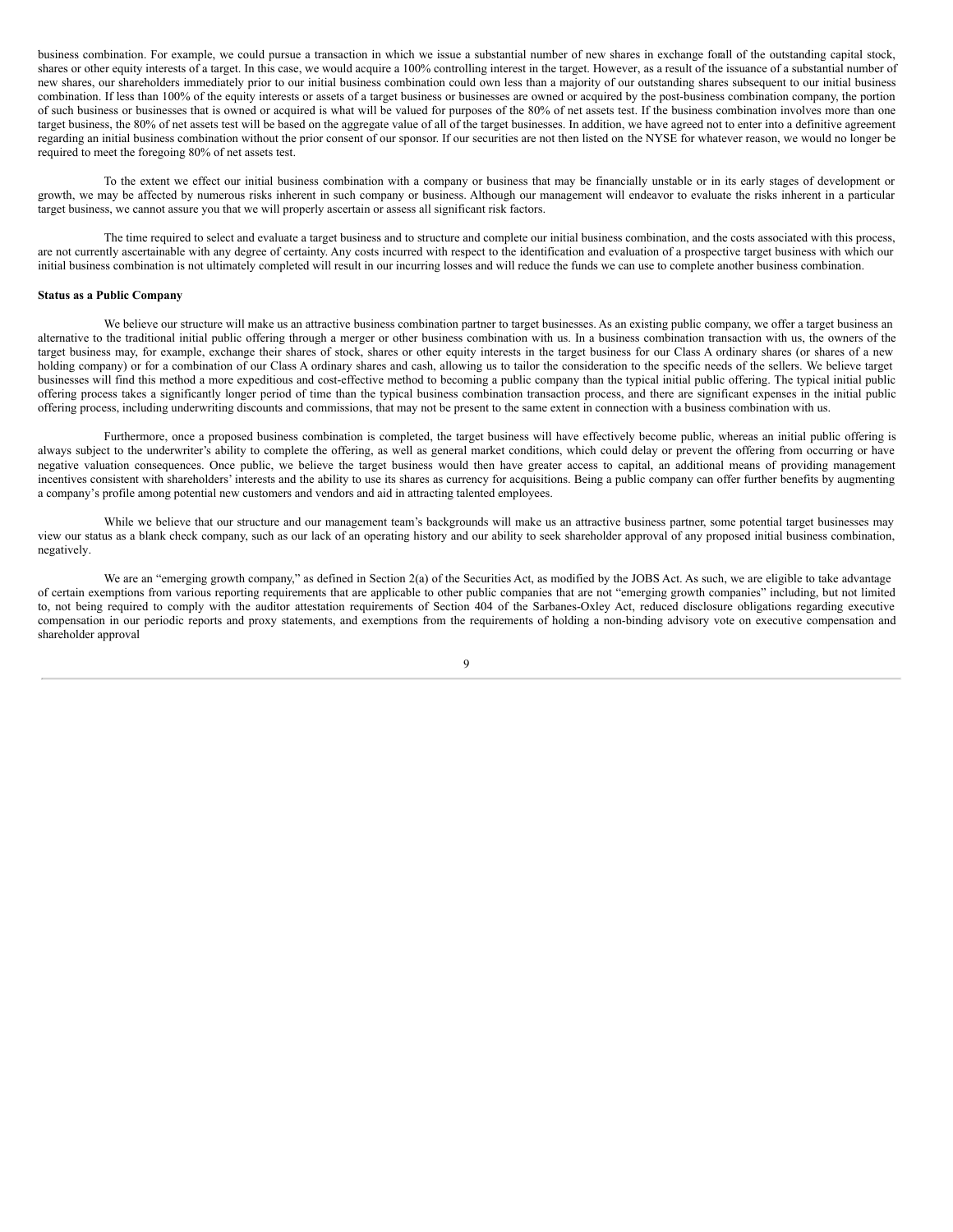of any golden parachute payments not previously approved, If some investors find our securities less attractive as a result, there may be a less active trading market for our securities and the prices of our securities may be more volatile.

In addition, Section 107 of the JOBS Act also provides that an "emerging growth company" can take advantage of the extended transition period provided in Section 7(a)(2)(B) of the Securities Act for complying with new or revised accounting standards. In other words, an "emerging growth company" can delay the adoption of certain accounting standards until those standards would otherwise apply to private companies. We intend to take advantage of the benefits of this extended transition period.

We will remain an emerging growth company until the earlier of (1) the last day of the fiscal year (a) following the fifth anniversary of the completion of our initial public offering, (b) in which we have total annual gross revenue of at least \$1.07 billion, or (c) in which we are deemed to be a large accelerated filer, which means the market value of our Class A ordinary shares that are held by non-affiliates exceeds \$700 million as of the prior June 30th, and (2) the date on which we have issued more than \$1.0 billion in non-convertible debt securities during the prior three-year period.

Additionally, we are a "smaller reporting company" as defined in Item 10(f)(1) of Regulation S-K. Smaller reporting companies may take advantage of certain reduced disclosure obligations, including, among other things, providing only two years of audited financial statements. We will remain a smaller reporting company until the last day of any fiscal year for so long as either (1) the market value of our ordinary shares held by non-affiliates did not exceed \$250 million as of the prior June 30, or (2) our annual revenues did not exceed \$100 million during such completed fiscal year and the market value of our ordinary shares held by non-affiliates did not exceed \$700 million as of the prior June 30.

Until the completion of our initial business combination, only holders of our founder shares will have the right to vote on the election of directors. As a result, the NYSE will consider us to be a "controlled company" within the meaning of the NYSE corporate governance standards. Under the NYSE corporate governance standards, a company of which more than 50% of the voting power is held by an individual, group or another company is a "controlled company" and may elect not to comply with certain corporate governance requirements. We do not intend to utilize these exemptions and intend to comply with the corporate governance requirements of the NYSE, subject to applicable phase-in rules. However, if we determine in the future to utilize some or all of these exemptions, you will not have the same protections afforded to shareholders of companies that are subject to all of the NYSE corporate governance requirements.

## **Financial Position**

As of December 31, 2021, we had approximately \$198,795,640 available to consummate an initial business combination, after payment of the expenses of our initial public offering and \$7,138,250 of deferred underwriting fees. With these funds available for a business combination, we offer a target business a variety of options such as creating a liquidity event for its owners, providing capital for the potential growth and expansion of its operations or strengthening its balance sheet by reducing its debt ratio. Because we are able to complete our initial business combination using our cash, debt or equity securities, or a combination of the foregoing, we have the flexibility to use the most efficient combination that will allow us to tailor the consideration to be paid to the target business to fit its needs and desires. However, we have not taken any steps to secure third-party financing and there can be no assurance it will be available to us.

#### **Effecting Our Initial Business Combination**

#### *General*

We are not presently engaged in, and we do not expect to engage in, any operations until we complete our initial business combination. We intend to effectuate our initial business combination using cash from the proceeds of our initial public offering, over-allotment and the sale of the private placement warrants, the proceeds of the sale of our shares in connection with our initial business combination (pursuant to forward purchase agreements or backstop agreements we may enter into following the consummation of our initial public offering or otherwise), shares issued

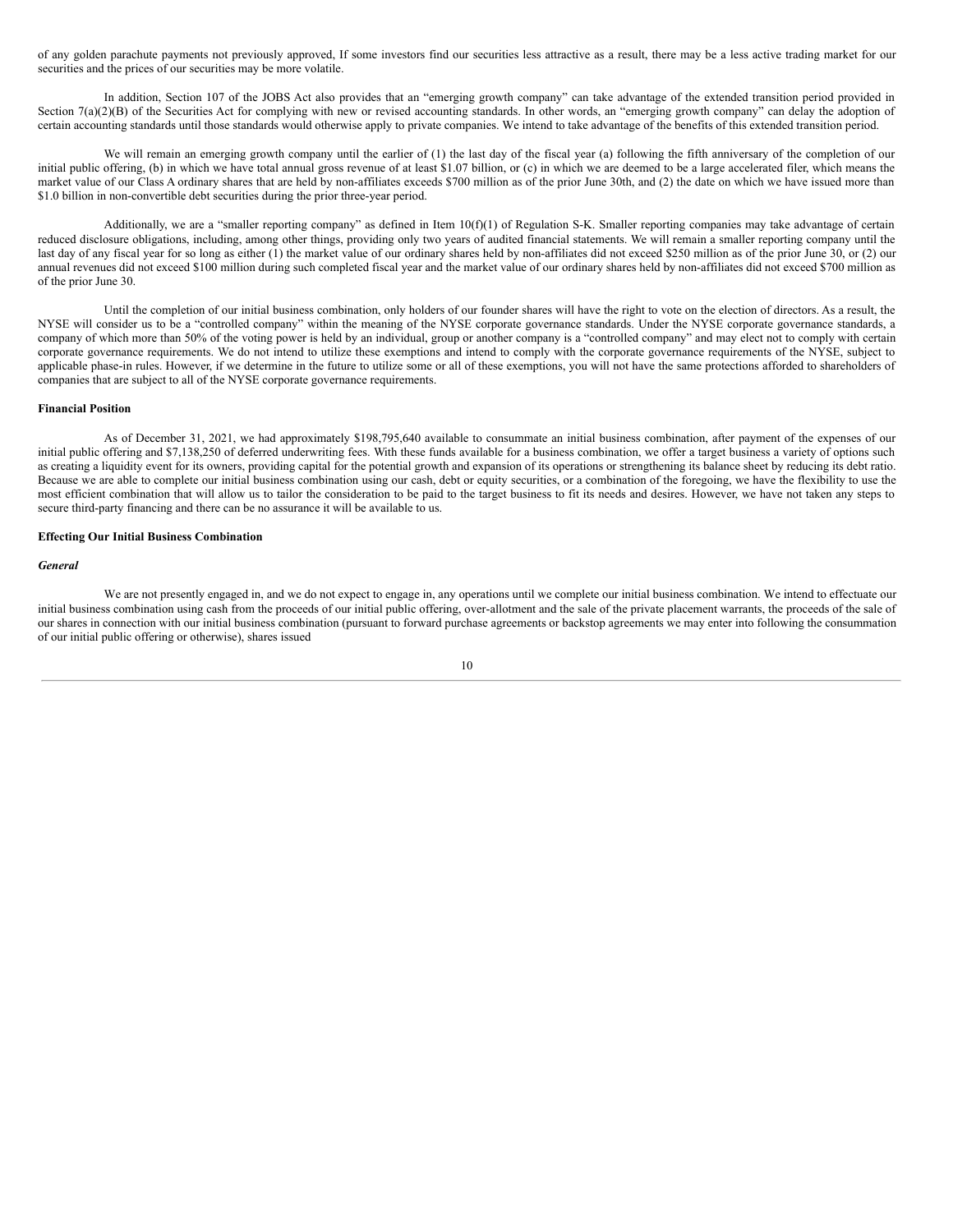to the owners of the target, debt issued to bank or other lenders or the owners of the target, or a combination of the foregoing or other sources. We may seek to complete our initial business combination with a company or business that may be financially unstable or in its early stages of development or growth, which would subject us to the numerous risks inherent in such companies and businesses.

If our initial business combination is paid for using equity or debt, or not all of the funds released from the trust account are used for payment of the consideration in connection with our initial business combination or used for redemptions of our Class A ordinary shares, we may apply the balance of the cash released to us from the trust account for general corporate purposes, including for maintenance or expansion of operations of the post-business combination company, the payment of principal or interest due on indebtedness incurred in completing our initial business combination, to fund the purchase of other companies or for working capital.

Although our management will assess the risks inherent in a particular target business with which we may combine, we cannot assure you that this assessment will result in our identifying all risks that a target business may encounter. Furthermore, some of those risks may be outside of our control, meaning that we can do nothing to control or reduce the chances that those risks will adversely affect a target business.

We may need to obtain additional financing to complete our initial business combination, either because the transaction requires more cash than is available from the proceeds held in our trust account, or because we become obligated to redeem a significant number of our public shares upon completion of the business combination, in which case we may issue additional securities or incur debt in connection with such business combination. There are no prohibitions on our ability to issue securities or incur debt in connection with our initial business combination. We are not currently a party to any arrangement or understanding with any third party with respect to raising any additional funds through the sale of securities, the incurrence of debt or otherwise.

#### *Sources of Target Businesses*

We anticipate that target business candidates will be brought to our attention from our management team's connections with businesses, as well as various unaffiliated sources, including investment market participants, private equity groups, investment banking firms, consultants, accounting firms and large business enterprises. Target businesses may be brought to our attention by such unaffiliated sources as a result of being solicited by us through calls or mailings. These sources may also introduce us to target businesses in which they think we may be interested on an unsolicited basis, since some of these sources will have read this Report and know what types of businesses we are targeting. Our officers and directors, as well as their affiliates, may also bring to our attention target business candidates that they become aware of through their business contacts as a result of formal or informal inquiries or discussions they may have, as well as attending trade shows or conventions. In addition, we expect to receive a number of proprietary deal flow opportunities that would not otherwise necessarily be available to us as a result of the business relationships of our officers and directors. While we do not presently anticipate engaging the services of professional firms or other individuals that specialize in business acquisitions on any formal basis, we may engage these firms or other individuals in the future, in which event we may pay a finder's fee, consulting fee or other compensation to be determined in an arm's length negotiation based on the terms of the transaction. We will engage a finder only to the extent our management determines that the use of a finder may bring opportunities to us that may not otherwise be available to us or if finders approach us on an unsolicited basis with a potential transaction that our management determines is in our best interest to pursue. Payment of finder's fees is customarily tied to completion of a transaction, in which case any such fee will be paid out of the funds held in the trust account. In no event, however, will our sponsor or any of our existing officers or directors, or their respective affiliates be paid by us any finder's fee, consulting fee or other compensation prior to, or for any services they render in order to effectuate, the completion of our initial business combination (regardless of the type of transaction that it is). We have agreed to pay our sponsor a total of \$10,000 per month for office space, secretarial and administrative support and to reimburse our sponsor for any out-of-pocket expenses related to identifying, investigating and completing an initial business combination. Some of our officers and directors may enter into employment or consulting agreements with the post-business combination company following our initial business combination. The presence or absence of any such fees or arrangements will not be used as a criterion in our selection process of an acquisition candidate.

We are not prohibited from pursuing an initial business combination with a company that is affiliated with our sponsor, officers or directors. In the event we seek to complete our initial business combination with a company

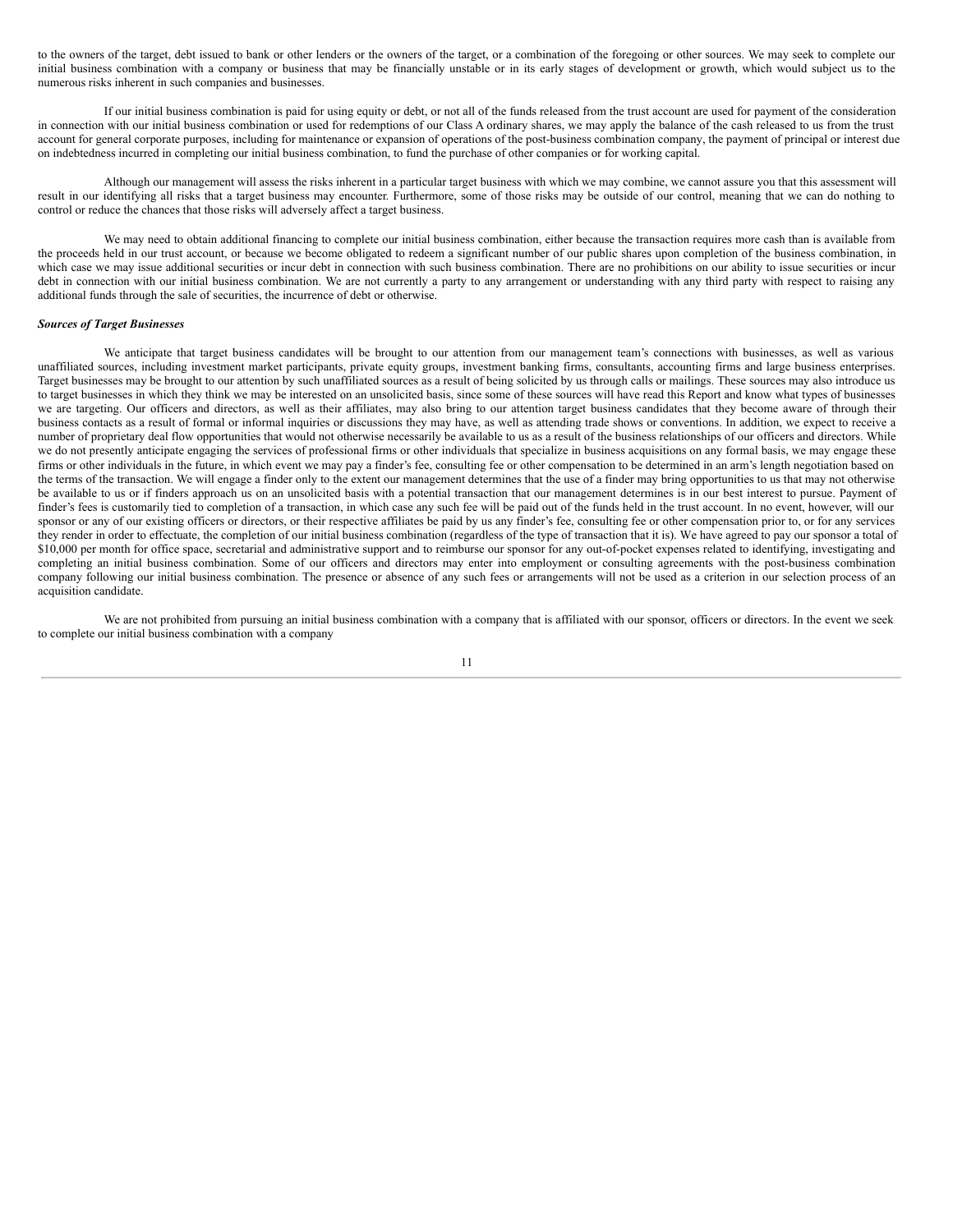that is affiliated with our sponsor or any of our officers or directors, we, or a committee of independent directors, will obtain an opinion from an independent investment banking firm that is a member of FINRA or another independent entity that commonly renders valuation opinions that such initial business combination is fair to our company from a financial point of view. We are not required to obtain such an opinion in any other context.

Each of our officers and directors presently has, and any of them in the future may have, additional fiduciary or contractual obligations to other entities, including entities that are affiliates of our sponsor, pursuant to which such officer or director is or will be required to present a business combination opportunity to such entity. Accordingly, if any of our officers or directors becomes aware of a business combination opportunity which is suitable for an entity to which he or she has then-current fiduciary or contractual obligations, he or she may be required to honor such fiduciary or contractual obligations to present such business combination opportunity to such entity before we can pursue such opportunity.

To address the matters set out above, our amended and restated memorandum and articles of association provide that we renounce, to the fullest extent permitted by law, our interest or expectancy in, or in being offered an opportunity to participate in any business opportunity which may be a corporate opportunity for both us and our sponsor and another entity, including any entities managed by our sponsor or its affiliates and any companies in which our sponsor or such entities have invested or about which any of our officers or directors acquires knowledge and we will waive any claim or cause of action we may have in respect thereof. In addition, our amended and restated memorandum and articles of association contain provisions to exculpate and indemnify, to the fullest extent permitted by law, such persons in respect of any liability, obligation or duty to our company that may arise as a consequence of such persons becoming aware of any business opportunity or failing to present such business opportunity.

#### *Evaluation of a Target Business and Structuring of Our Initial Business Combination*

In evaluating a prospective target business, we expect to conduct a comprehensive due diligence review. That due diligence review may include, among other things, financial statement analysis, document reviews, meetings with the target's management and other employees, consultations with relevant industry experts, competitors, customers and suppliers, as well as a review of additional information that we will seek to obtain as part of our analysis of a target company.

The time required to select and evaluate a target business and to structure and complete our initial business combination, and the costs associated with this process, are not currently ascertainable with any degree of certainty. Any costs incurred with respect to the identification and evaluation of a prospective target business with which our initial business combination is not ultimately completed will result in our incurring losses and will reduce the funds we can use to complete another business combination. The company will not pay any consulting fees to members of our management team, or their respective affiliates, for services rendered to or in connection with our initial business combination.

In addition, we have agreed not to enter into a definitive agreement regarding an initial business combination without the prior consent of our sponsor.

## *Lack of Business Diversification*

For an indefinite period of time after the completion of our initial business combination, the prospects for our success may depend entirely on the future performance of a single business. Unlike other entities that have the resources to complete business combinations with multiple entities in one or several industries, it is probable that we will not have the resources to diversify our operations and mitigate the risks of being in a single line of business. By completing our initial business combination with only a single entity, our lack of diversification may:

- subject us to negative economic, competitive and regulatory developments, any or all of which may have a substantial adverse impact on the particular industry in which we operate after our initial business combination; and
- cause us to depend on the marketing and sale of a single product or limited number of products or services.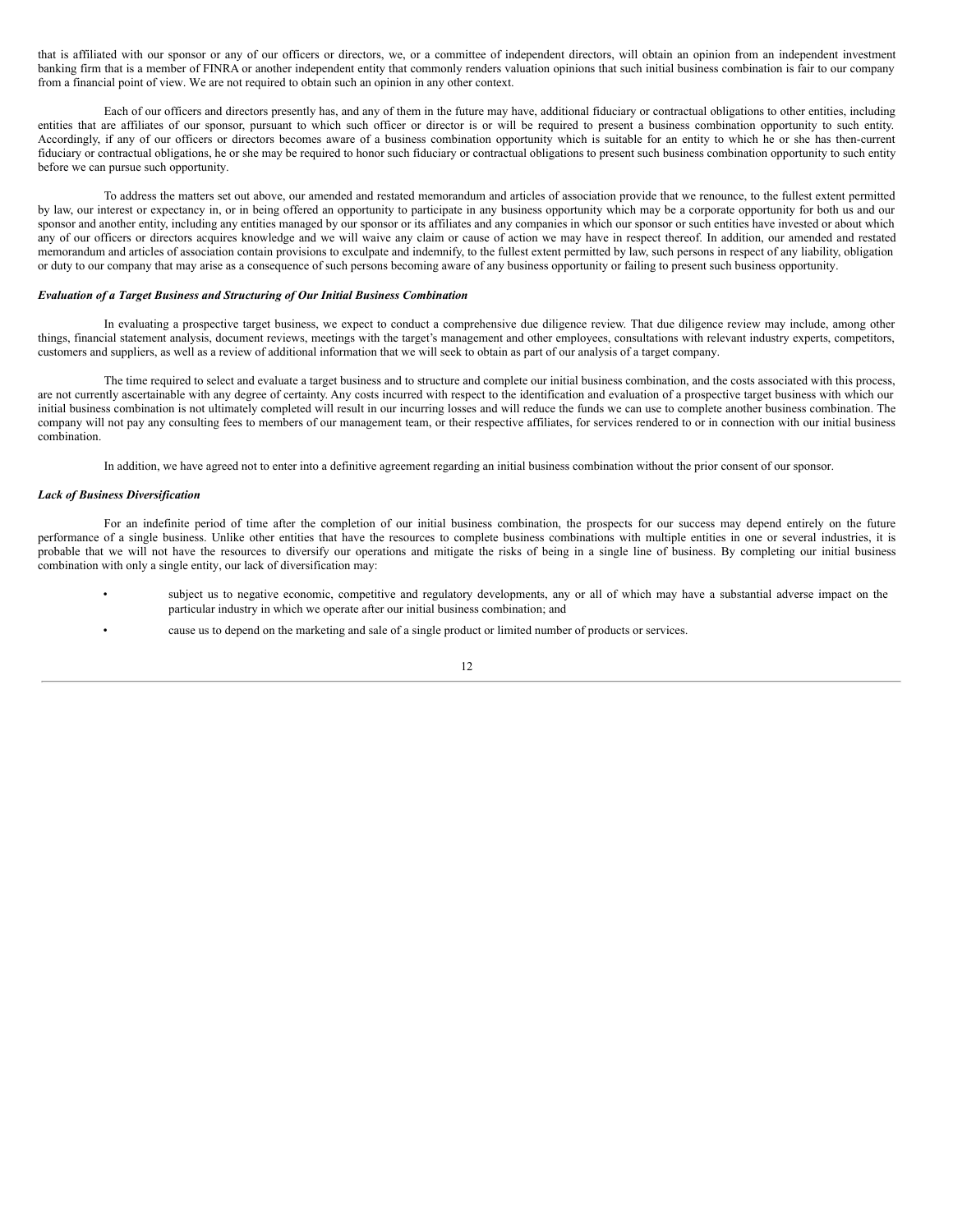#### *Limited Ability to Evaluate the Target's Management Team*

Although we intend to closely scrutinize the management of a prospective target business when evaluating the desirability of effecting our initial business combination with that business, our assessment of the target business's management may not prove to be correct. In addition, the future management may not have the necessary skills, qualifications or abilities to manage a public company. Furthermore, the future role of members of our management team, if any, in the target business cannot presently be stated with any certainty. The determination as to whether any of the members of our management team will remain with the combined company will be made at the time of our initial business combination. While it is possible that one or more of our directors will remain associated in some capacity with us following our initial business combination, it is unlikely that any of them will devote their full efforts to our affairs subsequent to our initial business combination. Moreover, we cannot assure you that members of our management team will have significant experience or knowledge relating to the operations of the particular target business.

We cannot assure you that any of our key personnel will remain in senior management or advisory positions with the combined company. The determination as to whether any of our key personnel will remain with the combined company will be made at the time of our initial business combination.

Following a business combination, we may seek to recruit additional managers to supplement the incumbent management of the target business. We cannot assure you that we will have the ability to recruit additional managers, or that additional managers will have the requisite skills, knowledge or experience necessary to enhance the incumbent management.

#### *Shareholders May Not Have the Ability to Approve Our Initial Business Combination*

We may conduct redemptions without a shareholder vote pursuant to the tender offer rules of the SEC, subject to the provisions of our amended and restated memorandum and articles of association. However, we will seek shareholder approval if it is required by applicable law or stock exchange listing requirement, or we may decide to seek shareholder approval for business or other reasons.

Under the NYSE listing rules, shareholder approval would typically be required for our initial business combination if, for example:

- We issue (other than in a public offering for cash) ordinary shares that will either (a) be equal to or in excess of 20% of the number of our ordinary shares then-outstanding or (b) have voting power equal to or in excess of 20% of the voting power then-outstanding;
- Any of our directors, officers or substantial security holder (as defined by the NYSE rules) has a 5% or greater interest (or such persons collectively have a 10% or greater interest), directly or indirectly, in the target business or assets to be acquired or in the consideration to be paid in the transaction or otherwise and the present or potential issuance of ordinary shares could result in an increase in issued and outstanding ordinary shares or voting power of 5%; or
- The issuance or potential issuance of ordinary shares will result in our undergoing a change of control.

The decision as to whether we will seek shareholder approval of a proposed business combination in those instances in which shareholder approval is not required by law will be made by us, solely in our discretion, and will be based on business and reasons, which include a variety of factors, including, but not limited to:

- the timing of the transaction, including in the event we determine shareholder approval would require additional time and there is either not enough time to seek shareholder approval or doing so would place the company at a disadvantage in the transaction or result in other additional burdens on the company;
- the expected cost of holding a shareholder vote;
- the risk that the shareholders would fail to approve the proposed business combination;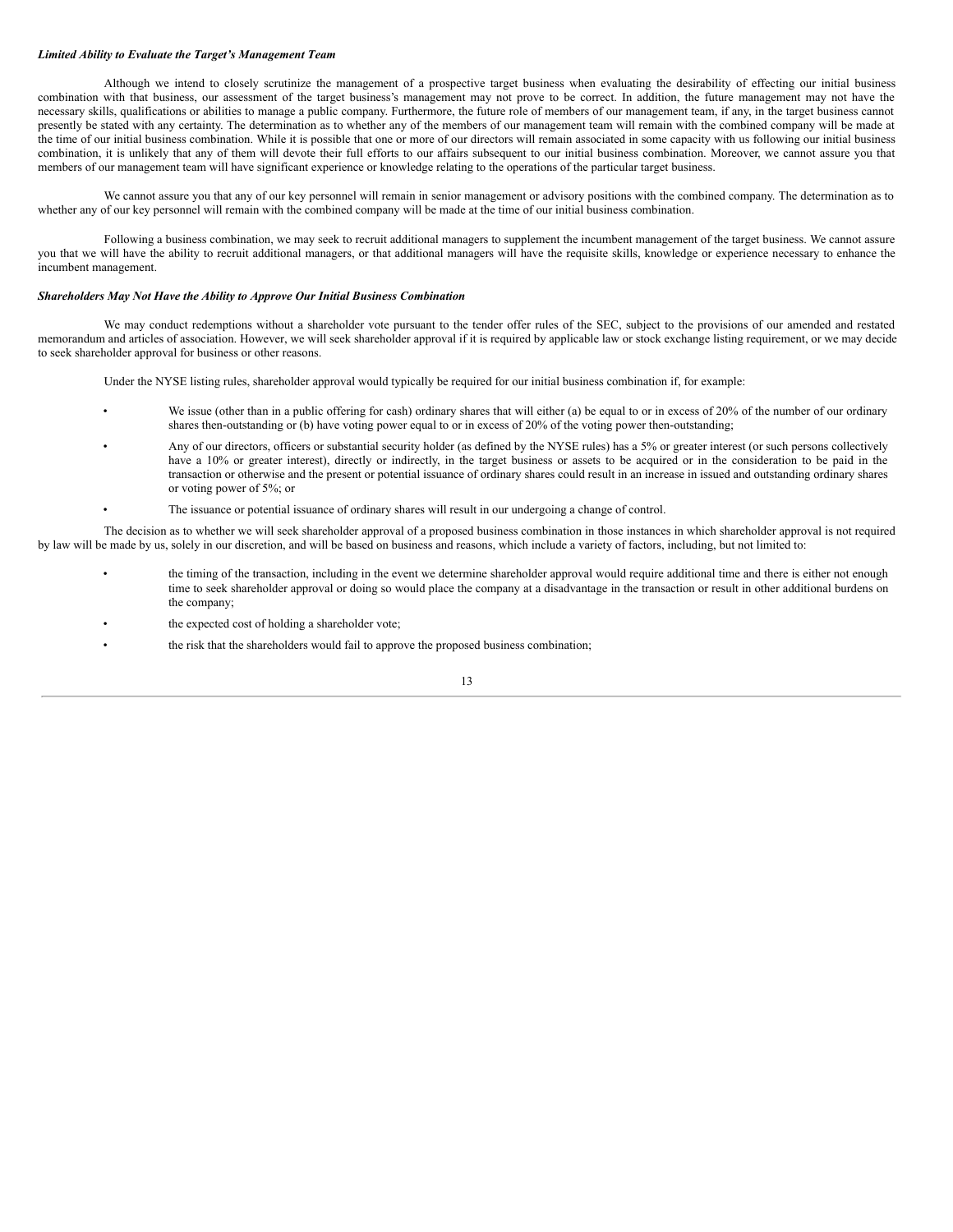- other time and budget constraints of the company; and
	- additional legal complexities of a proposed business combination that would be time-consuming and burdensome to present to shareholders.

#### *Permitted Purchases and Other Transactions with Respect to Our Securities*

If we seek shareholder approval of our initial business combination and we do not conduct redemptions in connection with our initial business combination pursuant to the tender offer rules, our sponsor, directors, executive officers, advisors or their affiliates may purchase public shares or warrants in privately negotiated transactions or in the open market either prior to or following the completion of our initial business combination. Additionally, at any time at or prior to our initial business combination, subject to applicable securities laws (including with respect to material nonpublic information), our sponsor, directors, executive officers, advisors or their affiliates may enter into transactions with investors and others to provide them with incentives to acquire public shares, vote their public shares in favor of our initial business combination or not redeem their public shares. However, they have no current commitments, plans or intentions to engage in such transactions and have not formulated any terms or conditions for any such transactions. None of the funds in the trust account will be used to purchase public shares or warrants in such transactions. If they engage in such transactions, they will be restricted from making any such purchases when they are in possession of any material non-public information not disclosed to the seller or if such purchases are prohibited by Regulation M under the Exchange Act.

In the event that our sponsor, directors, officers, advisors or their affiliates purchase shares in privately negotiated transactions from public shareholders who have already elected to exercise their redemption rights or submitted a proxy to vote against our initial business combination, such selling shareholders would be required to revoke their prior elections to redeem their shares and any proxy to vote against our initial business combination. We do not currently anticipate that such purchases, if any, would constitute a tender offer subject to the tender offer rules under the Exchange Act or a going-private transaction subject to the going-private rules under the Exchange Act; however, if the purchasers determine at the time of any such purchases that the purchases are subject to such rules, the purchasers will be required to comply with such rules.

The purpose of any such transaction could be to (i) vote in favor of the business combination and thereby increase the likelihood of obtaining shareholder approval of the business combination, (ii) reduce the number of public warrants outstanding or vote such warrants on any matters submitted to the warrant holders for approval in connection with our initial business combination or (iii) satisfy a closing condition in an agreement with a target that requires us to have a minimum net worth or a certain amount of cash at the closing of our initial business combination, where it appears that such requirement would otherwise not be met. Any such purchases of our securities may result in the completion of our initial business combination that may not otherwise have been possible.

In addition, if such purchases are made, the public "float" of our Class A ordinary shares or public warrants may be reduced and the number of beneficial holders of our securities may be reduced, which may make it difficult to maintain or obtain the quotation, listing or trading of our securities on a national securities exchange.

Our sponsor, officers, directors and/or their affiliates anticipate that they may identify the shareholders with whom our sponsor, officers, directors or their affiliates may pursue privately negotiated transactions by either the shareholders contacting us directly or by our receipt of redemption requests submitted by shareholders (in the case of Class A ordinary shares) following our mailing of tender offer or proxy materials in connection with our initial business combination. To the extent that our sponsor, officers, directors, advisors or their affiliates enter into a private transaction, they would identify and contact only potential selling or redeeming shareholders who have expressed their election to redeem their shares for a pro rata share of the trust account or vote against our initial business combination, whether or not such shareholder has already submitted a proxy with respect to our initial business combination but only if such shares have not already been voted at the shareholder meeting related to our initial business combination. Our sponsor, executive officers, directors, advisors or their affiliates will select which shareholders to purchase shares from based on the negotiated price and number of shares and any other factors that they may deem relevant, and will be restricted from purchasing shares if such purchases do not comply with Regulation M under the Exchange Act and the other federal securities laws.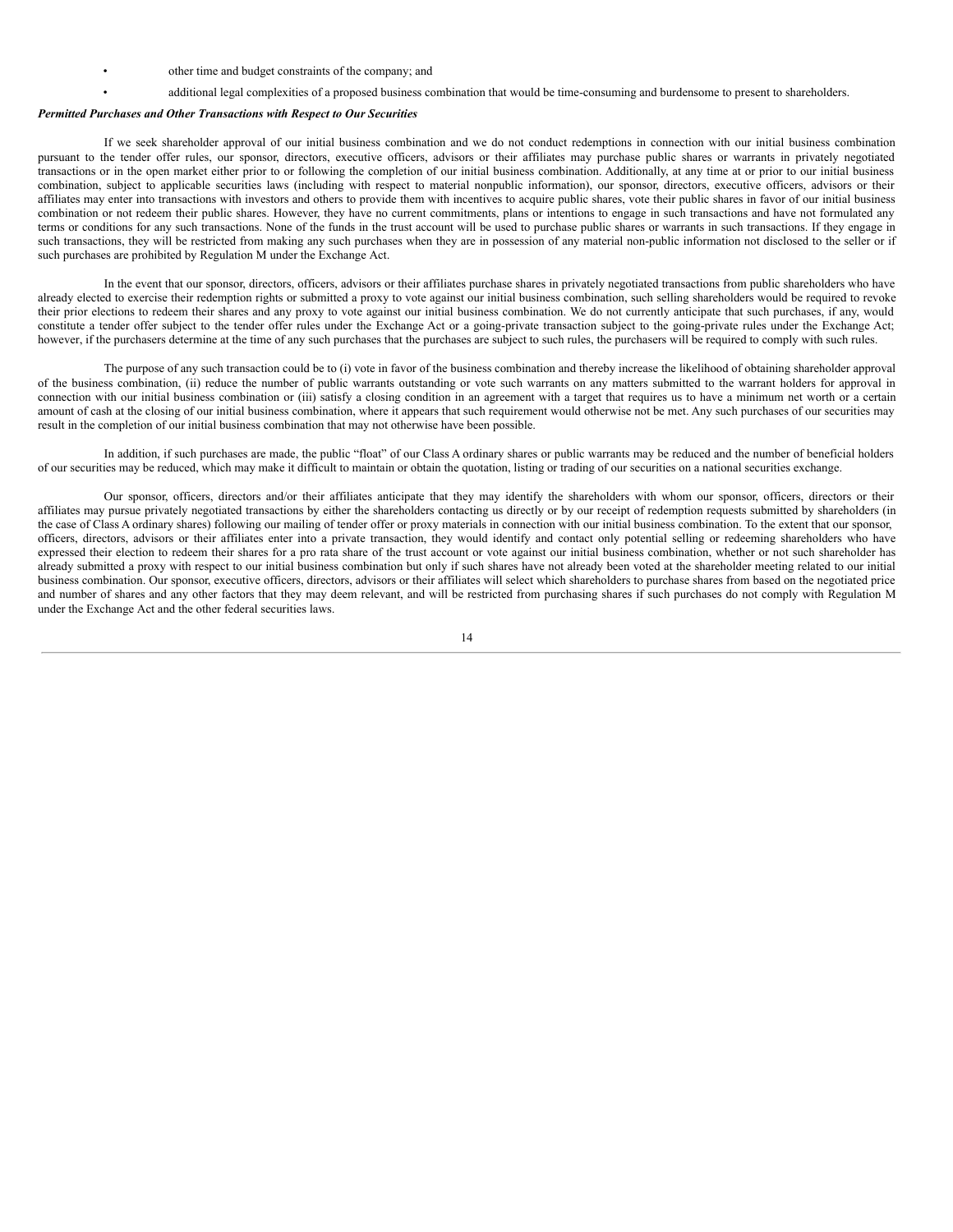Our sponsor, officers, directors and/or their affiliates will be restricted from making purchases of shares if the purchases would violate Section  $9(a)(2)$  or Rule 10b-5 of the Exchange Act. We expect any such purchases would be reported by such person pursuant to Section 13 and Section 16 of the Exchange Act to the extent such purchasers are subject to such reporting requirements.

## *Redemption Rights for Public Shareholders upon Completion of Our Initial Business Combination*

We will provide our public shareholders with the opportunity to redeem all or a portion of their Class A ordinary shares upon the completion of our initial business combination at a per-share price, payable in cash, equal to the aggregate amount then on deposit in the trust account calculated as of two business days prior to the consummation of the initial business combination, including interest earned on the funds held in the trust account and not previously released to us to pay our income taxes, if any, divided by the number of the then-outstanding public shares, subject to the limitations described herein. The amount in the trust account is initially anticipated to be \$10.10 per public share. The per-share amount we will distribute to investors who properly redeem their shares will not be reduced by the deferred underwriting commissions we will pay to the underwriter. The redemption rights will include the requirement that a beneficial holder must identify itself in order to validly redeem its shares. There will be no redemption rights upon the completion of our initial business combination with respect to our warrants. Further, we will not proceed with redeeming our public shares, even if a public shareholder has properly elected to redeem its shares, if a business combination does not close. Our sponsor and each member of our management team have entered into an agreement with us, pursuant to which they have agreed to waive their redemption rights with respect to any founder shares and public shares held by them in connection with (i) the completion of our initial business combination and (ii) a shareholder vote to approve an amendment to our amended and restated memorandum and articles of association (A) that would modify the substance or timing of our obligation to provide holders of our Class A ordinary shares the right to have their shares redeemed in connection with our initial business combination or to redeem 100% of our public shares if we do not complete our initial business combination by February 13, 2023 or (B) with respect to any other provision relating to the rights of holders of our Class A ordinary shares.

#### *Limitations on Redemptions*

Our amended and restated memorandum and articles of association provide that in no event will we redeem our public shares in an amount that would cause our net tangible assets to be less than \$5,000,001 (so that we do not then become subject to the SEC's "penny stock" rules). However, the proposed business combination may require: (i) cash consideration to be paid to the target or its owners, (ii) cash to be transferred to the target for working capital or other general corporate purposes or (iii) the retention of cash to satisfy other conditions in accordance with the terms of the proposed business combination. In the event the aggregate cash consideration we would be required to pay for all Class A ordinary shares that are validly submitted for redemption plus any amount required to satisfy cash conditions pursuant to the terms of the proposed business combination exceed the aggregate amount of cash available to us, we will not complete the business combination or redeem any shares, and all Class A ordinary shares submitted for redemption will be returned to the holders thereof.

#### *Manner of Conducting Redemptions*

We will provide our public shareholders with the opportunity to redeem all or a portion of their Class A ordinary shares upon the completion of our initial business combination either (i) in connection with a shareholder meeting called to approve the business combination or (ii) by means of a tender offer. The decision as to whether we will seek shareholder approval of a proposed business combination or conduct a tender offer will be made by us, solely in our discretion, and will be based on a variety of factors such as the timing of the transaction and whether the terms of the transaction would require us to seek shareholder approval under applicable law or stock exchange listing requirement or whether we were deemed to be a foreign private issuer (which would require a tender offer rather than seeking shareholder approval under SEC rules). Asset acquisitions and share purchases would not typically require shareholder approval while direct mergers with our company where are not the surviving entity and any transactions where we issue more than 20% of our issued and outstanding ordinary shares or seek to amend our amended and restated memorandum and articles of association would typically require shareholder approval. We currently intend to conduct redemptions in connection with a shareholder vote unless shareholder approval is not required by applicable law or stock exchange listing requirement or we choose to conduct redemptions pursuant to the tender offer rules of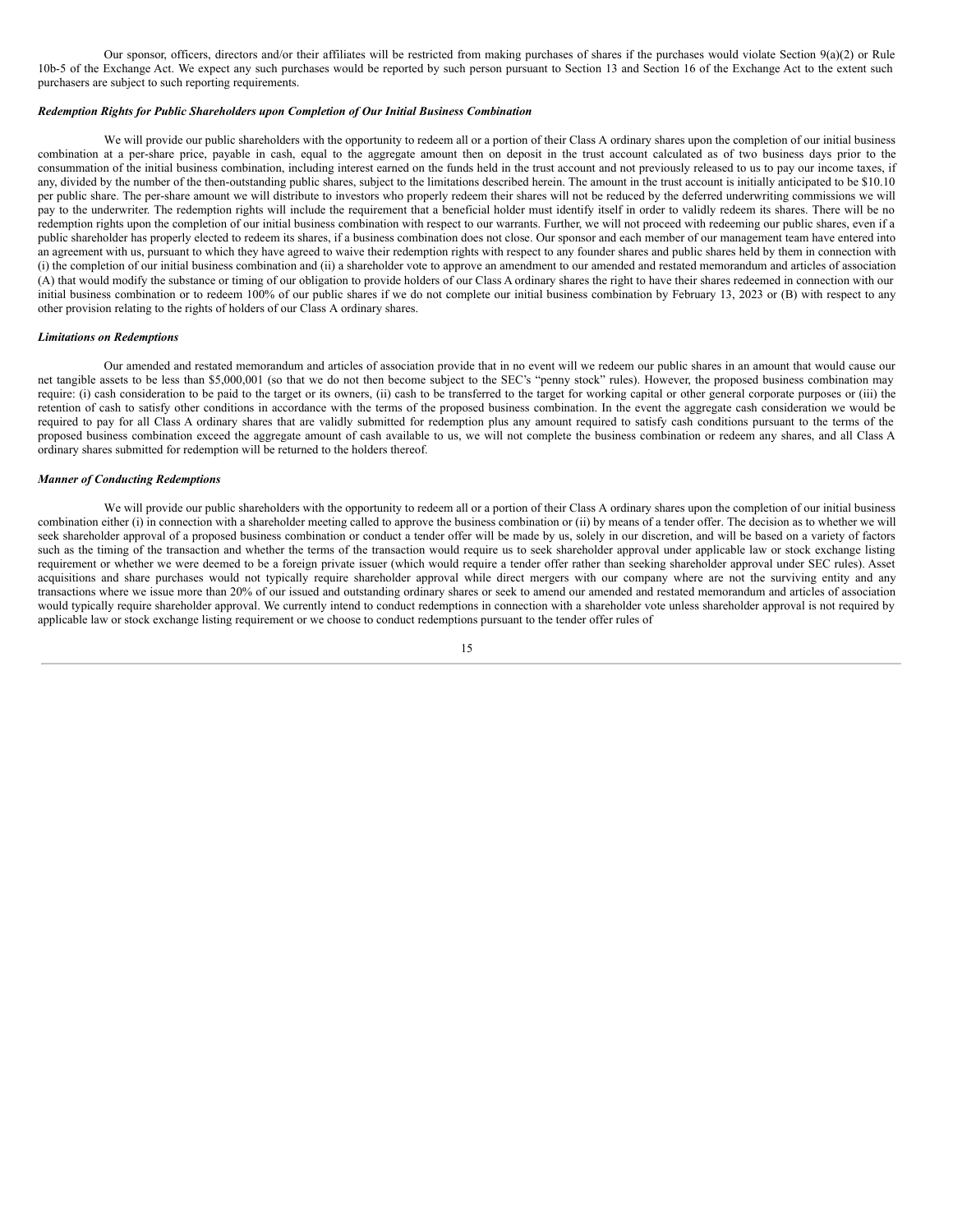the SEC for business or other reasons. So long as we obtain and maintain a listing for our securities on the NYSE, we will be required to comply with the NYSE rules.

If we held a shareholder vote to approve our initial business combination, we will, pursuant to our amended and restated memorandum and articles of association:

- conduct the redemptions in conjunction with a proxy solicitation pursuant to Regulation 14A of the Exchange Act, which regulates the solicitation of proxies, and not pursuant to the tender offer rules; and
- file proxy materials with the SEC.

In the event that we seek shareholder approval of our initial business combination, we will distribute proxy materials and, in connection therewith, provide our public shareholders with the redemption rights described above upon completion of the initial business combination.

If we seek shareholder approval, we will complete our initial business combination only if we obtain the approval of an ordinary resolution under Cayman Islands law. In such case, our sponsor and each member of our management team have agreed to vote their founder shares and public shares in favor of our initial business combination. As a result, in addition to our initial shareholders' founder shares, we would need 7,648,126, or 37.5% (assuming all issued and outstanding shares are voted), or 1,274,689, or 6.25% (assuming only the minimum number of shares representing a quorum are voted), of the 20,395,000 public shares sold in our initial public offering to be voted in favor of an initial business combination in order to have our initial business combination approved. Each public shareholder may elect to redeem their public shares irrespective of whether they vote for or against the proposed transaction or vote at all. In addition, our sponsor and each member of our management team have entered into an agreement with us, pursuant to which they have agreed to waive their redemption rights with respect to any founder shares and public shares held by them in connection with (i) the completion of a business combination and (ii) a shareholder vote to approve an amendment to our amended and restated memorandum and articles of association (A) that would modify the substance or timing of our obligation to provide holders of our Class A ordinary shares the right to have their shares redeemed in connection with our initial business combination or to redeem 100% of our public shares if we do not complete our initial business combination by February 13, 2023 or (B) with respect to any other provision relating to the rights of holders of our Class A ordinary shares.

If we conduct redemptions pursuant to the tender offer rules of the SEC, we will, pursuant to our amended and restated memorandum and articles of association:

- conduct the redemptions pursuant to Rule 13e-4 and Regulation 14E of the Exchange Act, which regulate issuer tender offers; and
- file tender offer documents with the SEC prior to completing our initial business combination which contain substantially the same financial and other information about the initial business combination and the redemption rights as is required under Regulation 14A of the Exchange Act, which regulates the solicitation of proxies.

Upon the public announcement of our initial business combination, if we elect to conduct redemptions pursuant to the tender offer rules, we and our sponsor will terminate any plan established in accordance with Rule 10b5-1 to purchase Class A ordinary shares in the open market, in order to comply with Rule 14e-5 under the Exchange Act.

In the event we conduct redemptions pursuant to the tender offer rules, our offer to redeem will remain open for at least 20 business days, in accordance with Rule 14e-1(a) under the Exchange Act, and we will not be permitted to complete our initial business combination until the expiration of the tender offer period. In addition, the tender offer will be conditioned on public shareholders not tendering more than the number of public shares we are permitted to redeem. If public shareholders tender more shares than we have offered to purchase, we will withdraw the tender offer and not complete such initial business combination.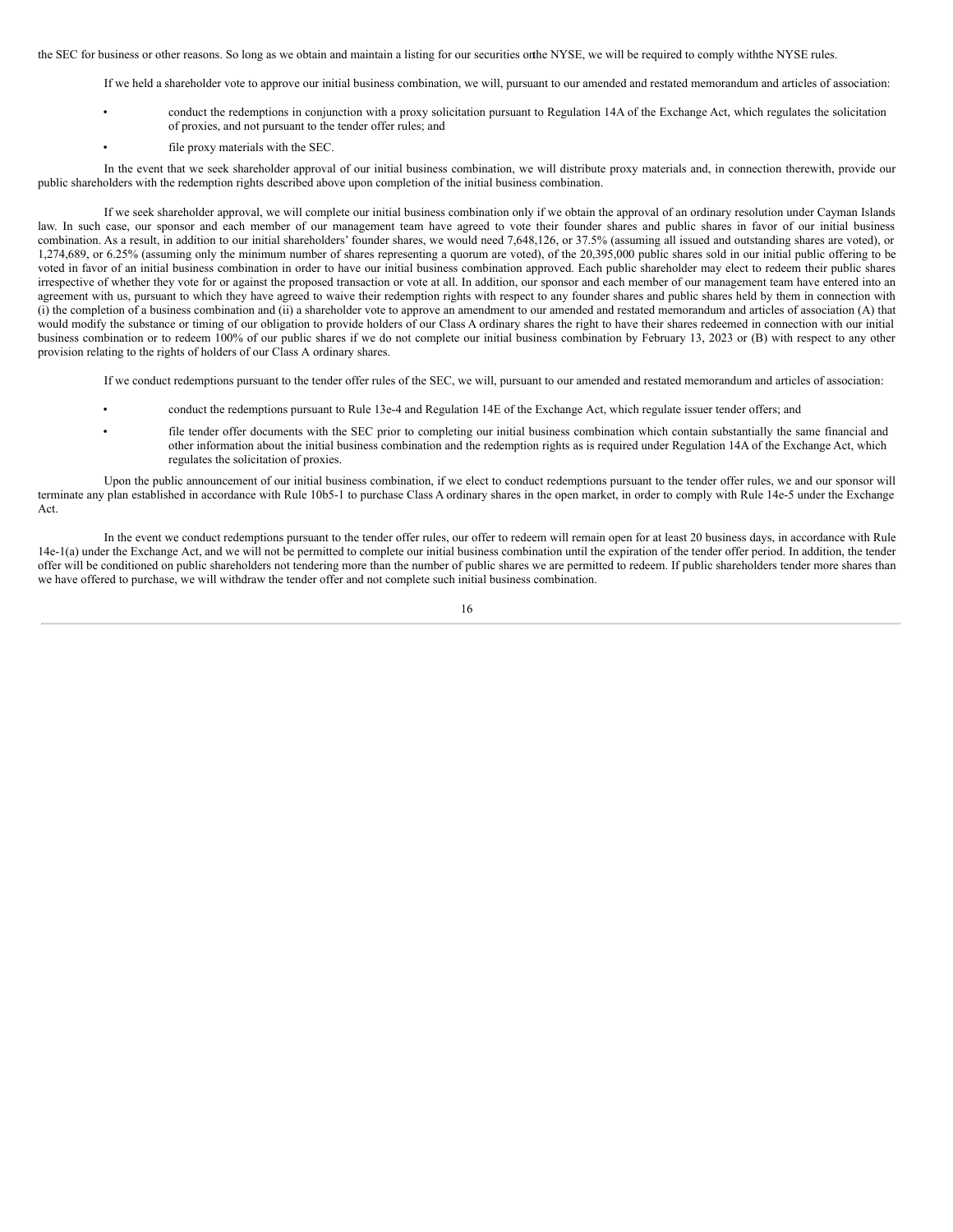## *Limitation on Redemption upon Completion of Our Initial Business Combination If We Seek Shareholder Approval*

If we seek shareholder approval of our initial business combination and we do not conduct redemptions in connection with our initial business combination pursuant to the tender offer rules, our amended and restated memorandum and articles of association provide that a public shareholder, together with any affiliate of such shareholder or any other person with whom such shareholder is acting in concert or as a "group" (as defined under Section 13 of the Exchange Act), will be restricted from redeeming its shares with respect to more than an aggregate of 15% of the shares sold in our initial public offering, which we refer to as "Excess Shares," without our prior consent. We believe this restriction will discourage shareholders from accumulating large blocks of shares, and subsequent attempts by such holders to use their ability to exercise their redemption rights against a proposed business combination as a means to force us or our management to purchase their shares at a significant premium to the thencurrent market price or on other undesirable terms. Absent this provision, a public shareholder holding more than an aggregate of 15% of the shares sold in our initial public offering could threaten to exercise its redemption rights if such holder's shares are not purchased by us, our sponsor or our management at a premium to the then-current market price or on other undesirable terms. By limiting our shareholders' ability to redeem no more than 15% of the shares sold in our initial public offering without our prior consent, we believe we will limit the ability of a small group of shareholders to unreasonably attempt to block our ability to complete our initial business combination, particularly in connection with a business combination with a target that requires as a closing condition that we have a minimum net worth or a certain amount of cash.

However, we would not be restricting our shareholders' ability to vote all of their shares (including Excess Shares) for or against our initial business combination.

## *Tendering Share Certificates in Connection with a Tender Of er or the Exercise of Redemption Rights*

Public shareholders seeking to exercise their redemption rights, whether they are record holders or hold their shares in "street name," will be required to either tender their certificates (if any) to our transfer agent prior to the date set forth in the proxy solicitation or tender offer materials, as applicable, mailed to such holders, or to deliver their shares to the transfer agent electronically using The Depository Trust Company's DWAC (Deposit/ Withdrawal At Custodian) System, at the holder's option, in each case up to two business days prior to the initially scheduled vote to approve the business combination. The proxy solicitation or tender offer materials, as applicable, that we will furnish to holders of our public shares in connection with our initial business combination will indicate the applicable delivery requirements, which will include the requirement that a beneficial holder must identify itself in order to validly redeem its shares. Accordingly, a public shareholder would have from the time we send out our tender offer materials until the close of the tender offer period, or up to two business days prior to the initially scheduled vote on the proposal to approve the business combination if we distribute proxy materials, as applicable, to tender its shares if it wishes to seek to exercise its redemption rights. Given the relatively short period in which to exercise redemption rights, it is advisable for shareholders to use electronic delivery of their public shares.

There is a nominal cost associated with the above-referenced tendering process and the act of certificating the shares or delivering them through the DWAC System. The transfer agent will typically charge the tendering broker a fee of approximately \$80.00 and it would be up to the broker whether or not to pass this cost on to the redeeming holder. However, this fee would be incurred regardless of whether or not we require holders seeking to exercise redemption rights to tender their shares. The need to deliver shares is a requirement of exercising redemption rights regardless of the timing of when such delivery must be effectuated.

The foregoing is different from the procedures used by many blank check companies. In order to perfect redemption rights in connection with their business combinations, many blank check companies would distribute proxy materials for the shareholders' vote on an initial business combination, and a holder could simply vote against a proposed business combination and check a box on the proxy card indicating such holder was seeking to exercise his or her redemption rights. After the business combination was approved, the company would contact such shareholder to arrange for him or her to deliver his or her certificate to verify ownership. As a result, the shareholder then had an "option window" after the completion of the business combination during which he or she could monitor the price of the company's shares in the market. If the price rose above the redemption price, he or she could sell his or her shares in the open market before actually delivering his or her shares to the company for cancellation. As a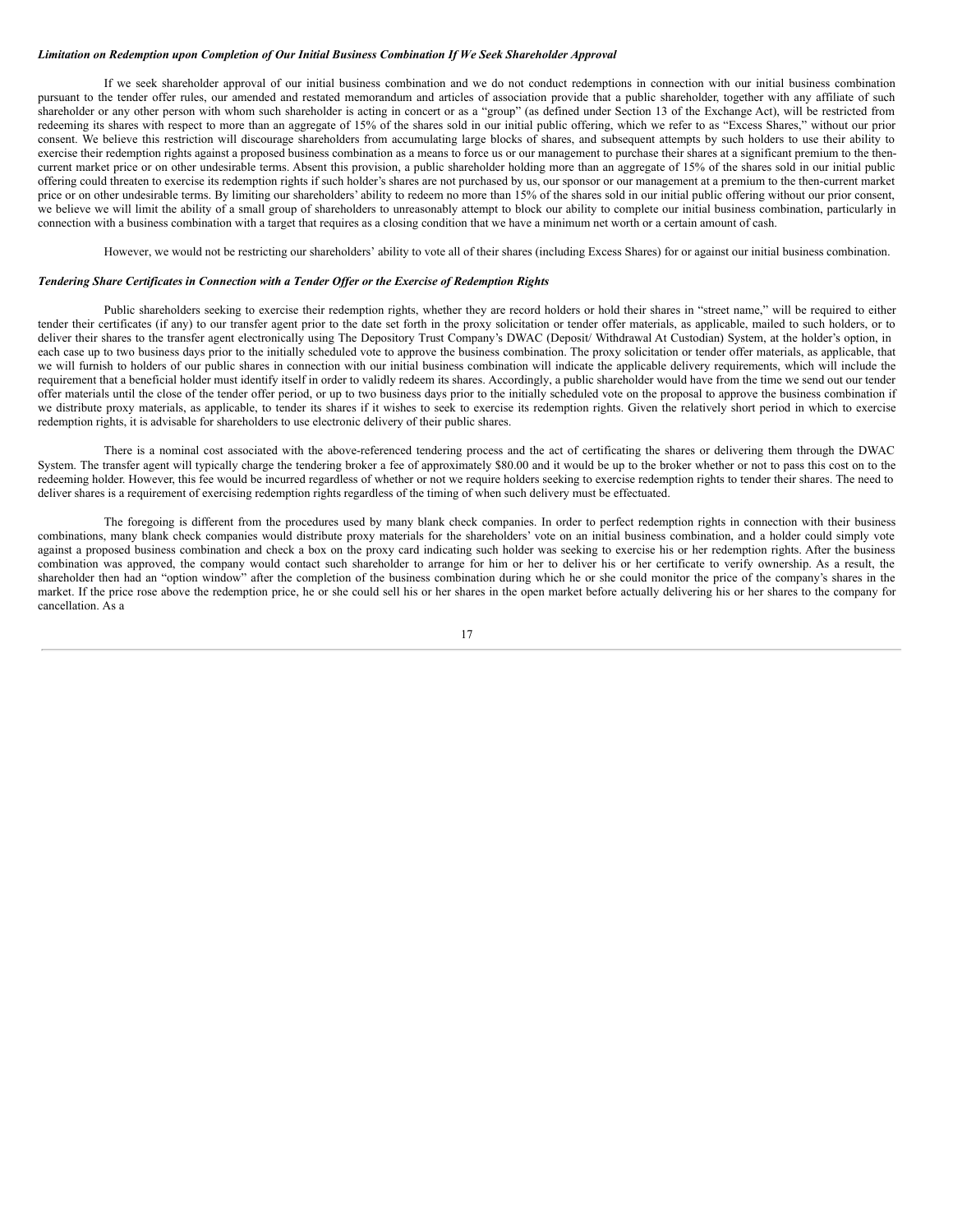result, the redemption rights, to which shareholders were aware they needed to commit before the shareholder meeting, would become "option" rights surviving past the completion of the business combination until the redeeming holder delivered its certificate. The requirement for physical or electronic delivery prior to the meeting ensures that a redeeming shareholder's election to redeem is irrevocable once the business combination is approved.

Any request to redeem such shares, once made, may be withdrawn at any time up to two business days prior to the initially scheduled vote on the proposal to approve the business combination, unless otherwise agreed to by us. Furthermore, if a holder of a public share delivered its certificate in connection with an election of redemption rights and subsequently decides prior to the applicable date not to elect to exercise such rights, such holder may simply request that the transfer agent return the certificate (physically or electronically). It is anticipated that the funds to be distributed to holders of our public shares electing to redeem their shares will be distributed promptly after the completion of our initial business combination.

If our initial business combination is not approved or completed for any reason, then our public shareholders who elected to exercise their redemption rights would not be entitled to redeem their shares for the applicable pro rata share of the trust account. In such case, we will promptly return any certificates delivered by public holders who elected to redeem their shares.

If our initial proposed business combination is not completed, we may continue to try to complete a business combination with a different target by February 13,

# *Redemption of Public Shares and Liquidation If No Initial Business Combination*

2023.

Our amended and restated memorandum and articles of association provide that we will have only 18 months from the closing of our initial public offering to consummate an initial business combination. If we have not consummated an initial business combination by February 13, 2023, we will: (i) cease all operations except for the purpose of winding up; (ii) as promptly as reasonably possible but not more than ten business days thereafter, redeem the public shares, at a per-share price, payable in cash, equal to the aggregate amount then on deposit in the trust account, including interest earned on the funds held in the trust account and not previously released to us to pay our income taxes, if any (less up to \$100,000 of interest to pay dissolution expenses) divided by the number of the then-outstanding public shares, which redemption will completely extinguish public shareholders' rights as shareholders (including the right to receive further liquidation distributions, if any); and (iii) as promptly as reasonably possible following such redemption, subject to the approval of our remaining shareholders and our board of directors, liquidate and dissolve, subject in the case of clauses (ii) and (iii) to our obligations under Cayman Islands law to provide for claims of creditors and the requirements of other applicable law. There will be no redemption rights or liquidating distributions with respect to our warrants, which will expire worthless if we fail to consummate an initial business combination by February 13, 2023. Our amended and restated memorandum and articles of association provide that, if a resolution of the company's shareholders is passed pursuant to the Companies Act of the Cayman Islands to commence the voluntary liquidation of the company, we will follow the foregoing procedures with respect to the liquidation of the trust account as promptly as reasonably possible but not more than ten business days thereafter, subject to applicable Cayman Islands law.

Our sponsor and each member of our management team have entered into an agreement with us, pursuant to which they have agreed to waive their rights to liquidating distributions from the trust account with respect to any founder shares they hold if we fail to consummate an initial business combination by February 13, 2023 (although they will be entitled to liquidating distributions from the trust account with respect to any public shares they hold if we fail to complete our initial business combination within the prescribed time frame).

Our sponsor, executive officers and directors have agreed, pursuant to a written agreement with us, that they will not propose any amendment to our amended and restated memorandum and articles of association (A) that would modify the substance or timing of our obligation to provide holders of our Class A ordinary shares the right to have their shares redeemed in connection with our initial business combination or to redeem 100% of our public shares if we do not complete our initial business combination by February 13, 2023 or (B) with respect to any other provision relating to the rights of holders of our Class A ordinary shares, unless we provide our public shareholders with the opportunity to redeem their public shares upon approval of any such amendment at a per-share price, payable in cash, equal to the aggregate amount then on deposit in the trust account, including interest earned on the funds held in the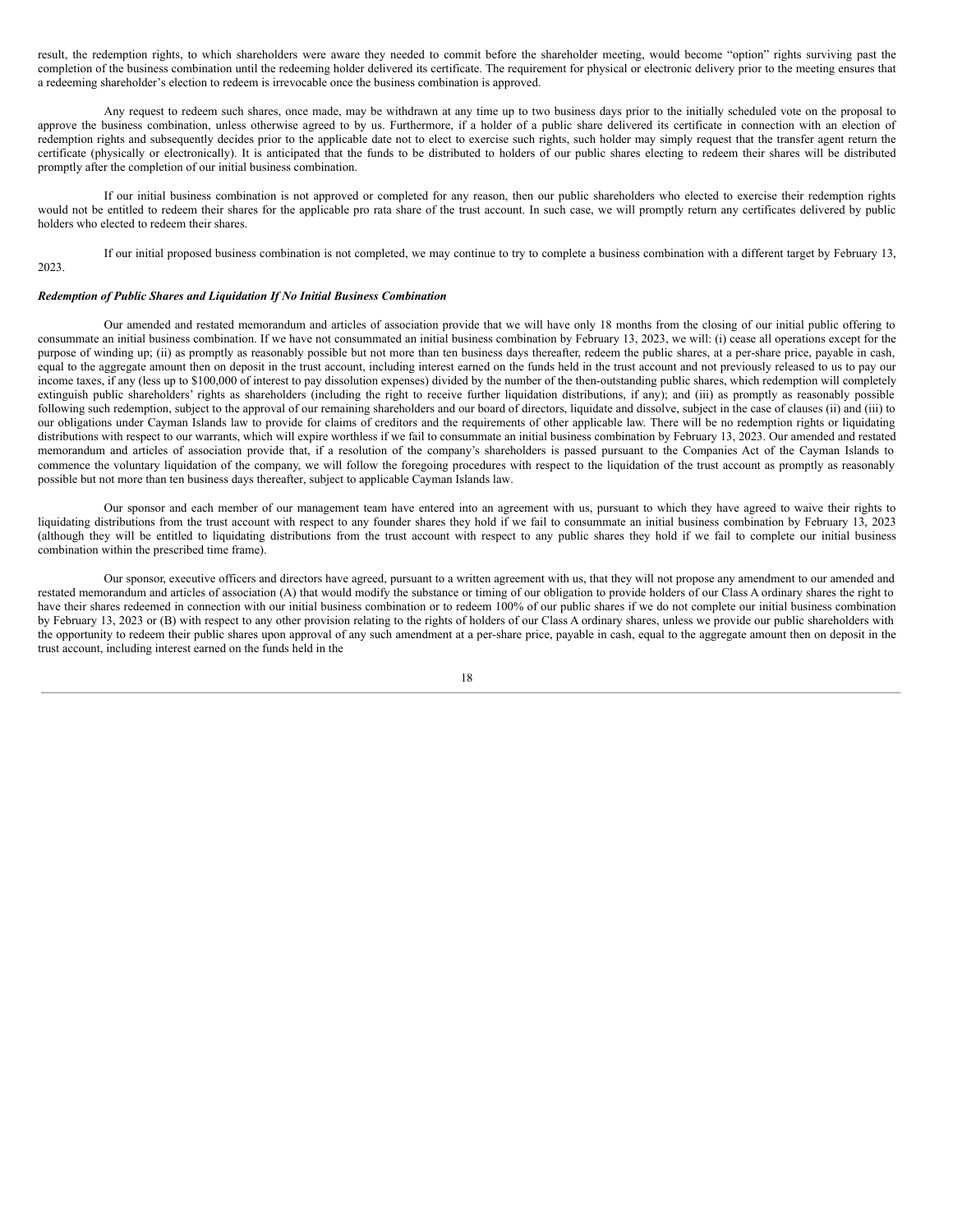trust account and not previously released to us to pay our income taxes, if any, divided by the number of the then-outstanding public shares. However, we may not redeem our public shares in an amount that would cause our net tangible assets to be less than \$5,000,001 (so that we do not then become subject to the SEC's "penny stock" rules). If this optional redemption right is exercised with respect to an excessive number of public shares such that we cannot satisfy the net tangible asset requirement, we would not proceed with the amendment or the related redemption of our public shares at such time. This redemption right shall apply in the event of the approval of any such amendment, whether proposed by our sponsor, any executive officer or director, or any other person.

We expect that all costs and expenses associated with implementing our plan of dissolution, as well as payments to any creditors, will be funded from amounts remaining out of the approximately \$710,270 held outside the trust account plus up to \$100,000 of funds from the trust account available to us to pay dissolution expenses, although we cannot assure you that there will be sufficient funds for such purpose.

If we were to expend all of the net proceeds of our initial public offering, over-allotment and the sale of the private placement warrants, other than the proceeds deposited in the trust account, and without taking into account interest, if any, earned on the trust account, the per-share redemption amount received by shareholders upon our dissolution would be approximately \$10.10. The proceeds deposited in the trust account could, however, become subject to the claims of our creditors which would have higher priority than the claims of our public shareholders. We cannot assure you that the actual per-share redemption amount received by shareholders will not be substantially less than \$10.10. While we intend to pay such amounts, if any, we cannot assure you that we will have funds sufficient to pay or provide for all creditors' claims.

Although we will seek to have all vendors, service providers, prospective target businesses and other entities with which we do business execute agreements with us waiving any right, title, interest or claim of any kind in or to any monies held in the trust account for the benefit of our public shareholders, there is no guarantee that they will execute such agreements or even if they execute such agreements that they would be prevented from bringing claims against the trust account including, but not limited, to fraudulent inducement, breach of fiduciary responsibility or other similar claims, as well as claims challenging the enforceability of the waiver, in each case in order to gain an advantage with respect to a claim against our assets, including the funds held in the trust account. If any third-party refuses to execute an agreement waiving such claims to the monies held in the trust account, our management will perform an analysis of the alternatives available to it and will only enter into an agreement with a third-party that has not executed a waiver if management believes that such third-party's engagement would be significantly more beneficial to us than any alternative. Examples of possible instances where we may engage a third-party that refuses to execute a waiver include the engagement of a third-party consultant whose particular expertise or skills are believed by management to be significantly superior to those of other consultants that would agree to execute a waiver or in cases where management is unable to find a service provider willing to execute a waiver. In addition, there is no guarantee that such entities will agree to waive any claims they may have in the future as a result of, or arising out of, any negotiations, contracts or agreements with us and will not seek recourse against the trust account for any reason. In order to protect the amounts held in the trust account, our sponsor has agreed that it will be liable to us if and to the extent any claims by a third-party for services rendered or products sold to us (other than our independent registered public accounting firm), or a prospective target business with which we have discussed entering into a transaction agreement, reduce the amounts in the trust account to below the lesser of (i) \$10.10 per public share and (ii) the actual amount per public share held in the trust account as of the date of the liquidation of the trust account if less than \$10.10 per public share due to reductions in the value of the trust assets, in each case net of the interest that may be withdrawn to pay our tax obligations, provided that such liability will not apply to any claims by a third-party or prospective target business that executed a waiver of any and all rights to seek access to the trust account nor will it apply to any claims under our indemnity of the underwriter of our initial public offering against certain liabilities, including liabilities under the Securities Act. In the event that an executed waiver is deemed to be unenforceable against a third-party, our sponsor will not be responsible to the extent of any liability for such third-party claims. However, we have not asked our sponsor to reserve for such indemnification obligations, nor have we independently verified whether our sponsor has sufficient funds to satisfy its indemnity obligations and we believe that our sponsor's only assets are securities of our company. Therefore, we cannot assure you that our sponsor would be able to satisfy those obligations. None of our officers or directors will indemnify us for claims by third parties including, without limitation, claims by vendors and prospective target businesses.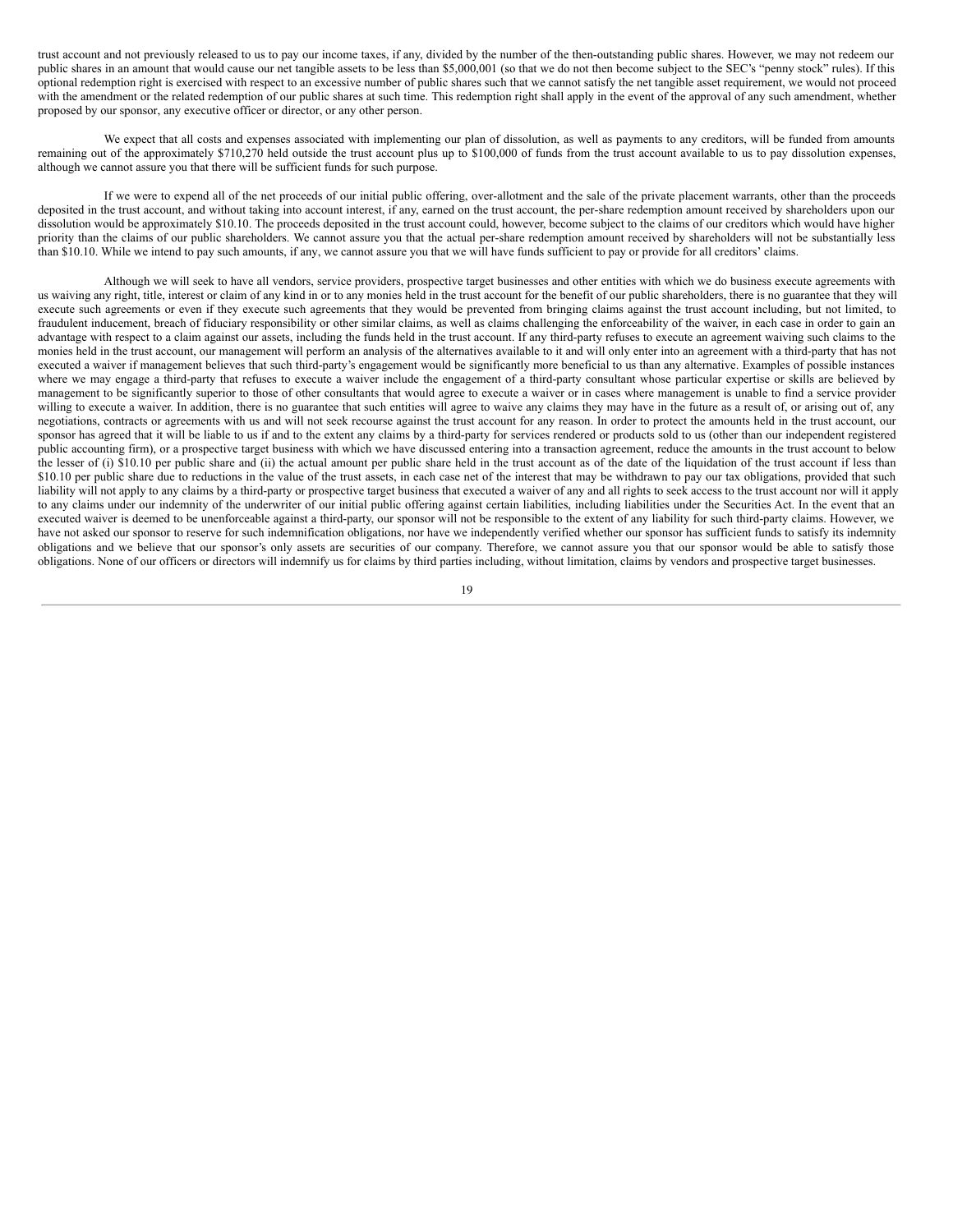In the event that the proceeds in the trust account are reduced below the lesser of (i) \$10.10 per public share and (ii) the actual amount per public share held in the trust account as of the date of the liquidation of the trust account if less than \$10.10 per public share due to reductions in the value of the trust assets, in each case net of the amount of interest which may be withdrawn to pay our income tax obligations, and our sponsor asserts that it is unable to satisfy its indemnification obligations or that it has no indemnification obligations related to a particular claim, our independent directors would determine whether to take legal action against our sponsor to enforce its indemnification obligations. While we currently expect that our independent directors would take legal action on our behalf against our sponsor to enforce its indemnification obligations to us, it is possible that our independent directors in exercising their business judgment may choose not to do so in any particular instance. Accordingly, we cannot assure you that due to claims of creditors the actual value of the per-share redemption price will not be less than \$10.10 per public share.

We will seek to reduce the possibility that our sponsor will have to indemnify the trust account due to claims of creditors by endeavoring to have all vendors, service providers, prospective target businesses or other entities with which we do business execute agreements with us waiving any right, title, interest or claim of any kind in or to monies held in the trust account. Our sponsor will also not be liable as to any claims under our indemnity of the underwriter of our initial public offering against certain liabilities, including liabilities under the Securities Act. We have access to up to approximately \$710,270 from the proceeds of our initial public offering, over-allotment and the sale of the private placement warrants (as of December 31, 2021) with which to pay any such potential claims (including costs and expenses incurred in connection with our liquidation, currently estimated to be no more than approximately \$100,000). In the event that we liquidate and it is subsequently determined that the reserve for claims and liabilities is insufficient, shareholders who received funds from our trust account could be liable for claims made by creditors, however such liability will not be greater than the amount of funds from our trust account received by any such shareholder.

If we file a bankruptcy petition or an involuntary bankruptcy petition is filed against us that is not dismissed, the proceeds held in the trust account could be subject to applicable bankruptcy law, and may be included in our bankruptcy estate and subject to the claims of third parties with priority over the claims of our shareholders. To the extent any bankruptcy claims deplete the trust account, we cannot assure you we will be able to return \$10.10 per public share to our public shareholders. Additionally, if we file a bankruptcy petition or an involuntary bankruptcy petition is filed against us that is not dismissed, any distributions received by shareholders could be viewed under applicable debtor/creditor and/or bankruptcy laws as either a "preferential transfer" or a "fraudulent conveyance." As a result, a bankruptcy court could seek to recover some or all amounts received by our shareholders. Furthermore, our board of directors may be viewed as having breached its fiduciary duty to our creditors and/or may have acted in bad faith, and thereby exposing itself and our company to claims of punitive damages, by paying public shareholders from the trust account prior to addressing the claims of creditors. We cannot assure you that claims will not be brought against us for these reasons.

Our public shareholders will be entitled to receive funds from the trust account only (i) in the event of the redemption of our public shares if we do not complete our initial business combination by February 13, 2023, (ii) in connection with a shareholder vote to amend our amended and restated memorandum and articles of association (A) to modify the substance or timing of our obligation to provide holders of our Class A ordinary shares the right to have their shares redeemed in connection with our initial business combination or to redeem 100% of our public shares if we do not complete our initial business combination by February 13, 2023 or (B) with respect to any other provision relating to the rights of holders of our Class A ordinary shares, or (iii) if they redeem their respective shares for cash upon the completion of the initial business combination. Public shareholders who redeem their Class A ordinary shares in connection with a shareholder vote described in clause (ii) in the preceding sentence shall not be entitled to funds from the trust account upon the subsequent completion of an initial business combination or liquidation if we have not consummated an initial business combination by February 13, 2023, with respect to such Class A ordinary shares so redeemed. In no other circumstances will a shareholder have any right or interest of any kind to or in the trust account. In the event we seek shareholder approval in connection with our initial business combination, a shareholder's voting in connection with the business combination alone will not result in a shareholder's redeeming its shares to us for an applicable pro rata share of the trust account. Such shareholder must have also exercised its redemption rights described above. These provisions of our amended and restated memorandum and articles of association, like all provisions of our amended and restated memorandum and articles of association, may be amended with a shareholder vote.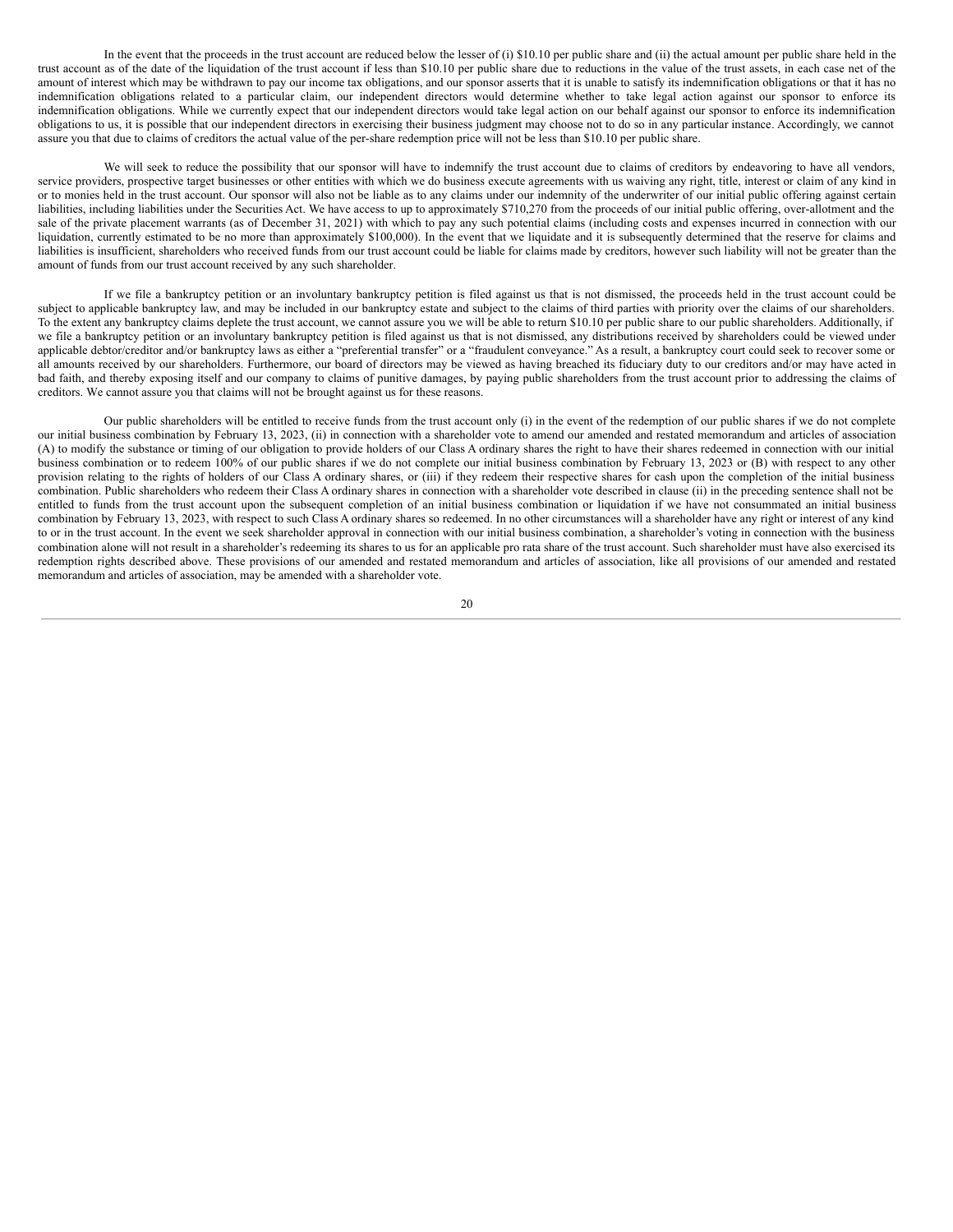#### **Competition**

In identifying, evaluating and selecting a target business for our initial business combination, we may encounter intense competition from other entities having a business objective similar to ours, including other blank check companies, private equity groups and leveraged buyout funds, public companies and operating businesses seeking strategic acquisitions. Many of these entities are well established and have extensive experience identifying and effecting business combinations directly or through affiliates. Moreover, many of these competitors possess greater financial, technical, human and other resources than us. Our ability to acquire larger target businesses will be limited by our available financial resources. This inherent limitation gives others an advantage in pursuing the acquisition of a target business. Furthermore, our obligation to pay cash in connection with our public shareholders who exercise their redemption rights may reduce the resources available to us for our initial business combination and our outstanding warrants, and the future dilution they potentially represent, may not be viewed favorably by certain target businesses. Either of these factors may place us at a competitive disadvantage in successfully negotiating an initial business combination.

#### **Facilities**

We currently maintain our executive offices at PO Box 309, Ugland House, Grand Cayman KY1-1104, Cayman Islands. The cost for our use of this space is included in the \$10,000 per month fee we pay to our sponsor for office space, administrative and support services, since the date that our securities were first listed on the NYSE. Upon completion of our initial business combination or our liquidation, we will cease paying these monthly fees. We consider our current office space adequate for our current operations.

#### **Employees**

We currently have two executive officers. These individuals are not obligated to devote any specific number of hours to our matters, but they intend to devote as much of their time as they deem necessary to our affairs until we have completed our initial business combination. The amount of time they will devote in any time period will vary based on whether a target business has been selected for our initial business combination and the stage of the business combination process we are in. We do not intend to have any full-time employees prior to the completion of our initial business combination.

#### **Periodic Reporting and Financial Information**

We have registered our units, Class A ordinary shares and warrants under the Exchange Act and have reporting obligations, including the requirement that we file annual, quarterly and current reports with the SEC. In accordance with the requirements of the Exchange Act, this Report contains and our subsequent annual reports will contain financial statements audited and reported on by our independent registered public accountants.

We will provide shareholders with audited financial statements of the prospective target business as part of the proxy solicitation or tender offer materials, as applicable, sent to shareholders. These financial statements may be required to be prepared in accordance with, or reconciled to, GAAP, or IFRS, depending on the circumstances, and the historical financial statements may be required to be audited in accordance with the standards of the PCAOB. These financial statement requirements may limit the pool of potential target businesses we may acquire because some targets may be unable to provide such statements in time for us to disclose such statements in accordance with federal proxy rules and complete our initial business combination within the prescribed time frame. We cannot assure you that any particular target business identified by us as a potential acquisition candidate will have financial statements prepared in accordance with the requirements outlined above, or that the potential target business will be able to prepare its financial statements in accordance with the requirements outlined above. To the extent that these requirements cannot be met, we may not be able to acquire the proposed target business. While this may limit the pool of potential acquisition candidates, we do not believe that this limitation will be material.

We will be required to evaluate our internal control procedures for the fiscal year ending December 31, 2022 as required by the Sarbanes-Oxley Act. Only in the event we are deemed to be a large accelerated filer or an accelerated filer and no longer qualify as an emerging growth company, will we not be required to comply with the independent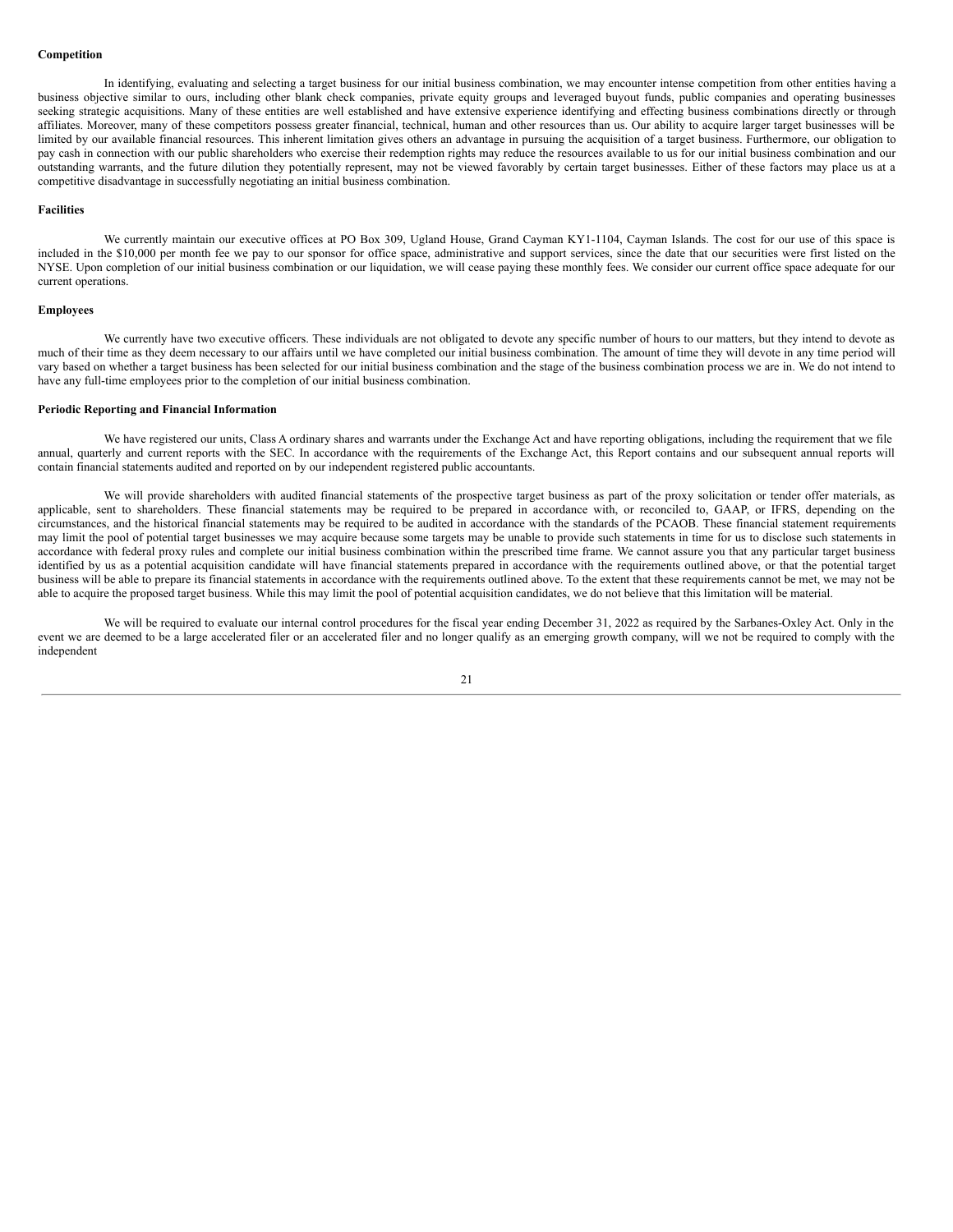registered public accounting firm attestation requirement on our internal control over financial reporting. A target business may not be in compliance with the provisions of the Sarbanes-Oxley Act regarding adequacy of their internal controls. The development of the internal controls of any such entity to achieve compliance with the Sarbanes-Oxley Act may increase the time and costs necessary to complete any such acquisition.

On August 10, 2021, we filed a Registration Statement on Form 8-A with the SEC to voluntarily register our securities under Section 12 of the Exchange Act. As a result, we are subject to the rules and regulations promulgated under the Exchange Act. We have no current intention of filing a Form 15 to suspend our reporting or other obligations under the Exchange Act prior or subsequent to the consummation of our initial business combination.

We are a Cayman Islands exempted company. Exempted companies are Cayman Islands companies conducting business mainly outside the Cayman Islands and, as such, are exempted from complying with certain provisions of the Companies Act. As an exempted company, we received a tax exemption undertaking from the Cayman Islands government that, in accordance with Section 6 of the Tax Concessions Act (as amended) of the Cayman Islands, for a period of 30 years from the date of the undertaking, no law which is enacted in the Cayman Islands imposing any tax to be levied on profits, income, gains or appreciations will apply to us or our operations and, in addition, that no tax to be levied on profits, income, gains or appreciations or which is in the nature of estate duty or inheritance tax will be payable (i) on or in respect of our shares, debentures or other obligations or (ii) by way of the withholding in whole or in part of a payment of dividend or other distribution of income or capital by us to our shareholders or a payment of principal or interest or other sums due under a debenture or other obligation of us.

We are an "emerging growth company," as defined in Section 2(a) of the Securities Act, as modified by the JOBS Act. As such, we are eligible to take advantage of certain exemptions from various reporting requirements that are applicable to other public companies that are not "emerging growth companies" including, but not limited to, not being required to comply with the auditor attestation requirements of Section 404 of the Sarbanes-Oxley Act, reduced disclosure obligations regarding executive compensation in our periodic reports and proxy statements, and exemptions from the requirements of holding a non-binding advisory vote on executive compensation and shareholder approval of any golden parachute payments not previously approved. If some investors find our securities less attractive as a result, there may be a less active trading market for our securities and the prices of our securities may be more volatile.

In addition, Section 107 of the JOBS Act also provides that an "emerging growth company" can take advantage of the extended transition period provided in Section 7(a)(2)(B) of the Securities Act for complying with new or revised accounting standards. In other words, an "emerging growth company" can delay the adoption of certain accounting standards until those standards would otherwise apply to private companies. We intend to take advantage of the benefits of this extended transition period.

We will remain an emerging growth company until the earlier of (1) the last day of the fiscal year (a) following the fifth anniversary of the completion of our initial public offering, (b) in which we have total annual gross revenue of at least \$1.07 billion, or (c) in which we are deemed to be a large accelerated filer, which means the market value of our Class A ordinary shares that are held by non-affiliates exceeds \$700 million as of the prior June 30th, and (2) the date on which we have issued more than \$1.0 billion in non-convertible debt securities during the prior three-year period.

Additionally, we are a "smaller reporting company" as defined in Item  $10(f)(1)$  of Regulation S-K. Smaller reporting companies may take advantage of certain reduced disclosure obligations, including, among other things, providing only two years of audited financial statements. We will remain a smaller reporting company until the last day of the fiscal year in which (1) the market value of our ordinary shares held by non-affiliates exceeds \$250 million as of the prior June 30, or (2) our annual revenues exceeded \$100 million during such completed fiscal year and the market value of our ordinary shares held by non-affiliates exceeds \$700 million as of the prior June 30.

22

.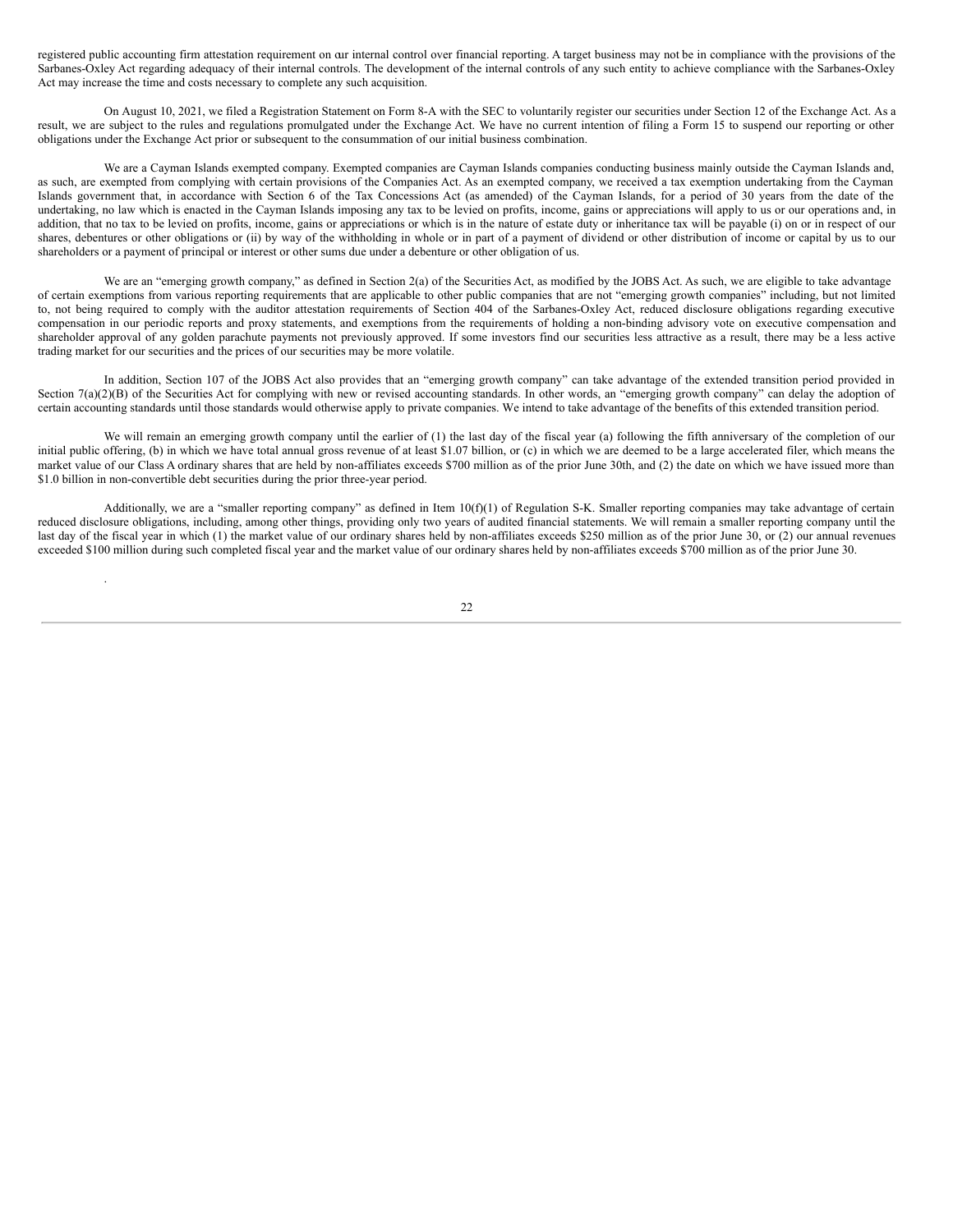# <span id="page-24-0"></span>**ITEM 1A. RISK FACTORS**

You should consider carefully all of the risks described below, together with the other information contained in this Report, including the financial statements. If any of the following risks occur, our business, financial condition or results of operations may be materially and adversely affected. The risk factors described below are not necessarily exhaustive and you are encouraged to perform your own investigation with respect to us and our business.

#### **Risks Relating to our Search for, and Consummation of or Inability to Consummate, a Business Combination**

#### Our public shareholders may not be afforded an opportunity to vote on our proposed initial business combination, which means we may complete our initial business *combination even though a majority of our public shareholders do not support such a combination.*

We may choose not to hold a shareholder vote before we complete our initial business combination if the business combination would not require shareholder approval under applicable law or stock exchange listing requirement. For instance, if we were seeking to acquire a target business where the consideration we were paying in the transaction was all cash, we would typically not be required to seek shareholder approval to complete such a transaction. Except for as required by applicable law or stock exchange listing requirement, the decision as to whether we will seek shareholder approval of a proposed business combination or will allow shareholders to sell their shares to us in a tender offer will be made by us, solely in our discretion, and will be based on a variety of factors, such as the timing of the transaction and whether the terms of the transaction would otherwise require us to seek shareholder approval. Accordingly, we may complete our initial business combination even if holders of a majority of our issued and outstanding ordinary shares do not approve of the business combination we complete.

#### If we seek shareholder approval of our initial business combination, after approval of the board our sponsor and members of our management team have agreed to vote in *favor of such initial business combination, regardless of how our public shareholders vote.*

Our initial shareholders beneficially own, on an as-converted basis, 20% of our outstanding ordinary shares following the completion of our initial public offering. Our sponsor and members of our management team also may from time to time purchase Class A ordinary shares prior to our initial business combination. Our amended and restated memorandum and articles of association provide that, if we seek shareholder approval, we will complete our initial business combination only if a simple majority of the ordinary shares, represented in person or by proxy and entitled to vote thereon, voted at a shareholder meeting are voted in favor of the business combination. As a result, in addition to our initial shareholders' founder shares, we would need 7,648,126, or 37.5% (assuming all issued and outstanding shares are voted and the over-allotment option is not exercised), or 1,274,689, or 6.25% (assuming only the minimum number of shares representing a quorum are voted and the over-allotment option is not exercised), of the 20,395,000 public shares sold in our initial public offering to be voted in favor of an initial business combination in order to have our initial business combination approved. Accordingly, if we seek shareholder approval of our initial business combination, the agreement by our sponsor and each member of our management team to vote in favor of our initial business combination will increase the likelihood that we will receive the requisite shareholder approval for such initial business combination.

#### Your only opportunity to affect the investment decision regarding a potential business combination may be limited to the exercise of your right to redeem your shares from *us for cash.*

At the time of your investment in us, you were not provided with an opportunity to evaluate the specific merits or risks of any target businesses. Since our board of directors may complete a business combination without seeking shareholder approval, public shareholders may not have the right or opportunity to vote on the business combination, unless we seek such shareholder approval. Accordingly, your only opportunity to affect the investment decision regarding a potential business combination may be limited to exercising your redemption rights within the period of time (which will be at least 20 business days) set forth in our tender offer documents mailed to our public shareholders in which we describe our initial business combination.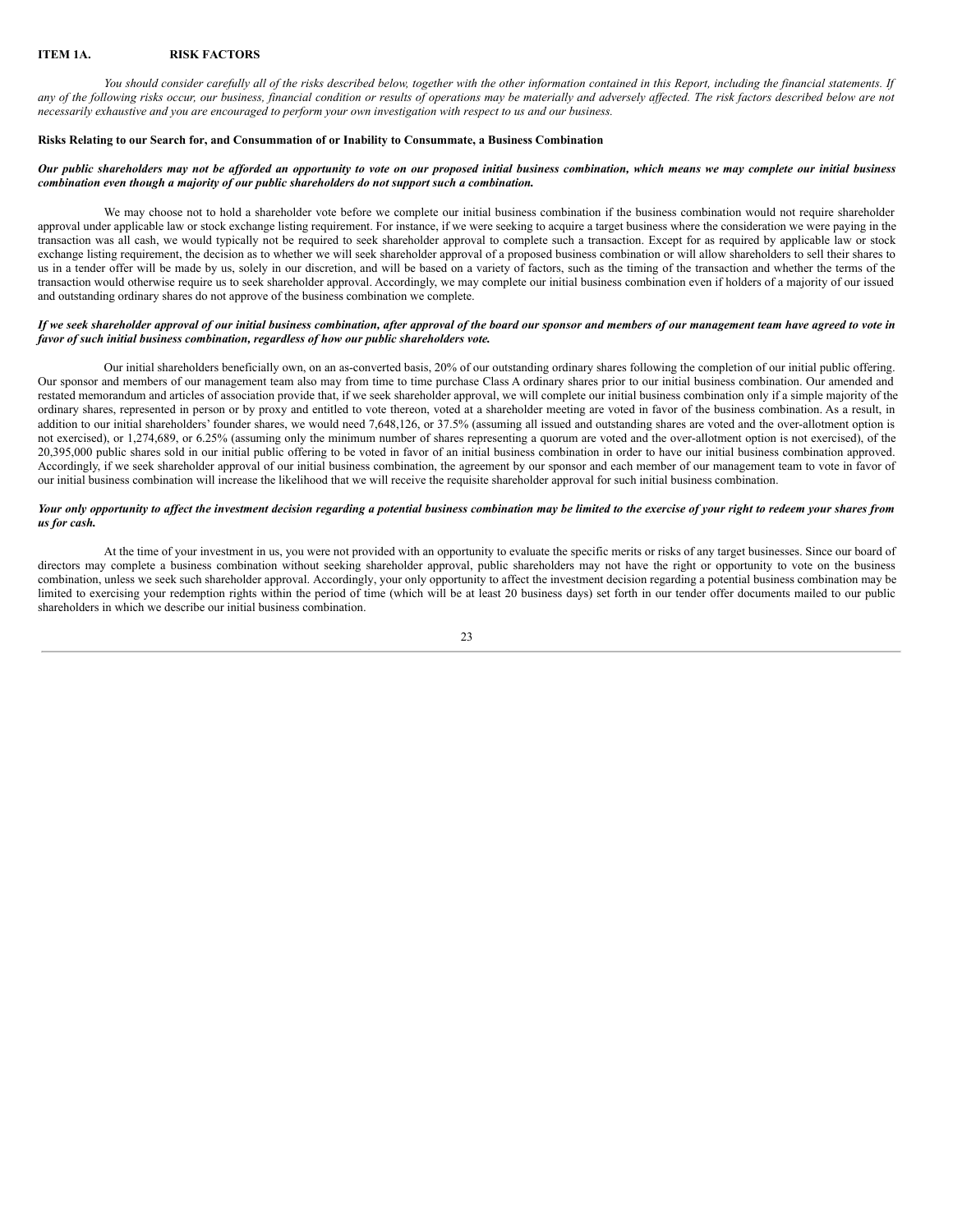#### The ability of our public shareholders to redeem their shares for cash may make our financial condition unattractive to potential business combination targets, which may *make it dif icult for us to enter into a business combination with a target.*

We may seek to enter into a business combination transaction agreement with a prospective target that requires as a closing condition that we have a minimum net worth or a certain amount of cash. If too many public shareholders exercise their redemption rights, we would not be able to meet such closing condition and, as a result, would not be able to proceed with the business combination. Furthermore, in no event will we redeem our public shares in an amount that would cause our net tangible assets to be less than \$5,000,001 (so that we do not then become subject to the SEC's "penny stock" rules). Consequently, if accepting all properly submitted redemption requests would cause our net tangible assets to be less than \$5,000,001 or such greater amount necessary to satisfy a closing condition as described above, we would not proceed with such redemption and the related business combination and may instead search for an alternate business combination. Prospective targets will be aware of these risks and, thus, may be reluctant to enter into a business combination transaction with us.

#### The ability of our public shareholders to exercise redemption rights with respect to a large number of our shares may not allow us to complete the most desirable business *combination or optimize our capital structure.*

At the time we enter into an agreement for our initial business combination, we will not know how many shareholders may exercise their redemption rights, and therefore will need to structure the transaction based on our expectations as to the number of shares that will be submitted for redemption. If a large number of shares are submitted for redemption, we may need to restructure the transaction to reserve a greater portion of the cash in the trust account or arrange for additional third-party financing. Raising additional third-party financing may involve dilutive equity issuances or the incurrence of indebtedness at higher than desirable levels. The above considerations may limit our ability to complete the most desirable business combination available to us or optimize our capital structure. The amount of the deferred underwriting commissions payable to the underwriter will not be adjusted for any shares that are redeemed in connection with an initial business combination. The per-share amount we will distribute to shareholders who properly exercise their redemption rights will not be reduced by the deferred underwriting commission and after such redemptions, the amount held in trust will continue to reflect our obligation to pay the entire deferred underwriting commissions.

#### The ability of our public shareholders to exercise redemption rights with respect to a large number of our shares could increase the probability that our initial business combination would be unsuccessful and that you would have to wait for liquidation in order to redeem your shares.

If our initial business combination agreement requires us to use a portion of the cash in the trust account to pay the purchase price, or requires us to have a minimum amount of cash at closing, the probability that our initial business combination would be unsuccessful is increased. If our initial business combination is unsuccessful, you would not receive your pro rata portion of the funds in the trust account until we liquidate the trust account. If you are in need of immediate liquidity, you could attempt to sell your shares in the open market; however, at such time our shares may trade at a discount to the pro rata amount per share in the trust account. In either situation, you may suffer a material loss on your investment or lose the benefit of funds expected in connection with our redemption of our public shares until we liquidate or you are able to sell your shares in the open market.

#### The requirement that we consummate an initial business combination by February 13, 2023 may give potential target businesses leverage over us in negotiating a business combination and may limit the time we have in which to conduct due diligence on potential business combination targets, in particular as we approach our business combination deadline, which could undermine our ability to complete our initial business combination on terms that would produce value for our shareholders.

Any potential target business with which we enter into negotiations concerning a business combination will be aware that we must consummate an initial business combination by February 13, 2023. Consequently, such target business may obtain leverage over us in negotiating a business combination, knowing that if we do not complete our initial business combination with that particular target business, we may be unable to complete our initial business combination with any target business. This risk will increase as we get closer to the time frame described above. In

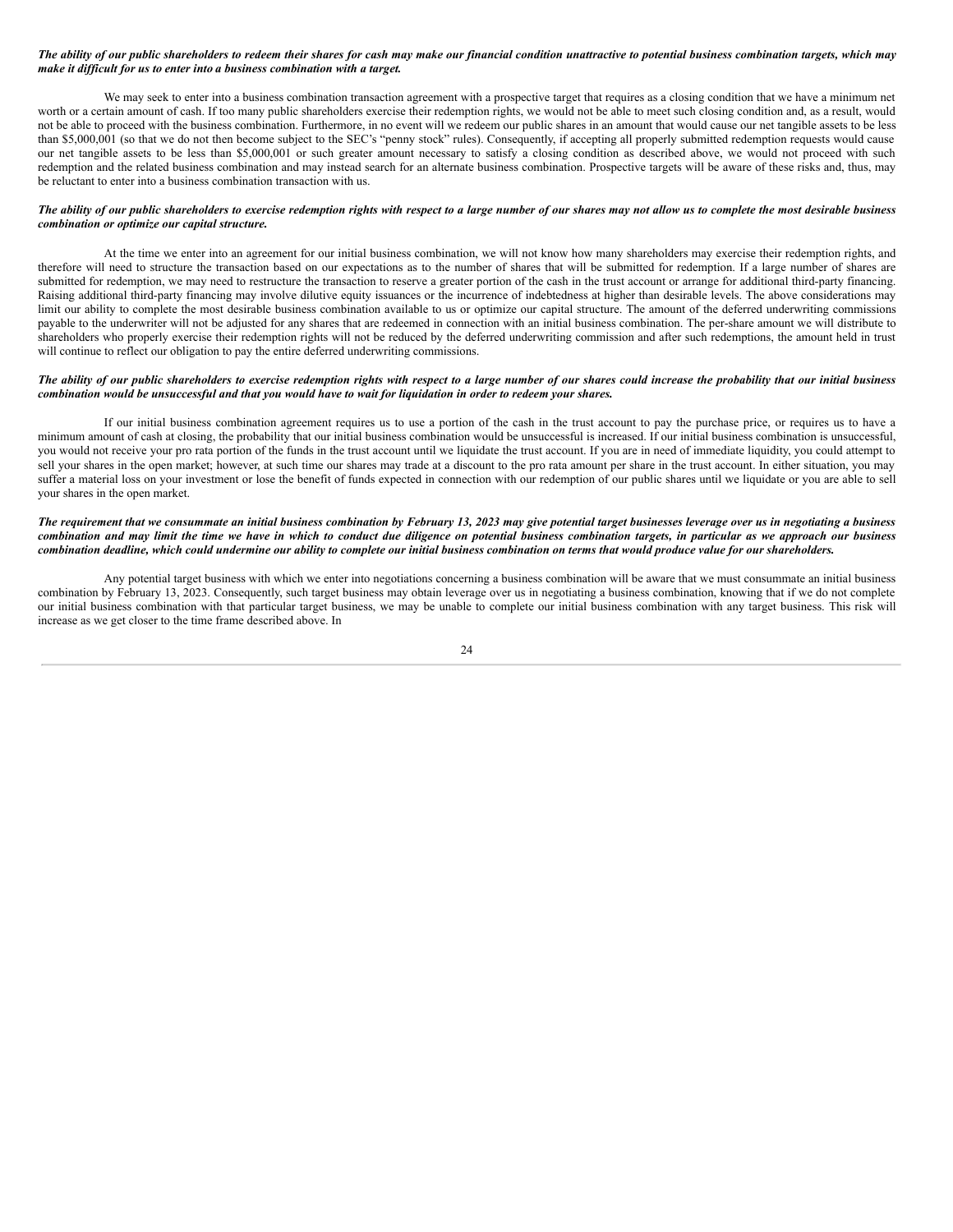addition, we may have limited time to conduct due diligence and mayenter into our initial business combination on terms that we would have rejected upon a more comprehensive investigation.

#### Our search for a business combination, and any target business with which we ultimately consummate a business combination, may be materially adversely affected by the *coronavirus (COVID-19) outbreak and the status of debt and equity markets.*

On March 11, 2020, the World Health Organization characterized the COVID-19 outbreak as a "pandemic." The COVID-19 outbreak has resulted in, and a significant outbreak of other infectious diseases could result in, a widespread health crisis adversely affecting the economies and financial markets worldwide, potentially including the business of any potential target business with which we intend to consummate a business combination. Furthermore, we may be unable to complete a business combination at all if concerns relating to COVID-19 continue to restrict travel, limit the ability to have meetings with potential investors or make it impossible or impractical to negotiate and consummate a transaction with the target company's personnel, vendors and service providers in a timely manner, if at all. The extent to which COVID-19 impacts our search for a business combination will depend on future developments, which are highly uncertain and cannot be predicted, including the actions to contain COVID-19 or its impact, among others. While vaccines for COVID-19 are being, and have been, developed, there is no guarantee that any such vaccine will be durable and effective consistent with current expectations and we expect it will take significant time before the vaccines are available and accepted on a significant scale. The disruptions posed by COVID-19 or other public health emergencies, diseases or matters of global concern could materially adversely affect our ability to consummate a business combination, or the operations of a target business with which we ultimately consummate a business combination.

In addition, our ability to consummate a transaction may be dependent on the ability to raise equity and debt financing which may be impacted by COVID-19 and other events, including as a result of increased market volatility, decreased market liquidity and third-party financing being unavailable on terms acceptable to us or at all.

Finally, the outbreak of COVID-19 may also have the effect of heightening many of the other risks described in this "Risk Factors" section, such as those related to the market for our securities and cross-border transactions.

#### We may not be able to consummate an initial business combination by February 13, 2023, in which case we would cease all operations except for the purpose of winding *up and we would redeem our public shares and liquidate.*

We may not be able to find a suitable target business and consummate an initial business combination by February 13, 2023. Our ability to complete our initial business combination may be negatively impacted by general market conditions, volatility in the capital and debt markets and the other risks described herein. For example, the outbreak of COVID-19 continues to grow both in the U.S. and globally, and, while the extent of the impact of the outbreak on us will depend on future developments, it could limit our ability to complete our initial business combination, including as a result of increased market volatility, decreased market liquidity and third-party financing being unavailable on terms acceptable to us or at all. Additionally, the outbreak of COVID-19 may negatively impact businesses we may seek to acquire. If we have not consummated an initial business combination within such applicable time period, we will: (i) cease all operations except for the purpose of winding up; (ii) as promptly as reasonably possible but not more than ten business days thereafter, redeem the public shares, at a per-share price, payable in cash, equal to the aggregate amount then on deposit in the trust account, including interest earned on the funds held in the trust account and not previously released to us to pay our income taxes, if any (less up to \$100,000 of interest to pay dissolution expenses), divided by the number of the then-outstanding public shares, which redemption will completely extinguish public shareholders' rights as shareholders (including the right to receive further liquidation distributions, if any); and (iii) as promptly as reasonably possible following such redemption, subject to the approval of our remaining shareholders and our board of directors, liquidate and dissolve, subject in the case of clauses (ii) and (iii), to our obligations under Cayman Islands law to provide for claims of creditors and the requirements of other applicable law. Our amended and restated memorandum and articles of association provide that, if a resolution of the company's shareholders is passed pursuant to the Companies Act of the Cayman Islands to commence the voluntary liquidation of the company, we will follow the foregoing procedures with respect to the liquidation of the trust account as promptly as reasonably possible but not more than ten business days thereafter, subject to applicable Cayman Islands law. In either such case, our public shareholders may receive only \$10.10 per public share, or less than \$10.10 per public share, on the redemption of their shares, and our warrants will expire worthless. See Item 1A "*Risk Factors—If third*

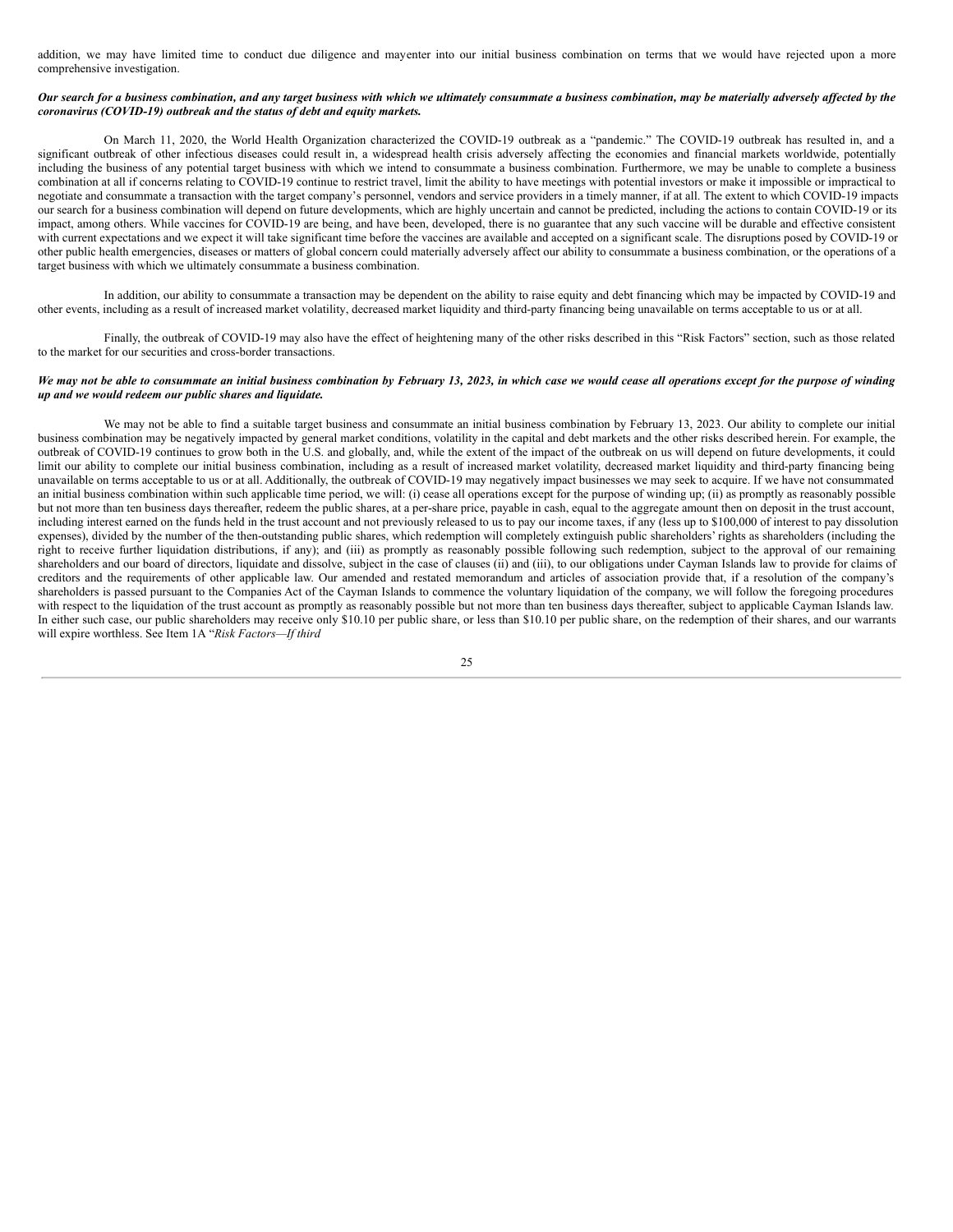parties bring claims against us, the proceeds held in the trust account could be reduced and the per-share redemption amount received by shareholders may be less than \$10.10 *per public share*" and other risk factors herein.

#### As the number of special purpose acquisition companies evaluating targets increases, attractive targets may become scarcer and there may be more competition for attractive targets. This could increase the cost of our initial business combination and could even result in our inability to find a target or to consummate an initial business *combination.*

In recent years, the number of special purpose acquisition companies that have been formed has increased substantially. Many potential targets for special purpose acquisition companies have already entered into an initial business combination, and there are still many special purpose acquisition companies preparing for an initial public offering, as well as many such companies currently in registration. As a result, at times, fewer attractive targets may be available to consummate an initial business combination.

In addition, because there are more special purpose acquisition companies seeking to enter into an initial business combination with available targets, the competition for available targets with attractive fundamentals or business models may increase, which could cause target companies to demand improved financial terms. Attractive deals could also become scarcer for other reasons, such as economic or industry sector downturns, geopolitical tensions, including between the U.S. and China and between Russia and Ukraine, or increases in the cost of additional capital needed to close business combinations or operate targets post-business combination. This could increase the cost of, delay or otherwise complicate or frustrate our ability to find and consummate an initial business combination, and may result in our inability to consummate an initial business combination on terms favorable to our investors altogether.

#### If we seek shareholder approval of our initial business combination, our sponsor, directors, executive officers, advisors and their affiliates may elect to purchase public shares or warrants, which may influence a vote on a proposed business combination and reduce the public "float" of our Class A ordinary shares or public warrants.

If we seek shareholder approval of our initial business combination and we do not conduct redemptions in connection with our initial business combination pursuant to the tender offer rules, our sponsor, directors, executive officers, advisors or their affiliates may purchase public shares or warrants in privately negotiated transactions or in the open market either prior to or following the completion of our initial business combination, although they are under no obligation to do so. However, they have no current commitments, plans or intentions to engage in such transactions and have not formulated any terms or conditions for any such transactions. None of the funds in the trust account will be used to purchase public shares or warrants in such transactions.

In the event that our sponsor, directors, executive officers, advisors or their affiliates purchase shares in privately negotiated transactions from public shareholders who have already elected to exercise their redemption rights, such selling shareholders would be required to revoke their prior elections to redeem their shares. The purpose of any such transaction could be to (1) vote in favor of the business combination and thereby increase the likelihood of obtaining shareholder approval of the business combination, (2) reduce the number of public warrants outstanding or vote such warrants on any matters submitted to the warrant holders for approval in connection with our initial business combination or (3) satisfy a closing condition in an agreement with a target that requires us to have a minimum net worth or a certain amount of cash at the closing of our initial business combination, where it appears that such requirement would otherwise not be met. Any such purchases of our securities may result in the completion of our initial business combination that may not otherwise have been possible. In addition, if such purchases are made, the public "float" of our Class A ordinary shares or public warrants may be reduced and the number of beneficial holders of our securities may be reduced, which may make it difficult to maintain or obtain the quotation, listing or trading of our securities on a national securities exchange. Any such purchases will be reported pursuant to Section 13 and Section 16 of the Exchange Act to the extent such purchasers are subject to such reporting requirements. See Item 1 "Business—Permitted Purchases and Other Transactions with Respect to Our Securities" for a description of how our sponsor, directors, executive officers, advisors or their affiliates will select which shareholders to purchase securities from in any private transaction.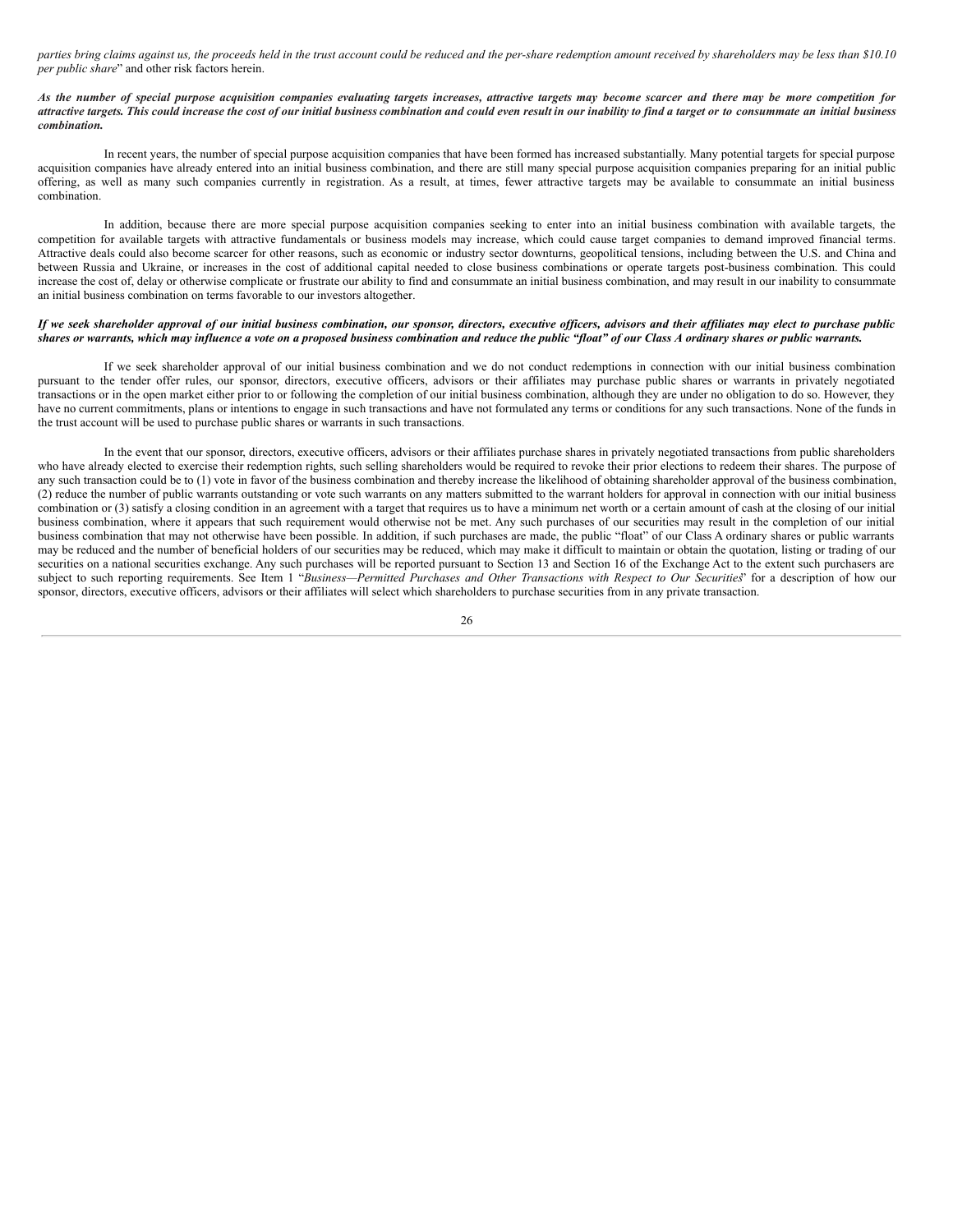## If a shareholder fails to receive notice of our offer to redeem our public shares in connection with our initial busines combination, or fails to comply with the procedures *for tendering its shares, such shares may not be redeemed.*

We will comply with the proxy rules or tender offer rules, as applicable, when conducting redemptions in connection with our initial business combination. Despite our compliance with these rules, if a shareholder fails to receive our proxy solicitation or tender offer materials, as applicable, such shareholder may not become aware of the opportunity to redeem its shares. In addition, the proxy solicitation or tender offer materials, as applicable, that we will furnish to holders of our public shares in connection with our initial business combination will describe the various procedures that must be complied with in order to validly redeem or tender public shares. In the event that a shareholder fails to comply with these procedures, its shares may not be redeemed. See Item 1 "Business-Business Strategy-Effecting Our Initial Business Combination *—Tendering Share Certificates in Connection with a Tender Of er or the Exercise of Redemption Rights.*"

#### *You are not entitled to protections normally af orded to investors of many other blank check companies.*

Since the net proceeds of our initial public offering, over-allotment and the sale of the private placement warrants are intended to be used to complete an initial business combination with a target business, we are considered to be a "blank check" company under the United States securities laws. However, because we will have net tangible assets of at least \$5,000,001, including an audited balance sheet demonstrating this fact, we are exempt from rules promulgated by the SEC to protect investors in blank check companies, such as Rule 419. Accordingly, investors are not afforded the benefits or protections of those rules. Among other things, this means that we will have a longer period of time to complete our initial business combination than do companies subject to Rule 419. Moreover, if our initial public offering were subject to Rule 419, that rule would have prohibited the release of any interest earned on funds held in the trust account to us unless and until the funds in the trust account were released to us in connection with our completion of an initial business combination.

#### If we seek shareholder approval of our initial business combination and we do not conduct redemptions pursuant to the tender offer rules, and if you or a "group" of shareholders are deemed to hold in excess of 15% of our Class A ordinary shares, you will lose the ability to redeem all such shares in excess of 15% of our Class A *ordinary shares.*

If we seek shareholder approval of our initial business combination and we do not conduct redemptions in connection with our initial business combination pursuant to the tender offer rules, our amended and restated memorandum and articles of association provide that a public shareholder, together with any affiliate of such shareholder or any other person with whom such shareholder is acting in concert or as a "group" (as defined under Section 13 of the Exchange Act), will be restricted from redeeming its shares with respect to more than an aggregate of 15% of the shares sold in our initial public offering, which we refer to as the "Excess Shares," without our prior consent. However, we would not be restricting our shareholders' ability to vote all of their shares (including Excess Shares) for or against our initial business combination. Your inability to redeem the Excess Shares will reduce your influence over our ability to complete our initial business combination and you could suffer a material loss on your investment in us if you sell Excess Shares in open market transactions. Additionally, you will not receive redemption distributions with respect to the Excess Shares if we complete our initial business combination. And as a result, you will continue to hold that number of shares exceeding 15% and, in order to dispose of such shares, would be required to sell your shares in open market transactions, potentially at a loss.

#### Because of our limited resources and the significant competition for business combination opportunities, it may be more difficult for us to complete our initial business combination. If we have not consummated our initial business combination within the required time period, our public shareholders may receive only approximately \$10.10 per public share, or less than such amount in certain circumstances, on the liquidation of our trust account and our warrants will expire worthless.

We have encountered and expect to encounter intense competition from other entities having a business objective similar to ours, including private investors (which may be individuals or investment partnerships), other blank check companies and other entities, domestic and international, competing for the types of businesses we intend to acquire. Many of these individuals and entities are well established and have extensive experience in identifying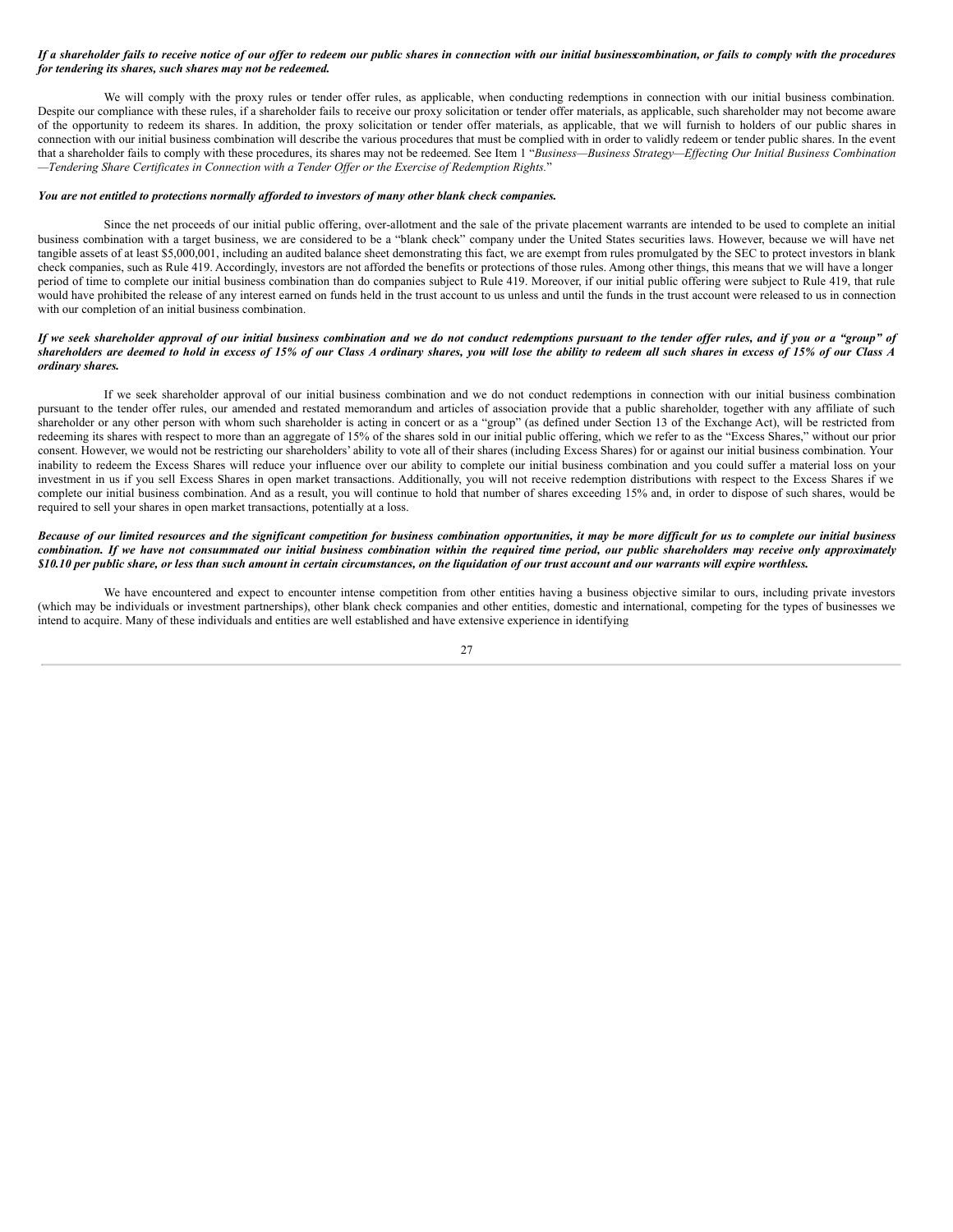and effecting, directly or indirectly, acquisitions of companies operating in or providing services to various industries. Many of these competitors possess greater technical, human and other resources or more local industry knowledge than we do and our financial resources are relatively limited when contrasted with those of many of these competitors. While we believe there are numerous target businesses we could potentially acquire with the net proceeds ofour initial publicoffering, over-allotment and the sale of the private placement warrants, our ability to compete with respect to the acquisition of certain target businesses that are sizable is limited by our available financial resources. This inherent competitive limitation gives others an advantage in pursuing the acquisition of certain target businesses. Furthermore, we are obligated to offer holders of our public shares the right to redeem their shares for cash at the time of our initial business combination in conjunction with a shareholder vote or via a tender offer. Target companies will be aware that this may reduce the resources available to us for our initial business combination. Any of these obligations may place us at a competitive disadvantage in successfully negotiating a business combination. If we have not consummated our initial business combination within the required time period, our public shareholders may receive only approximately \$10.10 per public share, or less than such amount in certain circumstances, on the liquidation of our trust account and our warrants will expire worthless. See Item 1A "Risk Factors-If third parties bring claims against us, the proceeds held in the trust account could be reduced and the per-share *redemption amount received by shareholders may be less than \$10.10 per public share*" and other risk factors herein.

#### If the net proceeds of our initial public offering, over-allotment and the sale of the private placement warrants not being held in the trust account are insufficient to allow us to operate until February 13, 2023, it could limit the amount available to fund our search for a target business or businesses and our ability to complete our initial business combination, and we will depend on loans from our sponsor, its affiliates or members of our management team to fund our search and to complete our initial *business combination.*

As of December 31, 2021, we had approximately \$710,270 in cash held outside the trust account to fund our working capital requirements. We believe that the funds available to us outside of the trust account, together with funds available from loans from our sponsor, its affiliates or members of our management team are sufficient to allow us to operate until February 13, 2023; however, we cannot assure you that our estimate is accurate, and our sponsor, its affiliates or members of our management team are under no obligation to advance funds to us in such circumstances. Of the funds available to us, we expect to use a portion of the funds available to us to pay fees to consultants to assist us with our search for a target business. We could also use a portion of the funds as a down payment or to fund a "no-shop" provision (a provision in letters of intent designed to keep target businesses from "shopping" around for transactions with other companies or investors on terms more favorable to such target businesses) with respect to a particular proposed business combination, although we do not have any current intention to do so. If we entered into a letter of intent where we paid for the right to receive exclusivity from a target business and were subsequently required to forfeit such funds (whether as a result of our breach or otherwise), we might not have sufficient funds to continue searching for, or conduct due diligence with respect to, a target business.

The amount held in the trust account will not be impacted as a result of such increase or decrease. If we are required to seek additional capital, we would need to borrow funds from our sponsor, its affiliates, members of our management team or other third parties to operate or may be forced to liquidate. Neither our sponsor, members of our management team nor their affiliates is under any obligation to us in such circumstances. Any such advances may be repaid only from funds held outside the trust account or from funds released to us upon completion of our initial business combination. Up to \$1,500,000 of such loans may be convertible into warrants of the post-business combination entity at a price of \$1.00 per warrant at the option of the lender. The warrants would be identical to the private placement warrants. Prior to the completion of our initial business combination, we do not expect to seek loans from parties other than our sponsor, its affiliates or members of our management team as we do not believe third parties will be willing to loan such funds and provide a waiver against any and all rights to seek access to funds in our trust account. If we have not consummated our initial business combination within the required time period because we do not have sufficient funds available to us, we will be forced to cease operations and liquidate the trust account. Consequently, our public shareholders may only receive an estimated \$10.10 per public share, or possibly less, on our redemption of our public shares, and our warrants will expire worthless. See Item 1A "Risk Factors-If third parties bring claims against us, the proceeds held in the trust account could be reduced and the per-share *redemption amount received by shareholders may be less than \$10.10 per public share*" and other risk factors herein.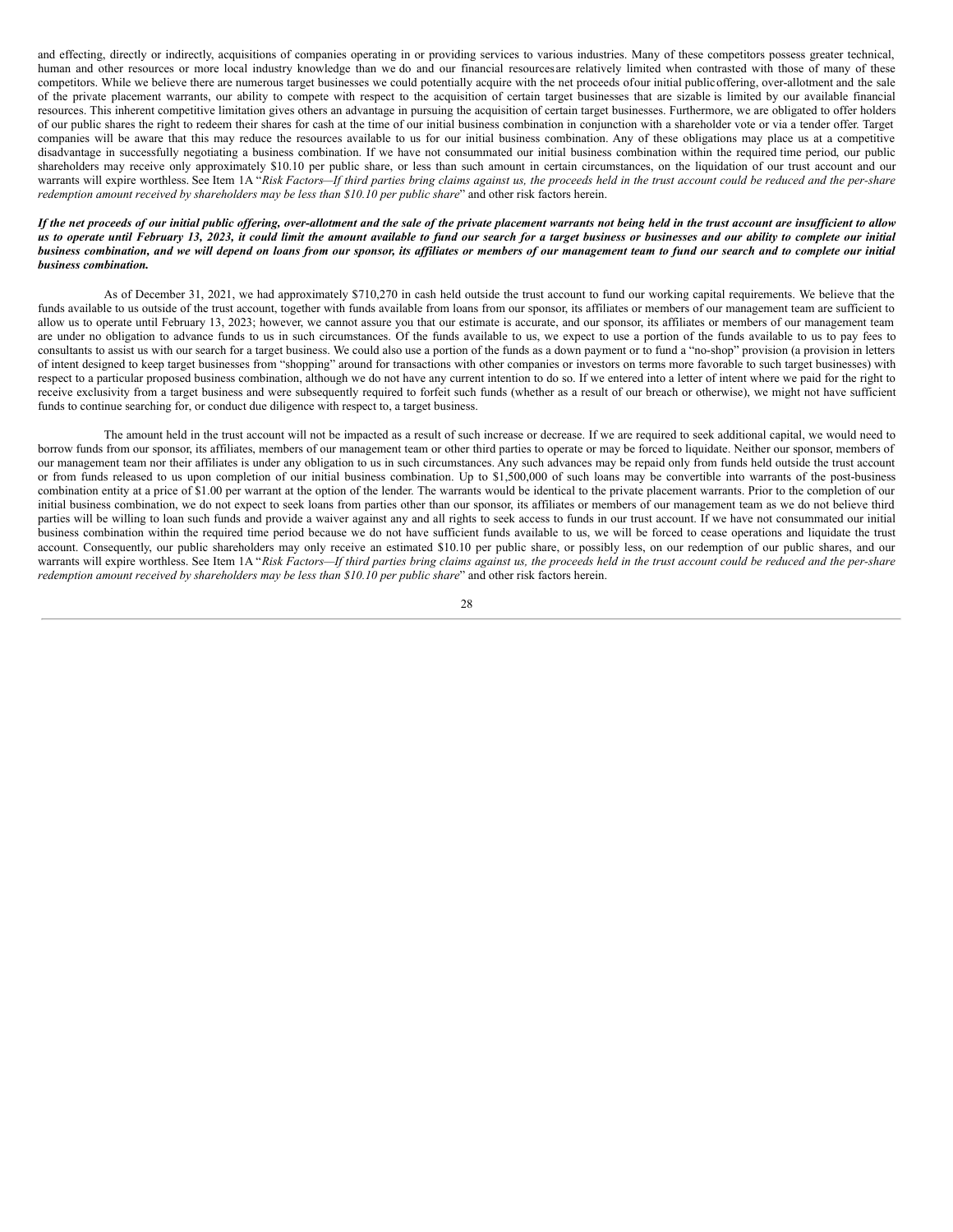#### If third parties bring claims against us, the proceeds held in the trust account could be reduced and the per-share redemption amount received by shareholders may be less *than \$10.10 per public share.*

Our placing of funds in the trust account may not protect those funds from third-party claims against us. Although we will seek to have all vendors, service providers, prospective target businesses and other entities with which we do business execute agreements with us waiving any right, title, interest or claim of any kind in or to any monies held in the trust account for the benefit of our public shareholders, such parties may not execute such agreements, or even if they execute such agreements, they may not be prevented from bringing claims against the trust account, including, but not limited to, fraudulent inducement, breach of fiduciary responsibility or other similar claims, as well as claims challenging the enforceability of the waiver, in each case in order to gain advantage with respect to a claim against our assets, including the funds held in the trust account. If any third-party refuses to execute an agreement waiving such claims to the monies held in the trust account, our management will perform an analysis of the alternatives available to it and will only enter into an agreement with a third-party that has not executed a waiver if management believes that such third-party's engagement would be significantly more beneficial to us than any alternative.

Examples of possible instances where we may engage a third-party that refuses to execute a waiver include the engagement of a third-party consultant whose particular expertise or skills are believed by management to be significantly superior to those of other consultants that would agree to execute a waiver or in cases where management is unable to find a service provider willing to execute a waiver. In addition, there is no guarantee that such entities will agree to waive any claims they may have in the future as a result of, or arising out of, any negotiations, contracts or agreements with us and will not seek recourse against the trust account for any reason. Upon redemption of our public shares, if we have not consummated an initial business combination by February 13, 2023, or upon the exercise of a redemption right in connection with our initial business combination, we will be required to provide for payment of claims of creditors that were not waived that may be brought against us within the ten years following redemption. Accordingly, the per-share redemption amount received by public shareholders could be less than the \$10.10 per public share initially held in the trust account, due to claims of such creditors. Pursuant to the letter agreement the form of which is filed as an exhibit to our registration statement, our sponsor has agreed that it will be liable to us if and to the extent any claims by a third-party (other than our independent auditors) for services rendered or products sold to us, or a prospective target business with which we have discussed entering into a transaction agreement, reduce the amounts in the trust account to below the lesser of (i) \$10.10 per public share and (ii) the actual amount per public share held in the trust account as of the date of the liquidation of the trust account if less than \$10.10 per public share due to reductions in the value of the trust assets, in each case net of the interest that may be withdrawn to pay our tax obligations, provided that such liability will not apply to any claims by a third-party or prospective target business that executed a waiver of any and all rights to seek access to the trust account nor will it apply to any claims under our indemnity of the underwriter of our initial public offering against certain liabilities, including liabilities under the Securities Act. Moreover, in the event that an executed waiver is deemed to be unenforceable against a thirdparty, our sponsor will not be responsible to the extent of any liability for such third-party claims.

However, we have not asked our sponsor to reserve for such indemnification obligations, nor have we independently verified whether our sponsor has sufficient funds to satisfy its indemnity obligations and we believe that our sponsor's only assets are securities of our company. Therefore, we cannot assure you that our sponsor would be able to satisfy those obligations. As a result, if any such claims were successfully made against the trust account, the funds available for our initial business combination and redemptions could be reduced to less than \$10.10 per public share. In such event, we may not be able to complete our initial business combination, and you would receive such lesser amount per share in connection with any redemption of your public shares. None of our officers or directors will indemnify us for claims by third parties including, without limitation, claims by vendors and prospective target businesses.

## Our directors may decide not to enforce the indemnification obligations of our sponsor, resulting in a reduction in the amount of funds in the trust account available for *distribution to our public shareholders.*

In the event that the proceeds in the trust account are reduced below the lesser of (i) \$10.10 per public share and (ii) the actual amount per public share held in the trust account as of the date of the liquidation of the trust account if less than \$10.10 per public share due to reductions in the value of the trust assets, in each case net of the interest that may be withdrawn to pay our tax obligations, and our sponsor asserts that it is unable to satisfy its obligations or

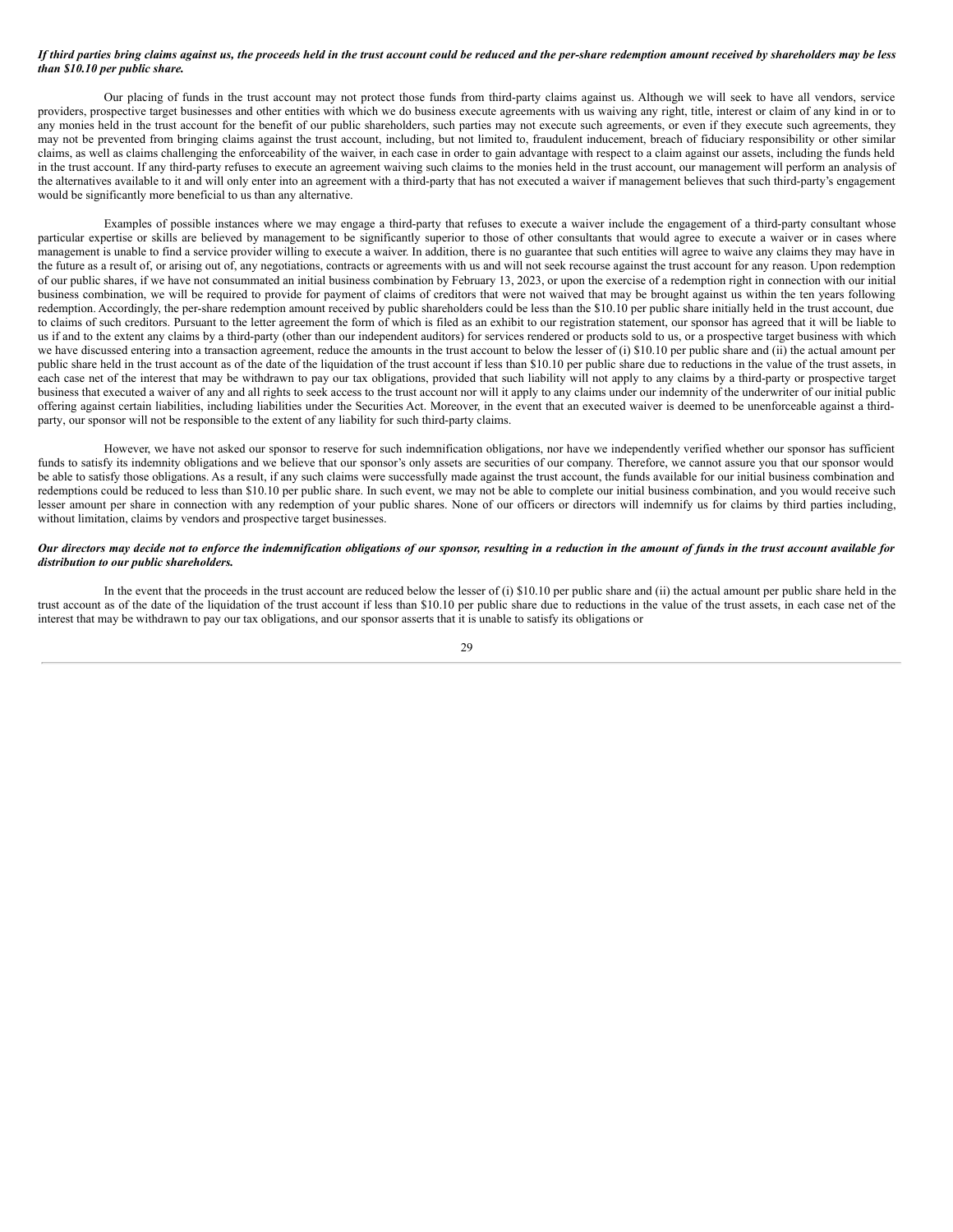that it has no indemnification obligations related to a particular claim, our independent directors would determine whether to take legal action against our sponsor to enforce its indemnification obligations. While we currently expect that our independent directors would take legal action on our behalf against our sponsor to enforce its indemnification obligations to us, it is possible that our independent directors in exercising their business judgment and subject to their fiduciary duties may choose not to do so in any particular instance. If our independent directors choose not to enforce these indemnification obligations, the amount of funds in the trust account available for distribution to our public shareholders may be reduced below \$10.10 per public share.

# We may not have sufficient funds to satisfy indemnification claims of our directors and executive officers.

We have agreed to indemnify our officers and directors to the fullest extent permitted by law. However, our officers and directors have agreed to waive any right, title, interest or claim of any kind in or to any monies in the trust account and to not seek recourse against the trust account for any reason whatsoever (except to the extent they are entitled to funds from the trust account due to their ownership of public shares). Accordingly, any indemnification provided will be able to be satisfied by us only if (i) we have sufficient funds outside of the trust account or (ii) we consummate an initial business combination. Our obligation to indemnify our officers and directors may discourage shareholders from bringing a lawsuit against our officers or directors for breach of their fiduciary duty. These provisions also may have the effect of reducing the likelihood of derivative litigation against our officers and directors, even though such an action, if successful, might otherwise benefit us and our shareholders. Furthermore, a shareholder's investment may be adversely affected to the extent we pay the costs of settlement and damage awards against our officers and directors pursuant to these indemnification provisions.

#### The securities in which we invest the funds held in the trust account could bear a negative rate of interest, which could reduce the value of the assets held in trust such that *the per-share redemption amount received by public shareholders may be less than \$10.10 per share.*

The proceeds held in the trust account will be invested only in U.S. government treasury obligations with a maturity of 185 days or less or in money market funds meeting certain conditions under Rule 2a-7 under the Investment Company Act which invest only in direct U.S. government treasury obligations. While short-term U.S. government treasury obligations currently yield a positive rate of interest, they have briefly yielded negative interest rates in recent years. Central banks in Europe and Japan pursued interest rates below zero in recent years, and the Open Market Committee of the Federal Reserve has not ruled out the possibility that it may in the future adopt similar policies in the United States. In the event that we are unable to complete our initial business combination or make certain amendments to our amended and restated memorandum and articles of association, our public shareholders are entitled to receive their pro-rata share of the proceeds held in the trust account, plus any interest income, net of income taxes paid or payable (less, in the case we are unable to complete our initial business combination, \$100,000 of interest to pay dissolution expenses). Negative interest rates could reduce the value of the assets held in trust such that the per-share redemption amount received by public shareholders may be less than \$10.10 per share.

#### If, after we distribute the proceeds in the trust account to our public shareholders, we file a bankruptcy petition or an involuntary bankruptcy petition is filed against us that is not dismissed, a bankruptcy court may seek to recover such proceeds, and the members of our board of directors may be viewed as having breached their fiduciary duties to our creditors, thereby exposing the members of our board of directors and us to claims of punitive damages.

If, after we distribute the proceeds in the trust account to our public shareholders, we file a bankruptcy petition or an involuntary bankruptcy petition is filed against us that is not dismissed, any distributions received by shareholders could be viewed under applicable debtor/creditor and/or bankruptcy laws as either a "preferential transfer" or a "fraudulent conveyance." As a result, a bankruptcy court could seek to recover some or all amounts received by our shareholders. In addition, our board of directors may be viewed as having breached its fiduciary duty to our creditors and/or having acted in bad faith, thereby exposing itself and us to claims of punitive damages, by paying public shareholders from the trust account prior to addressing the claims of creditors.

## If, before distributing the proceeds in the trust account to our public shareholders, we file a bankruptcy petition or an involuntary bankruptcy petition is filed against us *that is not dismissed, the claims of creditors in such*

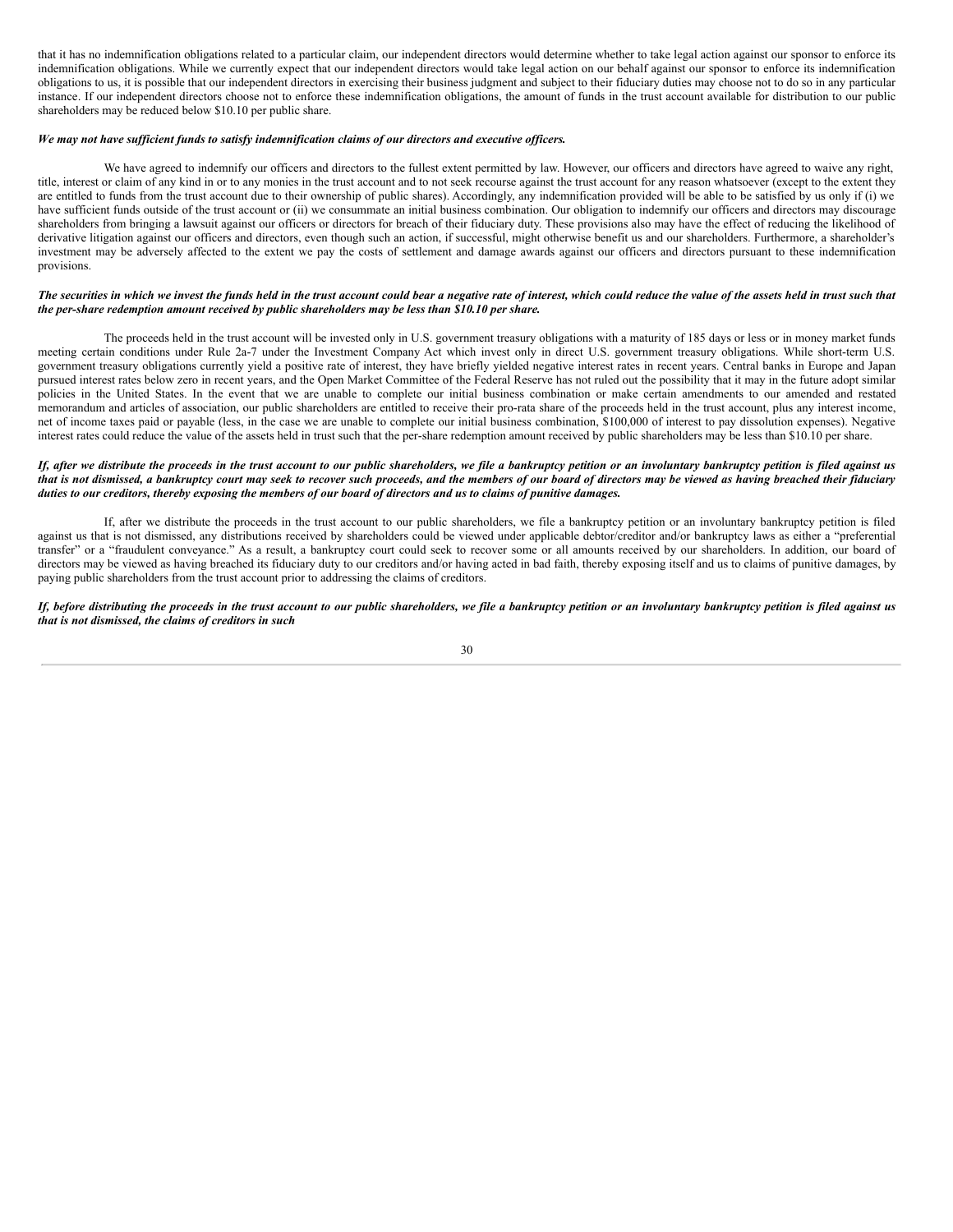#### proceeding may have priority over the claims of our shareholders and the per-share amount that would otherwise be received by our shareholders in connection with our *liquidation may be reduced.*

If, before distributing the proceeds in the trust account to our public shareholders, we file a bankruptcy petition or an involuntary bankruptcy petition is filed against us that is not dismissed, the proceeds held in the trust account could be subject to applicable bankruptcy law, and may be included in our bankruptcy estate and subject to the claims of third parties with priority over the claims of our shareholders. To the extent any bankruptcy claims deplete the trust account, the per-share amount that would otherwise be received by our shareholders in connection with our liquidation may be reduced.

#### If we are deemed to be an investment company under the Investment Company Act, we may be required to institute burdensome compliance requirements and our activities may be restricted, which may make it difficult for us to complete our initial business combination.

If we are deemed to be an investment company under the Investment Company Act, our activities may be restricted, including:

- restrictions on the nature of our investments; and
- restrictions on the issuance of securities, each of which may make it difficult for us to complete our initial business combination.

In addition, we may have imposed upon us burdensome requirements, including:

- registration as an investment company with the SEC;
- adoption of a specific form of corporate structure; and
- reporting, record keeping, voting, proxy and disclosure requirements and other rules and regulations that we are currently not subject to.

In order not to be regulated as an investment company under the Investment Company Act, unless we can qualify for an exclusion, we must ensure that we are engaged primarily in a business other than investing, reinvesting or trading of securities and that our activities do not include investing, reinvesting, owning, holding or trading "investment securities" constituting more than 40% of our assets (exclusive of U.S. government securities and cash items) on an unconsolidated basis. Our business will be to identify and complete a business combination and thereafter to operate the post-transaction business or assets for the long term. We do not plan to buy businesses or assets with a view to resale or profit from their resale. We do not plan to buy unrelated businesses or assets or to be a passive investor.

We do not believe that our anticipated principal activities will subject us to the Investment Company Act. To this end, the proceeds held in the trust account may only be invested in United States "government securities" within the meaning of Section 2(a)(16) of the Investment Company Act having a maturity of 185 days or less or in money market funds meeting certain conditions under Rule 2a-7 promulgated under the Investment Company Act which invest only in direct U.S. government treasury obligations. Pursuant to the trust agreement, the trustee is not permitted to invest in other securities or assets. By restricting the investment of the proceeds to these instruments, and by having a business plan targeted at acquiring and growing businesses for the long term (rather than on buying and selling businesses in the manner of a merchant bank or private equity fund), we intend to avoid being deemed an "investment company" within the meaning of the Investment Company Act. The trust account is intended as a holding place for funds pending the earliest to occur of either: (i) the completion of our initial business combination; (ii) the redemption of any public shares properly tendered in connection with a shareholder vote to amend our amended and restated memorandum and articles of association to (A) modify the substance or timing of our obligation to provide holders of our Class A ordinary shares the right to have their shares redeemed in connection with our initial business combination or to redeem 100% of our public shares if we do not complete our initial business combination by February 13, 2023 or (B) with respect to any other provision relating to the rights of holders of our Class A ordinary shares; or (iii) absent our completing an initial business combination by February 13, 2023, our return of the funds held in the trust account to our public shareholders as part of our redemption of the public shares. If we do not invest the proceeds as discussed above, we may be deemed to be subject to the Investment Company Act. If we were deemed to be subject to the

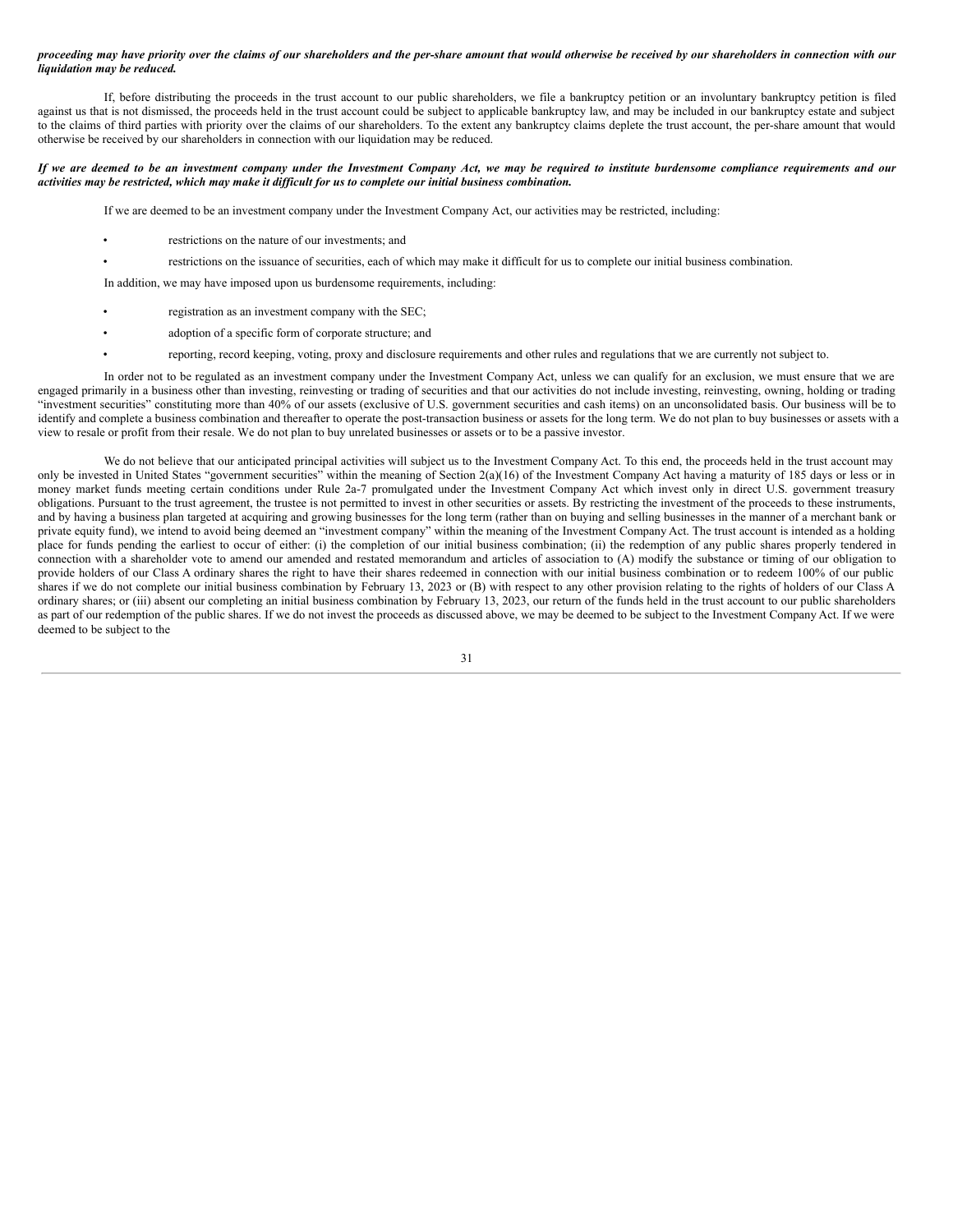Investment Company Act, compliance with these additional regulatory burdens would require additional expenses for which we have not allotted funds and may hinder our ability to complete a business combination. If we have not consummated our initial business combination within the required time period, our public shareholders may receive only approximately \$10.10 per public share, or less than such amount in certain circumstances, on the liquidation of our trust account and our warrants will expire worthless.

## Changes in laws or regulations, or a failure to comply with any laws and regulations, may adversely affect our business, including our ability to negotiate and complete our *initial business combination, and results of operations.*

We are subject to laws and regulations enacted by national, regional and local governments. In particular, we are required to comply with certain SEC and other legal requirements. Compliance with, and monitoring of, applicable laws and regulations may be difficult, time consuming and costly. Those laws and regulations and their interpretation and application may also change from time to time and those changes could have a material adverse effect on our business, investments and results of operations. In addition, a failure to comply with applicable laws or regulations, as interpreted and applied, could have a material adverse effect on our business, including our ability to negotiate and complete our initial business combination, and results of operations.

## If we have not consummated an initial business combination within the prescribed time frame, our public shareholders may be forced to wait beyond such prescribed time *frame before redemption from our trust account.*

If we have not consummated an initial business combination by February 13, 2023, the proceeds then on deposit in the trust account, including interest earned on the funds held in the trust account and not previously released to us to pay our income taxes, if any (less up to \$100,000 of interest to pay dissolution expenses), will be used to fund the redemption of our public shares, as further described herein. Any redemption of public shareholders from the trust account will be effected automatically by function of our amended and restated memorandum and articles of association prior to any voluntary winding up. If we are required to wind up, liquidate the trust account and distribute such amount therein, pro rata, to our public shareholders, as part of any liquidation process, such winding up, liquidation and distribution must comply with the applicable provisions of the Companies Act. In that case, investors may be forced to wait beyond February 13, 2023 before the redemption proceeds of our trust account become available to them, and they receive the return of their pro rata portion of the proceeds from our trust account. We have no obligation to return funds to investors prior to the date of their redemption or any liquidation unless, prior thereto, we consummate our initial business combination or amend certain provisions of our amended and restated memorandum and articles of association, and only then in cases where investors have sought to redeem their Class A ordinary shares. Only upon their redemption or any liquidation will public shareholders be entitled to distributions if we do not complete our initial business combination and do not amend certain provisions of our amended and restated memorandum and articles of association. Our amended and restated memorandum and articles of association provide that, if a resolution of the company's shareholders is passed pursuant to the Companies Act of the Cayman Islands to commence the voluntary liquidation of the company, we will follow the foregoing procedures with respect to the liquidation of the trust account as promptly as reasonably possible but not more than ten business days thereafter, subject to applicable Cayman Islands law.

#### Our shareholders may be held liable for claims by third parties against us to the extent of distributions received by them upon redemption of their shares.

If we are forced to enter into an insolvent liquidation, any distributions received by shareholders could be viewed as an unlawful payment if it was proved that immediately following the date on which the distribution was made, we were unable to pay our debts as they fall due in the ordinary course of business. As a result, a liquidator could seek to recover some or all amounts received by our shareholders. Furthermore, our directors may be viewed as having breached their fiduciary duties to us or our creditors and/or may have acted in bad faith, thereby exposing themselves and our company to claims, by paying public shareholders from the trust account prior to addressing the claims of creditors. We cannot assure you that claims will not be brought against us for these reasons. We and our directors and officers who knowingly and willfully authorized or permitted any distribution to be paid out of our share premium account while we were unable to pay our debts as they fall due in the ordinary course of business would be guilty of an offence and may be liable for a fine of \$18,292.68 and imprisonment for five years in the Cayman Islands.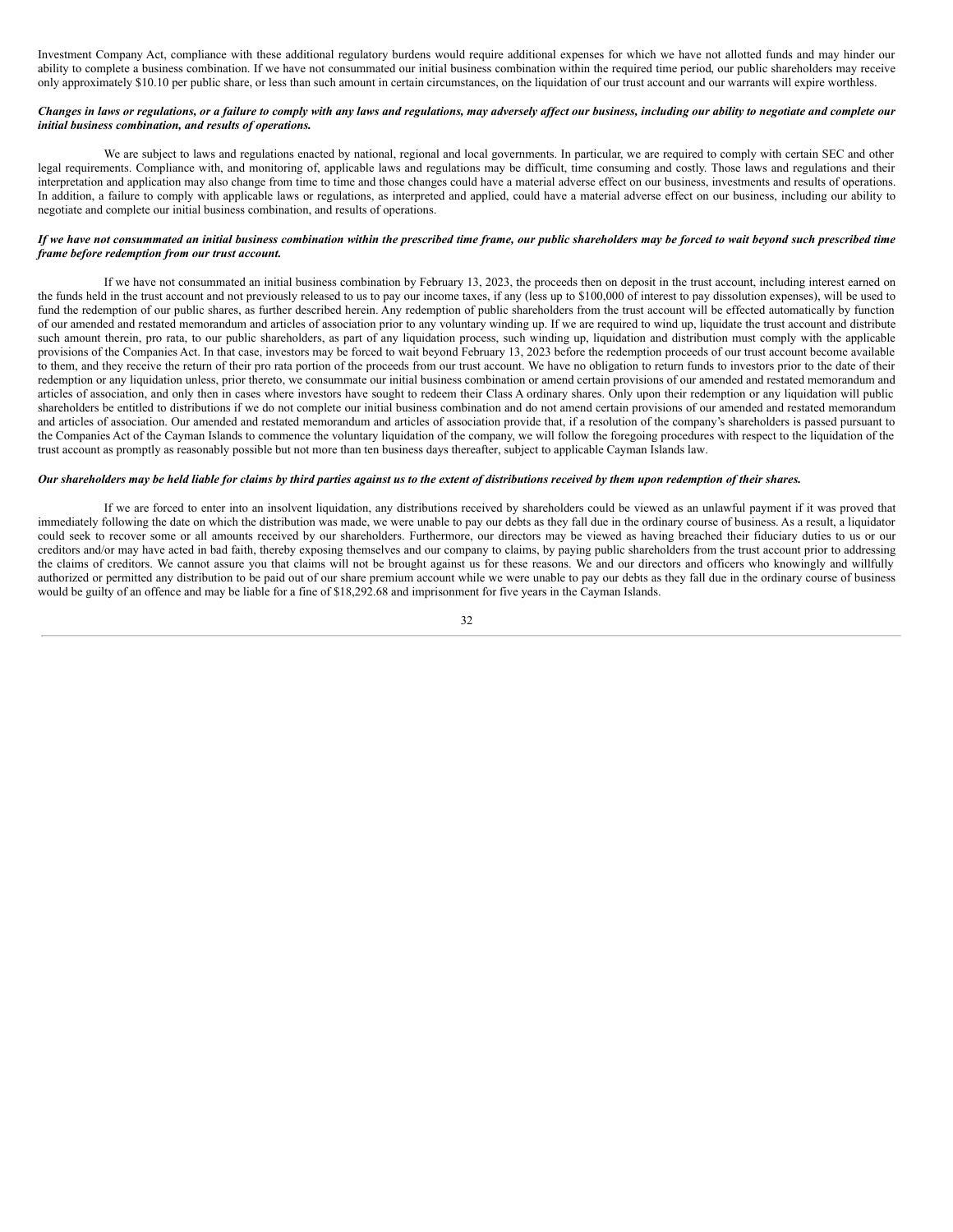#### Holders of Class A ordinary shares will not be entitled to vote on any election of directors we hold prior to our initial business combination.

Prior to our initial business combination, only holders of our founder shares will have the right to vote on the election of directors. Holders of our public shares will not be entitled to vote on the election of directors during such time. In addition, prior to our initial business combination, holders of our founder shares may remove a member of the board of directors for any reason by ordinary resolution. Accordingly, you may not have any say in the management of our company prior to the consummation of an initial business combination.

#### We may not hold an annual meeting of shareholders until after the consummation of our initial business combination.

In accordance with the NYSE corporate governance requirements, we are not required to hold an annual meeting until no later than one year after our first fiscal year end following our listing on the NYSE. There is no requirement under the Companies Act for us to hold annual or shareholder meetings to elect directors. Until we hold an annual meeting of shareholders, public shareholders may not be afforded the opportunity to elect directors and to discuss company affairs with management. Our board of directors is divided into three classes with only one class of directors being elected in each year and each class (except for those directors appointed prior to our first annual meeting of shareholders) serving a three-year term. In addition, as holders of our Class A ordinary shares, our public shareholders will not have the right to vote on the election of directors until after the consummation of our initial business combination.

#### Because we are neither limited to evaluating a target business in a particular industry, sector or geographic area nor have we entered into a definitive agreement with any specific target businesses with which to pursue our initial business combination, you will be unable to ascertain the merits or risks of any particular target business's *operations.*

We may pursue business combination opportunities in any industry, sector or geographic area, except that we will not, under our amended and restated memorandum and articles of association, be permitted to effectuate our initial business combination solely with another blank check company or similar company with nominal operations. Because we have not yet entered into a definitive agreement with any specific target business with respect to a business combination, there is no basis to evaluate the possible merits or risks of any particular target business's operations, results of operations, cash flows, liquidity, financial condition or prospects. To the extent we complete our initial business combination, we may be affected by numerous risks inherent in the business operations with which we combine. For example, if we combine with a financially unstable business or an entity lacking an established record of sales or earnings, we may be affected by the risks inherent in the business and operations of a financially unstable or a development stage entity. Although our officers and directors will endeavor to evaluate the risks inherent in a particular target business, we cannot assure you that we will properly ascertain or assess all of the significant risk factors or that we will have adequate time to complete due diligence. Furthermore, some of these risks may be outside of our control and leave us with no ability to control or reduce the chances that those risks will adversely impact a target business. We also cannot assure you that an investment in our securities will ultimately prove to be more favorable to investors than a direct investment, if such opportunity were available, in a business combination target. Accordingly, any holders who choose to retain their securities following the business combination could suffer a reduction in the value of their securities. Such holders are unlikely to have a remedy for such reduction in value.

# We may seek business combination opportunities in industries, sectors or geographies which may or may not be outside of our management's area of expertise.

We will consider an initial business combination in industries, sectors or geographies outside of our management's area of expertise if an initial business combination target is presented to us and we determine that such candidate offers an attractive business combination opportunity for our company. Although our management will endeavor to evaluate the risks inherent in any particular business combination target, we cannot assure you that we will adequately ascertain or assess all of the significant risk factors. We also cannot assure you that an investment in our securities will not ultimately prove to be less favorable to investors than a direct investment, if an opportunity were available, in an initial business combination target. In the event we elect to pursue an initial business combination outside of the areas of our management's expertise, our management's expertise may not be directly applicable to its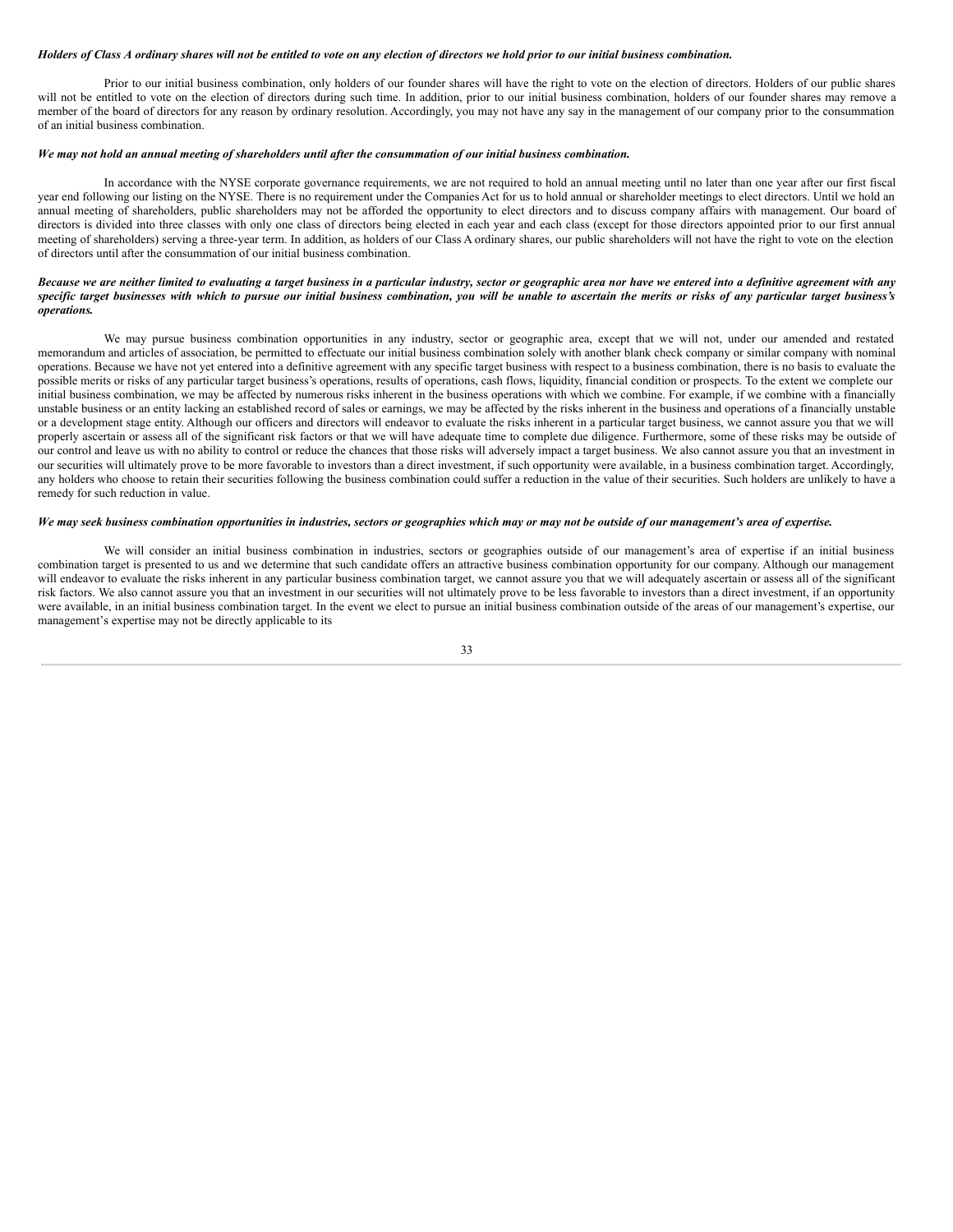evaluation or operation, and the information contained inthis Report regarding the areas of our management's expertise would not be relevant to an understanding of the business that we elect to acquire. As a result, our management may not be able to adequately ascertain or assess all of the significant risk factors. Accordingly, any holders who choose to retain their securities following our initial business combination could suffer a reduction in the value of their securities. Such holders are unlikely to have a remedy for such reduction in value.

#### Although we have identified general criteria and guidelines that we believe are important in evaluating prospective target businesses, we may enter into our initial business combination with a target that does not meet such criteria and guidelines, and as a result, the target business with which we enter into our initial business combination may *not have attributes entirely consistent with our general criteria and guidelines.*

Although we have identified general criteria and guidelines for evaluating prospective target businesses, it is possible that a target business with which we enter into our initial business combination will not have all of these positive attributes. If we complete our initial business combination with a target that does not meet some or all of these guidelines, such combination may not be as successful as a combination with a business that does meet all of our general criteria and guidelines. In addition, if we announce a prospective business combination with a target that does not meet our general criteria and guidelines, a greater number of shareholders may exercise their redemption rights, which may make it difficult for us to meet any closing condition with a target business that requires us to have a minimum net worth or a certain amount of cash. In addition, if shareholder approval of the transaction is required by applicable law or stock exchange listing requirements, or we decide to obtain shareholder approval for business or other reasons, it may be more difficult for us to attain shareholder approval of our initial business combination if the target business does not meet our general criteria and guidelines. If we have not consummated our initial business combination within the required time period, our public shareholders may receive only approximately \$10.10 per public share, or less than such amount in certain circumstances, on the liquidation of our trust account and our warrants will expire worthless.

#### We are not required to obtain an opinion from an independent accounting or investment banking firm, and consequently, you may have no assurance from an independent source that the price we are paying for the business is fair to our shareholders from a financial point of view.

Unless we complete our initial business combination with an affiliated entity, we are not required to obtain an opinion from an independent investment banking firm that is a member of FINRA or another independent entity that commonly renders valuation opinions that the price we are paying is fair to our shareholders from a financial point of view. If no opinion is obtained, our shareholders will be relying on the judgment of our board of directors, who will determine fair market value based on standards generally accepted by the financial community. Such standards used will be disclosed in our proxy solicitation or tender offer materials, as applicable, related to our initial business combination.

#### We may issue additional Class A ordinary shares or preference shares to complete our initial business combination or under an employee incentive plan after completion of our initial business combination. We may also issue Class A ordinary shares upon the conversion of the founder shares at a ratio greater than one-to-one at the time of our initial business combination as a result of the anti-dilution provisions contained in our amended and restated memorandum and articles of association. Any such issuances *would dilute the interest of our shareholders and likely present other risks.*

Our amended and restated memorandum and articles of association authorize the issuance of up to 500,000,000 Class A ordinary shares, par value \$0.0001 per share, 50,000,000 Class B ordinary shares, par value \$0.0001 per share, and 5,000,000 preference shares, par value \$0.0001 per share. There are currently 479,605,000 and 44,901,250 authorized but unissued Class A ordinary shares and Class B ordinary shares, respectively, available for issuance which amounts do not take into account shares reserved for issuance upon exercise of outstanding warrants or shares issuable upon conversion of the Class B ordinary shares, if any. The Class B ordinary shares will automatically convert into Class A ordinary shares (which such Class A ordinary shares delivered upon conversion will not have any redemption rights or be entitled to liquidating distributions from the trust account if we fail to consummate an initial business combination) at the time of our initial business combination or earlier at the option of the holders thereof as described herein and in our amended and restated memorandum and articles of association. There are no preference shares issued and outstanding.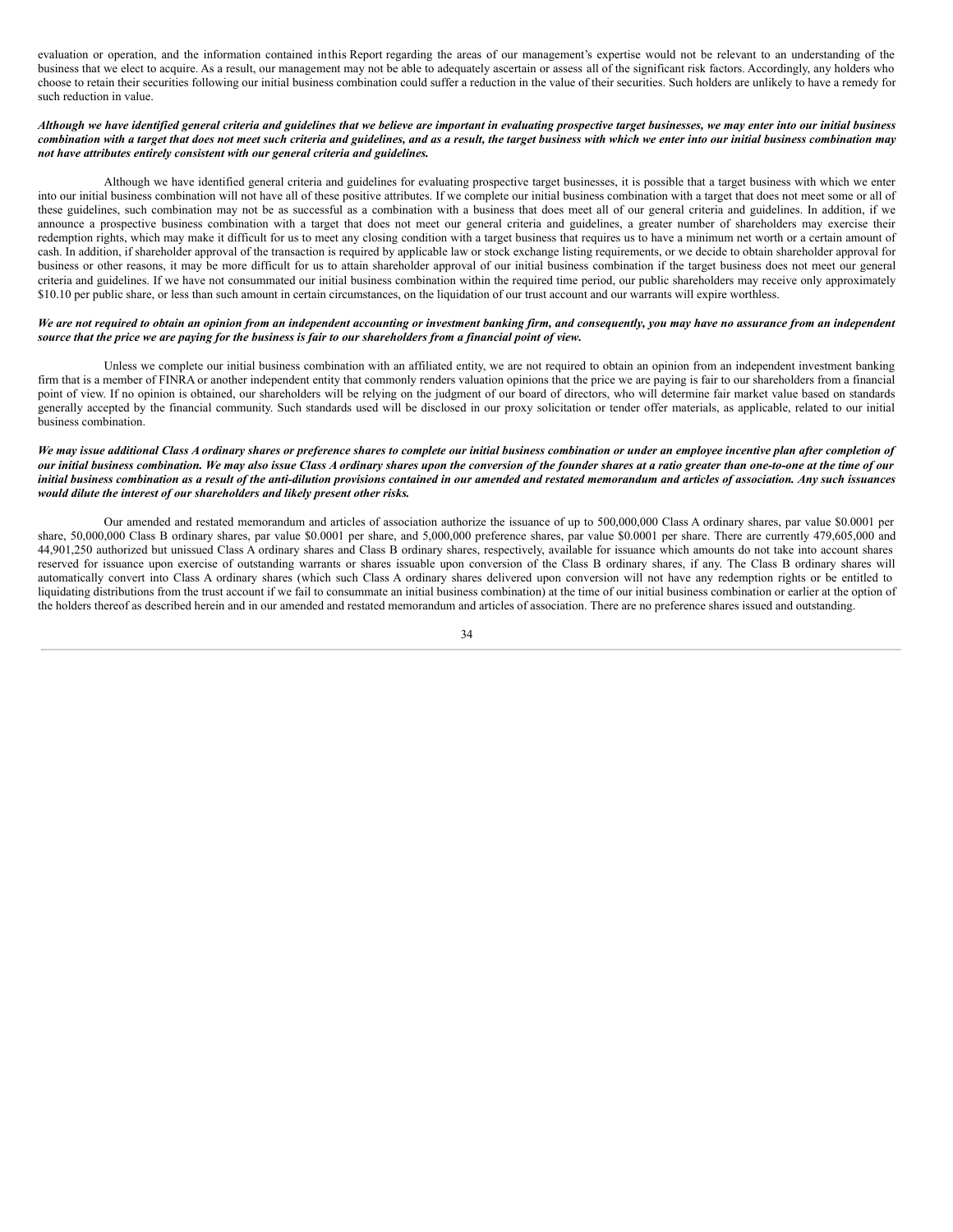We may issue a substantial number of additional Class A ordinary shares or preference shares to complete our initial business combination or under an employee incentive plan after completion of our initial business combination. We may also issue Class A ordinary shares in connection with our redeeming the warrants or upon conversion of the Class B ordinary shares at a ratio greater than one-to-one at the time of our initial business combination as a result of the anti-dilution provisions as set forth herein. However, our amended and restated memorandum and articles of association provide, among other things, that prior to or in connection with our initial business combination, we may not issue additional shares that would entitle the holders thereof to (i) receive funds from the trust account or (ii) vote on any initial business combination or on any other proposal presented to shareholders prior to or in connection with the completion of an initial business combination. These provisions of our amended and restated memorandum and articles of association, like all provisions of our amended and restated memorandum and articles of association, may be amended with a shareholder vote. The issuance of additional ordinary or preference shares:

- may significantly dilute the equity interest of investors in our initial public offering, which dilution would increase if the anti-dilution provisions in the Class B ordinary shares resulted in the issuance of Class A ordinary shares on a greater than one-to-one basis upon conversion of the Class B ordinary shares;
- may subordinate the rights of holders of Class A ordinary shares if preference shares are issued with rights senior to those afforded our Class A ordinary shares;
- could cause a change in control if a substantial number of Class A ordinary shares are issued, which may affect, among other things, our ability to use our net operating loss carry forwards, if any, and could result in the resignation or removal of our present officers and directors;
- may have the effect of delaying or preventing a change of control of us by diluting the share ownership or voting rights of a person seeking to obtain control of us;
- may adversely affect prevailing market prices for our units, Class A ordinary shares and/or warrants; and
- may not result in adjustment to the exercise price of our warrants.

## Unlike some other similarly structured blank check companies, our sponsor will receive additional Class A ordinary shares if we issue shares to consummate an initial *business combination.*

The founder shares will automatically convert into Class A ordinary shares (which such Class A ordinary shares delivered upon conversion will not have any redemption rights or be entitled to liquidating distributions from the trust account if we fail to consummate an initial business combination) at the time of our initial business combination or earlier at the option of the holders thereof at a ratio such that the number of Class A ordinary shares issuable upon conversion of all founder shares will equal, in the aggregate, on an as-converted basis, 20% of the sum of (i) the total number of ordinary shares issued and outstanding following our initial public offering, plus (ii) the total number of Class A ordinary shares issued or deemed issued or issuable upon conversion or exercise of any equity-linked securities or rights issued or deemed issued, by the Company in connection with or in relation to the consummation of the initial business combination, excluding any Class A ordinary shares or equity-linked securities exercisable for or convertible into Class A ordinary shares issued, deemed issued, or to be issued, to any seller in the initial business combination and any private placement warrants issued to our sponsor, any of its affiliates or any members of our management team upon conversion of working capital loans. In no event will the Class B ordinary shares convert into Class A ordinary shares at a rate of less than one-to-one. This is different than some other similarly structured blank check companies in which the initial shareholders will only be issued an aggregate of 20% of the total number of shares to be outstanding prior to the initial business combination.

### Resources could be wasted in researching business combinations that are not completed, which could materially adversely affect subsequent attempts to locate and acquire or merge with another business. If we have not consummated our initial business combination within the required time period, our public shareholders may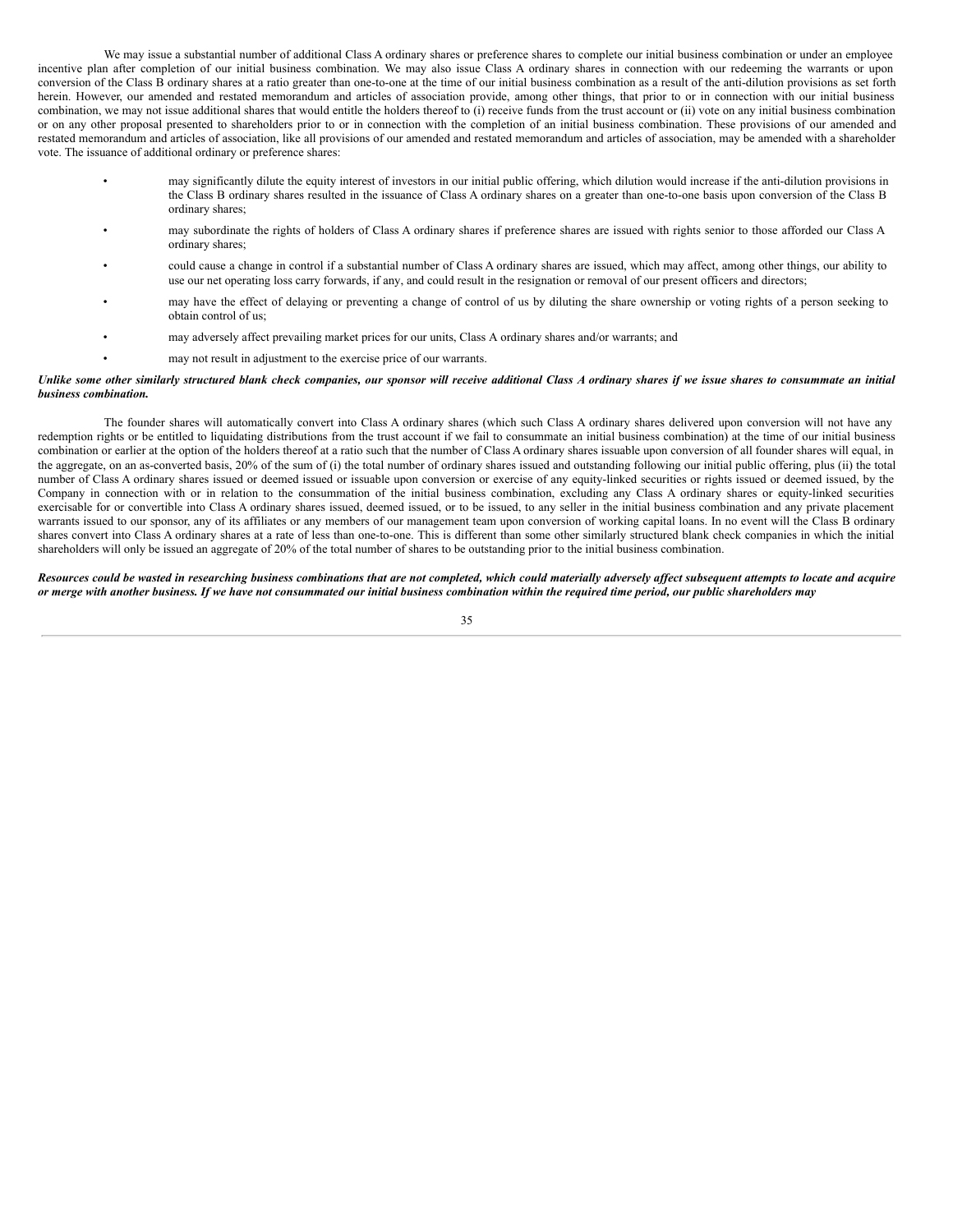## receive only approximately \$10.10 per public share, or less than such amount in certain circumstances, on the liquidation of our trust account and our warrants will expire *worthless.*

We anticipate that the investigation of each specific target business and the negotiation, drafting and execution of relevant agreements, disclosure documents and other instruments will require substantial management time and attention and substantial costs for accountants, attorneys and others. If we decide not to complete a specific initial business combination, the costs incurred up to that point for the proposed transaction likely would not be recoverable. Furthermore, if we reach an agreement relating to a specific target business, we may fail to complete our initial business combination for any number of reasons including those beyond our control. Any such event will result in a loss to us of the related costs incurred which could materially adversely affect subsequent attempts to locate and acquire or merge with another business. If we have not consummated our initial business combination within the required time period, our public shareholders may receive only approximately \$10.10 per public share, or less than such amount in certain circumstances, on the liquidation of our trust account and our warrants will expire worthless.

## Investment vehicles managed by our officers and directors or their affiliates, and special purpose acquisition companies managed or sponsored by our officers and directors or their affiliates or in which they otherwise participate, may compete with us for acquisition opportunities.

Certain of our officers and directors and their affiliates manage several investment vehicles and manage, sponsor or otherwise participate in special purpose acquisition companies. Such investment vehicles and special purpose acquisition companies may compete with us for acquisition opportunities. If these investment vehicles or special purpose acquisition companies decide to pursue any such opportunity, we may be precluded from pursuing such opportunities. In addition, investment ideas generated by Mr. Rolet within Towerbrook Capital Partners LP may be suitable for both us and for current or future investment vehicles managed by Towerbrook Capital Partners LP or its affiliates and may be directed to such investment vehicles rather than to us, subject to applicable fiduciary duties. Mr. Rolet does not have any obligation to present us with any opportunity for a potential business combination of which he becomes aware solely in his capacity as an officer or managing director of Towerbrook Capital Partners LP. In addition, Towerbrook Capital Partners LP or its affiliates may sponsor other special purpose acquisition companies similar to ours during the period in which we are seeking an initial business combination, and members of our management team may participate in such blank check companies.

Moreover, Mr. Rolet is a member of the board of directors of Golden Falcon Acquisition Corp., a special purpose acquisition company, which completed its initial public offering in December 2020. Golden Falcon Acquisition Corp., like us, may pursue initial business combination targets in a range of businesses or industries with a focus on technology and financial services, and has until December 22, 2022 to do so (absent an extension in accordance with its charter). Any such special purpose acquisition companies, including Golden Falcon Acquisition Corp., may present additional conflicts of interest in pursuing an acquisition target.

# We may engage in a business combination with one or more target businesses that have relationships with entities that may be affiliated with our sponsor, executive *of icers, directors or initial shareholders which may raise potential conflicts of interest.*

In light of the involvement of our sponsor, executive officers and directors with other entities, we may decide to acquire one or more businesses affiliated with our sponsor, executive officers, directors or initial shareholders, which may raise potential conflicts of interest. Our directors also serve as officers and board members for other entities, including, without limitation, those described under Item 10 "*Conflicts of Interest.*" In addition, one of our officers currently serves as a member of the board of another blank check company and our sponsor, officers and directors may sponsor, form or participate in other blank check companies similar to ours during the period in which we are seeking an initial business combination. Such entities may compete with us for business combination opportunities. Our sponsor, officers and directors are not currently aware of any specific opportunities for us to complete our initial business combination with any entities with which they are affiliated, and there have been no substantive discussions concerning a business combination with any such entity or entities. Although we will not be specifically focusing on, or targeting, any transaction with any affiliated entities, we would pursue such a transaction if we determined that such affiliated entity met our criteria and guidelines for a business combination as set forth in Item 1 "*Business—Effecting* Our Initial Business Combination-Evaluation of a Target Business and Structuring of Our Initial Business Combination" and such transaction was approved by a majority of our independent and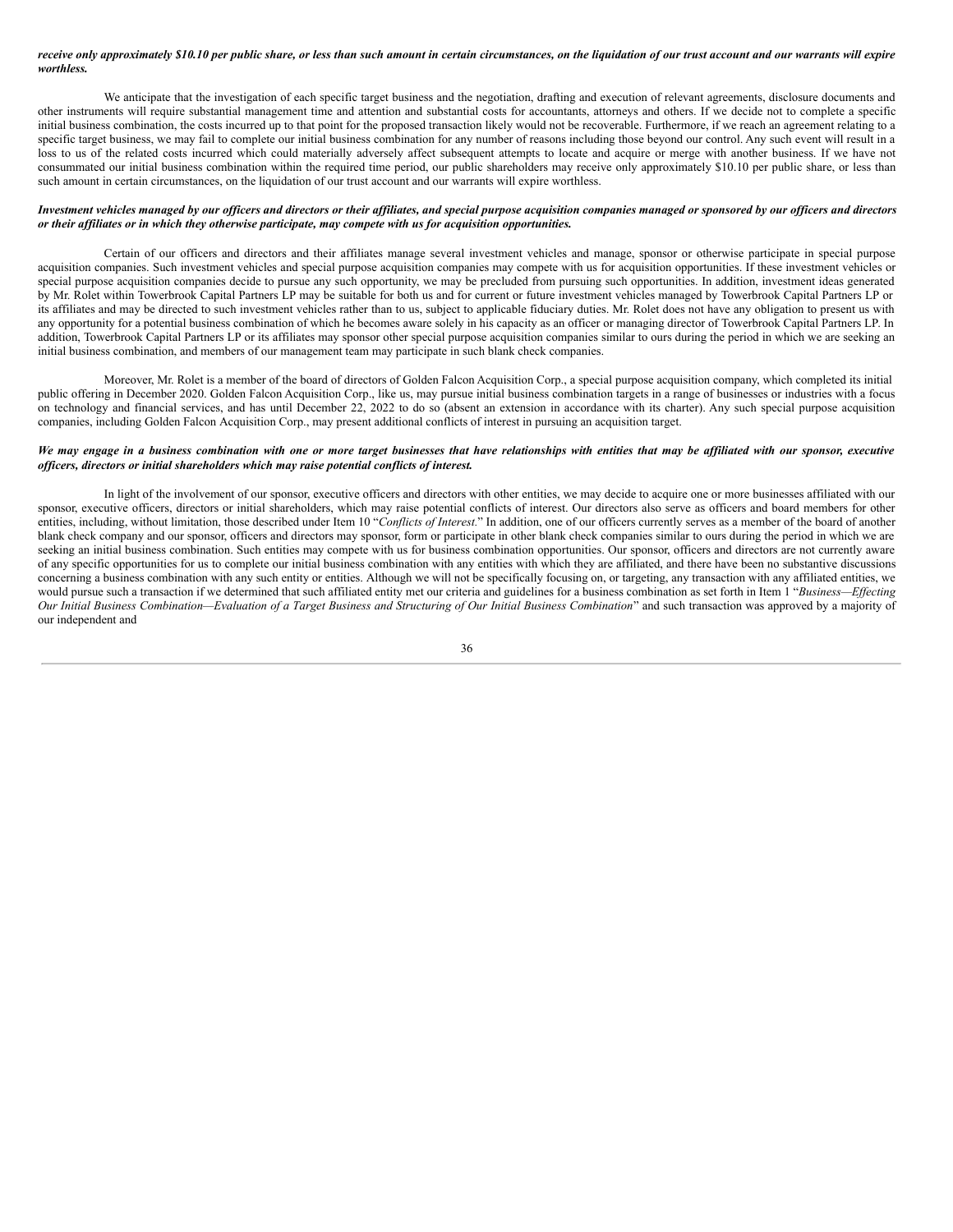disinterested directors. Despite our agreement to obtain an opinion from an independent investment banking firm that is a member of FINRA or another independent entity that commonly renders valuation opinions regarding the fairness to our company from a financial point of view of a business combination with one or more domestic or international businesses affiliated with our sponsor, executive officers, directors or initial shareholders, potential conflicts of interest still may exist and, as a result, the terms of the business combination may not be as advantageous to our public shareholders as they would be absent any conflicts of interest.

We may engage our underwriter or one of its affiliates to provide additional services to us after our initial public offering, which may include acting as financial advisor in connection with an initial business combination or as placement agent in connection with a related financing transaction. Our underwriter is entitled to receive deferred commissions that will be released from the trust only upon the completion of an initial business combination. These financial incentives may cause our underwriter to have potential conflicts of interest in rendering any such additional services to us after our initial public offering, including, for example, in connection with the sourcing and *consummation of an initial business combination.*

We may engage our underwriter or one of its affiliates to provide additional services to us after our initial public offering, including, for example, identifying potential targets, providing financial advisory services, acting as a placement agent in a private offering or arranging debt financing. We may pay the underwriter or its affiliate fair and reasonable fees or other compensation that would be determined at that time in an arm's length negotiation; provided that no agreement will be entered into with the underwriter or its affiliates and no fees or other compensation for such services will be paid to the underwriter or its affiliates prior to the date that is 60 days from the date of our initial public offering, unless FINRA determines that such payment would not be deemed underwriter's compensation in connection with our initial public offering. The underwriter is also entitled to receive deferred commissions that are conditioned on the completion of an initial business combination. The underwriter's or its affiliates' financial interests tied to the consummation of a business combination transaction may give rise to potential conflicts of interest in providing any such additional services to us, including potential conflicts of interest in connection with the sourcing and consummation of an initial business combination.

## Since our sponsor, executive officers and directors will lose their entire investment in us if our initial business combination is not completed, a conflict of interest may arise *in determining whether a particular business combination target is appropriate for our initial business combination.*

On March 15, 2021, our sponsor paid \$25,000, or approximately \$0.003 per share, to cover certain expenses on our behalf in consideration of 8,625,000 Class B ordinary shares, par value \$0.0001. On July 22, 2021, we effected a share surrender resulting in our sponsor surrendering 2,875,000 Class B ordinary shares. As a result of such share surrender, our initial shareholders currently hold 5,750,000 Class B ordinary shares. Each of Sharda Cherwoo, Peter K. Lenardos and Emer Timmons currently owns 25,000 Class B ordinary shares noted above, which were transferred to them from our sponsor on April 27, 2021. Prior to the initial investment in the company of \$25,000 by our sponsor, the company had no assets, tangible or intangible. The founder shares will be worthless if we do not complete an initial business combination. In addition, our sponsor purchased an aggregate of 8,618,500 private placement warrants, each exercisable to purchase one Class A ordinary share at \$11.50 per share, subject to adjustment, at a price of \$1.00 per warrant (\$8,618,500 in the aggregate), in a private placement that closed simultaneously with the closing of our initial public offering. If we do not consummate an initial business combination by February 13, 2023, the private placement warrants will expire worthless. The personal and financial interests of our executive officers and directors may influence their motivation in identifying and selecting a target business combination, completing an initial business combination and influencing the operation of the business following the initial business combination. This risk may become more acute as the 18-month anniversary of the closing of our initial public offering nears, which is the deadline for our consummation of an initial business combination.

## Our independent registered public accounting firm's report contains an explanatory paragraph that expresses substantial doubt about our ability to continue as a "going *concern."*

In connection with the Company's assessment of going concern considerations accordance with FASB's Accounting Standards Update ("ASU") 2014-15, we have determined that if the Company is unable to complete a Business Combination by February 13, 2023, then the Company will cease all operations except for the purpose of liquidating. The date for mandatory liquidation and subsequent dissolution raise substantial doubt about the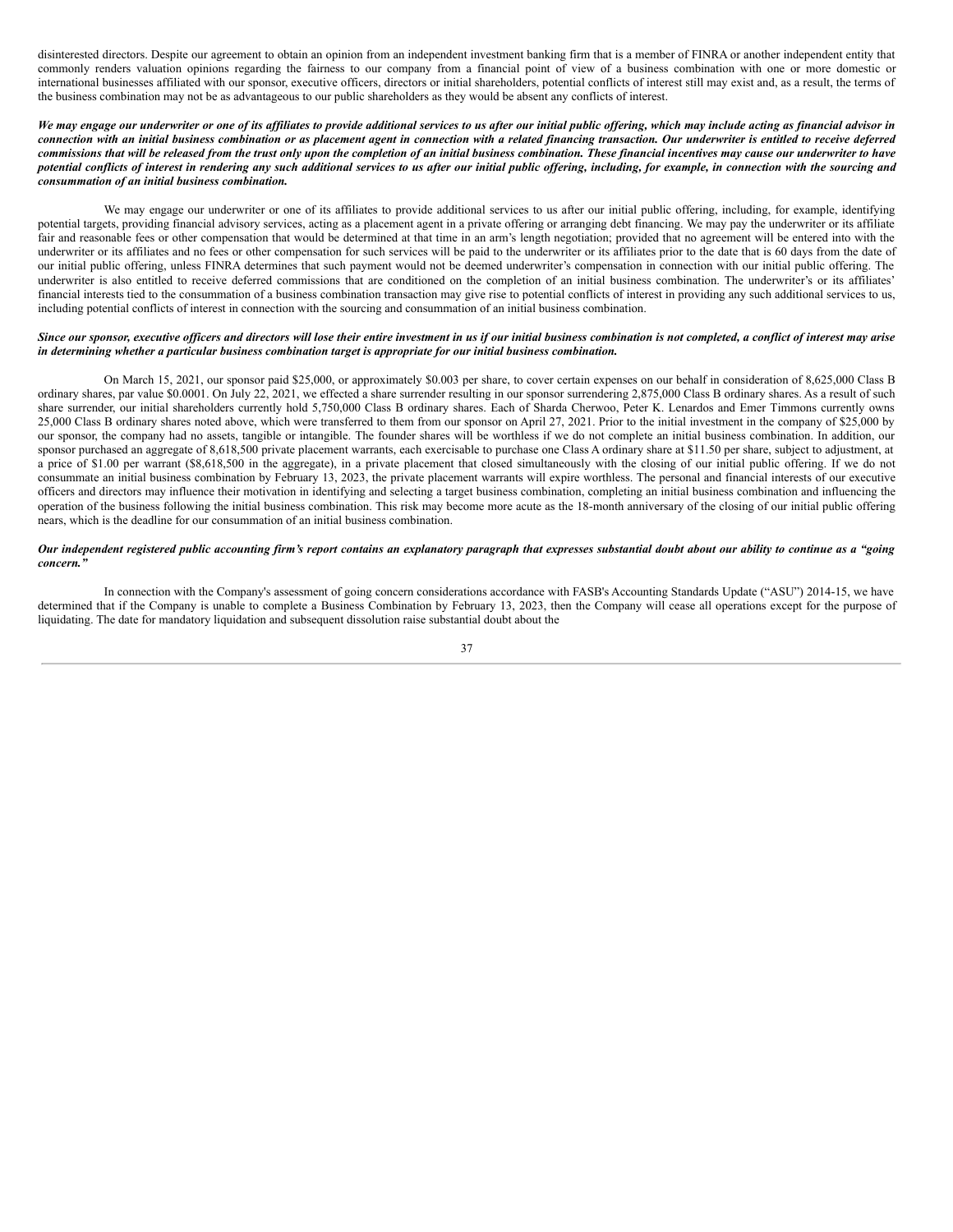Company's ability to continue as a going concern. The financial statements contained elsewhere in this prospectus do not include any adjustments that might result from our inability to continue as a going concern.

## We may issue notes or other debt securities, or otherwise incur substantial debt, to complete an initial business combination, which may adversely affect our leverage and *financial condition and thus negatively impact the value of our shareholders' investment in us.*

Although we have no commitments as of the date of this Report to issue any notes or other debt securities, or to otherwise incur outstanding debt, we may choose to incur substantial debt to complete our initial business combination. We and our officers have agreed that we will not incur any indebtedness unless we have obtained from the lender a waiver of any right, title, interest or claim of any kind in or to the monies held in the trust account. As such, we do not expect any issuance of debt will affect the pershare amount available for redemption from the trust account. Nevertheless, the incurrence of debt could have a variety of negative effects, including:

- default and foreclosure on our assets if our operating revenues after an initial business combination are insufficient to repay our debt obligations;
- acceleration of our obligations to repay the indebtedness even if we make all principal and interest payments when due if we breach certain covenants that require the maintenance of certain financial ratios or reserves without a waiver or renegotiation of that covenant;
- our immediate payment of all principal and accrued interest, if any, if the debt is payable on demand;
- our inability to obtain necessary additional financing if the debt contains covenants restricting our ability to obtain such financing while the debt is outstanding;
- our inability to pay dividends on our Class A ordinary shares;
- using a substantial portion of our cash flow to pay principal and interest on our debt, which will reduce the funds available for dividends on our Class A ordinary shares if declared, expenses, capital expenditures, acquisitions and other general corporate purposes;
- limitations on our flexibility in planning for and reacting to changes in our business and in the industry in which we operate;
- increased vulnerability to adverse changes in general economic, industry and competitive conditions and adverse changes in government regulation; and
- limitations on our ability to borrow additional amounts for expenses, capital expenditures, acquisitions, debt service requirements, execution of our strategy and other purposes and other disadvantages compared to our competitors who have less debt.

# We may only be able to complete one business combination with the proceeds of our initial public offering, over-allotment and the sale of the private placement warrants, which will cause us to be solely dependent on a single business which may have a limited number of products or services. This lack of diversification may negatively impact *our operations and profitability.*

The net proceeds from our initial public offering, over-allotment and the sale of the private placement warrants provided us with an aggregate of \$201,351,250, consisting of net proceeds of \$189,000,000 from the initial public offering (net of \$11,000,000 in underwriting costs), \$3,851,250 from the partial exercise of the underwriter's over-allotment option (net of \$217,250 in underwriting costs) and proceeds of \$8,618,500 from the sale of private placement warrants.

We may effectuate our initial business combination with a single-target business or multiple-target businesses simultaneously or within a short period of time. However, we may not be able to effectuate our initial business combination with more than one target business because of various factors, including the existence of complex accounting issues and the requirement that we prepare and file pro forma financial statements with the SEC that present operating results and the financial condition of several target businesses as if they had been operated on a combined basis. By completing our initial business combination with only a single entity, our lack of diversification may subject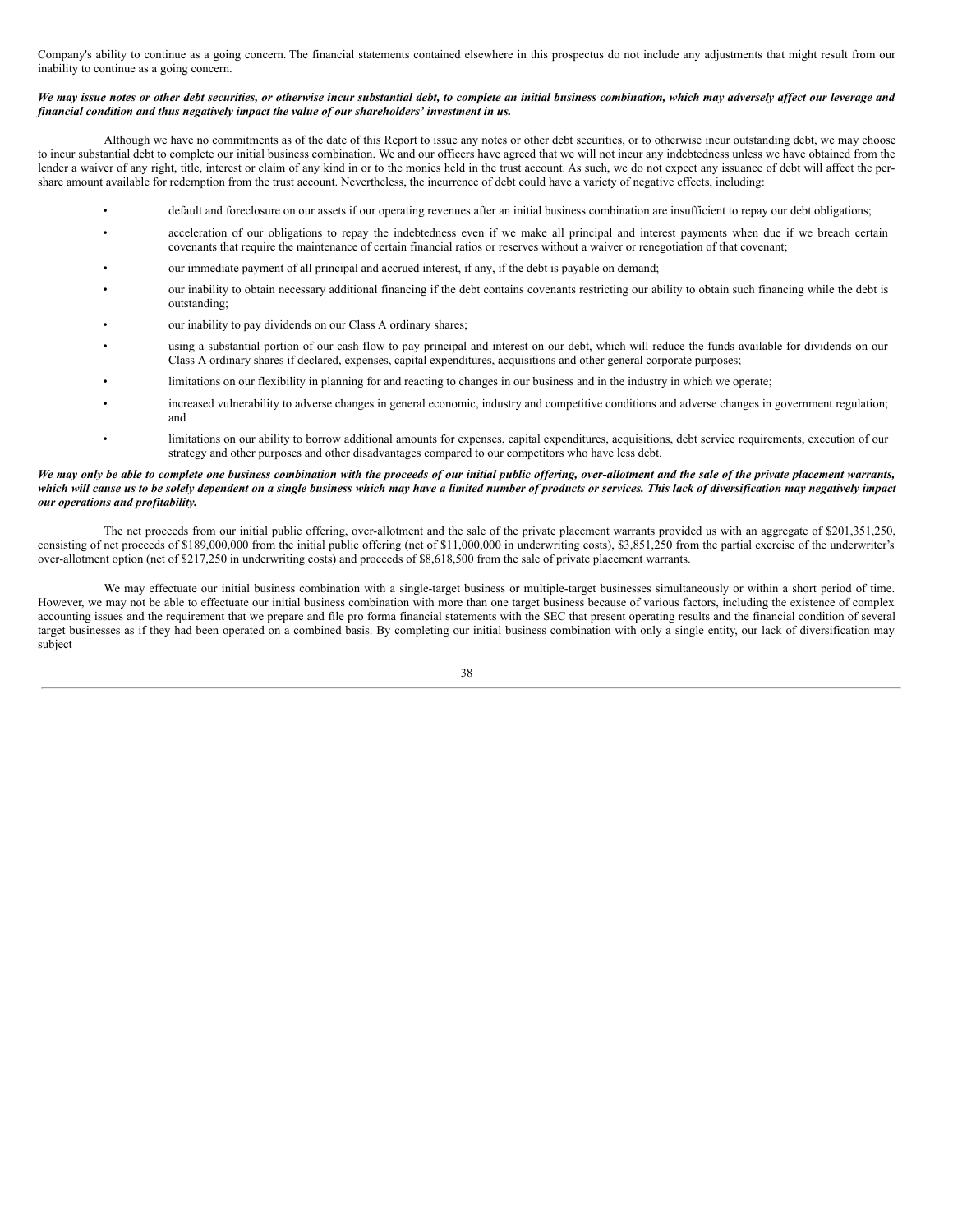us to numerous economic, competitive and regulatory developments. Further, we would not be able to diversify our operations or benefit from the possible spreading of risks or offsetting of losses, unlike other entities which may have the resources to complete several business combinations in different industries or different areas of a single industry. Accordingly, the prospects for our success may be:

- solely dependent upon the performance of a single business, property or asset; or
- dependent upon the development or market acceptance of a single or limited number of products, processes or services.

This lack of diversification may subject us to numerous economic, competitive and regulatory risks, any or all of which may have a substantial adverse impact upon the particular industry in which we may operate subsequent to our initial business combination.

## We may attempt to simultaneously complete business combinations with multiple prospective targets, which may hinder our ability to complete our initial business combination and give rise to increased costs and risks that could negatively impact our operations and profitability.

If we determine to simultaneously acquire several businesses that are owned by different sellers, we will need for each of such sellers to agree that our purchase of its business is contingent on the simultaneous closings of the other business combinations, which may make it more difficult for us, and delay our ability, to complete our initial business combination. With multiple business combinations, we could also face additional risks, including additional burdens and costs with respect to possible multiple negotiations and due diligence (if there are multiple sellers) and the additional risks associated with the subsequent assimilation of the operations and services or products of the acquired companies in a single operating business. If we are unable to adequately address these risks, it could negatively impact our profitability and results of operations.

## We may attempt to complete our initial business combination with a private company about which little information is available, which may result in an initial business *combination with a company that is not as profitable as we suspected, if at all.*

In pursuing our acquisition strategy, we may seek to effectuate our initial business combination with a privately held company. Very little public information generally exists about private companies, and we could be required to make our decision on whether to pursue a potential initial business combination on the basis of limited information, which may result in a business combination with a company that is not as profitable as we suspected, if at all.

# We may seek business combination opportunities with a high degree of complexity that require significant operational improvements, which could delay or prevent us from *achieving our desired results.*

We may seek business combination opportunities with large, highly complex companies that we believe would benefit from operational improvements. While we intend to implement such improvements, to the extent that our efforts are delayed or we are unable to achieve the desired improvements, the business combination may not be as successful as we anticipate.

To the extent we complete our initial business combination with a large complex business or entity with a complex operating structure, we may also be affected by numerous risks inherent in the operations of the business with which we combine, which could delay or prevent us from implementing our strategy. Although our management team will endeavor to evaluate the risks inherent in a particular target business and its operations, we may not be able to properly ascertain or assess all of the significant risk factors until we complete our business combination. If we are not able to achieve our desired operational improvements, or the improvements take longer to implement than anticipated, we may not achieve the gains that we anticipate. Furthermore, some of these risks and complexities may be outside of our control and leave us with no ability to control or reduce the chances that those risks and complexities will adversely impact a target business. Such combination may not be as successful as a combination with a smaller, less complex organization.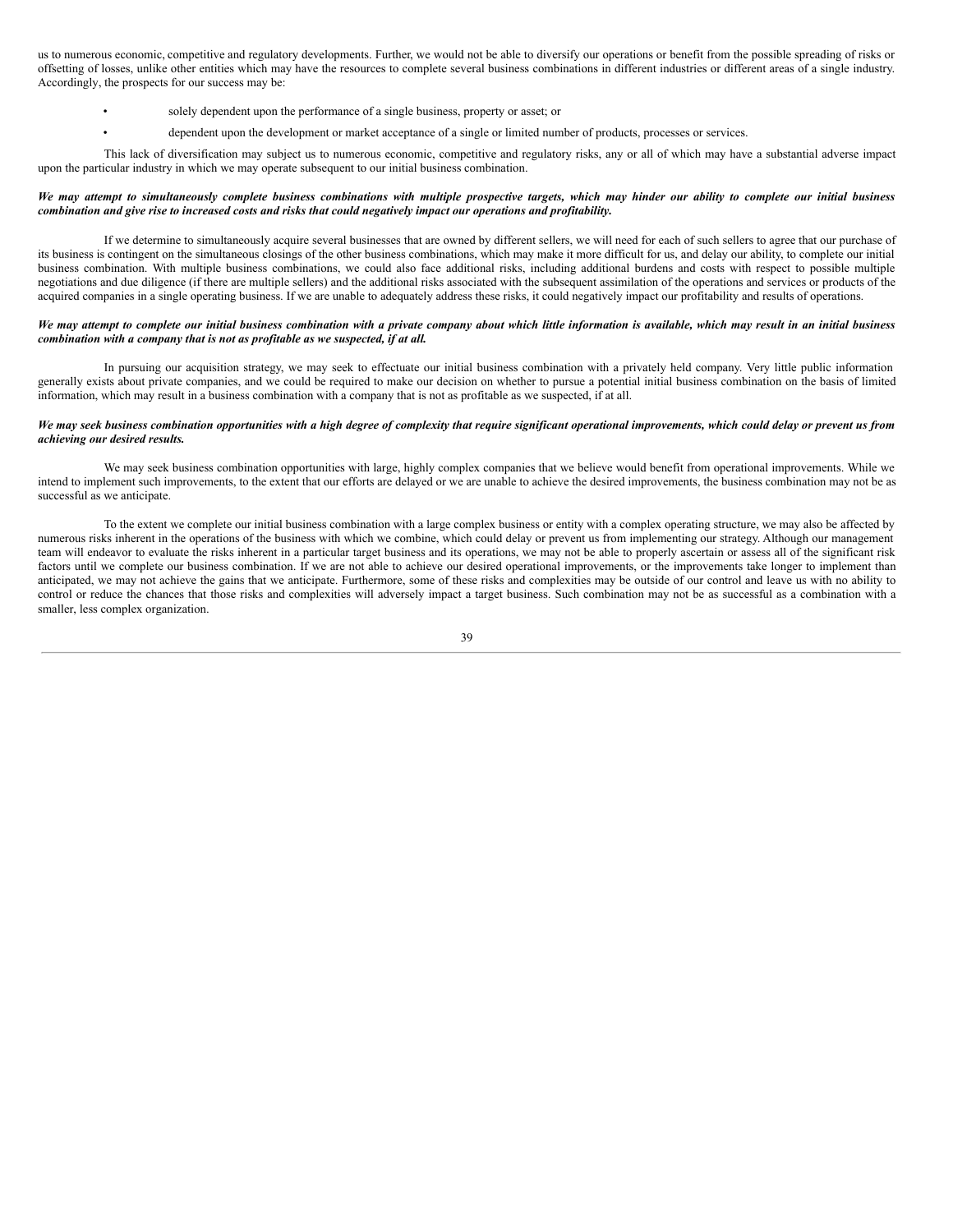# We do not have a specified maximum redemption threshold. The absence of such a redemption threshold may make it possible for us to complete our initial business *combination with which a substantial majority of our shareholders do not agree.*

Our amended and restated memorandum and articles of association do not provide a specified maximum redemption threshold, except that in no event will we redeem our public shares in an amount that would cause our net tangible assets to be less than \$5,000,001 (so that we do not then become subject to the SEC's "penny stock" rules). As a result, we may be able to complete our initial business combination even if a substantial majority of our public shareholders do not agree with the transaction and have redeemed their shares or, if we seek shareholder approval of our initial business combination and do not conduct redemptions in connection with our initial business combination pursuant to the tender offer rules, have entered into privately negotiated agreements to sell their shares to our sponsor, officers, directors, advisors or their affiliates. In the event the aggregate cash consideration we would be required to pay for all Class A ordinary shares that are validly submitted for redemption plus any amount required to satisfy cash conditions pursuant to the terms of the proposed business combination exceed the aggregate amount of cash available to us, we will not complete the business combination or redeem any shares, all Class A ordinary shares submitted for redemption will be returned to the holders thereof, and we instead may search for an alternate business combination.

## In order to effectuate an initial business combination, blank check companies have, in the recent past, amended various provisions of their charters and other governing instruments, including their warrant agreements. We cannot assure you that we will not seek to amend our amended and restated memorandum and articles of association or governing instruments in a manner that will make it easier for us to complete our initial business combination that our shareholders may not support.

In order to effectuate a business combination, blank check companies have, in the recent past, amended various provisions of their charters and governing instruments, including their warrant agreements. For example, blank check companies have amended the definition of business combination, increased redemption thresholds, extended the time to consummate an initial business combination and, with respect to their warrants, amended their warrant agreements to require the warrants to be exchanged for cash and/or other securities. Amending our amended and restated memorandum and articles of association requires a special resolution of our shareholders as a matter of Cayman Islands law, meaning the approval of holders of at least two-thirds (23) majority (or such higher threshold as specified in the company's amended and restated memorandum and articles of association) of our ordinary shares who attend and vote at a shareholder meeting of the company, and amending our warrant agreement will require a vote of holders of at least 50% of the public warrants and, solely with respect to any amendment to the terms of the private placement warrants or any provision of the warrant agreement with respect to the private placement warrants, 50% of the number of the then-outstanding private placement warrants. In addition, our amended and restated memorandum and articles of association require us to provide our public shareholders with the opportunity to redeem their public shares for cash if we propose an amendment to our amended and restated memorandum and articles of association (A) that would modify the substance or timing of our obligation to provide holders of our Class A ordinary shares the right to have their shares redeemed in connection with our initial business combination or to redeem 100% of our public shares if we do not complete our initial business combination by February 13, 2023 or (B) with respect to any other provision relating to the rights of holders of our Class A ordinary shares. To the extent any of such amendments would be deemed to fundamentally change the nature of any of the securities offered through our registration statement, we would register, or seek an exemption from registration for, the affected securities. We cannot assure you that we will not seek to amend our charter or governing instruments or extend the time to consummate an initial business combination in order to effectuate our initial business combination.

The provisions of our amended and restated memorandum and articles of association that relate to the rights of holders of our Class A ordinary shares (and corresponding provisions of the agreement governing the release of funds from our trust account) may be amended with the approval of a special resolution which requires the approval of the holders of at least two-thirds (23) majority (or such higher threshold as specified in the company's amended and restated memorandum articles of association) of our ordinary shares who attend and vote at a shareholder meeting of the company, which is a lower amendment threshold than that of some other blank check companies. It may be easier for us, therefore, to amend our amended and restated memorandum and articles of association to facilitate the completion of an initial business *combination that some of our shareholders may not support.*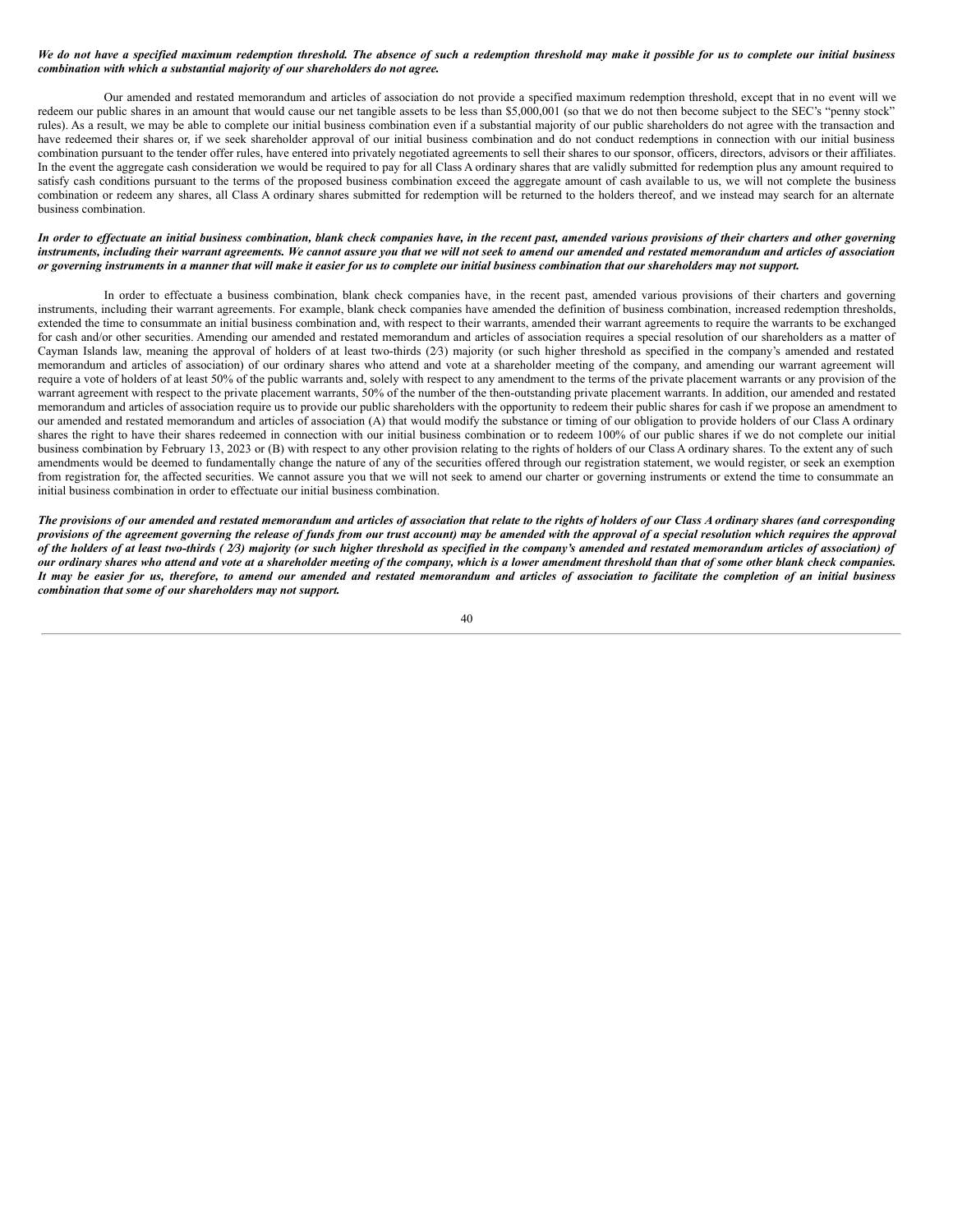Some other blank check companies have a provision in their charter which prohibits the amendment of certain of its provisions, including those which relate to the rights of a company's shareholders, without approval by a certain percentage of the company's shareholders. In those companies, amendment of these provisions typically requires approval by between 90% and 100% of the company's shareholders. Our amended and restated memorandum and articles of association provide that any of its provisions related to the rights of holders of our Class A ordinary shares (including the requirement to deposit proceeds of our initial publicoffering, over-allotment and the sale of the private placement warrants into the trust account and not release such amounts except in specified circumstances, and to provide redemption rights to public shareholders as described herein) may be amended if approved by special resolution and corresponding provisions of the trust agreement governing the release of funds from our trust account may be amended if approved by holders of at least 65% of our ordinary shares, provided that the provisions of our amended and restated memorandum and articles of association governing the appointment or removal of directors prior to our initial business combination may only be amended by a special resolution passed by not less than two-thirds of our ordinary shares who attend and vote at our shareholder meeting which shall include the affirmative vote of a simple majority of our Class B ordinary shares. Our initial shareholders and their permitted transferees, if any, who collectively beneficially own, on an as-converted basis, 20% of our Class A ordinary shares, will participate in any vote to amend our amended and restated memorandum and articles of association and/or trust agreement and will have the discretion to vote in any manner they choose. As a result, we may be able to amend the provisions of our amended and restated memorandum and articles of association which govern our pre-business combination behavior more easily than some other blank check companies, and this may increase our ability to complete a business combination with which you do not agree. Our shareholders may pursue remedies against us for any breach of our amended and restated memorandum and articles of association.

Our sponsor, executive officers and directors have agreed, pursuant to agreements with us, that they will not propose any amendment to our amended and restated memorandum and articles of association (A) that would modify the substance or timing of our obligation to provide holders of our Class A ordinary shares the right to have their shares redeemed in connection with our initial business combination or to redeem 100% of our public shares if we do not complete our initial business combination by February 13, 2023 or (B) with respect to any other provision relating to the rights of holders of our Class A ordinary shares, unless we provide our public shareholders with the opportunity to redeem their Class A ordinary shares upon approval of any such amendment at a per-share price, payable in cash, equal to the aggregate amount then on deposit in the trust account, including interest earned on the funds held in the trust account and not previously released to us to pay our income taxes, if any, divided by the number of the then-outstanding public shares. Our shareholders are not parties to, or third-party beneficiaries of, these agreements and, as a result, will not have the ability to pursue remedies against our sponsor, executive officers or directors for any breach of these agreements. As a result, in the event of a breach, our shareholders would need to pursue a shareholder derivative action, subject to applicable law.

## We may be unable to obtain additional financing to complete our initial business combination or to fund the operations and growth of a target business, which could compel us to restructure or abandon a particular business combination. If we have not consummated our initial business combination within the required time period, our public shareholders may receive only approximately \$10.10 per public share, or less than such amount in certain circumstances, on the liquidation of our trust account *and our warrants will expire worthless.*

Although we believe that the net proceeds of our initial public offering, over-allotment and the sale of the private placement warrants will be sufficient to allow us to complete our initial business combination, because we have not yet entered into a definitive agreement with any specific target business we cannot ascertain the capital requirements for any particular transaction. If the net proceeds of our initial public offering, over-allotment and the sale of the private placement warrants prove to be insufficient, either because of the size of our initial business combination, the depletion of the available net proceeds in search of a target business, the obligation to redeem for cash a significant number of shares from shareholders who elect redemption in connection with our initial business combination or the terms of negotiated transactions to purchase shares in connection with our initial business combination, we may be required to seek additional financing or to abandon the proposed business combination. We cannot assure you that such financing will be available on acceptable terms, if at all. The current economic environment may make it difficult for companies to obtain acquisition financing. To the extent that additional financing proves to be unavailable when needed to complete our initial business combination, we would be compelled to either restructure the transaction or abandon that particular business combination and seek an alternative target business candidate. If we have not consummated our initial business combination within the required time period, our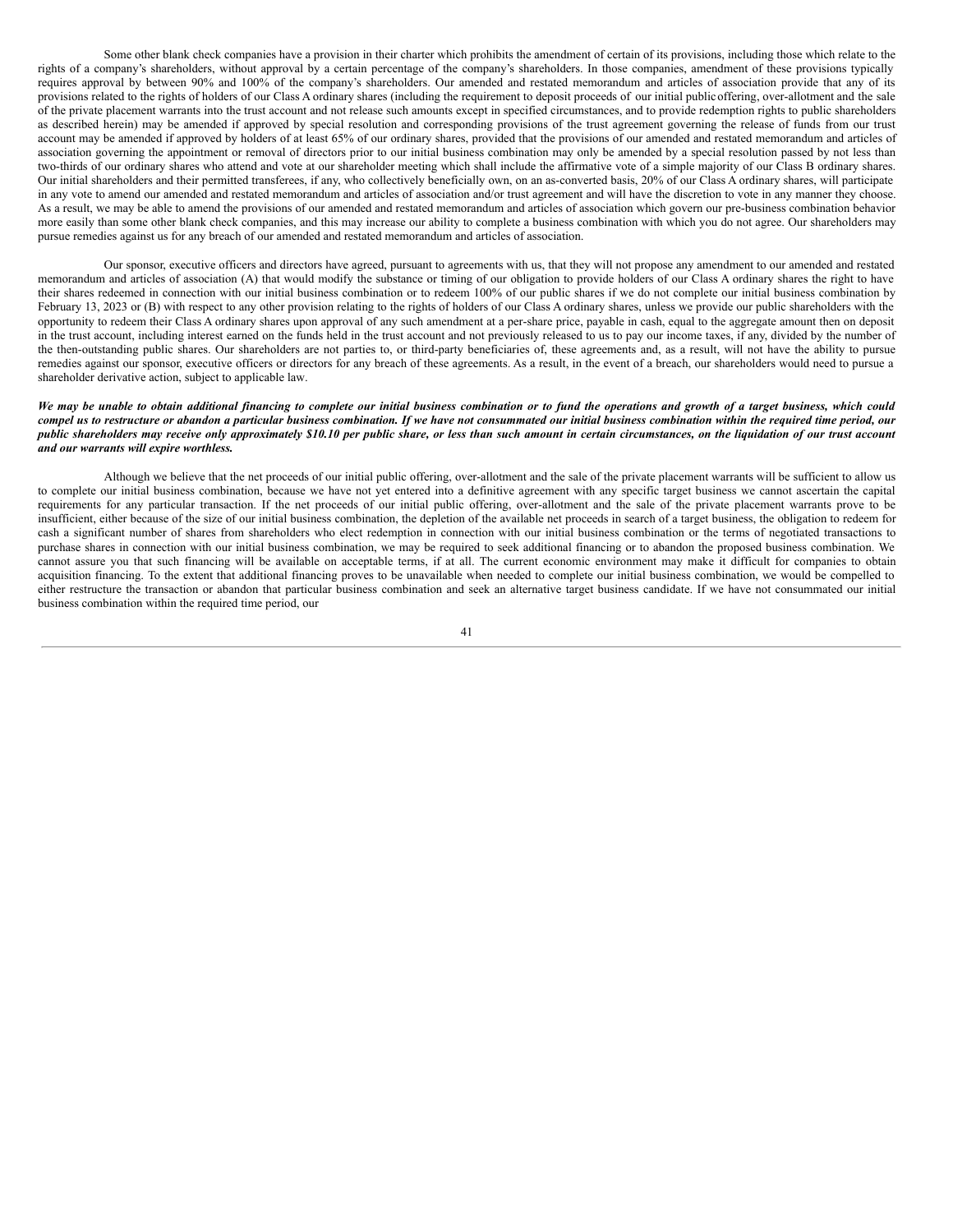public shareholders may receive only approximately \$10.10 per public share, or less than such amount in certain circumstances, on the liquidation of our trust account and our warrants will expire worthless. In addition, even if we do not need additional financing to complete our initial business combination, we may require such financing to fund the operations or growth of the target business. The failure to secure additional financing could have a material adverse effect on the continued development or growth of the target business. None of our officers, directors or shareholders is required to provide any financing to us in connection with or after our initial business combination.

# Our sponsor controls a substantial interest in us and thus may exert a substantial influence on actions requiring a shareholder vote, potentially in a manner that you do *not support.*

Our initial shareholders beneficially own 20% of our issued and outstanding ordinary shares. Accordingly, they may exert a substantial influence on actions requiring a shareholder vote, potentially in a manner that you do not support, including appointment of our directors, amendments to our amended and restated memorandum and articles of association and approval of significant corporate transactions including our initial business combination. If our initial shareholders purchase any additional Class A ordinary shares in the aftermarket or in privately negotiated transactions, this would increase their control. Neither our initial shareholders nor, to our knowledge, any of our officers or directors, have any current intention to purchase additional securities, other than as disclosed in this Report. Factors that would be considered in making such additional purchases would include consideration of the current trading price of our Class A ordinary shares.

In addition, our board of directors, whose members were elected by our sponsor, is and will be divided into three classes, each of which will generally serve for a term of three years with only one class of directors being elected in each year. We may not hold an annual meeting of shareholders to elect new directors prior to the completion of our initial business combination, in which case all of the current directors will continue in office until at least the completion of the business combination. If there is an annual meeting, as a consequence of our "staggered" board of directors, only a minority of the board of directors will be considered for election and our sponsor, because of its ownership position, will control the outcome, as only holders of our Class B ordinary shares will have the right to vote on the election of directors and to remove directors prior to our initial business combination.

Accordingly, our sponsor will continue to exert control at least until the completion of our initial business combination. In addition, we have agreed not to enter into a definitive agreement regarding an initial business combination without the prior consent of our sponsor.

## Because we must furnish our shareholders with target business financial statements, we may lose the ability to complete an otherwise advantageous initial business *combination with some prospective target businesses.*

The federal proxy rules require that a proxy statement with respect to a vote on a business combination meeting certain financial significance tests include historical and/or pro forma financial statement disclosure in periodic reports. We will include the same financial statement disclosure in connection with our tender offer documents, whether or not they are required under the tender offer rules. These financial statements may be required to be prepared in accordance with, or be reconciled to, accounting principles generally accepted in the United States of America, or GAAP, or international financial reporting standards as issued by the International Accounting Standards Board, or IFRS, depending on the circumstances and the historical financial statements may be required to be audited in accordance with the standards of the Public Company Accounting Oversight Board (United States), or PCAOB. These financial statements may also be required to be prepared in accordance with GAAP in connection with our current report on Form 8-K announcing the closing of our initial business combination within four business days following such closing. These financial statement requirements may limit the pool of potential target businesses we may acquire because some targets may be unable to provide such statements in time for us to disclose such statements in accordance with federal proxy rules and complete our initial business combination within the prescribed time frame.

## Compliance obligations under the Sarbanes-Oxley Act may make it more difficult for us to effectuate a business combination, require substantial financial and *management resources, and increase the time and costs of completing a business combination.*

Section 404 of the Sarbanes-Oxley Act requires that we evaluate and report on our system of internal controls beginning with our Annual Report on Form 10-K for the year ending December 31, 2022. Only in the event we are

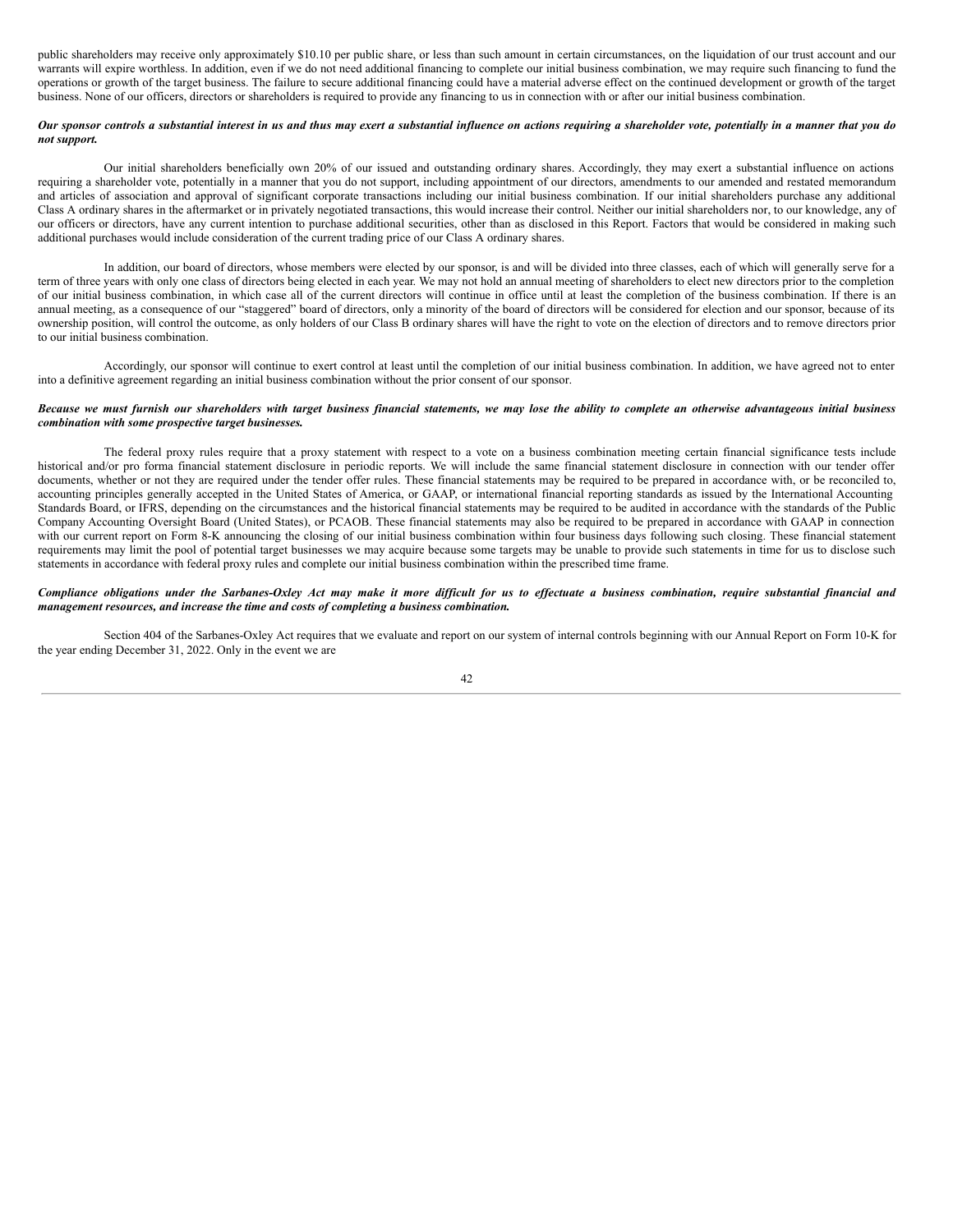deemed to be a large accelerated filer or an accelerated filer and no longer qualify as an emerging growth company, will we be required to comply with the independent registered public accounting firm attestation requirement on our internal control over financial reporting. The fact that we are a blank check company makes compliance with the requirements of the Sarbanes-Oxley Act particularly burdensome on us as compared to other public companies because a target business with which we seek to complete our initial business combination may not be in compliance with the provisions of the Sarbanes-Oxley Act regarding adequacy of its internal controls. The development of the internal control of any such entity to achieve compliance with the Sarbanes-Oxley Act may increase the time and costs necessary to complete any such business combination.

# **Risks Relating to the Post-Business Combination Company**

## Subsequent to our completion of our initial business combination, we may be required to take write-downs or write-offs, restructuring and impairment or other charges that could have a significant negative effect on our financial condition, results of operations and the price of our securities, which could cause you to lose some or all of your *investment.*

Even if we conduct extensive due diligence on a target business with which we combine, we cannot assure you that this diligence will identify all material issues with a particular target business, that it would be possible to uncover all material issues through a customary amount of due diligence, or that factors outside of the target business and outside of our control will not later arise. As a result of these factors, we may be forced to later write-down or write-off assets, restructure our operations, or incur impairment or other charges that could result in our reporting losses. Even if our due diligence successfully identifies certain risks, unexpected risks may arise and previously known risks may materialize in a manner not consistent with our preliminary risk analysis. Even though these charges may be non-cash items and not have an immediate impact on our liquidity, the fact that we report charges of this nature could contribute to negative market perceptions about us or our securities. In addition, charges of this nature may cause us to violate net worth or other covenants to which we may be subject as a result of assuming pre-existing debt held by a target business or by virtue of our obtaining postcombination debt financing. Accordingly, any holders who choose to retain their securities following the business combination could suffer a reduction in the value of their securities. Such holders are unlikely to have a remedy for such reduction in value.

## The officers and directors of an initial business combination candidate may resign upon completion of our initial business combination. The loss of an initial business combination target's key personnel could negatively impact the operations and profitability of our post-combination business.

The role of an initial business combination candidate's key personnel upon the completion of our initial business combination cannot be ascertained at this time. Although we contemplate that certain members of an initial business combination candidate's management team will remain associated with the initial business combination candidate following our initial business combination, it is possible that members of the management of an acquisition candidate will not wish to remain in place and may resign upon completion of our initial business combination. The loss of an initial business combination target's key personnel could negatively impact the operations and profitability of our post-combination business.

## Our management may not be able to maintain control of a target business after our initial business combination. Upon the loss of control of a target business, new *management may not possess the skills, qualifications or abilities necessary to profitably operate such business.*

We may structure our initial business combination so that the post-business combination company in which our public shareholders own shares will own less than 100% of the equity interests or assets of a target business, but we will only complete such business combination if the post-business combination company owns or acquires 50% or more of the outstanding voting securities of the target or otherwise acquires a controlling interest in the target business sufficient for us not to be required to register as an investment company under the Investment Company Act. We will not consider any transaction that does not meet such criteria. Even if the post-business combination company owns 50% or more of the voting securities of the target, our shareholders prior to our initial business combination may collectively own a minority interest in the postbusiness combination company, depending on valuations ascribed to the target and us in the business combination. For example, we could pursue a transaction in which we issue a substantial number of new Class A ordinary shares in exchange for all of the outstanding capital stock, shares or other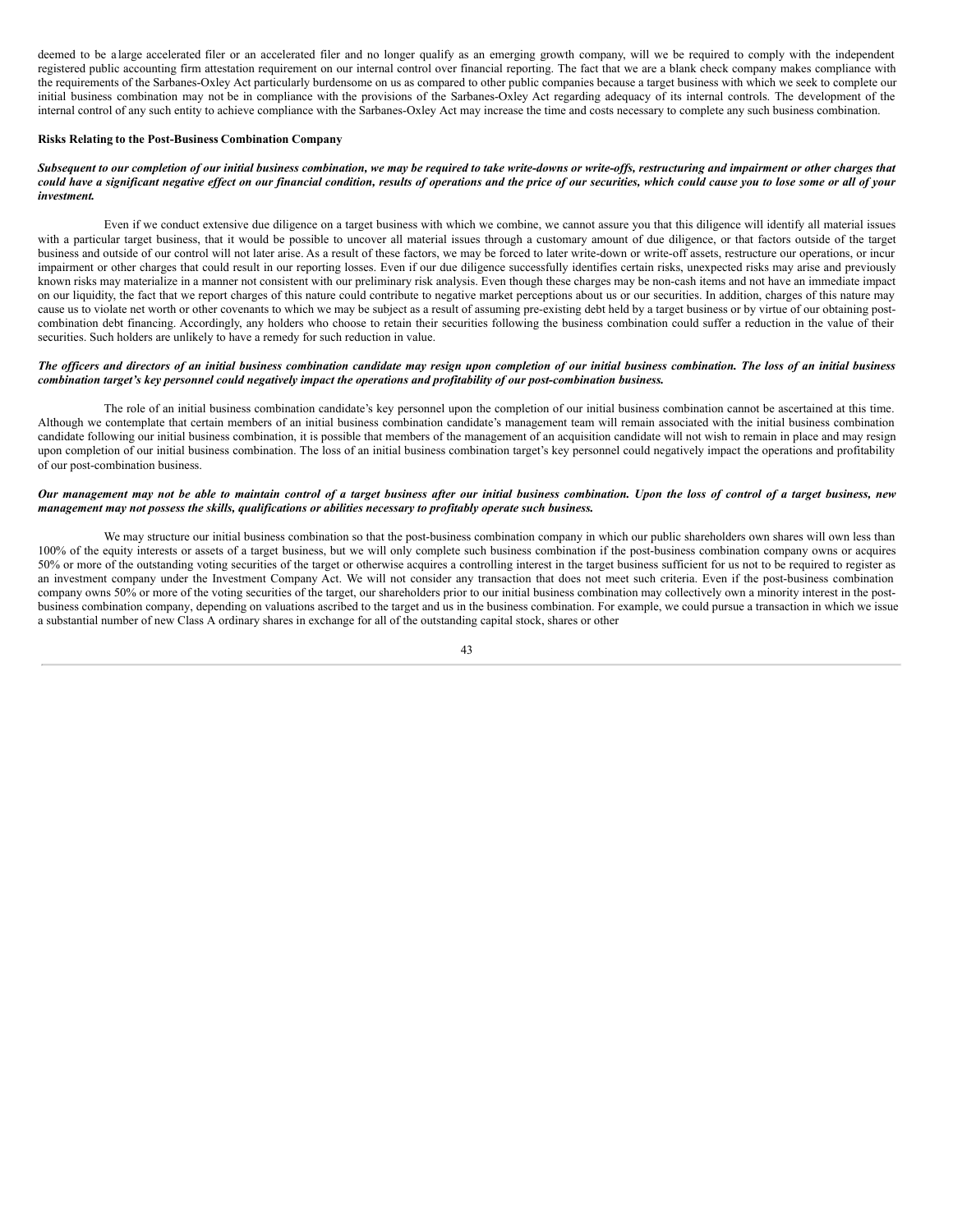equity interests of a target. In this case, we would acquire a 100% interest in the target. However, as a result of the issuance of a substantial number of new Class A ordinary shares, our shareholders immediately prior to such transaction could own less than a majority of our outstanding Class A ordinary shares subsequent to such transaction. In addition, other minority shareholders may subsequently combine their holdings resulting in a single person or group obtaining a larger share of the company's shares than we initially acquired. Accordingly, this may make it more likely that our management will not be able to maintain control of the target business. We cannot provide assurance that, upon loss of control of a target business, new management will possess the skills, qualifications or abilities necessary to profitably operate such business.

## We may have a limited ability to assess the management of a prospective target business and, as a result, may affect our initial business combination with a target business whose management may not have the skills, qualifications or abilities to manage a public company, which could, in turn, negatively impact the value of our shareholders' *investment in us.*

When evaluating the desirability of effecting our initial business combination with a prospective target business, our ability to assess the target business's management may be limited due to a lack of time, resources or information. Our assessment of the capabilities of the target business's management, therefore, may prove to be incorrect and such management may lack the skills, qualifications or abilities we suspected. Should the target business's management not possess the skills, qualifications or abilities necessary to manage a public company, the operations and profitability of the post-combination business may be negatively impacted. Accordingly, any shareholders who choose to retain their securities following the initial business combination could suffer a reduction in the value of their securities. Such shareholders are unlikely to have a remedy for such reduction in value.

### **Risks Associated with Acquiring and Operating a Business in Foreign Countries**

## If we pursue a target company with operations or opportunities outside of the United States for our initial business combination, we may face additional burdens in connection with investigating, agreeing to and completing such initial business combination, and if we effect such initial business combination, we would be subject to a *variety of additional risks that may negatively impact our operations.*

If we pursue a target a company with operations or opportunities outside of the United States for our initial business combination, we would be subject to risks associated with cross-border business combinations, including in connection with investigating, agreeing to and completing our initial business combination, conducting due diligence in a foreign jurisdiction, having such transaction approved by any local governments, regulators or agencies and changes in the purchase price based on fluctuations in foreign exchange rates.

If we effect our initial business combination with such a company, we would be subject to any special considerations or risks associated with companies operating in an international setting, including any of the following:

- costs and difficulties inherent in managing cross-border business operations;
- rules and regulations regarding currency redemption;
- complex corporate withholding taxes on individuals;
- laws governing the manner in which future business combinations may be effected;
- exchange listing and/or delisting requirements;
- tariffs and trade barriers, including the impact of ongoing trade wars between the United States and foreign countries;
- regulations related to customs and import/export matters;
- local or regional economic policies and market conditions;
- unexpected changes in regulatory requirements;
- longer payment cycles;

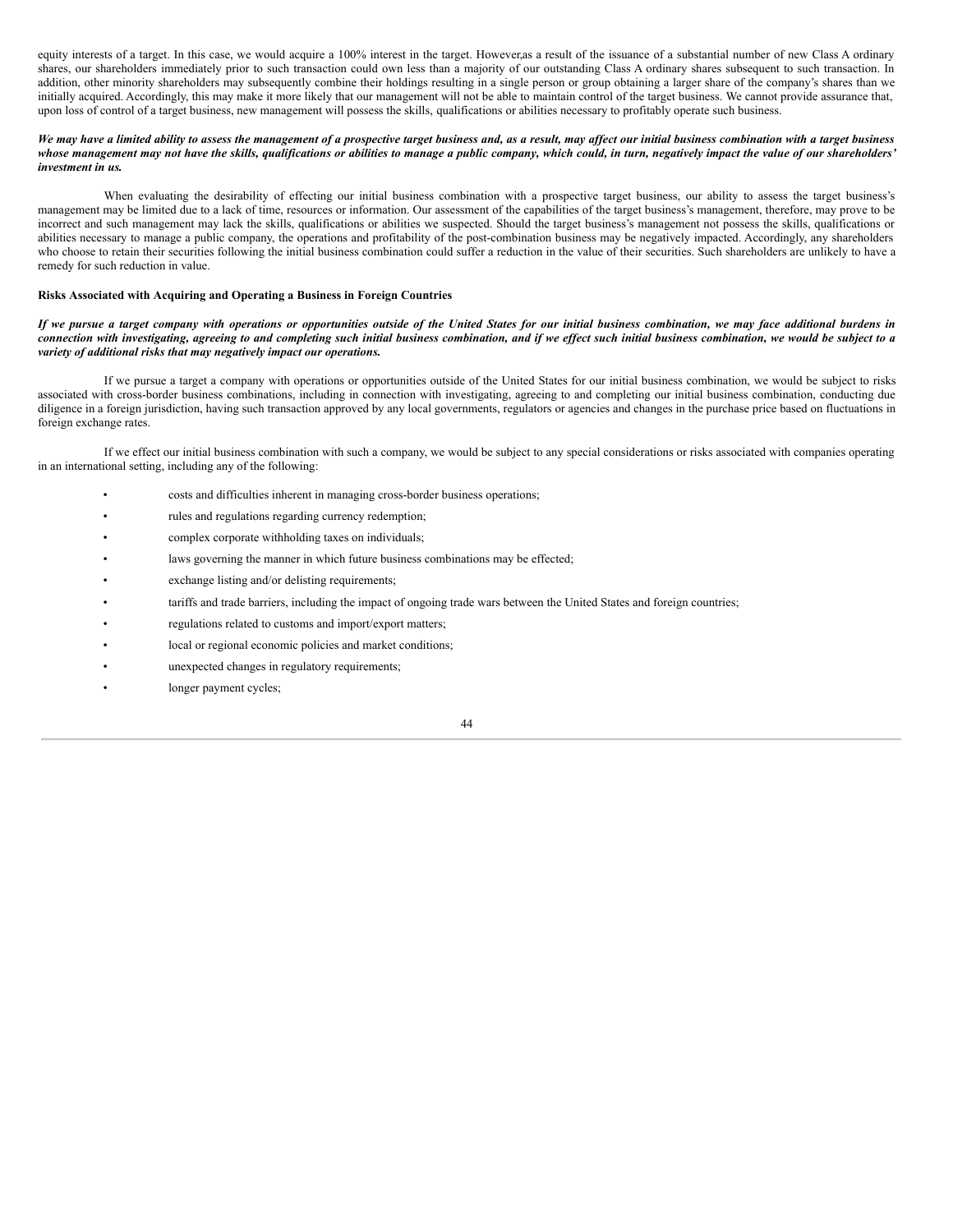- tax issues, such as tax law changes and variations in tax laws as compared to the United States;
- currency fluctuations and exchange controls;
- rates of inflation;
- challenges in collecting accounts receivable;
- cultural and language differences;
- employment regulations;
- underdeveloped or unpredictable legal or regulatory systems;
- corruption;
- protection of intellectual property;
- social unrest, crime, strikes, riots and civil disturbances;
- regime changes and political upheaval;
- terrorist attacks, natural disasters and wars; and
- deterioration of political relations with the United States.

We may not be able to adequately address these additional risks. If we were unable to do so, we may be unable to complete such initial business combination, or, if we complete such combination, our operations might suffer, either of which may adversely impact our business, financial condition and results of operations.

## We may reincorporate in another jurisdiction in connection with our initial business combination and such reincorporation may result in taxes imposed on shareholders.

We may, in connection with our initial business combination and subject to requisite shareholder approval under the Companies Act, reincorporate in the jurisdiction in which the target company or business is located or in another jurisdiction. The transaction may require a shareholder or warrant holder to recognize taxable income in the jurisdiction in which the shareholder or warrant holder is a tax resident or in which its members are resident if it is a tax transparent entity. We do not intend to make any cash distributions to shareholders or warrant holders to pay such taxes. Shareholders or warrant holders may be subject to withholding taxes or other taxes with respect to their ownership of us after the reincorporation.

## We may reincorporate in another jurisdiction in connection with our initial business combination, and the laws of such jurisdiction may govern some or all of our future *material agreements and we may not be able to enforce our legal rights.*

In connection with our initial business combination, we may relocate the home jurisdiction of our business from the Cayman Islands to another jurisdiction. If we determine to do this, the laws of such jurisdiction may govern some or all of our future material agreements. The system of laws and the enforcement of existing laws in such jurisdiction may not be as certain in implementation and interpretation as in the United States. The inability to enforce or obtain a remedy under any of our future agreements could result in a significant loss of business, business opportunities or capital.

## We are subject to changing law and regulations regarding regulatory matters, corporate governance and public disclosure that have increased both our costs and the risk of *non-compliance.*

We are subject to rules and regulations by various governing bodies, including, for example, the SEC, which are charged with the protection of investors and the oversight of companies whose securities are publicly traded, and to new and evolving regulatory measures under applicable law. Our efforts to comply with new and changing laws and regulations have resulted in and are likely to continue to result in, increased general and administrative expenses and a diversion of management time and attention from seeking a business combination target.

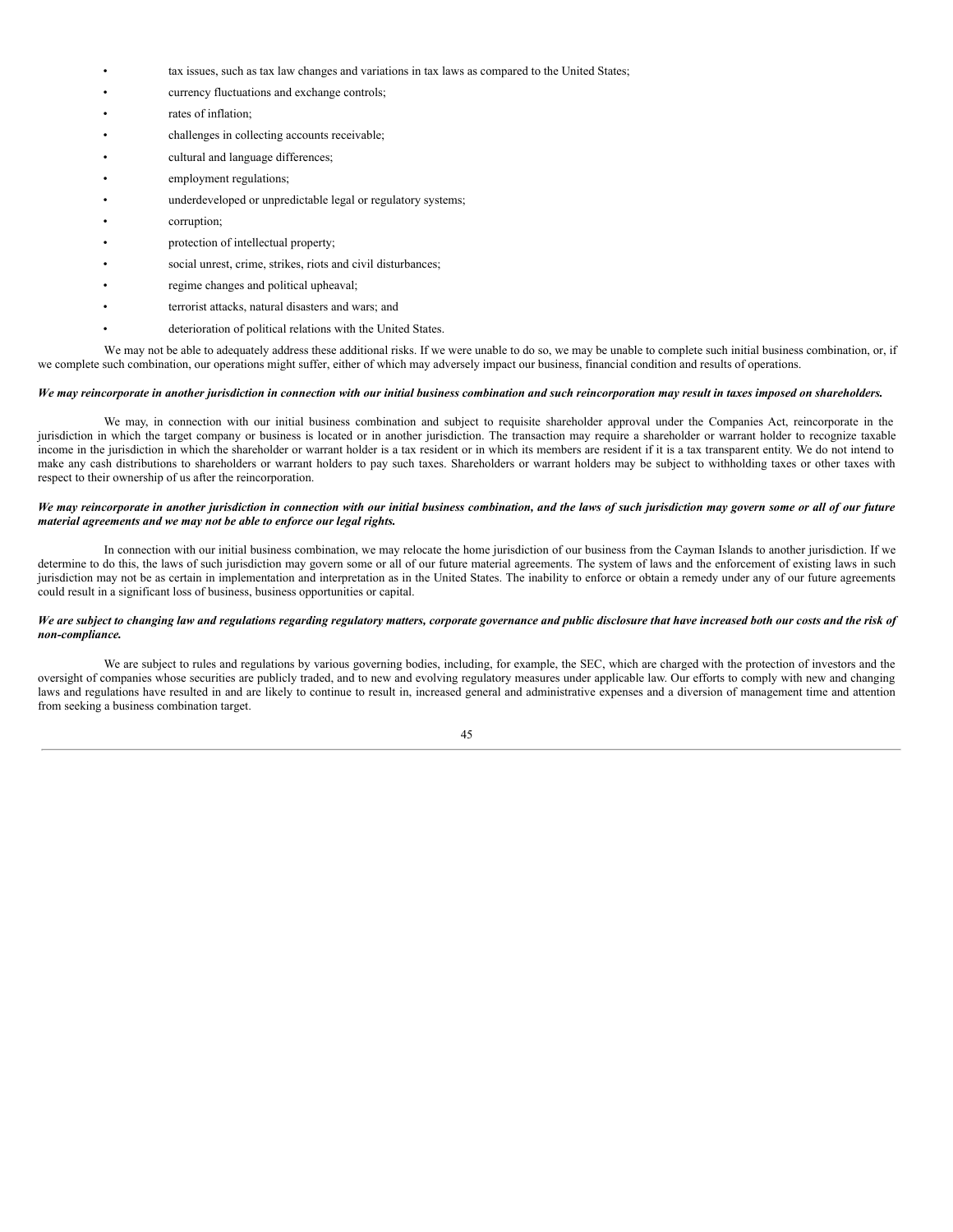Moreover, because these laws, regulations and standards are subject to varying interpretations, their application in practice may evolve over time as new guidance becomes available. This evolution may result in continuing uncertainty regarding compliance matters and additional costs necessitated by ongoing revisions to our disclosure and governance practices. If we fail to address and comply with these regulations and any subsequent changes, we may be subject to penalty and our business may be harmed.

# If our management following our initial business combination is unfamiliar with United States securities laws, they may have to expend time and resources becoming *familiar with such laws, which could lead to various regulatory issues.*

Following our initial business combination, our management may resign from their positions as officers or directors of the company and the management of the target business at the time of the business combination will remain in place. Management of the target business may not be familiar with United States securities laws. If new management is unfamiliar with United States securities laws, they may have to expend time and resources becoming familiar with such laws. This could be expensive and timeconsuming and could lead to various regulatory issues which may adversely affect our operations.

## After our initial business combination, substantially all of our assets may be located in a foreign country and substantially all of our revenue may be derived from our operations in any such country. Accordingly, our results of operations and prospects will be subject, to a significant extent, to the economic, political and social conditions *and government policies, developments and conditions in the country in which we operate.*

The economic, political and social conditions, as well as government policies, of the country in which our operations are located could affect our business. Economic growth could be uneven, both geographically and among various sectors of the economy and such growth may not be sustained in the future. If in the future such country's economy experiences a downturn or grows at a slower rate than expected, there may be less demand for spending in certain industries. A decrease in demand for spending in certain industries could materially and adversely affect our ability to find an attractive target business with which to consummate our initial business combination and if we effect our initial business combination, the ability of that target business to become profitable.

## Exchange rate fluctuations and currency policies may cause a target business' ability to succeed in the international markets to be diminished.

In the event we acquire a non-U.S. target, all revenues and income would likely be received in a foreign currency, and the dollar equivalent of our net assets and distributions, if any, could be adversely affected by reductions in the value of the local currency. The value of the currencies in our target regions fluctuate and are affected by, among other things, changes in political and economic conditions. Any change in the relative value of such currency against our reporting currency may affect the attractiveness of any target business or, following consummation of our initial business combination, our financial condition and results of operations. Additionally, if a currency appreciates in value against the dollar prior to the consummation of our initial business combination, the cost of a target business as measured in dollars will increase, which may make it less likely that we are able to consummate such transaction.

#### **Risks Relating to our Management Team**

## We are dependent upon our executive officers and directors, and their loss could adversely affect our ability to operate.

Our operations are dependent upon a relatively small group of individuals and, in particular, our executive officers and directors. We believe that our success depends on the continued service of our officers and directors, at least until we have completed our initial business combination. In addition, our executive officers and directors are not required to commit any specified amount of time to our affairs and, accordingly, will have conflicts of interest in allocating their time among various business activities, including identifying potential business combinations and monitoring the related due diligence. We do not have an employment agreement with, or key-man insurance on the life of, any of our directors or executive officers.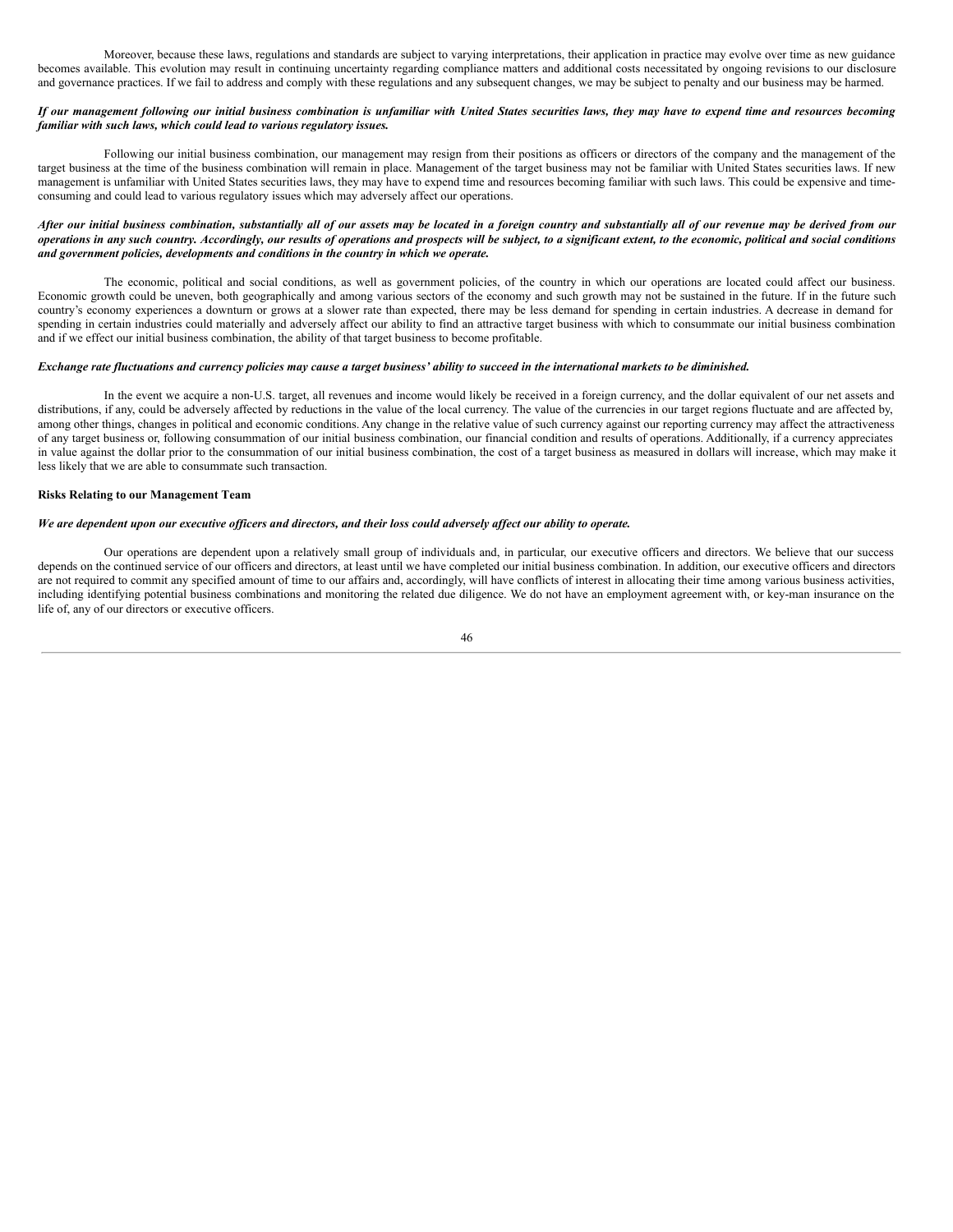## Our ability to successfully effect our initial business combination and to be successful thereafter will be dependent upon the efforts of our key personnel, some of whom may join us following our initial business combination. The loss of key personnel could negatively impact the operations and profitability of our post-combination business.

Our ability to successfully effect our initial business combination is dependent upon the efforts of our key personnel. The role of our key personnel in the target business, however, cannot presently be ascertained. Although some of our key personnel may remain with the target business in senior management, director or advisory positions following our initial business combination, it is likely that some or all of the management of the target business will remain in place. While we intend to closely scrutinize any individuals we engage after our initial business combination, we cannot assure you that our assessment of these individuals will prove to be correct. These individuals may be unfamiliar with the requirements of operating a company regulated by the SEC, which could cause us to have to expend time and resources helping them become familiar with such requirements.

## Our key personnel may negotiate employment or consulting agreements with a target business in connection with a particular business combination, and a particular business combination may be conditioned on the retention or resignation of such key personnel. These agreements may provide for them to receive compensation following our initial business combination and as a result, may cause them to have conflicts of interest in determining whether a particular business combination is the most *advantageous.*

Our key personnel may be able to remain with our company after the completion of our initial business combination only if they are able to negotiate employment or consulting agreements in connection with the business combination. Such negotiations would take place simultaneously with the negotiation of the business combination and could provide for such individuals to receive compensation in the form of cash payments and/or our securities for services they would render to us after the completion of the business combination. Such negotiations also could make such key personnel's retention or resignation a condition to any such agreement. The personal and financial interests of such individuals may influence their motivation in identifying and selecting a target business. In addition, pursuant to an agreement entered into simultaneously with the closing of our initial public offering, our sponsor, upon and following consummation of an initial business combination, will be entitled to nominate three individuals for election to our board of directors, as long as our sponsor holds any securities covered by the registration and shareholder rights agreement

## Our executive officers and directors will allocate their time to other businesses thereby causing conflicts of interest in their determination as to how much time to devote to our affairs. This conflict of interest could have a negative impact on our ability to complete our initial business combination.

Our executive officers and directors are not required to, and will not, commit their full time to our affairs, which may result in a conflict of interest in allocating their time between our operations and our search for a business combination and their other businesses. We do not intend to have any full-time employees prior to the completion of our initial business combination. Each of our executive officers is engaged in several other business endeavors for which he may be entitled to substantial compensation, and our executive officers are not obligated to contribute any specific number of hours per week to our affairs. Our independent directors also serve as officers and board members for other entities. If our executive officers' and directors' other business affairs require them to devote substantial amounts of time to such affairs in excess of their current commitment levels, it could limit their ability to devote time to our affairs which may have a negative impact on our ability to complete our initial business combination. For a complete discussion of our executive officers' and directors' other business affairs, please see Item 10 "*Directors and Executive Of icers*."

## Our officers and directors presently have, and any of them in the future may have, additional fiduciary or contractual obligations to other entities, including another blank check company, and, accordingly, may have conflicts of interest in determining to which entity a particular business opportunity should be presented.

Until we consummate our initial business combination, we will continue to engage in the business of identifying and combining with one or more businesses or entities. Each of our officers and directors presently has,

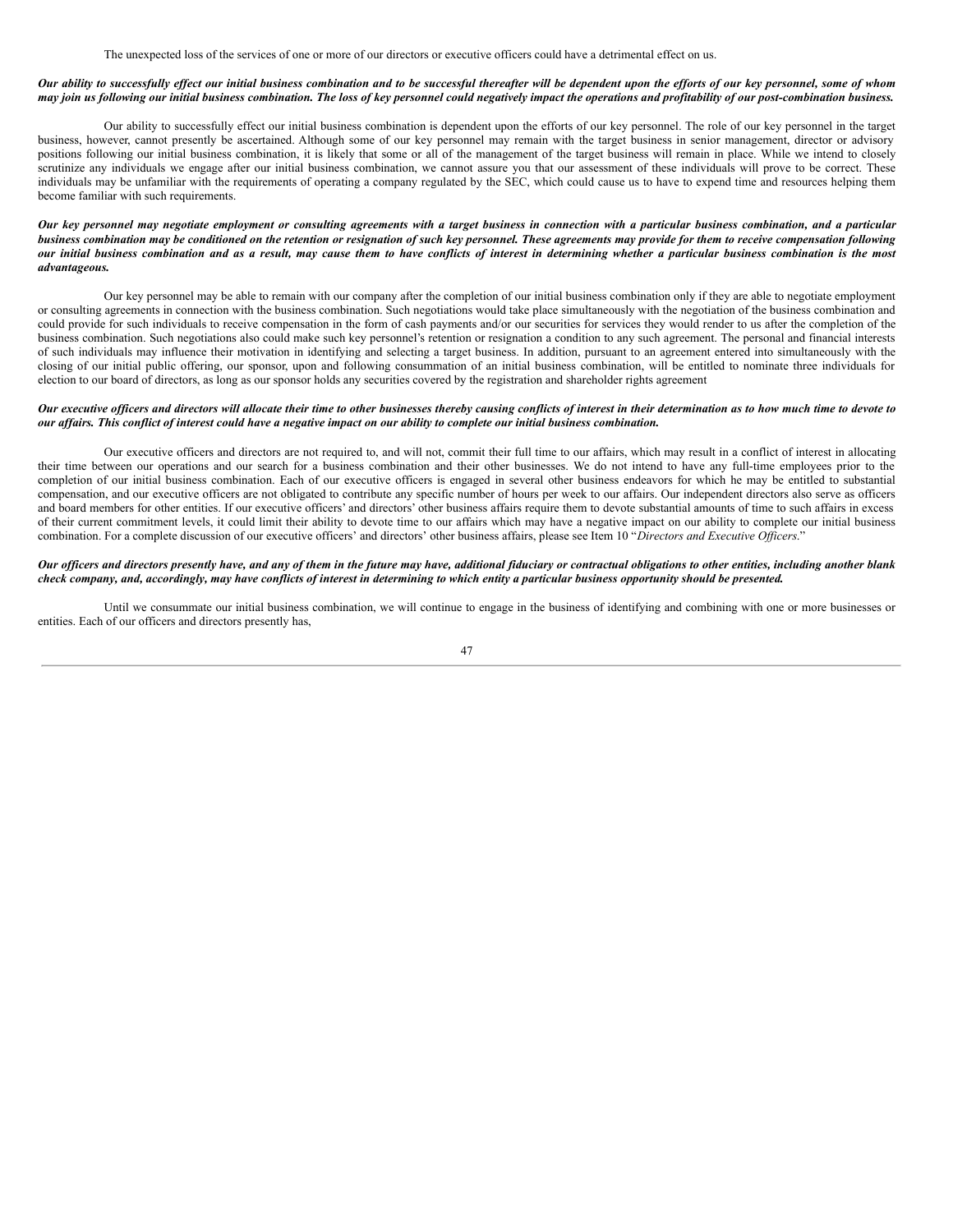and any of them in the future may have, additional fiduciary or contractual obligations to other entities pursuant to which such officer or director is or will be required to present a business combination opportunity to such entity. Accordingly, they may have conflicts of interest in determining to which entity a particular business opportunity should be presented. These conflicts may not be resolved in our favor and a potential target business may be presented to another entity prior to its presentation to us.

In addition, our sponsor, officers and directors may in the future become affiliated with other blank check companies that may have acquisition objectives that are similar to ours. Accordingly, they may have conflicts of interest in determining to which entity a particular business opportunity should be presented. These conflicts may not be resolved in our favor and a potential target business may be presented to such other blank check companies prior to its presentation to us. Our amended and restated memorandum and articles of association provide that we renounce, to the fullest extent permitted by law, our interest or expectancy in, or in being offered an opportunity to participate in any business opportunity which may be a corporate opportunity for both us and our sponsor and another entity, including any entities managed by our sponsor or its affiliates and any companies in which our sponsor or such entities have invested or about which any of our officers or directors acquires knowledge and we will waive any claim or cause of action we may have in respect thereof. In addition, our amended and restated memorandum and articles of association contain provisions to exculpate and indemnify, to the fullest extent permitted by law, such persons in respect of any liability, obligation or duty to our company that may arise as a consequence of such persons becoming aware of any business opportunity or failing to present such business opportunity.

For a complete discussion of our executive officers' and directors' business affiliations and the potential conflicts of interest that you should be aware of, please see Item 10 "Directors and Executive Officers," Item 10 "Conflicts of Interest" and Item 13 "Certain Relationships and Related Transactions, and Director Independence."

#### Our executive officers, directors, security holders and their respective affiliates may have competitive pecuniary interests that conflict with our interests.

We have not adopted a policy that expressly prohibits our directors, executive officers, security holders or affiliates from having a direct or indirect pecuniary or financial interest in any investment to be acquired or disposed of by us or in any transaction to which we are a party or have an interest. In fact, we may enter into a business combination with a target business that is affiliated with our sponsor, our directors or executive officers, although we do not intend to do so. Nor do we have a policy that expressly prohibits any such persons from engaging for their own account in business activities of the types conducted by us. Accordingly, such persons or entities may have a conflict between their interests and ours.

The personal and financial interests of our directors and officers may influence their motivation in timely identifying and selecting a target business and completing a business combination. Consequently, our directors' and officers' discretion in identifying and selecting a suitable target business may result in a conflict of interest when determining whether the terms, conditions and timing of a particular business combination are appropriate and in our shareholders' best interest. If this were the case, it would be a breach of their fiduciary duties to us as a matter of Cayman Islands law and we or our shareholders might have a claim against such individuals for infringing on our shareholders' rights. However, we might not ultimately be successful in any claim we may make against them for such reason.

## Involvement of members of our management and companies with which they are affiliated in civil disputes and litigation, governmental investigations or negative publicity unrelated to our business affairs could materially impact our ability to consummate an initial business combination.

Members of our management team and companies with which they are affiliated have been, and in the future will continue to be, involved in a wide variety of business affairs, including transactions, such as sales and purchases of businesses, and ongoing operations. As a result of such involvement, members of our management and companies with which they are affiliated have been, and may in the future be, involved in civil disputes, litigation, governmental investigations and negative publicity relating to their business affairs. Any such claims, investigations, lawsuits or negative publicity may be detrimental to our reputation and could negatively affect our ability to identify and complete an initial business combination in a material manner and may have an adverse effect on the price of our securities.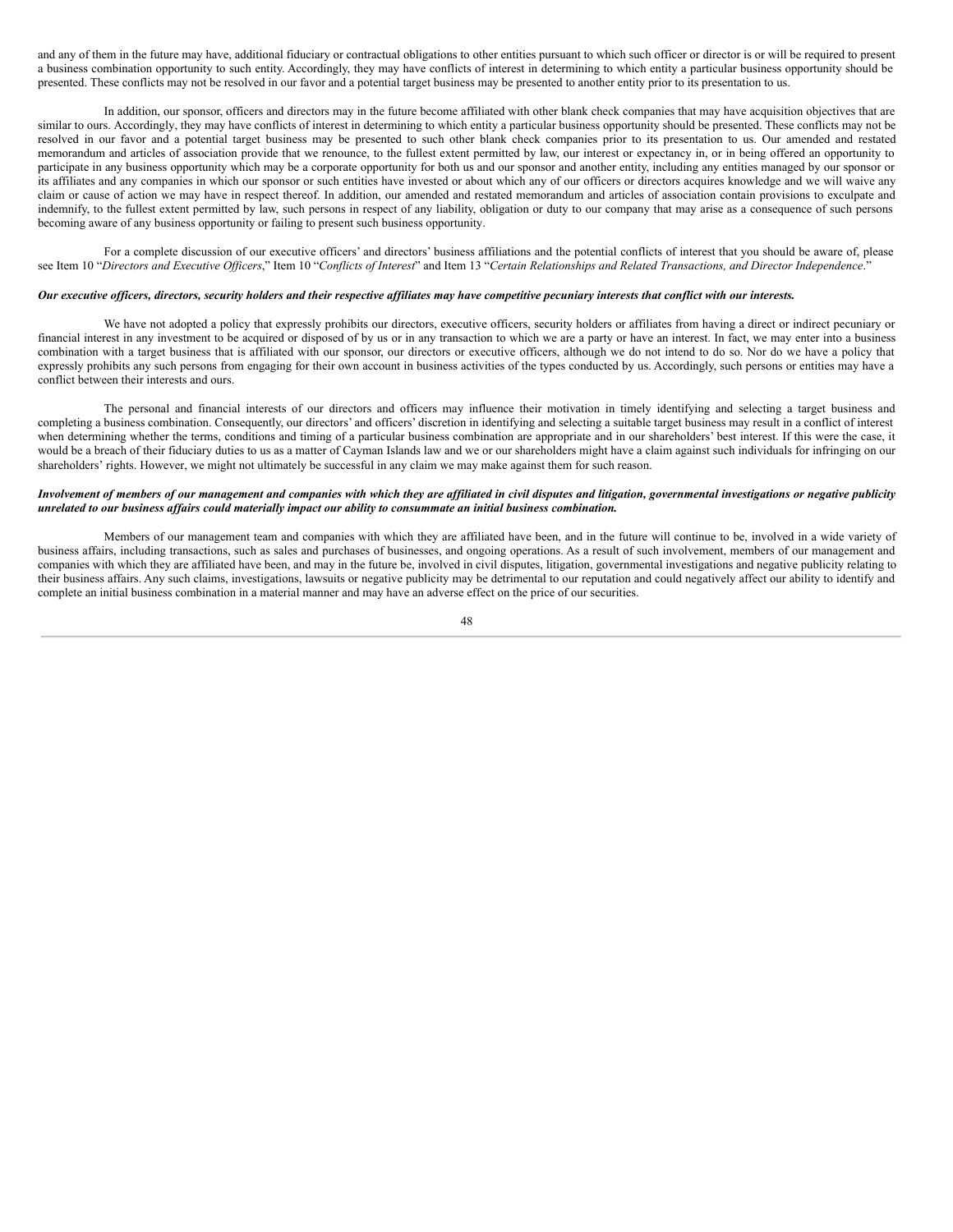### **Risks Relating to our Securities**

## You will not have any rights or interests in funds from the trust account, except under certain limited circumstances. Therefore, to liquidate your investment, you may be *forced to sell your public shares or warrants, potentially at a loss.*

Our public shareholders are entitled to receive funds from the trust account only upon the earliest to occur of: (i) our completion of an initial business combination, and then only in connection with those Class A ordinary shares that such shareholder properly elected to redeem, subject to the limitations described herein, (ii) the redemption of any public shares properly tendered in connection with a shareholder vote to amend our amended and restated memorandum and articles of association (A) to modify the substance or timing of our obligation to provide holders of our Class A ordinary shares the right to have their shares redeemed in connection with our initial business combination or to redeem 100% of our public shares if we do not complete our initial business combination by February 13, 2023 or (B) with respect to any other provision relating to the rights of holders of our Class A ordinary shares, and (iii) the redemption of our public shares if we have not consummated an initial business combination by February 13, 2023, subject to applicable law and as further described herein. Public shareholders who redeem their Class A ordinary shares in connection with a shareholder vote described in clause (ii) in the preceding sentence shall not be entitled to funds from the trust account upon the subsequent completion of an initial business combination or liquidation if we have not consummated an initial business combination by February 13, 2023, with respect to such Class A ordinary shares so redeemed. In no other circumstances will a public shareholder have any right or interest of any kind in the trust account. Holders of warrants will not have any right to the proceeds held in the trust account with respect to the warrants. Accordingly, to liquidate your investment, you may be forced to sell your public shares or warrants, potentially at a loss.

#### NYSE may delist our securities from trading on its exchange, which could limit investors' ability to make transactions in our securities and subject us to additional trading *restrictions.*

Our securities are currently listed on the NYSE. However, we cannot assure you that our securities will continue to be listed on the NYSE in the future or prior to our initial business combination. In order to continue listing our securities on the NYSE prior to our initial business combination, we must maintain certain financial, distribution and share price levels. Generally, following our initial public offering, we must maintain a minimum amount of shareholders' equity (generally \$2,500,000) and a minimum number of holders of our securities (generally 300 public holders). Additionally, in connection with our initial business combination, we will be required to demonstrate compliance with the NYSE's initial listing requirements, which are more rigorous than the NYSE's continued listing requirements, in order to continue to maintain the listing of our securities on the NYSE. For instance, our share price would generally be required to be at least \$4.00 per share and our shareholders' equity would generally be required to be at least \$5.0 million. We may not be able to meet those initial listing requirements at that time, especially if there are a significant number of redemptions in connection with our initial business combination.

If the NYSE delists our securities from trading on its exchange and we are not able to list our securities on another national securities exchange, we expect our securities could be quoted on an over-the-counter market. If this were to occur, we could face significant material adverse consequences, including:

- a limited availability of market quotations for our securities;
- reduced liquidity for our securities;
- a determination that our Class A ordinary shares are a "penny stock" which will require brokers trading in our Class A ordinary shares to adhere to more stringent rules and possibly result in a reduced level of trading activity in the secondary trading market for our securities;
- a limited amount of news and analyst coverage; and
- a decreased ability to issue additional securities or obtain additional financing in the future.

The National Securities Markets Improvement Act of 1996, which is a federal statute, prevents or preempts the states from regulating the sale of certain securities, which are referred to as "covered securities." Because our units, our Class A ordinary shares and warrants are listed on the NYSE, our units, Class A ordinary shares and warrants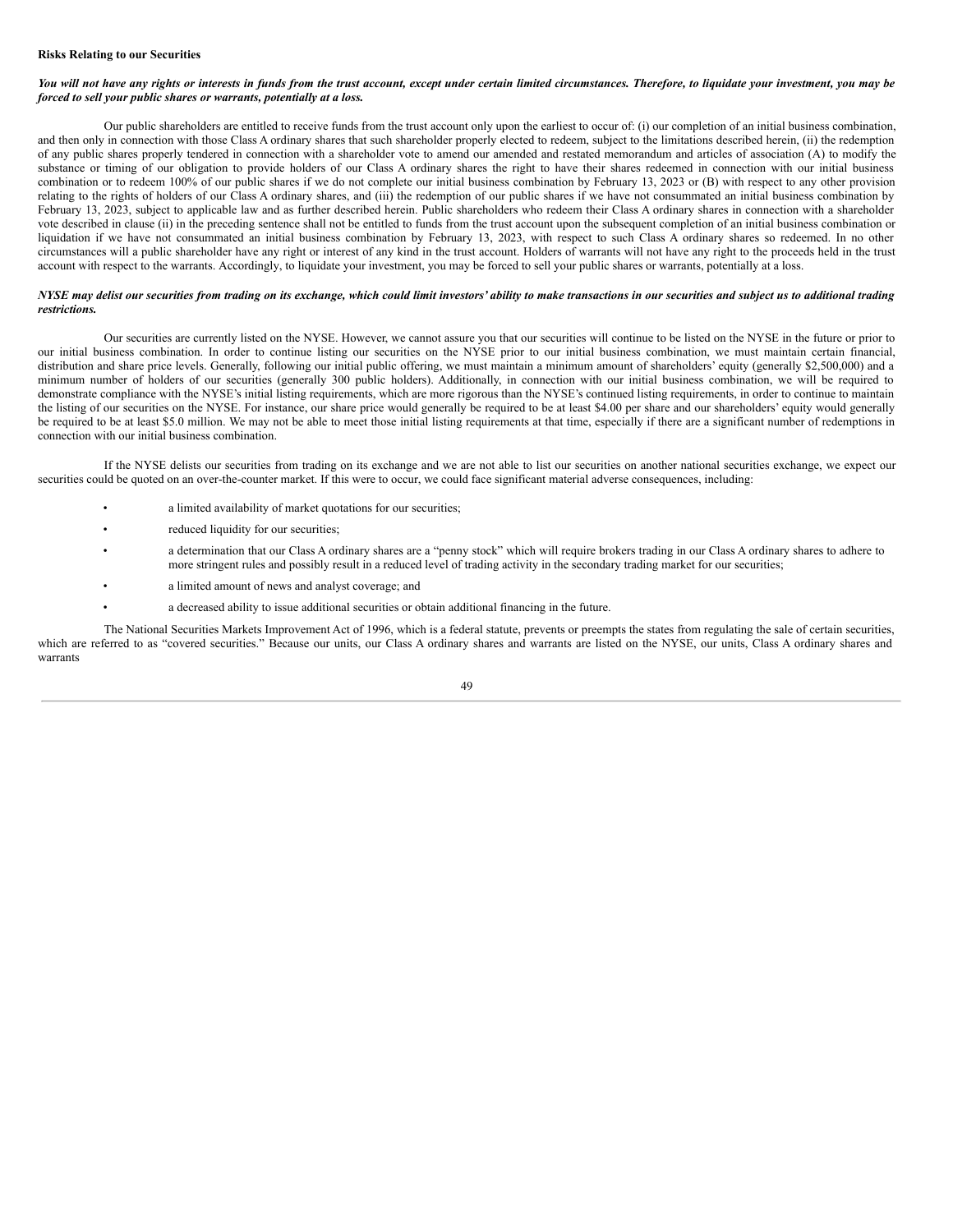qualify as covered securities under the statute. Although the states are preempted from regulating the sale of our securities, the federal statute does allow the states to investigate companies if there is a suspicion of fraud, and, if there is a finding of fraudulent activity, then the states can regulate or bar the sale of covered securities in a particular case. While we are not aware of a state having used these powers to prohibit or restrict the sale of securities issued by blank check companies, other than the State of Idaho, certain state securities regulators view blank check companies unfavorably and might use these powers, or threaten to use these powers, to hinder the sale of securities of blank check companies in their states. Further, if we were no longer listed on the NYSE, our securities would not qualify as covered securities under thestatute and we would be subject to regulation in each state in which we offer our securities.

## A market for our securities may not develop, which would adversely affect the liquidity and price of our securities.

The price of our securities may vary significantly due to one or more potential business combinations and general market or economic conditions, including as a result of the COVID-19 outbreak. Furthermore, an active trading market for our securities may never develop or, if developed, it may not be sustained. You may be unable to sell your securities unless a market can be established and sustained.

# Because we are incorporated under the laws of the Cayman Islands, you may face difficulties in protecting your interests, and your ability to protect your rights through the *U.S. federal courts may be limited.*

We are an exempted company incorporated under the laws of the Cayman Islands. As a result, it may be difficult for investors to effect service of process within the United States upon our directors or executive officers, or enforce judgments obtained in the United States courts against our directors or officers.

Our corporate affairs are governed by our amended and restated memorandum and articles of association, the Companies Act (as the same may be supplemented or amended from time to time) and the common law of the Cayman Islands. We will also be subject to the federal securities laws of the United States. The rights of shareholders to take action against the directors, actions by minority shareholders and the fiduciary responsibilities of our directors to us under Cayman Islands law are to a large extent governed by the common law of the Cayman Islands. The common law of the Cayman Islands is derived in part from comparatively limited judicial precedent in the Cayman Islands as well as from English common law, the decisions of whose courts are of persuasive authority, but are not binding on a court in the Cayman Islands. The rights of our shareholders and the fiduciary responsibilities of our directors under Cayman Islands law are different from what they would be under statutes or judicial precedent in some jurisdictions in the United States. In particular, the Cayman Islands has a different body of securities laws as compared to the United States, and certain states, such as Delaware, may have more fully developed and judicially interpreted bodies of corporate law. In addition, Cayman Islands companies may not have standing to initiate a shareholders derivative action in a Federal court of the United States.

We have been advised by our Cayman Islands legal counsel, that the courts of the Cayman Islands are unlikely (i) to recognize or enforce against us judgments of courts of the United States predicated upon the civil liability provisions of the federal securities laws of the United States or any state; and (ii) in original actions brought in the Cayman Islands, to impose liabilities against us predicated upon the civil liability provisions of the federal securities laws of the United States or any state, so far as the liabilities imposed by those provisions are penal in nature. In those circumstances, although there is no statutory enforcement in the Cayman Islands of judgments obtained in the United States, the courts of the Cayman Islands will recognize and enforce a foreign money judgment of a foreign court of competent jurisdiction without retrial on the merits based on the principle that a judgment of a competent foreign court imposes upon the judgment debtor an obligation to pay the sum for which judgment has been given provided certain conditions are met. For a foreign judgment to be enforced in the Cayman Islands, such judgment must be final and conclusive and for a liquidated sum, and must not be in respect of taxes or a fine or penalty, inconsistent with a Cayman Islands judgment in respect of the same matter, impeachable on the grounds of fraud or obtained in a manner, or be of a kind the enforcement of which is, contrary to natural justice or the public policy of the Cayman Islands (awards of punitive or multiple damages may well be held to be contrary to public policy). A Cayman Islands Court may stay enforcement proceedings if concurrent proceedings are being brought elsewhere.

As a result of all of the above, public shareholders may have more difficulty in protecting their interests in the face of actions taken by management, members of the board of directors or controlling shareholders than they would as public shareholders of a United States company.

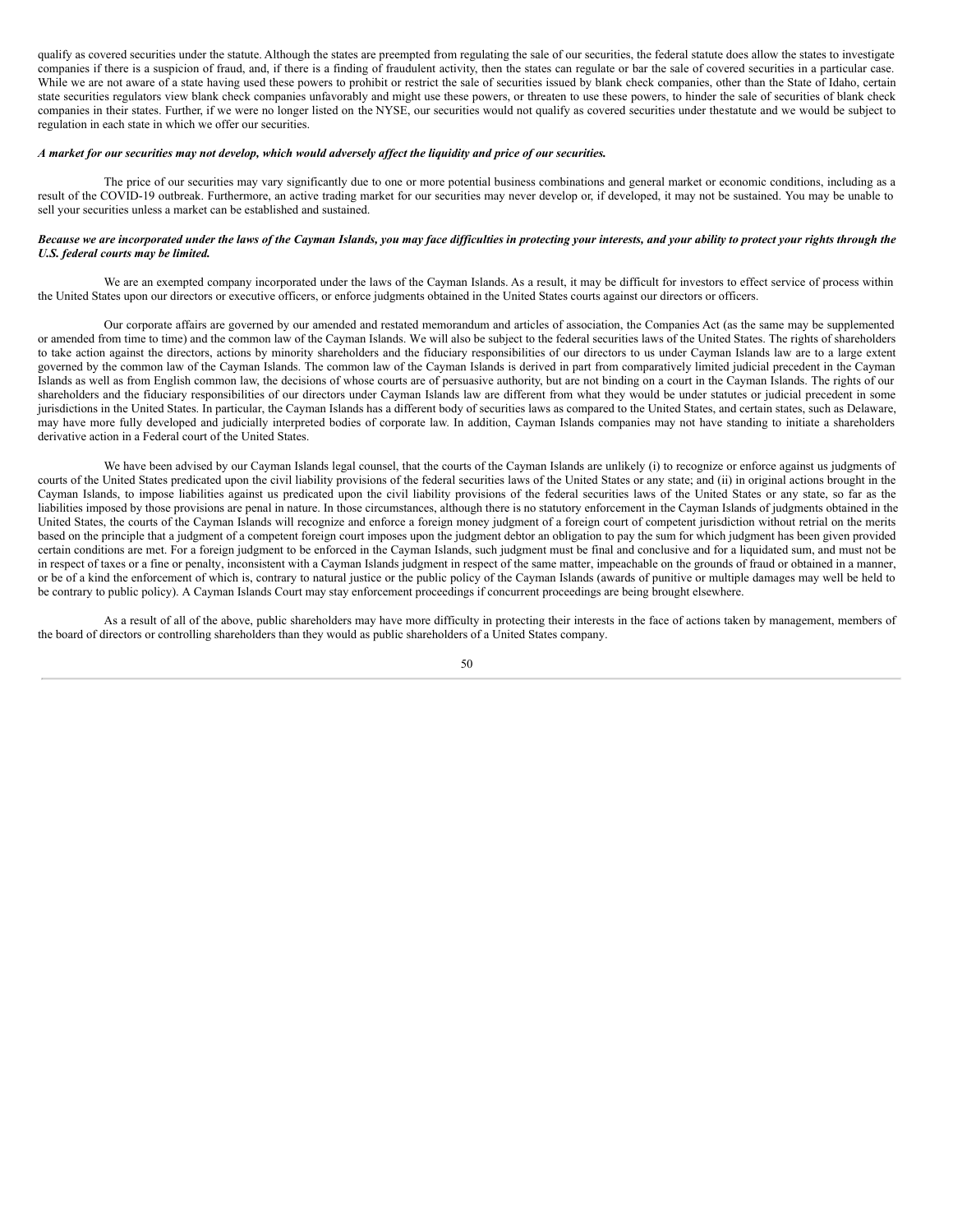## After our initial business combination, it is possible that a majority of our directors and officers will live outside the United States and all of our assets will be located outside the United States; therefore investors may not be able to enforce federal securities laws or their other legal rights.

It is possible that after our initial business combination, a majority of our directors and officers will reside outside of the United States and all of our assets will be located outside of the United States. As a result, it may be difficult, or in some cases not possible, for investors in the United States to enforce their legal rights, to effect service of process upon all of our directors or officers or to enforce judgments of United States courts predicated upon civil liabilities and criminal penalties on our directors and officers under United States laws.

## Provisions in our amended and restated memorandum and articles of association may inhibit a takeover of us, which could limit the price investors might be willing to pay *in the future for our Class A ordinary shares and could entrench management.*

Our amended and restated memorandum and articles of association contain provisions that may discourage unsolicited takeover proposals that shareholders may consider to be in their best interests. These provisions will include a staggered board of directors, the ability of the board of directors to designate the terms of and issue new series of preference shares, and the fact that prior to the completion of our initial business combination only holders of our Class B ordinary shares, which have been issued to our sponsor, are entitled to vote on the election of directors, which may make more difficult the removal of management and may discourage transactions that otherwise could involve payment of a premium over prevailing market prices for our securities.

## Since only holders of our founder shares will have the right to vote on the election of directors, upon the listing of our shares on the NYSE, the NYSE may consider us to be a "controlled company" within the meaning of the NYSE rules and, as a result, we may qualify for exemptions from certain corporate governance requirements.

Prior to our initial business combination, only holders of our founder shares will have the right to vote on the election of directors. As a result, the NYSE may consider us to be a "controlled company" within the meaning of the NYSE corporate governance standards. Under the NYSE corporate governance standards, a company of which more than 50% of the voting power is held by an individual, group or another company is a "controlled company" and may elect not to comply with certain corporate governance requirements, including the requirements that:

- we have a board that includes a majority of "independent directors," as defined under the NYSE listing rules;
- we have a compensation committee of our board that is comprised entirely of independent directors with a written charter addressing the committee's purpose and responsibilities; and
- we have a nominating and corporate governance committee of our board that is comprised entirely of independent directors with a written charter addressing the committee's purpose and responsibilities.

We do not intend to utilize these exemptions and intend to comply with the corporate governance requirements of the NYSE, subject to applicable phase-in rules. However, if we determine in the future to utilize some or all of these exemptions, you will not have the same protections afforded to shareholders of companies that are subject to all of the NYSE corporate governance requirements.

# We may amend the terms of the warrants in a manner that may be adverse to holders of public warrants with the approval by the holders of at least 50% of the thenoutstanding public warrants. As a result, the exercise price of your warrants could be increased, the exercise period could be shortened and the number of our Class A *ordinary shares purchasable upon exercise of a warrant could be decreased, all without your approval.*

Our warrants were issued in registered form under a warrant agreement between Continental Stock Transfer & Trust Company, as warrant agent, and us. The warrant agreement provides that the terms of the warrants may be amended without the consent of any holder for the purpose of (i) curing any ambiguity or correct any mistake, including to conform the provisions of the warrant agreement to the description of the terms of the warrants and the warrant agreement, or defective provision (ii) amending the provisions relating to cash dividends on ordinary shares

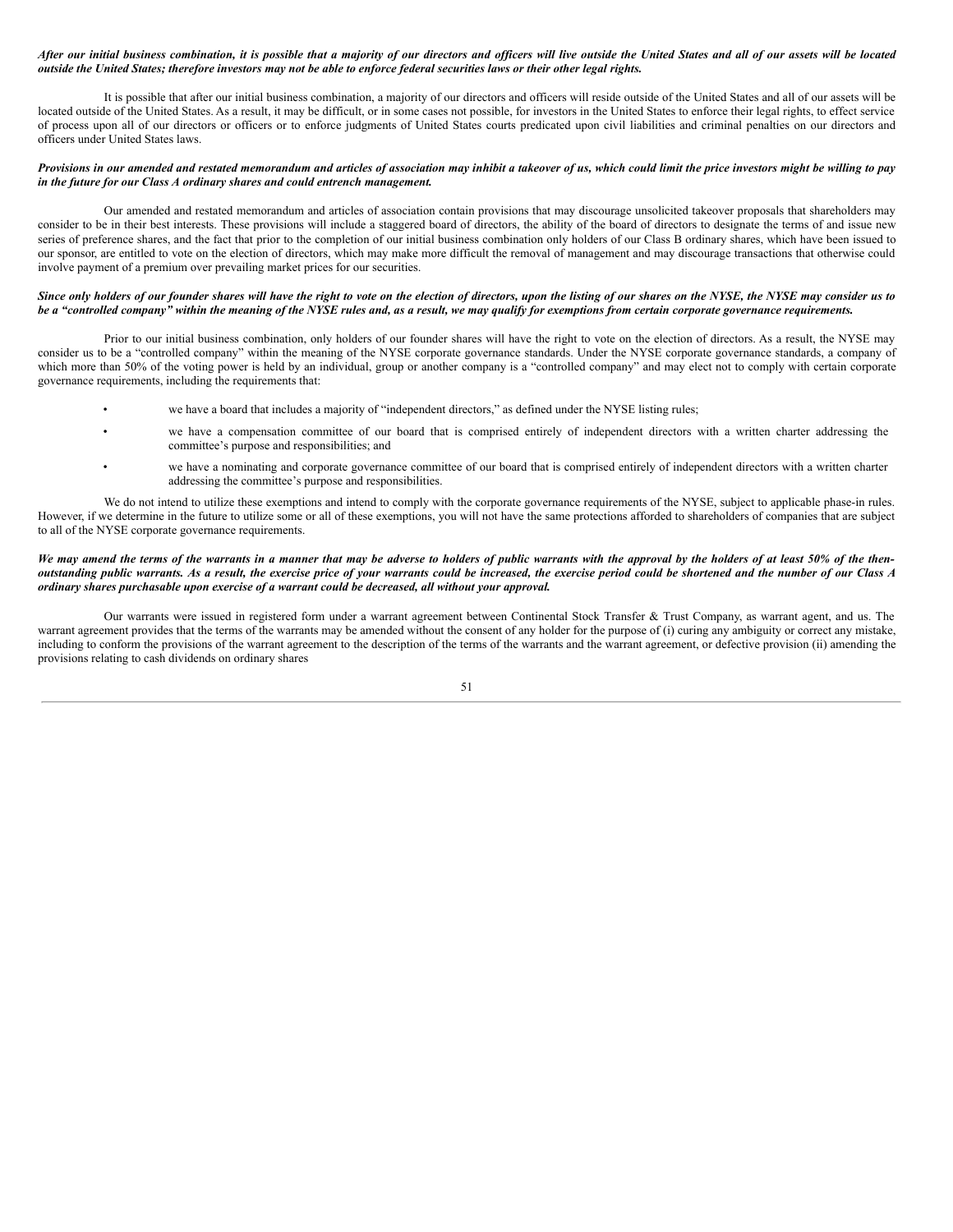as contemplated by and in accordance with the warrant agreement or (iii) adding or changing any provisions with respect to matters or questions arising under the warrant agreement as the parties to the warrant agreement may deem necessary or desirable and that the parties deem to not adversely affect the rights of the registered holders of the warrants, provided that the approval by the holders of at least 50% of the then-outstanding public warrants is required to make any change that adversely affects the interests of the registered holders of public warrants. Accordingly, we may amend the terms of the public warrants in a manner adverse to a holder if holders of at least 50% of the thenoutstanding public warrants approve of such amendment and, solely with respect to any amendment to the terms of the private placement warrants or any provision of the warrant agreement with respect to the private placement warrants, 50% of the number of the then-outstanding private placement warrants. Although our ability to amend the terms of the public warrants with the consent of at least 50% of the then-outstanding public warrants is unlimited, examples of such amendments could be amendments to, among other things, increase the exercise price of the warrants, convert the warrants into cash, shorten the exercise period or decrease the number of Class A ordinary shares purchasable upon exercise of a warrant.

## Our warrant agreement designates the courts of the State of New York or the United States District Court for the Southern District of New York as the sole and exclusive forum for certain types of actions and proceedings that may be initiated by holders of our warrants, which could limit the ability of warrant holders to obtain a favorable *judicial forum for disputes with our company.*

Our warrant agreement provides that, subject to applicable law, (i) any action, proceeding or claim against us arising out of or relating in any way to the warrant agreement, including under the Securities Act, will be brought and enforced in the courts of the State of New York or the United States District Court for the Southern District of New York, and (ii) that we irrevocably submit to such jurisdiction, which jurisdiction shall be the exclusive forum for any such action, proceeding or claim. We will waive any objection to such exclusive jurisdiction and that such courts represent an inconvenient forum.

Notwithstanding the foregoing, these provisions of the warrant agreement do not apply to suits brought to enforce any liability or duty created by the Exchange Act or any other claim for which the federal district courts of the United States of America are the sole and exclusive forum. Any person or entity purchasing or otherwise acquiring any interest in any of our warrants shall be deemed to have notice of and to have consented to the forum provisions in our warrant agreement. If any action, the subject matter of which is within the scope of the forum provisions of the warrant agreement, is filed in a court other than a court of the State of New York or the United States District Court for the Southern District of New York (a "foreign action") in the name of any holder of our warrants, such holder shall be deemed to have consented to: (x) the personal jurisdiction of the state and federal courts located in the State of New York in connection with any action brought in any such court to enforce the forum provisions (an "enforcement action"), and (y) having service of process made upon such warrant holder in any such enforcement action by service upon such warrant holder's counsel in the foreign action as agent for such warrant holder.

This choice-of-forum provision may limit a warrant holder's ability to bring a claim in a judicial forum that it finds favorable for disputes with our company, which may discourage such lawsuits. Alternatively, if a court were to find this provision of our warrant agreement inapplicable or unenforceable with respect to one or more of the specified types of actions or proceedings, we may incur additional costs associated with resolving such matters in other jurisdictions, which could materially and adversely affect our business, financial condition and results of operations and result in a diversion of the time and resources of our management and board of directors.

# A provision of our warrant agreement may make it more difficult for us to consummate an initial business combination.

Unlike most blank check companies, if (i) we issue additional Class A ordinary shares or equity-linked securities for capital raising purposes in connection with the closing of our initial business combination at a Newly Issued Price of less than \$9.20 per ordinary share, (ii) the aggregate gross proceeds from such issuances represent more than 60% of the total equity proceeds, and interest thereon, available for the funding of our initial business combination on the date of the consummation of our initial business combination (net of redemptions), and (iii) the Market Value is below \$9.20 per share, then the exercise price of the warrants will be adjusted to be equal to 115% of the higher of the Market Value and the Newly Issued Price, and the \$18.00 per share redemption trigger prices will be adjusted (to the nearest cent) to be equal to 180% of the higher of the Market Value and the Newly Issued Price, and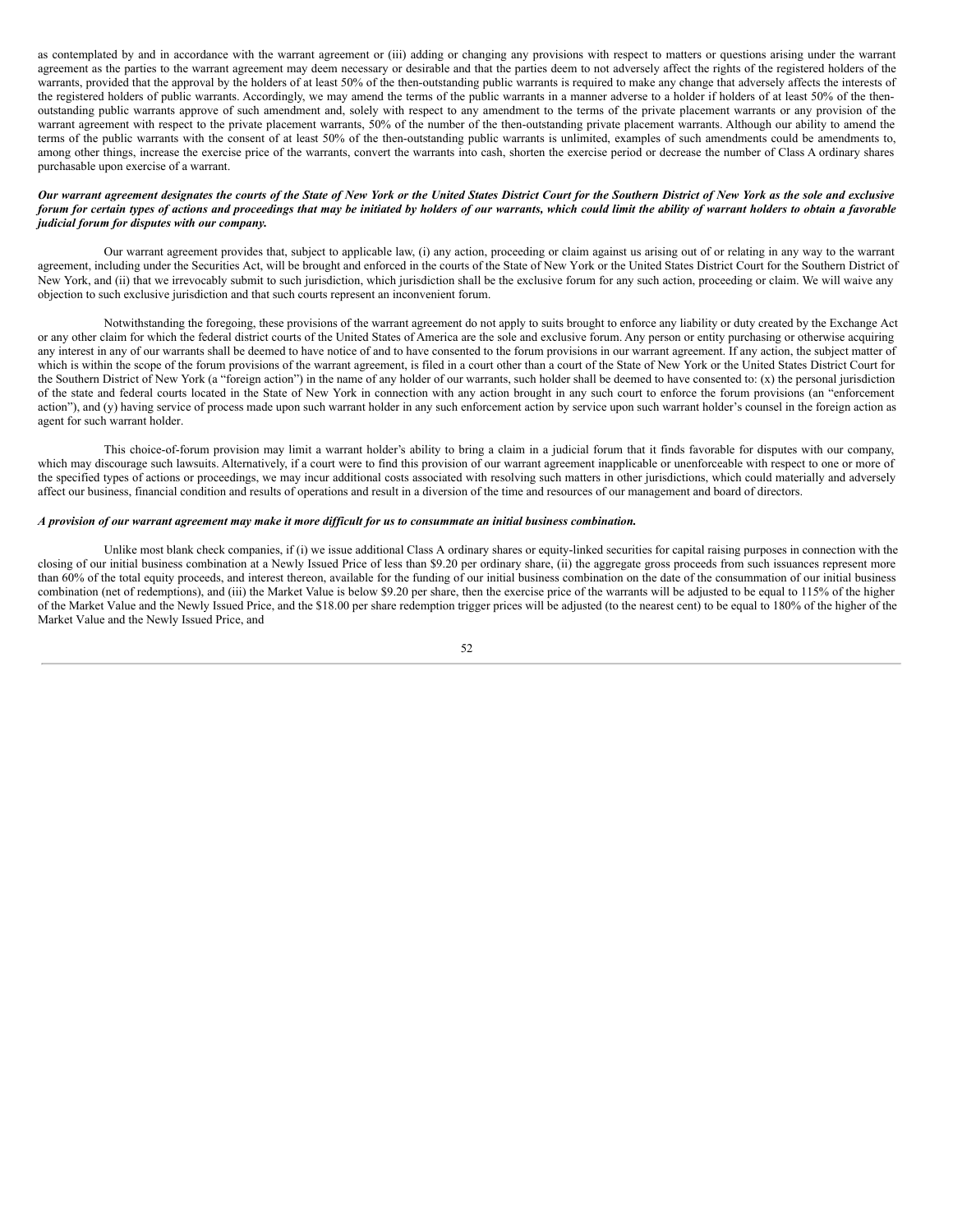the \$10.00 per share redemption trigger price will be adjusted (to the nearest cent) to be equal to the higher of the Market Value and the Newly Issued Price. This may make it more difficult for us to consummate an initial business combination with a target business.

#### We may redeem your unexpired warrants prior to their exercise at a time that is disadvantageous to you, thereby making your warrants worthless.

We have the ability to redeem the outstanding public warrants at any time after they become exercisable and prior to their expiration, at a price of \$0.01 per warrant, *provided* that the closing price of our Class A ordinary shares equals or exceeds \$18.00 per share (as adjusted for adjustments to the number of shares issuable upon exercise or the exercise price of a warrant for any 20-trading days within a 30 trading-day period ending on the third trading day prior to proper notice of such redemption and *provided* that certain other conditions are met. If and when the warrants become redeemable by us, we may exercise our redemption right even if we are unable to register or qualify the underlying securities for sale under all applicable state securities laws. As a result, we may redeem the warrants as set forth above even if the holders are otherwise unable to exercise the warrants. Redemption of the outstanding warrants could force you to (i) exercise your warrants and pay the exercise price therefor at a time when it may be disadvantageous for you to do so, (ii) sell your warrants at the then-current market price when you might otherwise wish to hold your warrants or (iii) accept the nominal redemption price which, at the time the outstanding warrants are called for redemption, we expect would be substantially less than the market value of your warrants.

In addition, we have the ability to redeem the outstanding public warrants at any time after they become exercisable and prior to their expiration, at a price of \$0.10 per warrant upon a minimum of 30 days' prior written notice of redemption *provided* that the closing price of our Class A ordinary shares equals or exceeds \$10.00 per share (as adjusted for adjustments to the number of shares issuable upon exercise or the exercise price of a warrant) for any 20-trading days within a 30 trading-day period ending on the third trading day prior to proper notice of such redemption and *provided* that certain other conditions are met, including that holders will be able to exercise their warrants prior to redemption for a number of Class A ordinary shares determined based on the redemption date and the fair market value of our Class A ordinary shares. The value received upon exercise of the warrants (1) may be less than the value the holders would have received if they had exercised their warrants at a later time where the underlying share price is higher and (2) may not compensate the holders for the value of the warrants, including because the number of ordinary shares received is capped at 0.361 Class A ordinary shares per warrant (subject to adjustment) irrespective of the remaining life of the warrants.

None of the private placement warrants will be redeemable by us as so long as they are held by our sponsor or its permitted transferees.

## Our warrants may have an adverse effect on the market price of our Class A ordinary shares and make it more difficult to effectuate our initial business combination.

We issued warrants to purchase 10,197,500 of our Class A ordinary shares as part of the units sold in our initial public offering and, simultaneously with the closing of our initial public offering and the underwriter's subsequent partial exercise of the over-allotment option, we issued in a private placements an aggregate of 8,618,500 private placement warrants, each exercisable to purchase one Class A ordinary share at \$11.50 per share, subject to adjustment. In addition, if our sponsor, its affiliates or a member of our management team makes any working capital loans, it may convert up to \$1,500,000 of such loans into up to an additional 1,500,000 private placement warrants, at the price of \$1.00 per warrant. We may also issue Class A ordinary shares in connection with our redemption of our warrants.

To the extent we issue ordinary shares for any reason, including to effectuate a business combination, the potential for the issuance of a substantial number of additional Class A ordinary shares upon exercise of these warrants could make us a less attractive acquisition vehicle to a target business. Such warrants, when exercised, will increase the number of issued and outstanding Class A ordinary shares and reduce the value of the Class A ordinary shares issued to complete the business transaction. Therefore, our warrants may make it more difficult to effectuate a business transaction or increase the cost of acquiring the target business.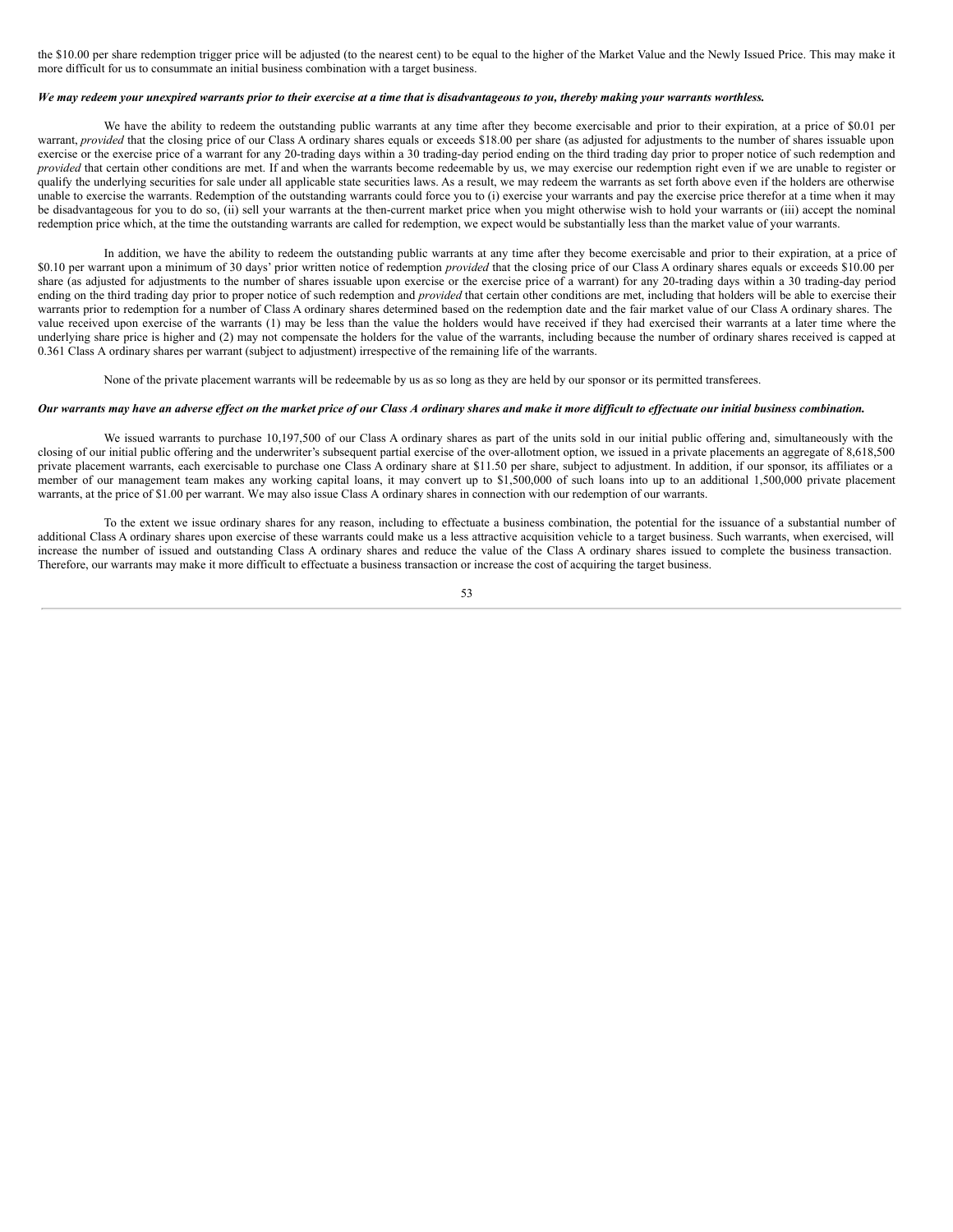## Because each unit contains one-half of one redeemable warrant and only a whole warrant may be exercised, the units may be worth less than units of other blank check *companies.*

Each unit contains one-half of one redeemable warrant. Pursuant to the warrant agreement, no fractional warrants will be issued upon separation of the units, and only whole units will trade. If, upon exercise of the warrants, a holder would be entitled to receive a fractional interest in a share, we will, upon exercise, round down to the nearest whole number the number of Class A ordinary shares to be issued to the warrant holder. This is different from other offerings similar to ours whose units include one ordinary share and one whole warrant to purchase one whole share. We have established the components of the units in this way in order to reduce the dilutive effect of the warrants upon completion of a business combination since the warrants will be exercisable in the aggregate for one-half of the number of shares compared to units that each contain a whole warrant to purchase one whole share, thus making us, we believe, a more attractive merger partner for target businesses. Nevertheless, this unit structure may cause our units to be worth less than if a unit included a warrant to purchase one whole share.

#### *The requirements of being a public company may strain our resources and divert management's attention.*

As a public company, we are subject to the reporting requirements of the Exchange Act, the Sarbanes Oxley Act, the Dodd-Frank Wall Street Reform and Consumer Protection Act, the listing requirements of NYSE and other applicable securities rules and regulations. Compliance with these rules and regulations increase our legal and financial compliance costs, make some activities more difficult, time-consuming or costly and increase demand on our systems and resources, particularly after we are no longer an "emerging growth company." The Sarbanes-Oxley Act requires, among other things, that we maintain effective disclosure controls and procedures and internal control over financial reporting. In order to maintain and, if required, improve our disclosure controls and procedures and internal control over financial reporting to meet this standard, significant resources and management oversight may be required. As a result, management's attention may be diverted from other business concerns, which could adversely affect our business and operating results. We may need to hire more employees in the future or engage outside consultants to comply with these requirements, which will increase our costs and expenses.

## We are not registering the Class A ordinary shares issuable upon exercise of the warrants under the Securities Act or any state securities laws at this time, and such registration may not be in place when an investor desires to exercise warrants, thus precluding such investor from being able to exercise its warrants except on a cashless *basis and potentially causing such warrants to expire worthless.*

We are not registering the Class A ordinary shares issuable upon exercise of the warrants under the Securities Act or any state securities laws at this time. However, under the terms of the warrant agreement, we have agreed that, as soon as practicable, but in no event later than 20 business days after the closing of our initial business combination, we will use our commercially reasonable efforts to file with the SEC a registration statement covering the issuance of such shares, and we will use our commercially reasonable efforts to cause the same to become effective within 60 business days after the closing of our initial business combination and to maintain the effectiveness of such registration statement and a current prospectus relating to those Class A ordinary shares until the warrants expire or are redeemed. We cannot assure you that we will be able to do so if, for example, any facts or events arise which represent a fundamental change in the information set forth in the registration statement or prospectus relating to our initial public offering, the financial statements contained or incorporated by reference therein are not current, complete or correct or the SEC issues a stop order. If the shares issuable upon exercise of the warrants are not registered under the Securities Act in accordance with the above requirements, we will be required to permit holders to exercise their warrants on a cashless basis, in which case, the number of Class A ordinary shares that you will receive upon cashless exercise will be based on a formula subject to a maximum amount of shares equal to 0.361 Class A ordinary shares per warrant (subject to adjustment). However, no warrant will be exercisable for cash or on a cashless basis, and we will not be obligated to issue any shares to holders seeking to exercise their warrants, unless the issuance of the shares upon such exercise is registered or qualified under the securities laws of the state of the exercising holder, or an exemption from registration is available. Notwithstanding the above, if our Class A ordinary shares are at the time of any exercise of a warrant not listed on a national securities exchange such that they satisfy the definition of a "covered security" under Section 18(b)(1) of the Securities Act, we may, at our option, require holders of public warrants who exercise their warrants to do so on a "cashless basis" in accordance with Section  $3(a)(9)$  of the Securities Act and, in the event we so elect, we will not be required to file or maintain in effect a registration statement, but we will use our commercially reasonable efforts to register or qualify the shares under applicable blue sky laws to the extent an

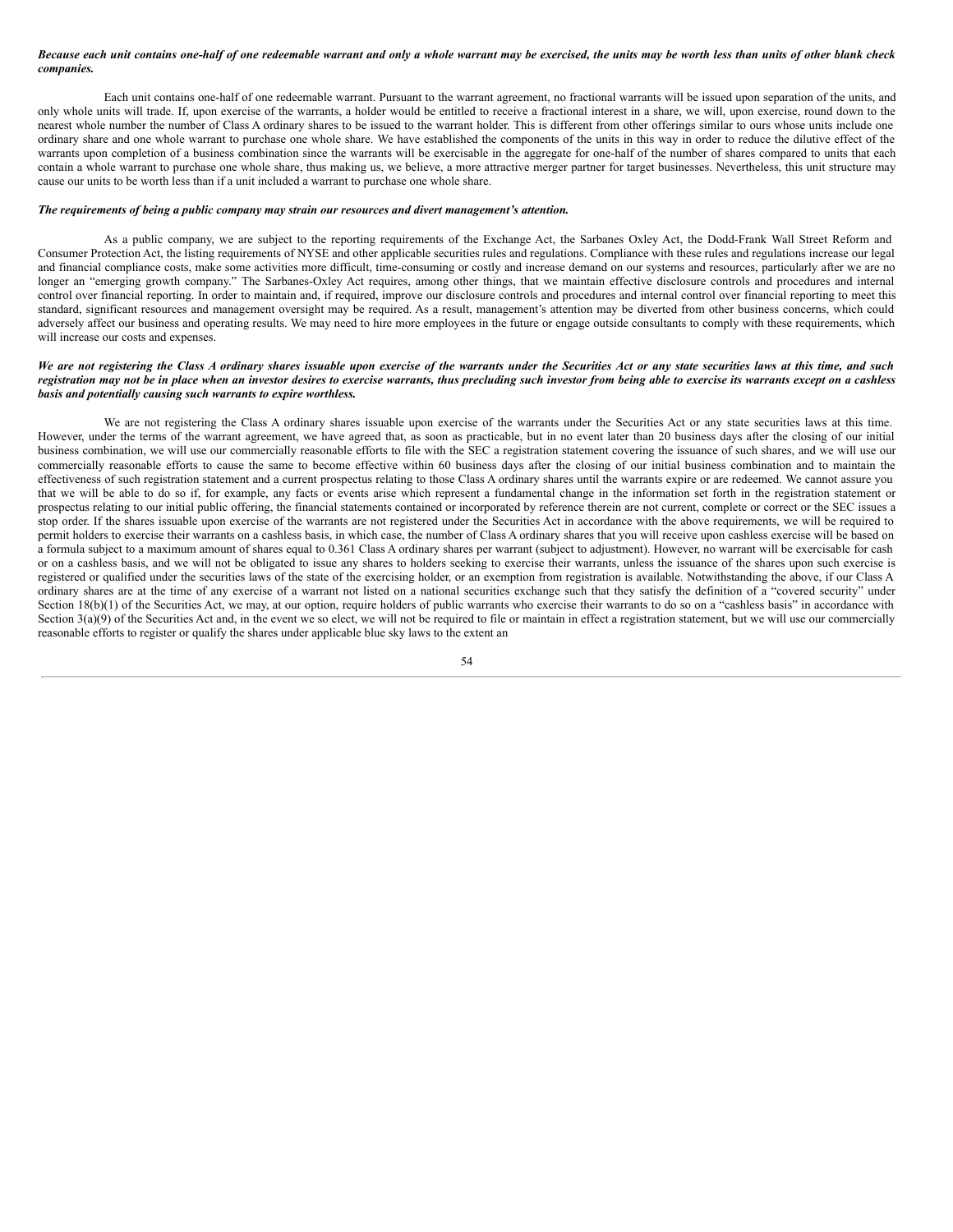exemption is not available. Exercising the warrants on a cashless basis could have the effect of reducing the potential "upside" of the holder's investment in our company because the warrant holder will hold a smaller number of Class A ordinary shares upon a cashless exercise of the warrants they hold. In no event will we be required to net cash settle any warrant, or issue securities or other compensation in exchange for the warrants in the event that we are unable to register or qualify the shares underlying the warrants under applicable state securities laws and no exemption is available. If the issuance of the shares upon exercise of the warrants is not so registered or qualified or exempt from registration or qualification, the holder of such warrant shall not be entitled to exercise such warrant and such warrant may have no value and expire worthless. In such event, holders who acquired their warrants as part of a purchase of units will have paid the full unit purchase price solely for the Class A ordinary shares included in the units. There may be a circumstance where an exemption from registration exists for holders of our private placement warrants to exercise their warrants while a corresponding exemption does not exist for holders of the public warrants included as part of units sold in our initial public offering. In such an instance, our sponsor and its permitted transferees (which may include our directors and executive officers) would be able to exercise their warrants and sell the ordinary shares underlying their warrants while holders of our public warrants would not be able to exercise their warrants and sell the underlying ordinary shares. If and when the warrants become redeemable by us, we may exercise our redemption right even if we are unable to register or qualify the underlying Class A ordinary shares for sale under all applicable state securities laws. As a result, we may redeem the warrants as set forth above even if the holders are otherwise unable to exercise their warrants.

## The warrants may become exercisable and redeemable for a security other than the Class A ordinary shares, and you will not have any information regarding such other *security at this time.*

In certain situations, including if we are not the surviving entity in our initial business combination, the warrants may become exercisable for a security other than the Class A ordinary shares. As a result, if the surviving company redeems your warrants for securities pursuant to the warrant agreement, you may receive a security in a company of which you do not have information at this time. Pursuant to the warrant agreement, the surviving company will be required to use commercially reasonable efforts to register the issuance of the security underlying the warrants within 20 business days of the closing of an initial business combination.

## The grant of registration rights to our sponsor may make it more difficult to complete our initial business combination, and the future exercise of such rights may adversely *af ect the market price of our Class A ordinary shares.*

Pursuant to our registration and shareholder rights agreement, our sponsor and its permitted transferees can demand that we register the resale of the Class A ordinary shares into which founder shares are convertible, the private placement warrants and the Class A ordinary shares issuable upon exercise of the private placement warrants and warrants that may be issued upon conversion of working capital loans, and the Class A ordinary shares issuable upon conversion of such warrants. The registration rights will be exercisable with respect to the founder shares, the private placement warrants and the Class A ordinary shares issuable upon exercise of such private placement warrants. We will bear the cost of registering these securities. The registration and availability of such a significant number of securities for trading in the public market may have an adverse effect on the market price of our Class A ordinary shares. In addition, the existence of the registration rights may make our initial business combination more costly or difficult to conclude. This is because the shareholders of the target business may increase the equity stake they seek in the combined entity or ask for more cash consideration to offset the negative impact on the market price of our securities that is expected when the securities owned by our sponsor or its permitted transferees are registered for resale.

# **General Risk Factors**

## We have no operating history and no revenues, and you have no basis on which to evaluate our ability to achieve our business objective.

We are a blank check company incorporated under the laws of the Cayman Islands and have no operating results. Because we lack an operating history, you have no basis upon which to evaluate our ability to achieve our business objective of completing our initial business combination with one or more target businesses. We have no plans, arrangements or understandings with any prospective target business concerning a business combination and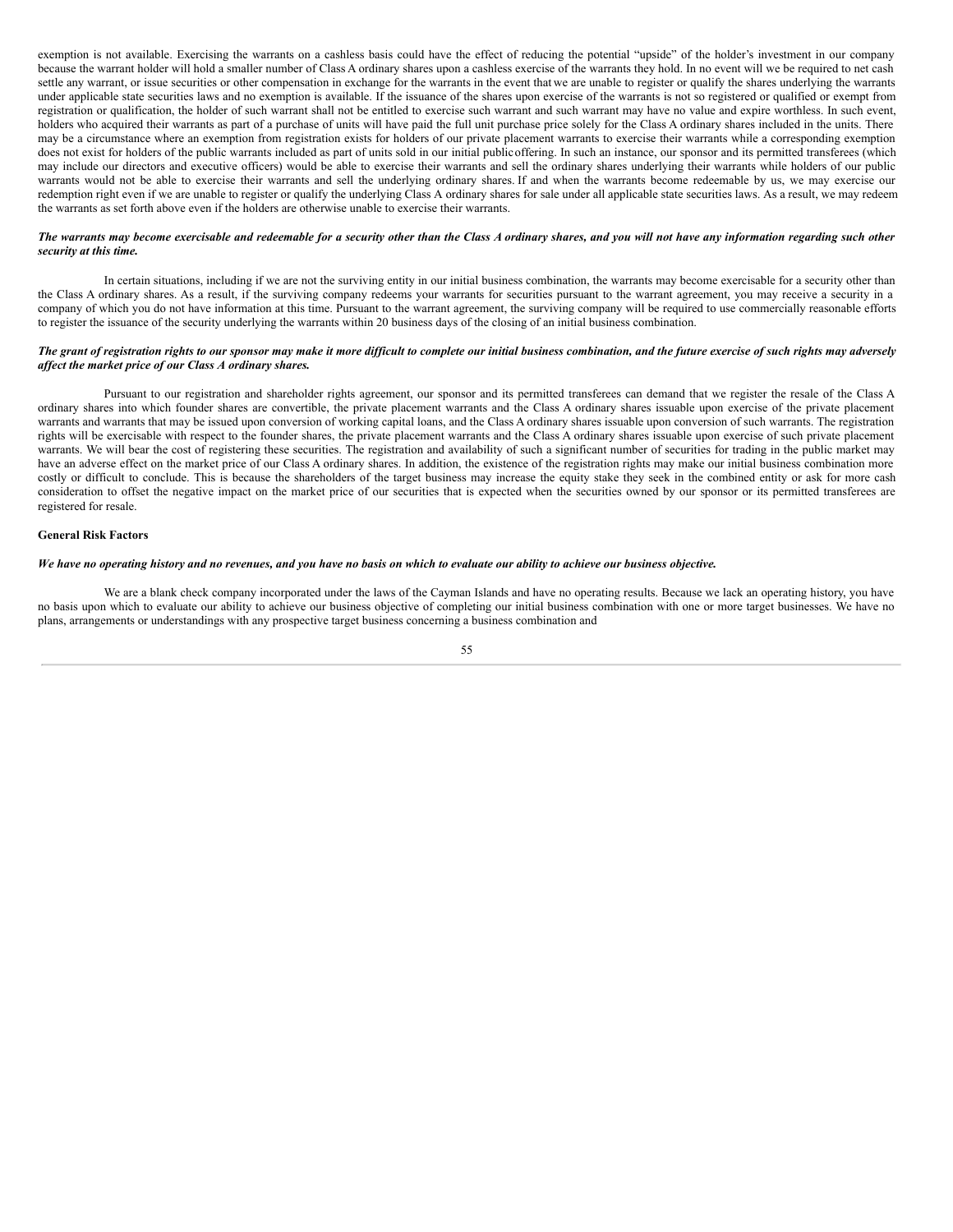may be unable to complete our initial business combination. If we fail to complete our initial business combination, we will never generate any operating revenues.

# Past performance by members of our management team or their respective affiliates may not be indicative of future performance of an investment in us.

Information regarding performance is presented for informational purposes only. Any past experience or performance of members of our management team and their respective affiliates is not a guarantee of either (i) our ability to successfully identify and execute a transaction or (ii) success with respect to any business combination that we may consummate. You should not rely on the historical record of our management team or their respective affiliates as indicative of the future performance of an investment in us or the returns we will, or are likely to, generate going forward. Our management has no experience in operating special purpose acquisition companies.

# Cyber incidents or attacks directed at us could result in information theft, data corruption, operational disruption and/or financial loss.

We depend on digital technologies, including information systems, infrastructure and cloud applications and services, including those of third parties with which we may deal. Sophisticated and deliberate attacks on, or security breaches in, our systems or infrastructure, or the systems or infrastructure of third parties or the cloud, could lead to corruption or misappropriation of our assets, proprietary information and sensitive or confidential data. As an early stage company without significant investments in data security protection, we may not be sufficiently protected against such occurrences. We may not have sufficient resources to adequately protect against, or to investigate and remediate any vulnerability to, cyber incidents. It is possible that any of these occurrences, or a combination of them, could have adverse consequences on our business and lead to financial loss.

#### We may be a passive foreign investment company, or "PFIC," which could result in adverse U.S. federal income tax consequences to U.S. investors.

If we are a PFIC for any taxable year (or portion thereof) that is included in the holding period of a U.S. Holder of our Class A ordinary shares or warrants, the U.S. Holder may be subject to adverse U.S. federal income tax consequences and may be subject to additional reporting requirements. Our PFIC status for our current and subsequent taxable years may depend on whether we qualify for the PFIC start-up exception. Depending on the particular circumstances, the application of the start-up exception may be subject to uncertainty, and there cannot be any assurance that we will qualify for the start-up exception. Accordingly, there can be no assurances with respect to our status as a PFIC for our current taxable year or any subsequent taxable year. Our actual PFIC status for any taxable year, however, will not be determinable until after the end of such taxable year. Moreover, if we determine we are a PFIC for any taxable year, upon written request, we will endeavor to provide to a U.S. Holder such information as the Internal Revenue Service ("IRS") may require, including a PFIC Annual Information Statement, in order to enable the U.S. Holder to make and maintain a "qualified electing fund" election, but there can be no assurance that we will timely provide such required information, and such election would be unavailable with respect to our warrants in all cases. We urge U.S. investors to consult their tax advisors regarding the possible application of the PFIC rules.

## We are an emerging growth company and a smaller reporting company within the meaning of the Securities Act, and if we take advantage of certain exemptions from disclosure requirements available to "emerging growth companies" or "smaller reporting companies," this could make our securities less attractive to investors and may *make it more dif icult to compare our performance with other public companies.*

We are an "emerging growth company" within the meaning of the Securities Act, as modified by the JOBS Act, and we may take advantage of certain exemptions from various reporting requirements that are applicable to other public companies that are not "emerging growth companies" including, but not limited to, not being required to comply with the auditor attestation requirements of Section 404 of the Sarbanes-Oxley Act, reduced disclosure obligations regarding executive compensation in our periodic reports and proxy statements, and exemptions from the requirements of holding a nonbinding advisory vote on executive compensation and shareholder approval of any golden parachute payments not previously approved. As a result, our shareholders may not have access to certain information they may deem important. We could be an emerging growth company for up to five years, although circumstances could cause us to lose that status earlier, including if the market value of our Class A ordinary shares held by nonaffiliates exceeds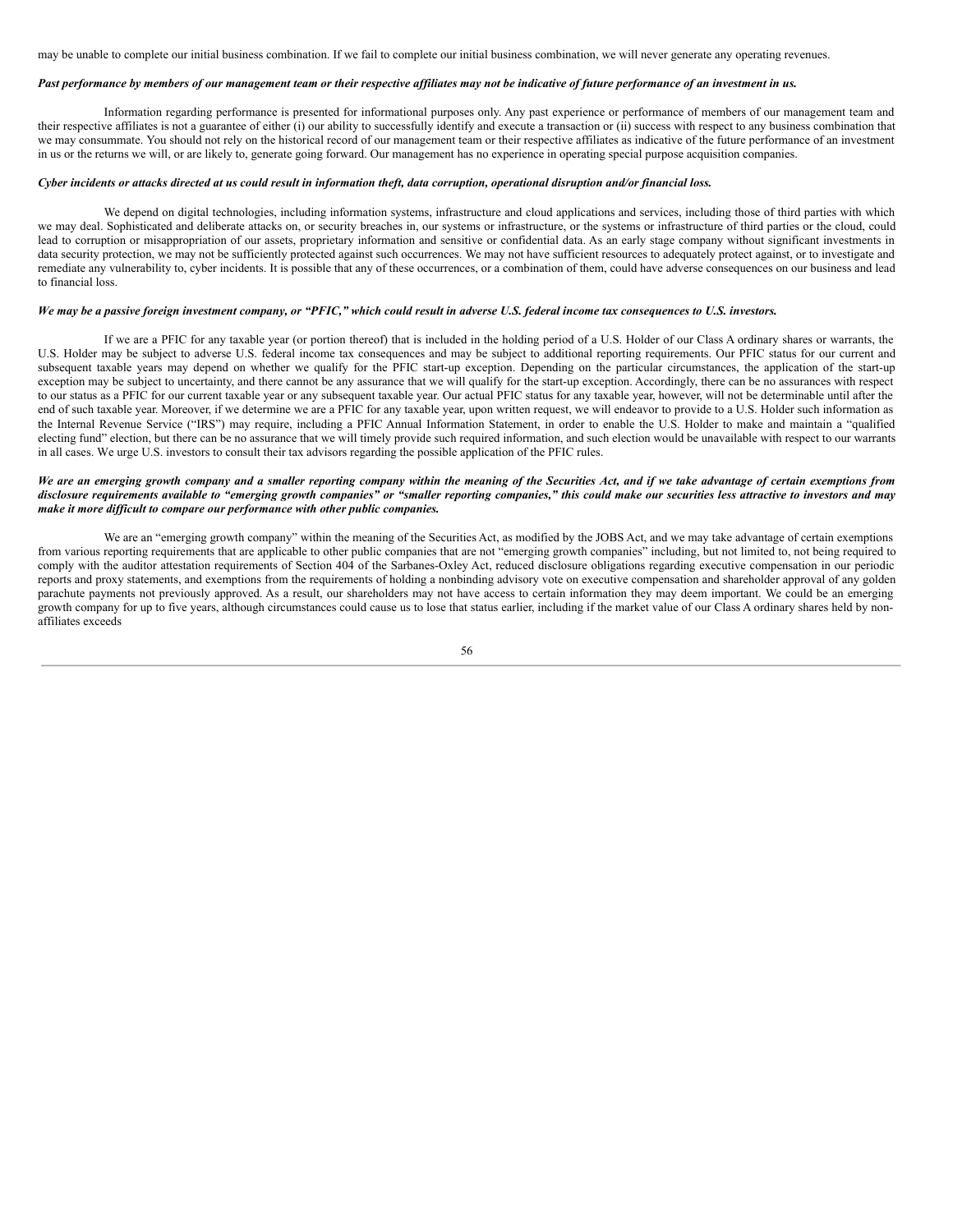\$700 million as of any June 30 before that time, in which case we would no longer be an emerging growth company as of the following December 31. We cannot predict whether investors will find our securities less attractive because we will rely on these exemptions. If some investors find our securities less attractive as a result of our reliance on these exemptions, the trading prices of our securities may be lower than they otherwise would be, there may be a less active trading market for our securities and the trading prices of our securities may be more volatile.

Further, Section 102(b)(1) of the JOBS Act exempts emerging growth companies from being required to comply with new or revised financial accounting standards until private companies (that is, those that have not had a Securities Act registration statement declared effective or do not have a class of securities registered under the Exchange Act) are required to comply with the new or revised financial accounting standards. The JOBS Act provides that a company can elect to opt out of the extended transition period and comply with the requirements that apply to non-emerging growth companies but any such an election to opt out is irrevocable. We have elected not to opt out of such extended transition period which means that when a standard is issued or revised and it has different application dates for public or private companies, we, as an emerging growth company, can adopt the new or revised standard at the time private companies adopt the new or revised standard. This may make comparison of our financial statements with another public company which is neither an emerging growth company nor an emerging growth company which has opted out of using the extended transition period difficult or impossible because of the potential differences in accounting standards used.

Additionally, we are a "smaller reporting company" as defined in Item 10(f)(1) of Regulation S-K. Smaller reporting companies may take advantage of certain reduced disclosure obligations, including, among other things, providing only two years of audited financial statements. We will remain a smaller reporting company until the last day of the fiscal year in which (1) the market value of our ordinary shares held by non-affiliates exceeds \$250 million as of the prior June 30, or (2) our annual revenues exceeded \$100 million during such completed fiscal year and the market value of our ordinary shares held by non-affiliates exceeds \$700 million as of the prior June 30. To the extent we take advantage of such reduced disclosure obligations, it may also make comparison of our financial statements with other public companies difficult or impossible.

# **ITEM 1B. UNRESOLVED STAFF COMMENTS**

None.

# **ITEM 2. PROPERTIES**

Our executive offices are located at PO Box 309, Ugland House, Grand Cayman KY1-1104, Cayman Islands, and our telephone number is (345) 949 8066. Commencing on the date that the Company's securities were first listed on the New York Stock Exchange through the earlier of consummation of the initial Business Combination and the Company's liquidation, the Company began to reimburse the Sponsor for office space, secretarial and administrative services provided to the Company in the amount of \$10,000 per month. Upon completion of the initial Business Combination or the Company's liquidation, the Company will cease paying these monthly fees.

## **ITEM 3. LEGAL PROCEEDINGS**

To the knowledge of our management, there is no material litigation, arbitration or governmental proceeding currently pending or contemplated against us, any of our officers or directors in their capacity as such or against any of our property.

# **ITEM 4. MINE SAFETY DISCLOSURES**

Not applicable.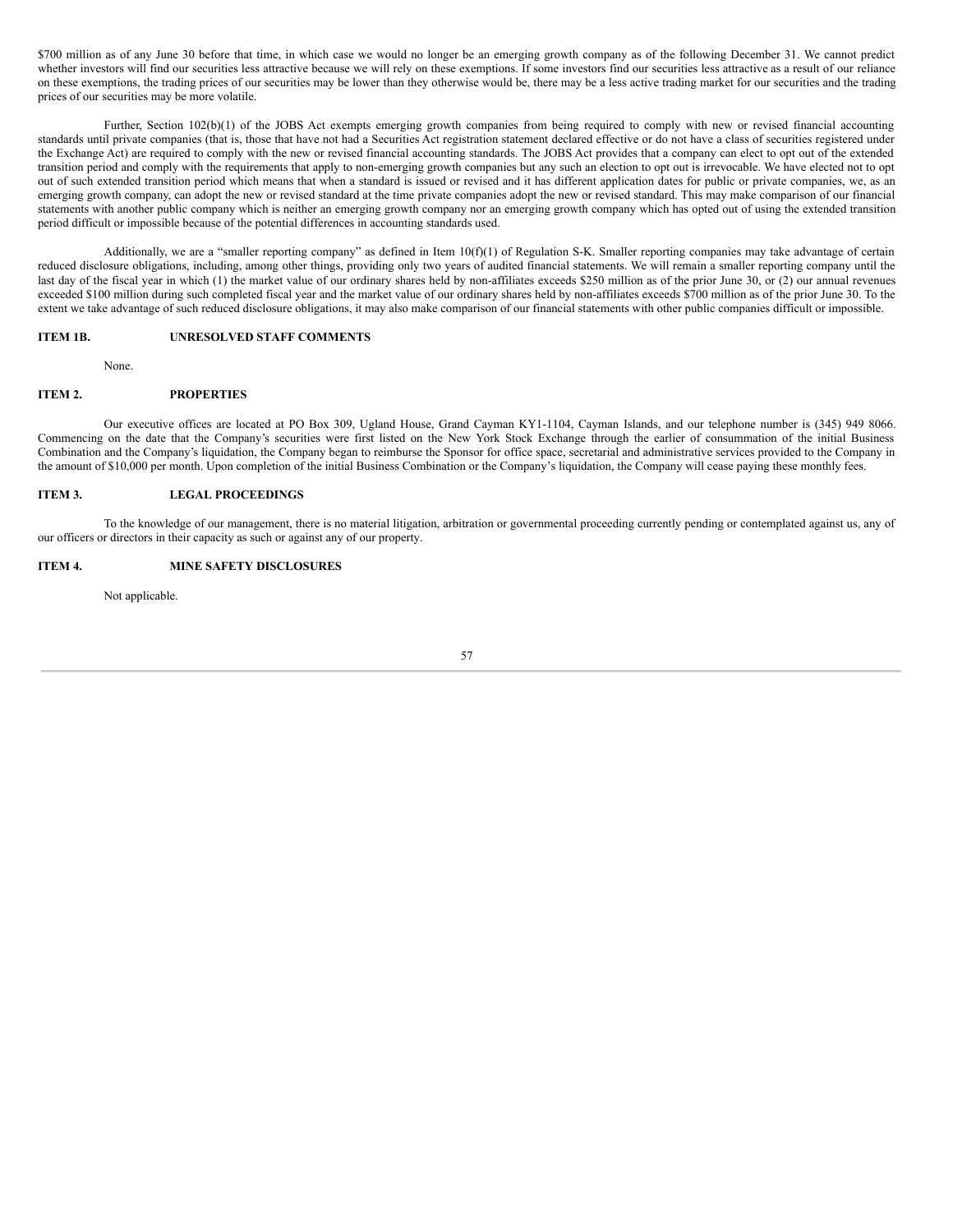# **PART II**

# **ITEM 5. MARKET FOR REGISTRANT'S COMMON EQUITY, RELATED STOCKHOLDER MATTERS AND ISSUER PURCHASES OF EQUITY SECURITIES**

## **(a) Market Information**

Our units, Class A ordinary shares and warrants are each traded on the NYSE under the symbol "WQGA.U", "WQGA" and "WQGA WS" respectively. Our units commenced public trading on August 11, 2021. Our Class A ordinary shares and warrants began separate trading on October 11, 2021.

## **(b) Holders**

On December 31, 2021, there was 1 holder of record for our units, 1 holder of record for our Class A ordinary shares, 4 holders of our Class B ordinary shares and 2 holders of our warrants.

#### **(c) Dividends**

We have not paid any cash dividends on our ordinary shares to date and do not intend to pay cash dividends prior to the completion of an initial business combination. The payment of cash dividends in the future will be dependent upon our revenues and earnings, if any, capital requirements and general financial conditions subsequent to completion of an initial business combination. The payment of any cash dividends subsequent to an initial business combination will be within the discretion of our board of directors at such time. In addition, our board of directors is not currently contemplating and does not anticipate declaring any stock dividends in the foreseeable future. Further, if we incur any indebtedness, our ability to declare dividends may be limited by restrictive covenants we may agree to in connection therewith.

## **(d) Securities Authorized for Issuance Under Equity Compensation Plans**

None.

#### **(e) Performance Graph**

Not applicable.

#### **(f) Recent Sales of Unregistered Securities; Use of Proceeds from Registered Offerings**

## *Unregistered Sales of Equity Securities*

In March 2021, the Sponsor paid \$25,000 to cover certain formation and general and administrative costs of the Company in consideration of 8,625,000 Class B ordinary shares, par value \$0.0001, (the "Founder Shares"). The issuance was made pursuant to the exemption from registration contained in Section 4(a)(2) of the Securities Act.

Simultaneously with the closing of the initial public offering on August 13, 2021 (the "Initial Public Offering"), the Company completed the private placement of an aggregate of 8,500,000 private placement warrants (the "Private Placement Warrants") at a price of \$1.00 per Private Placement Warrant to the Sponsor, generating gross proceeds to the Company of \$8,500,000 (the "Private Placement"). The issuance was made pursuant to the exemption from registration contained in Section 4(a)(2) of the Securities Act.

Simultaneously with the closing of the partial exercise of the underwriter's over-allotment option, on August 27, 2021 (the "Over-Allotment"), the Company consummated the second closing of the Private Placement, resulting in the purchase of an aggregate of an additional 118,500 Private Placement Warrants by the Sponsor, generating gross proceeds to the Company of \$118,500. The issuance was made pursuant to the exemption from registration contained in Section  $4(a)(2)$  of the Securities Act.

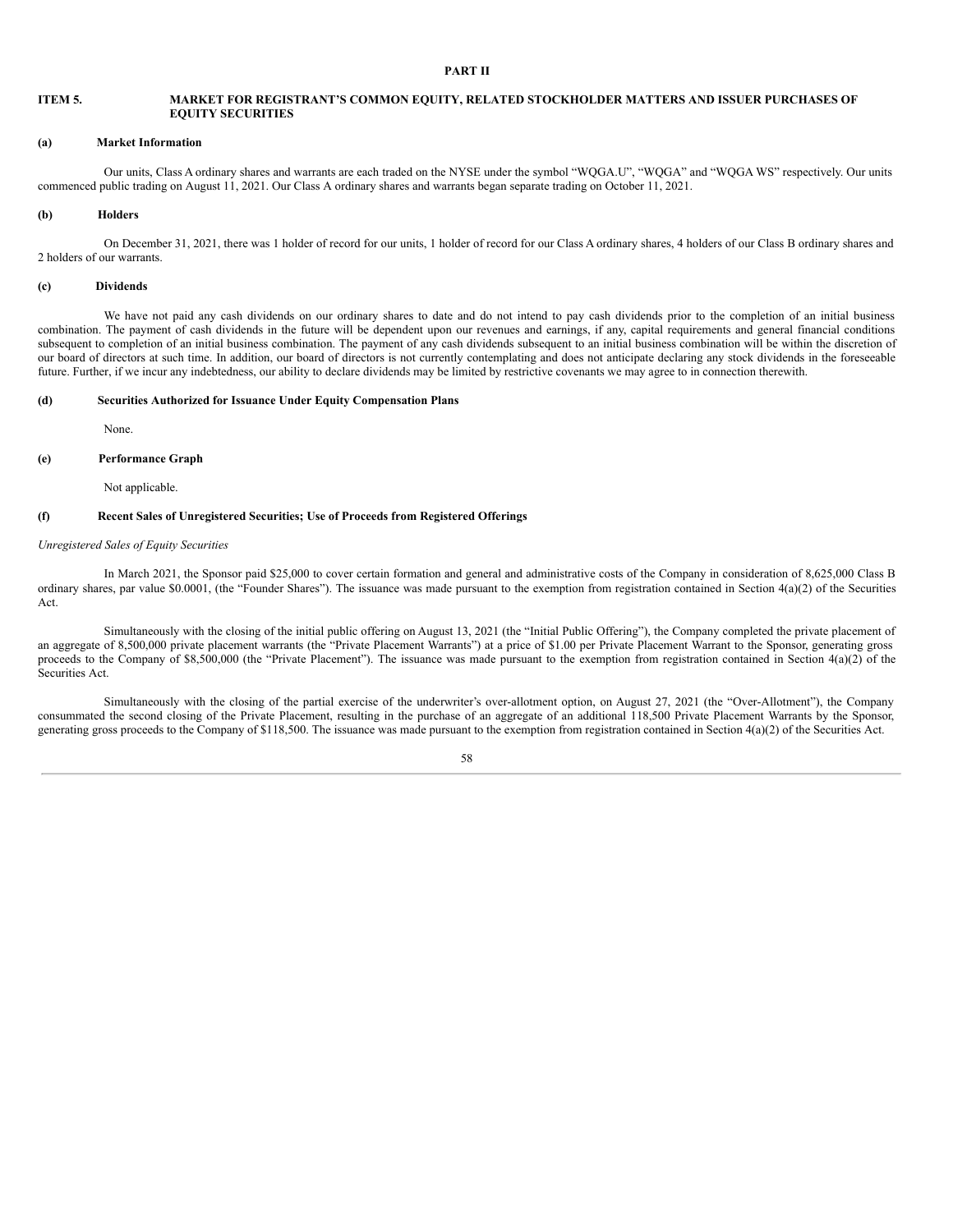# *Use of Proceeds*

Of the gross proceeds received from the Initial Public Offering, the Over-Allotment and the sale of the Private Placement Warrants, \$205,989,500 was placed in the Trust Account. The net proceeds of the Initial Public Offering and certain proceeds from the sale of the Private Placement Warrants are invested in U.S. government treasury bills with a maturity of 180 days or less and in money market funds meeting certain conditions under Rule 2a-7 under the Investment Company Act which invest only in direct U.S. government treasury obligations.

In connection with the Initial Public Offering, our sponsor had agreed to loan us an aggregate of up to \$300,000 pursuant to a promissory note issued by the Company to the Sponsor (the "Note"). This loan was non-interest bearing and payable on the earlier of December 31, 2021 or the consummation of the Initial Public Offering. Through December 31, 2021, we had borrowed \$300,000 under the Note, which was fully repaid on August 13, 2021.

We incurred a total of \$11,217,250 in underwriting discounts and commissions related to the Initial Public Offering, of which the underwriters agreed to defer \$7,138,250. Additionally, from March 9, 2021 (inception) through December 31, 2021, we incurred approximately \$ 983,043 for costs and expenses related to the initial public offering.

After deducting the underwriting discounts and commissions (excluding the deferred portion of \$7,138,250, which amount will be payable upon consummation of our initial business combination) and offering expenses, the total net proceeds from the initial public offering, over-allotment and the sale of the private placement warrants were \$207,506,457 of which \$205,989,500 (or \$10.10 per share sold in the initial public offering and exercise of the over-allotment option) was placed in the trust account.

# **(g) Purchases of Equity Securities by the Issuer and Affiliated Purchasers**

None.

# **ITEM 6. SELECTED FINANCIAL DATA**

Not applicable.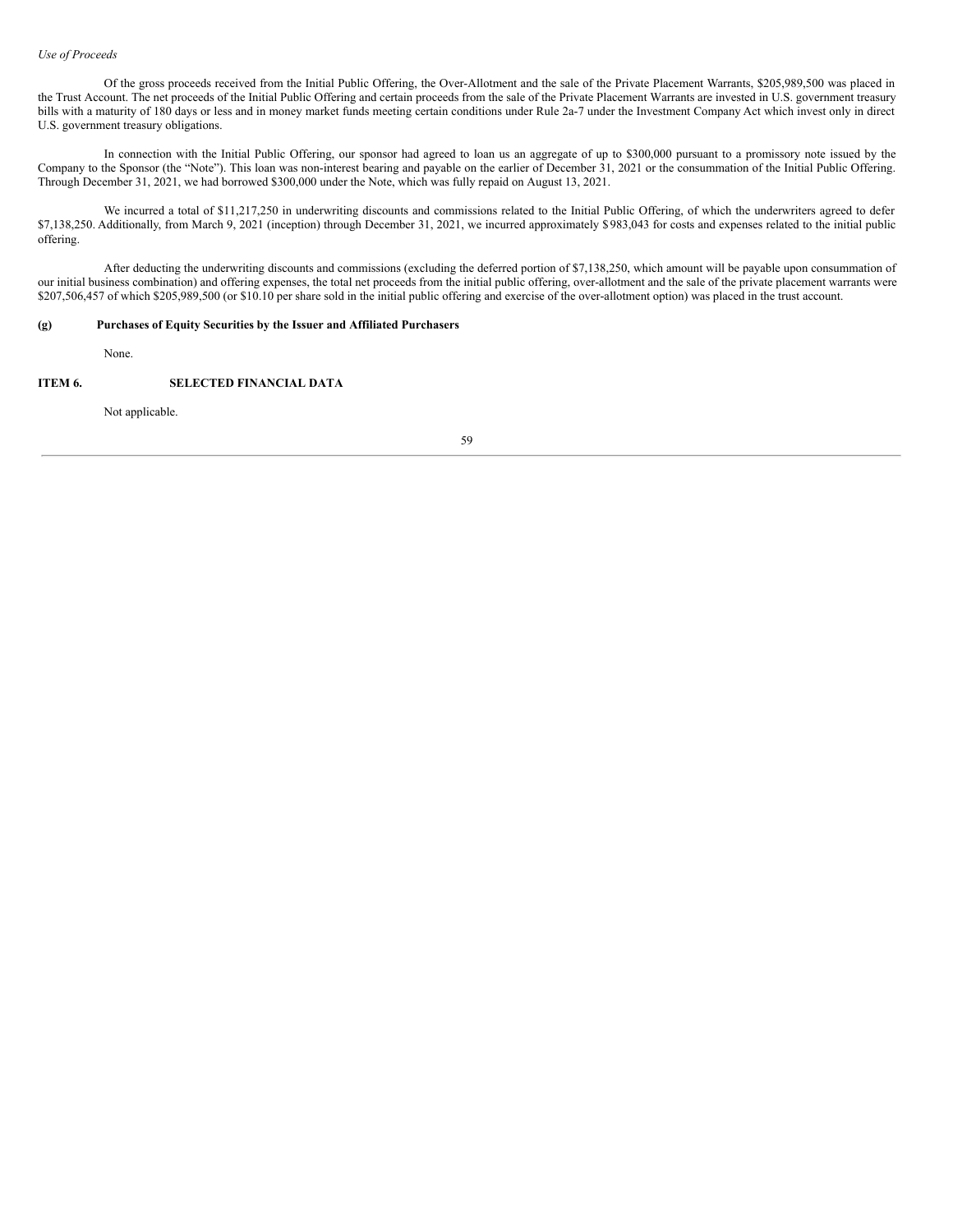# **ITEM 7. MANAGEMENT'S DISCUSSION AND ANALYSIS OF FINANCIAL CONDITION AND RESULTS OF OPERATIONS**

References to the "Company," "World Quantum Growth Acquisition Corp.," "our," "us" or "we" refer to World Quantum Growth Acquisition Corp. The following discussion and analysis of our financial condition and results of operations should be read in conjunction with the audited financial statements and the notes thereto contained elsewhere in this report. Certain information contained in the discussion and analysis set forth below includes forward-looking statements that involve risks and uncertainties.

#### **Overview**

We are a blank check company incorporated on March 9, 2021 as a Cayman Islands exempted company for the purpose of effecting a merger, share exchange, asset acquisition, share purchase, reorganization or similar business combination with one or more businesses. We intend to effectuate our initial business combination using cash from the proceeds of our initial public offering (the "Initial Public Offering") and the sale of the private placement warrants, our shares, debt or a combination of cash, equity and debt.

Our sponsor is World Quantum Growth Acquisition LLC, a Cayman Islands limited liability company (the "Sponsor"). Our registration statement for the Initial Public Offering was declared effective on August 10, 2021. On August 13, 2021, we consummated an Initial Public Offering of 20,000,000 units (each, a "Unit" and collectively, the "Units" and, with respect to the Class A ordinary shares included in the Units, the "Public Shares"), at an offering price of \$10.00 per Unit, generating gross proceeds of \$200.0 million, and incurring offering costs of approximately \$12.2 million, inclusive of approximately \$7.1 million in deferred underwriting commissions. On August 25, 2021, the underwriter partially exercised the over-allotment option to purchase an additional 395,000 Units (the "Over-Allotment Units"). On August 27, 2021, we completed the sale of the Over-Allotment Units to the underwriter (the "Over-Allotment"), generating gross proceeds of \$4.0 million and incurring additional offering costs of \$79,000 in cash underwriting fees, none of which were deferred underwriting commissions.

Simultaneously with the closing of the Initial Public Offering on August 13, 2021, we completed the private placement (the "Private Placement") of an aggregate of 8,500,000 warrants (the "Private Placement Warrants") at a price of \$1.00 per Private Placement Warrant to the Sponsor, generating proceeds of \$8.5 million. Simultaneously with the closing of the Over-Allotment, on August 27, 2021, we consummated the second private placement (the "Second Private Placement"), resulting in the purchase of an aggregate of an additional 118,500 Private Placement Warrants by the Sponsor, generating gross proceeds to us of approximately \$0.1 million.

Upon the closing of the Initial Public Offering and the Private Placement, an aggregate of \$202.0 million (\$10.10 per Unit), consisting of \$196.0 million of the net proceeds of the Initial Public Offering and \$6.0 million of the gross proceeds of the Private Placement, was placed in a trust account ("Trust Account"), located in the United States at J.P. Morgan Chase Bank, N.A., with Continental Stock Transfer & Trust Company acting as trustee, and is invested only in U.S. government securities, within the meaning set forth in Section 2(a)(16) of the Investment Company Act, with a maturity of 185 days or less or in money market funds meeting the conditions of paragraphs (d)(1),  $(d)(2)$ ,  $(d)(3)$  and  $(d)(4)$  of Rule 2a-7 of the Investment Company Act, as determined by us, until the earlier of: (i) the completion of a Business Combination and (ii) the distribution of the Trust Account as described below. Upon closing of the Over-Allotment and the Second Private Placement, an aggregate of approximately \$4.0 million (\$10.10 per Unit) was placed in the Trust Account, for a total of approximately \$206.0 million deposited in the Trust Account.

Our management has broad discretion with respect to the specific application of the net proceeds of the Initial Public Offering, over-allotment, and the sale of Private Placement Warrants, although substantially all of the net proceeds are intended to be applied generally toward consummating an initial business combination. There is no assurance that we will be able to complete an initial business combination successfully. We must complete one or more initial business combinations having an aggregate fair market value of at least 80% of the net assets held in the Trust Account (excluding the amount of deferred underwriting commissions and taxes payable on the interest earned on the Trust Account) at the time of the signing of the agreement to enter into an initial business combination. However, we will only complete an initial business combination if the post-transaction company owns or acquires 50% or more of the outstanding voting securities of the target or otherwise acquires a controlling interest in the target

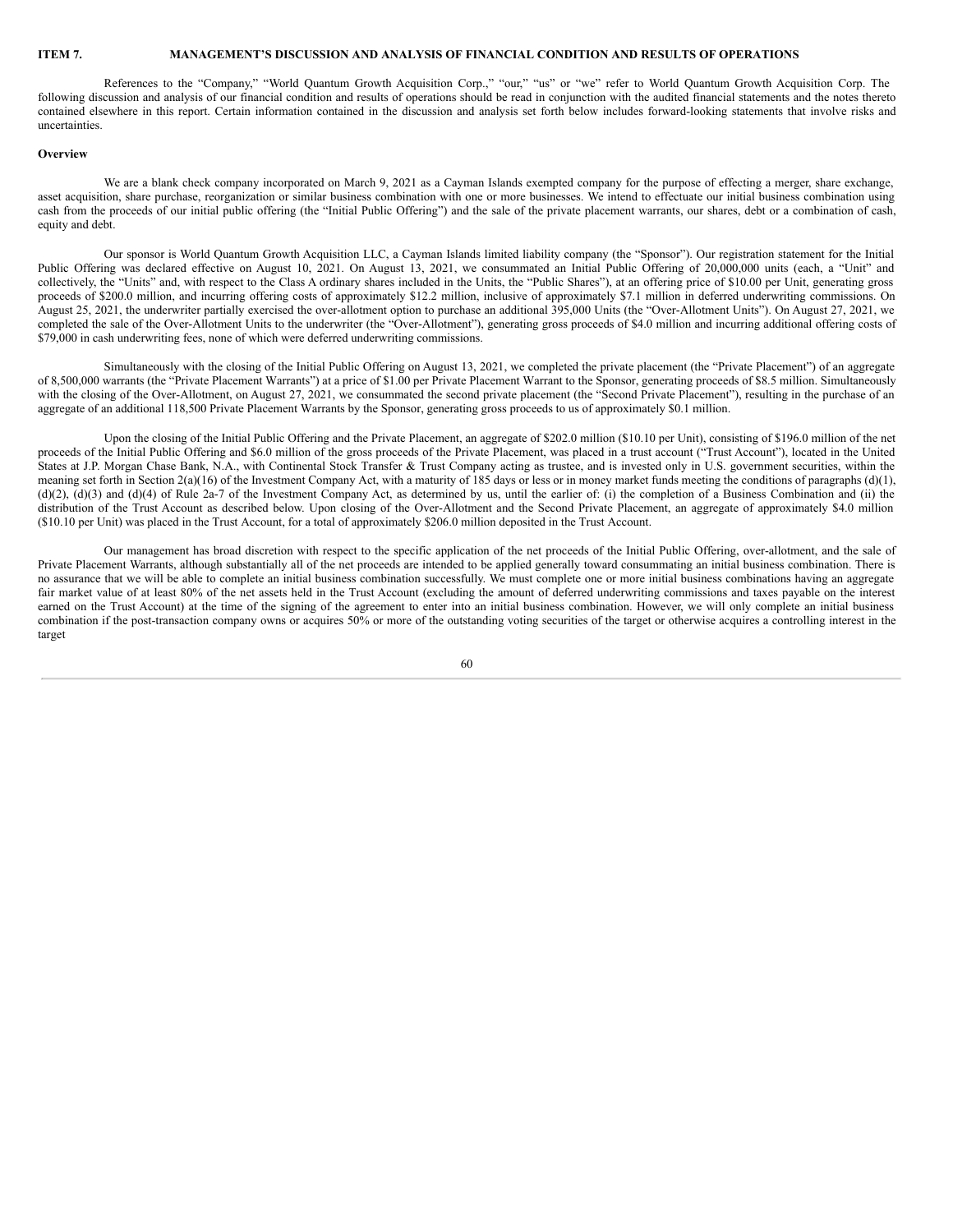sufficient for it not to be required to register as an investment company under the Investment Company Act of 1940, as amended (the "Investment Company Act").

We will provide the holders (the "Public Shareholders") of Public Shares, with the opportunity to redeem all or a portion of their Public Shares upon the completion of an initial business combination either (i) in connection with a shareholder meeting called to approve the Business Combination or (ii) by means of a tender offer. The decision as to whether we will seek shareholder approval of an initial business combination or conduct a tender offer will be made by us, solely at our discretion. The Public Shareholders will be entitled to redeem their Public Shares for a pro rata portion of the amount then in the Trust Account (initially anticipated to be \$10.10 per Public Share, plus any pro rata interest earned on the funds held in the Trust Account and not previously released to us to pay income taxes). The per-share amount to be distributed to Public Shareholders who redeem their Public Shares will not be reduced by the deferred underwriting commissions we will pay to the underwriter.

We will proceed with a Business Combination if we have net tangible assets of at least \$5,000,001 upon such consummation of an initial business combination and, only if a majority of the ordinary shares, represented in person or by proxy and entitled to vote thereon, voted at a shareholder meeting are voted in favor of an initial business combination. If a shareholder vote is not required by law and we do not decide to hold a shareholder vote for business or other reasons, we will, pursuant to the amended and restated memorandum and articles of association which we adopted upon consummation of the Initial Public Offering (the "Amended and Restated Memorandum and Articles of Association"), conduct the redemptions pursuant to the tender offer rules of the U.S. Securities and Exchange Commission ("SEC") and file tender offer documents with the SEC prior to completing an initial business combination. If, however, shareholder approval of the transactions is required by law, or we decide to obtain shareholder approval for business or other reasons, we will offer to redeem shares in conjunction with a proxy solicitation pursuant to the proxy rules and not pursuant to the tender offer rules. Additionally, each Public Shareholder may elect to redeem their Public Shares irrespective of whether they vote for or against the proposed transaction or vote at all. If we seek shareholder approval in connection with an initial business combination, the initial shareholders (as defined below) have agreed to vote their Founder Shares and any Public Shares purchased during or after the Initial Public Offering in favor of an initial business combination. In addition, the initial shareholders have agreed to waive their redemption rights with respect to their Founder Shares, Private Placement Warrants and Public Shares in connection with the completion of an initial business combination.

Notwithstanding the foregoing, if we seek shareholder approval of an initial business combination and do not conduct redemptions in connection with an initial business combination pursuant to the tender offer rules, the Amended and Restated Memorandum and Articles of Association provide that a Public Shareholder, together with any affiliate of such shareholder or any other person with whom such shareholder is acting in concert or as a "group" (as defined under Section 13 of the Securities Exchange Act of 1934, as amended (the "Exchange Act")), will be restricted from redeeming its shares with respect to more than an aggregate of 15% of the Class A ordinary shares sold in the Initial Public Offering, without our prior consent.

Our Sponsor, officers and directors (the "initial shareholders") have agreed not to propose an amendment to the Amended and Restated Memorandum and Articles of Association (a) that would modify the substance or timing of our obligation to provide holders of our Public Shares the right to have their shares redeemed in connection with a Business Combination or to redeem 100% of our Public Shares if we do not complete our Business Combination within 18 months from the closing of the Initial Public Offering, or February 13, 2023 (the "Combination Period") or with respect to any other provision relating to the rights of Public Shareholders, unless we provide the Public Shareholders with the opportunity to redeem their Class A ordinary shares in conjunction with any such amendment.

If we have not completed an initial business combination within the Combination Period, we will (i) cease all operations except for the purpose of winding up; (ii) as promptly as reasonably possible but not more than ten business days thereafter, redeem the Public Shares, at a per-share price, payable in cash, equal to the aggregate amount then on deposit in the Trust Account, including interest earned on the funds held in the Trust Account and not previously released to us to pay for our income taxes, if any (less up to \$100,000 of interest to pay dissolution expenses), divided by the number of the then-outstanding Public Shares, which redemption will completely extinguish Public Shareholders' rights as shareholders (including the right to receive further liquidation distributions, if any); and (iii) as promptly as reasonably possible following such redemption, subject to the approval of our remaining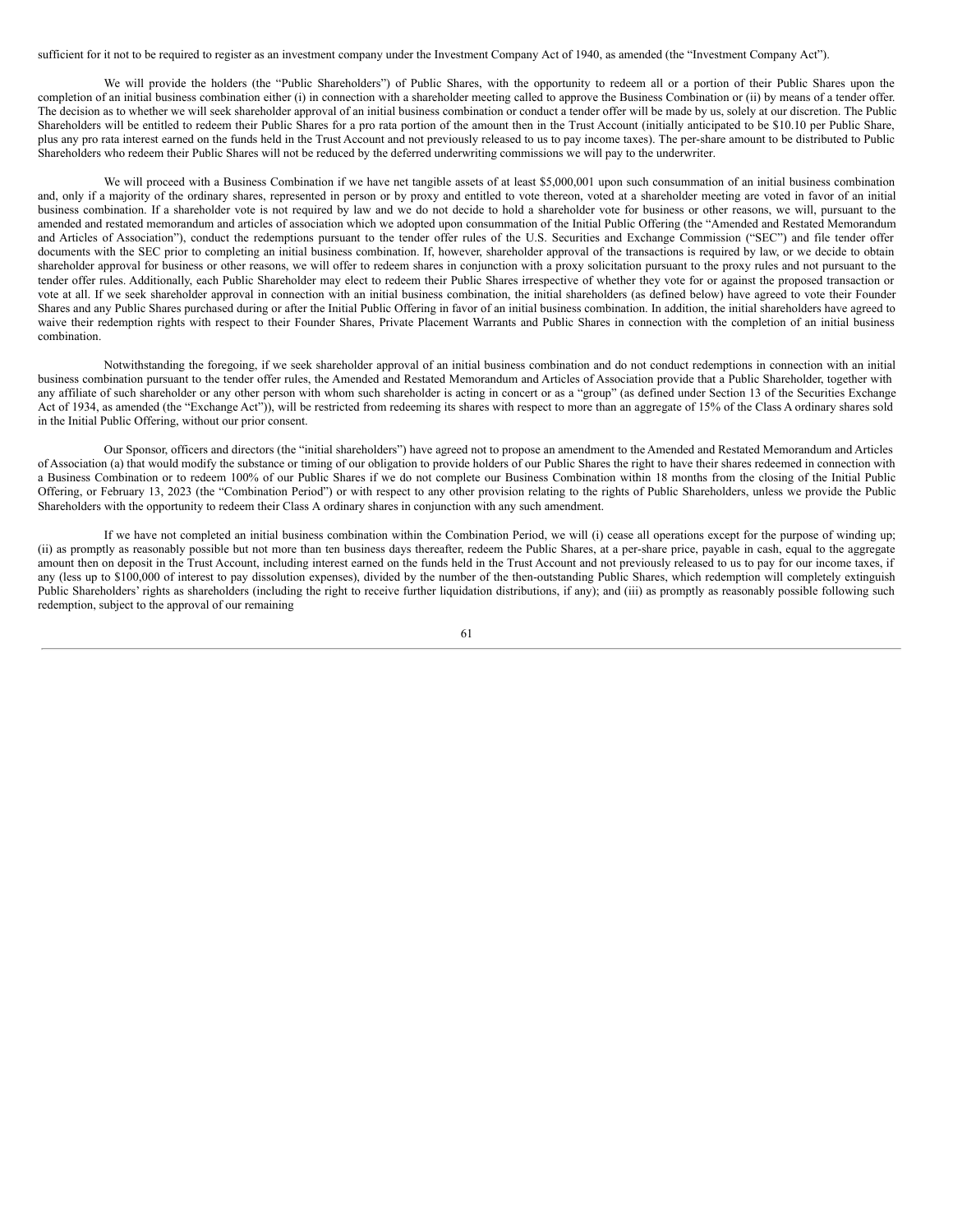shareholders and our board of directors, liquidate and dissolve, subject in the case of clauses (ii) and (iii) to our obligations under Cayman Islands law to provide for claims of creditors and the requirements of other applicable law.

The initial shareholders have agreed to waive their liquidation rights with respect to the Founder Shares and Private Placement Warrants held by them if we fail to complete an initial business combination within the Combination Period. However, if the initial shareholders acquire Public Shares in or after the Initial Public Offering, they will be entitled to liquidating distributions from the Trust Account with respect to such Public Shares if we fail to complete an initial business combination within the Combination Period. The underwriter has agreed to waive its rights to its deferred underwriting commission held in the Trust Account in the event we do not complete an initial business combination within the Combination Period and, in such event, such amounts will be included with the other funds held in the Trust Account that will be available to fund the redemption of the Public Shares.

In the event of such distribution, it is possible that the per share value of the assets remaining available for distribution (including Trust Account assets) will be only \$10.10 per share initially held in the Trust Account.

In order to protect the amounts held in the Trust Account, our Sponsor has agreed to be liable to us if and to the extent any claims by a third party for services rendered or products sold to us, or a prospective target business with which we have discussed entering into a transaction agreement, reduce the amount of funds in the Trust Account to below the lesser of (i) \$10.10 per Public Share and (ii) the actual amount per Public Share held in the Trust Account as of the date of the liquidation of the Trust Account if less than \$10.10 per Public Share due to reductions in the value of the trust assets. This liability will not apply with respect to any claims by a third party who executed a waiver of any right, title, interest or claim of any kind in or to any monies held in the Trust Account or to any claims under our indemnity of the underwriter of the Initial Public Offering against certain liabilities, including liabilities under the Securities Act of 1933, as amended (the "Securities Act").

Moreover, in the event that an executed waiver is deemed to be unenforceable against a third party, our Sponsor will not be responsible to the extent of any liability for such third-party claims. We will seek to reduce the possibility that our Sponsor will have to indemnify the Trust Account due to claims of creditors by endeavoring to have all vendors, service providers (excluding our independent registered public accounting firm), prospective target businesses or other entities with which we do business, execute agreements with us waiving any right, title, interest or claim of any kind in or to monies held in the Trust Account.

# **Going Concern**

We anticipate that the \$710,270 outside of the Trust Account as of December 31, 2021, might not be sufficient to allow us to operate for at least the next 12 months from the issuance of the financial statements, assuming that a business combination is not consummated during that time. Until consummation of a business combination, we will be using the funds not held in the Trust Account, and any additional Working Capital Loans from the initial shareholders, certain of our officers and directors, for identifying and evaluating prospective acquisition candidates, performing business due diligence on prospective target businesses, traveling to and from the offices, plants or similar locations of prospective target businesses, reviewing corporate documents and material agreements of prospective target businesses, selecting the target business to acquire and structuring, negotiating and consummating the business combination.

We can raise additional capital through Working Capital Loans from the initial shareholders, certain of our officers, and directors, or through loans from third parties. None of the Sponsor, officers or directors are under any obligation to advance funds to, or to invest in, us. If we are unable to raise additional capital, we may be required to take additional measures to conserve liquidity, which could include, but not necessarily be limited to, curtailing operations, suspending the pursuit of our business plan, and reducing overhead expenses. We cannot provide any assurance that new financing will be available to us on commercially acceptable terms, if at all. These conditions raise substantial doubt about our ability to continue as a going concern for a reasonable period of time, which is considered to be one year from the issuance date of the financial statements.

We have until February 13, 2023 to consummate a Business Combination. It is uncertain that we will be able to consummate a Business Combination by either date. If a Business Combination is not consummated by the required dates, there will be a mandatory liquidation and subsequent dissolution. In connection with our assessment of going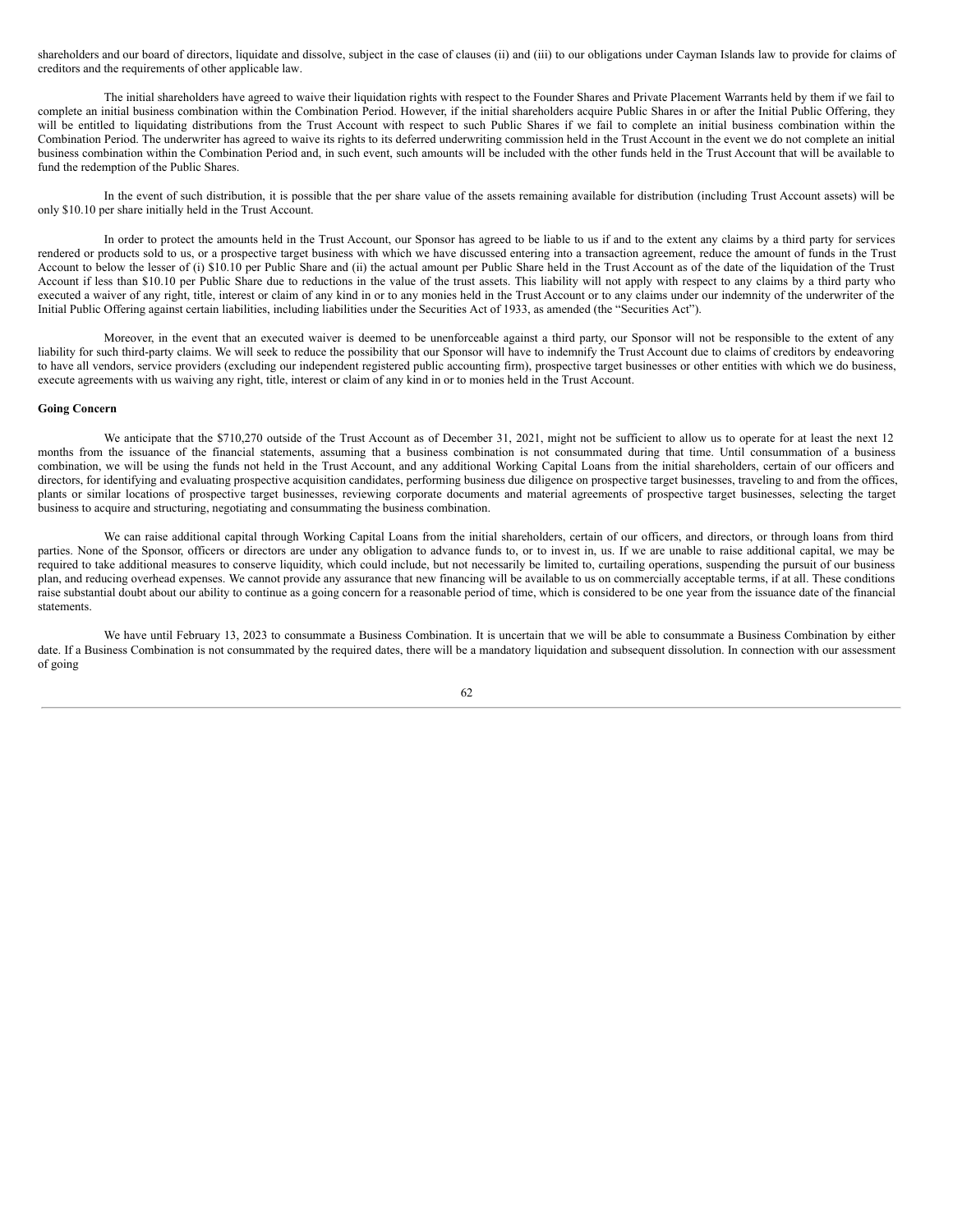concern considerations in accordance with the authoritative guidance in Financial Accounting Standards Board ("FASB") Accounting Standards Update ("ASU") 2014-15, "Disclosure of Uncertainties About an Entity's Ability to Continue as a Going Concern ," management has determined that mandatory liquidation, and subsequent dissolution, should we be unable to complete a business combination, raises substantial doubt about our ability to continue as a going concern. No adjustments have been made to the carrying amounts of assets and liabilities should we be required to liquidate after February 13, 2023.

# **Results of Operations**

All activity for the period from March 9, 2021 (inception) through December 31, 2021 relates to our formation and the Initial Public Offering. We will not be generating any operating revenues until the closing and completion of our initial business combination.

For the period from March 9, 2021 (inception) through December 31, 2021, we had net income of approximately \$12.3 million, which consisted of unrealized gain in change in fair value of derivative liabilities of \$18.5 million, interest income on trust account of \$29,390, offset by formation and operating costs of \$0.5 million, offering costs allocated to warrants of \$1.0 million and excess of fair value over cash received from private warrants of \$4.7 million.

# **Contractual Obligations**

We do not have any long-term debt obligations, capital lease obligations, operating lease obligations, purchase obligations or long-term liabilities, other than an administrative support agreement described below.

#### *Registration and Shareholder Rights*

The holders of Founder Shares and Private Placement Warrants that may be issued upon conversion of Working Capital Loans, are entitled to registration rights pursuant to a registration and shareholder rights agreement. The holders of these securities are entitled to make up to three demands, excluding short form demands, that we register such securities. In addition, the holders have certain "piggy-back" registration rights with respect to registration statements filed subsequent to our completion of our Business Combination. However, the registration and shareholder rights agreement provides that we will not permit any registration statement filed under the Securities Act to become effective until termination of the applicable lock-up period, which occurs (i) in the case of the Founder Shares, in accordance with the letter agreement our initial shareholders entered into and (ii) in the case of the Private Placement Warrants, 30 days after the completion of our Business Combination. We will bear the expenses incurred in connection with the filing of any such registration statements.

### *Underwriting Agreement*

We granted the underwriter a 45-day option to purchase up to 3,000,000 additional Units to cover over-allotments, if any, at the Initial Public Offering price less the underwriting discounts and commissions. On August 25, 2021, the underwriter partially exercised the over-allotment option to purchase an additional 395,000 Units (the "Over-Allotment Units") and on August 27, 2021, we completed the sale of the Over-Allotment Units to the underwriter.

The underwriter was paid a cash underwriting discount of \$0.20 per Unit, or approximately \$4.1 million in the aggregate, paid upon the closing of the Initial Public Offering and Over-Allotment. In addition, \$0.35 per Unit, or approximately \$7.1 million in the aggregate will be payable to the underwriter for deferred underwriting commissions. The deferred fee will become payable to the underwriter from the amounts held in the Trust Account solely in the event that we complete an initial business combination, subject to the terms of the underwriting agreement.

# *Administrative Support Agreement*

Commencing on the effective date our securities were first listed on the New York Stock Exchange through the earlier of consummation of the initial Business Combination or our liquidation, we began to reimburse the Sponsor for office space, secretarial and administrative services provided to us in the amount of \$10,000 per month. We

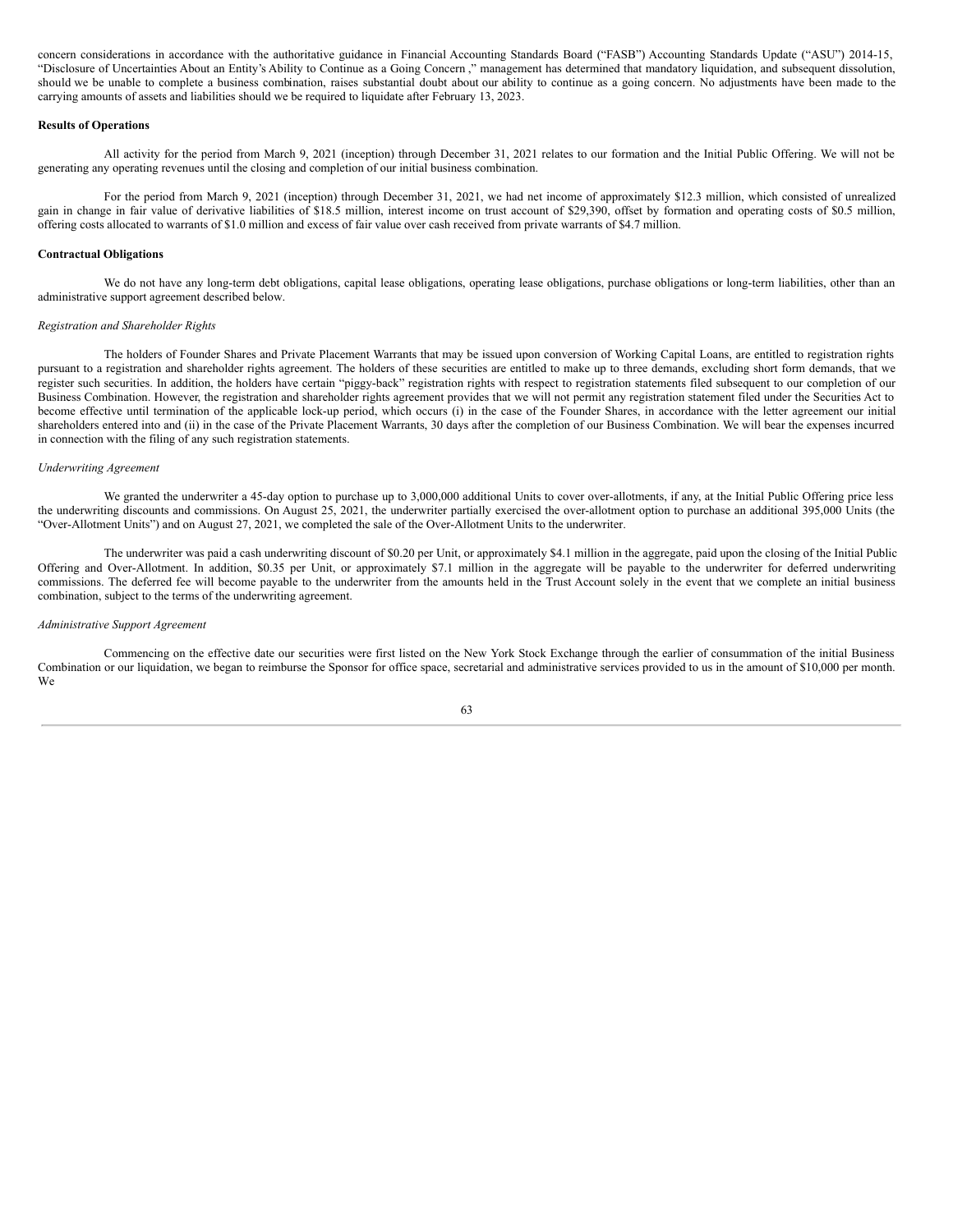incurred \$46,774 in expenses in connection with such services during the period from March9, 2021 (inception) through December 31,2021 as reflected in the accompanying statement of operations.

### **Critical Accounting Policies**

This management's discussion and analysis of our financial condition and results of operations is based on our financial statements, which have been prepared in accordance with US GAAP. The preparation of our financial statements requires us to make estimates and judgments that affect the reported amounts of assets, liabilities, revenues and expenses and the disclosure of contingent assets and liabilities in our financial statements. On an ongoing basis, we evaluate our estimates and judgments, including those related to fair value of financial instruments and accrued expenses. We base our estimates on historical experience, known trends and events and various other factors that we believe to be reasonable under the circumstances, the results of which form the basis for making judgments about the carrying values of assets and liabilities that are not readily apparent from other sources. Actual results may differ from these estimates under different assumptions or conditions. We have identified the following as its critical accounting policies:

## *Warrant Liabilities*

We evaluated the Public Warrants and Private Placement Warrants (collectively, "Warrants") in accordance with ASC 815-40, "Derivatives and Hedging -Contracts in Entity's Own Equity," and concluded that a provision in the Warrant Agreement related to certain tender or exchange offers precludes the Warrants from being accounted for as components of equity. As the Warrants meet the definition of a derivative as contemplated in ASC 815, the Warrants are recorded as derivative liabilities on the balance sheet and measured at fair value at inception (on the date of the IPO) and at each reporting date in accordance with ASC 820, "Fair Value Measurement," with changes in fair value recognized in the statement of operations in the period of change.

#### *Of ering Costs*

We comply with the requirements of the ASC 340-10-S99-1 and SEC Staff Accounting Bulletin ("SAB") Topic 5A — "Expenses of Offering." Offering costs consisted of legal, accounting, underwriting fees and other costs incurred through the Initial Public Offering date that are directly related to the Initial Public Offering. Offering costs directly attributable to the issuance of an equity contract to be classified in equity are recorded as a reduction of equity. Offering costs for equity contracts that are classified as assets and liabilities are expensed immediately. As of December 31, 2021, we incurred transaction costs amounting to \$12,200,293, consisting of \$4,079,000 of underwriting fees, \$7,138,250 of deferred underwriting fees, \$983,043 of other offering costs. Of the total transaction costs, \$1,004,805 were allocated to expense associated with the warrant liability.

## *Net Income Per Ordinary Share*

We comply with accounting and disclosure requirements of ASC Topic 260, "Earnings Per Share." Our statement of operations include a presentation of income per share for ordinary shares subject to possible redemption in a manner similar to the two-class method of income per share. Net income per share, basic and diluted, for Class A redeemable ordinary shares is calculated by dividing interest income earned and realized gains or losses on the Trust Account for the period from March 9, 2021 (inception) through December 31, 2021, by the weighted average number of Class A redeemable ordinary shares outstanding since original issuance. We have not considered the effect of the warrants sold in our initial public offering (including the consummation of the over-allotment option) and the private placement to purchase an aggregate of 20,395,000 Class A ordinary shares in the calculation of diluted net income per ordinary share, because their inclusion would be anti-dilutive under the treasury stock method. The Trust Account generated \$29,390 interest and no realized gains or losses for the period from March 9, 2021 (inception) through December 31, 2021. Net income per share, basic and diluted, for Class A and Class B non-redeemable ordinary shares is calculated by dividing the net income, adjusted for income or loss attributable to Class A redeemable ordinary shares, by the weighted average number of Class A and Class B nonredeemable ordinary shares outstanding for the period. Class A and Class B non-redeemable ordinary shares includes the Founder Shares as these shares do not have any redemption features and do not participate in the income or losses of the Trust Account. At December 31, 2021, we did not have any dilutive securities and other contracts that could, potentially, be exercised or converted into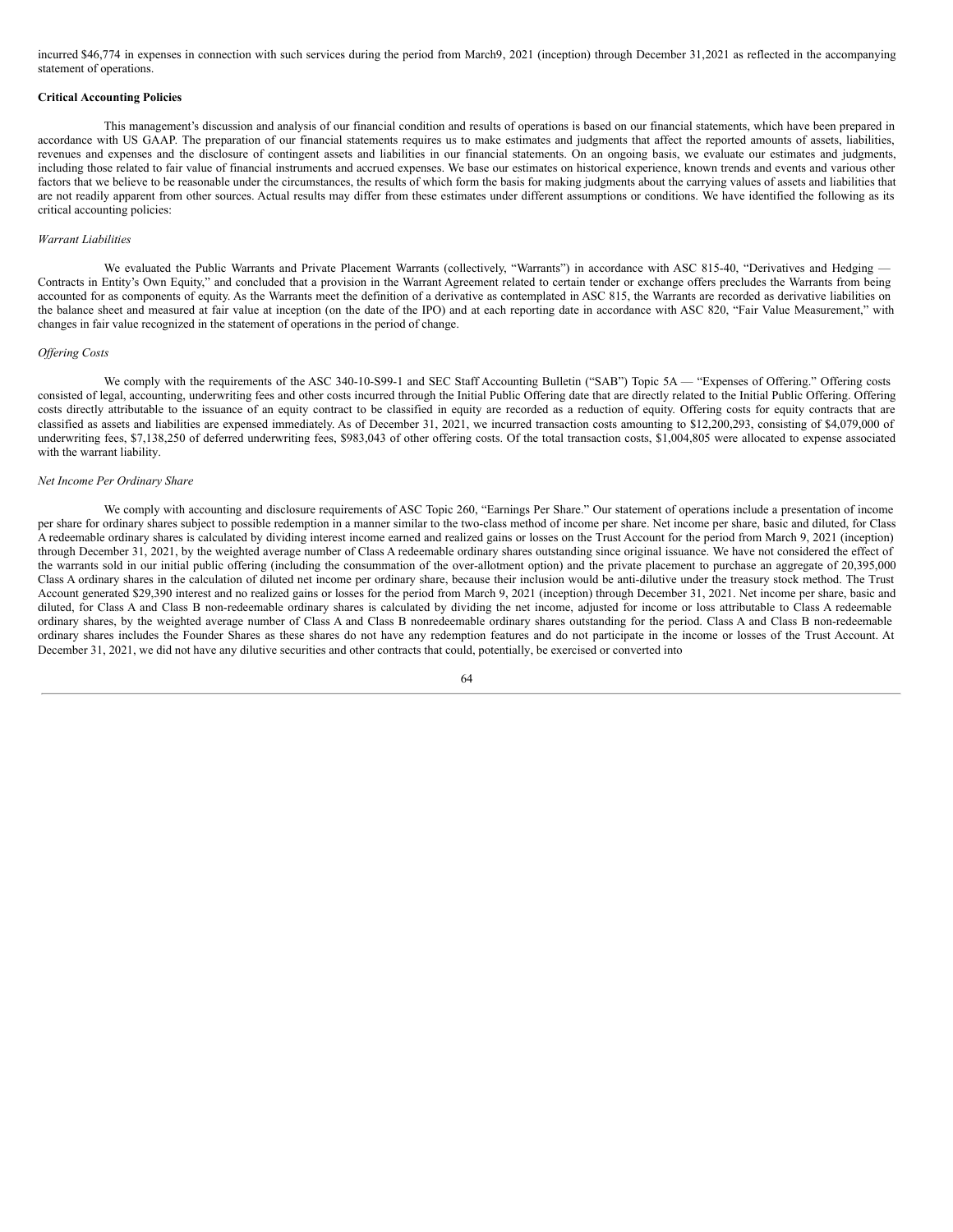ordinary shares and then share in the earnings of our company. As a result, dilutedincome per share is the same as basic income per share for the period presented.

# *Class A Ordinary Shares Subject to Possible Redemption*

Class A ordinary shares subject to mandatory redemption (if any) are classified as liability instruments and are measured at fair value. Conditionally redeemable Class A ordinary shares (including Class A ordinary shares that feature redemption rights that are either within the control of the holder or subject to redemption upon the occurrence of uncertain events not solely within our control) are classified as temporary equity. At all other times, Class A ordinary shares are classified as shareholders' deficit. Our Class A ordinary shares feature certain redemption rights that are considered to be outside of our control and subject to the occurrence of uncertain future events. Accordingly, at December 31, 2021, 20,395,000 Class A ordinary shares subject to possible redemption are presented as temporary equity, outside of the shareholders' deficit section of our balance sheet.

#### *Recent Accounting Pronouncements*

Our management does not believe that there are any recently issued, but not yet effective, accounting pronouncements, if currently adopted, that would have a material effect on our audited financial statements.

## **Off-Balance Sheet Arrangements**

As of December 31, 2021, we did not have any off-balance sheet arrangements as defined in Item 303(a)(4)(ii) of Regulation S-K.

# **JOBS Act**

The Jumpstart Our Business Startups Act of 2012 (the "JOBS Act") contains provisions that, among other things, relax certain reporting requirements for qualifying public companies. We qualify as an "emerging growth company" and under the JOBS Act are allowed to comply with new or revised accounting pronouncements based on the effective date for private (not publicly traded) companies. We are electing to delay the adoption of new or revised accounting standards, and as a result, we may not comply with new or revised accounting standards on the relevant dates on which adoption of such standards is required for non-emerging growth companies. As a result, the audited financial statements may not be comparable to companies that comply with new or revised accounting pronouncements as of public company effective dates.

Subject to certain conditions set forth in the JOBS Act, if, as an "emerging growth company," we choose to rely on such exemptions we may not be required to, among other things, (i) provide an auditor's attestation report on our system of internal controls over financial reporting pursuant to Section 404, (ii) provide all of the compensation disclosure that may be required of non-emerging growth public companies under the Dodd-Frank Wall Street Reform and Consumer Protection Act, (iii) comply with any requirement that may be adopted by the PCAOB regarding mandatory audit firm rotation or a supplement to the auditor's report providing additional information about the audit and the audited financial statements (auditor discussion and analysis) and (iv) disclose certain executive compensation related items such as the correlation between executive compensation and performance and comparisons of the CEO's compensation to median employee compensation. These exemptions will apply for a period of five years following the completion of our Initial Public Offering or until we are no longer an "emerging growth company," whichever is earlier.

# **ITEM 7A. QUANTITATIVE AND QUALITATIVE DISCLOSURES ABOUT MARKET RISK**

We are a smaller reporting company as defined by Rule 12b-2 of the Exchange Act and are not required to provide the information otherwise required under this item. As of December 31, 2021, we were not subject to any market or interest rate risk. The net proceeds of the Initial Public Offering, including amounts in the Trust Account, will be invested in U.S. government securities with a maturity of 185 days or less or in money market funds that meet certain conditions under Rule 2a-7 under the Investment Company Act of 1940, as amended, that invest only in direct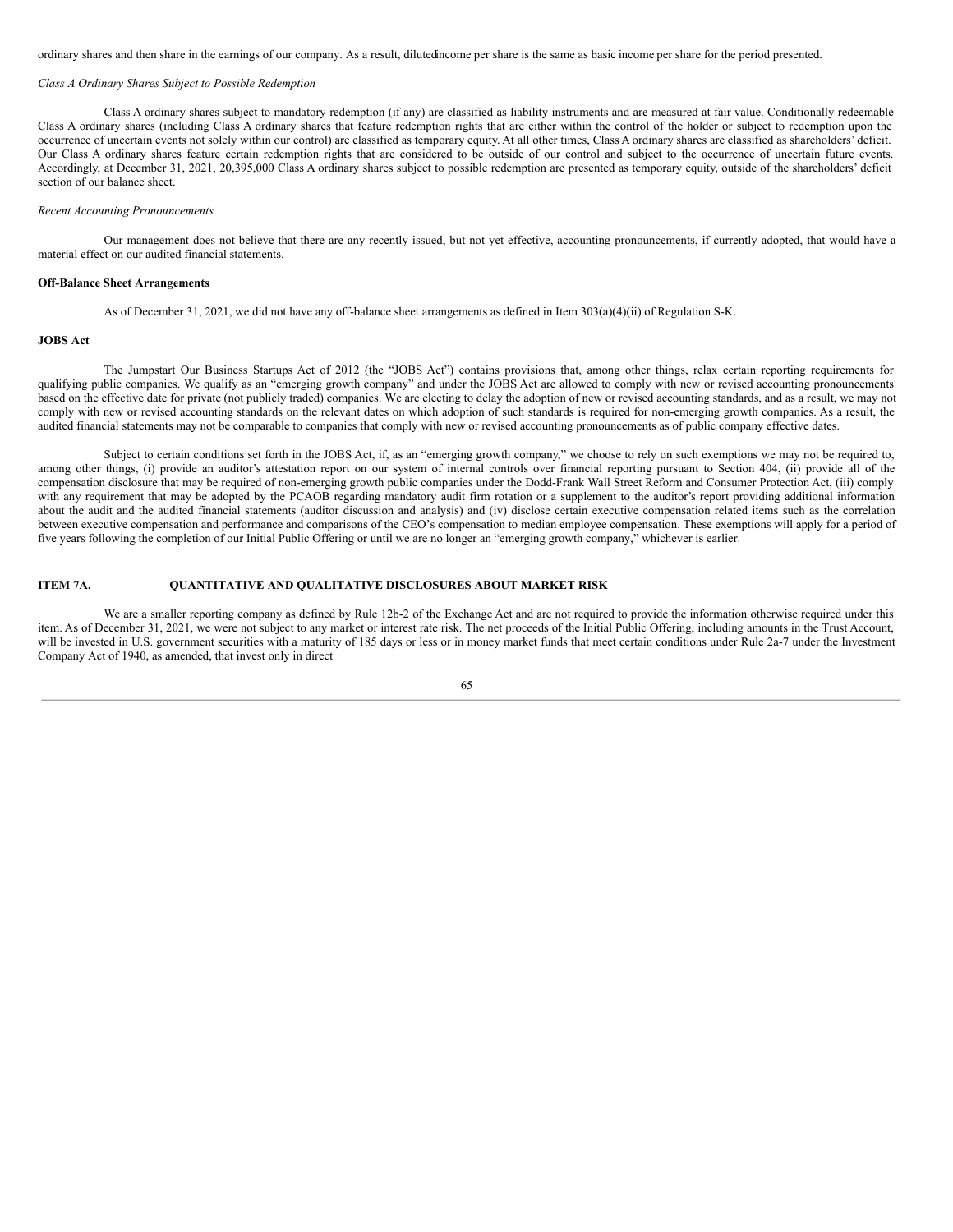U.S. government treasury obligations. Due to the short-term nature of these investments, we believe there will be no associated material exposure to interest rate risk.

We have not engaged in any hedging activities since our inception and we do not expect to engage in any hedging activities with respect to the market risk to which we are exposed.

# **ITEM 8. FINANCIAL STATEMENTS AND SUPPLEMENTARY DATA**

Reference is made to Pages F-1 through F-17 comprising a portion of this Report.

#### **ITEM 9. CHANGES IN AND DISAGREEMENTS WITH ACCOUNTANTS ON ACCOUNTING AND FINANCIAL DISCLOSURE**

None.

## **ITEM 9A. CONTROLS AND PROCEDURES**

*Evaluation of Disclosure Controls and Procedures*

Under the supervision and with the participation of our management, including our principal executive officer and principal financial officer, we conducted an evaluation of the effectiveness of the design and operation of our disclosure controls and procedures as of the end of December 31, 2021. Based on this evaluation, our principal executive officer and principal financial officer have concluded that during the period covered by this report, our disclosure controls and procedures (as defined in Rules 13a-15(e) and 15d-15(e) under the Exchange Act) were not effective, due to the restatement of our financial statement as of August 13, 2021 for the classification of redeemable Class A Shares, as described below, which constitutes a material weakness in our internal control over financial reporting. In light of this material weakness, we performed additional analysis as deemed necessary to ensure that our unaudited interim financial statements were prepared in accordance with U.S. generally accepted accounting principles. Accordingly, management believes that the financial statements included in this Annual Report on Form 10-K present fairly in all material respects our financial position, results of operations and cash flows for the period presented.

Disclosure controls and procedures are designed to ensure that information required to be disclosed by us in our Exchange Act reports is recorded, processed, summarized, and reported within the time periods specified in the SEC's rules and forms, and that such information is accumulated and communicated to our management, including our principal executive officer and principal financial officer or persons performing similar functions, as appropriate to allow timely decisions regarding required disclosure.

## *Changes in Internal Control over Financial Reporting*

There was no change in our internal control over financial reporting that occurred during the period ended December 31, 2021 covered by this Form 10-K that has materially affected, or is reasonably likely to materially affect, our internal control over financial reporting.

# *Management's Report on Internal Controls Over Financial Reporting*

This Report does not include a report of management's assessment regarding internal control over financial reporting or an attestation report of our independent registered public accounting firm due to a transition period established by rules of the SEC for newly public companies.

## **ITEM 9B. OTHER INFORMATION**

None.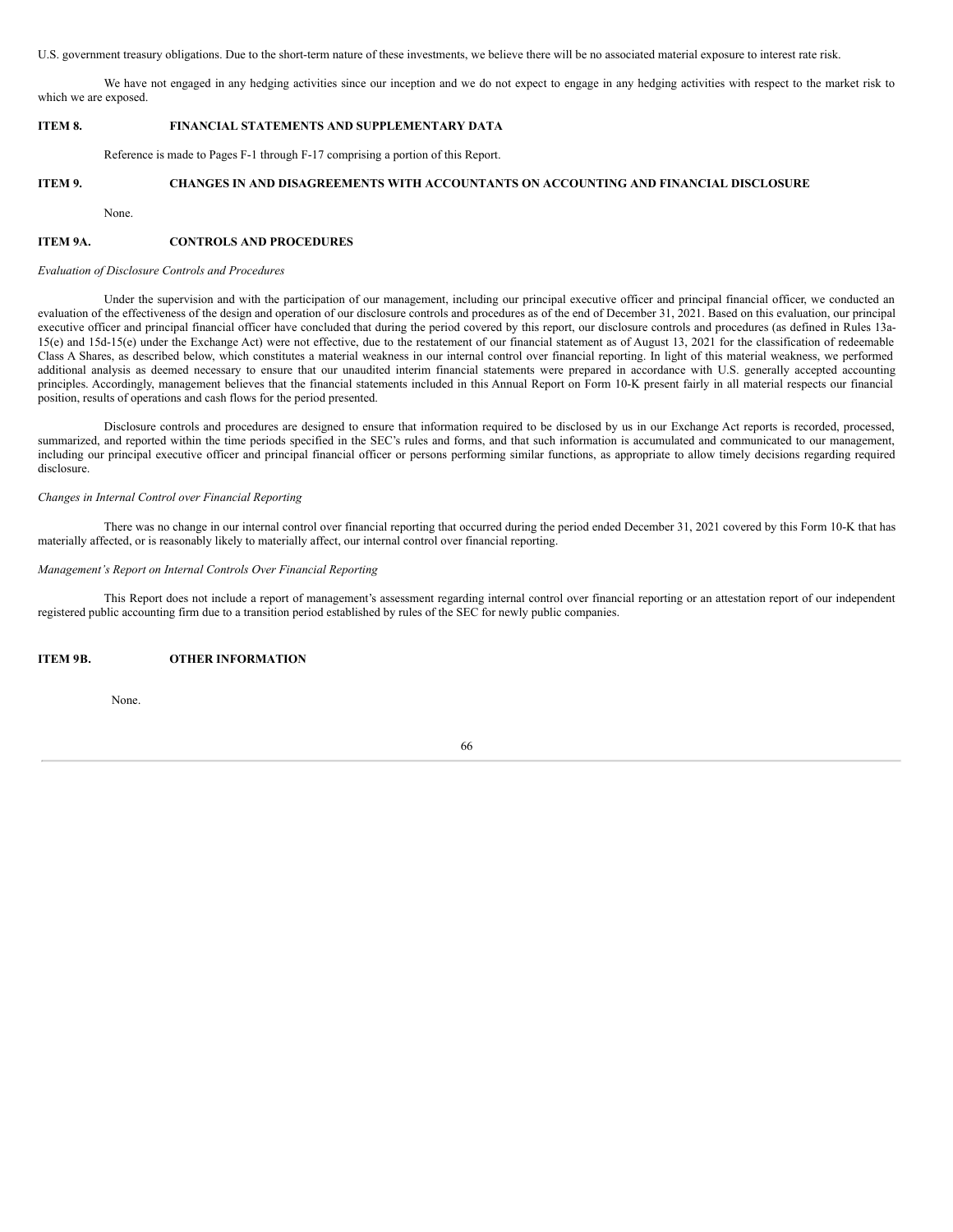# **PART III**

# **ITEM 10. DIRECTORS, EXECUTIVE OFFICERS AND CORPORATE GOVERNANCE**

## **Directors and Executive Officers**

As of the date of this Report, our directors and officers are as follows:

| Name             | Age | <b>Position</b>                      |
|------------------|-----|--------------------------------------|
| Xavier Rolet     | 62  | Chief Executive Officer and Chairman |
| Serge Harry      | 62  | Chief Financial Officer and Director |
| Antoine Shagoury | 51  | Chief Information Officer            |
| Michel Brogard   | 60  | Chief Development Officer            |
| Sharda Cherwoo   | 63  | Director                             |
| Peter Lenardos   | 47  | Director                             |
| Emer Timmons     | 53  | Director                             |

## *Xavier Rolet KBE*

Xavier Rolet KBE is the Chief Executive Officer, Chairman and Co-Founder of World Quantum Growth Acquisition Corp. Named as one of the 100 Best CEOs in the World in 2017 by Harvard Business Review, Mr. Rolet has over 30 years of experience as an executive and a demonstrated track record of successful turnarounds and continued growth in global financial services. Notably, as Chief Executive Officer of LSEG from 2009 to 2017, Mr. Rolet managed the transformation of the London Stock Exchange (the "LSE") into one of the world's largest exchanges by market capitalization. During his tenure, the LSE's market value grew by approximately \$15 billion, corresponding to an 8x increase in share price, delivering an average total shareholder return of approximately 30%. He also oversaw approximately \$5 billion of landmark acquisitions by LSEG including, notably, MilleniumIT in 2009, FSA Transaction Reporting System in 2011, FTSE International in 2011, LCH.Clearnet in 2013, Bonds.com in 2014, Russell Investments in 2014, Mergent in 2017 and YieldBook in 2017.

Mr. Rolet has held various senior positions in the financial services industry throughout his career, with a focus on strategy & operations, technology & data investments and global growth. Most recently, he served as Chief Executive Officer of CQS, between 2019 and 2020. He worked at Lehman Brothers from 2000 to 2008, as Co-Head of Global Equity & Derivatives Trading in New York, as Head of European & Asian Equities in London, and as Chief Executive Officer of Banque Lehman Brothers in Paris. He was also Global Head of Risk & Trading at Dresdner Kleinwort Benson between 1997 and 2000. Prior to that, he was Global Head of European Equities at Credit Suisse First Boston between 1994 and 1996. Mr. Rolet began his career on the International Risk Arbitrage desk at Goldman Sachs International Ltd. in 1984 where he stayed on until 1994, departing as Executive Director and Head of European Equities Trading in London.

Mr. Rolet has been a Board Member of Greater Yellowstone Coalition since June 2021, a Board Member of Golden Falcon Acquisition Corporation since 2020, Chairman of the Board of Shore Capital Markets since 2020, independent director and Chairman of the Risk Committee of Phosagro PJSC from 2018 to 2019 and Chairman of the Board of Directors of Phosagro PJSC from 2019 to 2022, Independent Non-Executive Director of Seplat Petroleum Development Company Plc from 2020 to 2021 and Independent Non-Executive Director of Tadawul since 2019. He is also a Member of the Senior Advisory Board of Towerbrook Capital Partners LP since 2020 and an External Director to Portfolio Companies of the Public Investment Fund (PIF) since 2019. In addition, Mr. Rolet holds positions at a number of other privately held companies; notably, he is Managing Member of Grayling Centennial since 2017 and Senior Advisor to Ranchlands Inc. since 2017. Mr. Rolet previously served as a director of MTS between 2009 and 2017, as a director of Elite between 2012 and 2017 and as a director of LCH.Clearnet between 2013 and 2017.

After graduating from the École Supérieure de Commerce de Marseille (currently the KEDGE Business School) with an MSc in Management Science & Finance in 1981, Mr. Rolet served as a Second Lieutenant and Instructor at the French Air Force Academy. He then attended Columbia Business School, where he received an MBA in 1984 and where he currently serves as a Member of the Board since 2011. Mr. Rolet also completed his post-

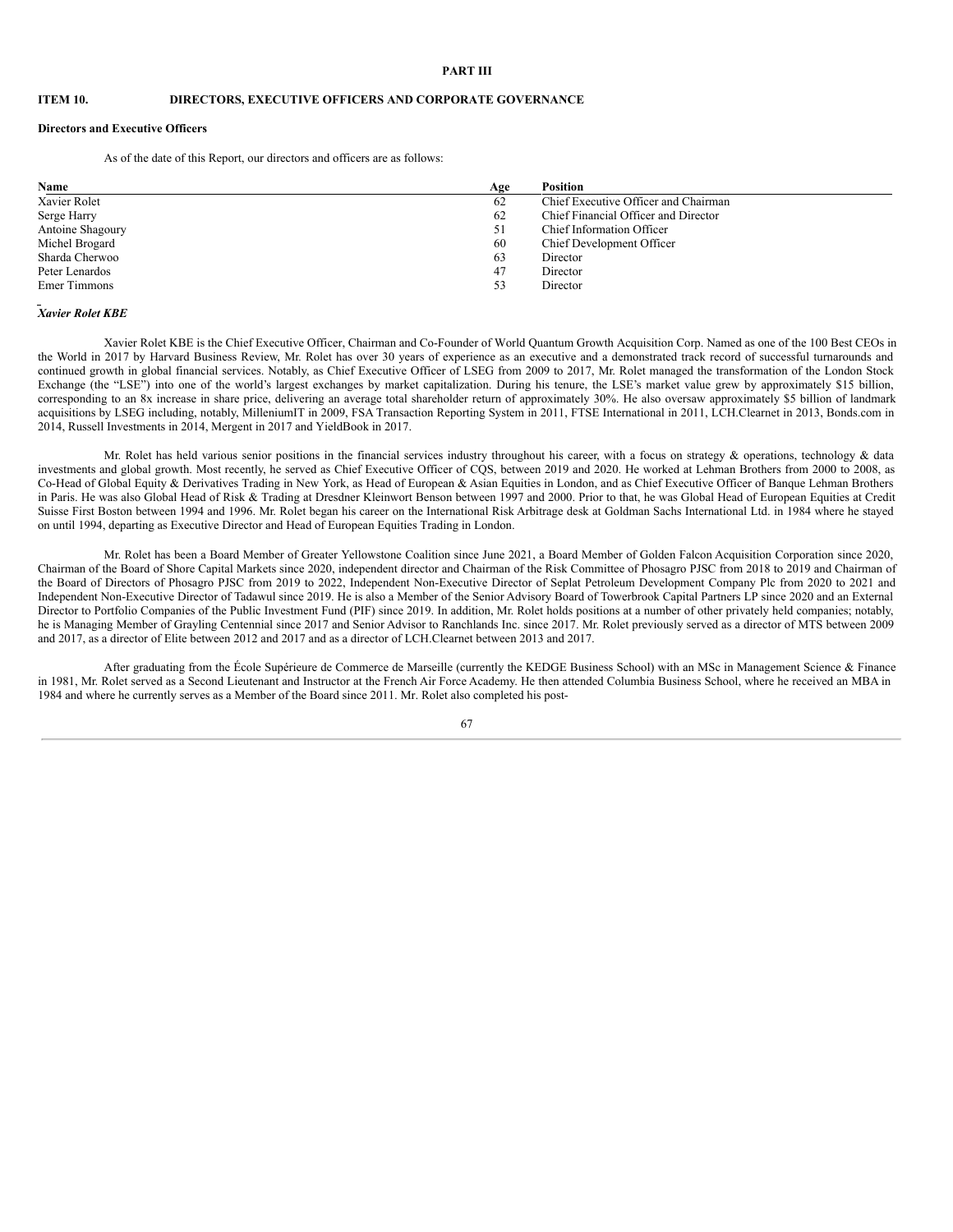graduate studies from the Institut des Hautes Etudes de Defense Nationale in 2008. Mr. Rolet is an Honorary Knight Commander of the Order of the British Empire (KBE), a Knight of the National Order of the Legion of Honour of France, an Officer of the Royal Sharifian Order of Al-Alawi of Morocco and a Member of the Order of Friendship of the Russian Federation. Mr. Rolet has been awarded numerous awards and recognitions, including the Risk.Net Lifetime Achievement Award in 2018.

## *Serge Harry*

Serge Harry is the Chief Financial Officer, Director and Co-Founder of World Quantum Growth Acquisition Corp. Mr. Harry has over 30 years of experience in capital markets and financial markets infrastructures, with an expertise in strategy & operations, M&A, restructurings, regulatory dialogue and engagement, investments, capital raisings and IPOs. Notably, during his time as Chief Financial Officer, Euronext's market capitalization grew by approximately \$9 billion, corresponding to a 4x increase in share price. He also helped deliver an average total shareholder return of approximately 45%, a revenue increase of 1.6x, an earnings increase of 2.8x and EBITDA margin expansion of 18 percentage points. He led over \$1.6 billion of acquisitions and played a pivotal role in the \$20 billion merger of Euronext with New York Stock Exchange.

Mr. Harry has served as a member of the Advisory Board of Blend My Day, a healthy food technology company based in the U.K., since July 2021. Since August 2020, Mr. Harry has served as Chief Executive Officer of Quaternion H Consulting, a boutique consulting firm specialized in Board strategy and M&A advisory. Previously, he was Deputy Chief Executive Officer and Chief Financial Officer of COS. He was also a Member of the Executive Committee of LSEG as well as Chief of Staff to the Group Chief Executive Officer and Head of European Operations & Post-Trade at LSEG from 2013 to 2019. Prior to this, he was a Senior Advisor to the LSEG Chief Executive Officer from 2011 to 2013, working on the successful acquisition of LCH Group. In addition, he served as Chief Executive Officer of SH Consulting, an investment, strategy and M&A Board Advisory Boutique in Financial Services, between 2011 and 2015. Before this, he held international executive positions as Chairman and Chief Executive Officer of BlueNext, a leading global carbon credits trading exchange, from 2007 to 2010, as Group Head of Strategy and Member of the Executive Committee at NYSE Euronext from 2007 to 2008, and as Chief Financial Officer of Euronext from 2000 to 2007, during which time he oversaw the IPO of Euronext in 2001 that resulted in a €400 million equity capital increase. Mr. Harry was also deputy Chief Executive Officer of Paris Stock Exchange from 1999 to 2000, which he joined from SICOVAM (now Euroclear France), where he held a number of positions from 1983 to 1999, including Chief Financial Officer and General Secretary.

Mr. Harry has had vast directorship experience across various roles, businesses, geographies and in highly regulated environments. He is currently Chairman of the Board of XTX Markets SAS, a leading algorithmic trading firm, since 2019, a Member of the Audit Committee of XTX Holdings Limited since 2019, a Member of the Boards of XTX Holdings (UK) Limited, XTX Markets Limited and XTX Markets Trading Limited since January 2022 and Chairman of the Risk Committee of XTX Holdings (UK) Limited since January 2022. He previously served as Chairman of MTS Markets France between 2014 and 2019 and as Chairman of globeSettle between 2014 and 2019. In addition, he was a Board Member and a Member of the Audit and Remuneration Committees of LCH SA Banque between 2013 and 2019, CurveGlobal between 2017 and 2019, GL Trade between 2004 and 2008, Marco Polo Network Inc. between 2008 and 2009, ATOS Euronext Market Solutions between 2003 and 2007 and Liffe between 2002 and 2007.

Mr. Harry was ranked second of the top-10 most influential French financial executives in the City of London by eFinancial Careers in 2016. He was also a recipient of The Economist CFO Europe Best Practices Award in 2002 and of the Club des Trente Award for Best Financial Transaction in 2001. Mr. Harry received his MBA from Institut Supérieur de Gestion Paris in 1984. In addition, he received a Certificate in Corporate Governance from IFA Sciences Po in 2020 and completed the CFA UK Certificate in ESG Investing in 2020.

#### *Antoine Shagoury*

Antoine Shagoury is the Chief Information Officer and Co-Founder of World Quantum Growth Acquisition Corp. He has over 25 years of experience in driving disruptive change in the financial services industry, leading digital transformations at major U.S. and European stock exchanges, and one of the world's largest custody and asset management banks.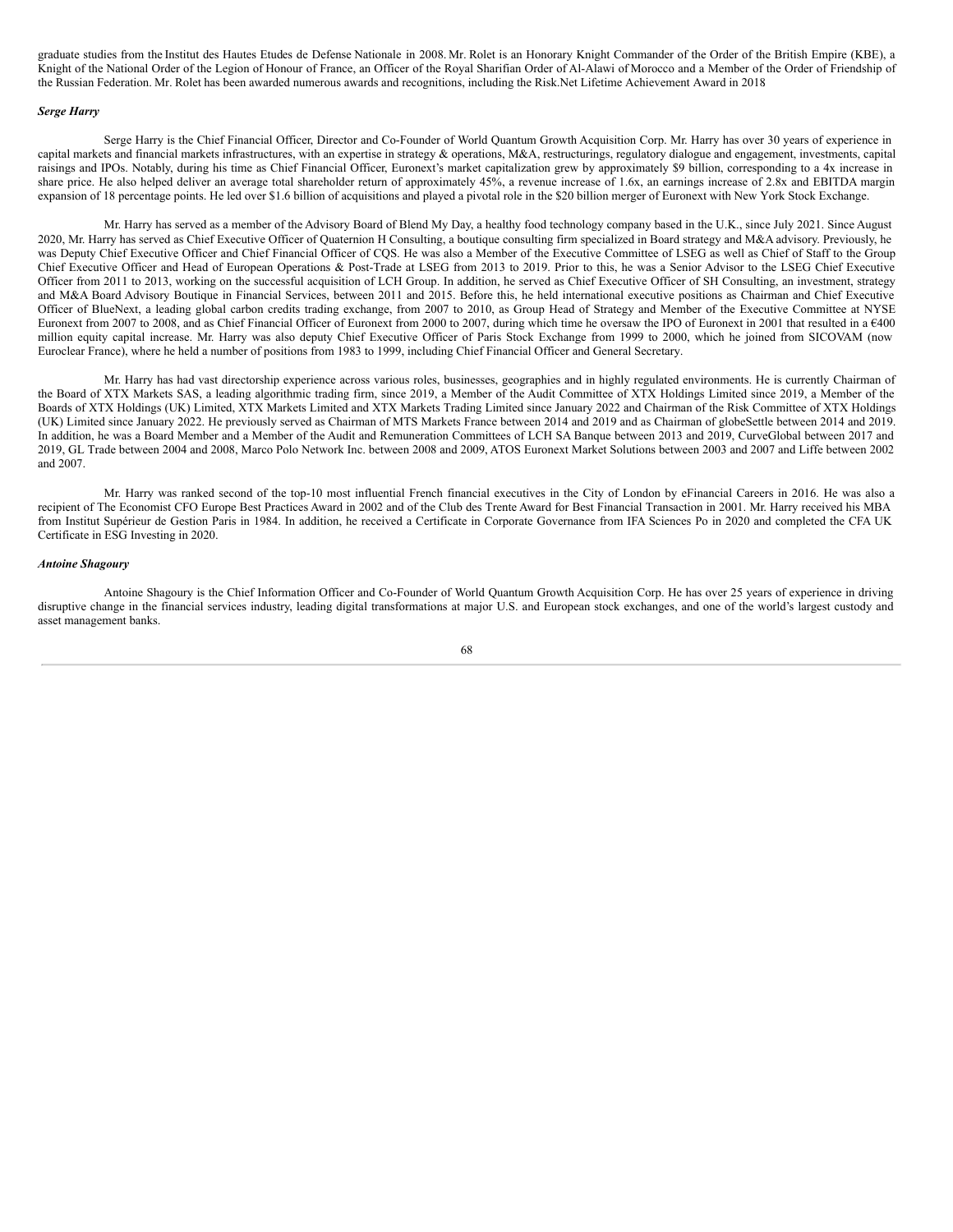Mr. Shagoury has served as the Group Chief Technology Officer of Kyndryl since July 2021. Kyndryl (NYSE: KD) is the world's largest IT infrastructure provider. Mr. Shagoury has served as Venture Partner in the Technology Practice of Ridge-Lane LP since May 2020. Previously, Mr. Shagoury was an Executive Vice President and Global Chief Information Officer at State Street Corporation between 2015 and 2019, where he was responsible for advancing and developing an enterprise-wide technology strategy. He managed all of State Street's IT and enterprise data activities, directly supporting operations in 27 countries, including all major investment centers. During his tenure, the technology transformation and digitalization program delivered over \$550 million of pre-tax net run-rate expense savings since 2017. Additionally, approximately \$5 trillion of assets under custody were onboarded and over 40% of the institution's systems were migrated to the private cloud by 2018. Prior to joining State Street, Mr. Shagoury spent five years at LSEG between 2010 and 2015, where he was the Chief Operating Officer and Chief Information Officer with responsibilities spanning capital markets, information and data services and post trade. During his tenure, LSEG achieved an unprecedented level of availability (100% for four of the five years), reduced execution latencies to less than 100 microseconds and also grew its Technology Services revenue by approximately 11%. Mr. Shagoury was also Chief Information Officer at the American Stock Exchange, and, after the American Stock Exchange was acquired by the New York Stock Exchange in 2008, at the New York Stock Exchange Alternext between 2003 and 2009, where he led the development of the Exchange's trading systems as well as managed trading and floor operations. Before that, he held various technology leadership positions at Instinet between 1993 and 2003, most notably corporate Chief Technology Officer. Mr. Shagoury began his career atDatastream Corporation, where he spent two years between 1990 and 1992.

Mr. Shagoury currently serves as a Director to Wedbush Financial Services since August 2021, as Strategic Advisor to Manetu, a provider of cryptographic solutions for data privacy management, and as a Non-Executive Advisor to Cast Software since 2020. He previously served as a Non-Executive Advisor at SparkCognition between 2017 and 2019 and Non-Executive Advisor for Tadawul between 2008 and 2012. Mr. Shagoury served as Non-Executive Director at The Advanced Cyber Security Center between 2015 and 2019, Cloud Technology Partners between 2015 and 2017, National Stock Exchange (a subsidiary of the CBOE) between 2012 and 2014, and Non-Executive Director of SIAC between 2004 and 2007. In addition, during his time at LSEG, he was an Executive Director of various subsidiaries, including FTSE Russell, Russell Investments, Borsa Italiana, LCH Clearnet, MTS, GATElab, ExactPro, globeSettle, MilleniumIT and Turquoise.

Mr. Shagoury won a Gold Stevie® Award for Digital Executive of the Year 2018 at the American Business Awards. He was also listed on Institutional Investor's The Tech50 for four years in a row between 2013 and 2017 and recognized by Financial News as CTO of the Year 2011. He earned a BSc in Business Administration, concentrating in Management Information Systems from Rochester Institute of Technology in 1993.

### *Michel Brogard*

Michel Brogard is the Chief Development Officer and Co-Founder of World Quantum Growth Acquisition Corp. He has over 20 years of experience in business building and fund-raising.

Between 2019 and 2020, Mr. Brogard served as Chief Executive Officer Americas and Senior Advisor at CQS. He was responsible for restructuring and expanding the firm's U.S. operations, contributing to CQS's over \$1 billion of assets under management increase between 2019 and 2020. He also helped develop CQS's Diversity and ESG strategy. Previously, from 2005 to 2015, he was a Managing Partner, Chief Operating Officer, Chief Financial Officer and Head of Business Development at Amber Capital, a hedge fund that he co-founded in 2005 and which grew its assets under management by 4.7x, to \$7.0 billion by 2008. He helped open and manage Amber Capital's three offices in New York, London and Milan. Prior to that, Mr. Brogard was a Managing Director in European Equities at Credit Suisse First Boston / Donaldson, Lufkin & Jenrette Inc. between 2000 and 2005. Before this, he held various senior positions at HSBC Securities between 1996 and 1999, Lehman Brothers between 1995 and 1996, Merrill Lynch between 1994 and 1995 and Banque Paribas between 1987 and 1994.

From 2007 to 2011, and also in 2019-2020, Mr. Brogard served as an elected Board Member of the Washington, D.C.-based Managed Funds Association (MFA), an advocate for the global hedge fund industry. He has served as Trustee, Executive Committee Member and Chair of the Finance and Investment Committees and committee member of the Employees' Retirement Plan of the *Lycée Français de New York* since 2018 and between 2003 and 2016. Mr. Brogard has also been Chairman of the Investment Committee of the NY French American Chamber of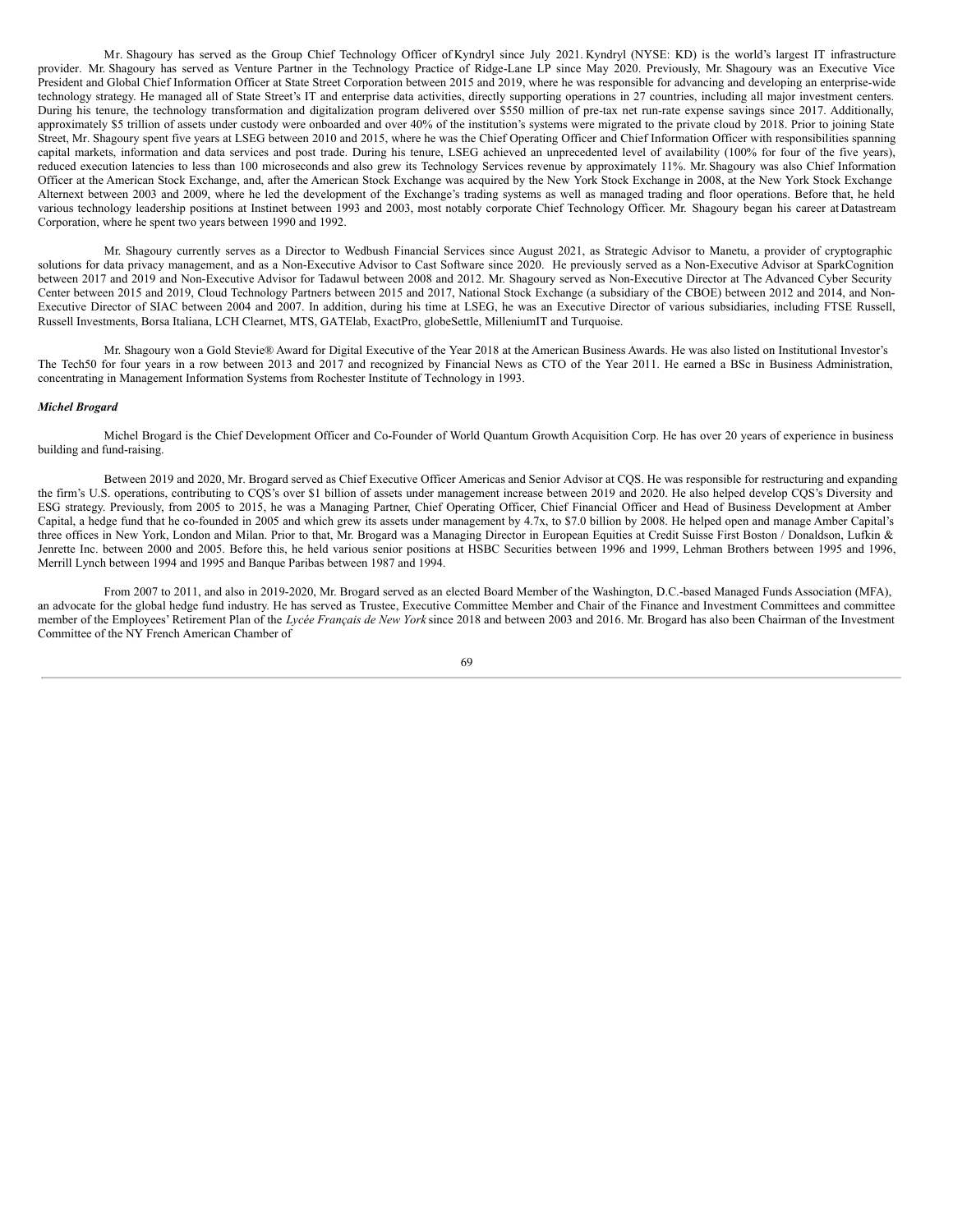Commerce since 2015 and a Board Member of the French American Chamber of Commerce Foundation since 2020. He has also been a member of the Investment Committee of the French American Aid for Children nonprofit organization since 2016. He has been a member of the Global Advisory Board of The Jerome A. Chazen Institute for Global Business at Columbia Business School since 2017. From 2017 to 2019, he was a member of New York Angels, a seeding platform which provides equity capital toearly stage companies.

Mr. Brogard earned his bachelor's degree in Mechanical Engineering at INSA Strasbourg, France in 1984 and his MBA at Columbia University in 1986. In 2008, the French Minister of Education awarded Mr. Brogard the title of *Chevalier dans l'Ordre des Palmes Académiques*.

## *Sharda Cherwoo*

Sharda Cherwoo has served as an Independent Non-Executive Director of World Quantum Growth Acquisition Corp. since August 2021. Ms. Cherwoo has over 25 years of executive experience as a strategic and innovative organizational leader with specialized industry focus in private equity, financial services, healthcare and emerging and disruptive technology.

Ms. Cherwoo is an independent Board Director of World Fuel Services Corp. since 2020, and Doma Holdings Inc. since 2021, and a member of the Advisory Board of Land O'Lakes Inc. since 2020. Ms. Cherwoo has been a Board Director of Tax Analysts since 2020, a Board Director of the NACD, New York Chapter since 2021, and a member of the Board of Trustees of International House of New York since 2008, which are not-for-profit organizations.

Ms. Cherwoo is a former senior partner at Ernst & Young LLP ("EY"), where she garnered extensive operating experience serving global clients across EY's four service lines - audit, tax, management consulting and transactions advisory (M&A) practices. In October 2015, Ms. Cherwoo launched and spearheaded EY's Intelligent Automation program, with a focus on strategic direction, governance and risk management. As part of that role, she also directed EY's investments in robotic process automation ("RPA") and digital transformation initiatives. She also advised a number of Fortune 500 companies on their intelligent automation strategies, including operating models, digital and talent transformation planning. Ms. Cherwoo also served as a Senior Advisory Partner in EY's Private Equity practice group since 2009 and served financial services clients as a Global Client Service Partner and Global Tax Account Leader since 1991. In those roles, she was responsible for serving select EY clients, advising on digital transformation, RPA initiatives, complex tax accounting and global tax planning, as well as mergers, acquisitions and divestitures and their impact on business and global tax strategies. From 2001 to 2004, Ms. Cherwoo served as the founding Chief Executive Officer of EY's Global Shared Services operations in Bangalore, India, which was EY's first global offshoring center for client-facing operations. Prior to that, Ms. Cherwoo held various senior leadership roles and other positions since joining EY in the U.S. in 1982 in the audit practice.

In addition to her strategic, operational and leadership roles, Ms. Cherwoo has been committed to mentoring and bringing innovative ideas to diversity and inclusiveness efforts. She has received the 2018 Silver Stevie® Award Most Innovative Woman of the Year; 2017 Best in Biz award for Innovator of the Year; 2017 Gold Stevie Award® for Innovation of the Year. In 2019, she received the Outstanding 50 Asian Americans in Business award.

Ms. Cherwoo is a Certified Public Accountant and holds a B.Sc. in Accounting as Valedictorian from Sacred Heart University (1982). Ms. Cherwoo has also attended Executive Education programs at Harvard Business School for Strategic Leadership for EY Partners and at Northwestern University, Kellogg School of Management.

#### *Peter K. Lenardos*

Peter K. Lenardos has served as an Independent Non-Executive Director of World Quantum Growth Acquisition Corp. since August 2021. He currently serves as Chief Financial Officer and Executive Director of U.K.-based OSTC Group Holdings Ltd., a global market-making and trading firm. Previously, he served as Chief Financial Officer and then Chief Executive Officer of Cinnober Financial Technology AB ("Cinnober") between 2018 and 2019, a publicly-listed financial technology company with over 300 employees and a blue-chip client roster on six continents. At Cinnober, he was responsible for strategy, finance, sales/business development, client engagement,

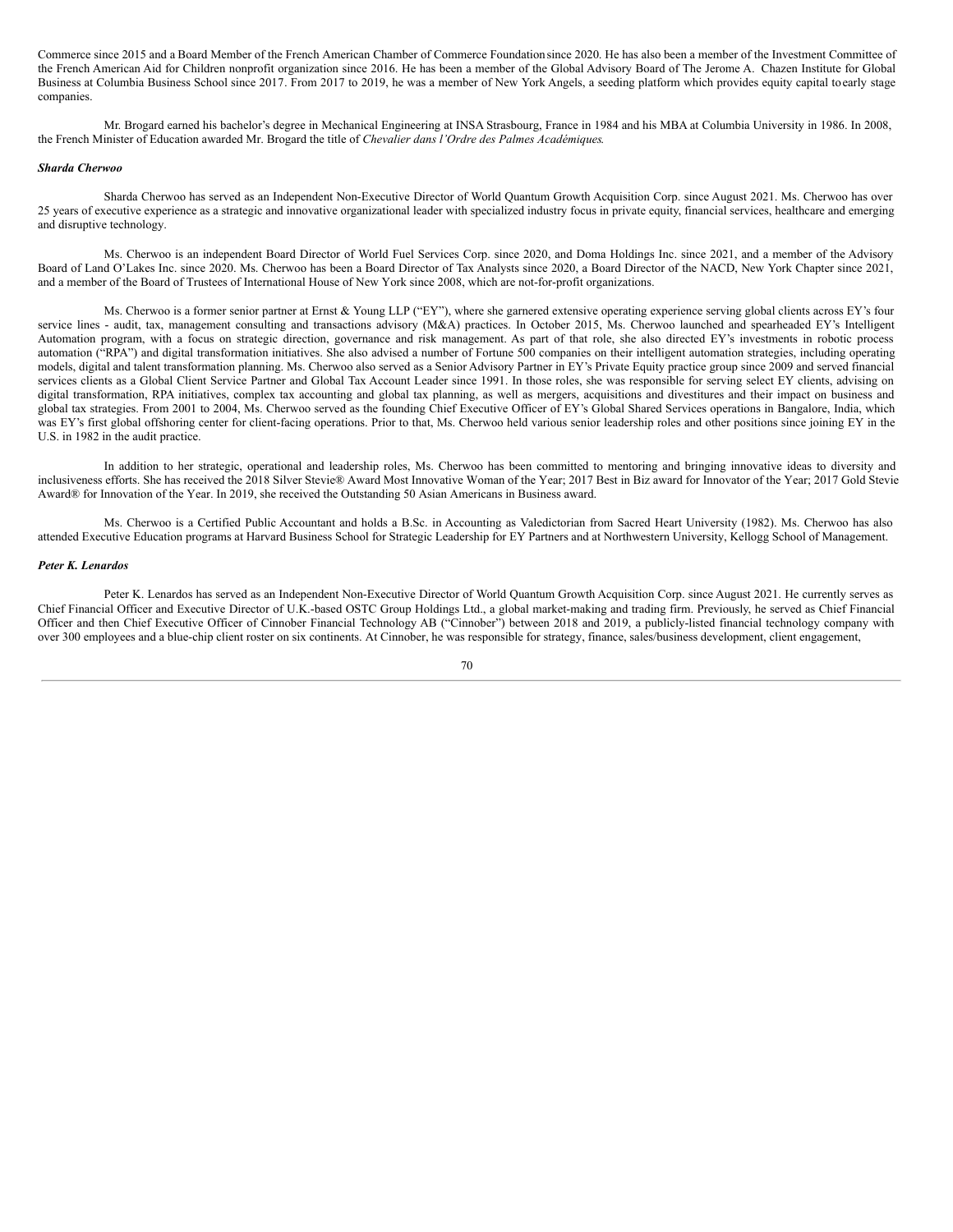restructuring (including rightsizing the cost base) and funding. He led the \$220 million sale ofCinnober to Nasdaq Technology AB, which resulted in a greater than 70% return on Cinnober's share price during his tenure as CEO.

Prior to Cinnober, Mr. Lenardos spent the majority of his career between 2001 and 2018 in investment banking in both the U.S. and U.K., covering M&A advisory, capital raising, equity research and corporate broking, largely at William Blair & Co. and RBC Capital Markets. As an investment banker in the U.S., he advised clients on M&A deals and helped raise capital via public and private equity offerings collectively totaling in the billions of U.S. dollars. In the U.K., he worked on both IPOs and secondary capital raises, collectively totaling in the billions of British pounds.

Mr. Lenardos received a Bachelor of Business Administration in Accounting summa cum laude from Mendoza Business School (University of Notre Dame) in 1997. He earned his MBA with Distinction from the Kellogg School of Management (Northwestern University) in 2001. Additionally, in 2019, Mr. Lenardos completed the Advanced Management Program at Harvard Business School.

#### *Emer Timmons OBE*

Emer Timmons OBE has served as an Independent Non-Executive Director of World Quantum Growth Acquisition Corp. since August 2021. Ms. Timmons has over 20 years of international experience within start-ups and multi-national organizations, combining P&L accountability, strategy conception and delivery as well as IPO management.

Ms. Timmons has served as Senior Advisor to the board of directors of Korn Ferry and CEO of Services Global Practice since September 2021. In January 2019, Ms. Timmons founded ET Solutions, a provider of strategic engagement professional services and programmes, delivered through consultancy and client focused experiences. In September 2019, she was appointed to Co-Chair the "Leaders as Change Agents" Board, a U.K. government-backed Board aimed at intensifying the campaign for greater diversity at senior levels of business. From 2017 to 2020, Ms. Timmons served as a Non-Executive Director of the FTSE 100 listed Flutter Entertainment, where she was a member of the Audit, Remuneration and Nomination Committees. Previously, between 2016 and 2019, Ms. Timmons was the Chief Marketing Officer and President of Enterprise Sales for Brightstar, a leading global mobile services company. Prior to this, she was the first female President in BT's 175 year history, having joined the group in 2006. She was responsible for BT's multi-billion Global Services U.K. and Product business and played an integral role in its successful turnaround, and helped restore strong profitability and significant market share growth.

Ms. Timmons is also the Vice-Chair of Maynooth University Industry Business Council for the School of Business, part of the National Universities of Ireland.

Ms. Timmons has received various industry recognitions over the last few years including: top places on the Financial Times and HERoes 100 Female Champions of Women in Business list for the last three consecutive years, U.K. Woman of the Year from the Women in IT Awards, the Stevie® International Awards for both Global Female Business Executive of the Year and Global Maverick of the Year, one of the Most Impactful B2B Marketing leaders in Europe and Female U.K. Corporate Leader. She was also awarded the CBI First Women Award for Business Services.

Ms. Timmons achieved a degree in Mathematics and Economics from the National University of Ireland in 1995.

## **Number and Terms of Office of Officers and Directors**

Our board of directors consists of five members and is divided into three classes with only one class of directors being appointed in each year, and with each class (except for those directors elected prior to our first annual general meeting) serving a three-year term. In accordance with NYSE corporate governance requirements, we are not required to hold an annual general meeting until one year after our first fiscal year end following our listing on NYSE. The term of office of the first class of directors, consisting of Emer Timmons, will expire at our first annual general meeting. The term of office of the second class of directors, consisting of Sharda Cherwoo and Peter K. Lenardos,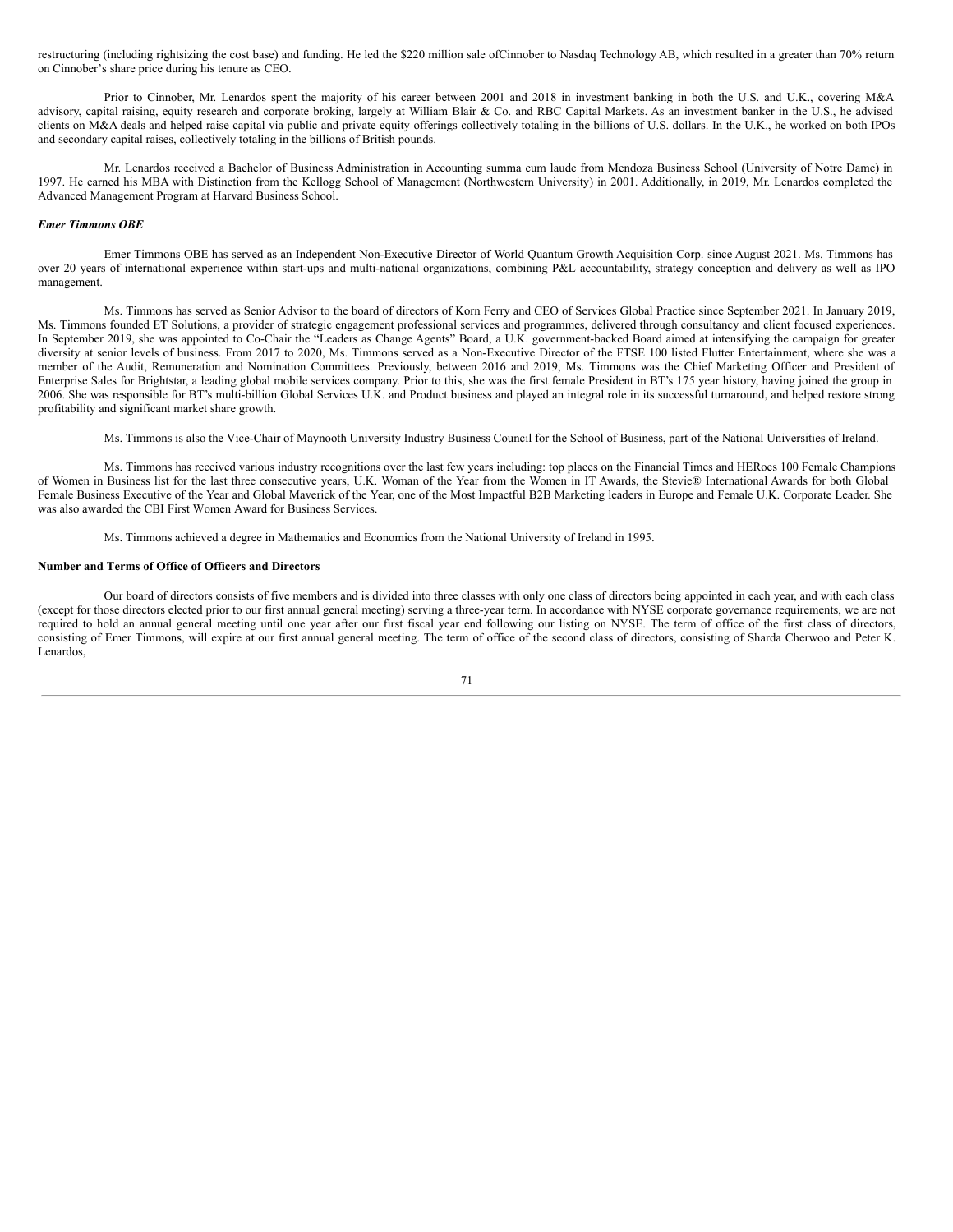will expire at the second annual general meeting. The term of office of the third class of directors, consisting ofXavier Rolet and Serge Harry, will expire at the third annual general meeting.

Our officers are appointed by the board of directors and serve at the discretion of the board of directors, rather than for specific terms of office. Our board of directors is authorized to appoint officers as it deems appropriate pursuant to our amended and restated memorandum and articles of association. Our amended and restated memorandum and articles of association provide that our officers may consist of one or more chairman of the board, chief executive officer, president, chief financial officer, vice presidents, secretary, treasurer and such other offices as may be determined by the board of directors.

#### **Director Independence**

The rules of the NYSE require that a majority of our board of directors be independent within one year of our initial public offering. An "independent director" is defined generally as a person who, in the opinion of the company's board of directors, has no material relationship with the listed company (either directly or as a partner, shareholder or officer of an organization that has a relationship with the company). Our board of directors has determined that each of Sharda Cherwoo, Peter K. Lenardos and Emer Timmons is an "independent director" as defined in the NYSE listing standards and applicable SEC rules.

Our independent directors will have regularly scheduled meetings at which only independent directors are present.

## **Committees of the Board of Directors**

Our board of directors have three standing committees: an audit committee, a compensation committee and a nominating and corporate governance committee. Both our audit committee and our compensation committee are composed solely of independent directors. Subject to phase-in rules, the rules of NYSE and Rule 10A-3 of the Exchange Act require that the audit committee of a listed company be comprised solely of independent directors, and the rules of NYSE require that the compensation committee and the nominating and corporate governance committee of a listed company be comprised solely of independent directors. Each committee operates under a charter that has been approved by our board of directors and has the composition and responsibilities described below. The charter of each committee is available on our website.

## *Audit Committee*

We established an audit committee of the board of directors. Sharda Cherwoo, Peter K. Lenardos and Emer Timmons serve as members of our audit committee. Sharda Cherwoo serves as the Chairman of the audit committee. Under NYSE listing standards and applicable SEC rules, all the directors on the audit committee must be independent. Our board of directors has determined that each of Sharda Cherwoo, Peter K. Lenardos and Emer Timmons are independent under NYSE listing standards and applicable SEC rules.

Each member of the audit committee is financially literate and our board of directors has determined that Sharda Cherwoo and Peter K. Lenardos qualify as an "audit committee financial expert" as defined in applicable SEC rules.

We adopted an audit committee charter, which details the purpose and principal functions of the audit committee, including:

- meeting with our independent registered public accounting firm regarding, among other issues, audits, and adequacy of our accounting and control systems;
- monitoring the independence of the independent registered public accounting firm;
- verifying the rotation of the lead (or coordinating) audit partner having primary responsibility for the audit and the audit partner responsible for reviewing the audit as required by law;
- inquiring and discussing with management our compliance with applicable laws and regulations;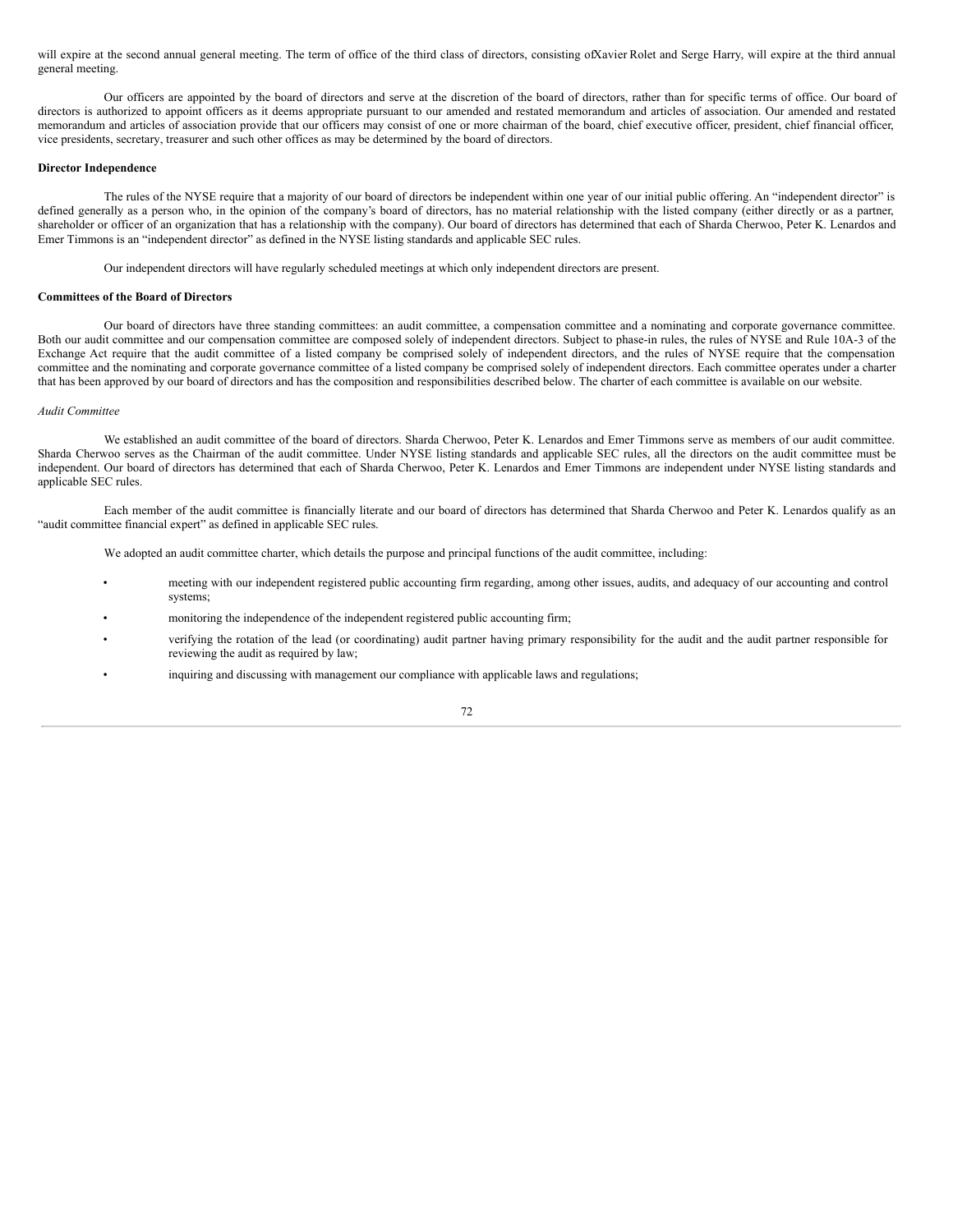- pre-approving all audit services and permitted non-audit services to be performed by our independent registered public accounting firm, including the fees and terms of the services to be performed;
- appointing or replacing the independent registered public accounting firm;
- determining the compensation and oversight of the work of the independent registered public accounting firm (including resolution of disagreements between management and the independent auditor regarding financial reporting) for the purpose of preparing or issuing an audit report or related work;
- establishing procedures for the receipt, retention and treatment of complaints received by us regarding accounting, internal accounting controls or reports which raise material issues regarding our financial statements or accounting policies;
- monitoring compliance on a quarterly basis with the terms of our initial public offering and, if any noncompliance is identified, immediately taking all action necessary to rectify such noncompliance or otherwise causing compliance with the terms of our initial public offering; and
- reviewing and approving all payments made to our existing shareholders, executive officers or directors and their respective affiliates. Any payments made to members of our audit committee will be reviewed and approved by our board of directors, with the interested director or directors abstaining from such review and approval.

#### *Compensation Committee*

We established a compensation committee of our board of directors. The members of our compensation committee are Sharda Cherwoo, Peter K. Lenardos and Emer Timmons, and Peter K. Lenardos serves as chairman of the compensation committee. Under NYSE listing standards, we are required to have at least two members of the compensation committee, all of whom must be independent directors. Our board of directors has determined that each of Sharda Cherwoo, Peter K. Lenardos and Emer Timmons is independent under NYSE listing standards.

We adopted a compensation committee charter, which details the purpose and principal functions of the compensation committee, including:

- reviewing and approving on an annual basis the corporate goals and objectives relevant to our Chief Executive Officer's compensation, evaluating our Chief Executive Officer's performance in light of such goals and objectives and determining and approving the remuneration (if any) of our Chief Executive Officer;
- reviewing and approving the compensation of all of our other Section 16 executive officers;
- reviewing our executive compensation policies and plans;
- implementing and administering our incentive compensation equity-based remuneration plans;
- assisting management in complying with our proxy statement and/or annual report disclosure requirements;
- approving all special perquisites, special cash payments and other special compensation and benefit arrangements for our executive officers and employees;
- producing a report on executive compensation to be included in our annual proxy statement, to the extent required; and
- reviewing, evaluating and recommending changes, if appropriate, to the remuneration for directors.

The charter also provides that the compensation committee may, in its sole discretion, retain or obtain the advice of a compensation consultant, legal counsel or other adviser and will be directly responsible for the appointment, compensation and oversight of the work of any such adviser. However, before engaging or receiving advice from a compensation consultant, external legal counsel or any other adviser, the compensation committee will consider the independence of each such adviser, including the factors required by the NYSE and the SEC.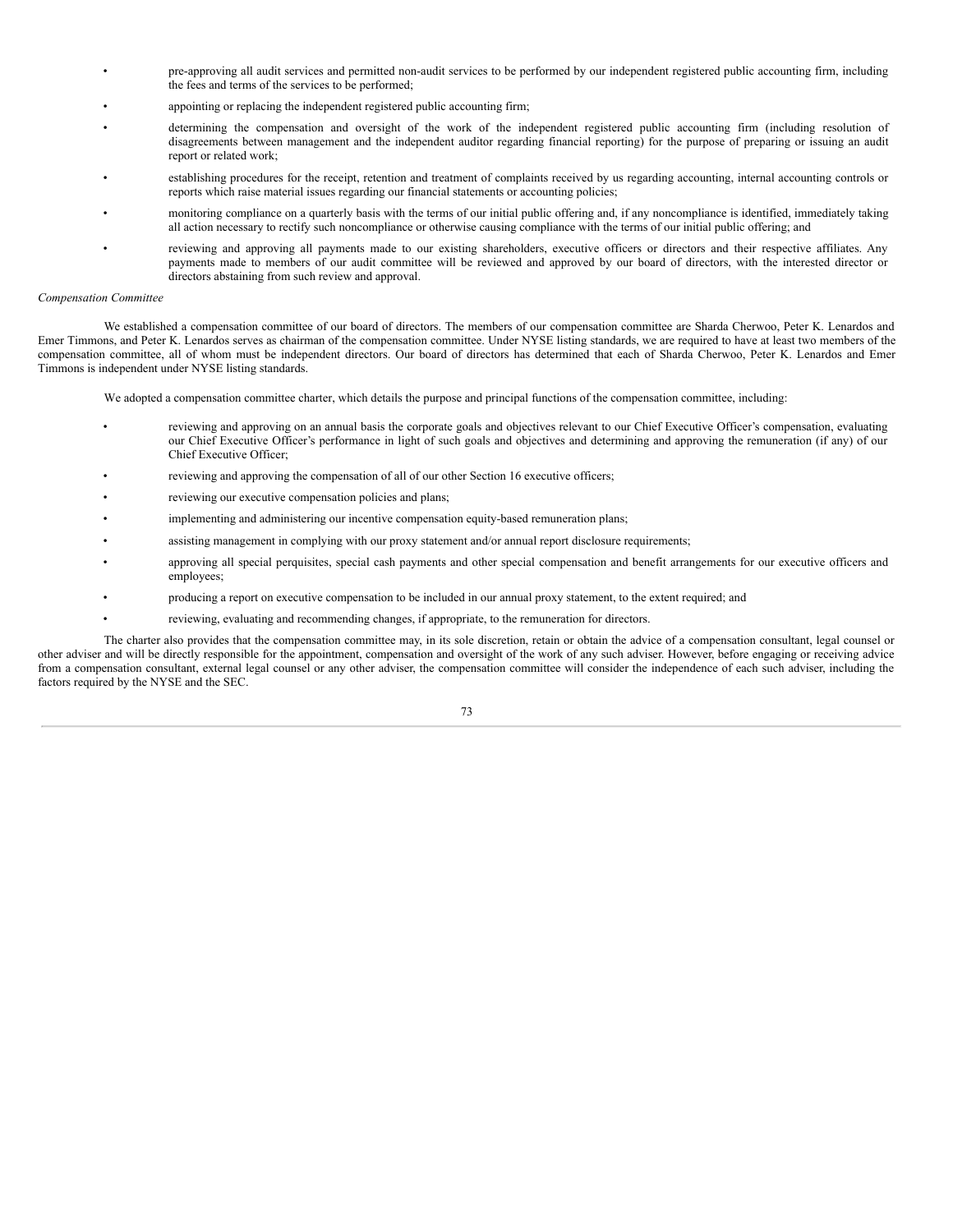#### *Nominating and Corporate Governance Committee*

We established a nominating and corporate governance committee of the board of directors. The members of our nominating and corporate governance are Sharda Cherwoo, Peter K. Lenardos and Emer Timmons, and Emer Timmons serves as chairman of the nominating and corporate governance committee.

We adopted a nominating and corporate governance committee charter, which details the purpose and responsibilities of the nominating and corporate governance committee, including:

- identifying, screening and reviewing individuals qualified to serve as directors, consistent with criteria approved by the board, and recommending to the board of director candidates for nomination for appointment at the annual general meeting or to fill vacancies on the board of directors;
- developing and recommending to the board of directors and overseeing implementation of our corporate governance guidelines;
- coordinating and overseeing the annual self-evaluation of the board of directors, its committees, individual directors and management in the governance of the company; and
	- reviewing on a regular basis our overall corporate governance and recommending improvements as and when necessary.

The charter also provides that the nominating and corporate governance committee may, in its sole discretion, retain or obtain the advice of, and terminate, any search firm to be used to identify director candidates, and will be directly responsible for approving the search firm's fees and other retention terms.

We have not formally established any specific, minimum qualifications that must be met or skills that are necessary for directors to possess. In general, in identifying and evaluating nominees for director, the board of directors considers educational background, diversity of professional experience, knowledge of our business, integrity, professional reputation, independence, wisdom, and the ability to represent the best interests of our shareholders. Prior to our initial business combination, holders of our public shares will not have the right to recommend director candidates for nomination to our board of directors.

#### **Compensation Committee Interlocks and Insider Participation**

None of our executive officers currently serves, and in the past year has not served, as a member of the board of directors or compensation committee (or other committee serving an equivalent function) of any entity that has one or more executive officers serving on our board of directors.

## **Code of Business Conduct and Ethics**

We have adopted a Code of Ethics applicable to our directors, officers and employees. A copy of the Code of Ethics will be provided without charge upon request from us. We intend to disclose any amendments to or waivers of certain provisions of our Code of Ethics in a Current Report on Form 8-K or on the Company's corporate website to the extent required by SEC rules. The information that may be contained on or accessible through our corporate website or any other website that we may maintain is not incorporated by reference in, or otherwise a part of, this Report.

## **Conflicts of Interest**

Under Cayman Islands law, directors and officers owe the following fiduciary duties:

- duty to act in good faith in what the director or officer believes to be in the best interests of the company as a whole;
- duty to exercise powers for the purposes for which those powers were conferred and not for a collateral purpose;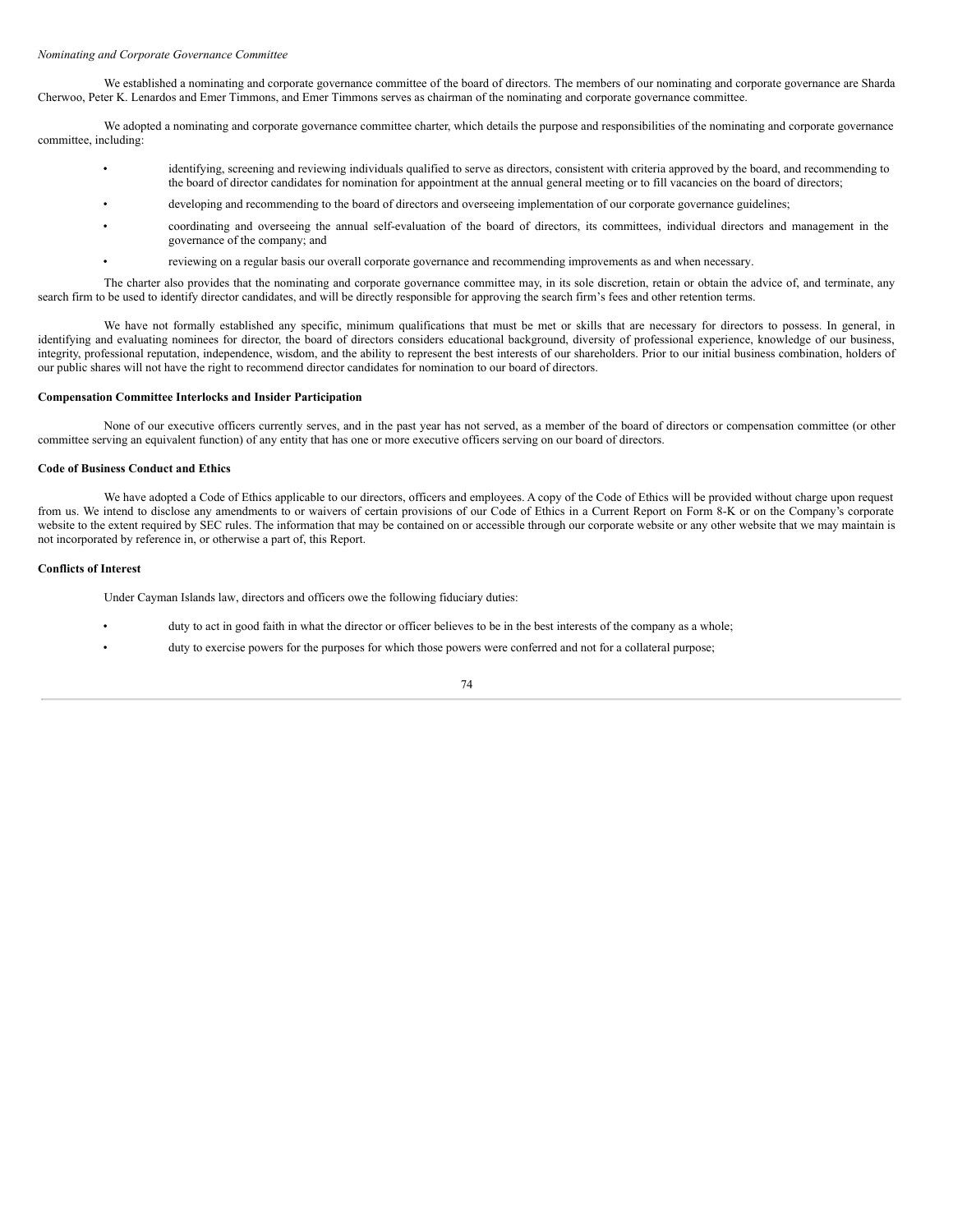- directors should not improperly fetter the exercise of future discretion;
- duty to exercise powers fairly as between different sections of shareholders;
- duty not to put themselves in a position in which there is a conflict between their duty to the company and their personal interests; and
- duty to exercise independent judgment.

In addition to the above, directors also owe a duty of care which is not fiduciary in nature. This duty has been defined as a requirement to act as a reasonably diligent person having both the general knowledge, skill and experience that may reasonably be expected of a person carrying out the same functions as are carried out by that director in relation to the company and the general knowledge skill and experience of that director.

As set out above, directors have a duty not to put themselves in a position of conflict and this includes a duty not to engage in self-dealing, or to otherwise benefit as a result of their position. However, in some instances what would otherwise be a breach of this duty can be forgiven and/or authorized in advance by the shareholders provided that there is full disclosure by the directors. This can be done by way of permission granted in the amended and restated memorandum and articles of association or alternatively by shareholder approval at shareholder meetings.

Our amended and restated memorandum and articles of association provide that, subject to his or her fiduciary duties under Cayman Islands law, no director shall be disqualified or prevented from contracting with the company nor shall any contract or transaction entered into by or on behalf of the company in which any director shall have an interest be liable to be avoided. A director shall be at liberty to vote in respect of any contract or transaction in which he or she is interested provided that the nature of such interest shall be disclosed at or prior to its consideration or any vote thereon by the board of directors.

Certain of our officers and directors presently have, and any of them in the future may have, additional fiduciary and contractual duties to other entities. As a result, if any of our officers or directors becomes aware of a business combination opportunity which is suitable for an entity to which he or she has then-current fiduciary or contractual obligations, then, subject to their fiduciary duties under Cayman Islands law, he or she will need to honor such fiduciary or contractual obligations to present such business combination opportunity to such entity, before we can pursue such opportunity. If these other entities decide to pursue any such opportunity, we may be precluded from pursuing the same. Our amended and restated memorandum and articles of association provide that, to the fullest extent permitted by applicable law: (i) no individual serving as a director or an officer shall have any duty, except to the extent expressly assumed by contract, to refrain from engaging directly or indirectly in the same or similar business activities or lines of business as us; and (ii) we renounce any interest or expectancy in, or in being offered an opportunity to participate in, any potential transaction or matter which may be a corporate opportunity offered to any director or officer unless such opportunity is expressly offered to such person solely in his or her capacity as a director or officer of our company and such opportunity is one we are legally and contractually permitted to undertake and would otherwise be reasonable for us to pursue.

Below is a table summarizing the entities to which our officers and directors currently have fiduciary duties or contractual obligations:

| Individual   | Entity                        |          | Entity's<br><b>Business</b> | <b>Affiliation</b>       |
|--------------|-------------------------------|----------|-----------------------------|--------------------------|
| Xavier Rolet | Golden Falcon Acquisition     |          | <b>SPAC</b>                 | Director                 |
|              | Corporation                   |          |                             |                          |
|              | Grayling Centennial LLC       |          | Hospitality                 | Managing Member          |
|              | Greater Yellowstone Coalition |          | Nonprofit                   | Director                 |
|              | Public Investment Fund (PIF)  | $^{(1)}$ | Investments                 | <b>External Director</b> |
|              | <b>Shore Capital Markets</b>  |          | <b>Financial Services</b>   | Chairman                 |
|              | 75                            |          |                             |                          |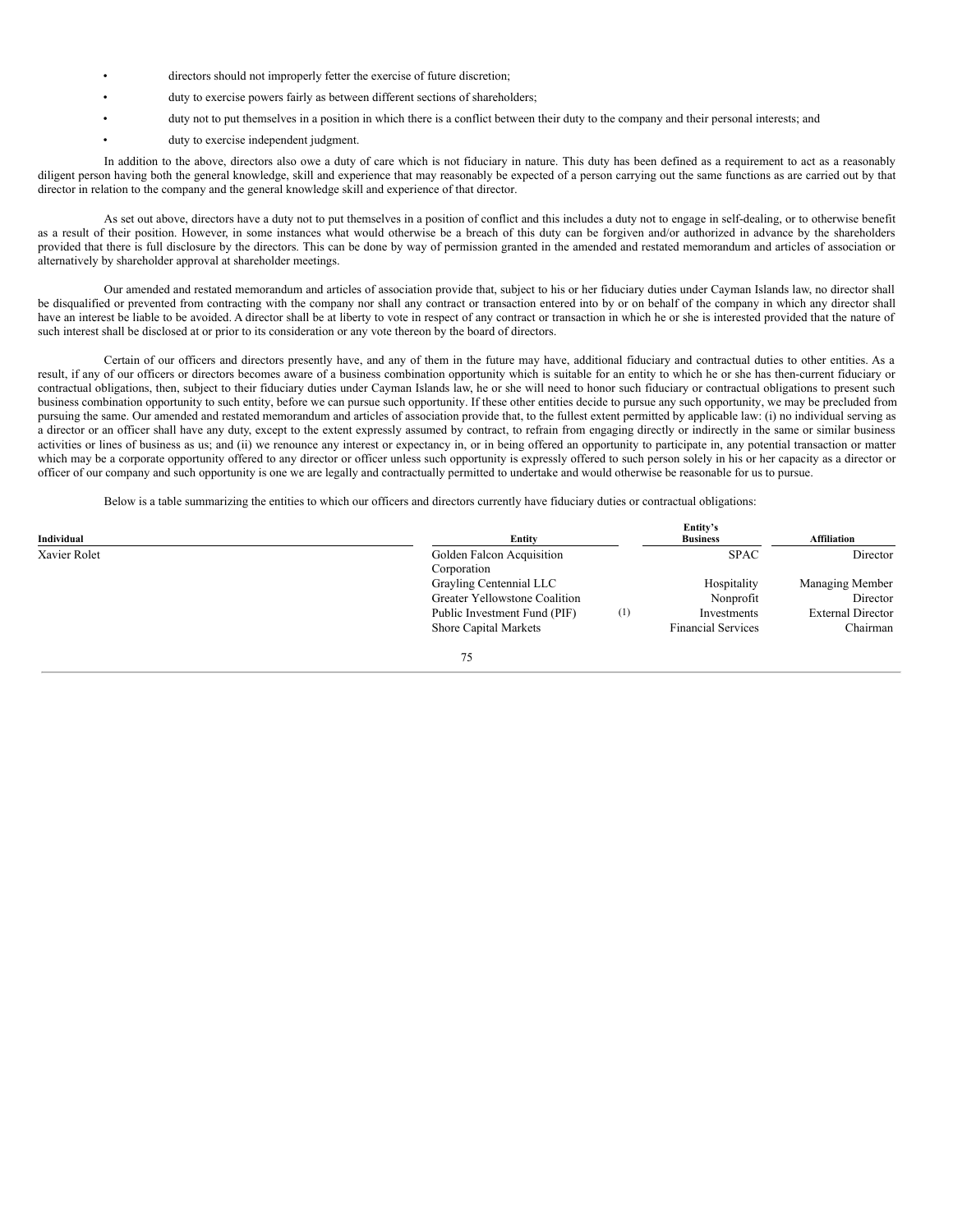| <b>Executive Director</b><br>(1)<br>Member of the Senior<br>Towerbrook Capital Partners LP<br>Investments<br><b>Advisory Board</b><br>Senior Advisor<br>Ranchlands Inc.<br>Private Company<br>SCEA Domaine de la Verriere<br>Director<br>Private Company<br><b>SCI La Verriere</b><br>Private Company<br>Director<br><b>SAS La Verriere</b><br>Director<br>Private Company<br><b>Blend My Day</b><br>Food & Beverage<br>Member of Advisory<br>Serge Harry<br>Board<br>Quaternion H Consulting<br>Chief Executive Officer<br>Consulting<br><b>Financial Services</b><br>Director and Chairman<br>XTX Holdings (UK) Limited<br>of Risk Committee<br>Member of the Audit<br>XTX Holdings Limited<br><b>Financial Services</b><br>Committee<br>XTX Markets Limited<br><b>Financial Services</b><br>Director<br><b>Financial Services</b><br>XTX Markets Trading Limited<br>Director<br><b>Financial Services</b><br>Chairman<br>XTX Markets SAS<br>Non-Executive Advisor<br><b>Cast Software</b><br>IT<br>Antoine Shagoury<br>Group Chief Technology<br>IT<br>Kyndryl Holdings, Inc.<br>Officer |
|---------------------------------------------------------------------------------------------------------------------------------------------------------------------------------------------------------------------------------------------------------------------------------------------------------------------------------------------------------------------------------------------------------------------------------------------------------------------------------------------------------------------------------------------------------------------------------------------------------------------------------------------------------------------------------------------------------------------------------------------------------------------------------------------------------------------------------------------------------------------------------------------------------------------------------------------------------------------------------------------------------------------------------------------------------------------------------------------|
|                                                                                                                                                                                                                                                                                                                                                                                                                                                                                                                                                                                                                                                                                                                                                                                                                                                                                                                                                                                                                                                                                             |
|                                                                                                                                                                                                                                                                                                                                                                                                                                                                                                                                                                                                                                                                                                                                                                                                                                                                                                                                                                                                                                                                                             |
|                                                                                                                                                                                                                                                                                                                                                                                                                                                                                                                                                                                                                                                                                                                                                                                                                                                                                                                                                                                                                                                                                             |
|                                                                                                                                                                                                                                                                                                                                                                                                                                                                                                                                                                                                                                                                                                                                                                                                                                                                                                                                                                                                                                                                                             |
|                                                                                                                                                                                                                                                                                                                                                                                                                                                                                                                                                                                                                                                                                                                                                                                                                                                                                                                                                                                                                                                                                             |
|                                                                                                                                                                                                                                                                                                                                                                                                                                                                                                                                                                                                                                                                                                                                                                                                                                                                                                                                                                                                                                                                                             |
|                                                                                                                                                                                                                                                                                                                                                                                                                                                                                                                                                                                                                                                                                                                                                                                                                                                                                                                                                                                                                                                                                             |
|                                                                                                                                                                                                                                                                                                                                                                                                                                                                                                                                                                                                                                                                                                                                                                                                                                                                                                                                                                                                                                                                                             |
|                                                                                                                                                                                                                                                                                                                                                                                                                                                                                                                                                                                                                                                                                                                                                                                                                                                                                                                                                                                                                                                                                             |
|                                                                                                                                                                                                                                                                                                                                                                                                                                                                                                                                                                                                                                                                                                                                                                                                                                                                                                                                                                                                                                                                                             |
|                                                                                                                                                                                                                                                                                                                                                                                                                                                                                                                                                                                                                                                                                                                                                                                                                                                                                                                                                                                                                                                                                             |
|                                                                                                                                                                                                                                                                                                                                                                                                                                                                                                                                                                                                                                                                                                                                                                                                                                                                                                                                                                                                                                                                                             |
|                                                                                                                                                                                                                                                                                                                                                                                                                                                                                                                                                                                                                                                                                                                                                                                                                                                                                                                                                                                                                                                                                             |
|                                                                                                                                                                                                                                                                                                                                                                                                                                                                                                                                                                                                                                                                                                                                                                                                                                                                                                                                                                                                                                                                                             |
|                                                                                                                                                                                                                                                                                                                                                                                                                                                                                                                                                                                                                                                                                                                                                                                                                                                                                                                                                                                                                                                                                             |
|                                                                                                                                                                                                                                                                                                                                                                                                                                                                                                                                                                                                                                                                                                                                                                                                                                                                                                                                                                                                                                                                                             |
|                                                                                                                                                                                                                                                                                                                                                                                                                                                                                                                                                                                                                                                                                                                                                                                                                                                                                                                                                                                                                                                                                             |
|                                                                                                                                                                                                                                                                                                                                                                                                                                                                                                                                                                                                                                                                                                                                                                                                                                                                                                                                                                                                                                                                                             |
|                                                                                                                                                                                                                                                                                                                                                                                                                                                                                                                                                                                                                                                                                                                                                                                                                                                                                                                                                                                                                                                                                             |
|                                                                                                                                                                                                                                                                                                                                                                                                                                                                                                                                                                                                                                                                                                                                                                                                                                                                                                                                                                                                                                                                                             |
| IT<br>Strategic Advisor<br>Manetu                                                                                                                                                                                                                                                                                                                                                                                                                                                                                                                                                                                                                                                                                                                                                                                                                                                                                                                                                                                                                                                           |
| Venture Partner in<br>Ridge-Lane LP<br>Advisory                                                                                                                                                                                                                                                                                                                                                                                                                                                                                                                                                                                                                                                                                                                                                                                                                                                                                                                                                                                                                                             |
| <b>Technology Practice</b>                                                                                                                                                                                                                                                                                                                                                                                                                                                                                                                                                                                                                                                                                                                                                                                                                                                                                                                                                                                                                                                                  |
| <b>Consultant of TPG</b><br>TPG Global, LLC<br>Investments                                                                                                                                                                                                                                                                                                                                                                                                                                                                                                                                                                                                                                                                                                                                                                                                                                                                                                                                                                                                                                  |
| Global, LLC                                                                                                                                                                                                                                                                                                                                                                                                                                                                                                                                                                                                                                                                                                                                                                                                                                                                                                                                                                                                                                                                                 |
| <b>Wedbush Financial Services</b><br>Director<br>Investments                                                                                                                                                                                                                                                                                                                                                                                                                                                                                                                                                                                                                                                                                                                                                                                                                                                                                                                                                                                                                                |
| Columbia Business School<br>Member of the Global<br>Michel Brogard<br>Education                                                                                                                                                                                                                                                                                                                                                                                                                                                                                                                                                                                                                                                                                                                                                                                                                                                                                                                                                                                                             |
| Advisory Board of The                                                                                                                                                                                                                                                                                                                                                                                                                                                                                                                                                                                                                                                                                                                                                                                                                                                                                                                                                                                                                                                                       |
| Jerome A. Chazen                                                                                                                                                                                                                                                                                                                                                                                                                                                                                                                                                                                                                                                                                                                                                                                                                                                                                                                                                                                                                                                                            |
| Institute for Global                                                                                                                                                                                                                                                                                                                                                                                                                                                                                                                                                                                                                                                                                                                                                                                                                                                                                                                                                                                                                                                                        |
| <b>Business</b>                                                                                                                                                                                                                                                                                                                                                                                                                                                                                                                                                                                                                                                                                                                                                                                                                                                                                                                                                                                                                                                                             |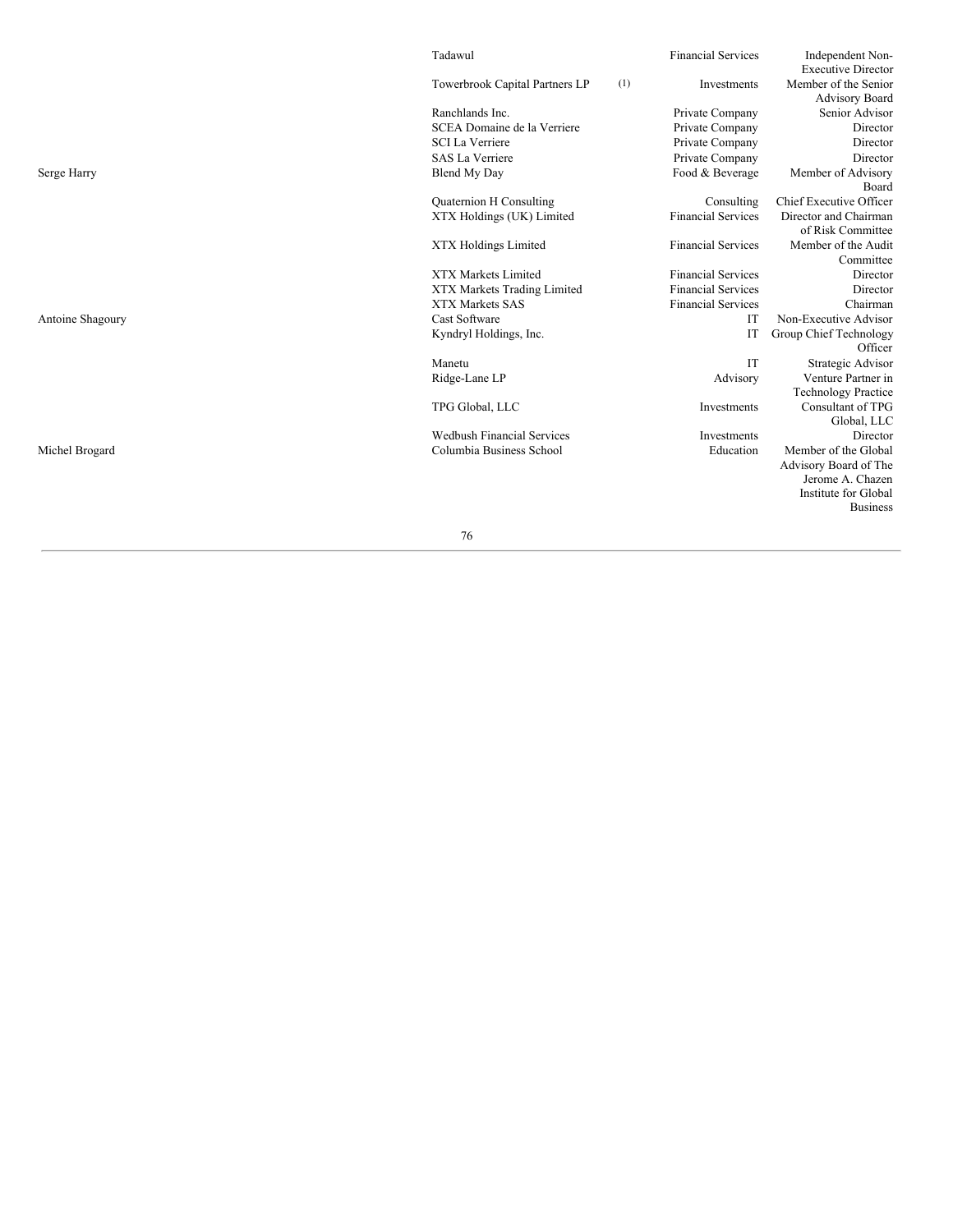|                                                           | French American Aid for Children                  | Nonprofit                       | Member of the<br><b>Investment Committee</b>                                                                              |
|-----------------------------------------------------------|---------------------------------------------------|---------------------------------|---------------------------------------------------------------------------------------------------------------------------|
|                                                           | French American Chamber of<br>Commerce Foundation | <b>Business Network</b>         | Trustee                                                                                                                   |
|                                                           | Lycée Français de New York                        | Education                       | Trustee, Executive<br>Committee member and<br>Chairman of both the<br>Finance Committee and<br>the Endowment<br>Committee |
|                                                           | NY French American Chamber of<br>Commerce         | <b>Business Network</b>         | Chairman of the<br><b>Investment Committee</b>                                                                            |
| Sharda Cherwoo                                            | Doma Holdings Inc.                                | Prop Tech<br><b>Real Estate</b> | Director                                                                                                                  |
|                                                           | International House of New York                   | Nonprofit                       | Member of the Board of<br>Trustees                                                                                        |
|                                                           | Land O'Lakes Inc.                                 | Private Company                 | Member of Advisory<br>Board                                                                                               |
|                                                           | NACD, New York Chapter                            | Nonprofit                       | Director                                                                                                                  |
|                                                           | <b>Tax Analysts</b>                               | Nonprofit                       | Director                                                                                                                  |
|                                                           | Trustees of International House of<br>New York    | Nonprofit                       | Director                                                                                                                  |
|                                                           | World Fuel Services Corp.                         | Energy                          | Director                                                                                                                  |
| Peter Lenardos                                            | OSTC Group Holdings Ltd.                          | <b>Financial Services</b>       | Chief Financial Officer<br>and Executive Director                                                                         |
| <b>Emer Timmons</b>                                       | <b>ET Solutions</b>                               | Consulting                      | Founder and Director                                                                                                      |
|                                                           | Leaders as Change Agents                          | Nonprofit Organization          | Co-Chair of the Board                                                                                                     |
|                                                           | Korn Ferry                                        | Consulting                      | Senior Advisor                                                                                                            |
| $\mathbf{a}$<br><b>CONTRACTOR</b><br>$\sim$ $\sim$ $\sim$ | Maynooth University School of<br><b>Business</b>  | Education                       | Vice-Chair of Industry<br><b>Business Council</b>                                                                         |

(1) Includes certain of its funds, other affiliates and portfolio companies.

Potential investors should also be aware of the following other potential conflicts of interest:

• Our executive officers and directors are not required to, and will not, commit their full time to our affairs, which may result in a conflict of interest in allocating their time between our operations and our search for a business combination and their other businesses. We do not intend to have any full-time employees prior to the completion of our initial business combination. Each of our executive officers is engaged in several other business endeavors for which he may be entitled to substantial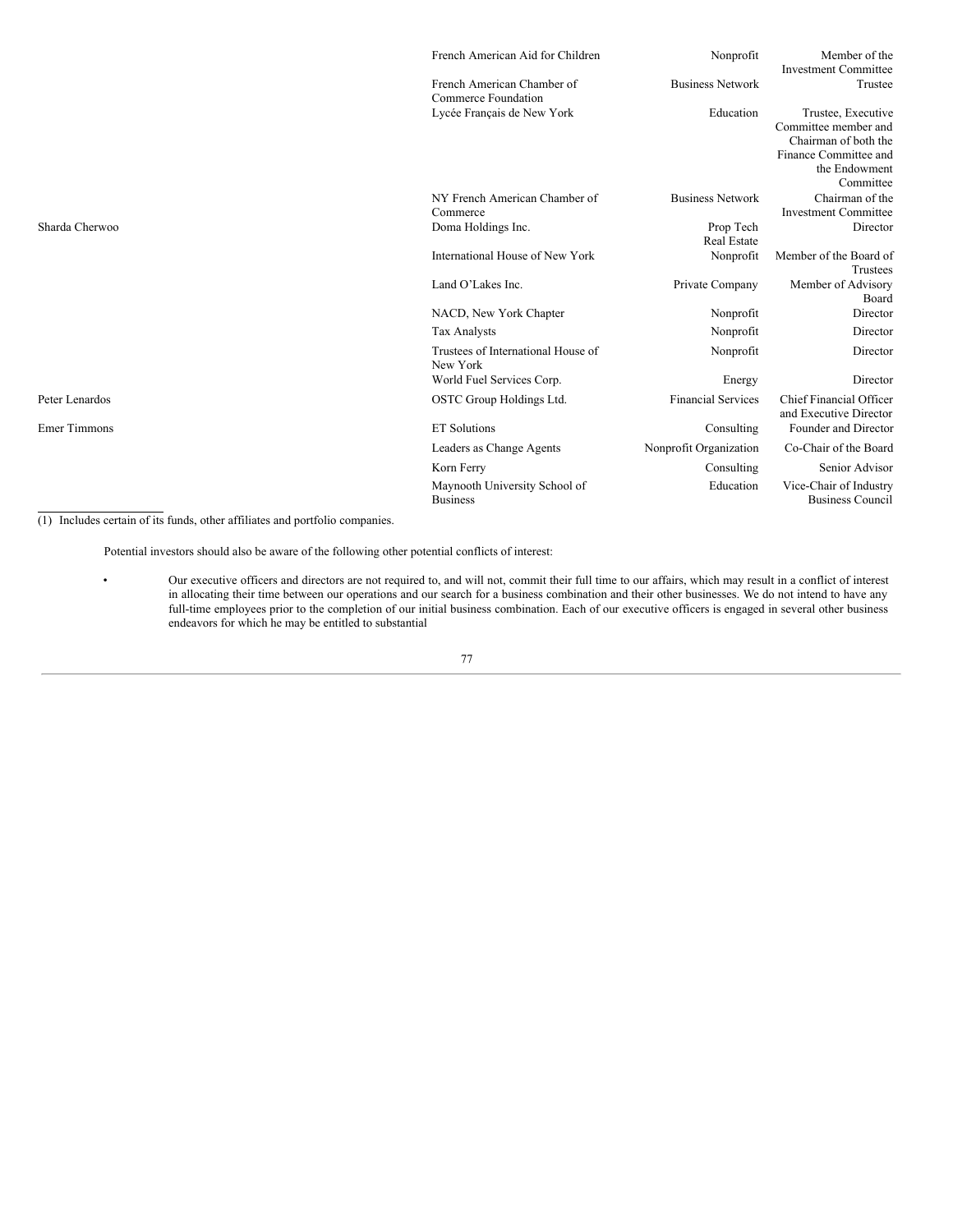compensation, and our executive officers are not obligated to contribute any specific number of hours per week to our affairs.

- Our sponsor subscribed for founder shares prior to the date of this prospectus and will purchase private placement warrants in a transaction that will close simultaneously with the closing of this offering.
- Our sponsor and each member of our management team have entered into an agreement with us, pursuant to which they have agreed to waive their redemption rights with respect to any founder shares and public shares held by them in connection with (i) the completion of our initial business combination and (ii) a shareholder vote to approve an amendment to our amended and restated memorandum and articles of association (A) that would modify the substance or timing of our obligation to provide holders of our Class A ordinary shares the right to have their shares redeemed in connection with our initial business combination or to redeem 100% of our public shares if we do not complete our initial business combination by February 13, 2023 or (B) with respect to any other provision relating to the rights of holders of our Class A ordinary shares. Additionally, our sponsor has agreed to waive its rights to liquidating distributions from the trust account with respect to its founder shares if we fail to complete our initial business combination within the prescribed time frame. If we do not complete our initial business combination within the prescribed time frame, the private placement warrants will expire worthless. Except as described herein, our sponsor each member of our management team have agreed not to transfer, assign or sell any of their founder shares until the earlier of (i) one year after the completion of our initial business combination and (ii) subsequent to our initial business combination, (A) if the closing price of our Class A ordinary shares equals or exceeds \$12.00 per share (as adjusted for share subdivisions, share capitalizations, reorganizations, recapitalizations and the like) for any 20 trading days within any 30-trading day period commencing at least 150 days after our initial business combination or (B) the date on which we complete a liquidation, merger, share exchange or other similar transaction that results in all of our public shareholders having the right to exchange their ordinary shares for cash, securities or other property. Except as described herein, the private placement warrants will not be transferable until 30 days following the completion of our initial business combination. In case of our executive officers and directors will own ordinary shares or warrants directly or indirectly, they may have a conflict of interest in determining whether a particular target business is an appropriate business with which to effectuate our initial business combination.
	- Our officers and directors may have a conflict of interest with respect to evaluating a particular business combination if the retention or resignation of any such officers and directors is included by a target business as a condition to any agreement with respect to our initial business combination. In addition, one of our officers currently serves as a member of the board of another blank check company and our sponsor, officers and directors may sponsor, form or participate in other blank check companies similar to ours during the period in which we are seeking an initial business combination. Any such companies may present additional conflicts of interest in pursuing an acquisition target, particularly in the event there is overlap among investment mandates.

We are not prohibited from pursuing an initial business combination with a company that is affiliated with our sponsor, officers or directors. In the event we seek to complete our initial business combination with a company that is affiliated with our sponsor or any of our officers or directors, we, or a committee of independent directors, will obtain an opinion from an independent investment banking firm that is a member of FINRA or another independent entity that commonly renders valuation opinions that such initial business combination is fair to our company from a financial point of view. We are not required to obtain such an opinion in any other context.

Furthermore, in no event will our sponsor or any of our existing officers or directors, or their respective affiliates, be paid by us any finder's fee, consulting fee or other compensation prior to, or for any services they render in order to effectuate, the completion of our initial business combination. Further, commencing on the date our securities were first listed on the NYSE, we began reimbursing our sponsor for office space, secretarial and administrative services provided to us in the amount of \$10,000 per month.

We cannot assure you that any of the above-mentioned conflicts will be resolved in our favor.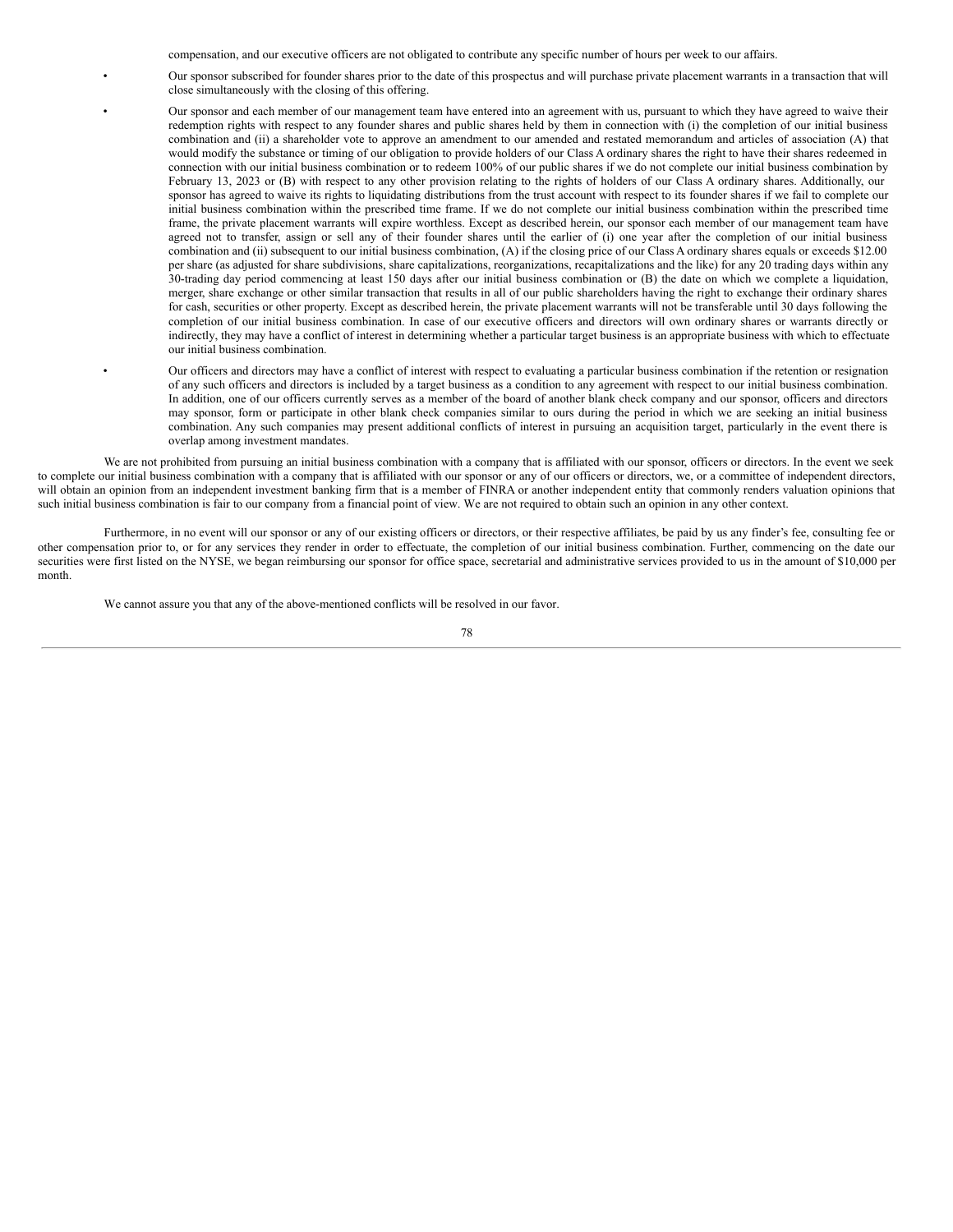If we seek shareholder approval, we will complete our initial business combination only if we obtain the approval of an ordinary resolution under Cayman Islands law. In such case, our sponsor and each member of our management team have agreed to vote their founder shares and public shares in favor of our initial business combination.

#### **Limitation on Liability and Indemnification of Officers and Directors**

Cayman Islands law does not limit the extent to which a company's memorandum and articles of association may provide for indemnification of officers and directors, except to the extent any such provision may be held by the Cayman Islands courts to be contrary to public policy, such as to provide indemnification against willful default, willful neglect, actual fraud or the consequences of committing a crime. Our amended and restated memorandum and articles of association provide for indemnification of our officers and directors to the fullest extent permitted by law, including for any liability incurred in their capacities as such, except through their own actual fraud, willful default or willful neglect. We entered into agreements with our directors and officers to provide contractual indemnification in addition to the indemnification provided for in our amended and restated memorandum and articles of association. We expect to purchase a policy of directors' and officers' liability insurance that insures our officers and directors against the cost of defense, settlement or payment of a judgment in some circumstances and insures us against our obligations to indemnify our officers and directors.

Our officers and directors have agreed to waive any right, title, interest or claim of any kind in or to any monies in the trust account, and have agreed to waive any right, title, interest or claim of any kind they may have in the future as a result of, or arising out of, any services provided to us and will not seek recourse against the trust account for any reason whatsoever (except to the extent they are entitled to funds from the trust account due to their ownership of public shares). Accordingly, any indemnification provided will only be able to be satisfied by us if (i) we have sufficient funds outside of the trust account or (ii) we consummate an initial business combination.

Our indemnification obligations may discourage shareholders from bringing a lawsuit against our officers or directors for breach of their fiduciary duty. These provisions also may have the effect of reducing the likelihood of derivative litigation against our officers and directors, even though such an action, if successful, might otherwise benefit us and our shareholders. Furthermore, a shareholder's investment may be adversely affected to the extent we pay the costs of settlement and damage awards against our officers and directors pursuant to these indemnification provisions.

We believe that these provisions, the insurance and the indemnity agreements are necessary to attract and retain talented and experienced officers and directors.

#### **ITEM 11. EXECUTIVE COMPENSATION**

#### **Officer and Director Compensation**

None of our executive officers or directors have received any cash compensation for services rendered to us. Commencing on the date that our securities were first listed on the NYSE through the earlier of consummation of our initial business combination and our liquidation, we began reimbursing our sponsor for office space, secretarial and administrative services provided to us in the amount of \$10,000 per month.

In addition, our sponsor, executive officers and directors, or their respective affiliates will be reimbursed for any out-of-pocket expenses incurred in connection with activities on our behalf such as identifying potential target businesses and performing due diligence on suitable business combinations. Our audit committee will review on a quarterly basis all payments that were made by us to our sponsor, executive officers or directors, or their affiliates. Any such payments prior to an initial business combination will be made using funds held outside the trust account. Other than quarterly audit committee review of such reimbursements, we do not expect to have any additional controls in place governing our reimbursement payments to our directors and executive officers for their out-of-pocket expenses incurred in connection with our activities on our behalf in connection with identifying and consummating an initial business combination. Other than these payments and reimbursements, no compensation of any kind,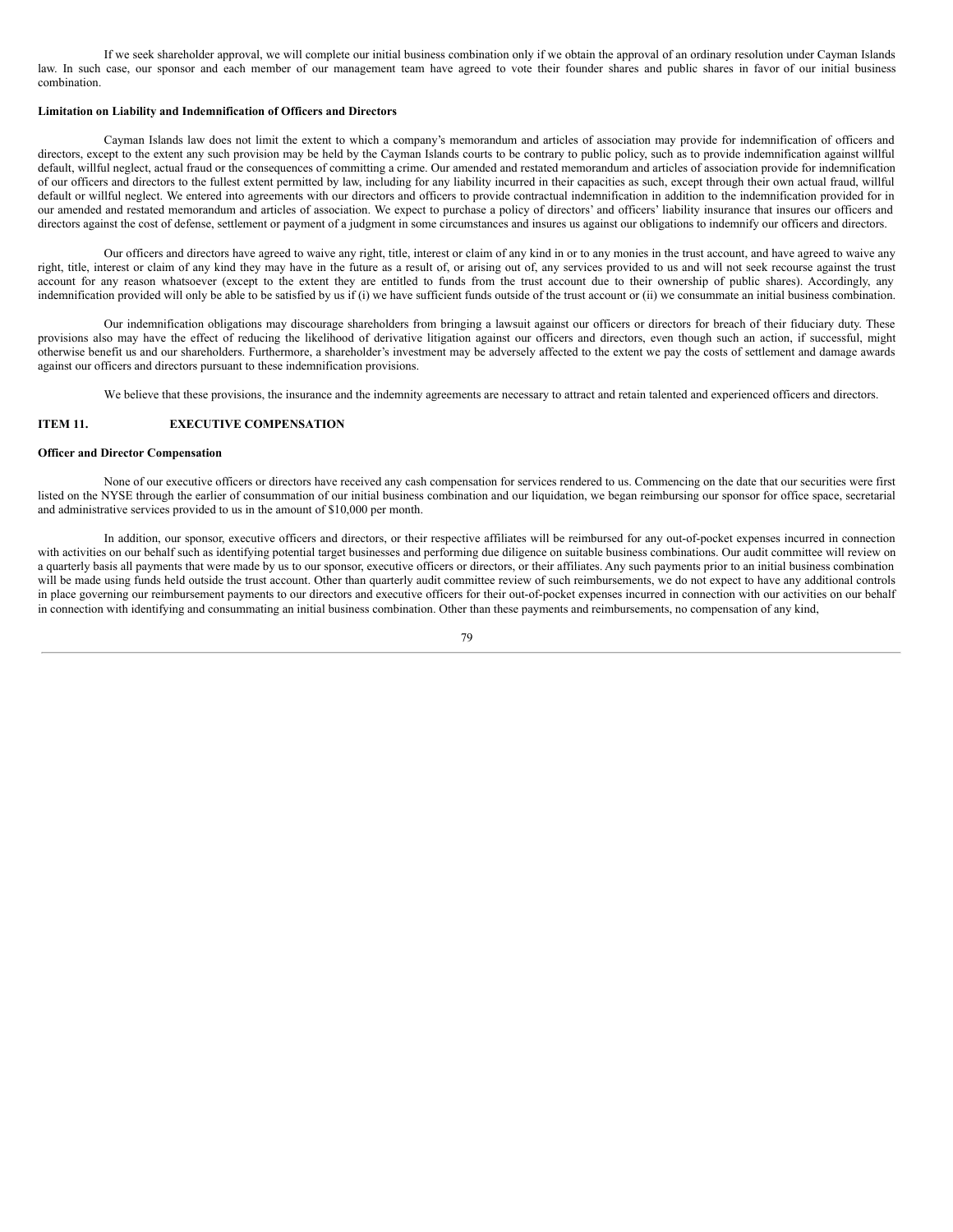including finder's and consulting fees, will be paid by the company to our sponsor, executive officers and directors, or their respective affiliates, prior to completion of our initial business combination.

After the completion of our initial business combination, directors or members of our management team who remain with us may be paid consulting or management fees from the combined company. All of these fees will be fully disclosed to shareholders, to the extent then known, in the proxy solicitation materials or tender offer materials furnished to our shareholders in connection with a proposed business combination. We have not established any limit on the amount of such fees that may be paid by the combined company to our directors or members of management. It is unlikely the amount of such compensation will be known at the time of the proposed business combination, because the directors of the post-combination business will be responsible for determining executive officer and director compensation. Any compensation to be paid to our executive officers will be determined, or recommended to the board of directors for determination, either by a compensation committee constituted solely by independent directors or by a majority of the independent directors on our board of directors.

We do not intend to take any action to ensure that members of our management team maintain their positions with us after the consummation of our initial business combination, although it is possible that some or all of our executive officers and directors may negotiate employment or consulting arrangements to remain with us after our initial business combination. The existence or terms of any such employment or consulting arrangements to retain their positions with us may influence our management's motivation in identifying or selecting a target business but we do not believe that the ability of our management to remain with us after the consummation of our initial business combination will be a determining factor in our decision to proceed with any potential business combination. We are not party to any agreements with our executive officers and directors that provide for benefits upon termination of employment.

|             | I |    |
|-------------|---|----|
| I<br>v<br>ï |   | ۰. |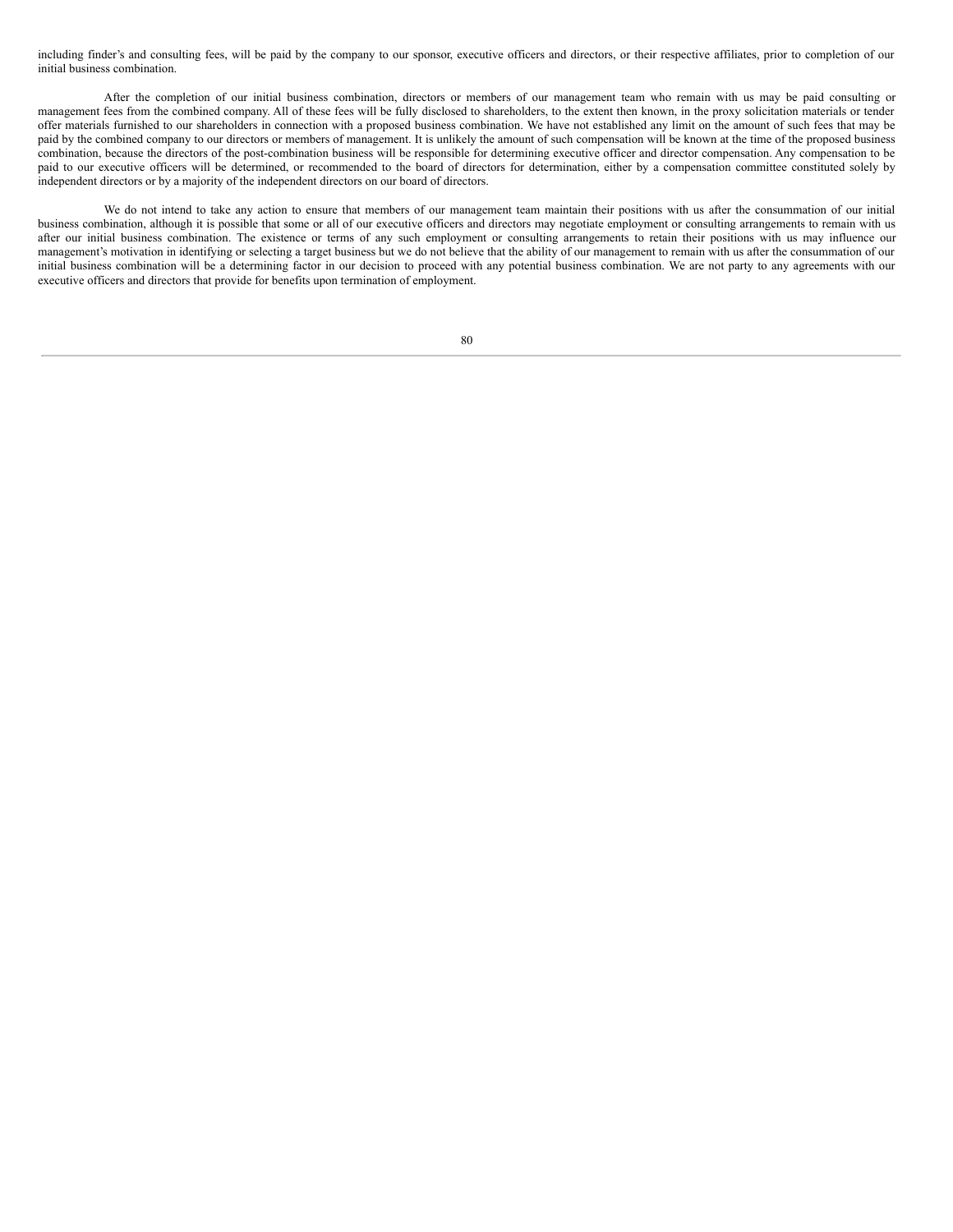# **ITEM 12. SECURITY OWNERSHIP OF CERTAIN BENEFICIAL OWNERS AND MANAGEMENT AND RELATED STOCKHOLDER MATTERS**

The following table sets forth information regarding the beneficial ownership of our ordinary shares as of the date of this Report, based on information obtained from the persons named below, with respect to the beneficial ownership of our shares, by:

- each person known by us to be the beneficial owner of more than 5% of our issued and outstanding ordinary shares;
- each of our executive officers and directors that beneficially owns ordinary shares; and
- all our executive officers and directors as a group.

Unless otherwise indicated, we believe that all persons named in the table have sole voting and investment power with respect to all of our ordinary shares beneficially owned by them. The following table does not reflect record or beneficial ownership of the private placement warrants as these warrants are not exercisable within 60 days of the date of this Report.

|                                                |                                                            | <b>Class B ordinary shares</b>            | <b>Class A ordinary shares</b>                       |                                           |                                                       |
|------------------------------------------------|------------------------------------------------------------|-------------------------------------------|------------------------------------------------------|-------------------------------------------|-------------------------------------------------------|
| Name of Beneficial Owners(1)                   | <b>Number of Shares</b><br><b>Beneficially</b><br>Owned(2) | Approximate<br><b>Percentage of Class</b> | <b>Number of Shares</b><br><b>Beneficially Owned</b> | Approximate<br><b>Percentage of Class</b> | Approximate<br><b>Percentage of Voting</b><br>Control |
| World Quantum Growth Acquisition LLC(3)(4)     | 5,023,750                                                  | 98.53%                                    |                                                      |                                           | 19.76%                                                |
| Xavier Rolet <sup>(5)</sup>                    |                                                            |                                           |                                                      |                                           |                                                       |
| Serge Harry $(5)$                              |                                                            |                                           |                                                      |                                           |                                                       |
| Antoine Shagoury $(5)$                         |                                                            |                                           |                                                      |                                           |                                                       |
| Michel Brogard $(5)$                           |                                                            |                                           |                                                      |                                           |                                                       |
| Sharda Cherwoo <sup>(5)</sup>                  | 25,000                                                     |                                           |                                                      |                                           |                                                       |
| Peter Lenardos(5)                              | 25,000                                                     |                                           |                                                      |                                           |                                                       |
| Emer Timmons $(5)$                             | 25,000                                                     | *                                         |                                                      |                                           |                                                       |
| All officers and directors as a group (seven   |                                                            |                                           |                                                      |                                           |                                                       |
| individuals)                                   | 75,000                                                     | 1.47%                                     |                                                      |                                           | $\ast$                                                |
| Coronation Investment Management International |                                                            |                                           |                                                      |                                           |                                                       |
| $($ Pty $)$ Ltd $(6)$                          |                                                            |                                           | 2,060,881                                            | 10.10%                                    | 8.10%                                                 |
| HGC Investment Management Inc. <sup>(7)</sup>  |                                                            |                                           | 1,909,631                                            | 9.36%                                     | 7.51%                                                 |
| Highbridge Capital Management, LLC(8)          |                                                            |                                           | 958,392                                              | 4.70%                                     | 3.77%                                                 |
| Saba Capital Management, L.P.(9)               |                                                            |                                           | 1,029,094                                            | $5.0\%$                                   | 4.05%                                                 |

\* Less than one percent.<br>(1) Unless otherwise noted

(1) Unless otherwise noted, the business address of each of our shareholders is PO Box 309, Ugland House, Grand Cayman KY1-1104, Cayman Islands.<br>(2) Interests shown consist solely of founder shares, classified as Class B o

Interests shown consist solely of founder shares, classified as Class B ordinary shares. Such shares are automatically convertible into Class A ordinary shares at the time of the consummation of our initial business combination, or earlier at the option of the holder, on a one-for-one basis, subject to adjustment, as more fully described under the heading "Description of Securities-Founder Shares" of our final prospectus (File No. 333-255890), filed in connection with our initial public offering.

(3) The shares reported above are held in the name of our sponsor. Our sponsor is controlled by a four-member board of managers composed of Xavier Rolet, Serge Harry, Antoine Shagoury and Michel Brogard. The approval of a majority of the managers is required to approve an action of our sponsor. Under the so-called "rule of three," if voting and dispositive decisions regarding an entity's securities are made by three or more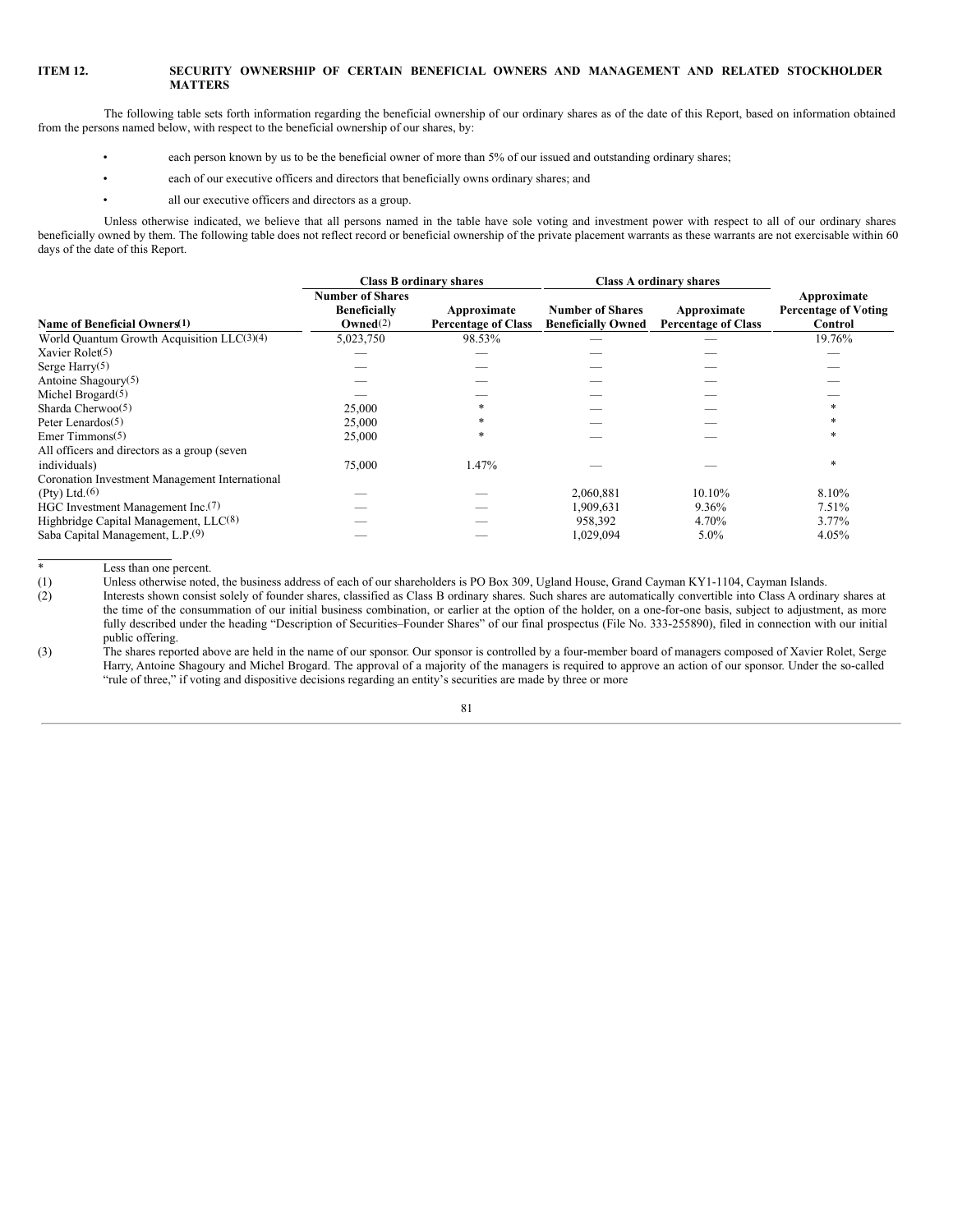individuals, and a voting and dispositive decision requires the approval ofa majority of those individuals, then none of the individuals is deemed a beneficial owner of the entity's securities. This is the situation with regard to our sponsor. Based upon the foregoing analysis, no individual member of the board of managers of our sponsor exercises voting or dispositive control over any of the securities held by our sponsor, even those in which such manager directly holds a pecuniary interest. Accordingly, none of them will be deemed to have or share beneficial ownership of such shares.

- (4) Excludes 8,618,500 Class A ordinary shares which may be purchased by exercising private placement warrants that are not presently exercisable.
- (5) Does not include any shares indirectly owned by this individual as a result of his or her partnership interest in our sponsor or its affiliates.
- (6) Pursuant to the Schedule 13G/A filed by Coronation Investment Management International (Pty) Ltd. on February 10, 2022, Coronation Investment Management International (Pty) Ltd. may be deemed to have beneficial ownership of 2,060,881 Class A Ordinary Shares. The address of the principal business office of the reporting person is 7th Fl., Montclare Place, CNR Main and Campground Rd., Claremont, Cape Town 7708, South Africa.
- (7) Pursuant to the Schedule 13G filed by HGC Investment Management Inc. on February 14, 2022, HGC Investment Management Inc., a company incorporated under the laws of Canada, which serves as the investment manager to The HGC Fund LP, an Ontario limited partnership (the "Fund"), may be deemed to have beneficial ownership of 1,909,631 Class A Ordinary Shares held on behalf of the Fund. The address of the business office of the reporting person is 1073 Yonge Street, 2nd Floor, Toronto, Ontario M4W 2L2, Canada.
- (8) Pursuant to the Schedule 13G/A filed by Highbridge Capital Management, LLC on January 27, 2022, Highbridge Capital Management, LLC, as the trading manager of Highbridge Tactical Credit Master Fund, L.P. and Highbridge SPAC Opportunity Fund, L.P. (collectively, the "Highbridge Funds"), may be deemed to have beneficial ownership of the 958,392 Class A Ordinary Shares held by the Highbridge Funds. The address of the business office of the reporting person is 277 Park Avenue, 23rd Floor, New York, New York 10172.
- (9) Pursuant to the Schedule 13G filed by Saba Capital Management, L.P., a Delaware limited partnership ("Saba Capital"), Saba Capital Management GP, LLC, a Delaware limited liability company ("Saba GP"), and Mr. Boaz R. Weinstein (together, the "Saba Reporting Persons") on December 17, 2021, the Saba Reporting Persons may be deemed to have beneficial ownership of 1,029,094 Class A Ordinary Shares. The address of the business office of each of the Saba Reporting Persons is 405 Lexington Avenue, 58th Floor, New York, New York 10174.

#### **Changes in Control**

None.

# **ITEM 13. CERTAIN RELATIONSHIPS AND RELATED TRANSACTIONS, AND DIRECTOR INDEPENDENCE**

#### *Founder Shares*

On March 15, 2021, the Sponsor paid \$25,000 to cover certain expenses of the Company in consideration of 8,625,000 Class B ordinary shares, par value \$0.0001, (the "Founder Shares"). On April 27, 2021, the Sponsor transferred an aggregate of 75,000 Founder Shares to the Company's independent directors. On July 22, 2021, the Sponsor effected a share surrender resulting in the Sponsor surrendering 2,875,000 Founder Shares. The Sponsor had agreed to forfeit up to 750,000 Founder Shares to the extent that the Over-Allotment Option is not exercised in full by the underwriter, so that the Founder Shares will represent 20% of the Company's issued and outstanding ordinary shares (excluding the Private Placement Warrants) after the Initial Public Offering. On August 25, 2021, the underwriter partially exercised the Over-Allotment Option to purchase 395,000 Over-Allotment Units and on August 27, 2021, the Company completed the sale of the Over-Allotment Units to the underwriter. On September 24, 2021, the Over-Allotment Option expired and 651,250 Founder Shares were automatically surrendered by the Sponsor to the Company for no consideration.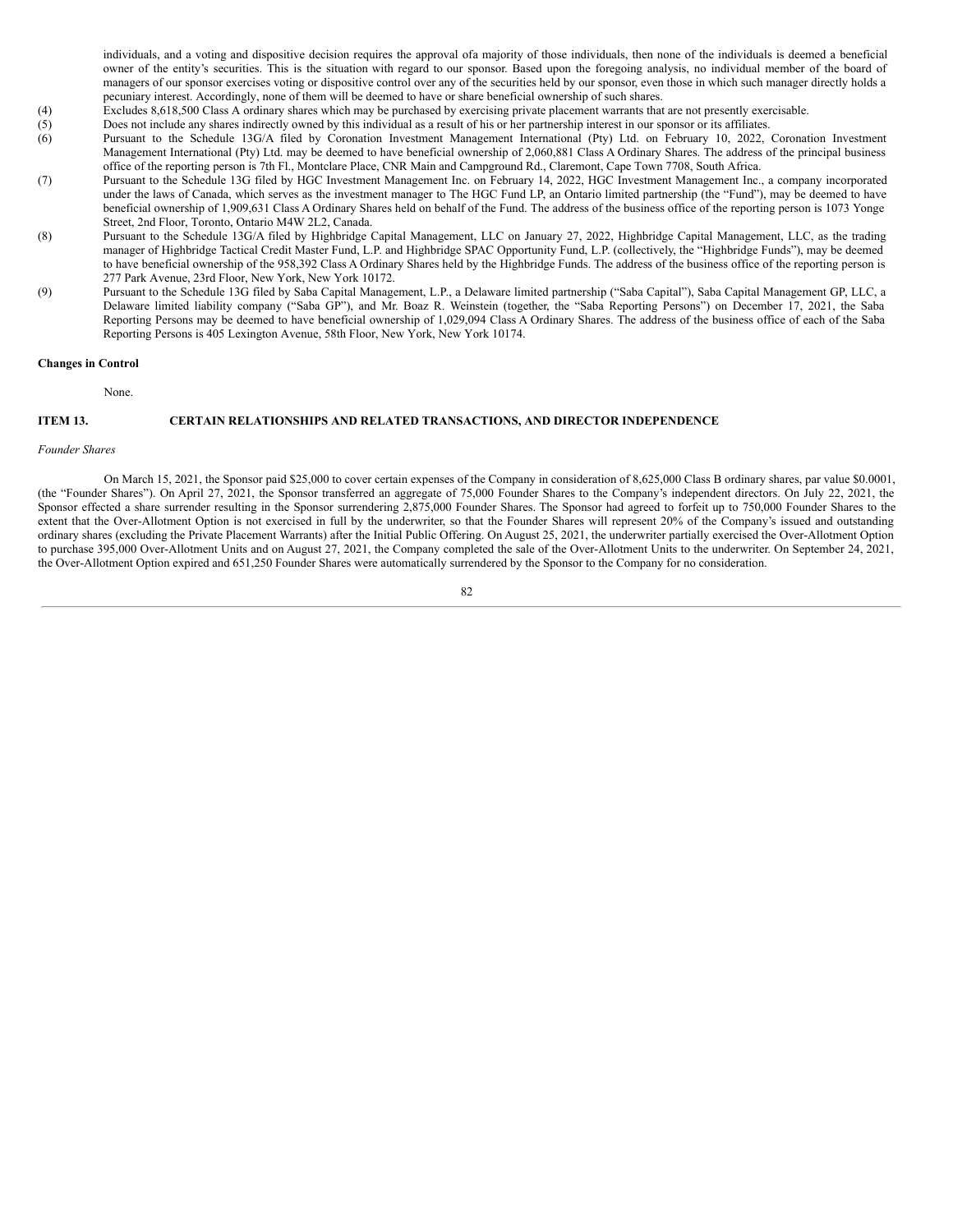The initial shareholders agreed, subject to limited exceptions, not to transfer, assign or sell any of their founder shares until the earlier of (i) one year after the completion of the Company's initial business combination and (ii) subsequent to the Company's initial business combination, (A) if the closing price of the the Company's Class A ordinary shares equals or exceeds \$12.00 per share (as adjusted for share subdivisions, share capitalizations, reorganizations, recapitalizations and the like) for any 20 trading days within any 30-trading day period commencing at least 150 days after the Company's initial business combination or (B) the date on which the Company completes a liquidation, merger, share exchange or other similar transaction that results in all of the Public Shareholders having the right to exchange their ordinary shares for cash, securities or other property.

#### *Private Placement Warrants*

Simultaneously with the closing of the Initial Public Offering, the Company consummated the Private Placement of 8,500,000 Private Placement Warrants, each exercisable to purchase one Class A ordinary share at \$11.50 per share, at a price of \$1.00 per Private Placement Warrant, generating gross proceeds to the Company of approximately \$8.5 million. A portion of the proceeds from the Private Placement Warrants was added to the proceeds from the Initial Public Offering held in the Trust Account. In connection with the underwriter's partial exercise of its Over-Allotment Option, the Company also consummated the sale of an additional 118,500 Private Placement Warrants at \$1.00 per warrant, generating total proceeds of approximately \$0.1 million.

The Sponsor and the Company's officers and directors agreed, subject to limited exceptions, not to transfer, assign or sell any of their Private Placement Warrants until 30 days after the completion of an initial business combination.

#### *Related Party Loans*

On March 15, 2021, the Sponsor agreed to loan the Company an aggregate of up to \$300,000 to cover expenses related to the Initial Public Offering pursuant to a promissory note (the "Note"). This loan was non-interest bearing and payable upon the earlier of December 31, 2021, or the completion of the Initial Public Offering. Through December 31, 2021, the Company had borrowed \$300,000 under the Note, which was fully repaid on August 13, 2021.

In addition, in order to finance transaction costs in connection with an initial business combination, the Sponsor or an affiliate of the Sponsor, or certain of the Company's officers and directors may, but are not obligated to, loan the Company funds as may be required ("Working Capital Loans"). If the Company completes an initial business combination, the Company may repay the Working Capital Loans out of the proceeds of the Trust Account released to the Company. Otherwise, the Working Capital Loans may be repaid only out of funds held outside the Trust Account. In the event that an initial business combination does not close, the Company may use a portion of the proceeds held outside the Trust Account to repay the Working Capital Loans but no proceeds held in the Trust Account would be used to repay the Working Capital Loans. Except for the foregoing, the terms of such Working Capital Loans, if any, have not been determined and no written agreements exist with respect to such loans. The Working Capital Loans would either be repaid upon consummation of an initial business combination, without interest, or, at the lender's discretion, up to \$1.5 million of such Working Capital Loans may be convertible into shares of the post Business Combination entity at a price of \$1.00 per warrant. Such warrants would be identical to the Private Placement Warrants. The Company has no borrowings outstanding under this agreement to date.

#### *Administrative Support Agreement*

Commencing on the date that the Company's securities were first listed on the New York Stock Exchange through the earlier of consummation of an initial business combination and the Company's liquidation, the Company began to reimburse the Sponsor for office space, secretarial and administrative services provided to the Company in the amount of \$10,000 per month. Upon completion of the initial Business Combination or the Company's liquidation, the Company will cease paying these monthly fees.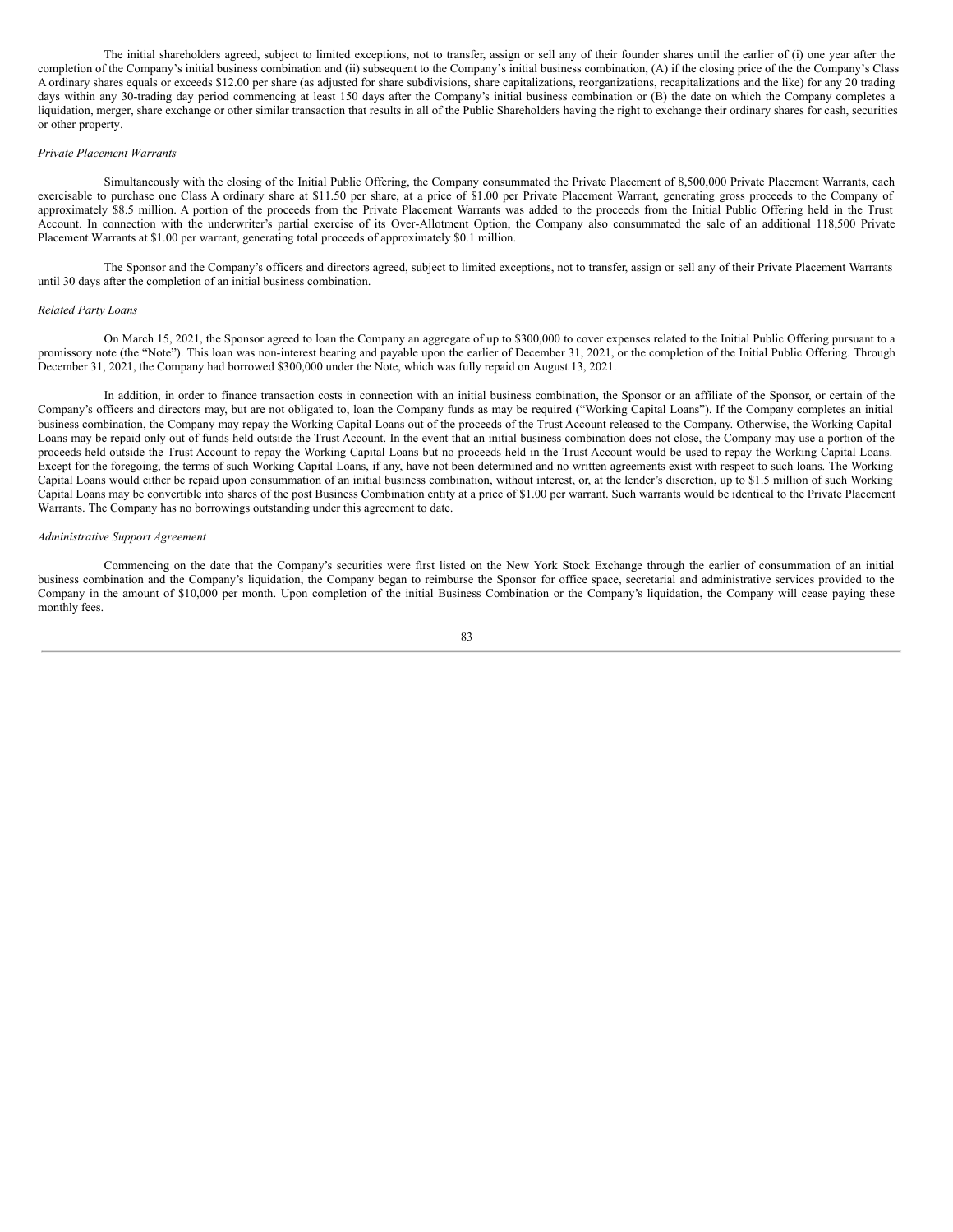### **Policy for Approval of Related Party Transactions**

The audit committee of our board of directors adopted a charter, providing for the review, approval and/or ratification of "related party transactions," which are those transactions required to be disclosed pursuant to Item 404 of Regulation S-K as promulgated by the SEC, by the audit committee. At its meetings, the audit committee shall be provided with the details of each new, existing, or proposed related party transaction, including the terms of the transaction, any contractual restrictions that the company has already committed to, the business purpose of the transaction, and the benefits of the transaction to the company and to the relevant related party. Any member of the committee who has an interest in the related party transaction under review by the committee shall abstain from voting on the approval of the related party transaction, but may, if so requested by the chairman of the committee, participate in some or all of the committee's discussions of the related party transaction. Upon completion of its review of the related party transaction, the committee may determine to permit or to prohibit the related party transaction.

### **ITEM 14. PRINCIPAL ACCOUNTANT FEES AND SERVICES**

The following is a summary of fees paid or to be paid toMarcum LLP, or Marcum, for services rendered.

*Audit Fees*. Audit fees consist of fees billed for professional services rendered for the audit of our year-end financial statements and services that are normally provided by Marcum in connection with regulatory filings. The aggregate fees billed by Marcum for professional services rendered for the audit of our annual financial statements, review of the financial information included in our Forms 10-Q for the respective periods and other required filings with the SEC for the period from March 9, 2021 (inception) through December 31, 2021 totaled \$84,178. The above amounts include interim procedures and audit fees, as well as attendance at audit committee meetings.

*Audit-Related Fees*. Audit-related services consist of fees billed for assurance and related services that are reasonably related to performance of the audit or review of our financial statements and are not reported under "Audit Fees." These services include attest services that are not required by statute or regulation and consultations concerning financial accounting and reporting standards. We did not pay Marcum for consultations concerning financial accounting and reporting standards for the period from March 9, 2021 (inception) through December 31, 2021.

*Tax Fees*. We did not pay Marcum for tax planning and tax advice for the period from March 9, 2021 (inception) through December 31, 2021.

*All Other Fees*. We did not pay Marcum for other services for the period from March 9, 2021 (inception) through December 31, 2021.

#### **Pre-Approval Policy**

Our audit committee was formed upon the consummation of our initial public offering. As a result, the audit committee did not pre-approve all of the foregoing services, although any services rendered prior to the formation of our audit committee were approved by our board of directors. Since the formation of our audit committee, and on a going-forward basis, the audit committee has and will pre-approve all auditing services and permitted non-audit services to be performed for us by our auditors, including the fees and terms thereof (subject to the de minimis exceptions for non-audit services described in the Exchange Act which are approved by the audit committee prior to the completion of the audit).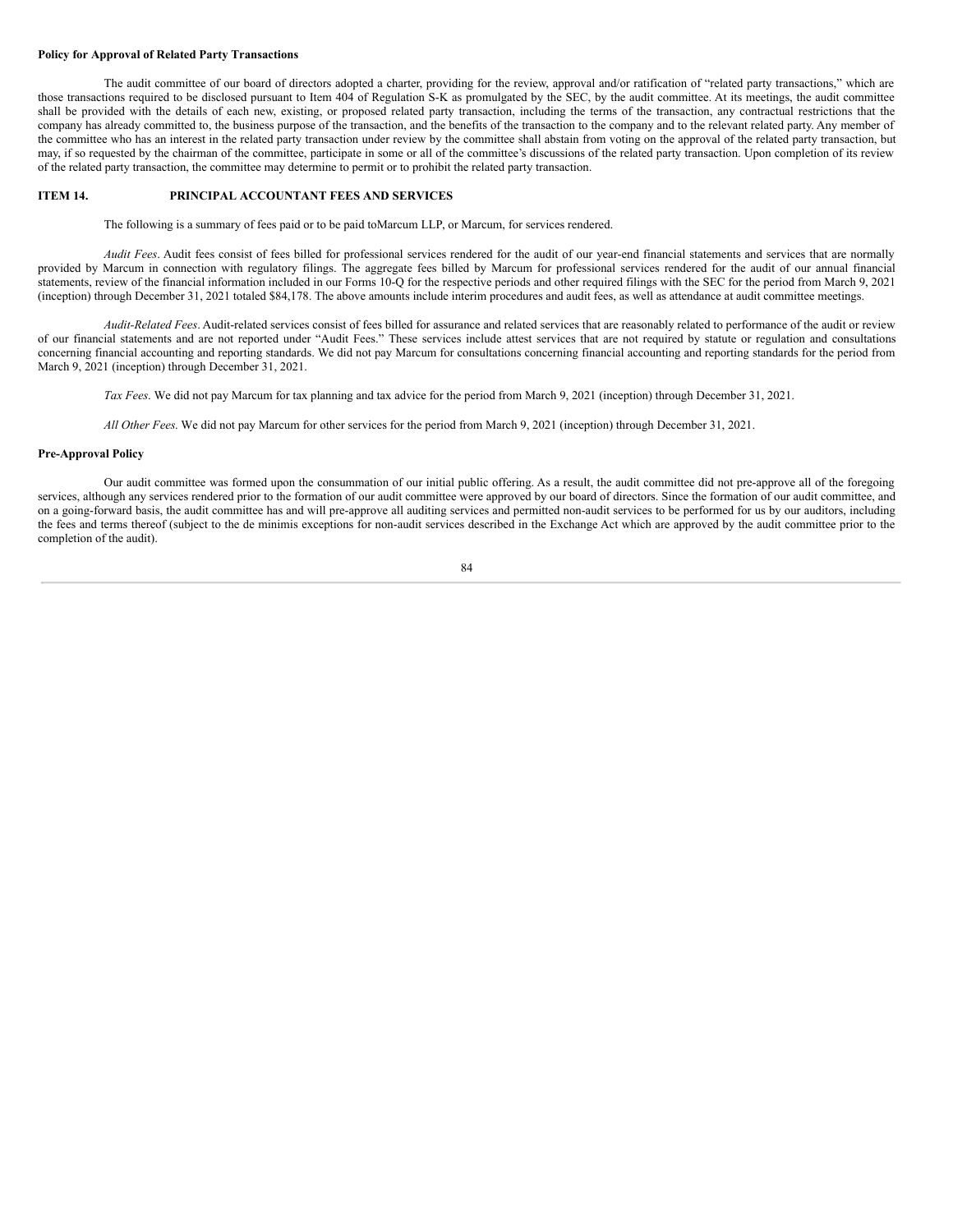# **ITEM 15. EXHIBITS, FINANCIAL STATEMENTS SCHEDULES**

|  | (a) | The following documents are filed as part of this Form 10-K: |
|--|-----|--------------------------------------------------------------|
|  |     |                                                              |

- (1) Financial Statements:
- (2) Financial Statement Schedules:

None.

(3) Exhibits

We hereby file as part of this Report the exhibits listed in the attached Exhibit Index. Exhibits which are incorporated herein by reference can be obtained from the SEC's website at www.sec.gov.

| <b>Exhibit No.</b> | <b>Description</b>                                                                                                                                                                          |
|--------------------|---------------------------------------------------------------------------------------------------------------------------------------------------------------------------------------------|
| 3.1                | Amended and Restated Memorandum and Articles of Association. <sup>(1)</sup>                                                                                                                 |
| 4.1                | Warrant Agreement between Continental Stock Transfer & Trust Company and the Company. <sup>(1)</sup>                                                                                        |
| 4.2                | Description of Registrant's Securities.*                                                                                                                                                    |
| 10.1               | Private Placement Warrants Purchase Agreement between the Company and the Sponsor. <sup>(1)</sup>                                                                                           |
| 10.2               | Investment Management Trust Account Agreement between Continental Stock Transfer & Trust Company and the Company. <sup>(1)</sup>                                                            |
| 10.3               | Registration and Shareholder Rights Agreement among the Registrant, the Sponsor and certain other equityholders named therein. <sup>(1)</sup>                                               |
| 10.4               | Letter Agreement among the Registrant, the Sponsor and the Registrant's officers and directors.(1)                                                                                          |
| 10.5               | Administrative Services Agreement between the Registrant and the Sponsor. <sup>(1)</sup>                                                                                                    |
| 21                 | List of Subsidiaries*                                                                                                                                                                       |
| 31.1               | Certification of Principal Executive Officer Pursuant to Securities Exchange Act Rules 13a-14(a) and 15(d)-14(a), as adopted Pursuant to Section 302 of the<br>Sarbanes-Oxley Act of 2002.* |
| 31.2               | Certification of Principal Financial Officer Pursuant to Securities Exchange Act Rules 13a-14(a) and 15(d)-14(a), as adopted Pursuant to Section 302 of the<br>Sarbanes-Oxley Act of 2002.* |
| 32.1               | Certification of Principal Executive Officer Pursuant to 18 U.S.C. Section 1350, as adopted Pursuant to Section 906 of the Sarbanes-Oxley Act of 2002.**                                    |
| 32.2               | Certification of Principal Financial Officer Pursuant to 18 U.S.C. Section 1350, as adopted Pursuant to Section 906 of the Sarbanes-Oxley Act of 2002.**                                    |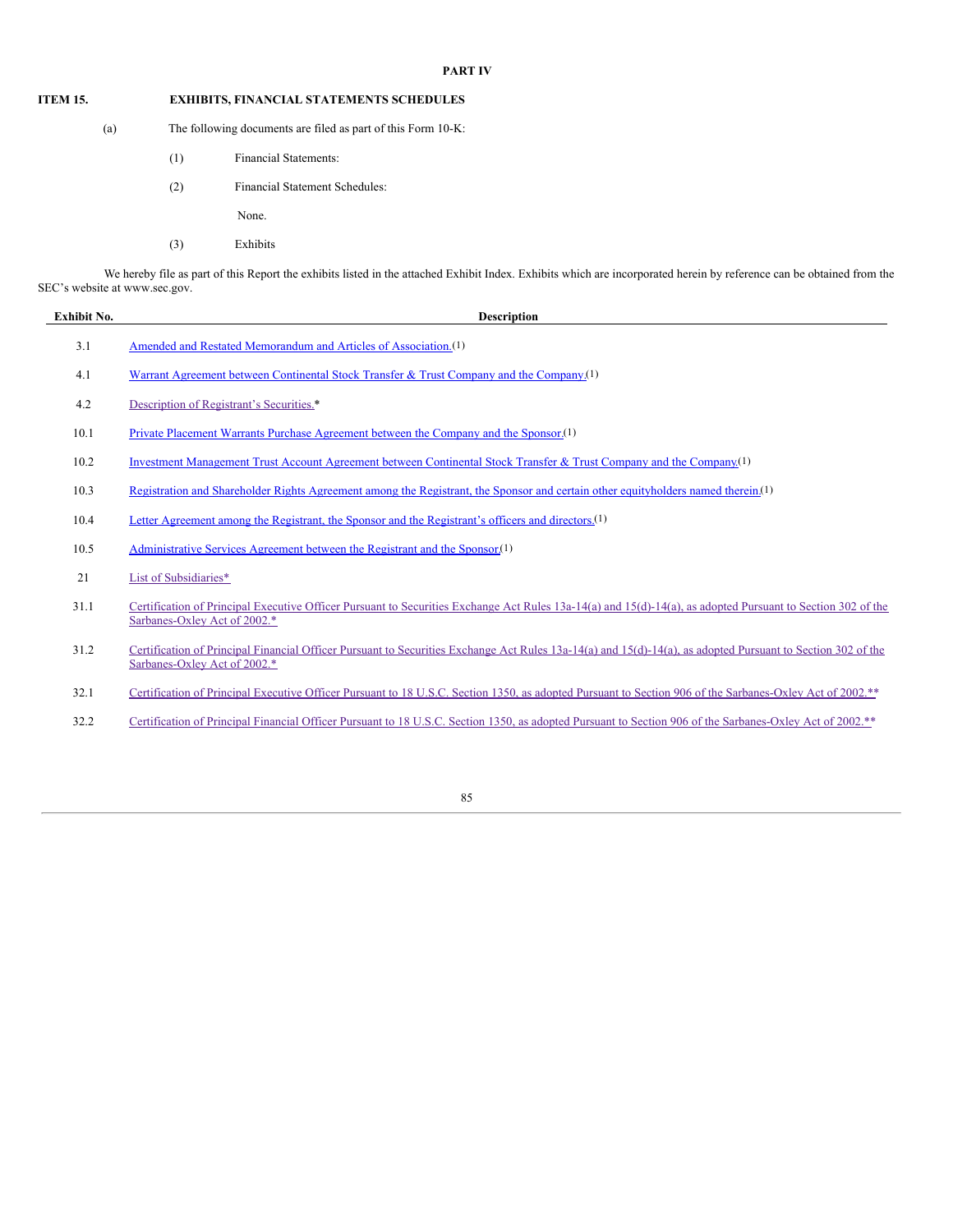| <b>Exhibit No.</b> | <b>Description</b>                                                                                                                                                     |
|--------------------|------------------------------------------------------------------------------------------------------------------------------------------------------------------------|
| 101.INS            | Inline XBRL Instance Document – the instance document does not appear in the Interactive Data File because XBRL tags are embedded within the Inline<br>XBRL document.* |
| 101.CAL            | Inline XBRL Taxonomy Extension Calculation Linkbase Document*                                                                                                          |
| 101.SCH            | Inline XBRL Taxonomy Extension Schema Document*                                                                                                                        |
| 101.DEF            | Inline XBRL Taxonomy Extension Definition Linkbase Document*                                                                                                           |
| $101$ .LAB         | Inline XBRL Taxonomy Extension Label Linkbase Document*                                                                                                                |
| 101.PRE            | Inline XBRL Taxonomy Extension Presentation Linkbase Document*                                                                                                         |
| 104                | Cover Page Interactive Data File (embedded within the Inline XBRL document)                                                                                            |
| *<br>**<br>(1)     | Filed herewith<br>Furnished herewith<br>Incorporated by reference to the registrant's Current Report on Form 8-K, filed with the SEC on August 13, 2021.               |
| <b>ITEM 16.</b>    | <b>FORM 10-K SUMMARY</b>                                                                                                                                               |

86

Not applicable.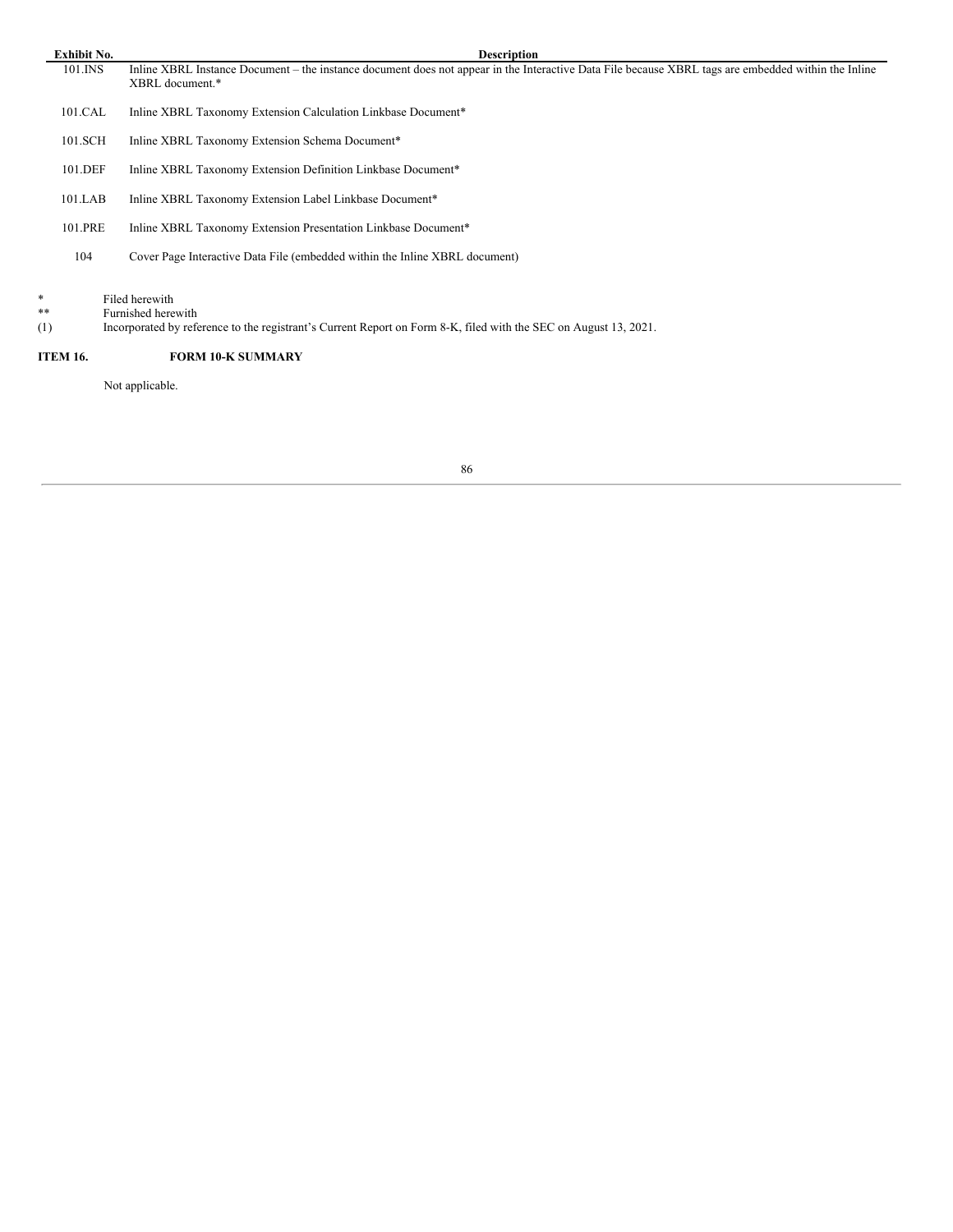#### **WORLD QUANTUM GROWTH ACQUISITION CORP INDEX TO FINANCIAL STATEMENTS**

|                                                                         | Page  |
|-------------------------------------------------------------------------|-------|
| Report of Independent Registered Public Accounting Firm (PCAOB ID #688) | $F-2$ |
| <b>Balance Sheet</b>                                                    | $F-3$ |
| <b>Statement of Operations</b>                                          | $F-4$ |
| <b>Statement of Changes of Shareholders' Deficit</b>                    | $F-5$ |
| <b>Statement of Cash Flows</b>                                          | F-6   |
| <b>Notes to Financial Statements</b>                                    | $F-7$ |
|                                                                         |       |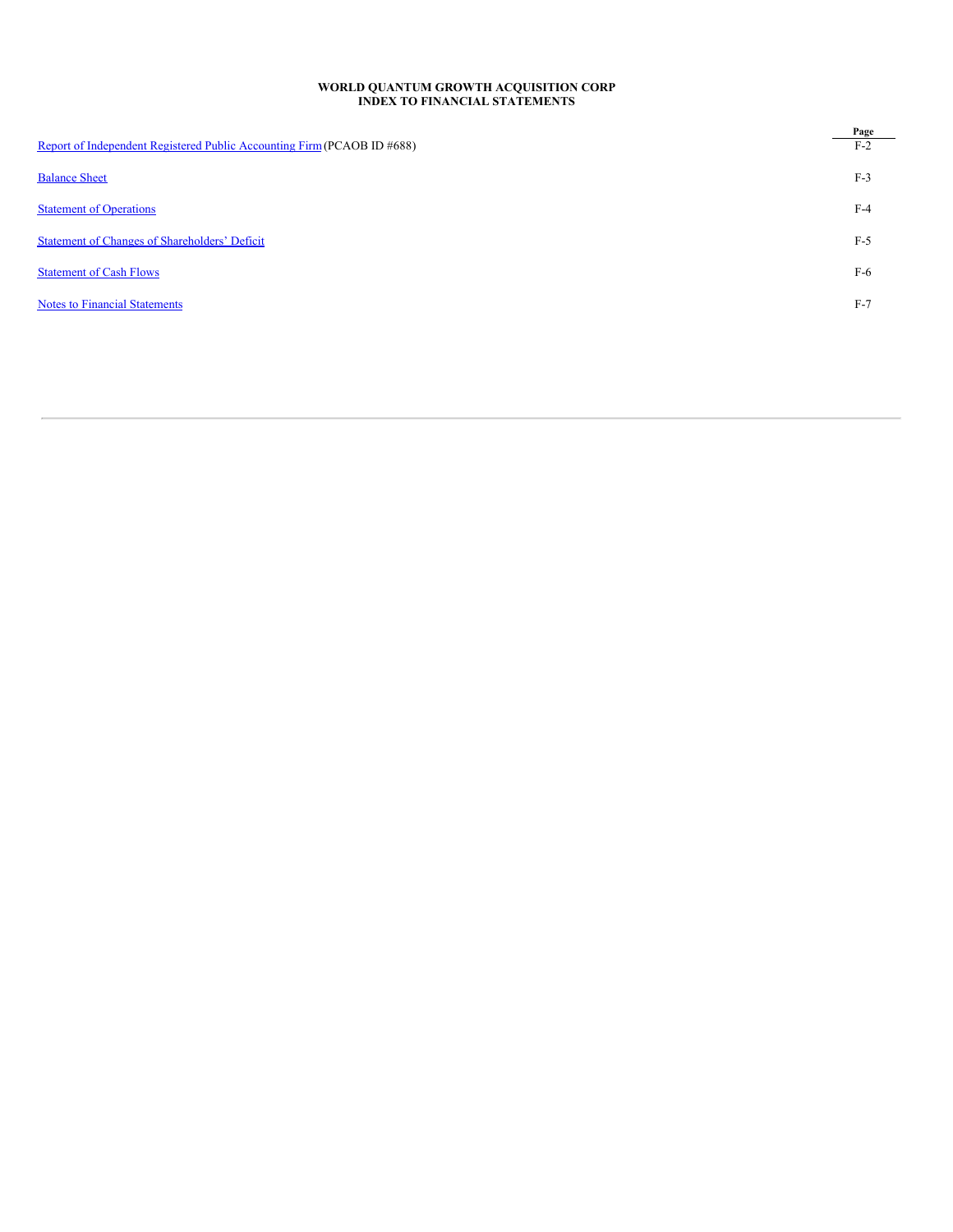# **REPORT OF INDEPENDENT REGISTERED PUBLIC ACCOUNTING FIRM**

<span id="page-89-0"></span>To the Shareholders and the Board of Directors of World Quantum Growth Acquisition Corp.

#### **Opinion on the Financial Statements**

We have audited the accompanying balance sheet of World Quantum Growth Acquisition Corp. (the "Company") as of December 31, 2021, the related statements of operations, changes in shareholders' deficit and cash flows for the period from March 9, 2021 (inception) through December 31, 2021, and the related notes (collectively referred to as the "financial statements"). In our opinion, the financial statements present fairly, in all material respects, the financial position of the Company as of December 31, 2021, and the results of its operations and its cash flows for the period from March 9, 2021 (inception) through December 31, 2021, in conformity with accounting principles generally accepted in the United States of America.

## **Explanatory Paragraph – Going Concern**

The accompanying financial statements have been prepared assuming that the Company will continue as a going concern. As more fully described in Note 1 to the financial statements, the Company's business plan is dependent on the completion of a business combination and the Company's cash and working capital as of December 31, 2021 are not sufficient to complete its planned activities for a reasonable period of time, which is considered to be one year from the issuance date of the financial statements. These conditions raise substantial doubt about the Company's ability to continue as a going concern. Management's plans in regard to these matters are also described in Note 1. The financial statements do not include any adjustments that might result from the outcome of this uncertainty.

### **Basis for Opinion**

These financial statements are the responsibility of the Company's management. Our responsibility is to express an opinion on the Company's financial statements based on our audit. We are a public accounting firm registered with the Public Company Accounting Oversight Board (United States) ("PCAOB") and are required to be independent with respect to the Company in accordance with the U.S. federal securities laws and the applicable rules and regulations of the Securities and Exchange Commission and the PCAOB.

We conducted our audit in accordance with the standards of the PCAOB. Those standards require that we plan and perform the audit to obtain reasonable assurance about whether the financial statements are free of material misstatement, whether due to error or fraud. The Company is not required to have, nor were we engaged to perform, an audit of its internal control over financial reporting. As part of our audit, we are required to obtain an understanding of internal control over financial reporting but not for the purpose of expressing an opinion on the effectiveness of the Company's internal control over financial reporting. Accordingly, we express no such opinion.

Our audit included performing procedures to assess the risks of material misstatement of the financial statements, whether due to error or fraud, and performing procedures that respond to those risks. Such procedures included examining, on a test basis, evidence regarding the amounts and disclosures in the financial statements. Our audit also included evaluating the accounting principles used and significant estimates made by management, as well as evaluating the overall presentation of the financial statements. We believe that our audit provides a reasonable basis for our opinion.

/s/ Marcum llp

Marcum llp

We have served as the Company's auditor since 2021.

Hartford, CT March 31, 2022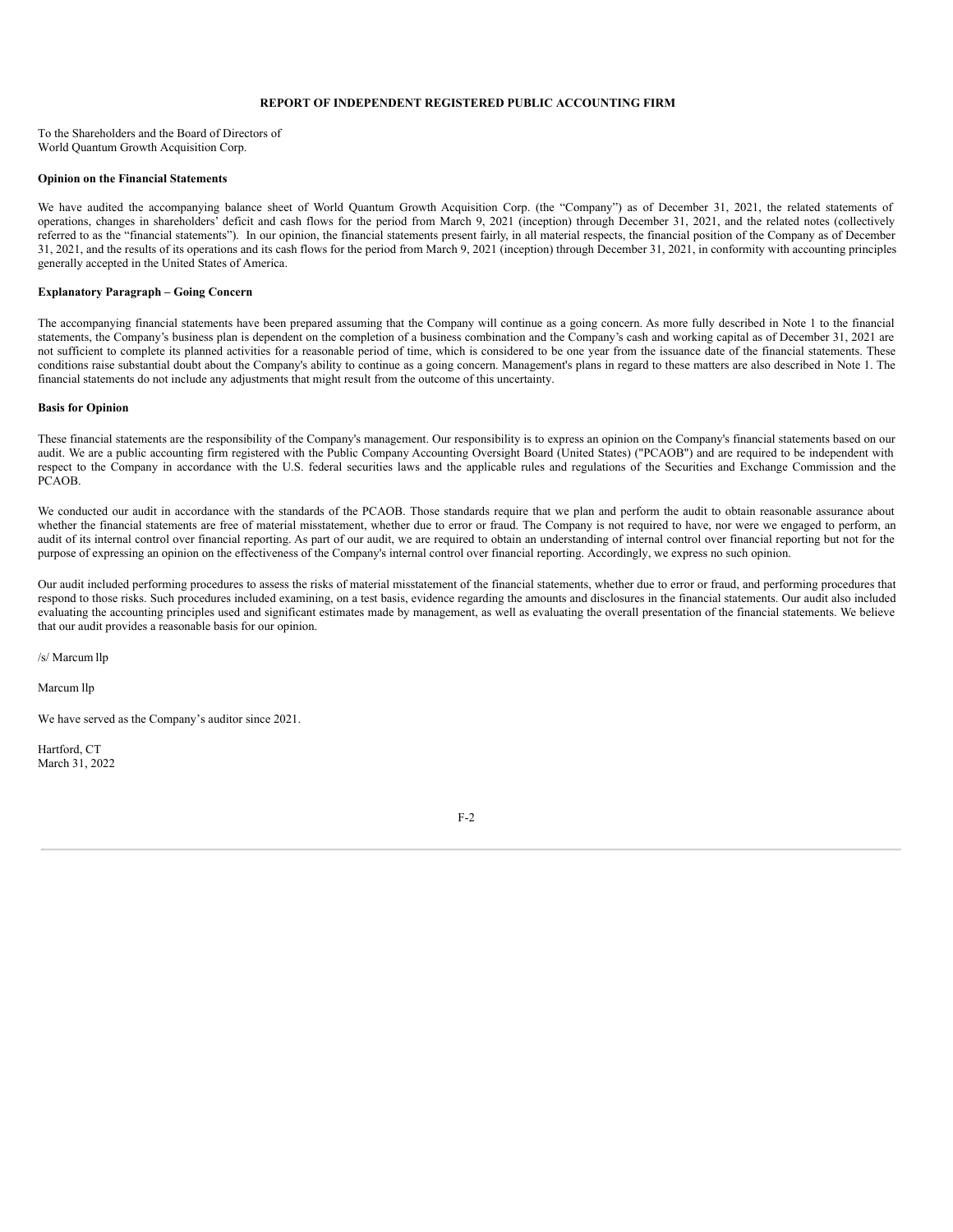## **WORLD QUANTUM GROWTH ACQUISITION CORP. BALANCE SHEET DECEMBER 31, 2021**

<span id="page-90-0"></span>

| <b>Assets</b>                                                                                                           |              |                |
|-------------------------------------------------------------------------------------------------------------------------|--------------|----------------|
| <b>Current assets:</b>                                                                                                  |              |                |
| Cash                                                                                                                    | $\mathbb{S}$ | 710,270        |
| Prepaid expenses                                                                                                        |              | 508,049        |
| <b>Total current assets</b>                                                                                             |              | 1,218,319      |
| Cash and marketable securities held in Trust Account                                                                    |              | 206,018,890    |
| Long-term prepaid expenses                                                                                              |              | 57,530         |
| <b>Total assets</b>                                                                                                     | \$           | 207,294,739    |
|                                                                                                                         |              |                |
| Liabilities, Redeemable Ordinary Shares and Shareholders' Deficit                                                       |              |                |
| <b>Current liabilities:</b>                                                                                             |              |                |
| Accrued offering costs and expenses                                                                                     | \$           | 206,958        |
| Due to related party                                                                                                    |              | 46,774         |
| <b>Total current liabilities</b>                                                                                        |              | 253,732        |
| Warrant liability                                                                                                       |              | 10,726,000     |
| Deferred underwriting fee                                                                                               |              | 7,138,250      |
| <b>Total liabilities</b>                                                                                                |              | 18,117,982     |
|                                                                                                                         |              |                |
| <b>Commitments and Contingencies (See Note 6)</b>                                                                       |              |                |
| <b>Redeemable Ordinary Shares:</b>                                                                                      |              |                |
| Class A ordinary shares subject to possible redemption, 20,395,000 shares at redemption value of \$10.10                |              | 205,989,500    |
|                                                                                                                         |              |                |
| <b>Shareholders' Deficit:</b>                                                                                           |              |                |
|                                                                                                                         |              |                |
| Preference shares, \$0.0001 par value, 5,000,000 shares authorized, no shares issued and outstanding                    |              |                |
| Class A ordinary shares, \$0.0001 par value, 500,000,000 shares authorized, no shares issued and outstanding, excluding |              |                |
| 20,395,000 shares subject to possible redemption                                                                        |              |                |
| Class B ordinary shares, \$0.0001 par value, 50,000,000 shares authorized, 5,098,750 shares issued and outstanding      |              |                |
|                                                                                                                         |              | 510            |
| Additional paid-in capital<br>Accumulated deficit                                                                       |              | (16, 813, 253) |
| Total shareholders' deficit                                                                                             |              | (16,812,743)   |
| Total Liabilities, Redeemable Ordinary Shares and Shareholders' Deficit                                                 | $\mathbf S$  | 207,294,739    |
|                                                                                                                         |              |                |

The accompanying notes are an integral part of these financial statements.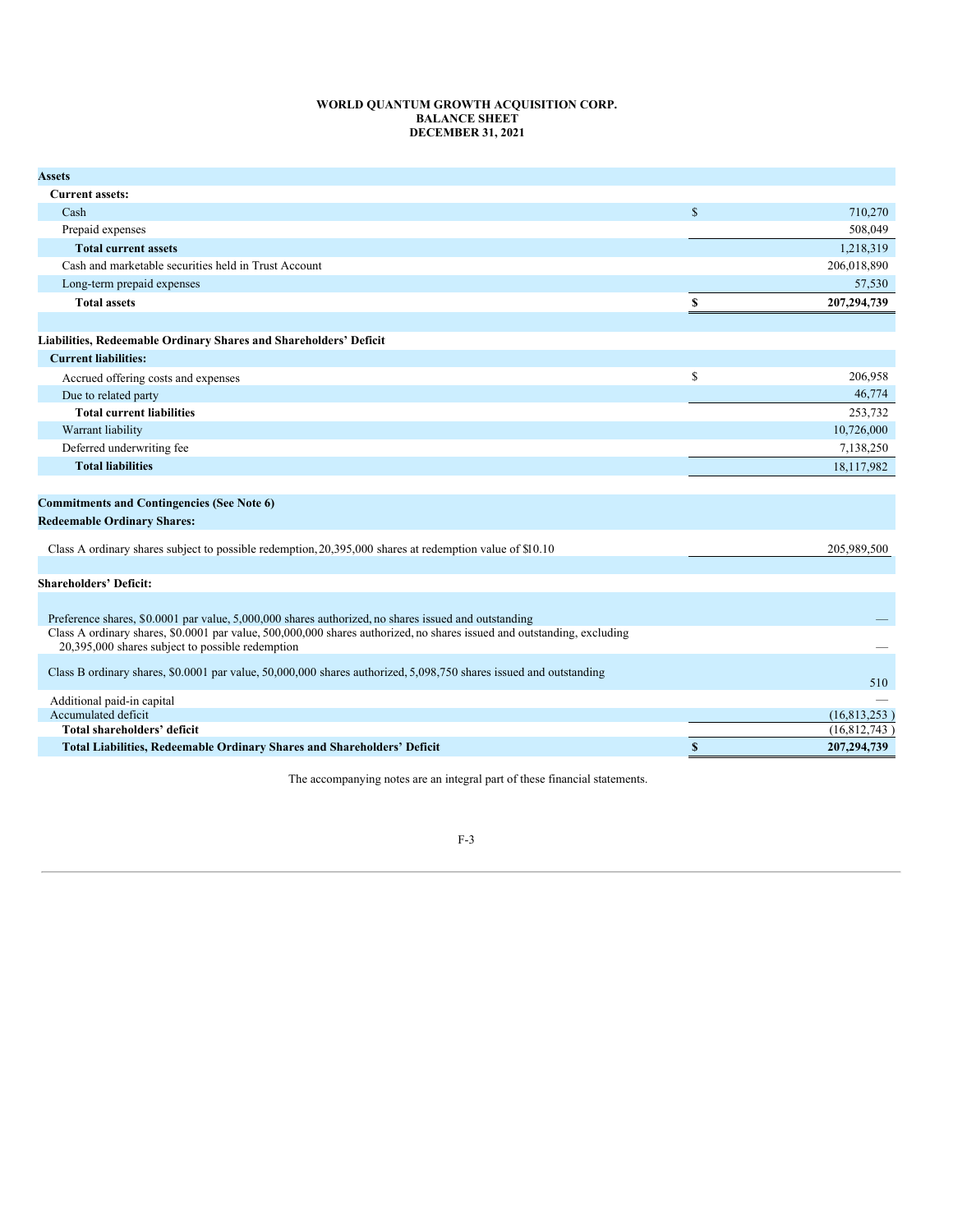#### **WORLD QUANTUM GROWTH ACQUISITION CORP. STATEMENT OF OPERATIONS FOR THE PERIOD FROM MARCH 9, 2021 (INCEPTION) THROUGH DECEMBER 31, 2021**

<span id="page-91-0"></span>

| Formation and operating costs                                   | $\mathbf{s}$ | 519,840     |
|-----------------------------------------------------------------|--------------|-------------|
| Loss from operations                                            |              | (519, 840)  |
|                                                                 |              |             |
| Other income (expense)                                          |              |             |
| Interest income on marketable securities held in Trust Account  |              | 29,390      |
| Offering cost allocated to warrants                             |              | (1,004,805) |
| Excess of fair value over cash received for private warrants    |              | (4,740,175) |
| Change in fair value of derivatives                             |              | 18,512,800  |
| <b>Total other income</b>                                       |              | 12,797,210  |
|                                                                 |              |             |
| <b>Net income</b>                                               |              | 12,227,370  |
|                                                                 |              |             |
| Weighted average shares outstanding of Class A ordinary shares  |              | 9,631,426   |
| Basic and diluted net income per share, Class A ordinary shares |              | 0.84        |
| Weighted average shares outstanding of Class B ordinary shares  |              | 4,932,135   |
| Basic and diluted net income per share, Class B ordinary shares |              | 0.84        |

The accompanying notes are an integral part of these financial statements.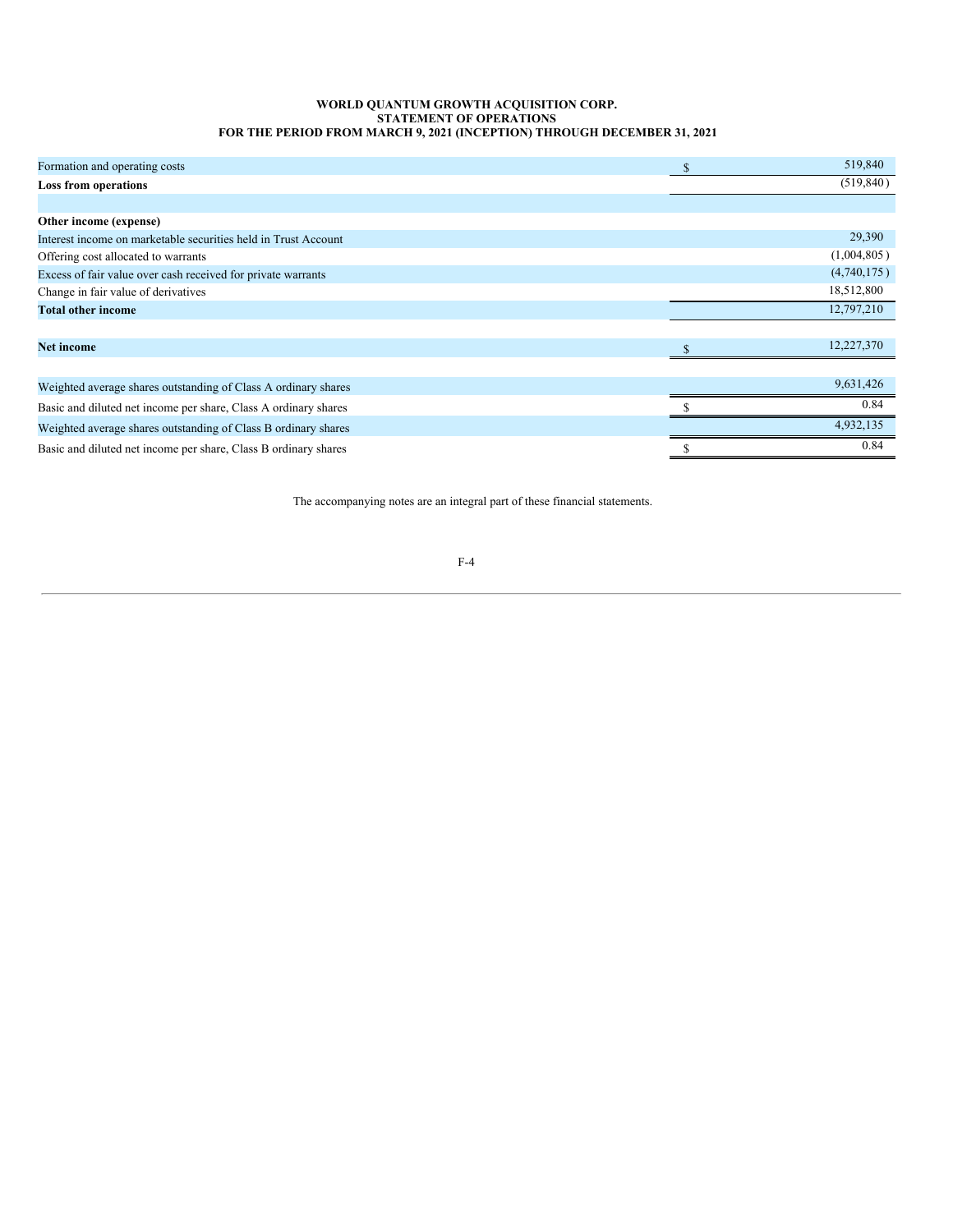#### **WORLD QUANTUM GROWTH ACQUISITION CORP. STATEMENT OF CHANGES IN SHAREHOLDERS' DEFICIT FOR THE PERIOD FROM MARCH 9, 2021 (INCEPTION) THROUGH DECEMBER 31, 2021**

<span id="page-92-0"></span>

|                                                                        | <b>Class A</b><br><b>Ordinary Shares</b> |                          | <b>Class B</b><br><b>Ordinary Shares</b> |        | Additional               | Accumulated              | Shareholders'  |
|------------------------------------------------------------------------|------------------------------------------|--------------------------|------------------------------------------|--------|--------------------------|--------------------------|----------------|
|                                                                        | <b>Shares</b>                            | Amount                   | <b>Shares</b>                            | Amount | Paid-in Capital          | Deficit                  | Deficit        |
| Balance as of March 9, 2021 (inception)                                | $-$ \$                                   |                          | $\overline{\phantom{a}}$                 | $ -$   | $\overline{\phantom{a}}$ | $\overline{\phantom{a}}$ |                |
| Class B ordinary shares issued to Sponsor                              |                                          | $\overline{\phantom{m}}$ | 5,750,000                                | 575    | 24,425                   |                          | 25,000         |
| Forfeiture of Class B ordinary shares by Sponsor                       |                                          |                          | (651,250)                                | (65)   | 65                       |                          |                |
| Accretion of Class A ordinary shares subject to possible<br>redemption |                                          |                          |                                          |        | (24, 490)                | (29,090,623)             | (29, 115, 113) |
| Net income                                                             |                                          |                          |                                          |        |                          | 12,227,370               | 12,227,370     |
| Balance as of December 31, 2021                                        | $\overline{\phantom{a}}$                 | $-$                      | 5,098,750                                | 510    | $\overline{\phantom{m}}$ | (16,813,253)             | (16, 812, 743) |

The accompanying notes are an integral part of these financial statements.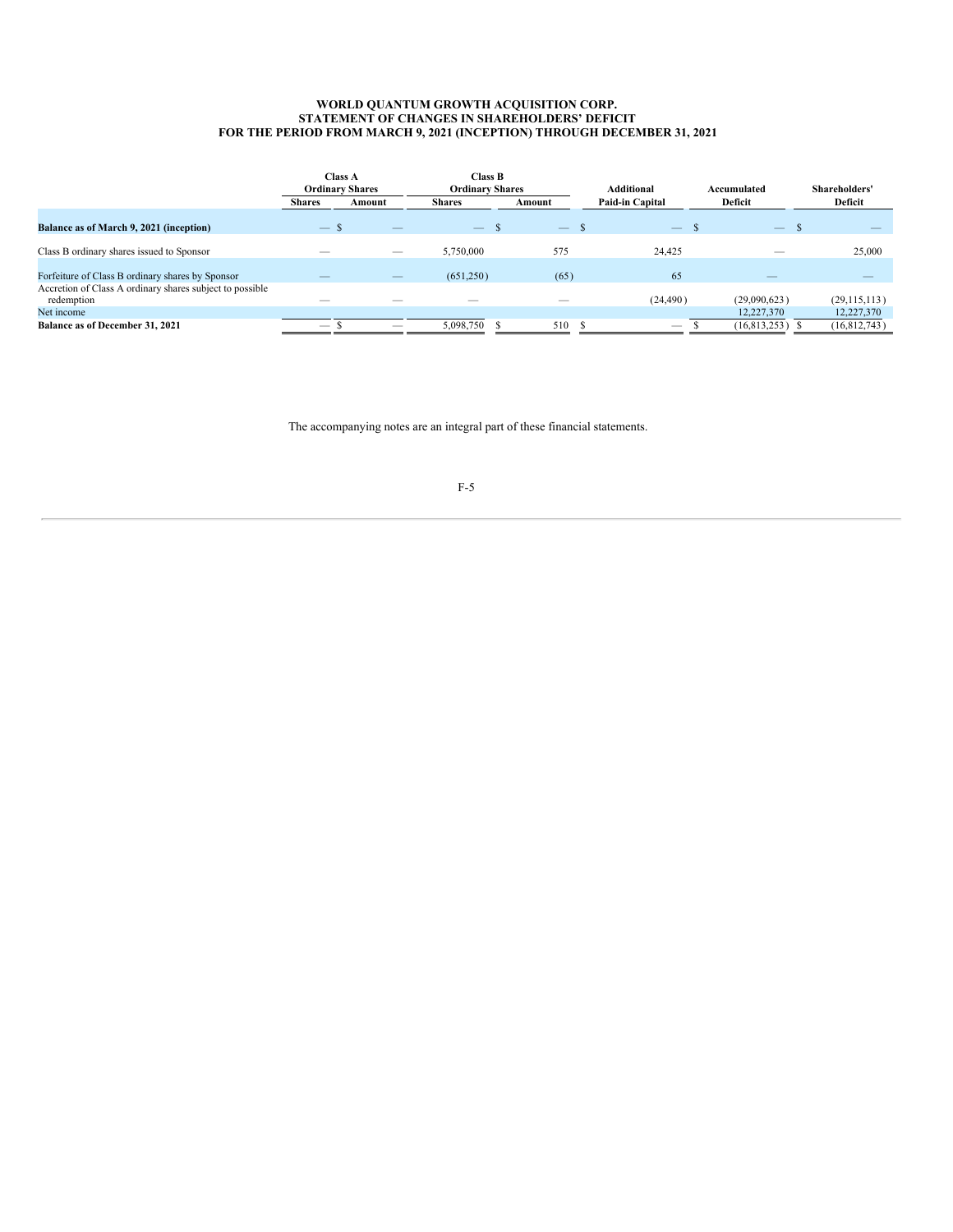#### **WORLD QUANTUM GROWTH ACQUISITION CORP. STATEMENT OF CASH FLOWS FOR THE PERIOD FROM MARCH 9, 2021 (INCEPTION) THROUGH DECEMBER 31, 2021**

<span id="page-93-0"></span>

| Cash flows from operating activities:                                              |          |               |
|------------------------------------------------------------------------------------|----------|---------------|
| Net income                                                                         | \$       | 12,277,370    |
| Adjustments to reconcile net income to net cash used in operating activities:      |          |               |
| Formation cost paid by Sponsor in exchange for issuance of Class B ordinary shares |          | 7,060         |
| Allocation of offering costs to warrant expense                                    |          | 1,004,805     |
| Interest earned on cash and marketable securities held in Trust Account            |          | (29,390)      |
| Fair value in excess of cash received for private warrants                         |          | 4,740,175     |
| Change in fair value of derivatives                                                |          | (18,512,800)  |
| Changes in current assets and liabilities:                                         |          | (565, 579)    |
| Prepaid expenses<br>Accrued expenses                                               |          | 206,958       |
| Due to related party                                                               |          | 46.774        |
| Net cash used in operating activities                                              |          | (824, 627)    |
|                                                                                    |          |               |
| Cash flows from investing activities:                                              |          |               |
| Investment of cash in Trust Account                                                |          | (205,989,500) |
| Net cash used in investing activities                                              |          | (205,989,500) |
|                                                                                    |          |               |
| Cash flows from financing activities:                                              |          |               |
| Proceeds from initial public offering, net of underwriting discount                |          | 199,871,000   |
| Proceeds from private placement                                                    |          | 8,618,500     |
| Proceeds from issuance of promissory note to related party                         |          | 300,000       |
| Payment of promissory note                                                         |          | (300,000)     |
| Payment of deferred offering costs                                                 |          | (965, 103)    |
| Net cash provided by financing activities                                          |          | 207,524,397   |
| Net change in cash                                                                 |          | 710,270       |
| Cash, beginning of the period                                                      |          |               |
| Cash, end of the period                                                            | \$       | 710,270       |
|                                                                                    |          |               |
| Supplemental disclosure of cash flow information:                                  |          |               |
| Offering costs paid by Sponsor in exchange for issuance of Class B ordinary shares | \$       | 17,940        |
| Deferred underwriting commission liability charged to accumulated deficit          | <b>S</b> | 7,138,250     |
| Initial fair value measurement of warrant liabilities.                             | S        | 29,164,800    |

The accompanying notes are an integral part of these financial statements.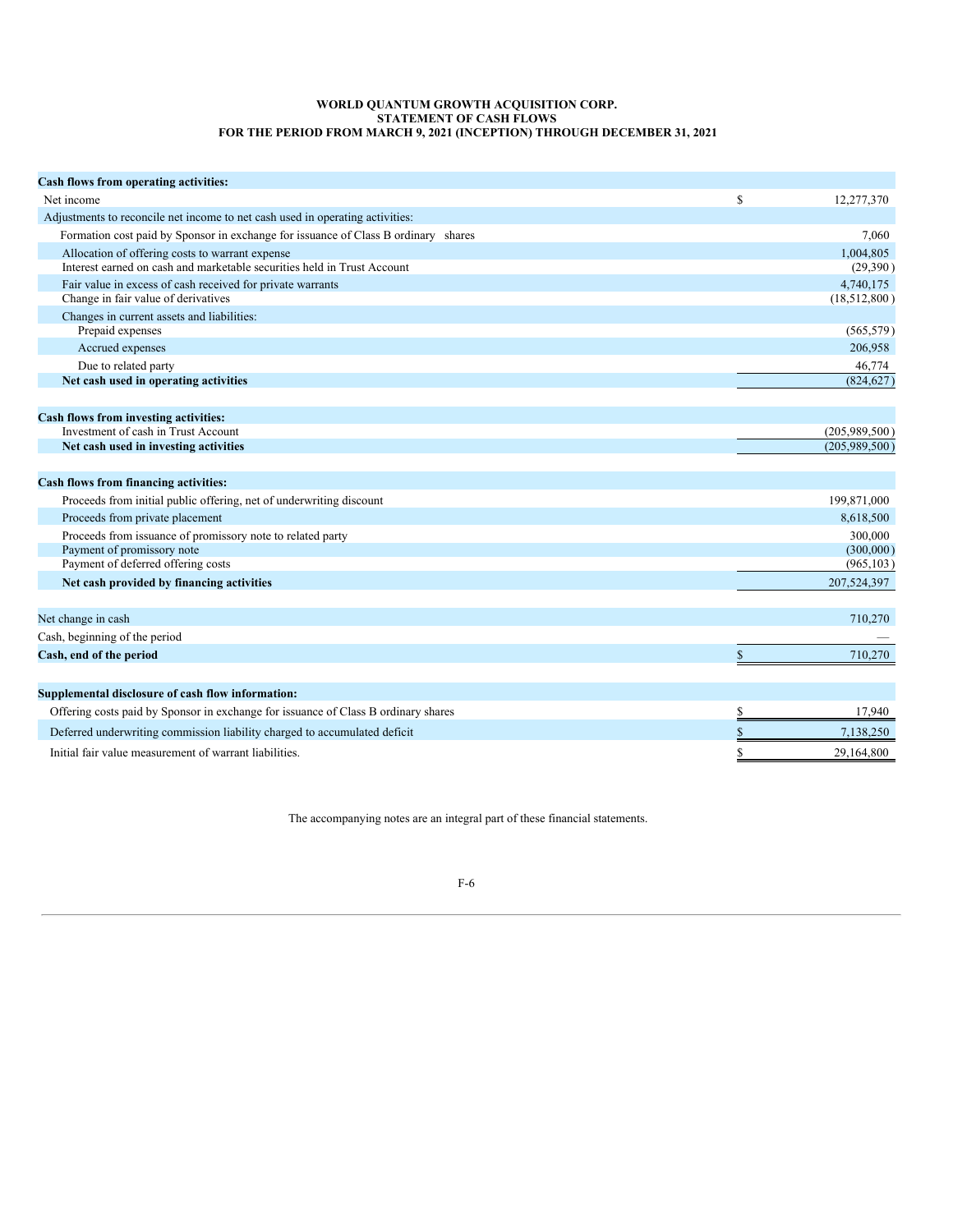## **WORLD QUANTUM GROWTH ACQUISITION CORP. NOTES TO FINANCIAL STATEMENTS DECEMBER 31, 2021**

## <span id="page-94-0"></span>**Note 1 — Organization and Business Operations**

World Quantum Growth Acquisition Corp. (the "Company") was incorporated as a Cayman Islands exempted company on March 9, 2021. The Company was incorporated for the purpose of effecting a merger, share exchange, asset acquisition, share purchase, reorganization or similar business combination with one or more businesses ("Business Combination").

As of December 31, 2021, the Company had not commenced any operations. All activity for the period from March 9, 2021 (inception) through December 31, 2021 relates to the Company's formation and the Initial Public Offering (as defined below) described below, and identifying a target company for a Business Combination. The Company will not generate any operating revenues until after the completion of its initial Business Combination, at the earliest. The Company will generate non-operating income in the form of interest income on cash and cash equivalents from the proceeds derived from the Initial Public Offering.

The Company's sponsor is World Quantum Growth Acquisition LLC, a Cayman Islands limited liability company (the "Sponsor"). The registration statement for the Company's Initial Public Offering (as defined below) was declared effective by the U.S. Securities and Exchange Commission (the "SEC") on August 10, 2021 (the "Effective Date"). On August 13, 2021, the Company consummated the initial public offering (the "Initial Public Offering" or "IPO") of 20,000,000 units (the "Units" and, with respect to the Class A ordinary shares included in the Units sold, the "Public Shares"), at \$ 10.00 per Unit generating gross proceeds of \$200,000,000, which is described in Note 3. The Company granted the underwriter of the IPO a 45-day option to purchase up to an additional 3,000,000 units at the IPO price to cover over-allotments, if any. On August 25, 2021, the underwriter partially exercised the over-allotment option to purchase an additional 395,000 Units (the "Over-Allotment Units"). On August 27, 2021, the Company completed the sale of the Over-Allotment Units to the underwriter (the "Over-Allotment"), generating aggregate gross proceeds of \$3,950,000, and incurred \$79,000 in cash underwriting fees.

Simultaneously with the closing of the IPO, the Company consummated the sale of an aggregate of8,500,000 warrants (the "Private Placement Warrants") at a price of \$1.00 per warrant in a private placement to the Sponsor (the "Private Placement"), generating gross proceeds to the Company of \$8,500,000, which is described in Note 4. Simultaneously with the closing of the Over-Allotment, the Company consummated the Private Placement of an aggregate of 118,500 additional Private Placement Warrants at a purchase price of \$1.00 per Private Placement Warrant to the Sponsor, generating gross proceeds of \$118,500.

Upon closing of the IPO, the Private Placement, and the sale of the Over-Allotment Units, a total of \$205,989,500 (\$10.10 per Unit) was placed in a trust account, with Continental Stock Transfer & Trust Company acting as trustee.

Transaction costs amounted to \$12,200,293, consisting of \$4,079,000 of underwriting fees, \$7,138,250 of deferred underwriting fees (see Note 6), and \$983,043 of other offering costs. Of the total transaction costs, \$1,004,805 were allocated to expense associated with the warrant liability.

In addition, the Sponsor agreed to forfeit up to 750,000 Class B ordinary shares, par value \$0.0001, to the extent that the over-allotment option was not exercised in full by the underwriter. On August 25, 2021, the underwriter partially exercised the over-allotment option to purchase the Over-Allotment Units and on August 27, 2021, the Company completed the sale of the Over-Allotment Units to the underwriter. On September 24, 2021, the over-allotment option expired, and the Sponsor forfeited 651,250 Class B ordinary shares for no consideration (see Note 5).

Following the closing of the IPO on August 13, 2021, an amount of \$202,000,000 (\$10.10 per Unit) from the net proceeds of the sale of the Units in the IPO and the sale of the Private Placement Warrants was placed in a trust account (the "Trust Account") and may only be invested in U.S. government treasury obligations with a maturity of 185 days or less or in money market funds meeting certain conditions under Rule 2a-7 under the Investment Company Act which invest only in direct U.S. government treasury obligations. Except with respect to interest earned on the funds held in the Trust Account that may be released to the Company to pay its income taxes, if any, the Company's amended and restated memorandum and articles of association, as discussed below and subject to the requirements of law and regulation, will provide that the proceeds from the Initial Public Offering and the sale of the Private Placement Warrants held in the Trust Account will not be released from the Trust Account (1) to the Company, until the completion of the initial Business Combination, or (2) to the Company's Public Shareholders, until the earlier of (a) the completion of the initial Business Combination, and then only in connection with those Class A ordinary shares that such shareholders properly elected to redeem, subject to the limitations described herein, (b) the redemption of any Public Shares properly tendered in connection with a shareholder vote to amend the Company's amended and restated memorandum and articles of association (A) to modify the substance or timing of the Company's obligation to provide holders of the Class A ordinary shares the right to have their shares redeemed in connection with the initial Business Combination or to redeem 100% of the Public Shares if the Company does not complete the initial Business Combination within 18 months from the closing of the Initial Public Offering or (B) with respect to any other provision relating to the rights of holders of the Class A ordinary shares, and (c) the redemption of the Public Shares if the Company has not consummated the initial Business Combination within 18 months from the closing of the Initial Public Offering, subject to applicable law.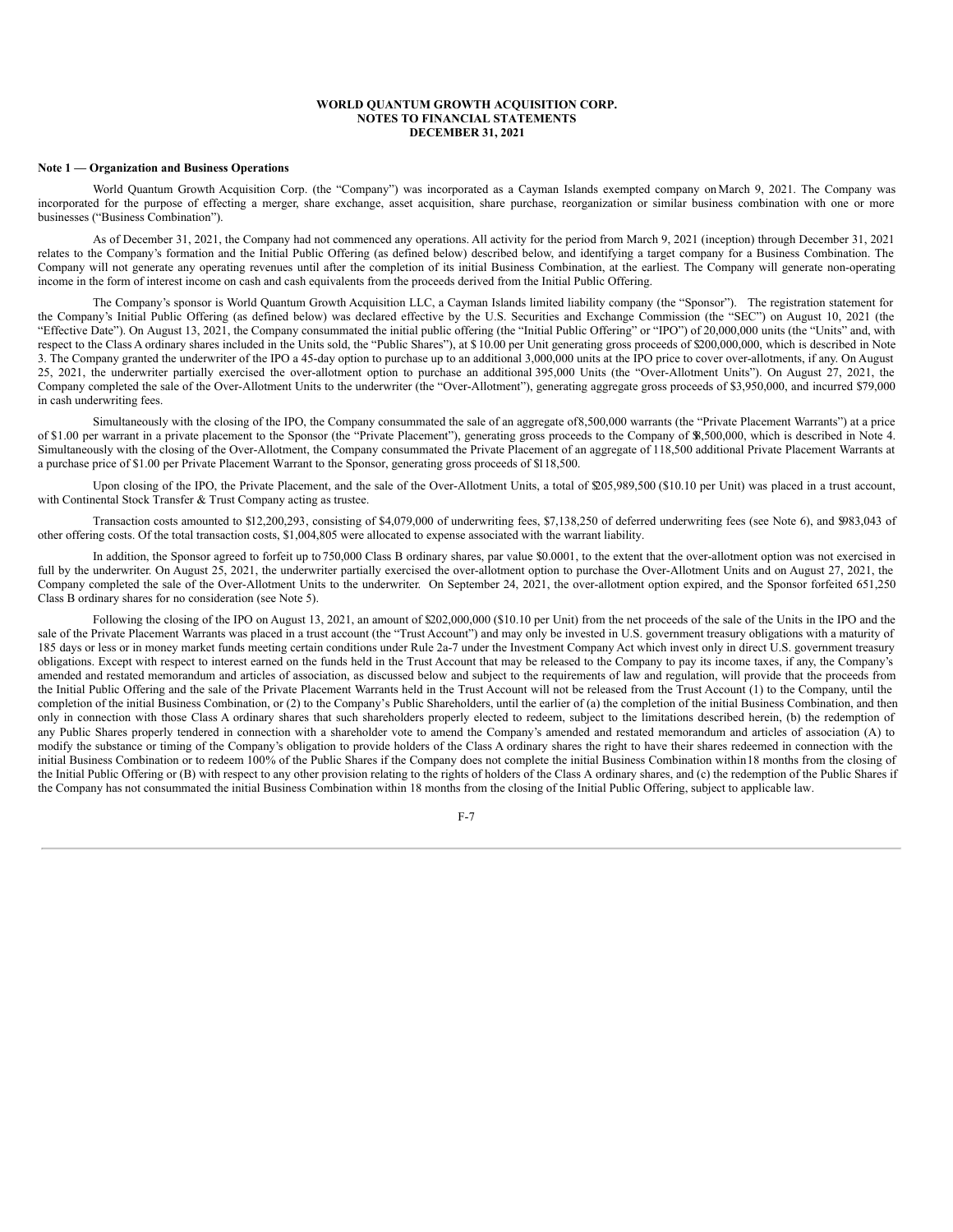The Company will provide the Public Shareholders with the opportunity to redeem all or a portion of their Public Shares upon the completion of the initial Business Combination either (i) in connection with a shareholder meeting called to approve the Business Combination or (ii) by means of a tender offer. The decision as to whether the Company will seek shareholder approval of a proposed Business Combination or conduct a tender offer will be made by the Company, solely in its discretion, and will be based on a variety of factors such as the timing of the transaction and whether the terms of the transaction would require the Company to seek shareholder approval under applicable law or stock exchange listing requirement. The Public Shareholders will be entitled to redeem all or a portion of their Class A ordinary shares upon the completion of the initial Business Combination at a per-share price, payable in cash, equal to the aggregate amount then on deposit in the Trust Account calculated as of two business days prior to the consummation of the initial Business Combination, including interest earned on the funds held in the Trust Account and not previously released to the Company to pay its income taxes, if any, divided by the number of the then-outstanding Public Shares, subject to the limitations described herein.

The Company has only 18 months from the closing of the Initial Public Offering (the "Combination Period") to complete the initial Business Combination. If the Company has not completed the initial Business Combination within the Combination Period, the Company will: (i) cease all operations except for the purpose of winding up; (ii) as promptly as reasonably possible but not more than ten business days thereafter, redeem the Public Shares, at a per-share price, payable in cash, equal to the aggregate amount then on deposit in the Trust Account, including interest earned on the funds held in the Trust Account and not previously released to the Company to pay its income taxes, if any (less up to \$100,000 of interest to pay dissolution expenses) divided by the number of the then-outstanding Public Shares, which redemption will completely extinguish Public Shareholders' rights as shareholders (including the right to receive further liquidation distributions, if any); and (iii) as promptly as reasonably possible following such redemption, subject to the approval of the Company's remaining shareholders and the board of directors, liquidate and dissolve, subject in the case of clauses (ii) and (iii), to the Company's obligations under Cayman Islands law to provide for claims of creditors and the requirements of other applicable law.

The Sponsor and each member of the management team have entered into an agreement with the Company pursuant to which they have agreed to (i) waive their redemption rights with respect to their Class B ordinary shares (the "Founder Shares"), (ii) waive their redemption rights with respect to their Founder Shares and Public Shares in connection with a shareholder vote to approve an amendment to the Company's amended and restated memorandum and articles of association (A) that would modify the substance or timing of the Company's obligation to provide holders of the Class A ordinary shares the right to have their shares redeemed in connection with the initial Business Combination or to redeem 100% of the Public Shares if the Company does not complete the initial Business Combination within the Combination Period or (B) with respect to any other provision relating to the rights of holders of the Class A ordinary shares and (iii) waive their rights to liquidating distributions from the Trust Account with respect to any Founder Shares they hold if the Company fails to consummate the initial Business Combination within the Combination Period (although they will be entitled to liquidating distributions from the Trust Account with respect to any Public Shares they hold if the Company fails to complete the initial Business Combination within the Combination Period).

The Sponsor has agreed that it will be liable to the Company if and to the extent any claims by a third party for services rendered or products sold to the Company (other than the Company's independent registered public accounting firm),or a prospective target business with which the Company has entered into a transaction agreement, reduce the amounts in the Trust Account to below the lesser of (i) \$10.10 per Public Share and (ii) the actual amount per Public Share held in the Trust Account as of the date of the liquidation of the Trust Account if less than \$10.10 per Public Share due to reductions in the value of the trust assets, in each case net of the interest that may be withdrawn to pay its tax obligations, provided that such liability will not apply to any claims by a third-party or prospective target business that executed a waiver of any and all rights to seek access to the Trust Account nor will it apply to any claims under the Company's indemnity of the underwriter of the Initial Public Offering against certain liabilities, including liabilities under the Securities Act. However, the Company has not asked the Sponsor to reserve for such indemnification obligations, nor has the Company independently verified whether the Sponsor has sufficient funds to satisfy its indemnity obligations and the Company believes that the Sponsor's only assets are securities of the Company. Therefore, the Company cannot assure you that the Sponsor would be able to satisfy those obligations.

#### *Liquidity and Capital Resources*

The Company's liquidity needs prior to the closing of the IPO on August 13, 2021, were satisfied through a capital contribution from the Sponsor of \$25,000 (see Note 5) for the Founder Shares and the loan under an unsecured promissory note from the Sponsor of up to \$300,000 (see Note 5). The promissory note from the Sponsor was paid in full on August 13, 2021. Upon closing of the IPO on August 13, 2021, the Company had approximately \$ 2.3 million in its operating bank account and working capital of approximately \$1.5 million from the portion of the proceeds received and not held in the trust account. As of December 31, 2021, the Company had \$710,270 in its operating bank account and working capital of \$964,587.

In addition, in order to finance transaction costs in connection with a Business Combination, the Sponsor or an affiliate of the Sponsor or certain of the Company's officers and directors may, but are not obligated to, provide the Company Working Capital Loans (see Note 5). As of December 31, 2021, there were no amounts outstanding under any Working Capital Loans.

#### *Going Concern*

The Company anticipates that the \$710,270 outside of the Trust Account as of December 31, 2021, might not be sufficient to allow the Company to operate for at least the next 12 months from the issuance of the financial statements, assuming that a business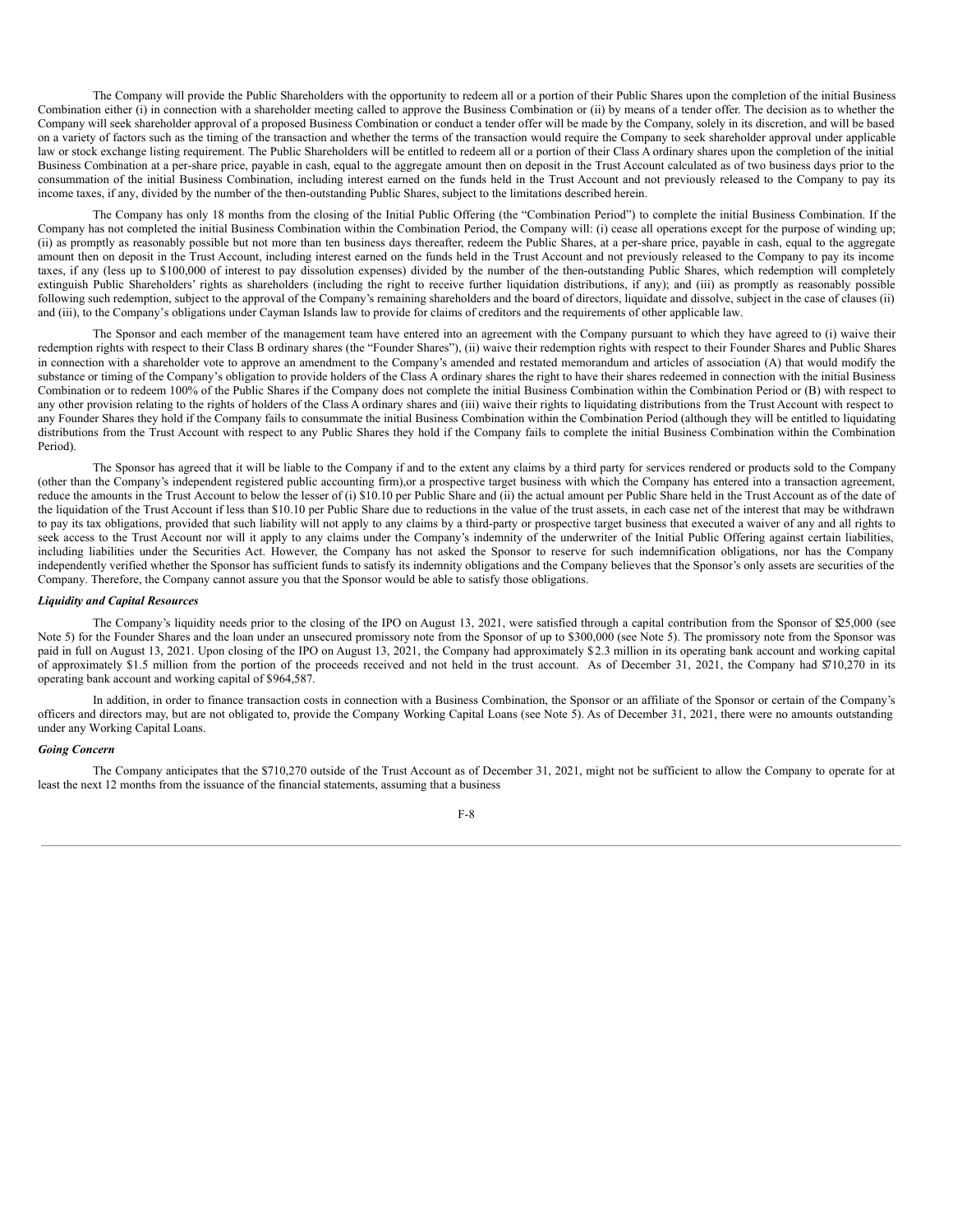combination is not consummated during that time. Until consummation of its business combination, the Company will be using the funds not held in the Trust Account, and any additional Working Capital Loans (as defined in Note 5) from the initial shareholders, certain of the Company's officers and directors (see Note 5), for identifying and evaluating prospective acquisition candidates, performing business due diligence on prospective target businesses, traveling to and from the offices, plants or similar locations of prospective target businesses, reviewing corporate documents and material agreements of prospective target businesses, selecting the target business to acquire and structuring, negotiating and consummating the business combination.

The Company can raise additional capital through Working Capital Loans from the initial shareholders, certain of the Company's officers, and directors (see Note 5), or through loans from third parties. None of the sponsor, officers or directors are under any obligation to advance funds to, or to invest in, the Company. If the Company is unable to raise additional capital, it may be required to take additional measures to conserve liquidity, which could include, but not necessarily be limited to, curtailing operations, suspending the pursuit of its business plan, and reducing overhead expenses. The Company cannot provide any assurance that new financing will be available to it on commercially acceptable terms, if at all. These conditions raise substantial doubt about the Company's ability to continue as a going concern for a reasonable period of time, which is considered to be one year from the issuance date of the financial statements.

The Company has until February 13, 2023 to consummate a Business Combination. It is uncertain that the Company will be able to consummate a Business Combination by either date. If a Business Combination is not consummated by the required dates, there will be a mandatory liquidation and subsequent dissolution. In connection with the Company's assessment of going concern considerations in accordance with the authoritative guidance in Financial Accounting Standards Board ("FASB") Accounting Standards Update ("ASU") 2014-15, "Disclosure of Uncertainties About an Entity's Ability to Continue as a Going Concern," management has determined that mandatory liquidation, and subsequent dissolution, should the Company be unable to complete a business combination, raises substantial doubt about the Company's ability to continue as a going concern for the next twelve months from the issuance of these financial statements. No adjustments have been made to the carrying amounts of assets and liabilities should the Company be required to liquidate after February 13, 2023.

#### *Risks and Uncertainties*

In February 2022, the Russian Federation and Belarus commenced a military action with the country of Ukraine. As a result of this action, various nations, including the United States, have instituted economic sanctions against the Russian Federation and Belarus. Further, the impact of this action and related sanctions on the world economy are not determinable as of the date of these financial statements. The specific impact on the Company's financial condition, results of operations, and cash flows is also not determinable as of the date of these financial statements.

Management continues to evaluate the impact of the COVID-19 pandemic on the industry and has concluded that while it is reasonably possible that the virus could have a negative effect on the Company's financial position, results of its operations and/or search for a target company, the specific impact is not readily determinable as of the date of these financial statements. The financial statements do not include any adjustments that might result from the outcome of this uncertainty.

## **Note 2 — Significant Accounting Policies**

## *Basis of Presentation*

The accompanying financial statements are presented in conformity with accounting principles generally accepted in the United States of America ("US GAAP") and pursuant to the rules and regulations of the SEC. In the opinion of management, all adjustments (consisting of normal recurring adjustments) have been made that are necessary to present fairly the Company's financial position, results of operations, and cash flows.

## *Emerging Growth Company Status*

The Company is an "emerging growth company," as defined in Section 2(a) of the Securities Act of 1933, as amended, (the "Securities Act"), as modified by the Jumpstart our Business Startups Act of 2012, (the "JOBS Act"), and it may take advantage of certain exemptions from various reporting requirements that are applicable to other public companies that are not emerging growth companies including, but not limited to, not being required to comply with the auditor attestation requirements of Section 404 of the Sarbanes-Oxley Act, reduced disclosure obligations regarding executive compensation in its periodic reports and proxy statements, and exemptions from the requirements of holding a nonbinding advisory vote on executive compensation and shareholder approval of any golden parachute payments not previously approved.

Further, Section 102(b)(1) of the JOBS Act exempts emerging growth companies from being required to comply with new or revised financial accounting standards until private companies (that is, those that have not had a Securities Act registration statement declared effective or do not have a class of securities registered under the Exchange Act) are required to comply with the new or revised financial accounting standards. The JOBS Act provides that a company can elect to opt out of the extended transition period and comply with the requirements that apply to non-emerging growth companies but any such election to opt out is irrevocable. The Company has elected not to opt out of such extended transition period which means that when a standard is issued or revised and it has different application dates for public or private companies, the Company, as an emerging growth company, can adopt the new or revised standard at the time private companies adopt the new or revised standard. This may make comparison of the Company's financial statement with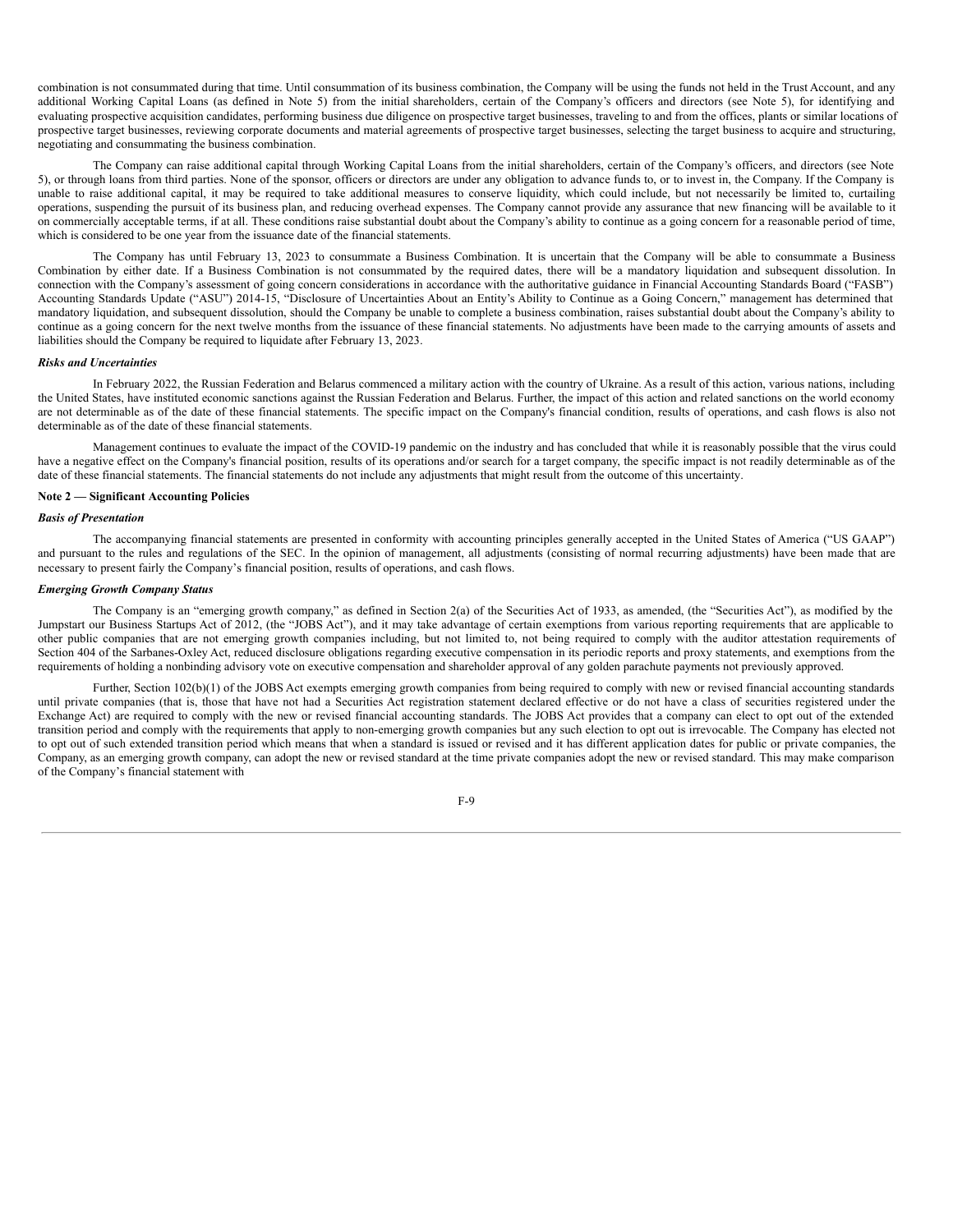another public company which is neither an emerging growth company nor an emerging growth company which has opted out of using the extended transition period difficult or impossible because of the potential differences in accounting standards used.

#### *Use of Estimates*

The preparation of the financial statements in conformity with US GAAP requires management to make estimates and assumptions that affect the reported amounts of assets and liabilities and disclosure of contingent assets and liabilities at the date of the financial statements and the reported amounts of expenses during the reporting period.

Making estimates requires management to exercise significant judgement. It is at least reasonably possible that the estimate of the effect of a condition, situation or set of circumstances that existed at the date of the financial statements, which management considered in formulating its estimate, could change in the near term due to one or more future confirming events. One of the more significant accounting estimates included in this financial statement is the determination of the fair value of the warrant liability. Accordingly, the actual results could differ significantly from those estimates.

#### *Cash and Cash Equivalents*

As of December 31, 2021, the Company had \$710,270 in cash. The Company considers all short-term investments with an original maturity of three months or less when purchased to be cash equivalents. The Company had no cash equivalents as of December 31, 2021.

### *Cash and Marketable Securities Held in Trust Account*

At December 31, 2021, the company had \$206,018,890 in assets held in the Trust Account which were held in U.S. Treasury Bill with a maturity of 185 days or less and in money market funds which invest in U.S. Treasury securities. During the period from March 9, 2021 (inception) through December 31, 2021, the Company didnot withdraw any of the interest income from the Trust Account to pay its tax obligations.

The Company classifies its United States Treasury securities as held-to-maturity in accordance with FASB ASC Topic 320 "Investments - Debt and Equity Securities." Held-to-maturity securities are those securities which the Company has the ability and intent to hold until maturity. Held-to-maturity treasury securities are recorded at amortized cost and adjusted for the amortization or accretion of premiums or discounts.

A decline in the market value of held-to-maturity securities below cost that is deemed to be other than temporary, results in an impairment that reduces the carrying costs to such securities' fair value. The impairment is charged to earnings and a new cost basis for the security is established. To determine whether an impairment is other than temporary, the Company considers whether it has the ability and intent to hold the investment until a market price recovery and considers whether evidence indicating the cost of the investment is recoverable outweighs evidence to the contrary. Evidence considered in this assessment includes the reasons for the impairment, the severity and the duration of the impairment, changes in value subsequent to year-end, forecasted performance of the investee, and the general market condition in the geographic area or industry in which the investee operates.

Premiums and discounts are amortized or accreted over the life of the related held-to-maturity security as an adjustment to yield using the effective-interest method. Such amortization and accretion are included in the "interest income" line item in the statement of operations. Interest income is recognized when earned.

#### *Concentration of Credit Risk*

Financial instruments that potentially subject the Company to concentrations of credit risk consist of a cash account in a financial institution, which, at times, may exceed the Federal Depository Insurance Coverage of \$250,000. At December 31, 2021, the Company has not experienced losses on this account and management believes the Company is not exposed to significant risks on such account.

### *Fair Value of Financial Instruments*

The fair value of the Company's assets and liabilities, which qualify as financial instruments under FASB ASC 820, "Fair Value Measurements and Disclosures," approximates the carrying amounts represented in the balance sheet, primarily due to their short-term nature.

#### *Derivative Financial Instruments*

The Company evaluates its financial instruments to determine if such instruments are derivatives or contain features that qualify as embedded derivatives in accordance with ASC Topic 815, "Derivatives and Hedging". Derivative instruments are initially recorded at fair value on the grant date and re-valued at each reporting date, with changes in the fair value reported in the statement of operations. Derivative assets and liabilities are classified in the balance sheet as current or non-current based on whether or not net-cash settlement or conversion of the instrument could be required within 12 months of the balance sheet date.

#### *Warrant Liabilities*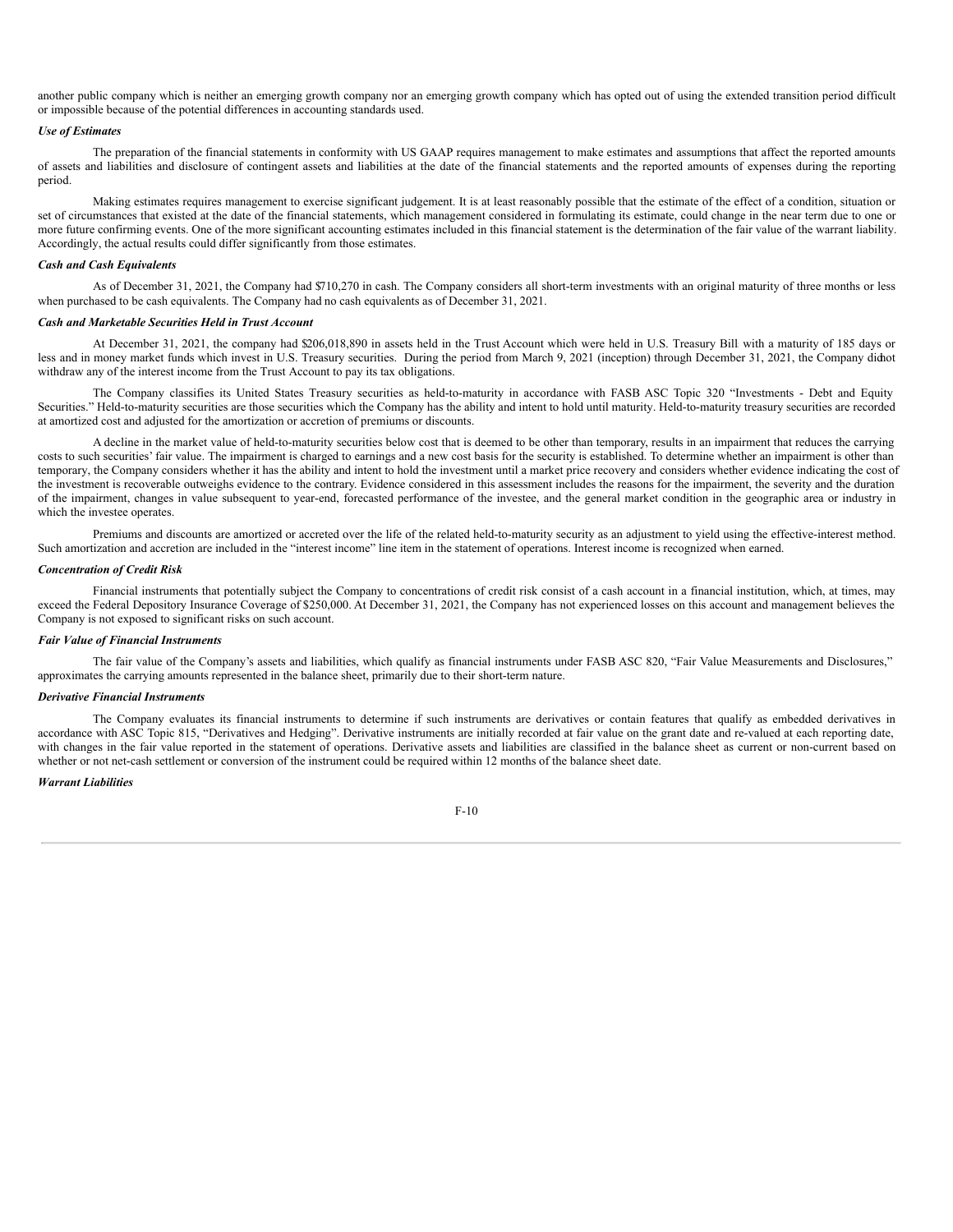The Company evaluated the Public Warrants and Private Placement Warrants (collectively, "Warrants", which are discussed in Notes 3 and 7) in accordance with ASC 815-40, "Derivatives and Hedging — Contracts in Entity's Own Equity", and concluded that a provision in the Warrant Agreement related to certain tender or exchange offers precludes the Warrants from being accounted for as components of equity. As the Warrants meet the definition of a derivative as contemplated in ASC 815, the Warrants are recorded as derivative liabilities on the balance sheet and measured at fair value at inception (on the date of the IPO) and at each reporting date in accordance with ASC 820, "Fair Value Measurement", with changes in fair value recognized in the statement of operations in the period of change.

#### *Of ering Costs*

The Company complies with the requirements of the ASC 340-10-S99-1. Offering costs consisted of legal, accounting, underwriting fees and other costs incurred through the IPO that were directly related to the Public Offering. Offering costs are allocated to the separable financial instruments issued in the IPO based on a relative fair value basis, compared to total proceeds received. Offering costs associated with warrant liabilities are expensed as incurred, and presented as non-operating expenses in the statement of operations. Offering costs associated with the Class A ordinary shares were charged to temporary equity upon the completion of the Initial Public Offering. Transaction costs amounted to \$12,200,293, of which \$1,004,805 were allocated to expense associated with the warrant liability.

#### *Class A Ordinary Shares Subject to Possible Redemption*

All of the 20,395,000 Class A ordinary shares sold as part of the Units in the IPO contain a redemption feature which allows for the redemption of such public shares in connection with the Company's liquidation, if there is a shareholder vote or tender offer in connection with the Business Combination and in connection with certain amendments to the Company's certificate of incorporation. In accordance with SEC and its staff's guidance on redeemable equity instruments, which has been codified in ASC 480-10-S99, redemption provisions not solely within the control of the Company require ordinary shares subject to redemption to be classified outside of permanent equity.

The Class A ordinary shares are subject to ASC 480-10-S99. If it is probable that the equity instrument will become redeemable, the Company has the option to either accrete changes in the redemption value over the period from the date of issuance (or from the date that it becomes probable that the instrument will become redeemable, if later) to the earliest redemption date of the instrument or to recognize changes in the redemption value immediately as they occur and adjust the carrying amount of the instrument to equal the redemption value at the end of each reporting period. The Company recognizes changes in redemption value immediately as they occur. Immediately upon the closing of the IPO, the Company recognized the accretion from initial book value to redemption amount value. The change in the carrying value of redeemable ordinary shares resulted in charges against additional paid-in capital and accumulated deficit.

As of December 31, 2021, the ordinary sharesreflected on the balance sheet are reconciled in the following table:

| Ф | 203,950,000  |
|---|--------------|
|   |              |
|   | (15,806,125) |
|   | (11,269,488) |
|   |              |
|   | 29,115,113   |
|   | 205,989,500  |
|   |              |

#### *Income Taxes*

The Company follows the asset and liability method of accounting for income taxes under FASB ASC 740, "Income Taxes." Deferred tax assets and liabilities are recognized for the estimated future tax consequences attributable to differences between the financial statement carrying amounts of existing assets and liabilities and their respective tax bases. Deferred tax assets and liabilities are measured using enacted tax rates expected to apply to taxable income in the years in which those temporary differences are expected to be recovered or settled. The effect on deferred tax assets and liabilities of a change in tax rates is recognized in income in the period that included the enactment date. Valuation allowances are established, when necessary, to reduce deferred tax assets to the amount expected to be realized.

FASB ASC 740 prescribes a recognition threshold and a measurement attribute for the financial statement recognition and measurement of tax positions taken or expected to be taken in a tax return. For those benefits to be recognized, a tax position must be more likely than not to be sustained upon examination by taxing authorities. The Company's management determined that the Cayman Islands is the Company's only major tax jurisdiction. The Company recognizes accrued interest and penalties related to unrecognized tax benefits as income tax expense. As of December 31, 2021, there were no unrecognized tax benefits and no amounts were accrued for the payment of interest and penalties. The Company is currently not aware of any issues under review that could result in significant payments, accruals or material deviation from its position. The Company's management does not expect that the total amount of unrecognized tax benefits will materially change over the next twelve months.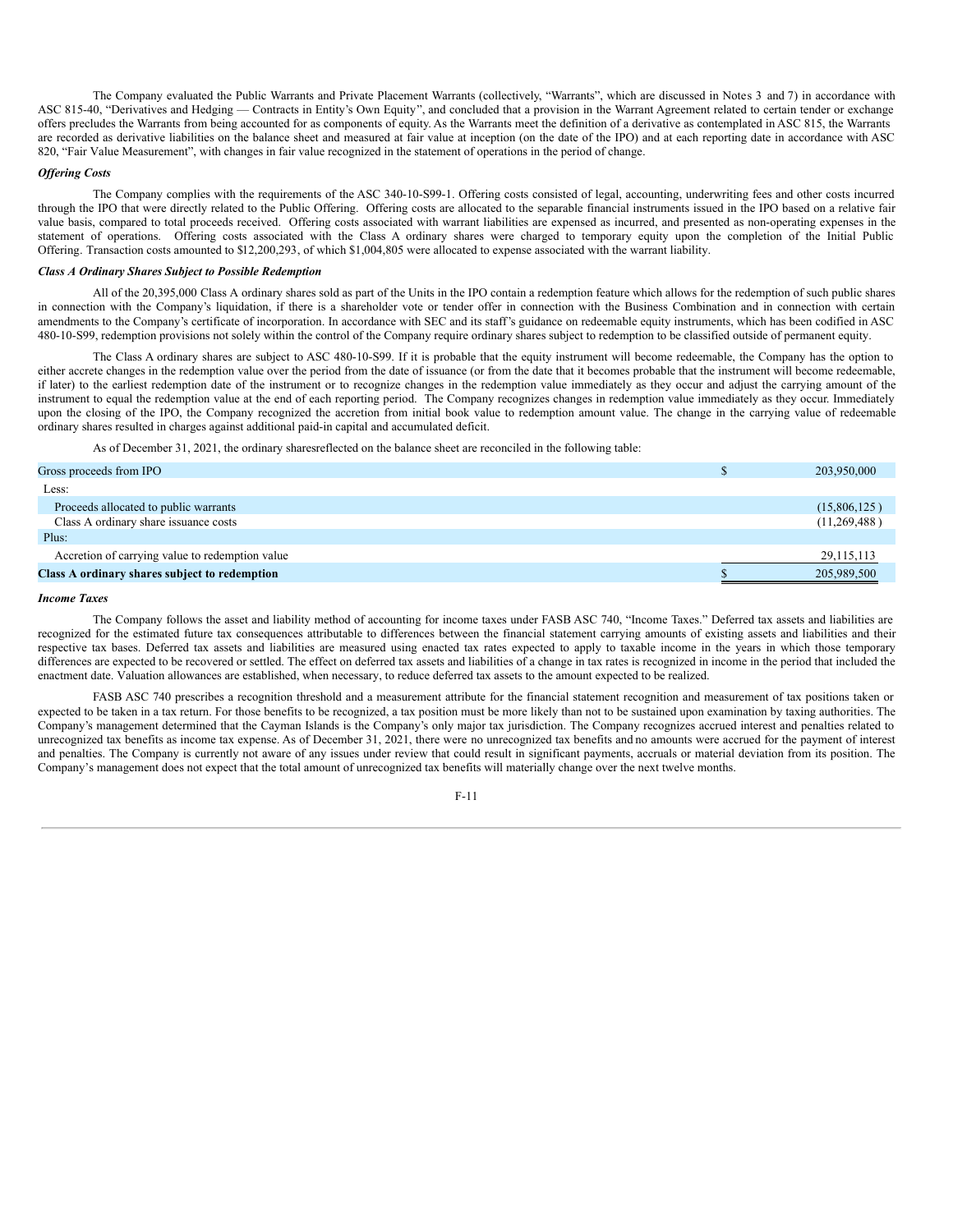The Company is considered to be an exempted Cayman Islands company with no connection to any other taxable jurisdiction and is presently not subject to income taxes or income tax filing requirements in the Cayman Islands or the United States. As such, the Company's tax provision was zero for the periods presented.

## *Net Income per Ordinary Share*

The Company has two classes of shares, which are referred to as Class A ordinary shares and Class B ordinary shares. Earnings and losses are shared pro rata between the two classes of shares. The potential ordinary shares for outstanding warrants to purchase the Company's shares were excluded from diluted earnings per share for the period from March 9, 2021 (inception) to December 31, 2021 because the warrants are contingently exercisable, and the contingencies have not yet been met. As a result, diluted net income per ordinary share is the same as basic net income per ordinary share for the periods.

The following table presents a reconciliation of the numerator and denominator used to compute basic and diluted net income per ordinary share for each class of ordinary shares:

|                                         | For the period from March 9, 2021 (inception) through<br>December 31, 2021 |           |    |           |
|-----------------------------------------|----------------------------------------------------------------------------|-----------|----|-----------|
|                                         | <b>Class A</b>                                                             |           |    | Class B   |
| Basic and diluted net income per share: |                                                                            |           |    |           |
| Numerator:                              |                                                                            |           |    |           |
| Allocation of net income                |                                                                            | 8,119,483 | -S | 4,157,887 |
|                                         |                                                                            |           |    |           |
| Denominator:                            |                                                                            |           |    |           |
| Weighted-average shares outstanding     |                                                                            | 9,631,426 |    | 4,932,135 |
|                                         |                                                                            |           |    |           |
| Basic and diluted net income per share  |                                                                            | 0.84      | -S | 0.84      |
|                                         |                                                                            |           |    |           |

#### *Recent Accounting Standards*

In August 2020, the FASB issued ASU 2020-06, Debt-Debt with Conversion and Other Options (Subtopic 470-20) and Derivatives and Hedging-Contracts in Entity's Own Equity (Subtopic 815-40): Accounting for Convertible Instruments and Contracts in an Entity's Own Equity ("ASU 2020-06"), which simplifies accounting for convertible instruments by removing major separation models required under current GAAP. The ASU also removes certain settlement conditions that are required for equitylinked contracts to qualify for scope exception, and it simplifies the diluted earnings per share calculation in certain areas. ASU 2020-06 is effective January 1, 2022 and should be applied on a full or modified retrospective basis, with early adoption permitted beginning on January 1, 2021. The Company is currently assessing the impact, if any, that ASU 2020-06 would have on its financial position, results of operations or cash flows.

Management does not believe that any recently issued, but not yet effective, accounting standards, if currently adopted, would have a material effect on the Company's financial statement.

#### **Note 3 — Initial Public Offering**

#### *Public Units*

On August 13, 2021, the Company sold 20,000,000 Units, at a purchase price of \$10.00 per Unit, generating gross proceeds of \$200,000,000. Each Unit consists of one Class A ordinary share, and one-half of one warrant to purchase one Class A ordinary share (the "Public Warrants").

The Company paid an underwriting fee at the closing of the IPO of \$4,000,000. As of August 13, 2021, an additional fee of \$7,000,000 (see Note 6) was deferred and will become payable upon the Company's completion of an initial Business Combination. The deferred fee will become payable to the underwriter from the amounts held in the Trust Account.

The Company granted the underwriter of the IPO a 45-day option to purchase up to an additional3,000,000 units at the IPO price to cover over-allotments, if any. On August 27, 2021, the Company completed the sale of a portion of the Over-Allotment Units to the underwriter (the "Over-Allotment"), generating an aggregate of gross proceeds of \$3,950,000, incurred \$79,000 in cash underwriting fees, and additional \$138,250 deferred underwriters' fee arising from the sale of Overallotment Units.

#### *Public Warrants*

Each whole warrant entitles the holder to purchase one Class A ordinary share at a price of \$11.50 per share, subject to adjustment as discussed herein. In addition, if (x) the Company issues additional Class A ordinary shares or equity-linked securities for capital raising purposes in connection with the closing of the initial Business Combination at an issue price or effective issue price of less than \$9.20 per Class A ordinary share (with such issue price or effective issue price to be determined in good faith by the Company's board of directors and in the case of any such issuance to the Sponsor or its affiliates, without taking into account any Founder Shares held by the Sponsor or such affiliates, as applicable, prior to such issuance (the "Newly Issued Price"), (y) the aggregate gross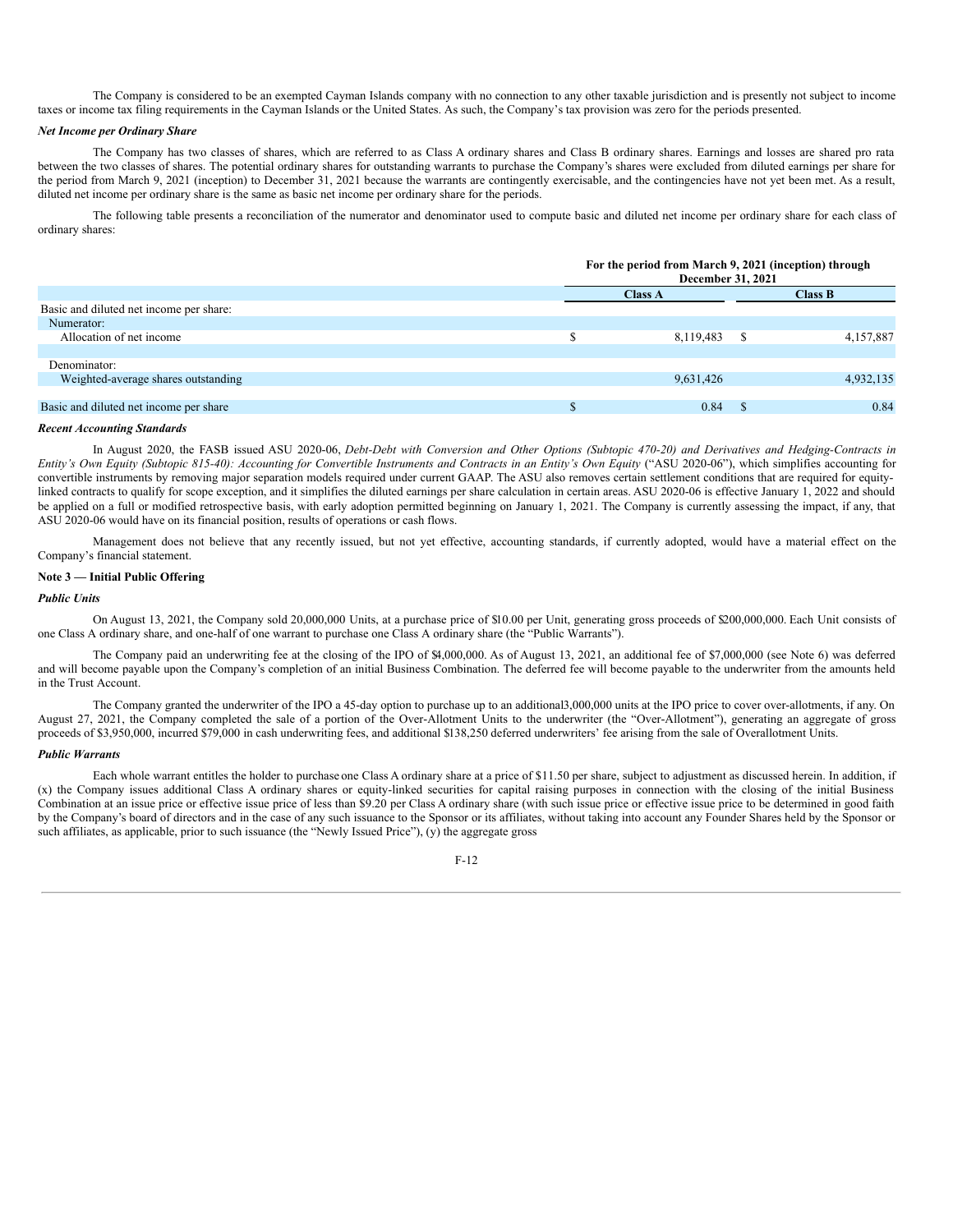proceeds from such issuances represent more than60% of the total equity proceeds, and interest thereon, available for the funding of the initial Business Combination on the date of the consummation of the initial Business Combination (net of redemptions), and (z) the volume weighted average trading price of the Company's Class A ordinary shares during the 20-trading-day period starting on the trading day prior to the day on which the Company consummates its initial Business Combination (such price, the "Market Value") is below \$9.20 per share, the exercise price of the warrants will be adjusted (to the nearest cent) to be equal to115% of the higher of the Market Value and the Newly Issued Price, and the \$18.00 per share redemption trigger price will be adjusted (to the nearest cent) to be equal to 180% of the higher of the Market Value and the Newly Issued Price, and the \$10.00 per share redemption trigger price will be adjusted (to the nearest cent) to be equal to the higher of the Market Value and the Newly Issued Price.

The warrants will become exercisable on the later of12 months from the closing of the IPO or 30 days after the completion of the Company's initial Business Combination, and will expire five years after the completion of the Company's initial Business Combination, at 5:00 p.m., New York City time, or earlier upon redemption or liquidation.

The Company will not be obligated to deliver any Class A ordinary shares pursuant to the exercise of a warrant and will have no obligation to settle such warrant exercise unless a registration statement under the Securities Act with respect to the Class A ordinary shares underlying the warrants is then effective and a prospectus relating thereto is current, subject to the Company's satisfying its obligations described below with respect to registration, or a valid exemption from registration is available. No warrant will be exercisable and the Company will not be obligated to issue a Class A ordinary share upon exercise of a warrant unless the Class A ordinary share issuable upon such warrant exercise has been registered, qualified or deemed to be exempt under the securities laws of the state of residence of the registered holder of the warrants. In the event that the conditions in the two immediately preceding sentences are not satisfied with respect to a warrant, the holder of such warrant will not be entitled to exercise such warrant and such warrant may have no value and expire worthless. In no event will the Company be required to net cash settle any warrant. In the event that a registration statement is not effective for the exercised warrants, the purchaser of a Unit containing such warrant will have paid the full purchase price for the Unit solely for the Class A ordinary share underlying such Unit.

#### *Redemption of Warrants When the Price per Class A Ordinary Share Equals or Exceeds \$18.00*

Once the warrants become exercisable, the Company may redeem the outstanding warrants (except as described in Note 4 with respect to the Private Placement Warrants):

- in whole and not in part;
- at a price of \$0.01 per warrant;
- upon not less than 30 days' prior written notice of redemption to each warrant holder; and
- if, and only if, the closing price of the Class A ordinary shares equals or excees \$18.00 per share (as adjusted for share sub-division, share capitalizations, reorganizations, recapitalizations and the like) for any 20 trading days within a 30-trading-day period ending three trading days before the Company sends the notice of redemption to the warrant holders.

#### *Redemption of Warrants When the Price per Class A Ordinary Share Equals or Exceeds \$10.00*

Once the warrants become exercisable, the Company may redeem the outstanding warrants:

- in whole and not in part:
- at a price of \$0.10 per warrant upon a minimum of 30 days' prior written notice of redemption, provided that holders will be able to exercise their warrants on a cashless basis prior to redemption and receive that number of shares, based on the redemption date and the "fair market value" of the Company's Class A ordinary shares; and
- if, and only if, the closing price of the Company's Class A ordinary shares equals or exceeds \$10.00 per Public Share (as adjusted for share subdivisions, share capitalizations, reorganizations, recapitalizations and the like) for any 20 trading days within the 30-trading-day period ending three trading days before the Company sends the notice of redemption to the warrant holders.

The "fair market value" of the Class A ordinary shares for the above purpose shall mean the volume weighted average price of the Class A ordinary shares during the 10 trading days immediately following the date on which the notice of redemption is sent to the holders of warrants. The Company will provide the warrant holders with the final fair market value no later than one business day after the 10-trading-day period described above ends. In no event will the warrants be exercisable in connection with this redemption feature for more than 0.361 Class A ordinary share per warrant (subject to adjustment).

### **Note 4 — Private Placement**

Simultaneously with the closing of the IPO, the Sponsor purchased an aggregate of 8,500,000 Private Placement Warrants at a purchase price of \$1.00 per Private Placement Warrant, generating gross proceeds to the Company of \$8,500,000. Simultaneously with the closing of the Over-Allotment on August 27, 2021, the Company consummated the private sale of an aggregate of 118,500 private warrants at a purchase price of \$1.00 per Private Placement Warrant, generating gross proceeds of \$118,500.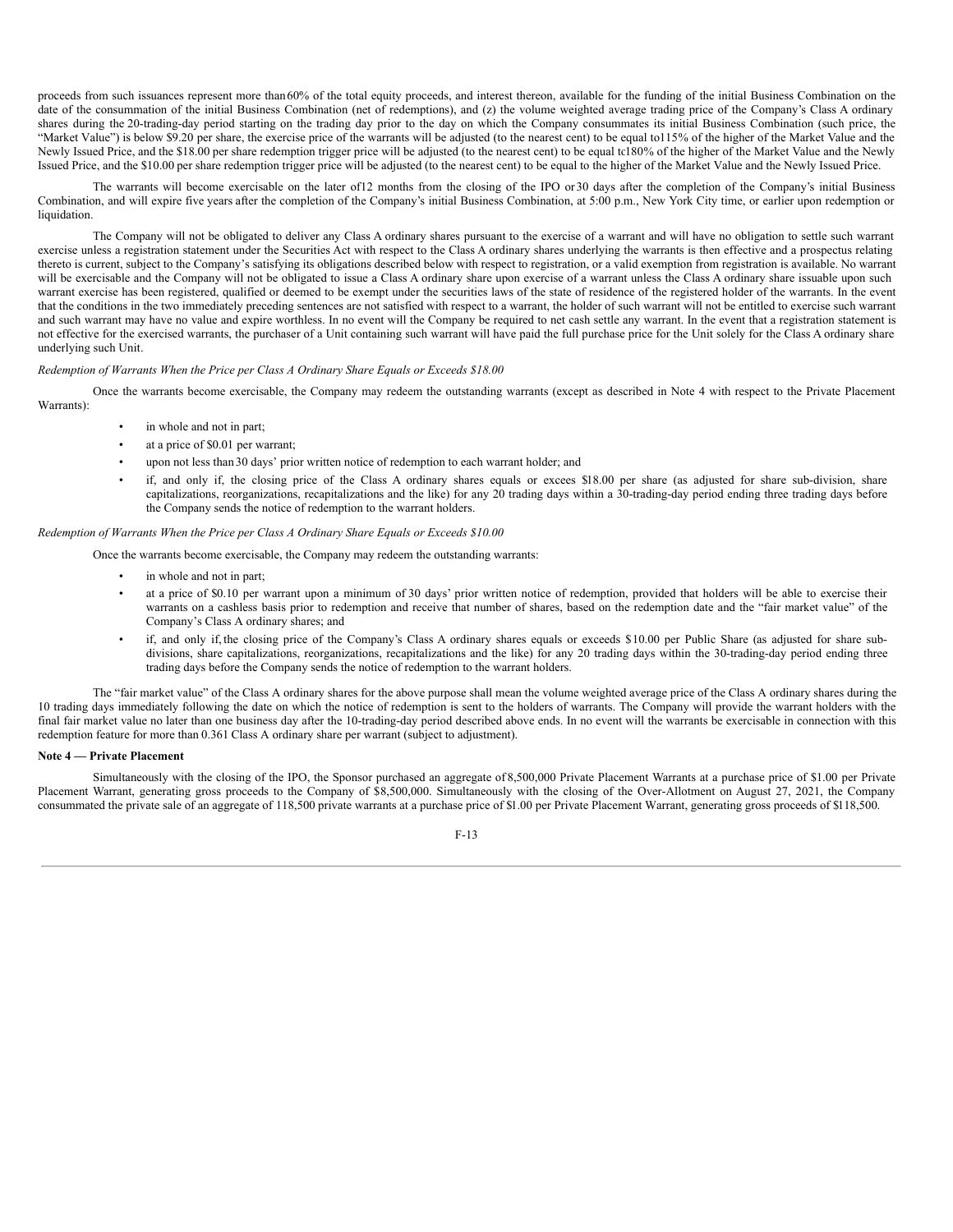Upon closing of the IPO, the Private Placement, and the sale of the Over-Allotment Units, a total of \$205,989,500 (\$10.10 per Unit) was placed in a trust account with Continental Stock Transfer & Trust Company acting as trustee.

The Private Placement Warrants (including the Class A ordinary shares issuable upon exercise of such warrants) will not be transferable, assignable or saleable until 30 days after the completion of the initial Business Combination and they will not be redeemable by the Company so long as they are held by the Sponsor, members of the Sponsor or their permitted transferees. If the Private Placement Warrants are held by holders other than the Sponsor or its permitted transferees, the Private Placement Warrants will be redeemable by the Company in all redemption scenarios and exercisable by the holders on the same basis as the Public Warrants. If the Company does not complete a Business Combination within the Combination Period, the Private Placement Warrants will expire worthless.

## **Note 5 — Related Party Transactions**

## *Founder Shares*

On March 15, 2021, the Sponsor paid \$25,000, or approximately \$0.003 per share, to cover certain offering costs in consideration for8,625,000 Class B ordinary shares, par value \$0.0001. On July 22, 2021, the Company effected a share surrender resulting in its Sponsor surrendering2,875,000 Class B ordinary shares. As a result of such share surrender, the Company's initial shareholders held 5,750,000 Class B ordinary shares, 750,000 of which were subject to forfeiture depending on the extent to which the underwriter's over-allotment option was exercised. On August 27, 2021, the underwriters partially exercised the over-allotment option and purchased an additional 395,000 Units, and forfeited the remainder of the option when it expired. Accordingly, on September 24, 2021, the Sponsor surrendered to the Company for cancellation, 651,250 Class B ordinary shares, resulting in the initial shareholders holding an aggregate of5,098,750 Class B ordinary shares, and none subject to forfeiture.

The Company's initial shareholders have agreed not to transfer, assign or sell any of its Founder Shares until the earlier to occur of: (i) one year after the completion of the initial Business Combination and (ii) subsequent to the initial Business Combination, (A) if the closing price of the Class A ordinary shares equals or exceeds \$ 12.00 per share (as adjusted for share subdivisions, share capitalizations, recapitalizations, recapitalizations and the like) for any 20 trading days within any 30-trading-day period commencing at least 150 days after the initial Business Combination or (B) the date on which the Company completes a liquidation, merger, share exchange or other similar transaction that results in all of the Public Shareholders having the right to exchange their ordinary shares for cash, securities or other property.

#### *Due to Related Party*

The Company agreed, commencing on the date the securities of the Company were first listed on the New York Stock Exchange ("NYSE") (the "Listing Date"), to pay the Sponsor up to \$10,000 per month for office space, utilities, secretarial and administrative support services. Upon completion of the initial Business Combination or the Company's liquidation, the Company will cease paying these monthly fees. As of December 31, 2021, \$46,774 was incurred and charged to operating expenses, all of which had been accrued in Due to Related Party.

## *Promissory Note — Related Party*

The Sponsor agreed to loan the Company up to \$300,000 to be used for a portion of the expenses of the IPO. These loans were non-interest bearing, unsecured and due at the earlier of December 31, 2021 or the closing of the IPO. Through December 31, 2021, the Company had borrowed \$300,000 under the promissory note, which was fully repaid on August 13, 2021 from the proceeds of the IPO not held in the Trust Account. At December 31, 2021, the promissory note is no longer available to be drawn upon.

#### *Working Capital Loans*

In order to finance transaction costs in connection with an intended initial Business Combination, the Sponsor or an affiliate of the Sponsor or certain of the Company's officers and directors may, but are not obligated to, loan the Company funds as may be required (the "Working Capital Loans"). If the Company completes the initial Business Combination, the Company would repay the Working Capital Loans. In the event that the initial Business Combination does not close, the Company may use a portion of the working capital held outside the Trust Account to repay the Working Capital Loans but no proceeds from the Trust Account would be used to repay the Working Capital Loans. Up to \$1,500,000 of such Working Capital Loans may be convertible into private placement warrants of the post Business Combination entity at a price of \$1.00 per warrant at the option of the lender. Such warrants would be identical to the Private Placement Warrants. At December 31, 2021, no such Working Capital Loans were outstanding.

# **Note 6 — Commitments and Contingencies**

## *Registration Rights*

The holders of the Founder Shares, Private Placement Warrants, Class A ordinary shares underlying such Private Placement Warrants, and Private Placement Warrants that may be issued upon conversion of Working Capital Loans will have registration rights to require the Company to register a sale of any of its securities held by them pursuant to a registration rights agreement signed on August 13, 2021. The holders of these securities are entitled to make up to three demands, excluding short form demands, that the Company registers such securities. In addition, the holders have certain "piggy-back" registration rights with respect to registration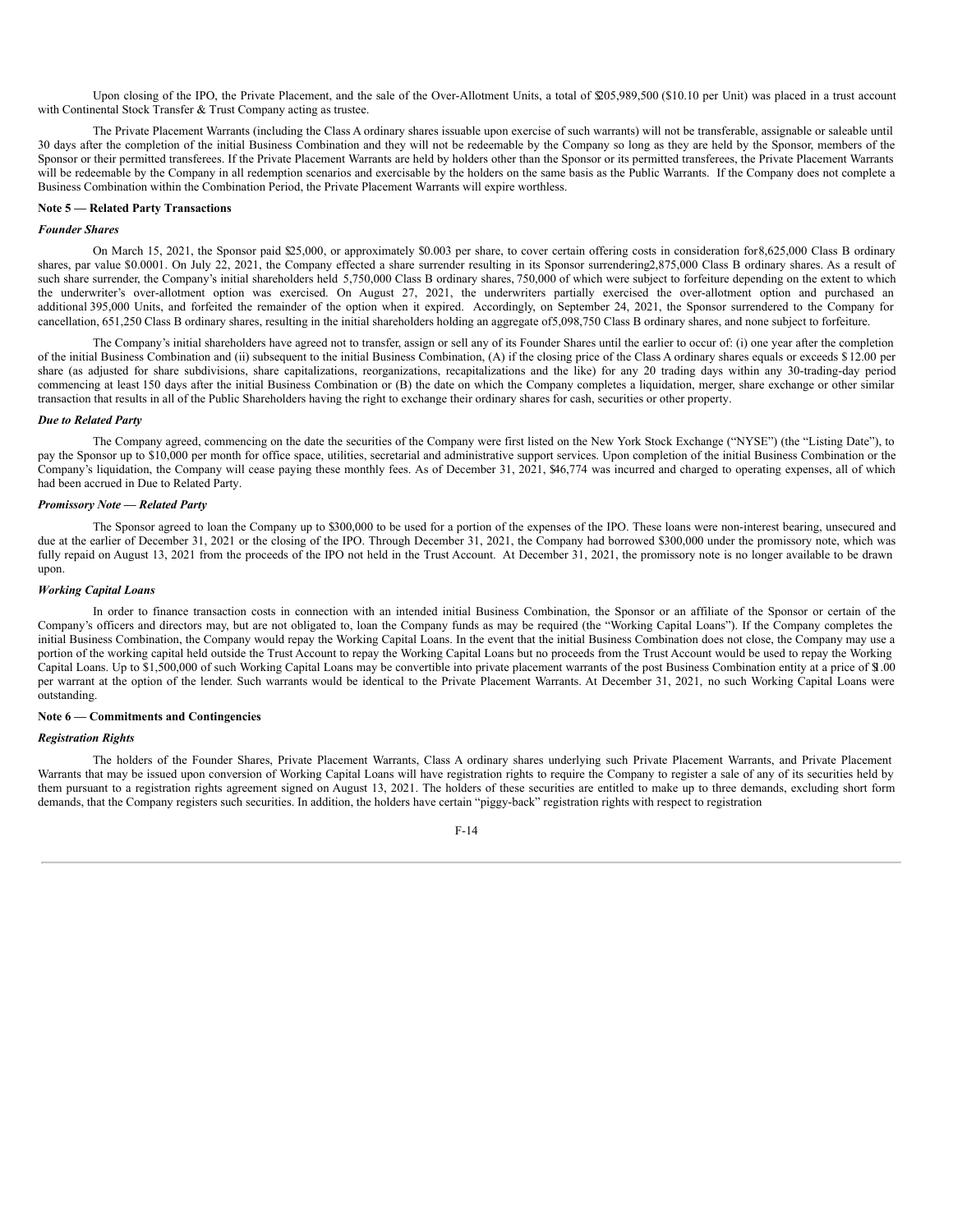statements filed subsequent to the completion of the initial Business Combination. The Company will bear the expenses incurred in connection with the filing of any such registration statements.

#### *Underwriting Agreement*

The underwriter is entitled to a deferred underwriting discount of 3.5% of the gross proceeds of the Initial Public Offering, or \$7,138,250, held in the Trust Account upon the completion of the Company's initial Business Combination subject to the terms of the underwriting agreement.

#### **Note 7 — Shareholders' Deficit**

*Preference Shares* — The Company is authorized to issue a total of5,000,000 preference shares with par value of \$0.0001 each. At December 31, 2021, there wereno preference shares issued and outstanding.

*Class A Ordinary Shares* — The Company is authorized to issue a total of 500,000,000 Class A ordinary shares with par value of \$0.0001 each. At December 31, 2021, there were no shares issued or outstanding, excluding20,395,000 shares subject to possible redemption.

*Class B Ordinary Shares* — The Company is authorized to issue a total of 50,000,000 Class B ordinary shares at par value of \$0.0001 each. At December 31, 2021, there are 5,098,750 issued and outstanding.

The Class B ordinary shares will automatically convert into Class A ordinary shares, which Class A ordinary shares delivered upon conversion will not have any redemption rights or be entitled to liquidating distributions if the Company does not consummate an initial Business Combination, at the time of the initial Business Combination or earlier at the option of the holders thereof at a ratio such that the number of Class A ordinary shares issuable upon conversion of all Founder Shares will equal, in the aggregate, on an as-converted basis, 20% of the sum of (i) the total number of ordinary shares issued and outstanding upon completion of the Initial Public Offering, plus (ii) the total number of Class A ordinary shares issued or deemed issued or issuable upon conversion or exercise of any equity-linked securities (as defined herein) or rights issued or deemed issued, by the Company in connection with or in relation to the consummation of the initial Business Combination, excluding any Class A ordinary shares or equity-linked securities exercisable for or convertible into Class A ordinary shares issued, deemed issued, or to be issued, to any seller in the initial Business Combination and any Private Placement Warrants issued to the Sponsor, its affiliates or any member of the management team upon conversion of Working Capital Loans. Any conversion of Class B ordinary shares described herein will take effect as a compulsory redemption of Class B ordinary shares and an issuance of Class A ordinary shares as a matter of Cayman Islands law. In no event will the Class B ordinary shares convert into Class A ordinary shares at a rate of less than one-to-one.

With respect to any other matter submitted to a vote of the shareholders, including any vote in connection with the initial Business Combination, except as required by law, holders of the Founder Shares and holders of the Public Shares will vote together as a single class, with each share entitling the holder to one vote.

#### **Note 8 — Fair Value Measurements**

The Company follows the guidance in ASC 820 for its financial assets and liabilities that are re-measured and reported at fair value at each reporting period, and non-financial assets and liabilities that are re-measured and reported at fair value at least annually.

The fair value of the Company's financial assets and liabilities reflects management's estimate of amounts that the Company would have received in connection with the sale of the assets or paid in connection with the transfer of the liabilities in an orderly transaction between market participants at the measurement date. In connection with measuring the fair value of its assets and liabilities, the Company seeks to maximize the use of observable inputs (market data obtained from independent sources) and to minimize the use of unobservable inputs (internal assumptions about how market participants would price assets and liabilities). The following fair value hierarchy is used to classify assets and liabilities based on the observable inputs and unobservable inputs used in order to value the assets and liabilities:

- Level 1 Valuations based on unadjusted quoted prices in active markets for identical assets or liabilities that the Company has the ability to access. Valuation adjustments and block discounts are not being applied. Since valuations are based on quoted prices that are readily and regularly available in an active market, valuation of these securities does not entail a significant degree of judgment.
- Level  $2$  Valuations based on (i) quoted prices in active markets for similar assets and liabilities, (ii) quoted prices in markets that are not active for identical or similar assets, (iii) inputs other than quoted prices for the assets or liabilities, or (iv) inputs that are derived principally from or corroborated by market through correlation or other means.

Level 3 — Valuations based on inputs that are unobservable and significant to the overall fair value measurement.

The following table presents information about the Company's liabilities that are measured at fair value on a recurring basis at December 31, 2021 and indicates the fair value hierarchy of the valuation inputs the Company utilized to determine such fair value:

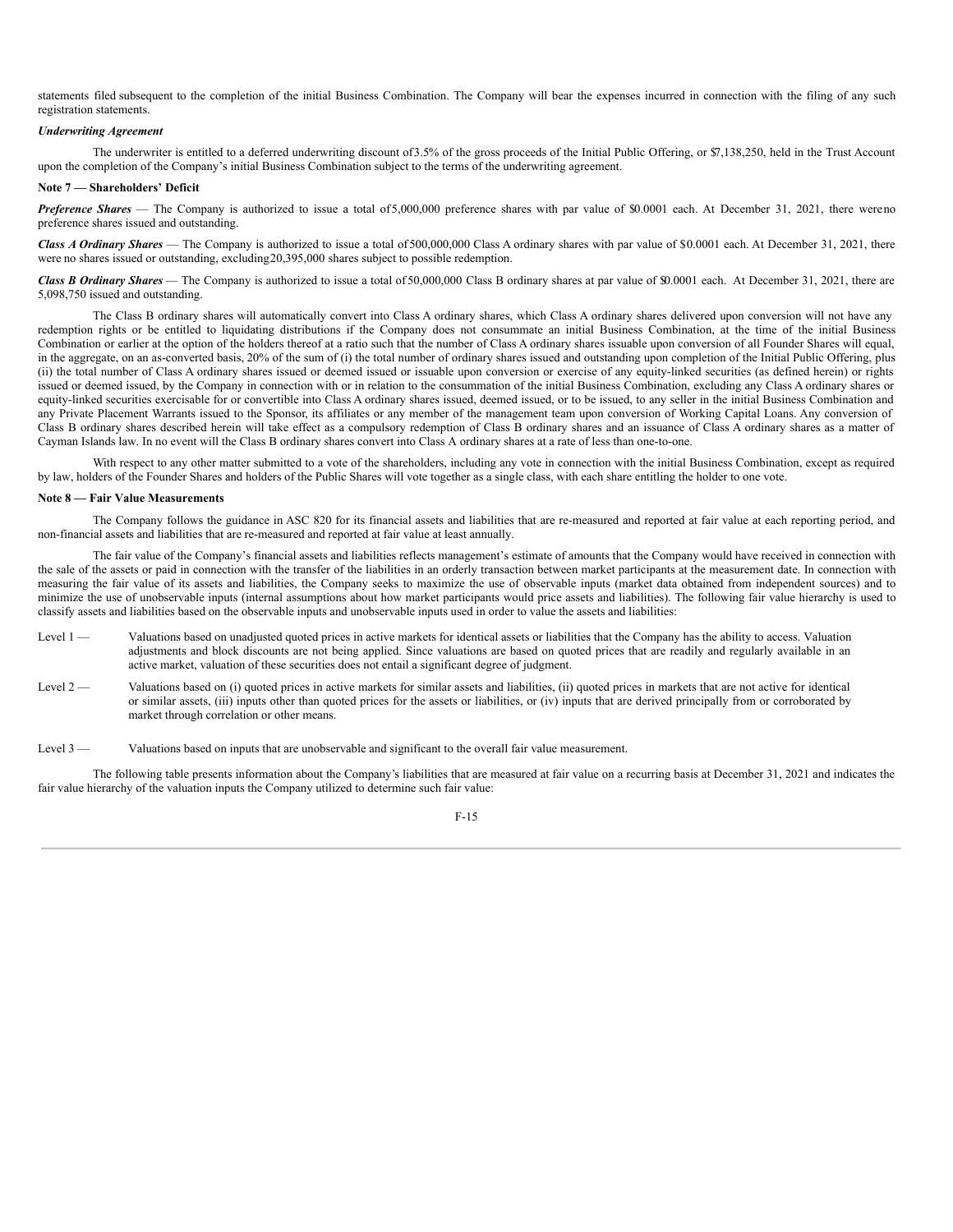|                                   | <b>December 31, 2021</b> | <b>Level 1</b>           | <b>Level 2</b> | Level 3                  |
|-----------------------------------|--------------------------|--------------------------|----------------|--------------------------|
| Liabilities:                      |                          |                          |                |                          |
| <b>Public Warrants</b>            | 5,813,000 \$             | 5,813,000                |                | $\sim$                   |
| <b>Private Placement Warrants</b> | 4.913.000                | $\overline{\phantom{a}}$ | 4.913.000      | $\overline{\phantom{a}}$ |
|                                   | 10,726,000               | 5,813,000                | 4,913,000      | $\sim$                   |

The Warrants are accounted for as liabilities in accordance with ASC 815-40 and are presented within warrant liabilities on the balance sheet. The warrant liabilities are measured at fair value at inception and on a recurring basis.

The Company established the initial fair value of the Public Warrants and Private Placement Warrants on August 13, 2021, the date of the Company's Initial Public Offering, using a Monte Carlo simulation model. The Warrants were classified as Level 3 at the initial measurement date. At December 31, 2021, the Company used the quoted price on the NYSE to establish the fair value of the Public Warrants and the quoted price on the NYSE for similar assets (the Public Warrants) to establish the fair value of the Private Placement Warrants. For subsequent remeasurement, the Public Warrants are classified as Level 1 due to the use of observable inputs and the Private Placement Warrants are classified as Level 2 due to the use of observable inputs for similar assets.

The key inputs into the Monte Carlo simulation model were as follows:

| Input                                      | <b>Initial Measurement</b> |          |
|--------------------------------------------|----------------------------|----------|
| Risk-free interest rate                    |                            | $0.91\%$ |
| Expected term remaining (years)            |                            | 5.0      |
| Expected term until merger (years)         |                            | 0.38     |
| Estimated probability of successful merger |                            | $95.0\%$ |
| <b>Expected volatility</b>                 |                            | $29.0\%$ |
| Implied Share price                        |                            | 9.18     |
| Exercise price                             |                            | 11.50    |

The following table presents the changes in the fair value of Level 3 Warrant Liabilities for the period from March 9, 2021 (inception) through December 31, 2021:

| Fair value of Level 3 Warrant Liabilities as of March 9, 2021 (inception)        |                |
|----------------------------------------------------------------------------------|----------------|
| Initial measurement of warrants                                                  | 29,164,800     |
| Change in fair value                                                             | (18, 438, 800) |
| Transfer Public Warrants from Level 3 to Level 1 on December 31, 2021            | (5.813.000)    |
| Transfer Private Placement Warrants from Level 3 to Level 2 on December 31, 2021 | (4,913,000)    |
| Fair value of Level 3 Warrant Liabilities as of December 31, 2021                |                |

Transfers to/from Levels 1, 2 and 3 are recognized at the end of the reporting period in which a change in valuation technique or methodology occurs. During the quarter ended December 31, 2021, the Public Warrants were actively trading on the NYSE. As such, the Public Warrants were transferred from Level 3 to Level 1 to recognize changes in fair value based on quoted prices in the active market. As the terms of the Private Placement Warrants are virtually identical to the Public Warrants, the Private Placement Warrants were transferred from Level 3 to Level 2 to recognize changes in fair value based on quoted prices of similar or identical assets in the active market. As of December 31, 2021, the market price of the Public Warrants on the NYSE was \$0.57 per warrant.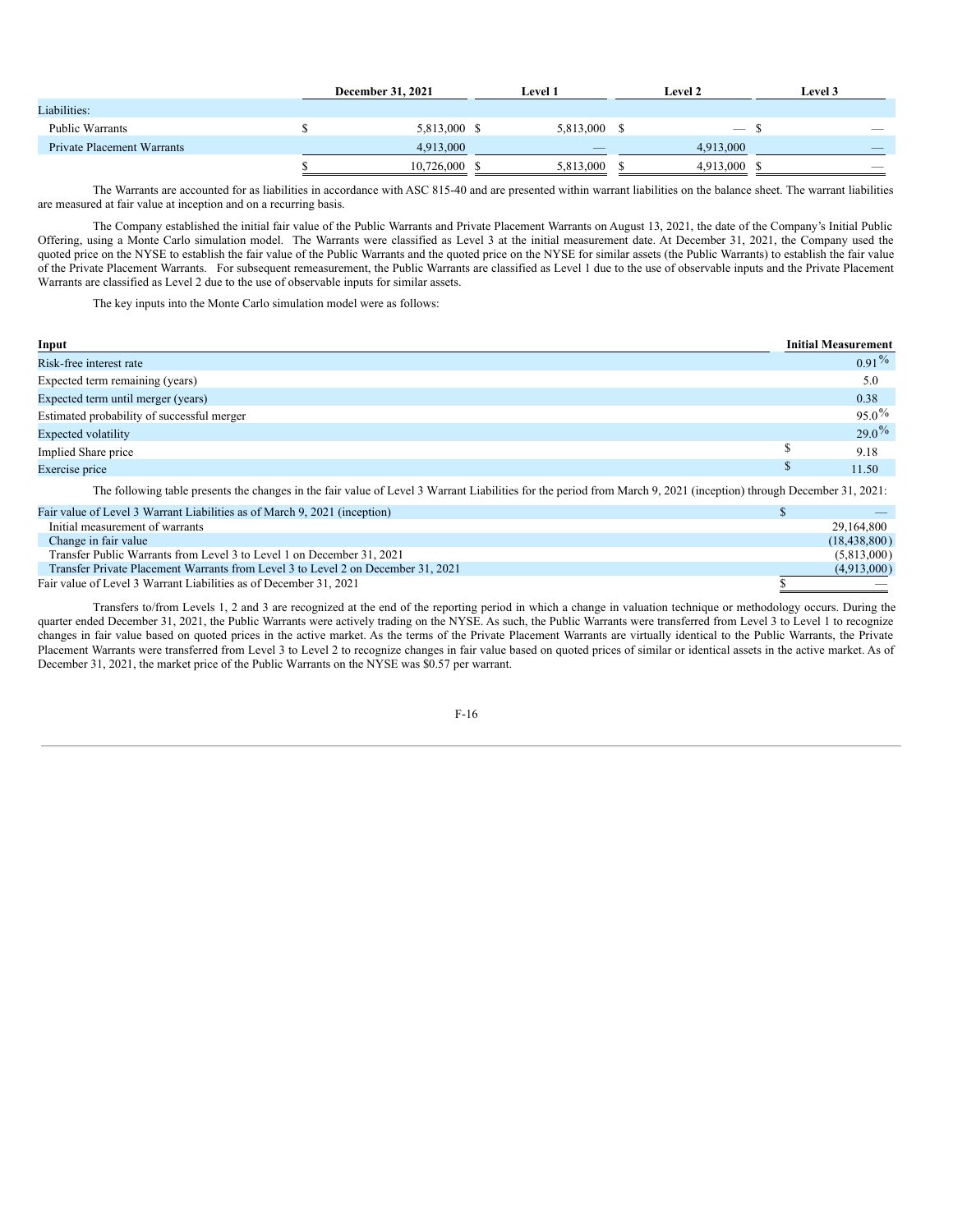The carrying value, excluding gross unrealized holding loss, and fair value of held to maturity securities on December 31, 2021 are as follows:

|                          | Carrying<br>Value as of<br>December 31, 2021 |  | Gross<br>Unrealized<br>Gains |  | Gross<br>Unrealized<br>Losses |  | <b>Fair Value</b><br>as of<br><b>December 31, 2021</b> |  |
|--------------------------|----------------------------------------------|--|------------------------------|--|-------------------------------|--|--------------------------------------------------------|--|
| Cash                     | 93                                           |  | $\overline{\phantom{a}}$     |  | $\overline{\phantom{a}}$      |  | 93                                                     |  |
| U.S. Treasury Securities | 206,018,797                                  |  | .975                         |  |                               |  | 206,020,772                                            |  |
|                          | 206,018,890                                  |  | 1.975                        |  |                               |  | 206,020,865                                            |  |

# **Note 9 — Subsequent Events**

The Company evaluated subsequent events and transactions that occurred after the balance sheet date through the date the financial statement was issued. Based upon this review, the Company did not identify any subsequent events that would have required adjustment or disclosure in the financial statement.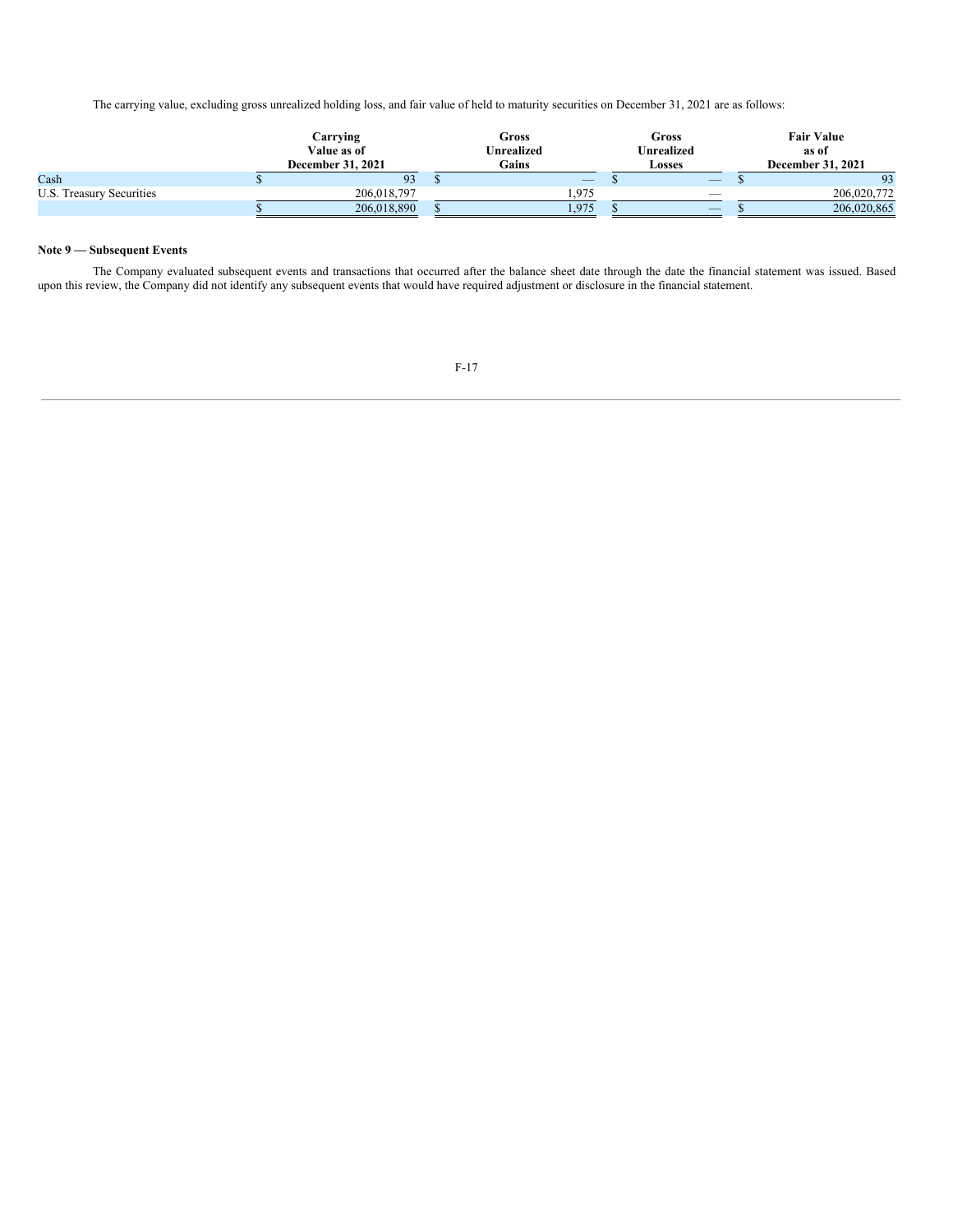# **SIGNATURES**

Pursuant to the requirements of Section 13 or 15(d) of the Securities Act of 1934, the registrant has duly caused this Annual Report on Form 10-K to be signed on its behalf by the undersigned, thereunto duly authorized.

March 31, 2022

# **WORLD QUANTUM GROWTH ACQUISITION CORP.**

*/s/ Xavier Rolet* Name: Xavier Rolet<br>Title: Chief Executi Chief Executive Officer

Pursuant to the requirements of the Securities Exchange Act of 1934, this Annual Report on Form 10-K has been signed below by the following persons on behalf of the registrant and in the capacities and on the dates indicated.

| <b>Position</b><br>Name                  |                                                                       | Date           |
|------------------------------------------|-----------------------------------------------------------------------|----------------|
| /s/ Xavier Rolet<br>Xavier Rolet         | Chief Executive Officer and Chairman<br>(Principal Executive Officer) | March 31, 2022 |
| /s/ Serge Harry<br>Serge Harry           | Chief Financial Officer and Director<br>(Principal Financial Officer) | March 31, 2022 |
| /s/ Antoine Shagoury<br>Antoine Shagoury | Chief Information Officer                                             | March 31, 2022 |
| /s/ Michel Brogard<br>Michel Brogard     | Chief Development Officer                                             | March 31, 2022 |
| /s/ Sharda Cherwoo<br>Sharda Cherwoo     | Director                                                              | March 31, 2022 |
| /s/ Peter Lenardos<br>Peter Lenardos     | Director                                                              | March 31, 2022 |
| /s/ Emer Timmons<br><b>Emer Timmons</b>  | Director                                                              | March 31, 2022 |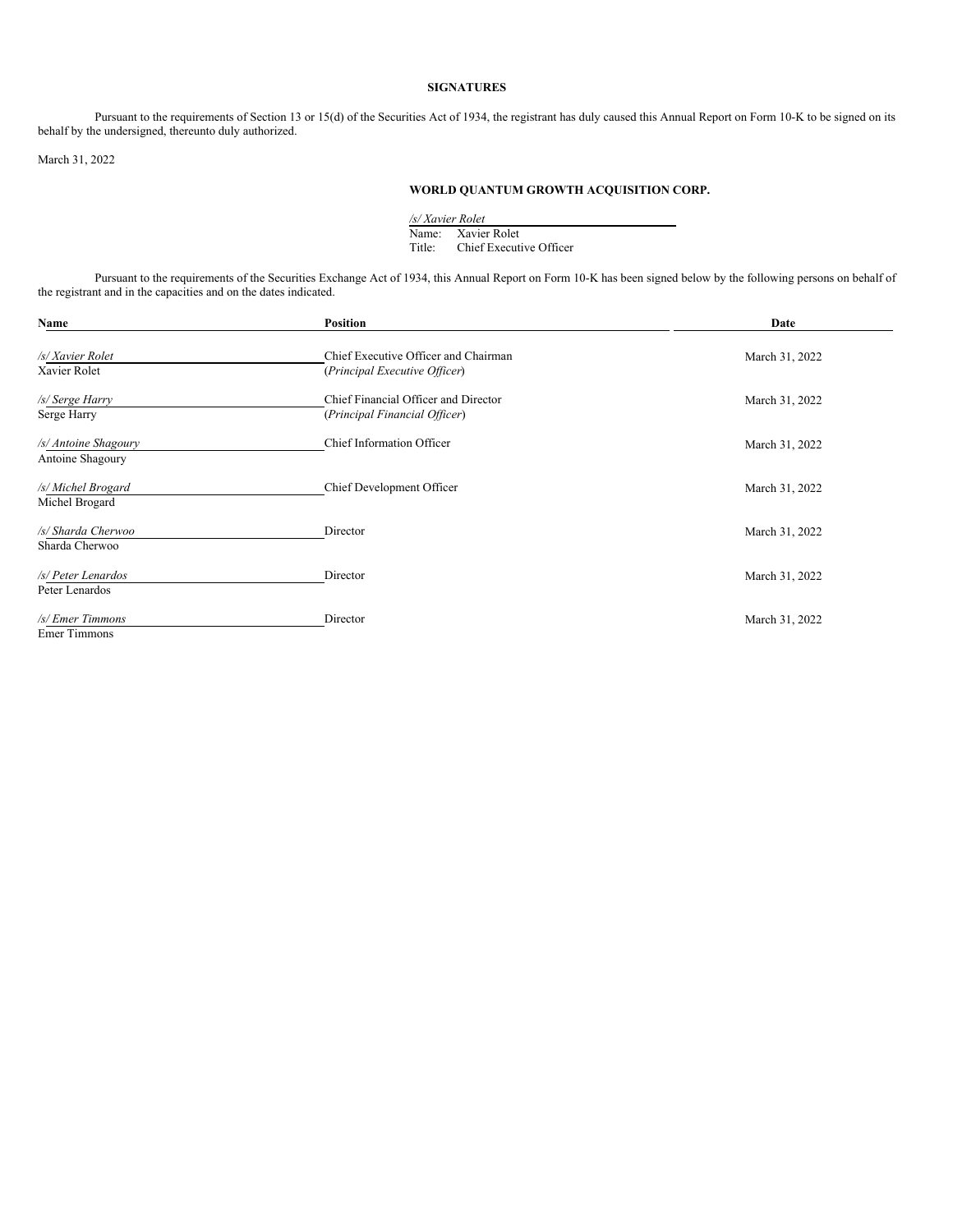## **WORLD QUANTUM GROWTH ACQUISITION CORP. DESCRIPTION OF SECURITIES**

The following summary of the material terms of the securities of World Quantum Growth Acquisition Corp. ("we," "us," "our" or "the company") is not intended to be a complete summary of the rights and preferences of such securities and is subject to and qualified by reference to our amended and restated memorandum and articles of association incorporated by reference as an exhibit to the company's Annual Report on Form 10-K for the year ended December 31, 2021 (the "Report"), and applicable Cayman Islands law. We urge you to read our amended and restated memorandum and articles of association in their entirety for a complete description of the rights and preferences of our securities.

# **Certain Terms**

Unless otherwise stated in this exhibit or the context otherwise requires, references to:

- "amended and restated memorandum and article of association" are to the amended and restated memorandum and articles of association that the company adopted on the date of our initial public offering;
- "Companies Act" are to the Companies Act (as amended) of the Cayman Islands as the same may be amended from time to time;
- "founder shares" are to our Class B ordinary shares initially issued to our sponsor in a private placement prior to our initial public offering and the Class A ordinary shares that will be issued upon the automatic conversion of the Class B ordinary shares at the time of our initial business combination or earlier at the option of the holders thereof (for the avoidance of doubt, such Class A ordinary shares will not be "public shares");
- "initial shareholders" are to the holders of our founder shares immediately prior to our initial public offering;
- "management" or our "management team" are to our executive officers and directors;
- "ordinary resolution" are to a resolution adopted by the affirmative vote of at least a majority of the votes cast by the holders of the issued shares present in person or represented by proxy at a general meeting of the company and entitled to vote on such matter or a resolution approved in writing by all of the holders of the issued shares entitled to vote on such matter;
- "ordinary shares" are to our Class A ordinary shares and our Class B ordinary shares;
- "private placement warrants" are to the warrants issued to our sponsor in a private placement simultaneously with the closing of our initial public offering and upon conversion of working capital loans, if any;
- "public shares" are to our Class A ordinary shares sold as part of the units in our initial public offering (whether they were purchased in our initial public offering or thereafter in the open market);
- "public shareholders" are to the holders of our public shares, including our sponsor and members of our management team to the extent our sponsor and/or members of our management team purchase public shares, provided that our sponsor's and each member of our management team's status as a "public shareholder" will only exist with respect to such public shares;
- "public warrants" are to the warrants sold as part of the units in our initial public offering (whether they were purchased in our initial public offering or thereafter in the open market);
- "special resolution" are to a resolution adopted by the affirmative vote of at least a two-thirds (⅔) majority (or such higher threshold as specified in the company's amended and restated memorandum and articles of association) of the votes cast by the holders of the issued shares present in person or represented by proxy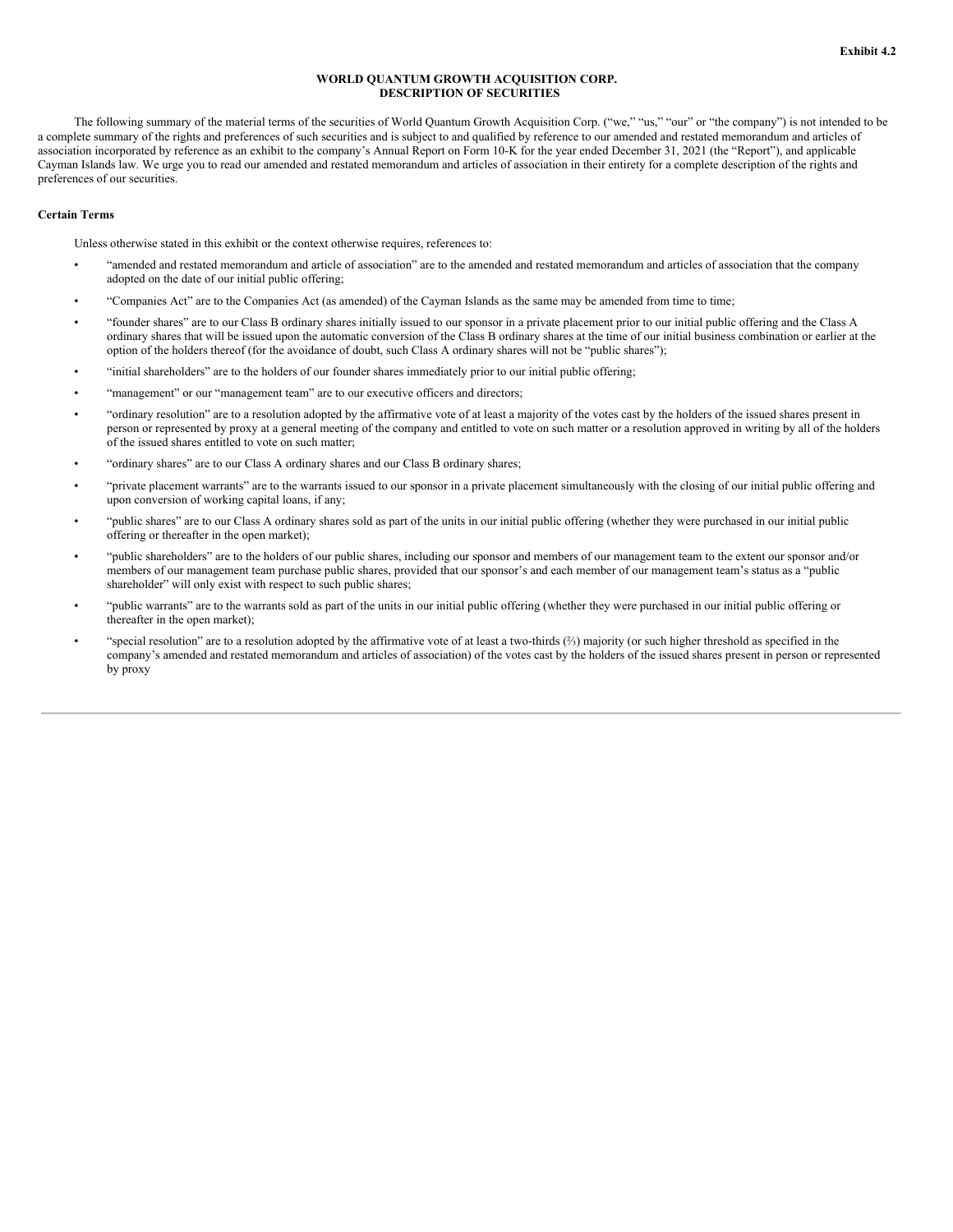at a general meeting of the company and entitled to vote on such matter or a resolution approved in writing by all of the holders of the issued shares entitled to vote on such matter;

- "sponsor" are to World Quantum Growth Acquisition LLC, a Cayman Islands limited liability company;
- "warrants" are to our public warrants and private placement warrants; and
- "we," "us," "our," "company" or "our company" are to World Quantum Growth Acquisition Corp., a Cayman Islands exempted company.

We are a Cayman Islands exempted company and our affairs are governed by our amended and restated memorandum and articles of association, the Companies Act and the common law of the Cayman Islands. Pursuant to our amended and restated memorandum and articles of association, we are authorized to issue 500,000,000 Class A ordinary shares and 50,000,000 Class B ordinary shares, as well as 5,000,000 preference shares, \$0.0001 par value each. The following description summarizes the material terms of our shares as set out more particularly in our amended and restated memorandum and articles of association. Because it is only a summary, it may not contain all the information that is important to you.

#### **Units**

Each unit consists of one Class A ordinary share and one-half of one redeemable warrant. Each whole warrant entitles the holder thereof to purchase one Class A ordinary share at a price of \$11.50 per share, subject to adjustment as described in the Report. Pursuant to the warrant agreement, a warrant holder may exercise its warrants only for a whole number of the company's Class A ordinary shares. This means only a whole warrant may be exercised at any given time by a warrant holder.

The Class A ordinary shares and warrants comprising the units began separate trading on October 1, 2021. Holders have subsequently had the option to continue to hold units or separate their units into the component securities. Holders will need to have their brokers contact our transfer agent in order to separate the units into Class A ordinary shares and warrants. No fractional warrants will be issued upon separation of the units and only whole warrants will trade. Accordingly, unless you purchase at least two units, you will not be able to receive or trade a whole warrant.

Additionally, the units will automatically separate into their component parts and will not be traded after completion of our initial business combination.

## **Ordinary Shares**

As of the date of the Report, 20,395,000 Class A ordinary shares, par value \$0.0001, and 5,098,750 Class B ordinary shares, par value \$0.0001, were issued and outstanding.

Ordinary shareholders of record are entitled to one vote for each share held on all matters to be voted on by shareholders. Except as described below, holders of Class A ordinary shares and holders of Class B ordinary shares will vote together as a single class on all matters submitted to a vote of our shareholders except as required by law; provided that only holders of Class B ordinary shares will have the right to vote on the election of directors prior to or in connection with the completion of our initial business combination. Unless specified in our amended and restated memorandum and articles of association, or as required by applicable provisions of the Companies Act or applicable stock exchange rules, the affirmative vote of a majority of our ordinary shares that are voted is required to approve any such matter voted on by our shareholders. Approval of certain actions will require a special resolution under Cayman Islands law, and pursuant to our amended and restated memorandum and articles of association; such actions include amending our amended and restated memorandum and articles of association and approving a statutory merger or consolidation with another company. Our board of directors is divided into three classes, each of which will generally serve for a term of three years with only one class of directors being elected in each year. There is no cumulative voting with respect to the election of directors, with the result that the holders of more than 50% of the shares voted for the election of directors can appoint all of the directors. Holders of Class A ordinary shares will not have the right to vote on the election of any directors until after the completion of our initial business combination. Our shareholders are entitled to receive ratable dividends when, as and if declared by the board of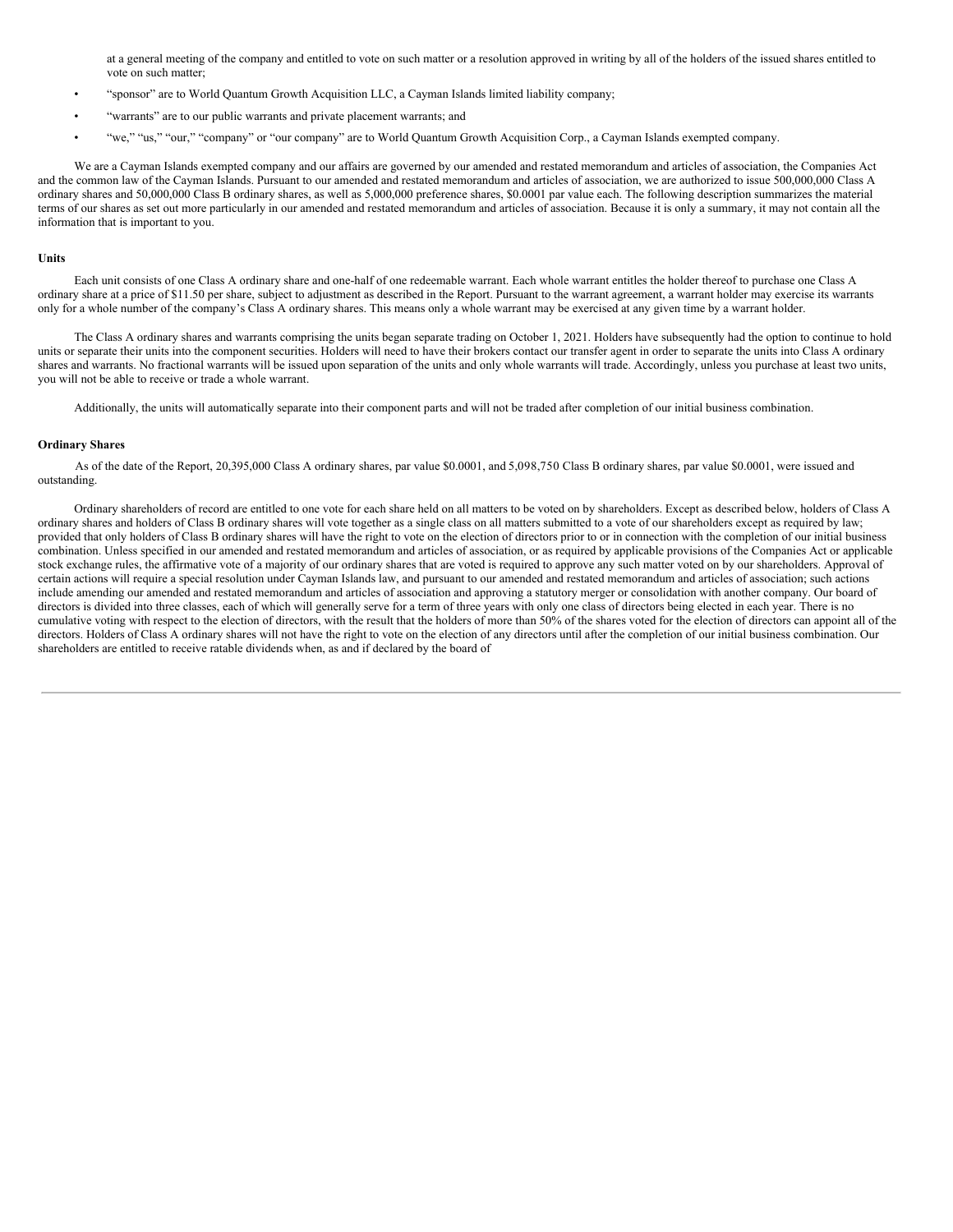directors out of funds legally available therefor. Prior to our initial business combination, only holdersof our founder shares will have the right to vote on the election of directors. Holders of our public shares will not be entitled to vote on the election of directors during such time. In addition, prior to the completion of an initial business combination, holders of our founder shares may by ordinary resolution remove a member of the board of directors for anyreason. The provisions of our amendedand restated memorandum and articles of association governing the appointment or removal of directors prior to our initial business combination may only be amended by a special resolution passed by not less than two-thirds of our ordinary shares who attend and vote at our shareholder meeting which shall include the affirmative vote of a simple majority of our Class B ordinary shares.

Because our amended and restated memorandum and articles of association authorize the issuance of up to 500,000,000 Class A ordinary shares, if we were to enter into a business combination, we may (depending on the terms of such a business combination) be required to increase the number of Class A ordinary shares which we are authorized to issue at the same time as our shareholders vote on the business combination to the extent we seek shareholder approval in connection with our initial business combination.

Our board of directors is divided into three classes with only one class of directors being elected in each year and each class (except for those directors appointed prior to our first annual general meeting) serving a three-year term. In accordance with the corporate governance requirements of the New York Stock Exchange ("NYSE"), we are not required to hold an annual meeting until one year after our first fiscal year end following our listing on the NYSE. There is no requirement under the Companies Act for us to hold annual or general meetings to appoint directors. We may not hold an annual general meeting to appoint new directors prior to the consummation of our initial business combination. Prior to the completion of an initial business combination, any vacancy on the board of directors may be filled by a nominee chosen by holders of a majority of our founder shares. In addition, prior to the completion of an initial business combination, holders of our founder shares may by ordinary resolution remove a member of the board of directors for any reason.

We will provide our public shareholders with the opportunity to redeem all or a portion of their public shares upon the completion of our initial business combination at a per-share price, payable in cash, equal to the aggregate amount then on deposit in the trust account calculated as of two business days prior to the consummation of our initial business combination, including interest earned on the funds held in the trust account and not previously released to us to pay our income taxes, if any, divided by the number of the then-outstanding public shares, subject to the limitations described herein. The per share amount we will distribute to investors who properly redeem their shares will not be reduced by the deferred underwriting commissions we will pay to the underwriter. The redemption rights will include the requirement that a beneficial owner must identify itself in order to valid redeem its shares. Our sponsor and each member of our management team have entered into an agreement with us, pursuant to which they have agreed to waive their redemption rights with respect to any founder shares and public shares held by them in connection with (i) the completion of our initial business combination and (ii) a shareholder vote to approve an amendment to our amended and restated memorandum and articles of association (A) that would modify the substance or timing of our obligation to provide holders of our Class A ordinary shares the right to have their shares redeemed in connection with our initial business combination or to redeem 100% of our public shares if we do not complete our initial business combination within 18 months from the closing of our initial public offering or (B) with respect to any other provision relating to the rights of holders of our Class A ordinary shares. Unlike many blank check companies that hold shareholder votes and conduct proxy solicitations in conjunction with their initial business combinations and provide for related redemptions of public shares for cash upon completion of such initial business combinations even when a vote is not required by law, if a shareholder vote is not required by applicable law or stock exchange listing requirements, if a shareholder vote is not required by applicable law or stock exchange listing requirements and we do not decide to hold a shareholder vote for business or other reasons, we will, pursuant to our amended and restated memorandum and articles of association, conduct the redemptions pursuant to the tender offer rules of the SEC, and file tender offer documents with the SEC prior to completing our initial business combination. Our amended and restated memorandum and articles of association require these tender offer documents to contain substantially the same financial and other information about the initial business combination and the redemption rights as is required under the SEC's proxy rules. If, however, a shareholder approval of the transaction is required by applicable law or stock exchange listing requirements, or we decide to obtain shareholder approval for business or other reasons, we will, like many blank check companies, offer to redeem shares in conjunction with a proxy solicitation pursuant to the proxy rules and not pursuant to the tender offer rules. If we seek shareholder approval, we will complete our initial business combination only if we obtain the approval of an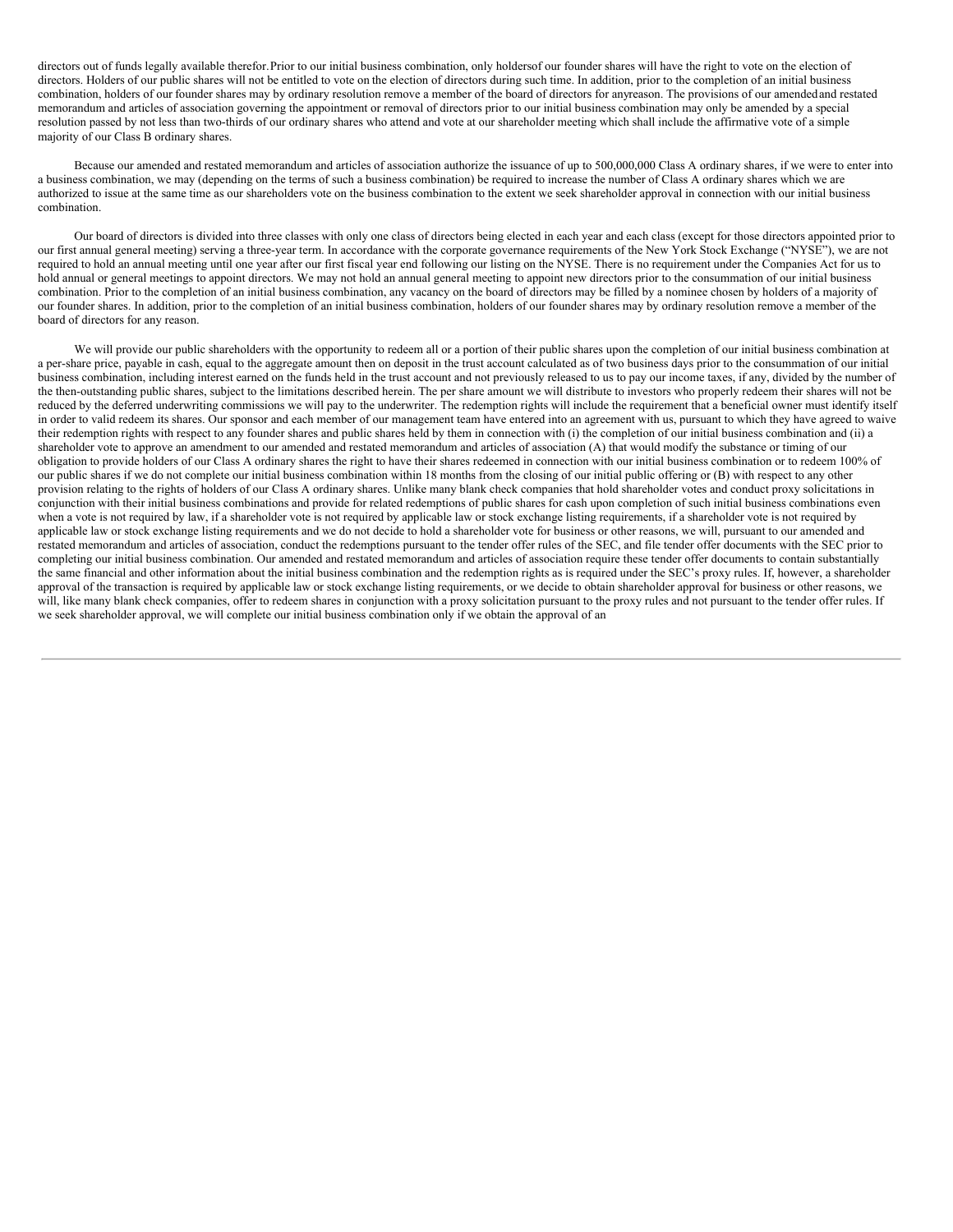ordinary resolution under Cayman Islands law. However, the participation of our sponsor, officers, directors, advisors or their affiliates in privately-negotiated transactions (as described in the final prospectus related to our initial public offering, if any, could result in the approval of our initial business combination even if a majority of our public shareholders vote, or indicate their intention to vote, against such initial business combination. For purposes of seeking approval of the majority of our issued and outstanding ordinary shares, non-votes will have no effect on the approval of our initial business combination once a quorum is obtained. Our amended and restated memorandum and articles of association require that at least five days' notice will be given of any general meeting.

If we seek shareholder approval of our initial business combination and we do not conduct redemptions in connection with our initial business combination pursuant to the tender offer rules, our amended and restated memorandum and articles of association provide that a public shareholder, together with any affiliate of such shareholder or any other person with whom such shareholder is acting in concert or as a "group" (as defined under Section 13 of the Exchange Act), will be restricted from seeking redemption rights with respect to more than an aggregate of 15% of the shares sold in our initial public offering, which we refer to as the "Excess Shares," without our prior consent. However, we would not be restricting our shareholders' ability to vote all of their shares (including Excess Shares) for or against our initial business combination. Our shareholders' inability to redeem the Excess Shares will reduce their influence over our ability to complete our initial business combination, and such shareholders could suffer a material loss in their investment if they sell such Excess Shares on the open market. Additionally, such shareholders will not receive redemption distributions with respect to the Excess Shares if we complete our initial business combination. And, as a result, such shareholders will continue to hold that number of shares exceeding 15% and, in order to dispose such shares would be required to sell their shares in open market transactions, potentially at a loss.

If we seek shareholder approval, we will complete our initial business combination only if we obtain the approval of an ordinary resolution under Cayman Islands law. In such case, our sponsor and each member of our management team have agreed to vote their founder shares and public shares in favor of our initial business combination. As a result, in addition to our initial shareholders' founder shares, we would need 7,648,126, or 37.5% (assuming all issued and outstanding shares are voted), or 1,274,689, or 6.25% (assuming only the minimum number of shares representing a quorum are voted), of the 20,395,000 public shares sold in our initial public offering to be voted in favor of an initial business combination in order to have our initial business combination approved. Additionally, each public shareholder may elect to redeem their public shares irrespective of whether they vote for or against the proposed transaction or vote at all.

Pursuant to our amended and restated memorandum and articles of association, if we have not consummated an initial business combination within 18 months from the closing of our initial public offering, we will (i) cease all operations except for the purpose of winding up; (ii) as promptly as reasonably possible but not more than ten business days thereafter, redeem the public shares, at a per-share price, payable in cash, equal to the aggregate amount then on deposit in the trust account, including interest earned on the funds held in the trust account and not previously released to us to pay our income taxes, if any (less up to \$100,000 of interest to pay dissolution expenses) divided by the number of the then-outstanding public shares, which redemption will completely extinguish public shareholders' rights as shareholders (including the right to receive further liquidation distributions, if any); and (iii) as promptly as reasonably possible following such redemption, subject to the approval of our remaining shareholders and our board of directors, liquidate and dissolve, subject in the case of clauses (ii) and (iii), to our obligations under Cayman Islands law to provide for claims of creditors and the requirements of other applicable law. Our sponsor and each member of our management team have entered into an agreement with us, pursuant to which they have agreed to waive their rights to liquidating distributions from the trust account with respect to any founder shares they hold if we fail to consummate an initial business combination within 18 months from the closing of our initial public offering (although they will be entitled to liquidating distributions from the trust account with respect to any public shares they hold if we fail to complete our initial business combination within the prescribed time frame). Our amended and restated memorandum and articles of association provide that, if a resolution of the company's shareholders is passed pursuant to the Companies Act of the Cayman Islands to commence the voluntary liquidation of the company prior to the consummation of our initial business combination, we will follow the foregoing procedures with respect to the liquidation of the trust account as promptly as reasonably possible but not more than ten business days thereafter, subject to applicable Cayman Islands law.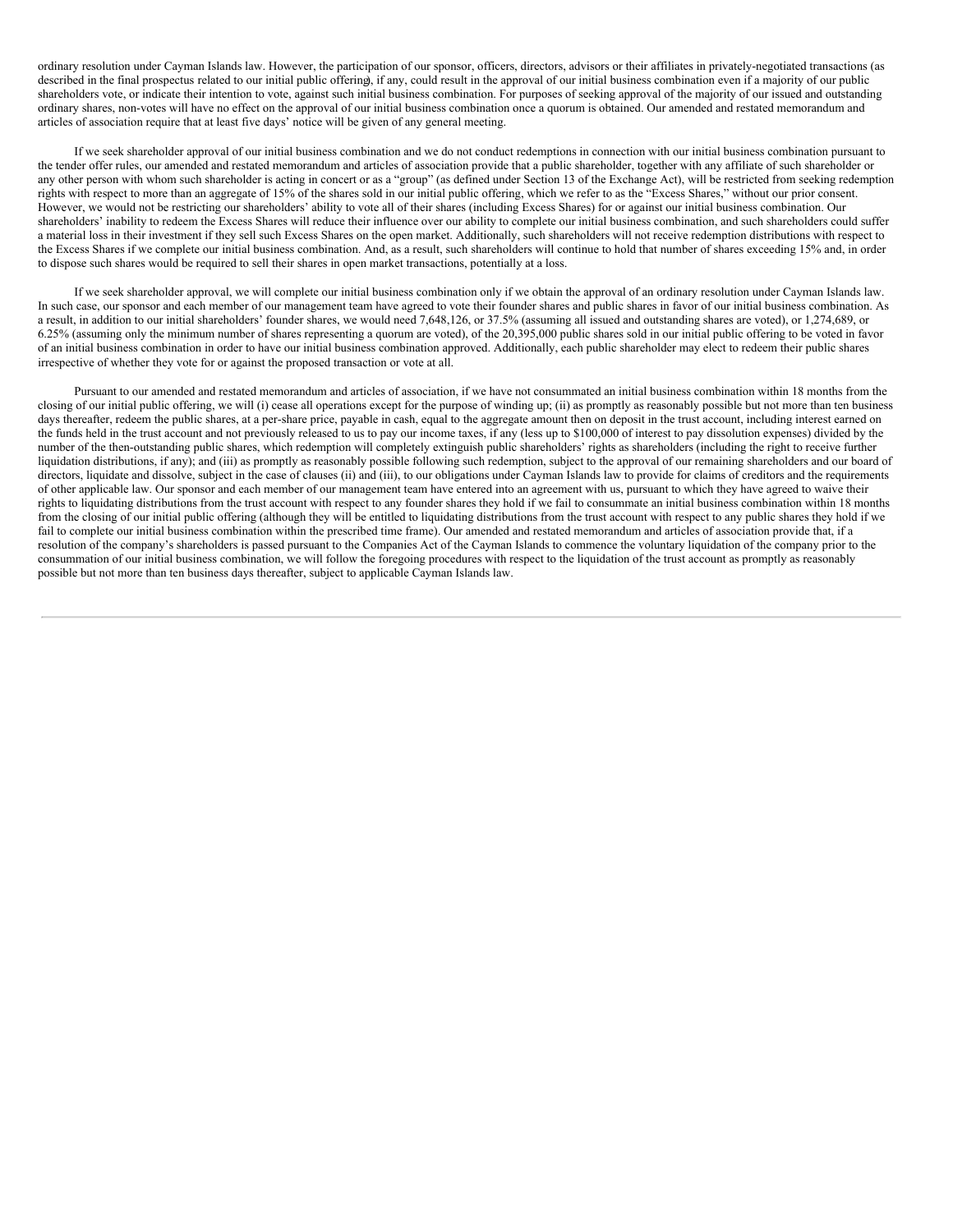In the event of a liquidation, dissolution or winding up of the company after a business combination, our shareholders are entitled to share ratably in all assets remaining available for distribution to them after payment of liabilities and after provision is made for each class of shares, if any, having preference over the ordinary shares. Our shareholders have no preemptive or other subscription rights. There are no sinking fund provisions applicable to the ordinary shares, except that we will provide our public shareholders with the opportunity to redeem their public shares for cash at a per share price equal to the aggregate amount then on deposit in the trust account, including interest earned on the funds held in the trust account and not previously released to us to pay our income taxes, if any, divided by the number of the then-outstanding public shares, upon the completion of our initial business combination, subject to the limitations described herein.

### **Founder Shares**

The founder shares are designated as Class B ordinary shares and, except as described below, are identical to the Class A ordinary shares included in the units sold in our initial public offering, and holders of founder shares have the same shareholder rights as public shareholders, except that: (a) the founder shares are subject to certain transfer restrictions, as described in more detail below; (b) our sponsor and each member of our management team have entered into an agreement with us, pursuant to which they have agreed to (i) waive their redemption rights with respect to their founder shares, (ii) waive their redemption rights with respect to their founder shares and public shares in connection with a shareholder vote to approve an amendment to our amended and restated memorandum and articles of association (A) that would modify the substance or timing of our obligation to provide holders of our Class A ordinary shares the right to have their shares redeemed in connection with our initial business combination or to redeem 100% of our public shares if we do not complete our initial business combination within 18 months from the closing of our initial public offering or (B) with respect to any other provision relating to the rights of holders of our Class A ordinary shares; and (iii) waive their rights to liquidating distributions from the trust account with respect to any founder shares they hold if we fail to consummate an initial business combination within 18 months from the closing of our initial public offering (although they will be entitled to liquidating distributions from the trust account with respect to any public shares they hold if we fail to complete our initial business combination within the prescribed time frame); (c) the founder shares will automatically convert into our Class A ordinary shares at the time of our initial business combination or earlier at the option of the holders thereof as described herein; (d) the founder shares are entitled to registration rights; and (e) only holders of founder shares will have the right to vote on the election of directors prior to or in connection with the completion of our initial business combination. If we seek shareholder approval, we will complete our initial business combination only if we obtain the approval of an ordinary resolution under Cayman Islands law. In such case, our sponsor and each member of our management team have agreed to vote their founder shares and public shares in favor of our initial business combination.

The founder shares are designated as Class B ordinary shares and will automatically convert into Class A ordinary shares (which such Class A ordinary shares delivered upon conversion will not have redemption rights or be entitled to liquidating distributions from the trust account if we do not consummate an initial business combination) at the time of our initial business combination or earlier at the option of the holders thereof at a ratio such that the number of Class A ordinary shares issuable upon conversion of all founder shares will equal, in the aggregate, on an as-converted basis, 20% of the sum of (i) the total number of ordinary shares issued and outstanding upon completion of our initial public offering, plus (ii) the total number of Class A ordinary shares issued or deemed issued or issuable upon conversion or exercise of any equity-linked securities or rights issued or deemed issued, by the Company in connection with or in relation to the consummation of the initial business combination, excluding any Class A ordinary shares or equity-linked securities exercisable for or convertible into Class A ordinary shares issued, deemed issued, or to be issued, to any seller in the initial business combination and any private placement warrants issued to our sponsor, its affiliates or any member of our management team upon conversion of working capital loans. In no event will the Class B ordinary shares convert into Class A ordinary shares at a rate of less than one-to-one.

Except as described herein, our sponsor and each member of our management team have agreed not to transfer, assign or sell any of their founder shares until the earlier of (i) one year after the completion of our initial business combination and (ii) subsequent to our initial business combination, (A) if the closing price of our Class A ordinary shares equals or exceeds \$12.00 per share (as adjusted for share subdivisions, share capitalizations, reorganizations, recapitalizations and the like) for any 20 trading days within any 30-trading day period commencing at least 150 days after our initial business combination or (B) the date on which we complete a liquidation, merger, share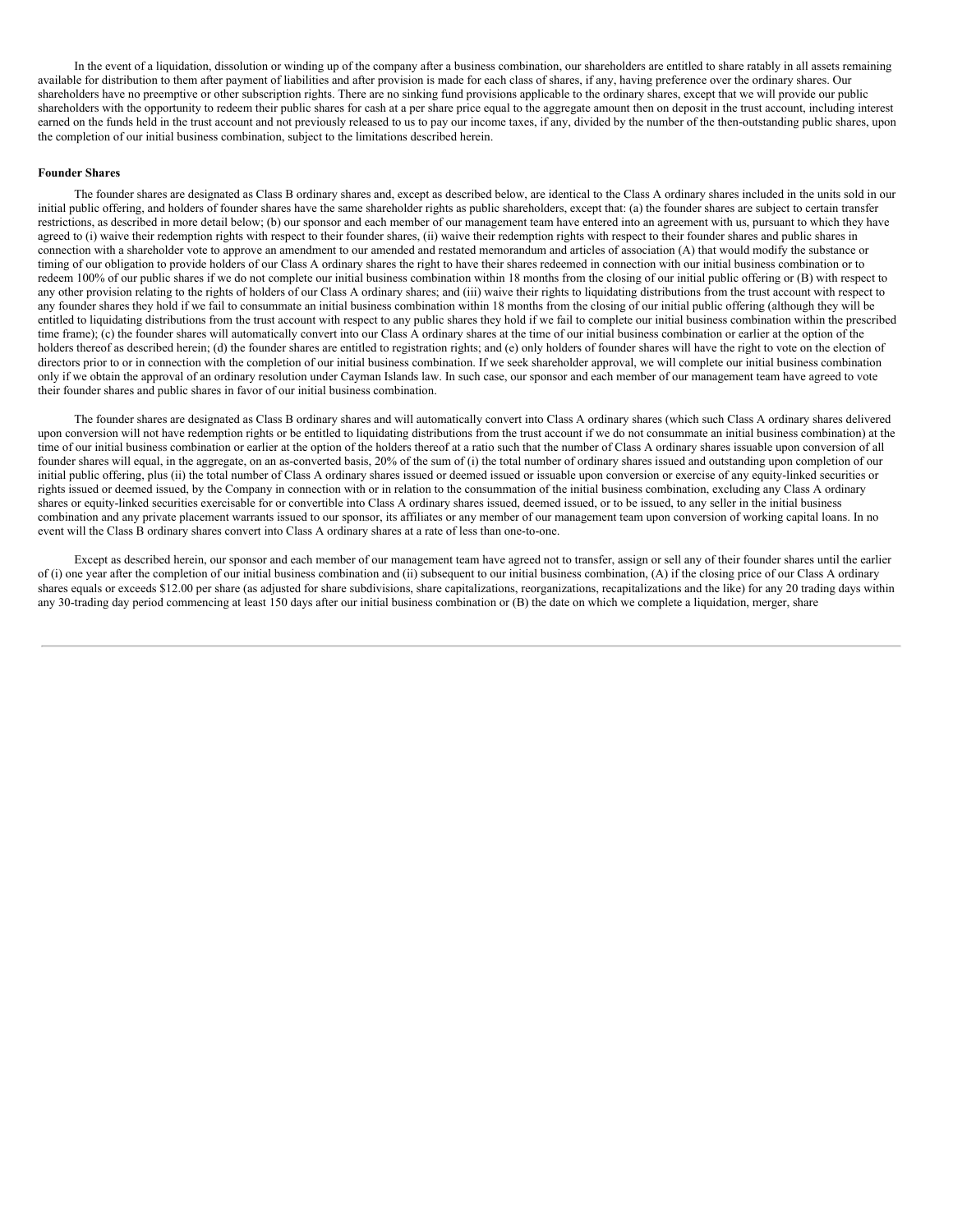exchange or other similar transaction that results in all of our public shareholders having the right to exchange their ordinary shares for cash, securities or other property We refer to such transfer restrictions throughout this exhibit as the lock-up. Any permitted transferees would be subject to the same restrictions and other agreements of our sponsor and each member of our management team with respect to any founder shares.

Prior to our initial business combination, only holders of our founder shares will have the right to vote on the election of directors. Holders of our public shares will not be entitled to vote on the election of directors during such time. In addition, prior to the completion of an initial business combination, holders of our founder shares may by ordinary resolution remove a member of the board of directors for any reason. These provisions of our amended and restated memorandum and articles of association may only be amended by a special resolution passed by not less than two-thirds of our ordinary shares who attend and vote at our shareholder meeting which shall include the affirmative vote of a simple majority of our Class B ordinary shares. With respect to any other matter submitted to a vote of our shareholders, including any vote in connection with our initial business combination, except as required by law, holders of our founder shares and holders of our public shares will vote together as a single class, with each share entitling the holder to one vote.

## **Preference Shares**

Our amended and restated memorandum and articles of association authorize 5,000,000 preference shares and provide that preference shares may be issued from time to time in one or more series. Our board of directors is authorized to fix the voting rights, if any, designations, powers, preferences, the relative, participating, optional or other special rights and any qualifications, limitations and restrictions thereof, applicable to the shares of each series. Our board of directors is able to, without shareholder approval, issue preference shares with voting and other rights that could adversely affect the voting power and other rights of the holders of the ordinary shares and could have antitakeover effects. The ability of our board of directors to issue preference shares without shareholder approval could have the effect of delaying, deferring or preventing a change of control of us or the removal of existing management. We have no preference shares issued and outstanding at the date hereof. Although we do not currently intend to issue any preference shares, we cannot assure you that we will not do so in the future. No preference shares were issued or registered in our initial public offering

#### **Warrants**

#### *Public Shareholders' Warrants*

Each whole warrant entitles the registered holder to purchase one Class A ordinary share at a price of \$11.50 per share, subject to adjustment as discussed below, at any time commencing on the later of one year from the closing of our initial public offering and 30 days after the completion of our initial business combination, except as discussed in the immediately succeeding paragraph. Pursuant to the warrant agreement, a warrant holder may exercise its warrants only for a whole number of Class A ordinary shares. This means only a whole warrant may be exercised at a given time by a warrant holder. No fractional warrants will be issued upon separation of the units and only whole warrants will trade. Accordingly, unless you purchase at least two units, you will not be able to receive or trade a whole warrant. The warrants will expire five years after the completion of our initial business combination, at 5:00 p.m., New York City time, or earlier upon redemption or liquidation.

We will not be obligated to deliver any Class A ordinary shares pursuant to the exercise of a warrant and will have no obligation to settle such warrant exercise unless a registration statement under the Securities Act with respect to the Class A ordinary shares underlying the warrants is then effective and a prospectus relating thereto is current, subject to our satisfying our obligations described below with respect to registration, or a valid exemption from registration is available. No warrant will be exercisable and we will not be obligated to issue a Class A ordinary share upon exercise of a warrant unless the Class A ordinary share issuable upon such warrant exercise has been registered, qualified or deemed to be exempt under the securities laws of the state of residence of the registered holder of the warrants. In the event that the conditions in the two immediately preceding sentences are not satisfied with respect to a warrant, the holder of such warrant will not be entitled to exercise such warrant and such warrant may have no value and expire worthless. In no event will we be required to net cash settle any warrant. In the event that a registration statement is not effective for the exercised warrants, the purchaser of a unit containing such warrant will have paid the full purchase price for the unit solely for the Class A ordinary share underlying such unit.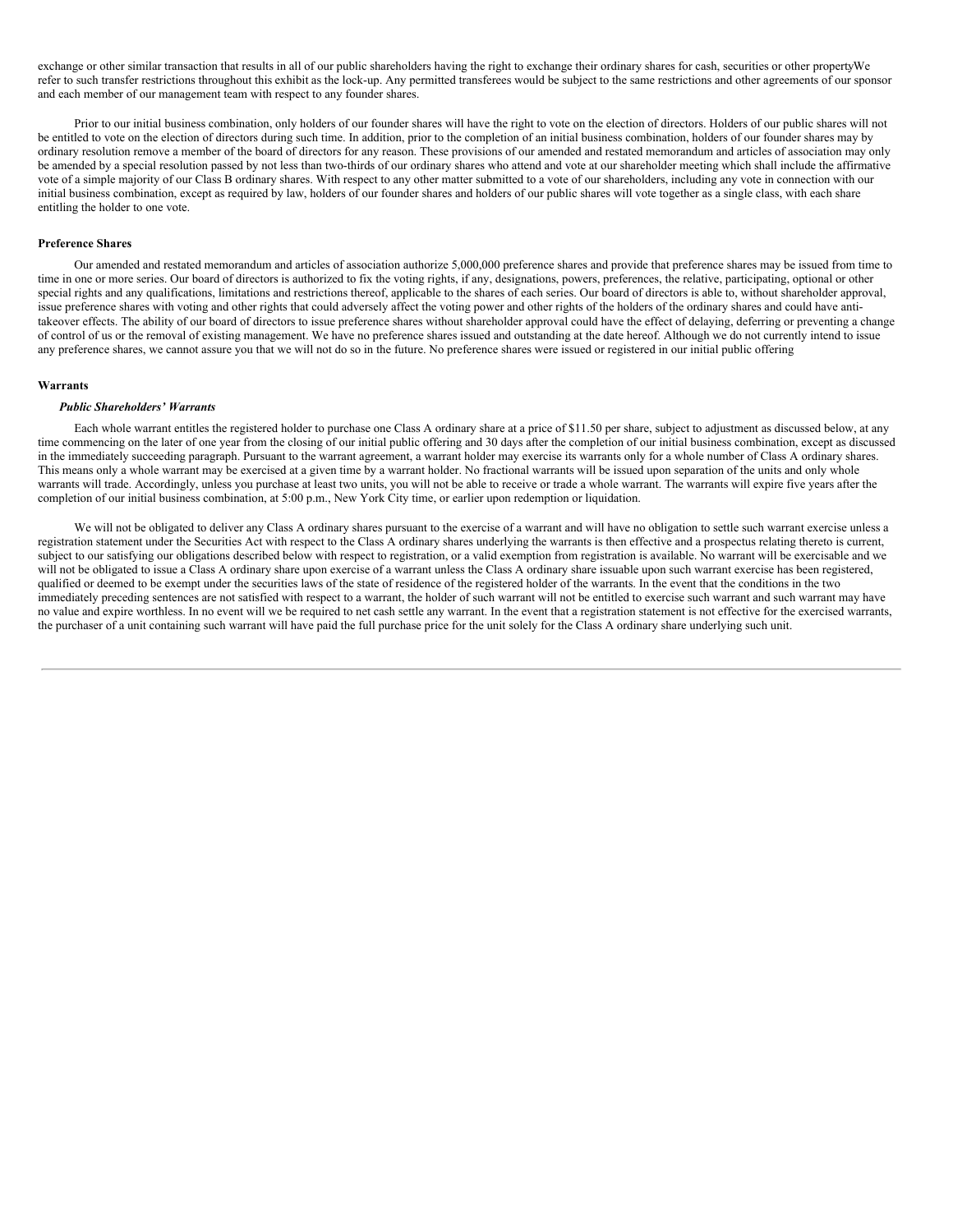We have agreed that as soon as practicable, but in no event later than 20 business days after the closing of our initial business combination, we will use our commercially reasonable efforts to file with the SEC a registration statement for the registration, under the Securities Act, of the Class A ordinary shares issuable upon exercise of the warrants, and we will use our commercially reasonable efforts to cause the same to become effective within 60 business days after the closing of our initial business combination, and to maintain the effectiveness of such registration statement and a current prospectus relating to those Class A ordinary shares until the warrants expire or are redeemed, as specified in the warrant agreement; provided that if our Class A ordinary shares are at the time of any exercise of a warrant not listed on a national securities exchange such that they satisfy the definition of a "covered security" under Section 18(b)(1) of the Securities Act, we may, at our option, require holders of public warrants who exercise their warrants to do so on a "cashless basis" in accordance with Section 3(a)(9) of the Securities Act and, in the event we so elect, we will not be required to file or maintain in effect a registration statement, but we will use our commercially reasonably efforts to register or qualify the shares under applicable blue sky laws to the extent an exemption is not available. If a registration statement covering the Class A ordinary shares issuable upon exercise of the warrants is not effective by the 60th day after the closing of the initial business combination, warrant holders may, until such time as there is an effective registration statement and during any period when we will have failed to maintain an effective registration statement, exercise warrants on a "cashless basis" in accordance with Section 3(a)(9) of the Securities Act or another exemption, but we will use our commercially reasonably efforts to register or qualify the shares under applicable blue sky laws to the extent an exemption is not available. In such event, each holder would pay the exercise price by surrendering the warrants for that number of Class A ordinary shares equal to the lesser of  $(A)$  the quotient obtained by dividing  $(x)$  the product of the number of Class A ordinary shares underlying the warrants, multiplied by the excess of the "fair market value" (defined below) less the exercise price of the warrants by (y) the fair market value and (B) 0.361 Class A ordinary shares per warrant (subject to adjustment). The "fair market value" as used in this paragraph shall mean the volume weighted average price of the Class A ordinary shares for the 10-trading days ending on the trading day prior to the date on which the notice of exercise is received by the warrant agent.

Redemption of warrants when the price per Class A ordinary share equals or exceeds \$18.00. Once the warrants become exercisable, we may redeem the outstanding warrants (except as described herein with respect to the private placement warrants):

- in whole and not in part;
- at a price of \$0.01 per warrant;
- upon a minimum of 30 days' prior written notice of redemption to each warrant holder; and
- if, and only if, the closing price of the Class A ordinary shares equals or exceeds \$18.00 per share (as adjusted for adjustments to the number of shares issuable upon exercise or the exercise price of a warrant as described under the heading "—Warrants—Public Shareholders' Warrants— Anti-Dilution Adjustments") for any 20-trading days within a 30-trading day period ending three trading days before we send the notice of redemption to the warrant holders.

We will not redeem the warrants as described above unless a registration statement under the Securities Act covering the issuance of the Class A ordinary shares issuable upon exercise of the warrants is then effective and a current prospectus relating to those Class A ordinary shares is available throughout the 30-day redemption period. If and when the warrants become redeemable by us, we may exercise our redemption right even if we are unable to register or qualify the underlying securities for sale under all applicable state securities laws.

We have established the last of the redemption criteria discussed above to prevent a redemption call unless there is at the time of the call a significant premium to the warrant exercise price. If the foregoing conditions are satisfied and we issue a notice of redemption of the warrants, each warrant holder will be entitled to exercise his, her or its warrant prior to the scheduled redemption date. However, the price of the Class A ordinary shares may fall below the \$18.00 redemption trigger price (as adjusted for adjustments to the number of shares issuable upon exercise or the exercise price of a warrant as described under the heading "—Warrants—Public Shareholders' Warrants— Anti-dilution Adjustments") as well as the \$11.50 (for whole shares) warrant exercise price after the redemption notice is issued.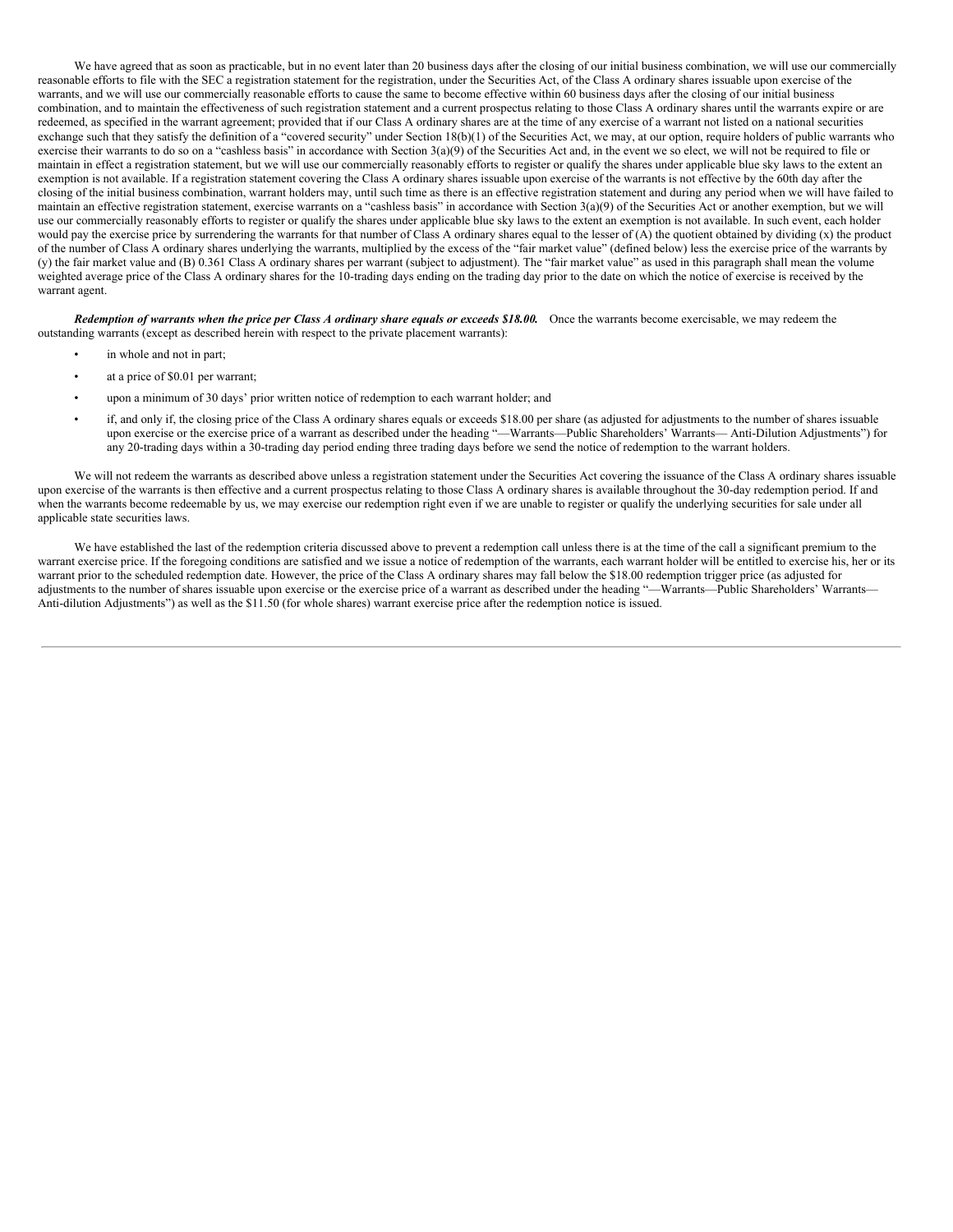Redemption of warrants when the price per Class A ordinary share equals or exceeds \$10.00. Once the warrants become exercisable, we may redeem the outstanding warrants (except as described herein with respect to the private placement warrants):

- in whole and not in part;
- at \$0.10 per warrant upon a minimum of 30 days' prior written notice of redemption provided that holders will be able to exercise their warrants on a cashless basis prior to redemption and receive that number of shares determined by reference to the table below, based on the redemption date and the "fair market value" of our Class A ordinary shares (as defined below) except as otherwise described below; and
- if, and only if, the closing price of our Class A ordinary shares equals or exceeds \$10.00 per public share (as adjusted for adjustments to the number of shares issuable upon exercise or the exercise price of a warrant as described under the heading "—Warrants—Public Shareholders' Warrants—Anti-Dilution Adjustments") for any 20-trading days within the 30-trading day period ending three trading days before we send the notice of redemption to the warrant holders.

Beginning on the date the notice of redemption is given until the warrants are redeemed or exercised, holders may elect to exercise their warrants on a cashless basis. The numbers in the table below represent the number of Class A ordinary shares that a warrant holder will receive upon such cashless exercise in connection with a redemption by us pursuant to this redemption feature, based on the "fair market value" of our Class A ordinary shares on the corresponding redemption date (assuming holders elect to exercise their warrants and such warrants are not redeemed for \$0.10 per warrant), determined for these purposes based on volume weighted average price of our Class A ordinary shares during the 10-trading days immediately following the date on which the notice of redemption is sent to the holders of warrants, and the number of months that the corresponding redemption date precedes the expiration date of the warrants, each as set forth in the table below. We will provide our warrant holders with the final fair market value no later than one business day after the 10-trading day period described above ends.

Pursuant to the warrant agreement, references above to Class A ordinary shares shall include a security other than Class A ordinary shares into which the Class A ordinary shares have been converted or exchanged for in the event we are not the surviving company in our initial business combination. The numbers in the table below will not be adjusted when determining the number of Class A ordinary shares to be issued upon exercise of the warrants if we are not the surviving entity following our initial business combination.

The share prices set forth in the column headings of the table below will be adjusted as of any date on which the number of shares issuable upon exercise of a warrant or the exercise price of a warrant is adjusted as set forth under the heading "—Anti-dilution Adjustments" below. If the number of shares issuable upon exercise of a warrant is adjusted, the adjusted share prices in the column headings will equal the share prices immediately prior to such adjustment, multiplied by a fraction, the numerator of which is the number of shares deliverable upon exercise of a warrant immediately prior to such adjustment and the denominator of which is the number of shares deliverable upon exercise of a warrant as so adjusted. The number of shares in the table below shall be adjusted in the same manner and at the same time as the number of shares issuable upon exercise of a warrant. If the exercise price of a warrant is adjusted, (a) in the case of an adjustment pursuant to the fifth paragraph under the heading "—Anti-dilution Adjustments" below, the adjusted share prices in the column headings will equal the unadjusted share price multiplied by a fraction, the numerator of which is the higher of the Market Value and the Newly Issued Price as set forth under the heading "—Anti-dilution Adjustments" and the denominator of which is \$10.00 and (b) in the case of an adjustment pursuant to the second paragraph under the heading "—Anti-dilution Adjustments" below, the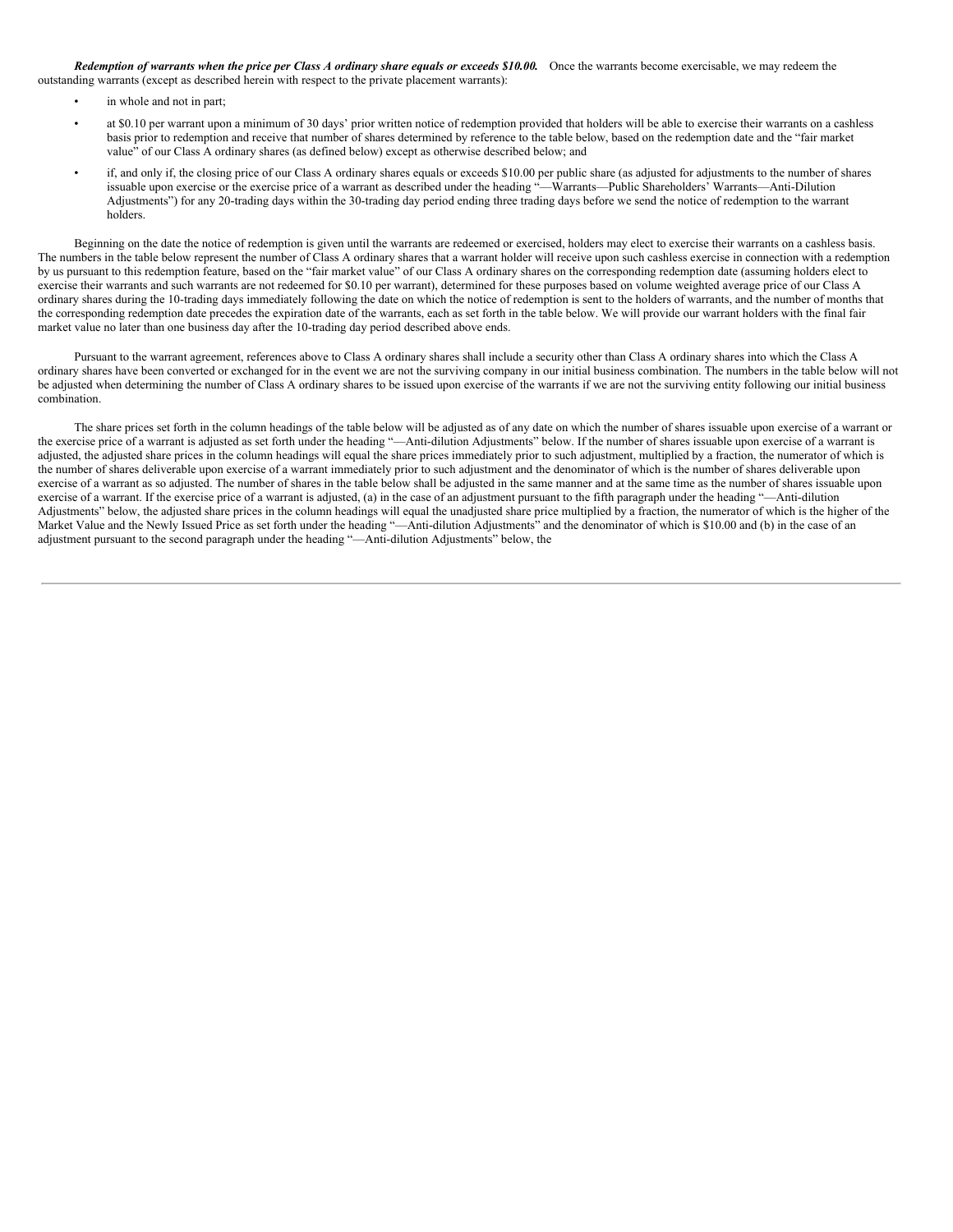adjusted share prices in the column headings will equal the unadjusted share price less the decrease in the exercise price of a warrant pursuant to such exercise price adjustment.

| <b>Redemption Date</b><br>(period to expiration of warrants) | Fair Market Value of Class A Ordinary Shares |                                 |       |       |       |       |       |       |              |
|--------------------------------------------------------------|----------------------------------------------|---------------------------------|-------|-------|-------|-------|-------|-------|--------------|
|                                                              | $\leq$ \$10.00                               | 11.00                           | 12.00 | 13.00 | 14.00 | 15.00 | 16.00 | 17.00 | $\geq$ 18.00 |
| 60 months                                                    | 0.261                                        | 0.281                           | 0.297 | 0.311 | 0.324 | 0.337 | 0.348 | 0.358 | 0.361        |
| 57 months                                                    | 0.257                                        | 0.277                           | 0.294 | 0.310 | 0.324 | 0.337 | 0.348 | 0.358 | 0.361        |
| 54 months                                                    | 0.252                                        | 0.272                           | 0.291 | 0.307 | 0.322 | 0.335 | 0.347 | 0.357 | 0.361        |
| 51 months                                                    | 0.246                                        | 0.268                           | 0.287 | 0.304 | 0.320 | 0.333 | 0.346 | 0.357 | 0.361        |
| 48 months                                                    | 0.241                                        | 0.263                           | 0.283 | 0.301 | 0.317 | 0.332 | 0.344 | 0.356 | 0.361        |
| 45 months                                                    | 0.235                                        | 0.258                           | 0.279 | 0.298 | 0.315 | 0.330 | 0.343 | 0.356 | 0.361        |
| 42 months                                                    | 0.228                                        | 0.252                           | 0.274 | 0.294 | 0.312 | 0.328 | 0.342 | 0.355 | 0.361        |
| 39 months                                                    | 0.221                                        | 0.246                           | 0.269 | 0.290 | 0.309 | 0.325 | 0.340 | 0.354 | 0.361        |
| 36 months                                                    | 0.213                                        | 0.239                           | 0.263 | 0.285 | 0.305 | 0.323 | 0.339 | 0.353 | 0.361        |
| 33 months                                                    | 0.205                                        | 0.232                           | 0.257 | 0.280 | 0.301 | 0.320 | 0.337 | 0.352 | 0.361        |
| 30 months                                                    | 0.196                                        | 0.224                           | 0.250 | 0.274 | 0.297 | 0.316 | 0.335 | 0.351 | 0.361        |
| 27 months                                                    | 0.185                                        | 0.214                           | 0.242 | 0.268 | 0.291 | 0.313 | 0.332 | 0.350 | 0.361        |
| 24 months                                                    | 0.173                                        | 0.204                           | 0.233 | 0.260 | 0.285 | 0.308 | 0.329 | 0.348 | 0.361        |
| 21 months                                                    | 0.161                                        | 0.193                           | 0.223 | 0.252 | 0.279 | 0.304 | 0.326 | 0.347 | 0.361        |
| 18 months                                                    | 0.146                                        | 0.179                           | 0.211 | 0.242 | 0.271 | 0.298 | 0.322 | 0.345 | 0.361        |
| 15 months                                                    | 0.130                                        | 0.164                           | 0.197 | 0.230 | 0.262 | 0.291 | 0.317 | 0.342 | 0.361        |
| 12 months                                                    | 0.111                                        | 0.146                           | 0.181 | 0.216 | 0.250 | 0.282 | 0.312 | 0.339 | 0.361        |
| 9 months                                                     | 0.090                                        | 0.125                           | 0.162 | 0.199 | 0.237 | 0.272 | 0.305 | 0.336 | 0.361        |
| 6 months                                                     | 0.065                                        | 0.099                           | 0.137 | 0.178 | 0.219 | 0.259 | 0.296 | 0.331 | 0.361        |
| 3 months                                                     | 0.034                                        | 0.065                           | 0.104 | 0.150 | 0.197 | 0.243 | 0.286 | 0.326 | 0.361        |
| 0 months                                                     |                                              | $\hspace{0.1mm}-\hspace{0.1mm}$ | 0.042 | 0.115 | 0.179 | 0.233 | 0.281 | 0.323 | 0.361        |

The exact fair market value and redemption date may not be set forth in the table above, in which case, if the fair market value is between two values in the table or the redemption date is between two redemption dates in the table, the number of Class A ordinary shares to be issued for each warrant exercised will be determined by a straightline interpolation between the number of shares set forth for the higher and lower fair market values and the earlier and later redemption dates, as applicable, based on a 365 or 366-day year, as applicable. For example, if the volume weighted average price of our Class A ordinary shares during the 10-trading days immediately following the date on which the notice of redemption is sent to the holders of the warrants is  $$11.00$  per share, and at such time there are 57 months until the expiration of the warrants, holders may choose to, in connection with this redemption feature, exercise their warrants for 0.277 Class A ordinary shares for each whole warrant. For an example where the exact fair market value and redemption date are not as set forth in the table above, if the volume weighted average price of our Class A ordinary shares during the 10-trading days immediately following the date on which the notice of redemption is sent to the holders of the warrants is \$13.50 per share, and at such time there are 38 months until the expiration of the warrants, holders may choose to, in connection with this redemption feature, exercise their warrants for 0.298 Class A ordinary shares for each whole warrant. In no event will the warrants be exercisable on a cashless basis in connection with this redemption feature for more than 0.361 Class A ordinary shares per warrant (subject to adjustment). Finally, as reflected in the table above, if the warrants are out of the money and about to expire, they cannot be exercised on a cashless basis in connection with a redemption by us pursuant to this redemption feature, since they will not be exercisable for any Class A ordinary shares.

This redemption feature differs from the typical warrant redemption features used in some other blank check offerings, which only provide for a redemption of warrants for cash (other than the private placement warrants) when the trading price for the Class A ordinary shares exceeds \$18.00 per share for a specified period of time. This redemption feature is structured to allow for all of the outstanding warrants to be redeemed when the Class A ordinary shares are trading at or above \$10.00 per public share, which may be at a time when the trading price of our Class A ordinary shares is below the exercise price of the warrants. We have established this redemption feature to provide us with the flexibility to redeem the warrants without the warrants having to reach the \$18.00 per share threshold set forth above under "—Redemption of warrants when the price per Class A ordinary share equals or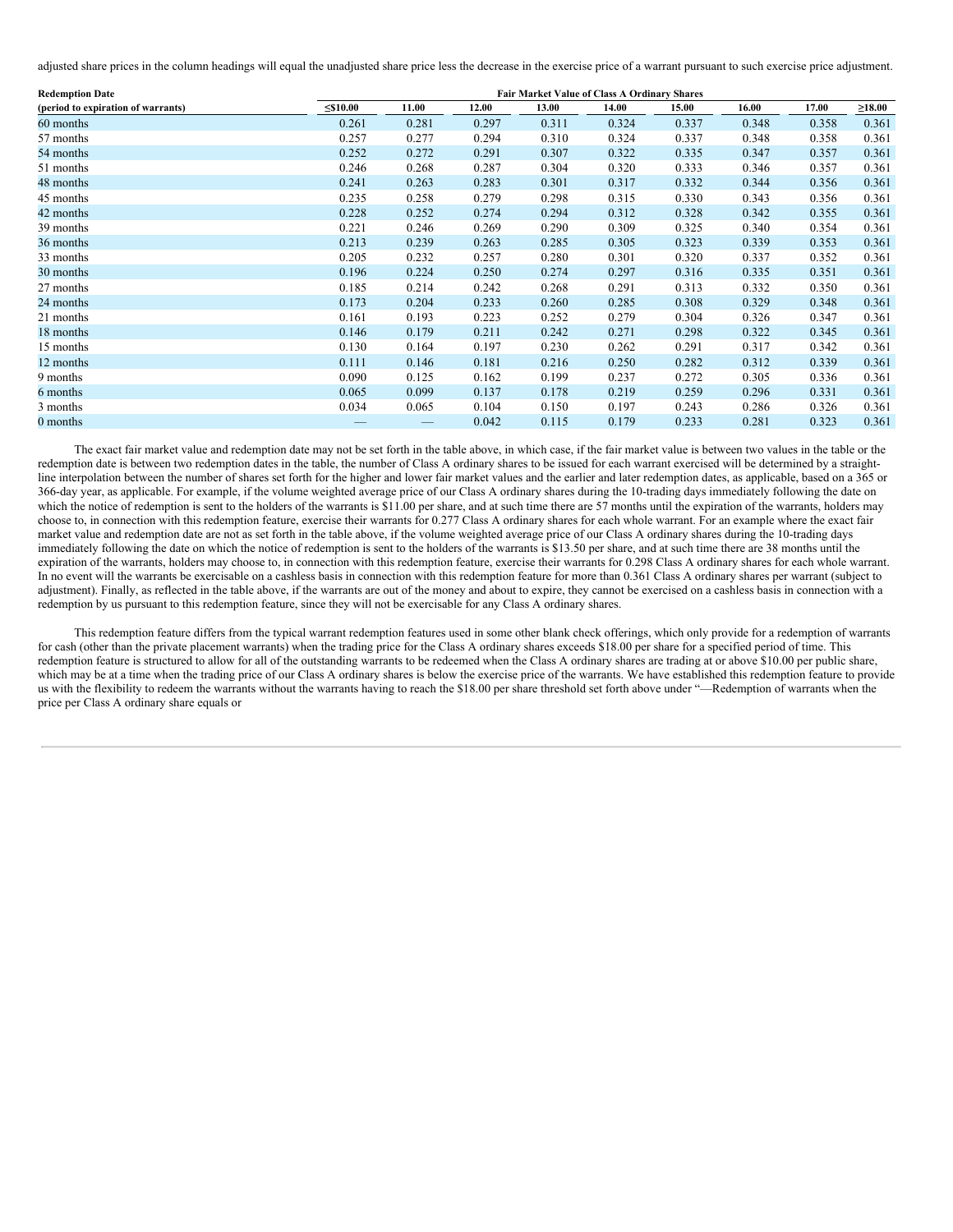exceeds \$18.00." Holders choosing to exercise their warrants in connection with a redemption pursuant to this feature will, in effect, receive a number of shares for their warrants based on an option pricing model with a fixed volatility input as of the date of the final prospectus. This redemption right provides us with an additional mechanism by which to redeem all of the outstanding warrants, and therefore have certainty as to our capital structure as the warrants would no longer be outstanding and would have been exercised or redeemed. We will be required to pay the applicable redemption price to warrant holders if we choose to exercise this redemption right and it will allow us to quickly proceed with a redemption of the warrants if we determine it is in our best interest to do so. As such, we would redeem the warrants in this manner when we believe it is in our best interest to update our capital structure to remove the warrants and pay the redemption price to the warrant holders.

As stated above, we can redeem the warrants when the Class A ordinary shares are trading at a price starting at \$10.00, which is below the exercise price of \$11.50, because it will provide certainty with respect to our capital structure and cash position while providing warrant holders with the opportunity to exercise their warrants on a cashless basis for the applicable number of shares. If we choose to redeem the warrants when the Class A ordinary shares are trading at a price below the exercise price of the warrants, this could result in the warrant holders receiving fewer Class A ordinary shares than they would have received if they had chosen to wait to exercise their warrants for Class A ordinary shares if and when such Class A ordinary shares were trading at a price higher than the exercise price of \$11.50.

No fractional Class A ordinary shares will be issued upon exercise. If, upon exercise, a holder would be entitled to receive a fractional interest in a share, we will round down to the nearest whole number of the number of Class A ordinary shares to be issued to the holder. If, at the time of redemption, the warrants are exercisable for a security other than the Class A ordinary shares pursuant to the warrant agreement (for instance, if we are not the surviving company in our initial business combination), the warrants may be exercised for such security. At such time as the warrants become exercisable for a security other than the Class A ordinary shares, the Company (or surviving company) will use its commercially reasonable efforts to register under the Securities Act the security issuable upon the exercise of the warrants.

#### *Redemption procedures.*

A holder of a warrant may notify us in writing in the event it elects to be subject to a requirement that such holder will not have the right to exercise such warrant, to the extent that after giving effect to such exercise, such person (together with such person's affiliates), to the warrant agent's actual knowledge, would beneficially own in excess of 9.8% (or such other amount as a holder may specify) of the Class A ordinary shares issued and outstanding immediately after giving effect to such exercise.

*Anti-dilution Adjustments*. If the number of outstanding Class A ordinary shares is increased by a capitalization or share dividend payable in Class A ordinary shares, or by a split-up of ordinary shares or other similar event, then, on the effective date of such capitalization or share dividend, split-up or similar event, the number of Class A ordinary shares issuable on exercise of each warrant will be increased in proportion to such increase in the outstanding ordinary shares. A rights offering made to all or substantially all holders of ordinary shares entitling holders to purchase Class A ordinary shares at a price less than the "historical fair market value" (as defined below) will be deemed a share dividend of a number of Class A ordinary shares equal to the product of (i) the number of Class A ordinary shares actually sold in such rights offering (or issuable under any other equity securities sold in such rights offering that are convertible into or exercisable for Class A ordinary shares) and (ii) one minus the quotient of (x) the price per Class A ordinary share paid in such rights offering and (y) the historical fair market value. For these purposes, (i) if the rights offering is for securities convertible into or exercisable for Class A ordinary shares, in determining the price payable for Class A ordinary shares, there will be taken into account any consideration received for such rights, as well as any additional amount payable upon exercise or conversion and (ii) "historical fair market value" means the volume weighted average price of Class A ordinary shares as reported during the 10-trading day period ending on the trading day prior to the first date on which the Class A ordinary shares trade on the applicable exchange or in the applicable market, regular way, without the right to receive such rights.

In addition, if we, at any time while the warrants are outstanding and unexpired, pay a dividend or make a distribution in cash, securities or other assets to all or substantially all of the holders of the Class A ordinary shares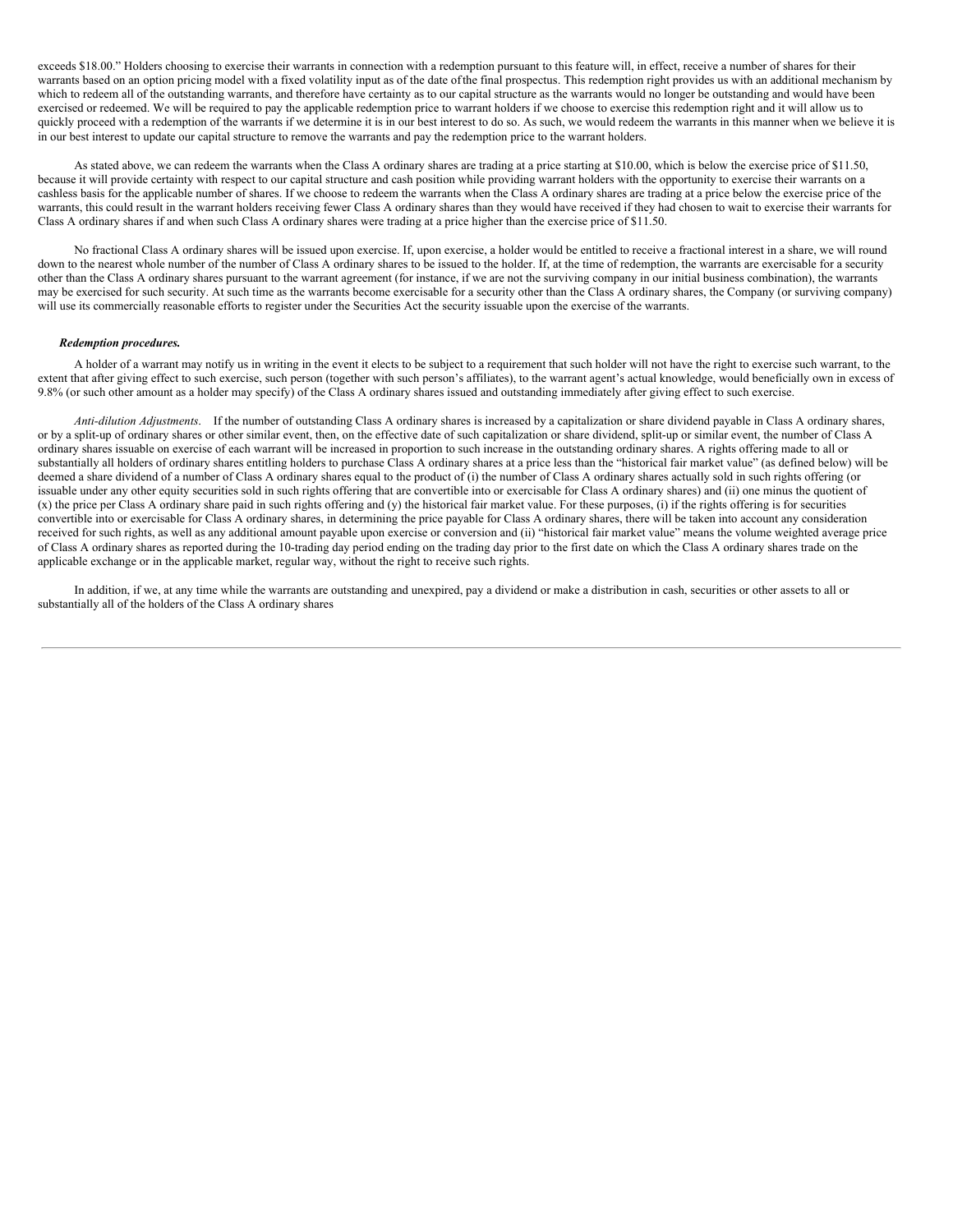on account of such Class A ordinary shares (or other securities into which the warrants are convertible), other than (a) as described above, (b) any cash dividends or cash distributions which, when combined on a per share basis with all other cash dividends and cash distributions paid on the Class A ordinary shares during the 365-day period ending on the date of declaration of such dividend or distribution does not exceed \$0.50 (as adjusted to appropriately reflect any other adjustments and excluding cash dividends or cash distributions that resulted in an adjustment to the exercise price or to the number of Class A ordinary shares issuable on exercise of each warrant) but only with respect to the amount of the aggregate cash dividends or cash distributions equal to or less than \$0.50 per share, (c) to satisfy the redemption rights of the holders of Class A ordinary shares in connection with a proposed initial business combination, (d) to satisfy the redemption rights of the holders of Class A ordinary shares in connection with a shareholder vote to amend our amended and restated memorandum and articles of association (A) to modify the substance or timing of our obligation to provide holders of our Class A ordinary shares the right to have their shares redeemed in connection with our initial business combination or to redeem 100% of our public shares if we do not complete our initial business combination within 18 months from the closing of our initial public offeringor (B) with respect to any other provision relating to the rights of holders of our Class A ordinary shares, or (e) in connection with the redemption of our public shares upon our failure to complete our initial business combination, then the warrant exercise price will be decreased, effective immediately after the effective date of such event, by the amount of cash and/or the fair market value of any securities or other assets paid on each Class A ordinary share in respect of such event.

If the number of outstanding Class A ordinary shares is decreased by a consolidation, combination, reverse share split or reclassification of Class A ordinary shares or other similar event, then, on the effective date of such consolidation, combination, reverse share split, reclassification or similar event, the number of Class A ordinary shares issuable on exercise of each warrant will be decreased in proportion to such decrease in outstanding Class A ordinary shares.

Whenever the number of Class A ordinary shares purchasable upon the exercise of the warrants is adjusted, as described above, the warrant exercise price will be adjusted by multiplying the warrant exercise price immediately prior to such adjustment by a fraction (x) the numerator of which will be the number of Class A ordinary shares purchasable upon the exercise of the warrants immediately prior to such adjustment and (y) the denominator of which will be the number of Class A ordinary shares so purchasable immediately thereafter.

In addition, if (x) we issue additional Class A ordinary shares or equity-linked securities for capital raising purposes in connection with the closing of our initial business combination at an issue price or effective issue price of less than \$9.20 per ordinary share (with such issue price or effective issue price to be determined in good faith by our board of directors and, in the case of any such issuance to our sponsor or its affiliates, without taking into account any founder shares held by our sponsor or such affiliates, as applicable, prior to such issuance) (the "Newly Issued Price"), (y) the aggregate gross proceeds from such issuances represent more than  $60\%$  of the total equity proceeds, and interest thereon, available for the funding of our initial business combination on the date of the consummation of our initial business combination (net of redemptions), and (z) the volume weighted average trading price of our Class A ordinary shares during the 20 trading day period starting on the trading day prior to the day on which we consummate our initial business combination (such price, the "Market Value") is below \$9.20 per share, the exercise price of the warrants will be adjusted (to the nearest cent) to be equal to 115% of the higher of the Market Value and the Newly Issued Price, and the \$18.00 per share redemption trigger price described above under "—Redemption of warrants when the price per Class A ordinary share equals or exceeds \$18.00" and "—Redemption of warrants when the price per Class A ordinary shares equals or exceeds \$10.00" will be adjusted (to the nearest cent) to be equal to 180% of the higher of the Market Value and the Newly Issued Price, and the \$10.00 per share redemption trigger price described above under "—Redemption of warrants when the price per Class A ordinary share equals or exceeds \$10.00" will be adjusted (to the nearest cent) to be equal to the higher of the Market Value and the Newly Issued Price.

In case of any reclassification or reorganization of the outstanding Class A ordinary shares (other than those described above or that solely affects the par value of such Class A ordinary shares), or in the case of any merger or consolidation of us with or into another corporation (other than a consolidation or merger in which we are the continuing corporation and that does not result in any reclassification or reorganization of our outstanding Class A ordinary shares), or in the case of any sale or conveyance to another corporation or entity of the assets or other property of us as an entirety or substantially as an entirety in connection with which we are dissolved, the holders of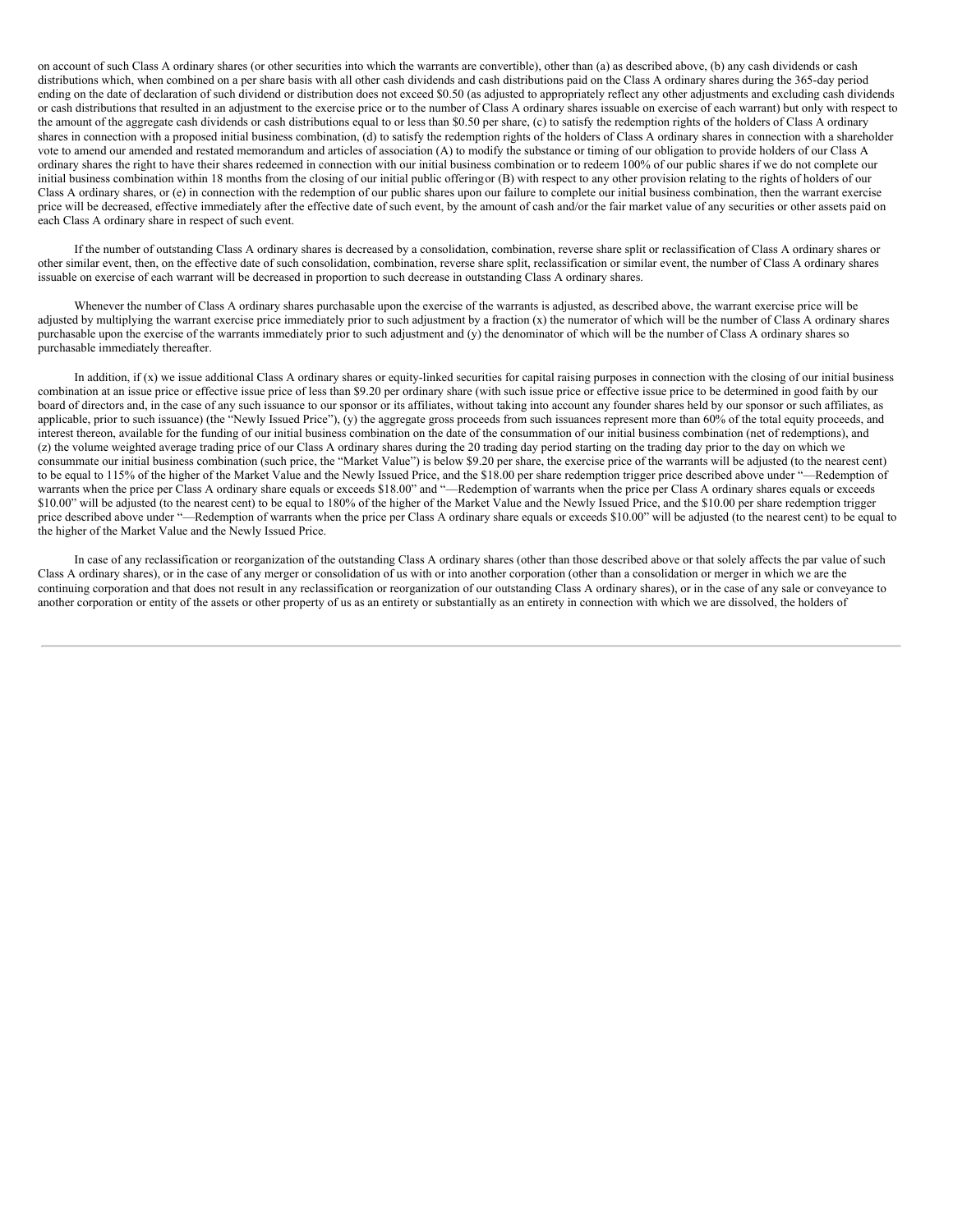the warrants will thereafter have the right to purchase and receive, upon the basis and upon the terms and conditions specified in the warrants and in lieu of the Class A ordinary shares immediately theretofore purchasable and receivable upon the exercise of the rights represented thereby, the kind and amount of Class A ordinary shares or other securities or property (including cash) receivable upon such reclassification, reorganization, merger or consolidation, or upon a dissolution following any such sale or transfer, that the holder of the warrants would have received if such holder had exercised their warrants immediately prior to such event. However, if such holders were entitled to exercise a right of election as to the kind or amount of securities, cash or other assets receivable upon such consolidation or merger, then the kind and amount of securities, cash or other assets for which each warrant will become exercisable will be deemed to be the weighted average of the kind and amount received per share by such holders in such consolidation or merger that affirmatively make such election, and if a tender, exchange or redemption offer has been made to and accepted by such holders (other than a tender, exchange or redemption offer made by the company in connection with redemption rights held by shareholders of the company as provided for in the company's amended and restated memorandum and articles of association or as a result of the redemption of Class A ordinary shares by the company if a proposed initial business combination is presented to the shareholders of the company for approval) under circumstances in which, upon completion of such tender or exchange offer, the maker thereof, together with members of any group (within the meaning of Rule 13d-5(b)(1) under the Exchange Act) of which such maker is a part, and together with any affiliate or associate of such maker (within the meaning of Rule 12b-2 under the Exchange Act) and any members of any such group of which any such affiliate or associate is a part, own beneficially (within the meaning of Rule 13d-3 under the Exchange Act) more than 50% of the issued and outstanding Class A ordinary shares, the holder of a warrant will be entitled to receive the highest amount of cash, securities or other property to which such holder would actually have been entitled as a shareholder if such warrant holder had exercised the warrant prior to the expiration of such tender or exchange offer, accepted such offer and all of the Class A ordinary shares held by such holder had been purchased pursuant to such tender or exchange offer, subject to adjustment (from and after the consummation of such tender or exchange offer) as nearly equivalent as possible to the adjustments provided for in the warrant agreement. If less than 70% of the consideration receivable by the holders of Class A ordinary shares in such a transaction is payable in the form of Class A ordinary shares in the successor entity that is listed for trading on a national securities exchange or is quoted in an established over-the-counter market, or is to be so listed for trading or quoted immediately following such event, and if the registered holder of the warrant properly exercises the warrant within 30 days following public disclosure of such transaction, the warrant exercise price will be reduced as specified in the warrant agreement based on the Black-Scholes value (as defined in the warrant agreement) of the warrant. The purpose of such exercise price reduction is to provide additional value to holders of the warrants when an extraordinary transaction occurs during the exercise period of the warrants pursuant to which the holders of the warrants otherwise do not receive the full potential value of the warrants. The purpose of such exercise price reduction is to provide additional value to holders of the warrants when an extraordinary transaction occurs during the exercise period of the warrants pursuant to which the holders of the warrants otherwise do not receive the full potential value of the warrants.

The warrants were issued in registered form under a warrant agreement between Continental Stock Transfer & Trust Company, as warrant agent, and us. You should review a copy of the warrant agreement, which is filed as an exhibit to the Report, for a complete description of the terms and conditions applicable to the warrants.

The warrant agreement provides that the terms of the warrants may be amended without the consent of any holder for the purpose of (i) curing any ambiguity or correct any mistake, including to conform the provisions of the warrant agreement to the description of the terms of the warrants and the warrant agreement set forth in the final prospectus related to our initial public offering, or defective provision (ii) amending the provisions relating to cash dividends on ordinary shares as contemplated by and in accordance with the warrant agreement or (iii) adding or changing any provisions with respect to matters or questions arising under the warrant agreement as the parties to the warrant agreement may deem necessary or desirable and that the parties deem to not adversely affect the rights of the registered holders of the warrants, provided that the approval by the holders of at least 50% of the then-outstanding public warrants is required to make any change that adversely affects the interests of the registered holders.

The warrant holders do not have the rights or privileges of holders of ordinary shares and any voting rights until they exercise their warrants and receive Class A ordinary shares. After the issuance of Class A ordinary shares upon exercise of the warrants, each holder will be entitled to one vote for each share held of record on all matters to be voted on by shareholders.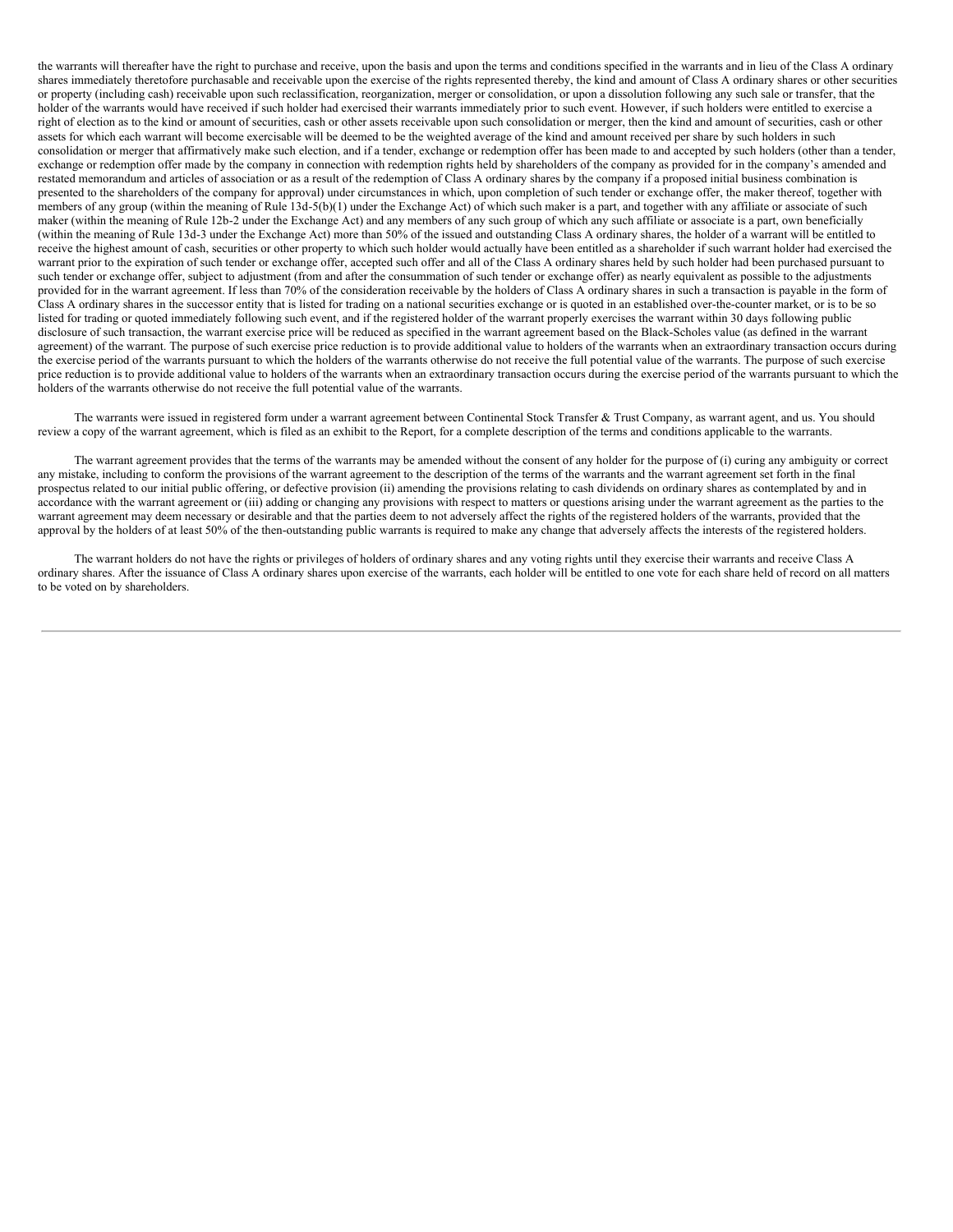No fractional shares will be issued uponexercise of the warrants. If, upon exercise of the warrants, a holder would be entitled to receive a fractional interest in a share, we will, upon exercise, round down to the nearest whole number the number of Class A ordinary shares to be issued to the warrant holder.

We have agreed that, subject to applicable law, any action, proceeding or claim against us arising out of or relating in any way to the warrant agreement will be brought and enforced in the courts of the State of New York or the United States District Court for the Southern District of New York, and we irrevocably submit to such jurisdiction, which jurisdiction will be the exclusive forum for any such action, proceeding or claim. This provision applies to claims under the Securities Act but does not apply to claims under the Exchange Act or any claim for which the federal district courts of the United States of America are the sole and exclusive forum.

#### *Private Placement Warrants*

Except as described below, the private placement warrants have terms and provisions that are identical to those of the warrants sold as part of the units in our initial public offering. The private placement warrants (including the Class A ordinary shares issuable upon exercise of the private placement warrants) will not be transferable, assignable or salable until 30 days after the completion of our initial business combination (except pursuant to limited exceptions as described under the section of the final prospectus related to our initial public offering entitled "Principal Shareholders—Transfers of Founder Shares and Private Placement Warrants," to our officers and directors and other persons or entities affiliated with the initial purchasers of the private placement warrants) and they will not be redeemable by us (except as described under "-Warrants—Public Shareholders' Warrants—Redemption of warrants when the price per Class A ordinary share equals or exceeds \$10.00") so long as they are held by our sponsor or its permitted transferees (except as otherwise set forth herein). Our sponsor, or its permitted transferees, has the option to exercise the private placement warrants on a cashless basis. If the private placement warrants are held by holders other than our sponsor or its permitted transferees, the private placement warrants will be redeemable by us in all redemption scenarios and exercisable by the holders on the same basis as the warrants included in the units sold in our initial public offering. Any amendment to the terms of the private placement warrants or any provision of the warrant agreement with respect to the private placement warrants will require a vote of holders of at least 50% of the number of the then-outstanding private placement warrants.

If holders of the private placement warrants elect to exercise them on a cashless basis, they would pay the exercise price by surrendering his, her or its warrants for that number of Class A ordinary shares equal to the quotient obtained by dividing (x) the product of the number of Class A ordinary shares underlying the warrants, multiplied by the excess of the "Sponsor fair market value" (defined below) over the exercise price of the warrants by (y) the Sponsor fair market value. For these purposes, the "Sponsor fair market value" shall mean the average reported closing price of the Class A ordinary shares for the 10-trading days ending on the third trading day prior to the date on which the notice of warrant exercise is sent to the warrant agent. The reason that we have agreed that these warrants will be exercisable on a cashless basis so long as they are held by our sponsor and its permitted transferees is because it is not known at this time whether they will be affiliated with us following a business combination. If they remain affiliated with us, their ability to sell our securities in the open market will be significantly limited. An insider cannot trade in our securities if he or she is in possession of material nonpublic information. Accordingly, unlike public shareholders who could exercise their warrants and sell the Class A ordinary shares received upon such exercise freely in the open market in order to recoup the cost of such exercise, the insiders could be significantly restricted from selling such securities. As a result, we believe that allowing the holders to exercise such warrants on a cashless basis is appropriate.

In order to fund working capital deficiencies or finance transaction costs in connection with an intended initial business combination, our sponsor or an affiliate of our sponsor or certain of our officers and directors may, but are not obligated to, loan us funds as may be required. Up to \$1,500,000 of such loans may be convertible into warrants of the post business combination entity at a price of \$1.00 per warrant at the option of the lender. Such warrants would be identical to the private placement warrants.

#### **Dividends**

We have not paid any cash dividends on our ordinary shares to date and do not intend to pay cash dividends prior to the completion of our initial business combination. The payment of cash dividends in the future will be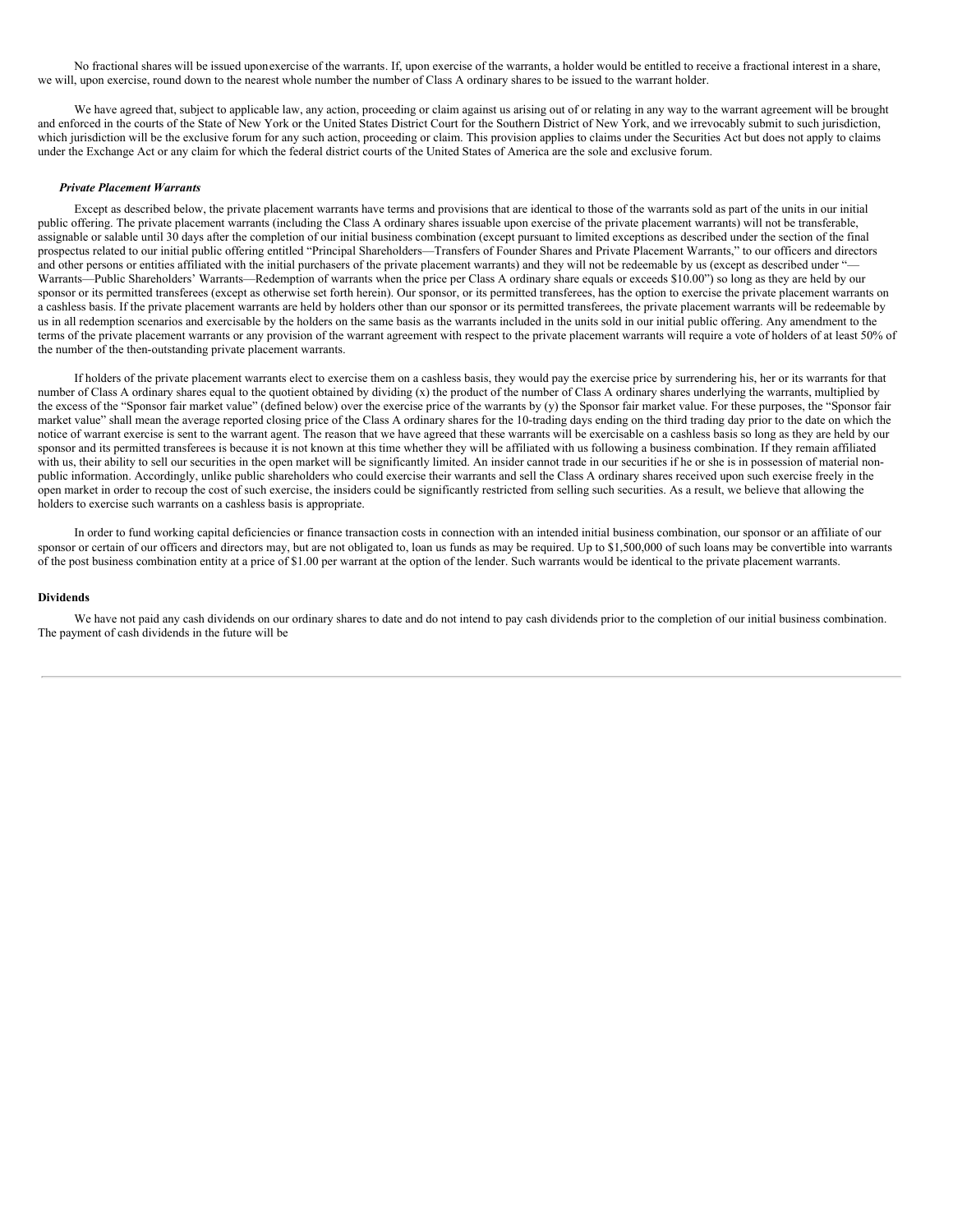dependent upon our revenues and earnings, if any, capital requirements and general financial condition subsequent to completion of our initial business combination. The payment of any cash dividends subsequent to our initial business combination will be within the discretion of our board of directors at such time. Further, if we incur any indebtedness in connection with a business combination, our ability to declare dividends may be limited by restrictive covenants we may agree to in connection therewith.

#### **Our Transfer Agent and Warrant Agent**

The transfer agent for our ordinary shares and warrant agent for our warrants is Continental Stock Transfer & Trust Company. We have agreed to indemnify Continental Stock Transfer & Trust Company in its roles as transfer agent and warrant agent, its agents and each of its shareholders, directors, officers and employees against all claims and losses that may arise out of acts performed or omitted for its activities in that capacity, except for any claims and losses due to any gross negligence or intentional misconduct of the indemnified person or entity.

#### **Certain Differences in Corporate Law**

Cayman Islands companies are governed by the Companies Act. The Companies Act is modeled on English Law but does not follow recent English Law statutory enactments, and differs from laws applicable to United States corporations and their shareholders. Set forth below is a summary of the material differences between the provisions of the Companies Act applicable to us and the laws applicable to companies incorporated in the United States and their shareholders.

*Mergers and Similar Arrangements***.** In certain circumstances, the Companies Act allows for mergers or consolidations between two Cayman Islands companies, or between a Cayman Islands exempted company and a company incorporated in another jurisdiction (*provided* that is facilitated by the laws of that other jurisdiction).

Where the merger or consolidation is between two Cayman Islands companies, the directors of each company must approve a written plan of merger or consolidation containing certain prescribed information. That plan or merger or consolidation must then be authorized by (a) a special resolution (usually a majority of 66.66% in value of the voting shares voted at a shareholder meeting) of the shareholders of each company; and (b) such other authorization, if any, as may be specified in such constituent company's articles of association. No shareholder resolution is required for a merger between a parent company (i.e., a company that holds issued shares that together represent 90% of the votes at a general meeting of the subsidiary company) and its subsidiary company, if a copy of the plan of merger is given to every member of each subsidiary company to be merged unless that member agrees otherwise. The consent of each holder of a fixed or floating security interest of a constituent company must be obtained, unless the court waives such requirement. If the Cayman Islands Registrar of Companies is satisfied that the requirements of the Companies Act (which includes certain other formalities) have been complied with, the Registrar of Companies will register the plan of merger or consolidation.

Where the merger or consolidation involves a foreign company, the procedure is similar, save that where the surviving or consolidated company is the Cayman Islands exempted company, the Cayman Islands Registrar of Companies is required to be satisfied in respect of any constituent overseas company that: (i) the merger or consolidation is permitted or not prohibited by the constitutional documents of the foreign company and by the laws of the jurisdiction in which the foreign company is incorporated, and that those laws and any requirements of those constitutional documents have been or will be complied with; (ii) no petition or other similar proceeding has been filed and remains outstanding or order made or resolution adopted to wind up or liquidate the foreign company in any jurisdictions; (iii) no receiver, trustee, administrator or other similar person has been appointed in any jurisdiction and is acting in respect of the foreign company, its affairs or its property or any part thereof; (iv) no scheme, order, compromise or other similar arrangement has been entered into or made in any jurisdiction whereby the rights of creditors of the foreign company are and continue to be suspended or restricted; (v) the foreign company is able to pay its debts as they fall due and that the merger or consolidation is bona fide and not intended to defraud unsecured creditors of the foreign company; (vi) in respect of the transfer of any security interest granted by the foreign company to the surviving or consolidated company (a) consent or approval to the transfer has been obtained, released or waived; (b) the transfer is permitted by and has been approved in accordance with the constitutional documents of the foreign company; and (c) the laws of the jurisdiction of the foreign company with respect to the transfer have been or will be complied with; (vii) the foreign company will, upon the merger or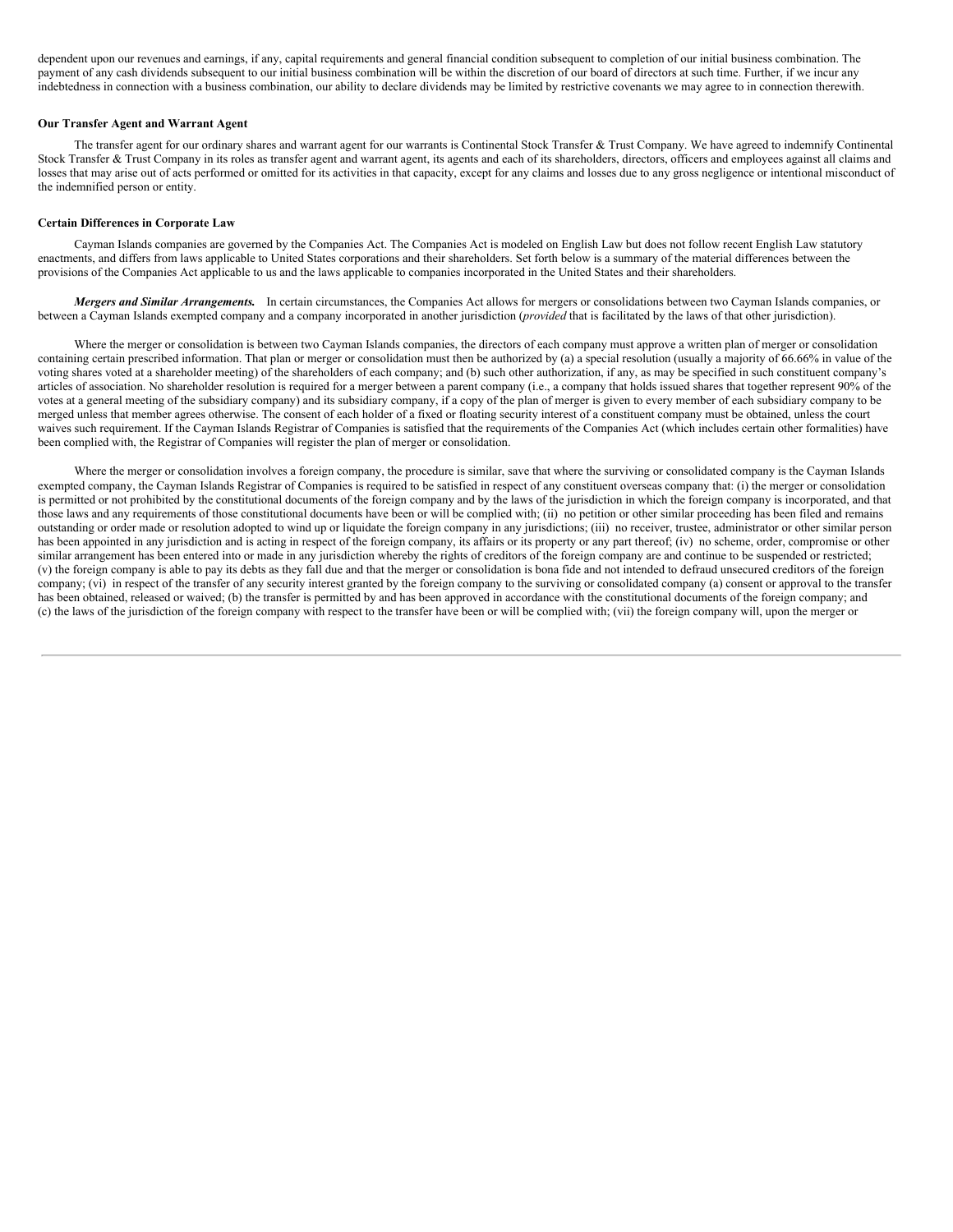consolidation becoming effective, cease to be incorporated, registered or exist under the laws of the relevant foreign jurisdiction; and (viii) there is no other reason why it would be against the public interest to permit the merger or consolidation. The requirements set out in sections (i) to (vii) above shall be met by a director of the Cayman Islands exempted company making a declaration to the effect that, having made due enquiry, they are of the opinion that such requirements have been met, such declaration to include a statement of the assets and liabilities of the foreign company made up to the latest practicable date before making the declaration.

Where the above procedures are adopted, the Companies Act provides for a right of dissenting shareholders to be paid a payment of the fair value of their shares upon their dissenting to the merger or consolidation if they follow a prescribed procedure. In essence, that procedure is as follows: (a) the shareholder must give their written objection to the merger or consolidation to the constituent company before the vote on the merger or consolidation, including a statement that the shareholder proposes to demand payment for their shares if the merger or consolidation is authorized by the vote; (b) within 20 days following the date on which the merger or consolidation is approved by the shareholders, the constituent company must give written notice to each shareholder who made a written objection; (c) a shareholder must within 20 days following receipt of such notice from the constituent company, give the constituent company a written notice of their intention to dissent including, among other details, a demand for payment of the fair value of their shares; (d) within seven days following the date of the expiration of the period set out in paragraph (b) above or seven days following the date on which the plan of merger or consolidation is filed, whichever is later, the constituent company, the surviving company or the consolidated company must make a written offer to each dissenting shareholder to purchase their shares at a price that the company determines is the fair value and if the company and the shareholder agree the price within 30 days following the date on which the offer was made, the company must pay the shareholder such amount; and (e) if the company and the shareholder fail to agree a price within such 30 day period, within 20 days following the date on which such 30 day period expires, the company (and any dissenting shareholder) must file a petition with the Cayman Islands Grand Court to determine the fair value and such petition must be accompanied by a list of the names and addresses of the dissenting shareholders with whom agreements as to the fair value of their shares have not been reached by the company. At the hearing of that petition, the court has the power to determine the fair value of the shares together with a fair rate of interest, if any, to be paid by the company upon the amount determined to be the fair value. Any dissenting shareholder whose name appears on the list filed by the company may participate fully in all proceedings until the determination of fair value is reached. These rights of a dissenting shareholder are not available in certain circumstances, for example, to dissenters holding shares of any class in respect of which an open market exists on a recognized stock exchange or recognized interdealer quotation system at the relevant date or where the consideration for such shares to be contributed are shares of any company listed on a national securities exchange or shares of the surviving or consolidated company.

Moreover, Cayman Islands law has separate statutory provisions that facilitate the reconstruction or amalgamation of companies. In certain circumstances, schemes of arrangement will generally be more suited for complex mergers or other transactions involving widely held companies, commonly referred to in the Cayman Islands as a "scheme of arrangement" which may be tantamount to a merger. In the event that a merger is sought pursuant to a scheme of arrangement (the procedures for which are more rigorous and take longer to complete than the procedures typically required to consummate a merger in the United States), the arrangement in question must be approved by a majority in number of each class of shareholders and creditors with whom the arrangement is to be made and who must in addition represent three-fourths in value of each such class of shareholders or creditors, as the case may be, that are present and voting either in person or by proxy at a meeting, or meeting summoned for that purpose. The convening of the meetings and subsequently the terms of the arrangement must be sanctioned by the Grand Court of the Cayman Islands. While a dissenting shareholder would have the right to express to the court the view that the transaction should not be approved, the court can be expected to approve the arrangement if it satisfies itself that:

- the company is not proposing to act illegally or beyond the scope of its corporate authority and the statutory provisions as to dual majority vote have been complied with;
- the shareholders have been fairly represented at the meeting in question;
- the arrangement is such as a businessman would reasonably approve; and
- the arrangement is not one that would more properly be sanctioned under some other provision of the Companies Act or that would amount to a "fraud on the minority."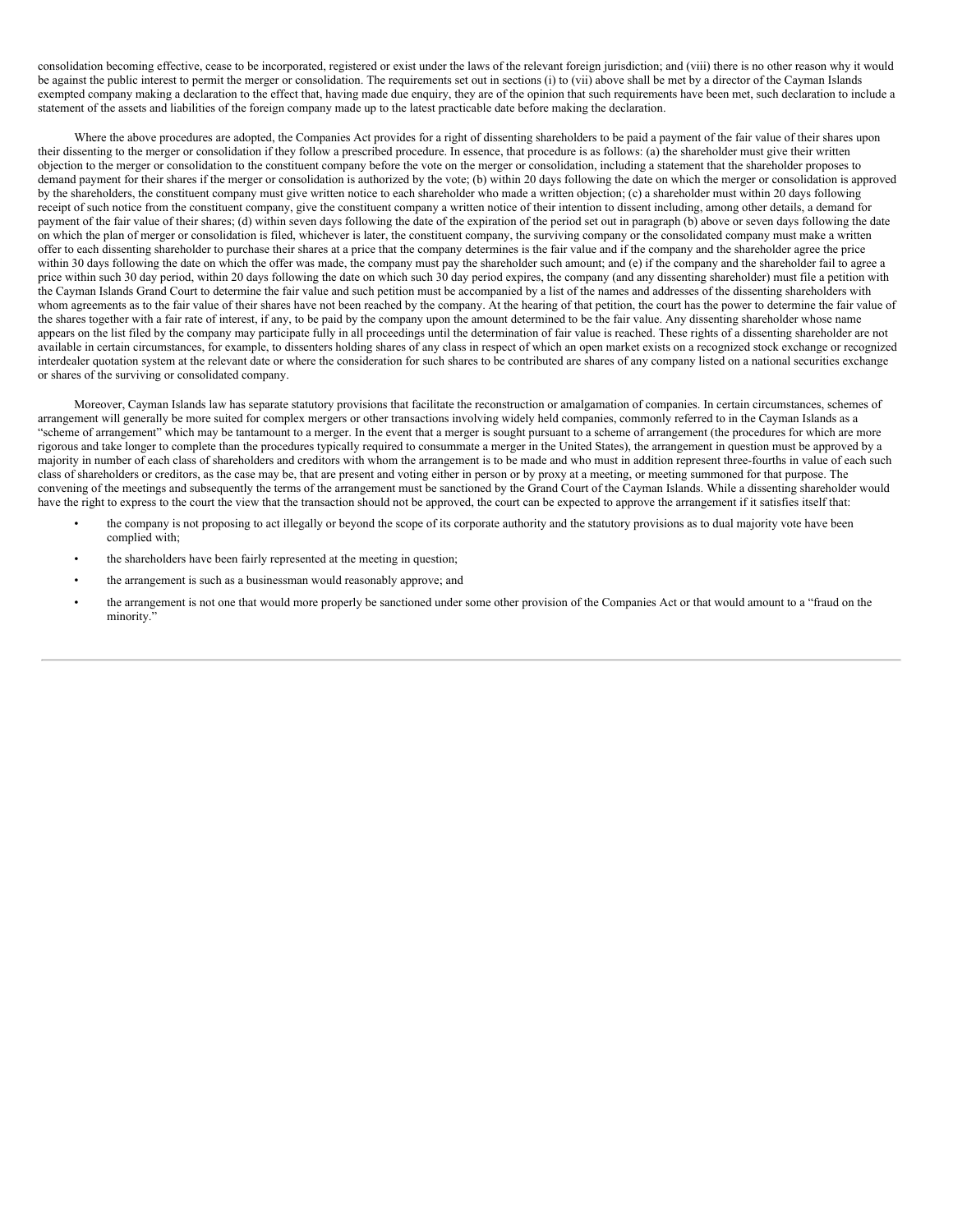If a scheme of arrangement or takeover offer (as described below) is approved, any dissenting shareholder would have no rights comparable to appraisal rights (providing rights to receive payment in cash for the judicially determined value of the shares), which would otherwise ordinarily be available to dissenting shareholders of United States corporations.

*Squeeze-out Provisions.* When a takeover offer is made and accepted by holders of 90% of the shares to whom the offer relates within four months, the offeror may, within a two-month period, require the holders of the remaining shares to transfer such shares on the terms of the offer. An objection can be made to the Grand Court of the Cayman Islands, but this is unlikely to succeed unless there is evidence of fraud, bad faith, collusion or inequitable treatment of the shareholders.

Further, transactions similar to a merger, reconstruction and/or an amalgamation may in some circumstances be achieved through means other than these statutory provisions, such as a share capital exchange, asset acquisition or control, or through contractual arrangements of an operating business.

*Shareholders' Suits***.** Our Cayman Islands legal counsel is not aware of any reported class action having been brought in a Cayman Islands court. Derivative actions have been brought in the Cayman Islands courts, and the Cayman Islands courts have confirmed the availability for such actions. In most cases, we will be the proper plaintiff in any claim based on a breach of duty owed to us, and a claim against (for example) our officers or directors usually may not be brought by a shareholder. However, based both on Cayman Islands legal authorities and on English authorities, which would in all likelihood be of persuasive authority and be applied by a court in the Cayman Islands, exceptions to the foregoing principle apply in circumstances in which:

- a company is acting, or proposing to act, illegally or beyond the scope of its authority;
- the act complained of, although not beyond the scope of the authority, could be effected if duly authorized by more than the number of votes which have actually been obtained; or
- those who control the company are perpetrating a "fraud on the minority."

A shareholder may have a direct right of action against us where the individual rights of that shareholder have been infringed or are about to be infringed.

*Enforcement of Civil Liabilities***.** The Cayman Islands has a different body of securities laws as compared to the United States and provides less protection to investors. Additionally, Cayman Islands companies may not have standing to sue before the Federal courts of the United States.

We have been advised by our Cayman Islands legal counsel, that the courts of the Cayman Islands are unlikely (i) to recognize or enforce against us judgments of courts of the United States predicated upon the civil liability provisions of the federal securities laws of the United States or any state; and (ii) in original actions brought in the Cayman Islands, to impose liabilities against us predicated upon the civil liability provisions of the federal securities laws of the United States or any state, so far as the liabilities imposed by those provisions are penal in nature. In those circumstances, although there is no statutory enforcement in the Cayman Islands of judgments obtained in the United States, the courts of the Cayman Islands will recognize and enforce a foreign money judgment of a foreign court of competent jurisdiction without retrial on the merits based on the principle that a judgment of a competent foreign court imposes upon the judgment debtor an obligation to pay the sum for which judgment has been given provided certain conditions are met. For a foreign judgment to be enforced in the Cayman Islands, such judgment must be final and conclusive and for a liquidated sum, and must not be in respect of taxes or a fine or penalty, inconsistent with a Cayman Islands judgment in respect of the same matter, impeachable on the grounds of fraud or obtained in a manner, and/or be of a kind the enforcement of which is, contrary to natural justice or the public policy of the Cayman Islands (awards of punitive or multiple damages may well be held to be contrary to public policy). A Cayman Islands Court may stay enforcement proceedings if concurrent proceedings are being brought elsewhere.

*Special Considerations for Exempted Companies***.** We are an exempted company with limited liability (meaning our public shareholders have no liability, as members of the company, for liabilities of the company over and above the amount paid for their shares) under the Companies Act. The Companies Act distinguishes between ordinary resident companies and exempted companies. Any company that is registered in the Cayman Islands but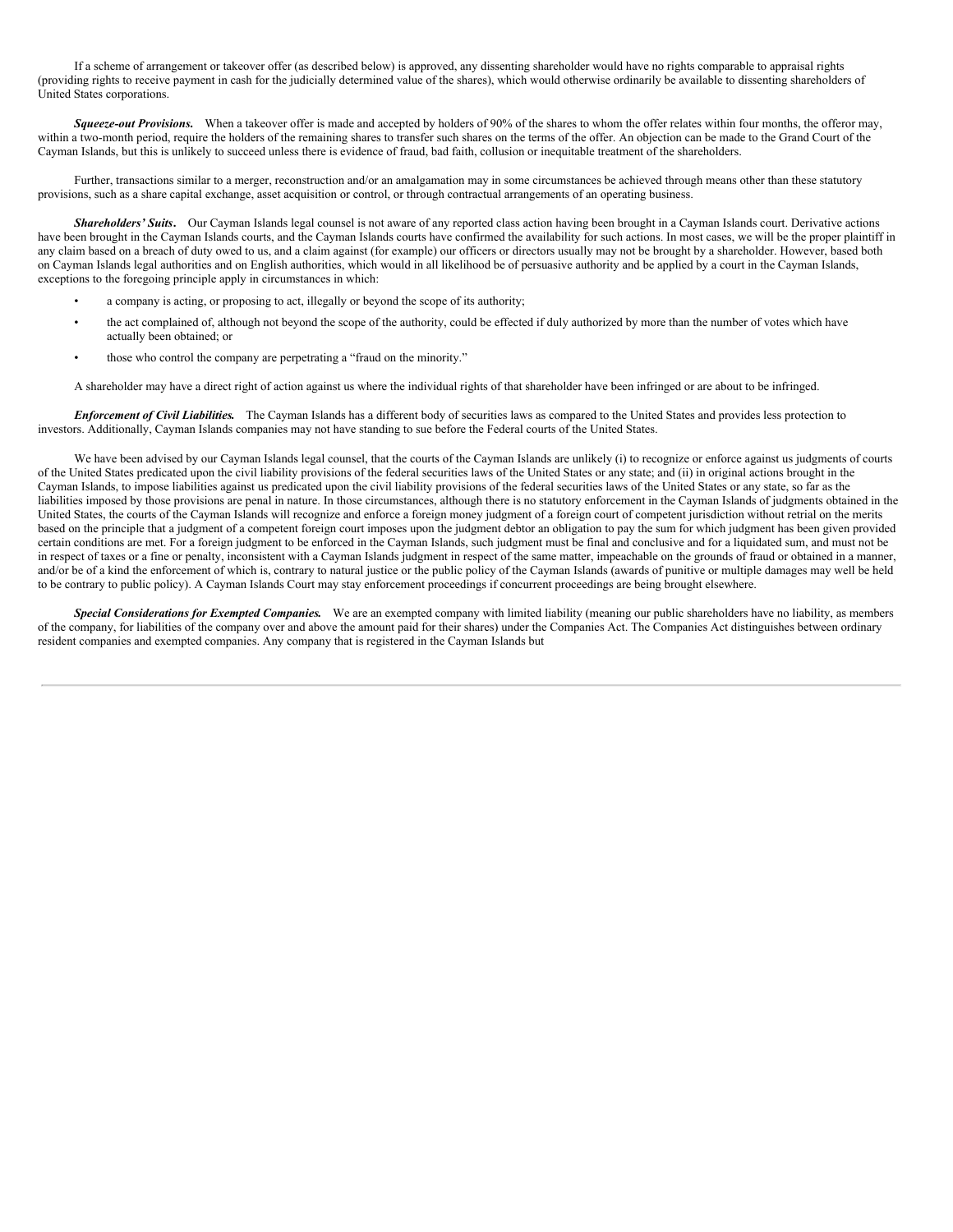conducts business mainly outside of the Cayman Islands may apply to be registered as an exempted company. The requirements for an exempted company are essentially the same as for an ordinary company except for certain exemptions and privileges, including those listed below:

- annual reporting requirements are minimal and consist mainly of a statement that the company has conducted its operations mainly outside of the Cayman Islands and has complied with the provisions of the Companies Act;
- an exempted company's register of members is not open to inspection and can be kept outside of the Cayman Islands;
- an exempted company does not have to hold an annual shareholder meeting;
- an exempted company may issue ordinary shares with no par value;
- an exempted company may obtain an undertaking against the imposition of any future taxation (such undertakings are usually given for 30 years in the first instance);
- an exempted company may register by way of continuation in another jurisdiction and be deregistered in the Cayman Islands;
- an exempted company may register as a limited duration company; and
- an exempted company may register as a segregated portfolio company.

*Amended and Restated Memorandum and Articles of Association***.** Our amended and restated memorandum and articles of association contain provisions designed to provide certain rights and protections that apply to us until the completion of our initial business combination. These provisions cannot be amended without a special resolution under Cayman Islands law. As a matter of Cayman Islands law, a resolution is deemed to be a special resolution where it has been adopted by the affirmative vote of at least a two-thirds (⅔) majority (or such higher threshold as specified in the company's amended and restated memorandum and articles of association) of the votes cast by the holders of the issued shares present in person or represented by proxy at a general meeting of the company and entitled to vote on such matter or a resolution approved in writing by all of the holders of the issued shares entitled to vote on such matter. Other than as described above, our amended and restated memorandum and articles of association provide that special resolutions must be approved either by at least a two-thirds (⅔) majority (or such higher threshold as specified in the company's amended and restated memorandum and articles of association) of the shares voted at a shareholder meeting of the company (i.e., the lowest threshold permissible under Cayman Islands law), or by a unanimous written resolution of all of our shareholders.

Our initial shareholders and their permitted transferees, if any, who collectively beneficially own 20% of our ordinary shares upon the closing of our initial public offering, will participate in any vote to amend our amended and restated memorandum and articles of association and will have the discretion to vote in any manner they choose. Specifically, our amended and restated memorandum and articles of association provide, among other things, that:

- if we have not consummated an initial business combination within 18 months from the closing of our initial public offering, we will (i) cease all operations except for the purpose of winding up; (ii) as promptly as reasonably possible but no more than ten business days thereafter, redeem the public shares, at a pershare price, payable in cash, equal to the aggregate amount then on deposit in the trust account, including interest earned on the funds held in the trust account and not previously released to us to pay our income taxes that were paid by us or are payable by us, if any (less up to \$100,000 of interest to pay dissolution expenses), divided by the number of the then-outstanding public shares, which redemption will completely extinguish public shareholders' rights as shareholders (including the right to receive further liquidation distributions, if any); and (iii) as promptly as reasonably possible following such redemption, subject to the approval of our remaining shareholders and our board of directors, liquidate and dissolve, subject in the case of clauses (ii) and (iii) to our obligations under Cayman Islands law to provide for claims of creditors and the requirements of other applicable law;
- prior to or in connection with our initial business combination, we may not issue additional securities that would entitle the holders thereof to (i) receive funds from the trust account or (ii) vote as a class with our public shares (a) on our initial business combination or on any other proposal presented to shareholders prior to or in connection with the completion of an initial business combination or (b) to approve an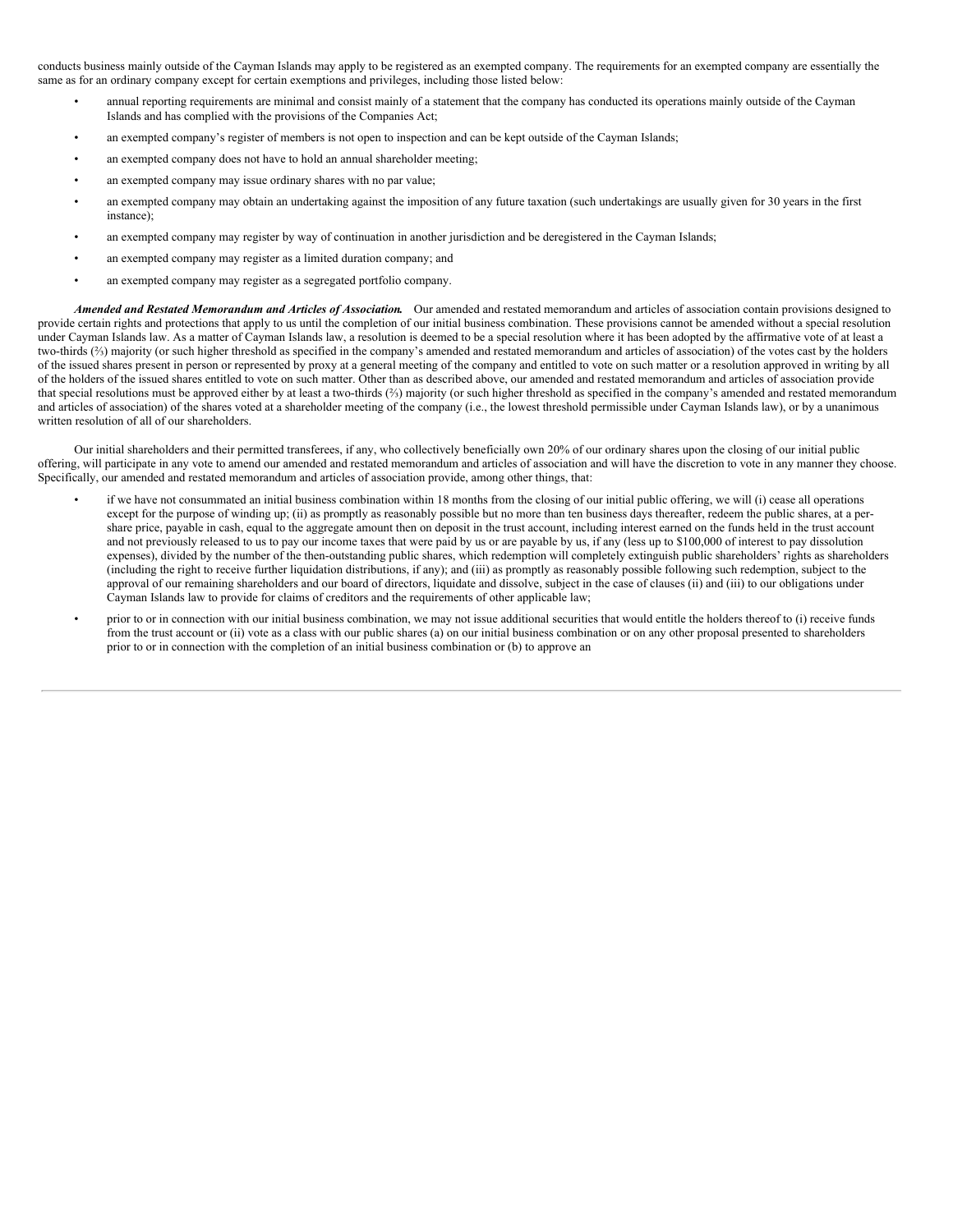amendment to our amended and restated memorandum and articles of association to (x) extend the time we have to consummate a business combination beyond 18 months from the closing of our initial public offeringor (y) amend the foregoing provisions;

- although we do not intend to enter into a business combination with a target business that is affiliated with our sponsor, our directors or our officers, we are not prohibited from doing so. In the event we enter into such a transaction, we, or a committee of independent directors, will obtain an opinion from an independent investment banking firm that is a member of FINRA or another independent entity that commonly renders valuation opinions that such a business combination is fair to our company from a financial point of view;
- if a shareholder vote on our initial business combination is not required by applicable law or stock exchange listing requirements and we do not decide to hold a shareholder vote for business or other reasons, we will offer to redeem our public shares pursuant to Rule 13e-4 and Regulation 14E of the Exchange Act, and will file tender offer documents with the SEC prior to completing our initial business combination which contain substantially the same financial and other information about our initial business combination and the redemption rights as is required under Regulation 14A of the Exchange Act;
- so long as our securities are then listed on the NYSE, our initial business combination must occur with one or more target businesses that together have an aggregate fair market value of at least 80% of the assets held in the trust account (excluding the amount of deferred underwriting discounts held in trust and taxes payable on the income earned on the trust account) at the time of the agreement to enter into the initial business combination;
- if our shareholders approve an amendment to our amended and restated memorandum and articles of association (A) that would modify the substance or timing of our obligation to provide holders of our Class A ordinary shares the right to have their shares redeemed in connection with our initial business combination or to redeem 100% of our public shares if we do not complete our initial business combination within 18 months from the closing of our initial public offering or (B) with respect to any other provision relating to the rights of holders of our Class A ordinary shares, we will provide our public shareholders with the opportunity to redeem all or a portion of their ordinary shares upon such approval at a per-share price, payable in cash, equal to the aggregate amount then on deposit in the trust account, including interest earned on the funds held in the trust account and not previously released to us to pay our income taxes, if any, divided by the number of the then-outstanding public shares, subject to the limitations described herein; and
- we will not effectuate our initial business combination solely with another blank check company or a similar company with nominal operations.

In addition, our amended and restated memorandum and articles of association provide that under no circumstances will we redeem our public shares in an amount that would cause our net tangible assets to be less than \$5,000,001.

The Companies Act permits a company incorporated in the Cayman Islands to amend its memorandum and articles of association with the approval of a special resolution under Cayman Islands law. A company's articles of association may specify that the approval of a higher majority is required but, provided the approval of the required majority is obtained, any Cayman Islands exempted company may amend its memorandum and articles of association regardless of whether its memorandum and articles of association provide otherwise. Accordingly, although we could amend any of the provisions relating to our proposed offering, structure and business plan which are contained in our amended and restated memorandum and articles of association, we view all of these provisions as binding obligations to our shareholders and neither we, nor our officers or directors, will take any action to amend or waive any of these provisions unless we provide dissenting public shareholders with the opportunity to redeem their public shares.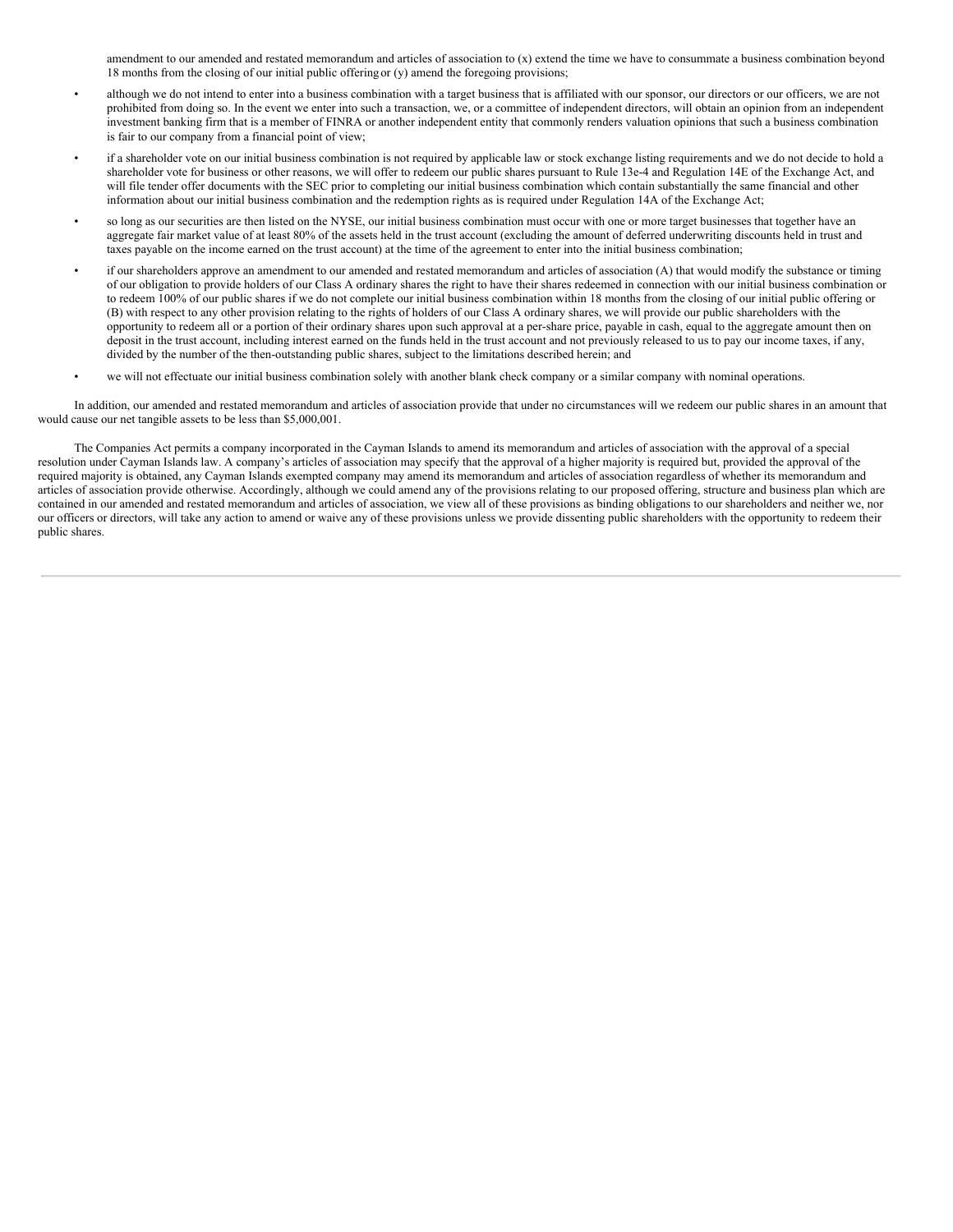#### Anti-Money Laundering, Counter-Terrorist Financing, Prevention of Proliferation Financing and Financial Sanctions Compliance-Cayman Islands

In order to comply with legislation or regulations aimed at the prevention of money laundering, terrorist financing, proliferation financing and compliance with financial sanctions, we are required to adopt and maintain certain procedures, and may require subscribers to provide evidence to verify their identity and source of funds. Where permitted, and subject to certain conditions, we may also delegate the maintenance of our anti-money laundering, terrorist financing, prevention of proliferation financing and financial sanctions compliance procedures (including the acquisition of due diligence information) to a suitable person.

We reserve the right to request such information as is necessary to verify the identity of a subscriber. In some cases the directors may be satisfied that no further information is required since an exemption applies under the Anti-Money Laundering Regulations (as amended) of the Cayman Islands, as amended and revised from time to time (the "Regulations"). Depending on the circumstances of each application, a detailed verification of identity might not be required where:

- (a) the subscriber is a relevant financial business required to comply with the Regulations or is a majority-owned subsidiary of such a business; or
- (b) the subscriber is acting in the course of a business in relation to which a regulatory authority exercises regulatory functions and which is in a country assessed by us to have a low degree of risk of money laundering and terrorist financing in accordance with the Regulations (each, a "Low Risk Country") or is a majorityowned subsidiary of such subscriber; or
- (c) the subscriber is a central or local government organization, statutory body or agency of government in the Cayman Islands or a Low Risk Country; or
- (d) the subscriber is a company that is listed on a recognized stock exchange and subject to disclosure requirements which impose requirements to ensure adequate transparency of beneficial ownership, or is a majority-owned subsidiary of such a company; or
- (e) the subscriber is a pension fund for a professional association, trade union or is acting on behalf of employees of an entity referred to in sub-paragraphs (a) to  $(d)$ ;or
- (f) the application is made through a nominee or introduced by an introducer which falls within one of sub-paragraphs (a) to (e). In this situation the company may rely on a written assurance from the nominee or the introducer (as applicable) which confirms (i) that the requisite identification and verification procedures on the applicant for business and (for introducers only) its beneficial owners have been carried out; (ii) the nature and intended purpose of the business relationship; (iii) that the nominee or the introducer has identified the source of funds of the applicant for business; (iv) (for introducers only) that the introducer is supervised or monitored by an overseas regulatory authority and has measures in place to comply with customer due diligence and record keeping requirements; and (v) that the intermediary shall make available on request and without delay copies of any identification and verification data or information and relevant documents.

For the purposes of these exceptions, recognition of a financial institution, regulatory authority or jurisdiction will be determined in accordance with the Regulations by reference to the Low Risk Country definition.

In the event of delay or failure on the part of the subscriber in producing any information required for verification purposes, we may refuse to accept the application, in which case any funds received will be returned without interest to the account from which they were originally debited.

We also reserve the right to refuse to make any payment to a shareholder if our directors or officers suspect or are advised that the payment to such shareholder might result in a breach of applicable anti-money laundering, counter-terrorist financing, prevention of proliferation financing and financial sanctions or other laws or regulations by any person in any relevant jurisdiction, or if such refusal is considered necessary or appropriate to ensure our compliance with any such laws or regulations in any applicable jurisdiction.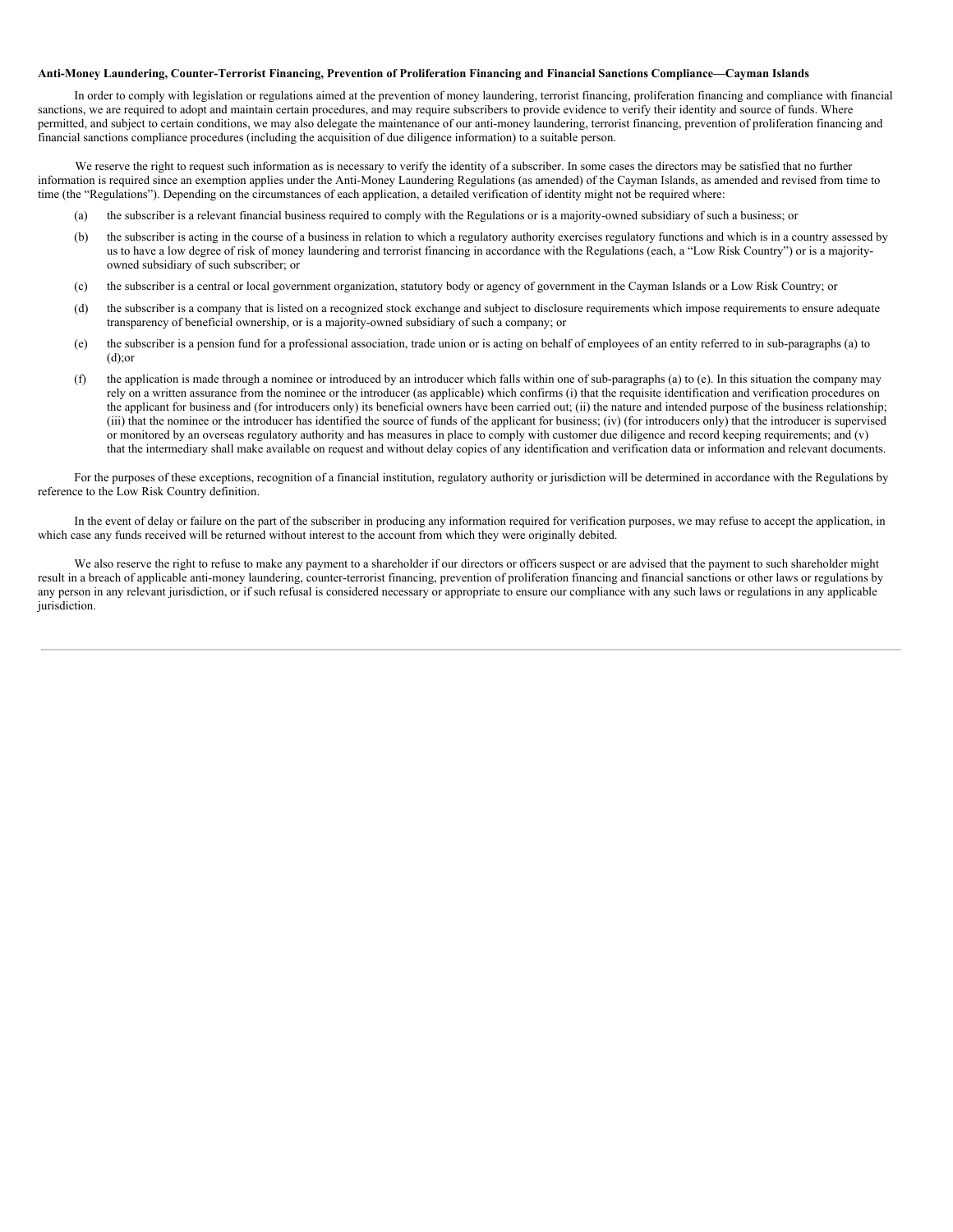If any person resident in the Cayman Islands knows or suspects, or has reasonable grounds for knowing or suspecting, that another person is engaged in criminal conduct, is involved with terrorism or terrorist property or proliferation financing or is the target of a financial sanction and the information for that knowledge or suspicion came to their attention in the course of business in the regulated sector or other trade, profession, business or employment, the person will be required to report such knowledge or suspicion to (i) the Financial Reporting Authority of the Cayman Islands, pursuant to the Proceeds of Crime Act (as amended) of the Cayman Islands if the disclosure relates to criminal conduct, money laundering or proliferation financing or is the target of a financial sanction or (ii) a police officer of the rank of constable or higher, or the Financial Reporting Authority, pursuant to the Terrorism Act (as amended) of the Cayman Islands, if the disclosure relates to involvement with terrorism or terrorist financing and property. Such a report will not be treated as a breach of confidence or of any restriction upon the disclosure of information imposed by any enactment or otherwise.

#### **Certain Anti-takeover Provisions of our Amended and Restated Memorandum and Articles of Association**

Our amended and restated memorandum and articles of association provide that our board of directors is classified into three classes of directors. Prior to our initial business combination, only the holders of our Class B ordinary shares will be entitled to vote on the election and removal of our directors.

Our authorized but unissued Class A ordinary shares and preference shares will be available for future issuances without shareholder approval and could be utilized for a variety of corporate purposes, including future offerings to raise additional capital, acquisitions and employee benefit plans. The existence of authorized but unissued and unreserved Class A ordinary shares and preference shares could render more difficult or discourage an attempt to obtain control of us by means of a proxy contest, tender offer, merger or otherwise.

#### **Securities Eligible for Future Sale**

As of December 31, 2021 we had 25,493,750 ordinary shares issued and outstanding on an as-converted basis. Of these shares, the Class A ordinary shares sold in our initial public offering are freely tradable without restriction or further registration under the Securities Act, except for any Class A ordinary shares purchased by one of our affiliates within the meaning of Rule 144 under the Securities Act. All of the outstanding founder shares (5,098,750 founder shares as of December 31, 2021) and all of the outstanding private placement warrants (8,618,500 private placement warrants as of December 31, 2021) will be restricted securities under Rule 144, in that they were issued in private transactions not involving a public offering.

#### *Rule 144*

Pursuant to Rule 144, a person who has beneficially owned restricted shares or warrants for at least six months would be entitled to sell their securities *rovided* that (i) such person is not deemed to have been one of our affiliates at the time of, or at any time during the three months preceding, a sale and (ii) we are subject to the Exchange Act periodic reporting requirements for at least three months before the sale and have filed all required reports under Section 13 or 15(d) of the Exchange Act during the twelve months (or such shorter period as we were required to file reports) preceding the sale.

Persons who have beneficially owned restricted shares or warrants for at least six months but who are our affiliates at the time of, or at any time during the three months preceding, a sale, would be subject to additional restrictions, by which such person would be entitled to sell within any three-month period only a number of securities that does not exceed the greater of:

- 1% of the total number of ordinary shares then-outstanding, which equaled 254,937 shares immediately after our initial public offering; or
- the average weekly reported trading volume of the Class A ordinary shares during the four calendar weeks preceding the filing of a notice on Form 144 with respect to the sale.

Sales by our affiliates under Rule 144 are also limited by manner of sale provisions and notice requirements and to the availability of current public information about

us.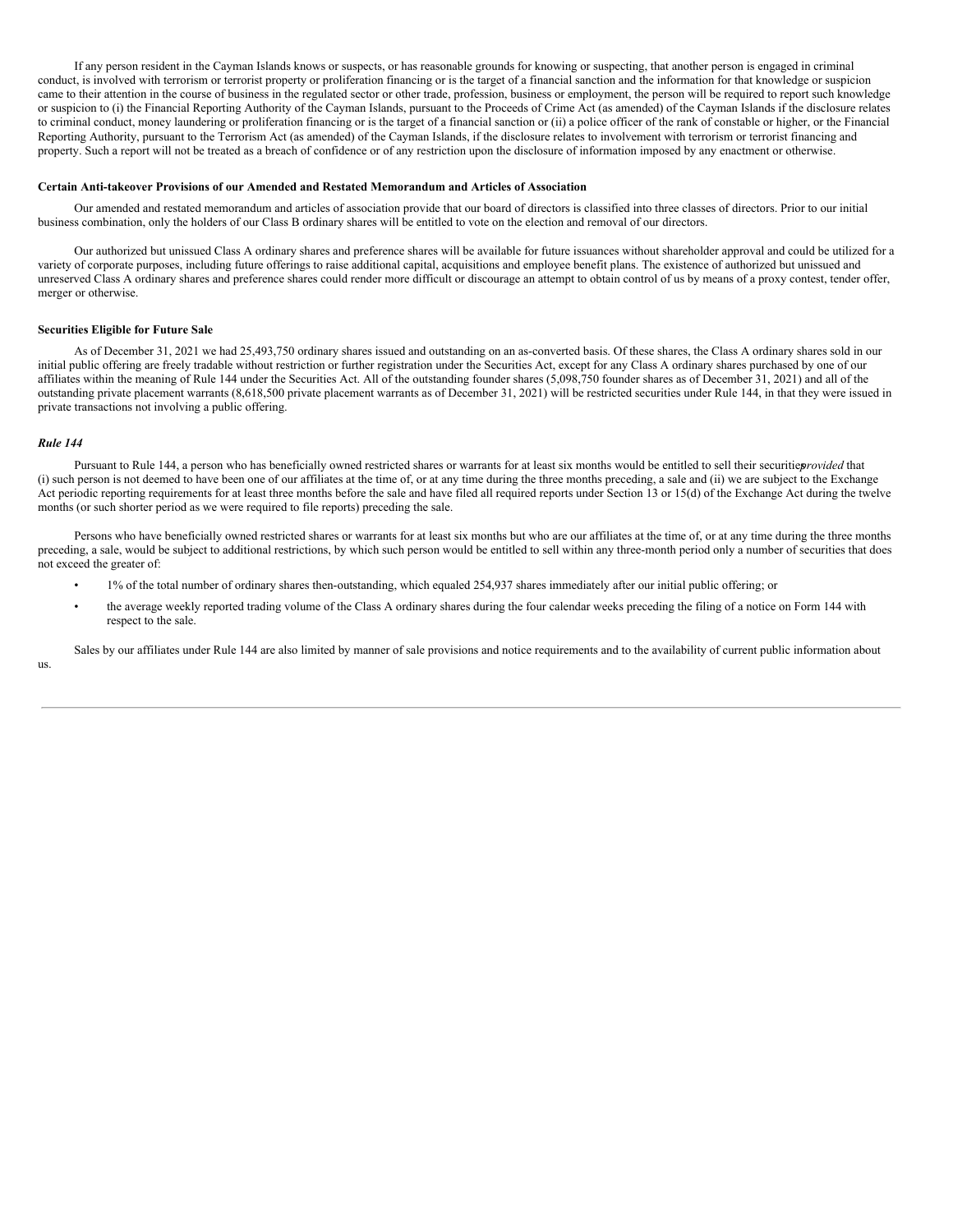## *Restrictions on the Use of Rule 144 by Shell Companies or Former Shell Companies*

Rule 144 is not available for the resale of securities initially issued by shell companies (other than business combination related shell companies) or issuers that have been at any time previously a shell company. However, Rule 144 also includes an important exception to this prohibition if the following conditions are met:

- the issuer of the securities that was formerly a shell company has ceased to be a shell company;
- the issuer of the securities is subject to the reporting requirements of Section 13 or 15(d) of the Exchange Act;
- the issuer of the securities has filed all Exchange Act reports and material required to be filed, as applicable, during the preceding twelve months (or such shorter period that the issuer was required to file such reports and materials), other than Form 8-K reports; and
- at least one year has elapsed from the time that the issuer filed current Form 10 type information with the SEC reflecting its status as an entity that is not a shell company.

As a result, our sponsor will be able to sell its founder shares and private placement warrants, as applicable, pursuant to Rule 144 without registration one year after we have completed our initial business combination.

## **Registration and Shareholder Rights**

The holders of the founder shares, private placement warrants and any warrants that may be issued upon conversion of working capital loans (and any Class A ordinary shares issuable upon the exercise of the private placement warrants and warrants that may be issued upon conversion of working capital loans) are entitled to registration rights pursuant to a registration and shareholder rights agreement that the holders signed at the closing of our initial public offering. The holders of these securities are entitled to make up to three demands, excluding short form demands, that we register such securities. In addition, the holders have certain "piggy-back" registration rights with respect to registration statements filed subsequent to our completion of our initial business combination. However, the registration and shareholder rights agreement provides that we will not permit any registration statement filed under the Securities Act to become effective until termination of the applicable lockup period, which occurs (i) in the case of the founder shares, as described in the following paragraph, and (ii) in the case of the private placement warrants and the respective Class A ordinary shares underlying such warrants, 30 days after the completion of our initial business combination. We will bear the expenses incurred in connection with the filing of any such registration statements.

Except as described herein, our sponsor and each member of our management team have agreed not to transfer, assign or sell their founder shares until the earlier of (i) one year after the completion of our initial business combination and (ii) subsequent to our initial business combination, (A) if the closing price of our Class A ordinary shares equals or exceeds \$12.00 per share (as adjusted for share subdivisions, share capitalizations, recorganizations, recapitalizations and the like) for any 20 trading days within any 30-trading day period commencing at least 150 days after our initial business combination or (B) the date on which we complete a liquidation, merger, share exchange or other similar transaction that results in all of our public shareholders having the right to exchange their ordinary shares for cash, securities or other property. Any permitted transferees will be subject to the same restrictions and other agreements of our sponsor with respect to any founder shares. We refer to such transfer restrictions throughout this exhibit as the lock-up.

In addition, pursuant to the registration and shareholder rights agreement, our sponsor, upon and following consummation of an initial business combination, will be entitled to nominate three individuals for election to our board of directors, as long as our sponsor holds any securities covered by the registration and shareholder rights agreement.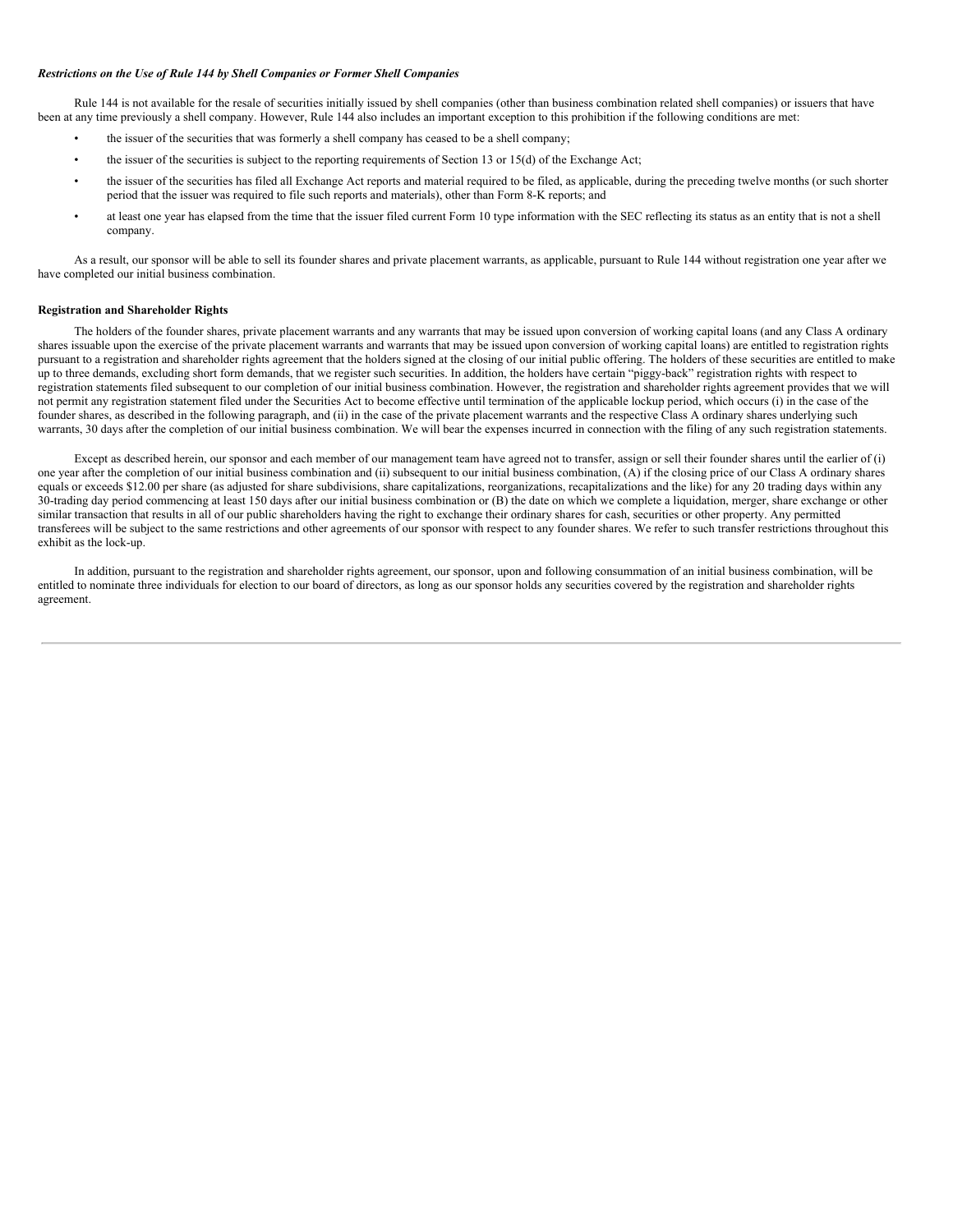## **Listing of Securities**

Our units, Class A ordinary shares and warrants are each traded on the NYSE under the symbol "WQGA.U," "WQGA" and "WQGA WS," respectively. Our units commenced public trading on August 11, 2021. Our Class A ordinary shares and warrants began separate trading on October 1, 2021.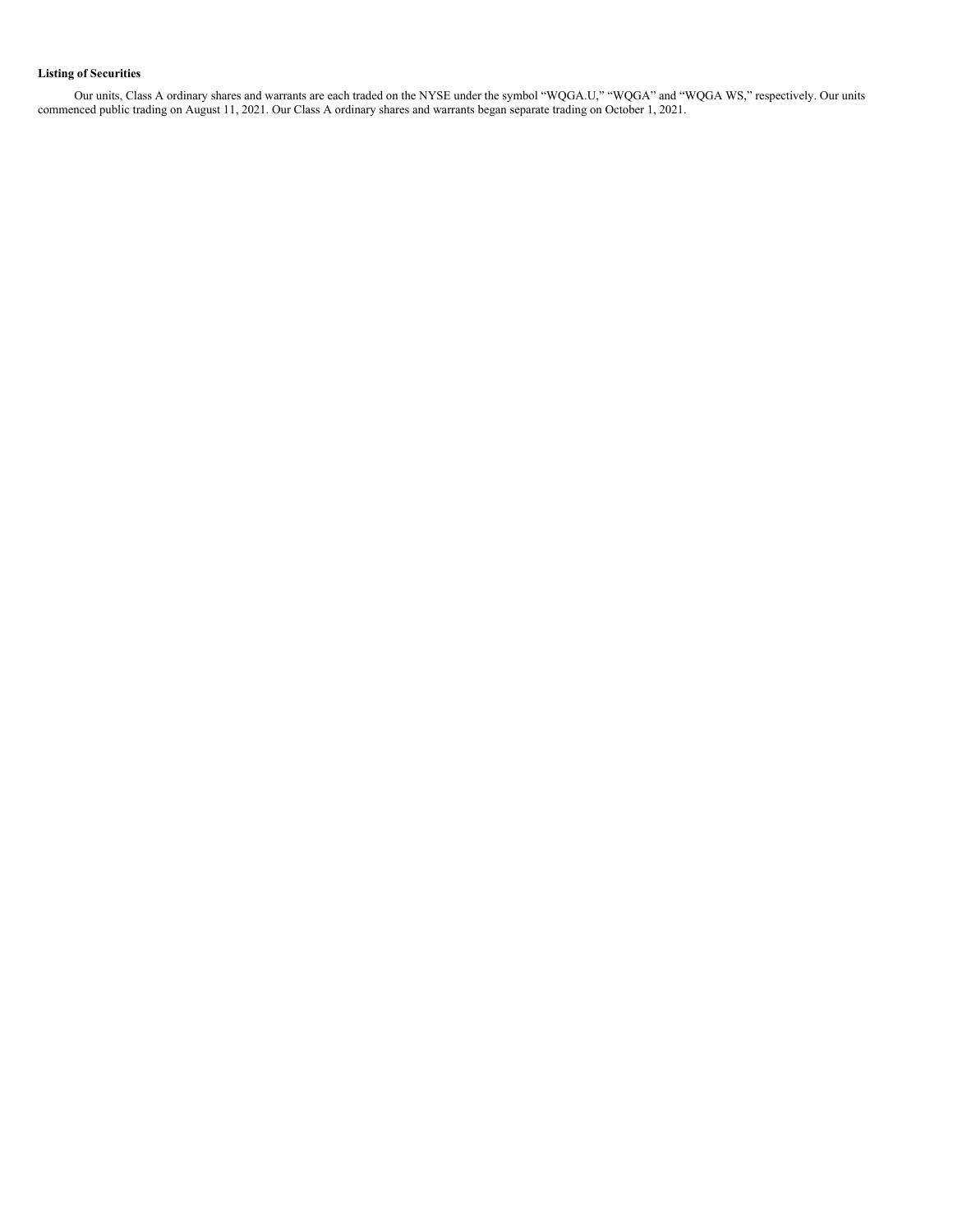# **LIST OF SUBSIDIARIES**

None.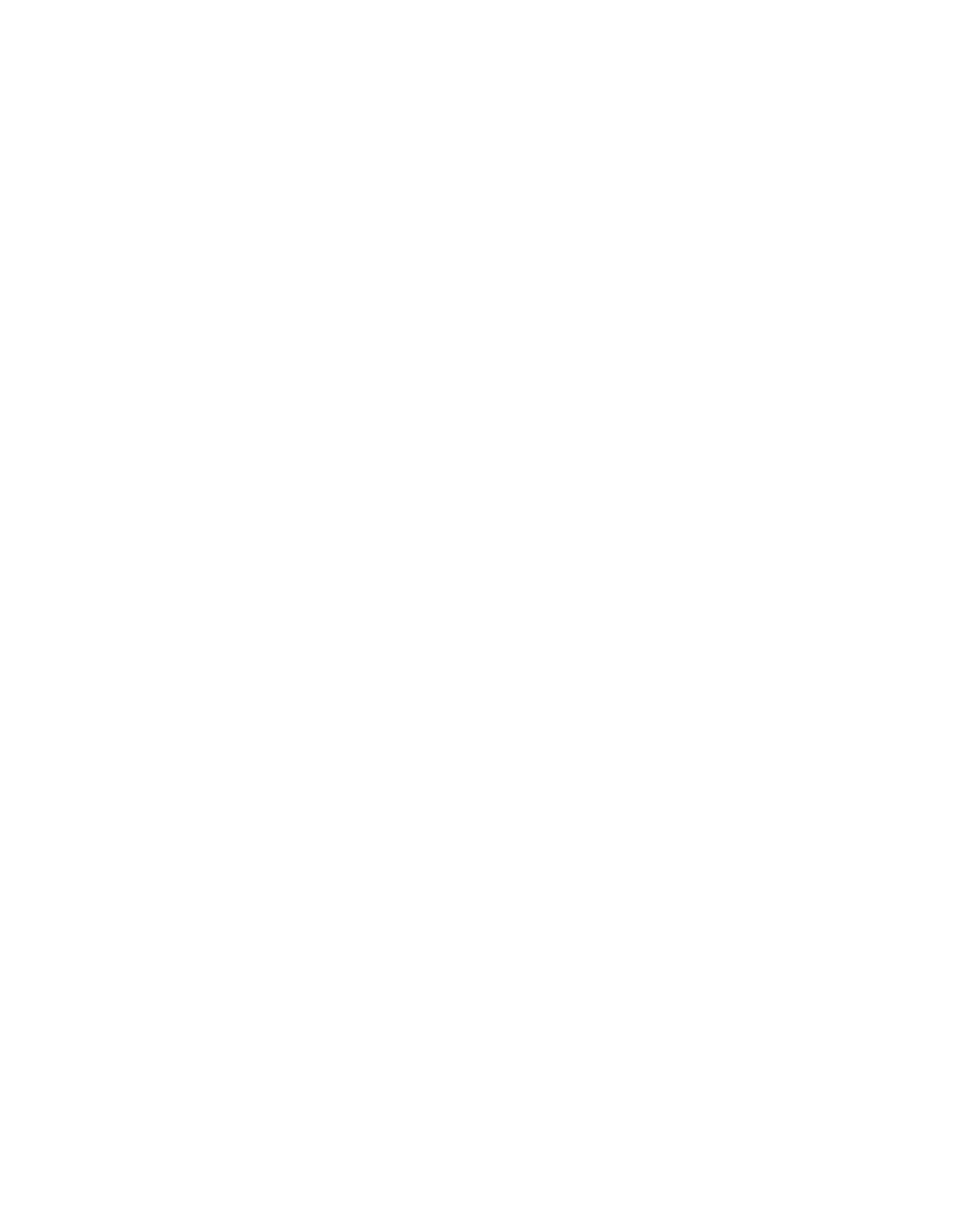## **CERTIFICATION PURSUANT TO RULE 13a-14 AND 15d-14 UNDER THE SECURITIES EXCHANGE ACT OF 1934, AS AMENDED**

I, Xavier Rolet, certify that:

- 1. I have reviewed this Annual Report on Form 10-K for the year ended December 31, 2021 of World Quantum Growth Acquisition Corp.;
- 2. Based on my knowledge, this report does not contain any untrue statement of a material fact or omit to state a material fact necessary to make the statements made, in light of the circumstances under which such statements were made, not misleading with respect to the period covered by this report;
- 3. Based on my knowledge, the financial statements, and other financial information included in this report, fairly present in all material respects the financial condition, results of operations and cash flows of the registrant as of, and for, the period presented in this report;
- 4. The registrant's other certifying officers and I are responsible for establishing and maintaining disclosure controls and procedures (as defined in Exchange Act Rules 13a-15(e) and 15d-15(e)) for the registrant and have:
	- (a) Designed such disclosure controls and procedures, or caused such disclosure controls and procedures to be designed under our supervision, to ensure that material information relating to the registrant, including its consolidated subsidiaries, is made known to us by others within those entities,particularly during the period in which this report is being prepared;
	- (b) Paragraph intentionally omitted in accordance with SEC Release Nos. 34-47986 and 34-54942;
	- (c) Evaluated the effectiveness of the registrant's disclosure controls and procedures and presented in this report our conclusions about the effectiveness of the disclosure controls and procedures, as of the end of the period covered by this report based on such evaluation; and
	- (d) Disclosed in this report any change in the registrant's internal control over financial reporting that occurred during the registrant's most recent fiscal quarter (the registrant's fourth fiscal quarter in the case of an annual report) that has materially affected, or is reasonably likely to materially affect, the registrant's internal control over financial reporting; and
- 5. The registrant's other certifying officers and I have disclosed, based on our mostrecent evaluation of internal control over financial reporting, to the registrant's auditors and the audit committee of the registrant's board of directors(or persons performing the equivalent functions):
	- All significant deficiencies and material weaknesses in the design or operation of internal control over financial reporting which are reasonably likely to adversely affect the registrant's ability to record, process, summarize and report financial information; and
	- (b) Any fraud, whether or not material, that involves management or other employees who have a significant role in the registrant's internal controls over financial reporting.

Date: March 31, 2022 By: */s/ Xavier Rolet*

Xavier Rolet Chief Executive Officer (Principal Executive Officer)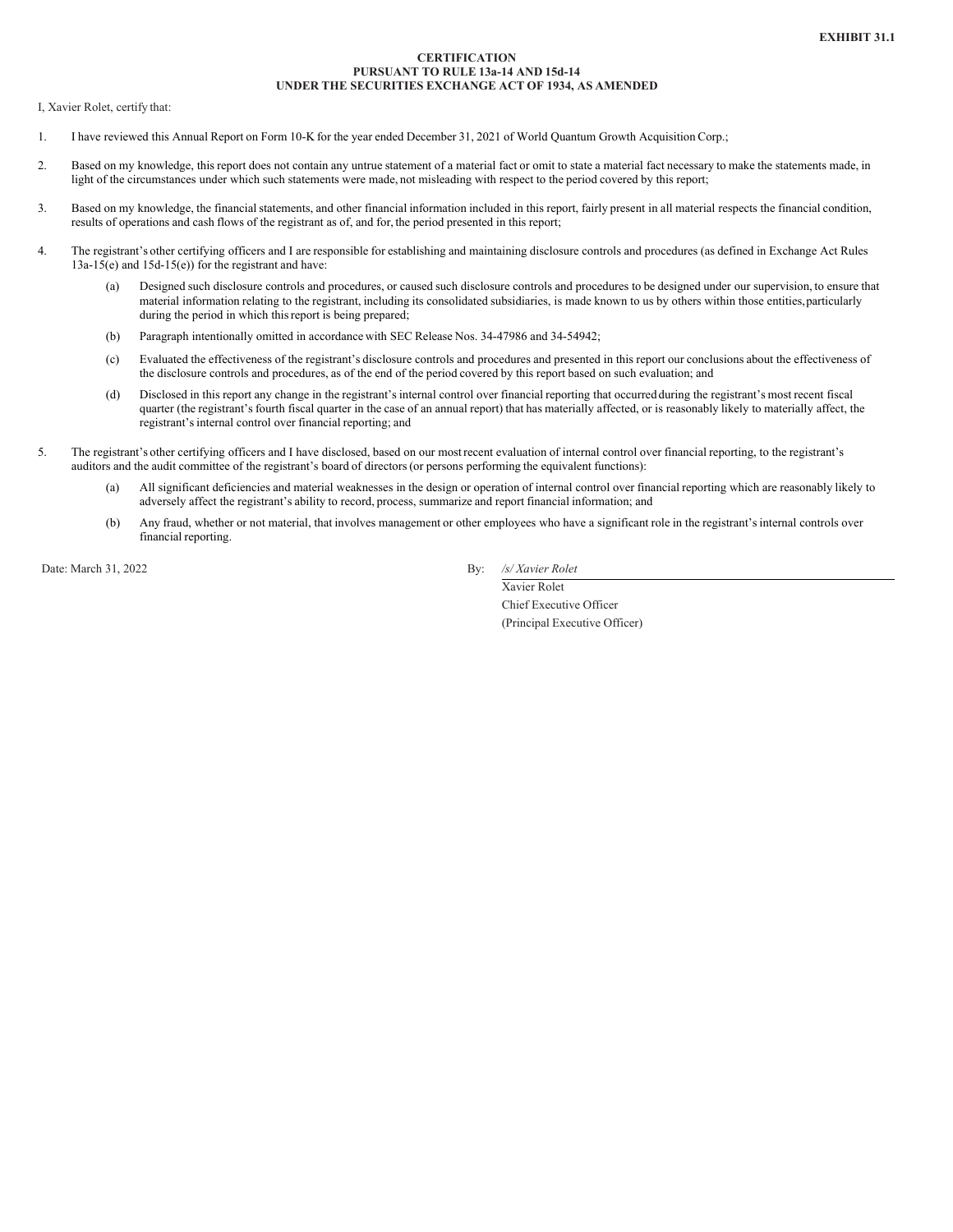## **CERTIFICATION PURSUANT TO RULE 13a-14 AND 15d-14 UNDER THE SECURITIES EXCHANGE ACT OF 1934, AS AMENDED**

I, Serge Harry, certify that:

- 1. I have reviewed this Annual Report on Form 10-K for the year ended December 31, 2021 of World Quantum Growth Acquisition Corp.;
- 2. Based on my knowledge, this report does not contain any untrue statement of a material fact or omit to state a material fact necessary to make the statements made, in light of the circumstances under which such statements were made, not misleading with respect to the period covered by this report;
- 3. Based on my knowledge, the financial statements, and other financial information included in this report, fairly present in all material respects the financial condition, results of operations and cash flows of the registrant as of, and for, the period presented in this report;
- 4. The registrant's other certifying officers and I are responsible for establishing and maintaining disclosure controls and procedures (as defined in Exchange Act Rules 13a-15(e) and 15d-15(e)) for the registrant and have:
	- (a) Designed such disclosure controls and procedures, or caused such disclosure controls and procedures to be designed under our supervision, to ensure that material information relating to the registrant, including its consolidated subsidiaries, is made known to us by others within those entities,particularly during the period in which this report is being prepared;
	- (b) Paragraph intentionally omitted in accordance with SEC Release Nos. 34-47986 and 34-54942;
	- (c) Evaluated the effectiveness of the registrant's disclosure controls and procedures and presented in this report our conclusions about the effectiveness of the disclosure controls and procedures, as of the end of the period covered by this report based on such evaluation; and
	- (d) Disclosed in this report any change in the registrant's internal control over financial reporting that occurred during the registrant's most recent fiscal quarter (the registrant's fourth fiscal quarter in the case of an annual report) that has materially affected, or is reasonably likely to materially affect, the registrant's internal control over financial reporting; and
- 5. The registrant's other certifying officers and I have disclosed, based on our mostrecent evaluation of internal control over financial reporting, to the registrant's auditors and the audit committee of the registrant's board of directors(or persons performing the equivalent functions):
	- All significant deficiencies and material weaknesses in the design or operation of internal control over financial reporting which are reasonably likely to adversely affect the registrant's ability to record, process, summarize and report financial information; and
	- (b) Any fraud, whether or not material, that involves management or other employees who have a significant role in the registrant's internal controls over financial reporting.

Date: March 31, 2022 By: */s/ Serge Harry*

Serge Harry Chief Financial Officer (Principal Financial and Accounting Officer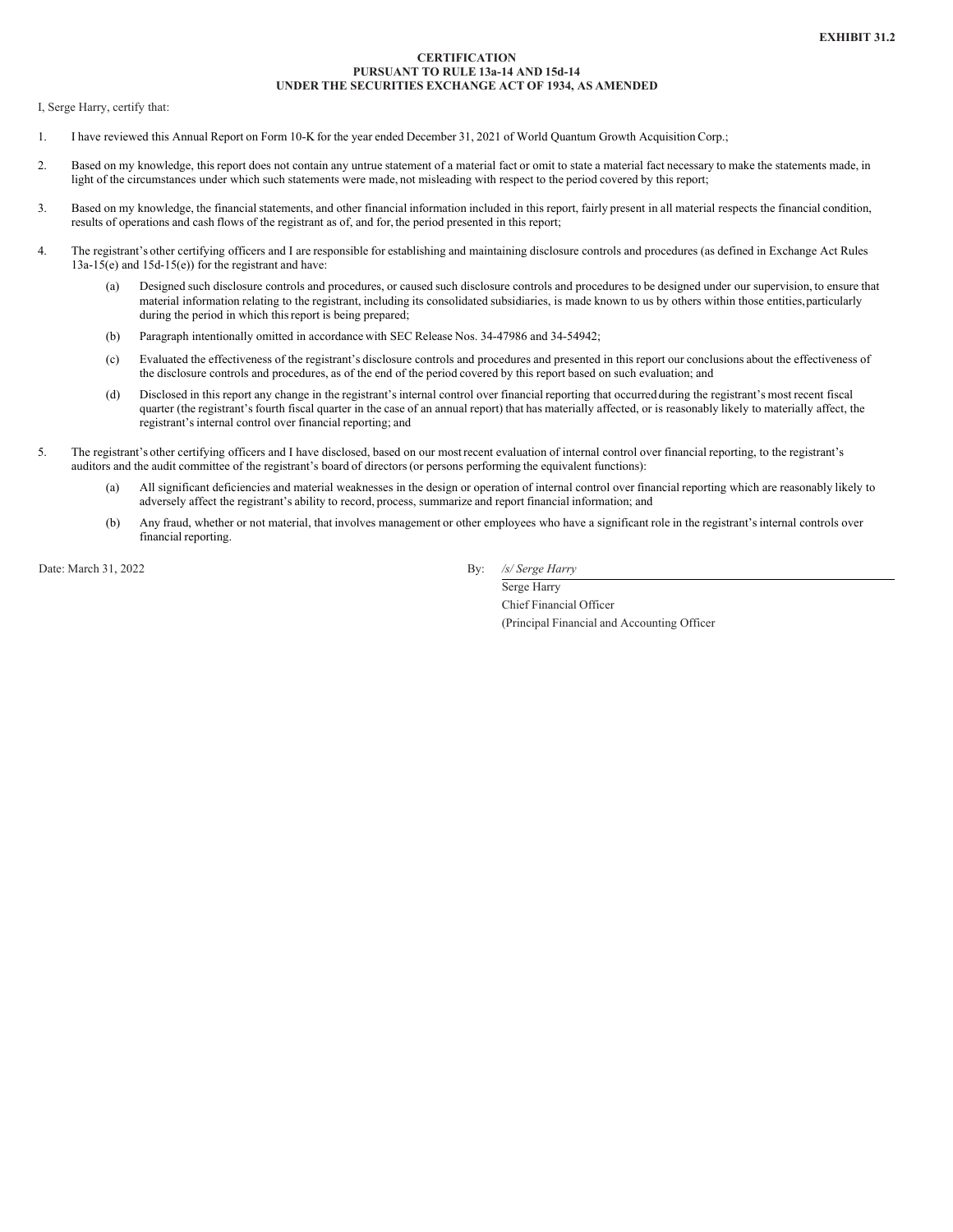## **CERTIFICATION PURSUANT TO 18 U.S.C. 1350 (SECTION 906 OF THE SARBANES-OXLEY ACT OF 2002)**

In connection with the Annual Report ofWorld Quantum Growth Acquisition Corp. (the "Company") on Form 10-K for the year ended December 31, 2021, as filed with the Securities and Exchange Commission (the "Report"), I, Xavier Rolet, Chief Executive Officer and Chairman of the Company, certify, pursuant to 18 U.S.C. §1350, as added by §906 of the Sarbanes-Oxley Act of 2002, that, to the best of my knowledge:

- 1. The Report fully complies with the requirements of Section 13(a) or 15(d) of the Securities Exchange Act of 1934; and
- 2. The information contained in the Report fairly presents, in all material respects, the financial condition and results of operations of the Company as of and for the period covered by the Report.

Date: March 31, 2022

*/s/ Xavier Rolet*

Name: Xavier Rolet<br>Title: Chief Execut Chief Executive Officer (Principal Executive Officer)